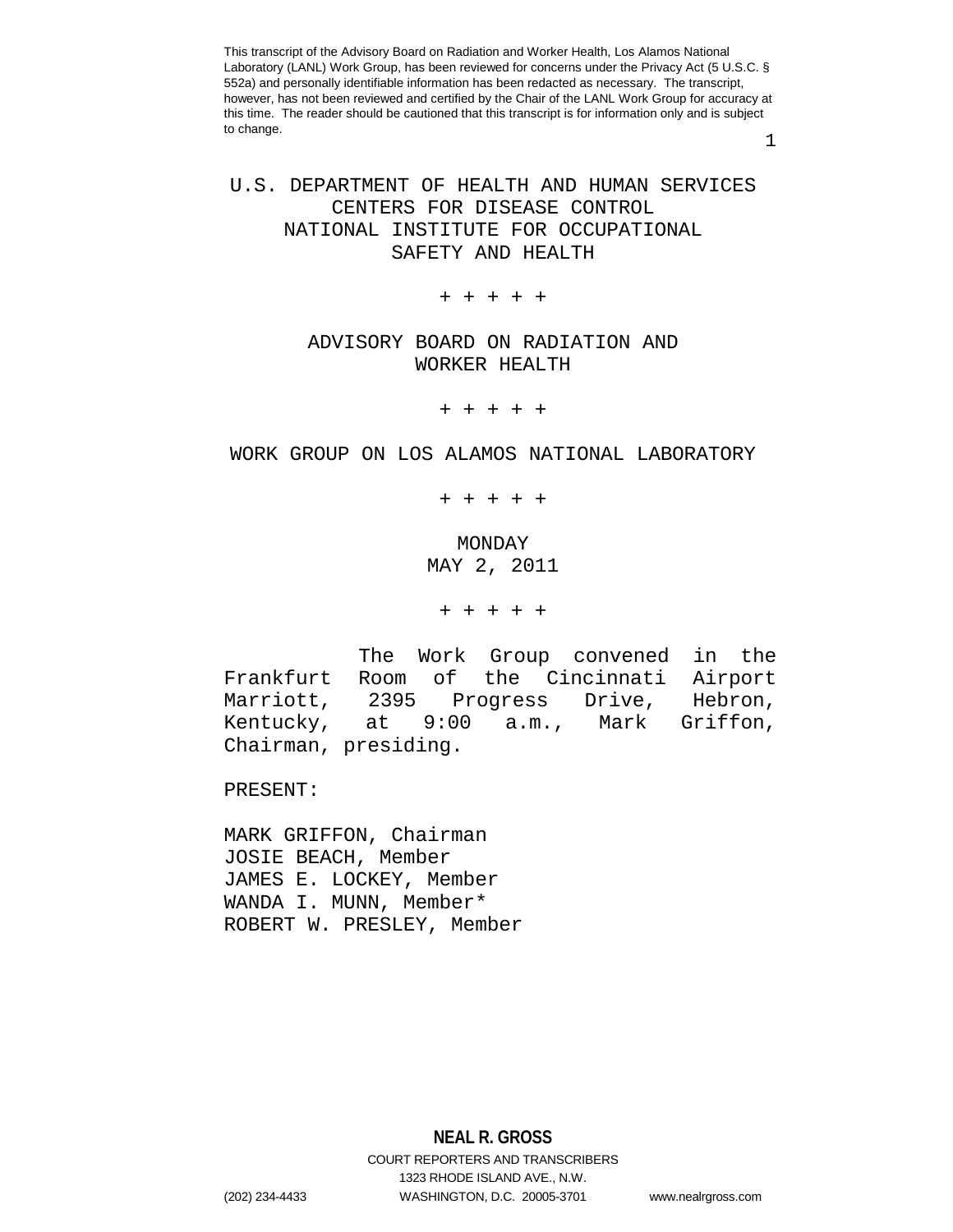2

### ALSO PRESENT:

TED KATZ, Designated Federal Official ELIZABETH BRACKETT, ORAU Team\* ROBERT BURNS, ORAU Team\* ANDREW EVASKOVICH JOE FITZGERALD, SC&A JENNY LIN, HHS GREG MACIEVIC, DCAS CHRISTOPHER MILES, ORAU Team JIM NETON, DCAS MICHAEL RAFKY, HHS\* KATHY ROBERTSON-DEMERS, SC&A\* MATTHEW SMITH, ORAU Team\* DAN STEMPFLEY, ORAU Team\* DONALD STEWART, ORAU Team\*

\*Participating via telephone

**NEAL R. GROSS** COURT REPORTERS AND TRANSCRIBERS 1323 RHODE ISLAND AVE., N.W.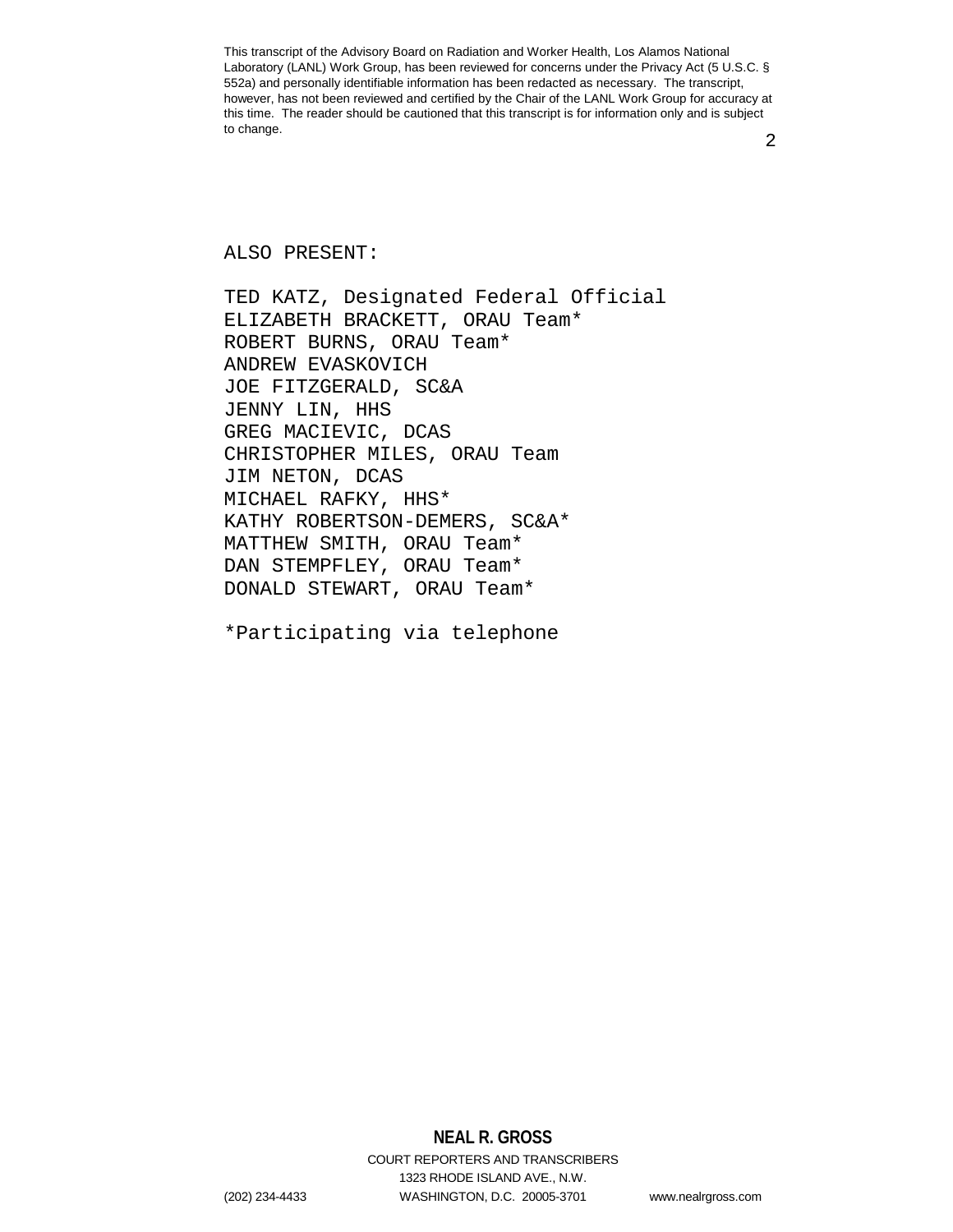3

#### C-O-N-T-E-N-T-S

Welcome and roll-call/introductions........ 4

Work Group Discussion

- ISSUE 1: LANL CAPABILITY TO MONITOR AND MEASURE MIXED FISSION AND ACTIVATION PRODUCTS BY 1976................................... 8

### Break

|  |  |  | - ISSUE 2: NIOSH'S ASSUMPTION REGARDING |  |
|--|--|--|-----------------------------------------|--|
|  |  |  | INTAKE VALUES FOR EXOTIC RADIONUCLIDES  |  |
|  |  |  |                                         |  |

### Lunch

- ISSUE 3: COMPLETENESS AND RELIABILITY OF LANL IN-VITRO AND IN-VIVO DATA, AND ADEQUACY OF NIOSH COWORKER MODEL (ORAUT-OTIB-0062 AND ORAUT-OTIB-0063), POST 1975.............. 180

- ISSUE 4: FEASIBILITY OF DOSE ESTIMATION FOR NEUTRON EXPOSURE AT LANL, POST 1975 230  $$$  PETITIONER ISSUES  $1-8$ ......................... 218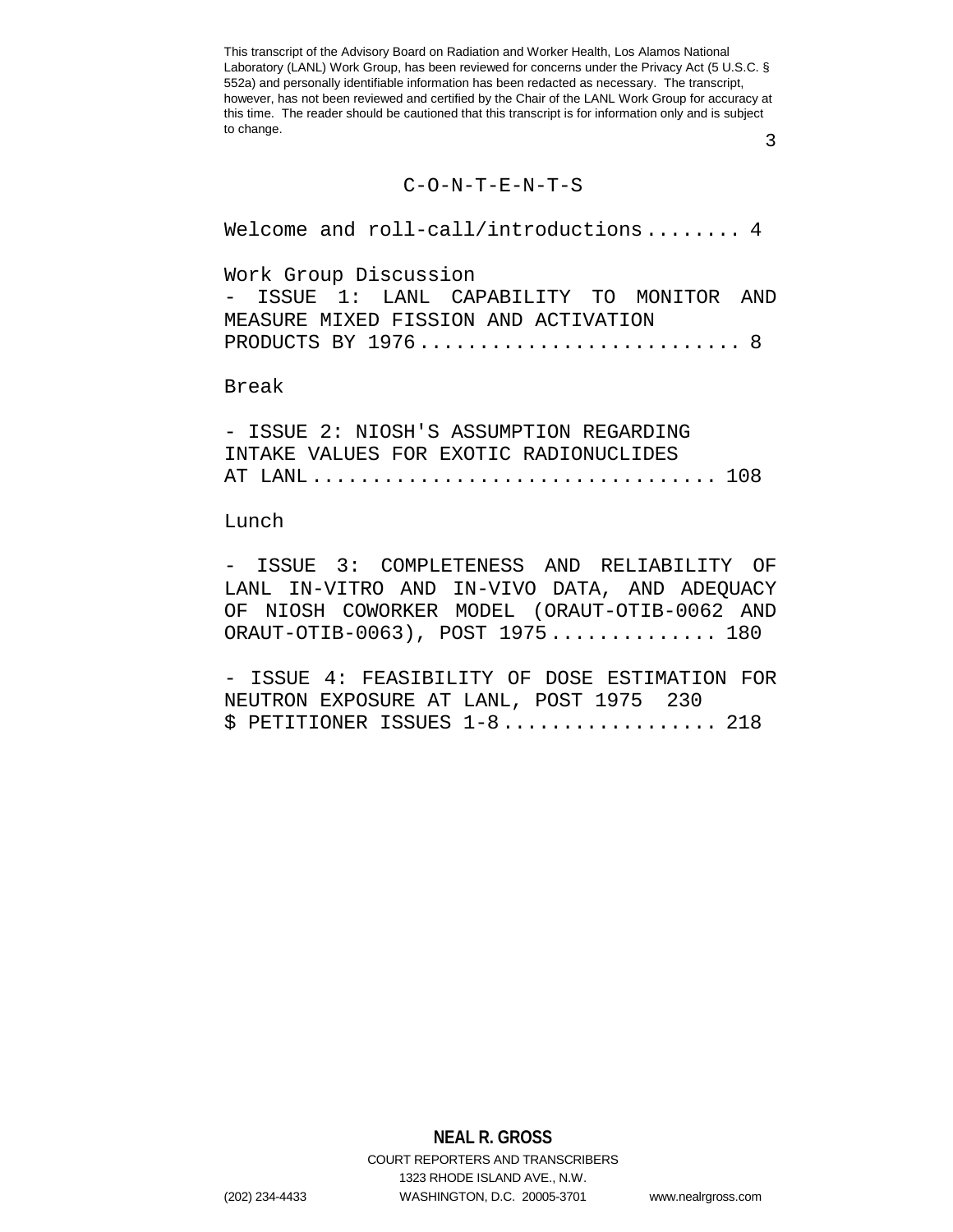1 P-R-O-C-E-E-D-I-N-G-S 2 9:02 a.m. 3 MR. KATZ: So good morning 4 everybody. This is the Advisory Board on 5 Radiation and Worker Health, the LANL Work 6 Group. We will begin with roll call, Board 7 Members beginning with the Chair, and since we 8 are dealing with a site, please speak to 9 conflict of interests too. 10 CHAIRMAN GRIFFON: Mark Griffon, 11 chairing the LANL Work Group, no conflicts on 12 LANL. 13 MEMBER LOCKEY: Jim Lockey, Work 14 Group Member, no conflict. 15 MEMBER PRESLEY: Robert Presley, 16 Work Group Member, no conflict. 17 MEMBER BEACH: Josie Beach, Work 18 Group Member, no conflict with LANL. 19 MR. KATZ: And on the line, Board 20 Members?

> **NEAL R. GROSS** COURT REPORTERS AND TRANSCRIBERS 1323 RHODE ISLAND AVE., N.W. (202) 234-4433 WASHINGTON, D.C. 20005-3701 www.nealrgross.com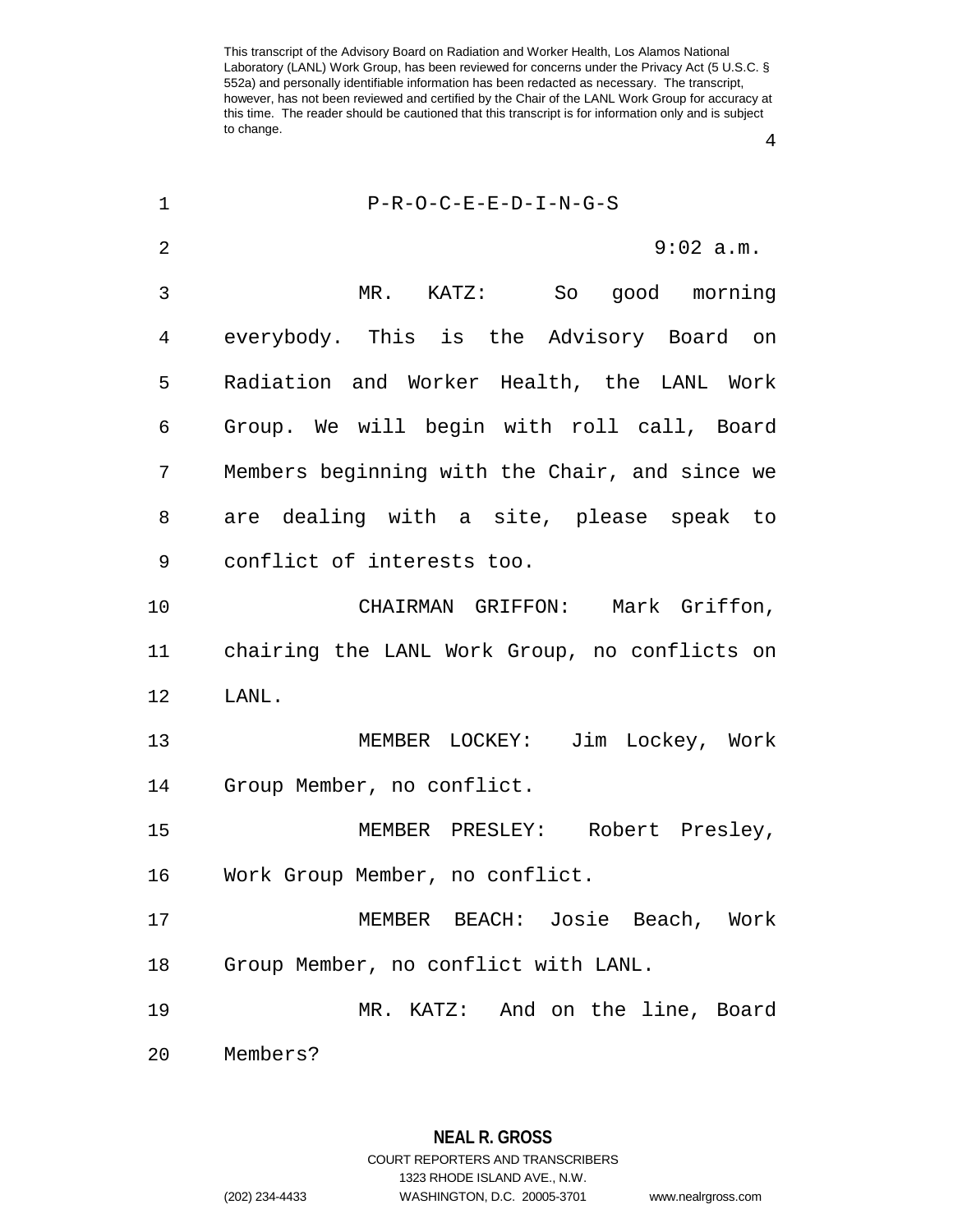5

| 1  | MEMBER MUNN: Wanda Munn,<br>no              |
|----|---------------------------------------------|
| 2  | conflict.                                   |
| 3  | MR. KATZ: Good morning Wanda,               |
| 4  | it's early to you.                          |
| 5  | MEMBER MUNN: Thank you.                     |
| 6  | CHAIRMAN GRIFFON: Wanda, why                |
| 7  | aren't you here?                            |
| 8  | MR. KATZ: He's smiling Wanda.               |
| 9  | CHAIRMAN GRIFFON: I miss you.               |
| 10 | MEMBER MUNN: One never knows.               |
| 11 | (Laughter.)                                 |
| 12 | MR. KATZ: He wants your company,            |
| 13 | but okay. And NIOSH-ORAU team, in the room? |
| 14 | DR. NETON: Jim Neton, NIOSH, no             |
| 15 | conflict.                                   |
| 16 | DR. MACIEVIC: Greg Macievic,                |
| 17 | NIOSH, no conflict.                         |
| 18 | Chris Miles, ORAU<br>MR. MILES:             |
| 19 | team, no conflict.                          |
| 20 | MR. KATZ: And NIOSH-ORAU team on            |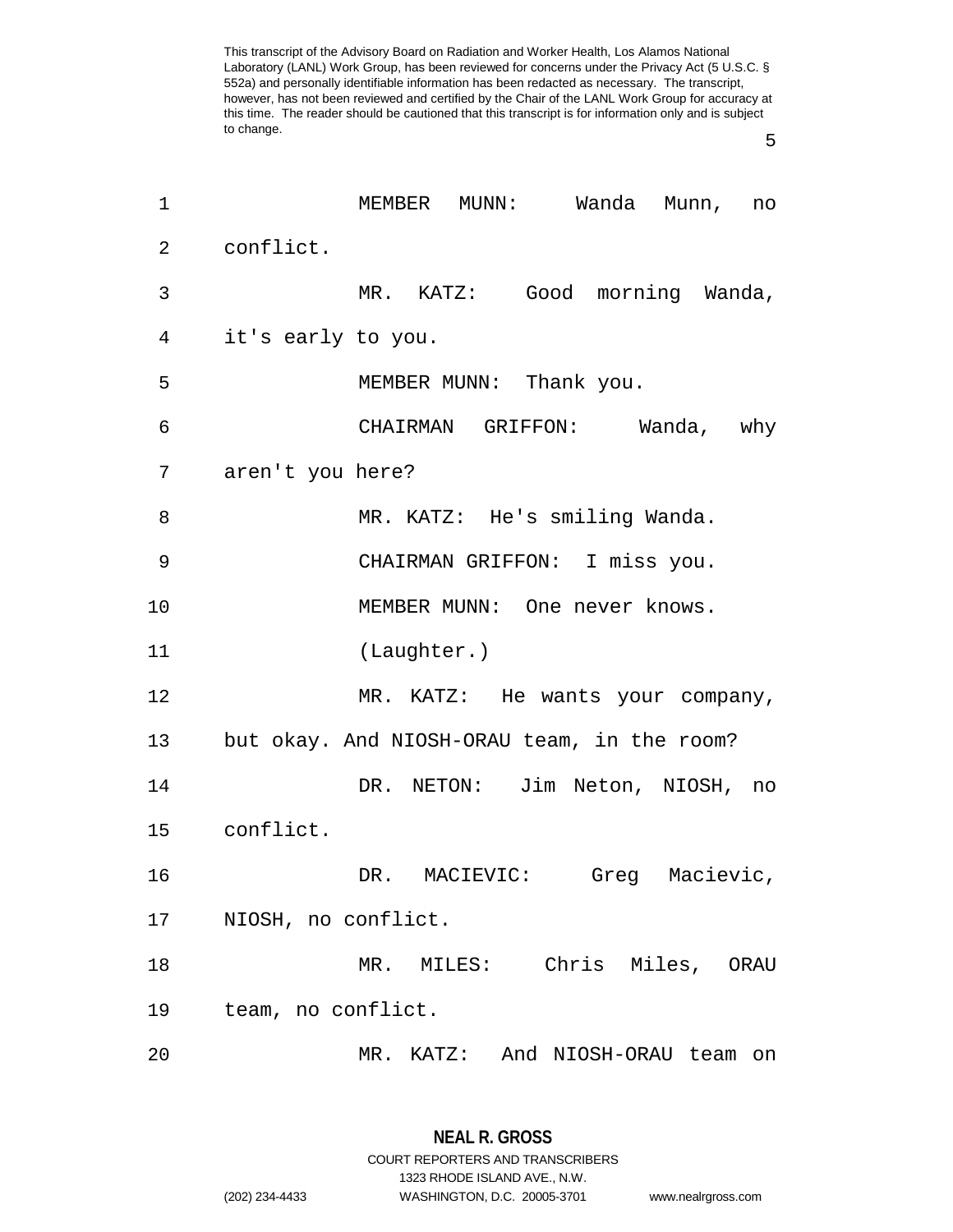6

| 1  | the line?                                   |
|----|---------------------------------------------|
| 2  | MS. BRACKETT: Elizabeth Brackett,           |
| 3  | ORAU team, no conflict.                     |
| 4  | MR. BURNS: Bob Burns, ORAU team,            |
| 5  | no conflict.                                |
| 6  | MR. SMITH: Matthew Smith, ORAU              |
| 7  | team, no conflict.                          |
| 8  | MR. STEMPFLEY: Dan Stempfley,               |
| 9  | ORAU team, no conflict.                     |
| 10 | MR. KATZ: Thank you. SC&A team in           |
| 11 | the room?                                   |
| 12 | MR. FITZGERALD: Joe Fitzgerald,             |
| 13 | no conflict.                                |
| 14 | MR. KATZ: And SC&A on the line?             |
| 15 | MS. ROBERTSON-DEMERS:<br>Kathy              |
| 16 | DeMers, no conflict.                        |
| 17 | MR. KATZ: Good morning Kathy. Any           |
| 18 | other SC&A on the line? Okay. Federal       |
| 19 | officials or contractors of the Feds in the |
| 20 | room?                                       |

**NEAL R. GROSS** COURT REPORTERS AND TRANSCRIBERS 1323 RHODE ISLAND AVE., N.W.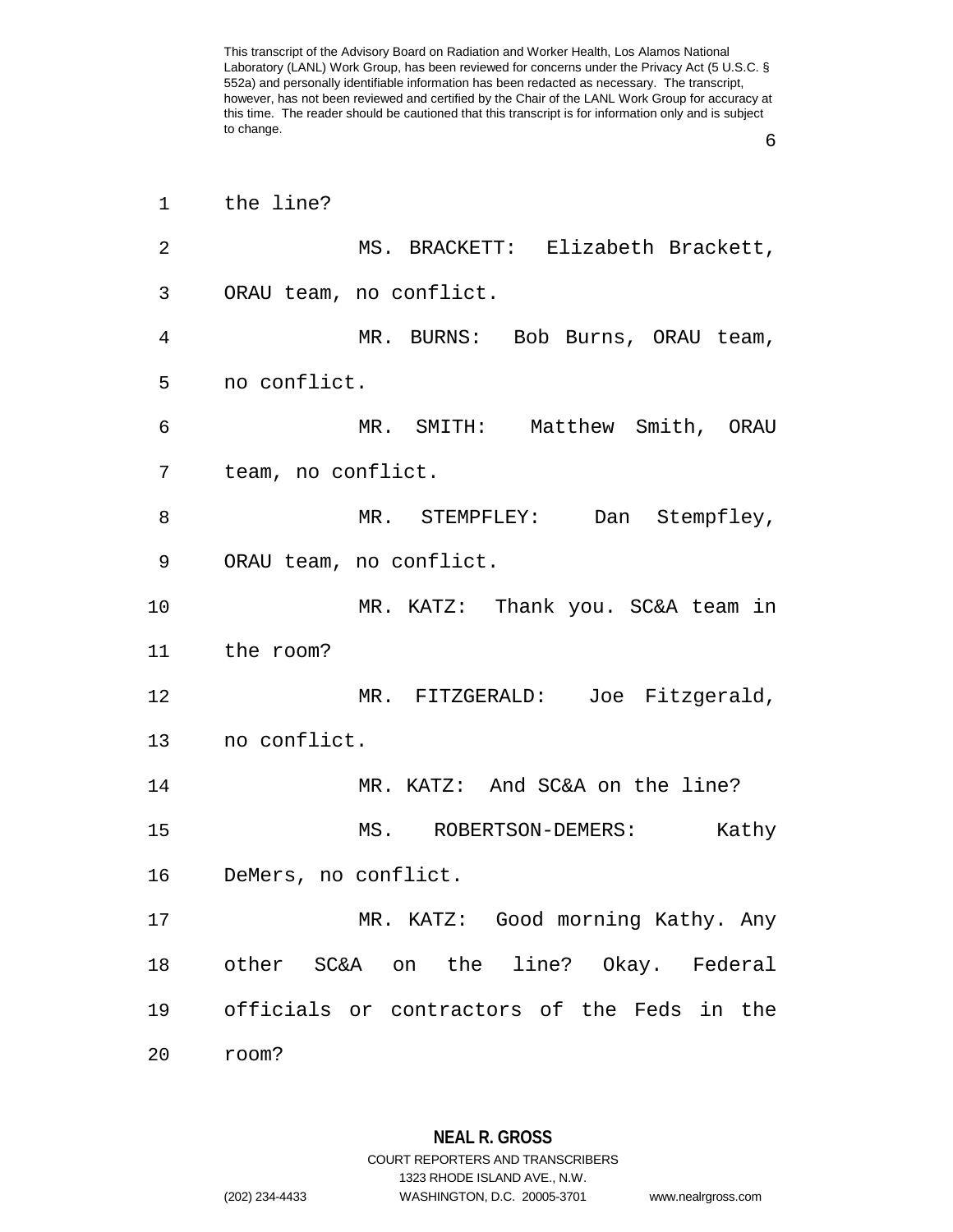| 1              | MS. LIN: Jenny Lin, HHS.                       |
|----------------|------------------------------------------------|
| $\overline{2}$ | MR. KATZ: This is Ted Katz by the              |
| 3              | way, the Designated Federal Official of the    |
| 4              | Advisory Board. And on the line?               |
| 5              | MR. RAFKY: Michael Rafky, HHS, no              |
| 6              | conflict.                                      |
| 7              | MR. KATZ: Very good. And last but              |
| 8              | not least, members of the public, in the room? |
| 9              | Andrew<br>MR. EVASKOVICH:                      |
| 10             | Evaskovich, LANL petitioner.                   |
| 11             | MR. KATZ: Welcome Andrew. And any              |
| 12             | members of the public on the line?             |
| 13             | (No response.)                                 |
| 14             | Good, okay. There's an agenda for              |
| 15             | this meeting. It should be on the web and      |
| 16             | everybody should have received a copy too. And |
| 17             | Mark?                                          |
| 18             | CHAIRMAN GRIFFON: All right, I                 |
| 19             | wish I new what the agenda -- I think the      |
| 20             | agenda is just to go from the matrix right?    |

**NEAL R. GROSS** COURT REPORTERS AND TRANSCRIBERS

1323 RHODE ISLAND AVE., N.W.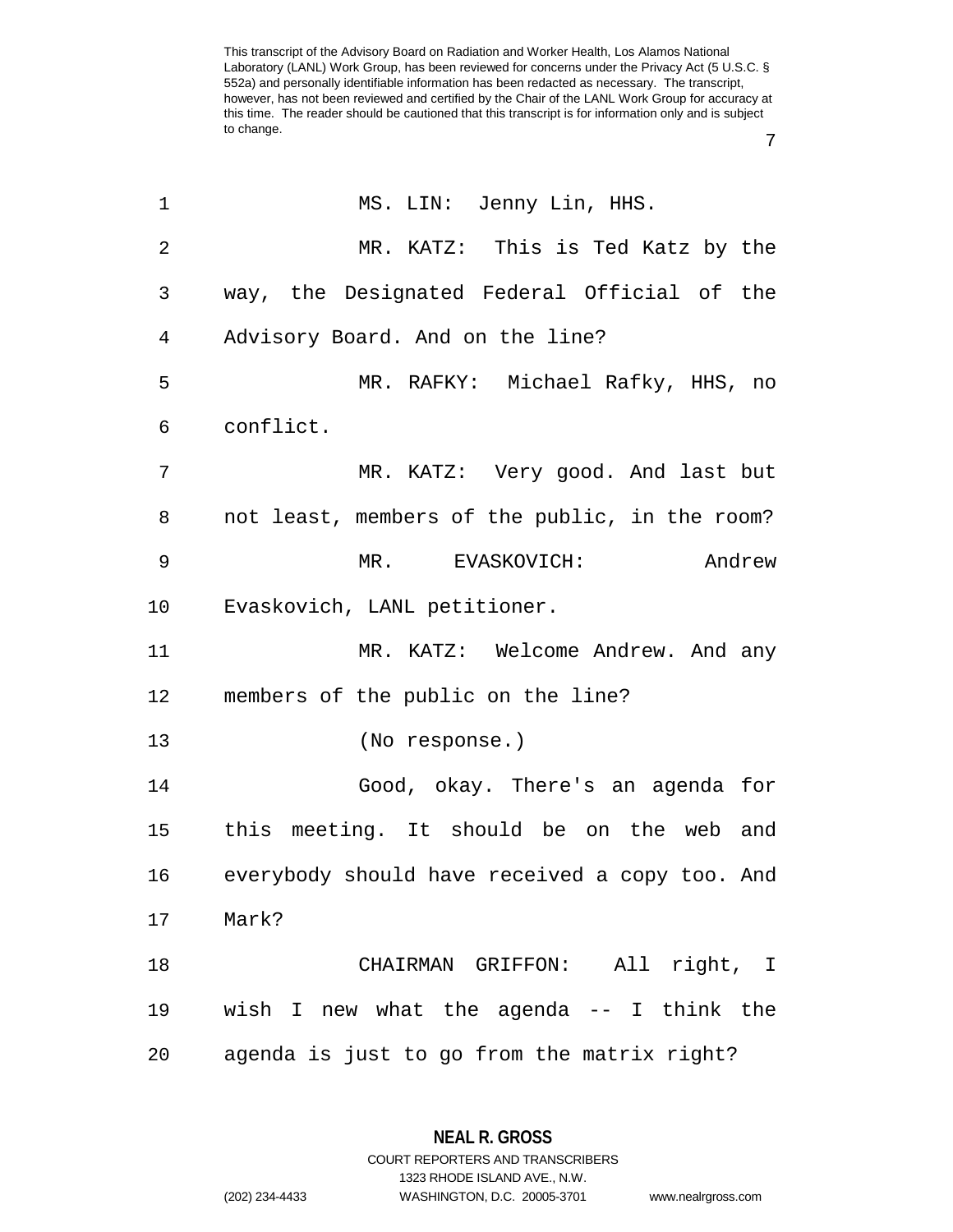| 1              | MR. KATZ: Yes, it is.                          |
|----------------|------------------------------------------------|
| $\overline{2}$ | CHAIRMAN GRIFFON: Okay.                        |
| 3              | MR. KATZ: Just issue by issues.                |
| 4              | CHAIRMAN GRIFFON: Okay, yes. And               |
| 5              | I am still trying to log in, so I haven't got  |
| 6              | the matrix open yet.                           |
| 7              | But issue 1, yes, I think that is              |
| 8              | issue 1 in the matrix as well as I recall.     |
| $\mathsf 9$    | MR. KATZ: Yes.                                 |
| 10             | CHAIRMAN GRIFFON: So, good. Okay.              |
| 11             | And I think actually this one we have a fairly |
| 12             | substantial update from NIOSH, so maybe I can  |
| 13             | just turn it over to NIOSH to discuss issue 1  |
| 14             | on the activation products and fission         |
| 15             | products, the methodologies.                   |
| 16             | DR. MACIEVIC: Okay, what we have               |
| 17             | done is the last time we discussed about using |
| 18             | cesium-37 and why you can't use that for the   |
| 19             | LAMPF facility and a model for internal dose.  |
| 20             | So what we have done is to come up             |

**NEAL R. GROSS** COURT REPORTERS AND TRANSCRIBERS

1323 RHODE ISLAND AVE., N.W.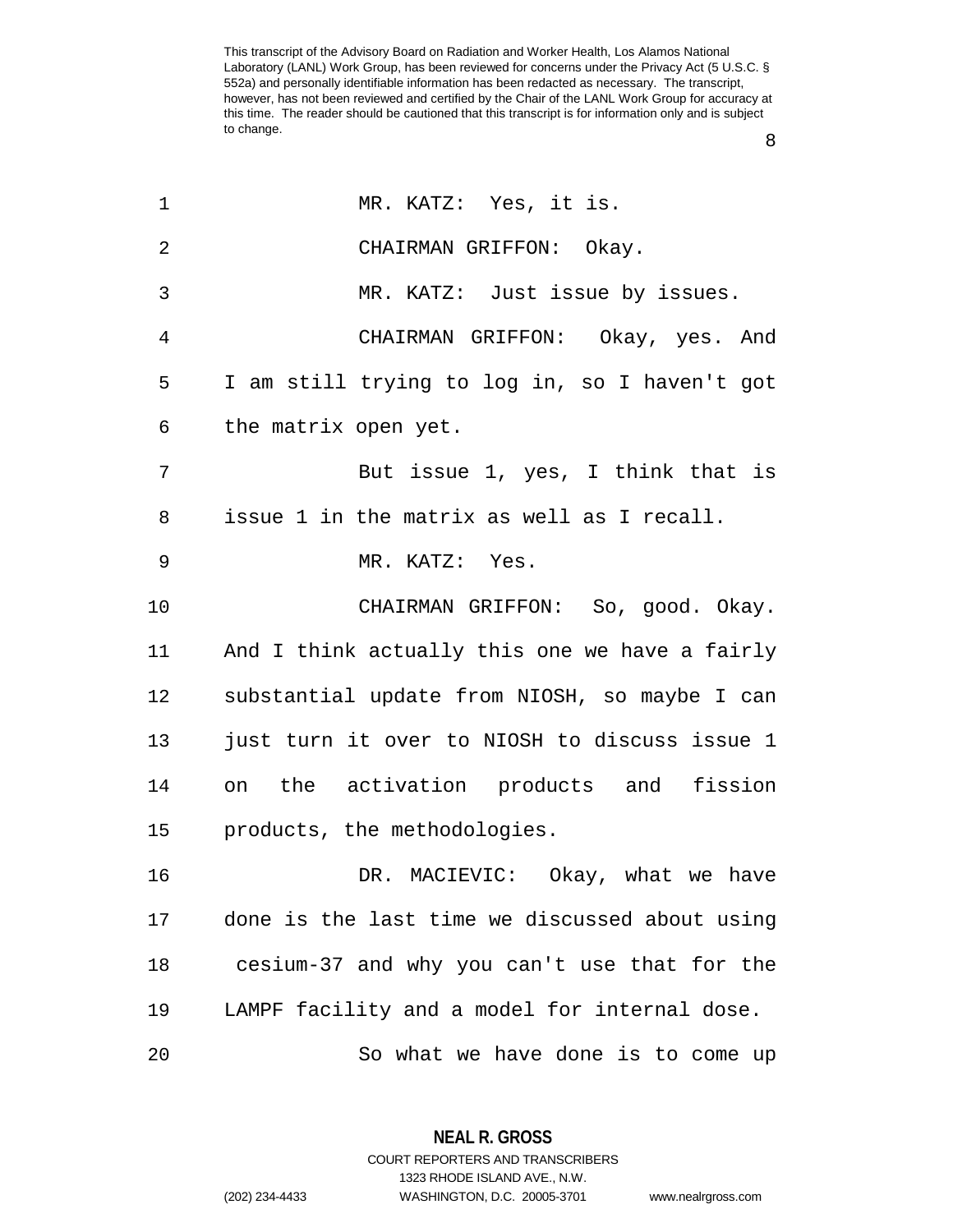1 with a model for computing internal dose based 2 on in vivo readings and coming up with 3 modifying factors based on air sampling data 4 and other data in the database, to correct 5 those numbers to come up with a corrected or 6 modified internal dose value. 7 And what we have, this is a 8 relatively long section, and Liz Brackett is 9 on the phone. For any of the specific details 10 of it, I'll ask her on that. 11 But what we have done is looked at 12 all the in vivo data in the databases that we 13 have on page 3 of our responses if everybody 14 has got a copy of this. 15 There's a table of the whole body 16 counts for the individuals, the total number 17 of counts and the total number of counts that

19 the radionuclides that are there.

20 We also went to, on page 4, the

18 were greater than the MDA per the years, and

**NEAL R. GROSS** COURT REPORTERS AND TRANSCRIBERS 1323 RHODE ISLAND AVE., N.W. (202) 234-4433 WASHINGTON, D.C. 20005-3701 www.nealrgross.com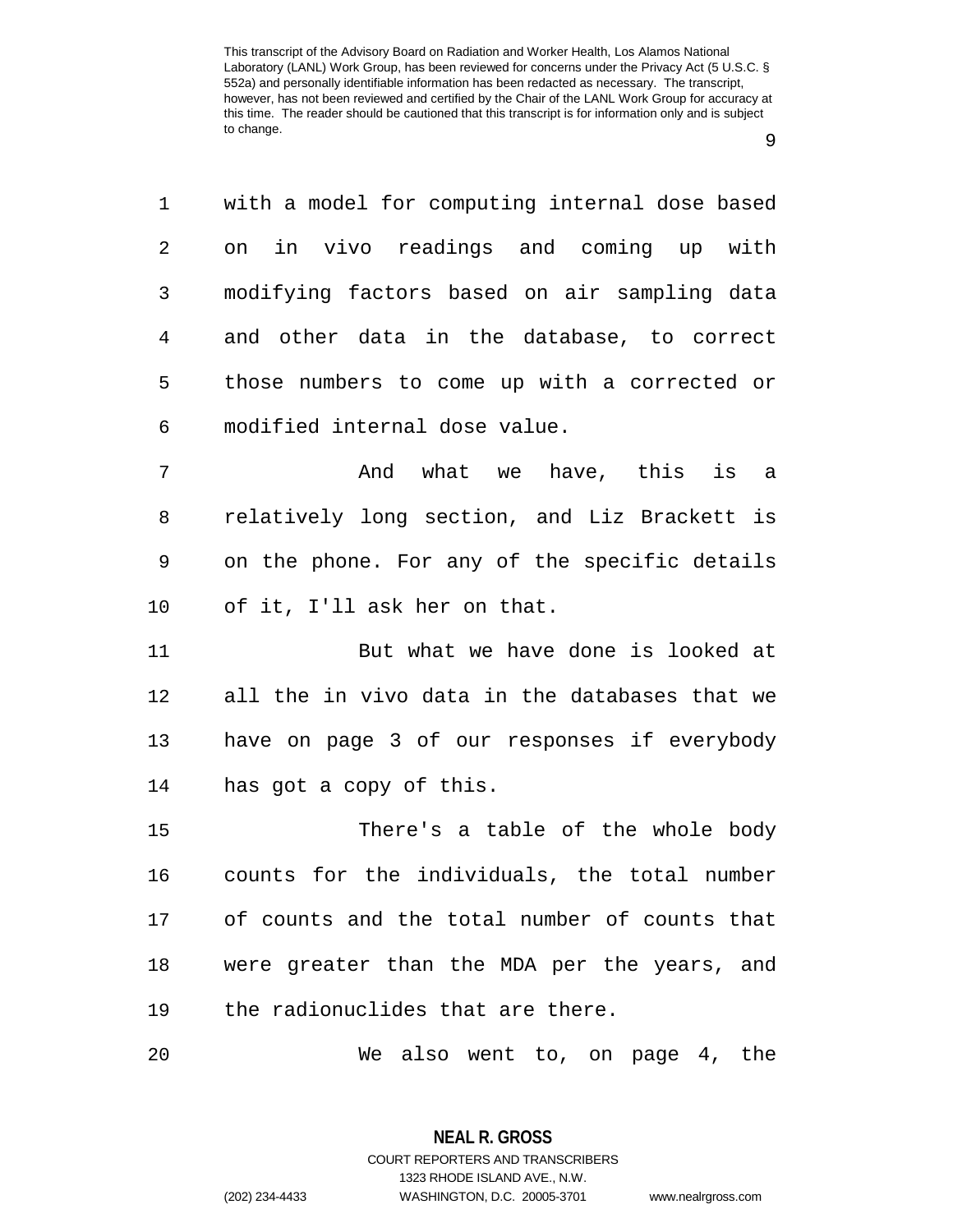1 air sample database and pulled from all these 2 documents that are listed here in the SRDB, 3 and you can see there is a full page of those 4 documents.

5 Out of those documents there was 6 culled down to a total of 820 air sampling 7 records and the radionuclides that were 8 reported are listed there and I won't go 9 through all those because we could go to 3 10 o'clock listing all these radionuclides, many 11 of these very short-lived, or most of them 12 short-lived radionuclides.

13 And as it states in there that the 14 most frequently detected radionuclide was 15 beryllium-7 and it was reported in 500 of 16 those 820 air samples, and so that is going to 17 be the indicator radionuclide for a correction 18 to the body counts, the lung counts.

19 Okay, the list was then reduced 20 even further and by eliminating some of these

> **NEAL R. GROSS** COURT REPORTERS AND TRANSCRIBERS

> > 1323 RHODE ISLAND AVE., N.W.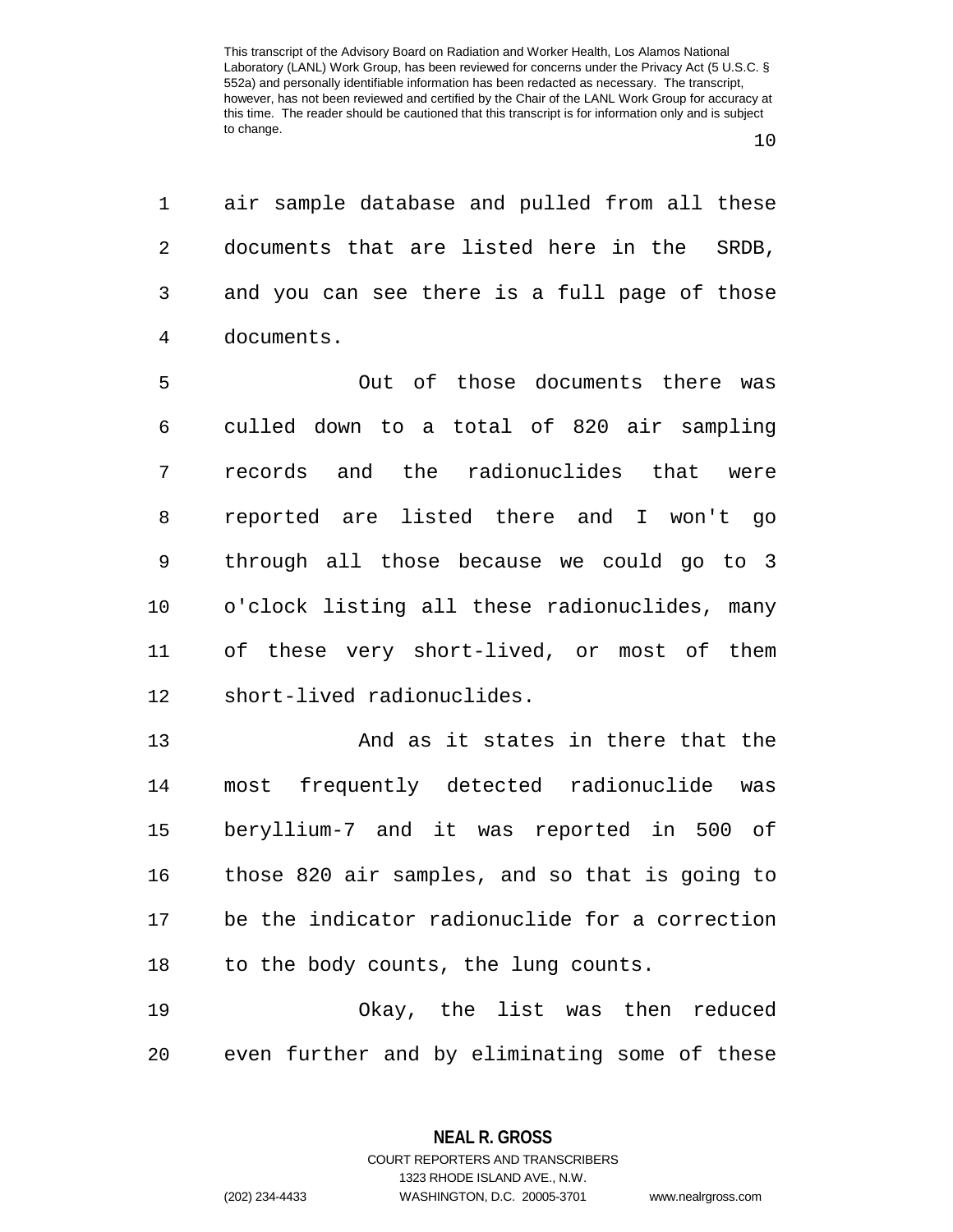11

1 radionuclides and as you see in the report, 2 that based on a very short half-life, not 3 affecting the internal dose, that the activity 4 was less than one percent of the beryllium-7 5 activity. That was also not included, and 6 activity detected in less than five percent of 7 the samples. Those samples were removed. 8 So you end up with a list of 31 9 radionuclides that are going to be considered, 10 that are going to be major contributors to the 11 internal dose. 12 So the ratio of those nuclides, 13 relative to beryllium-7 were then plotted and 14 mean and standard deviation were calculated 15 and the next chart is the dose contribution 16 from the radionuclides contributing greater 17 than one percent of the dose and you now are

18 culling it down to that 27 percent of the dose 19 contribution comes from mercury-195, 27 20 percent from mercury-195m, essentially six

**NEAL R. GROSS**

COURT REPORTERS AND TRANSCRIBERS 1323 RHODE ISLAND AVE., N.W. (202) 234-4433 WASHINGTON, D.C. 20005-3701 www.nealrgross.com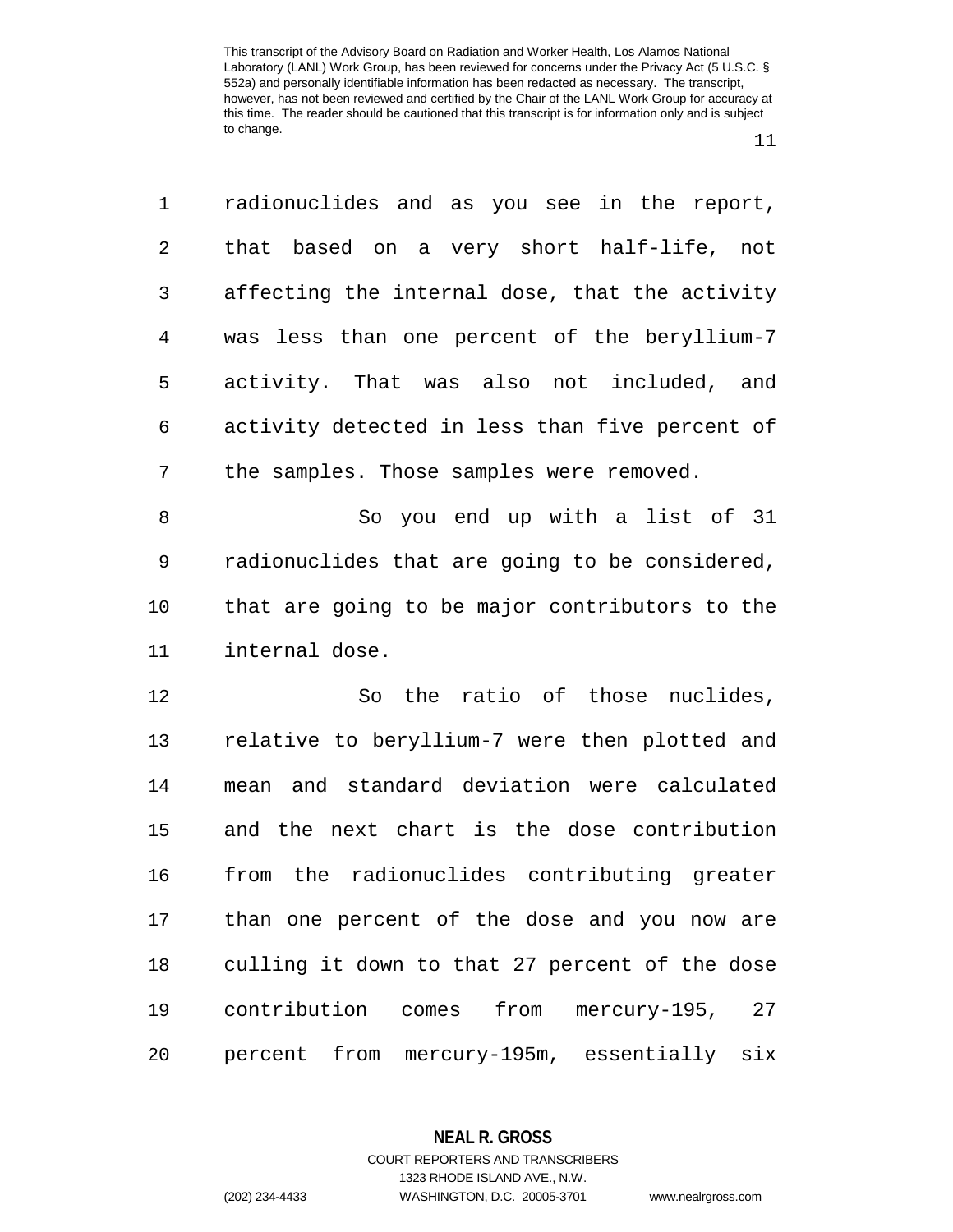12

| 1              | percent from mercury-197, mercury-203 is 31       |
|----------------|---------------------------------------------------|
| $\overline{2}$ | percent contribution, osmium 2.2 and tantalum     |
| 3              | 1.9 percent.                                      |
| $\overline{4}$ | So, then it further culled down to                |
| 5              | sure that you got the greatest<br>make            |
| 6              | contributors to the organs on page 6 of the       |
| 7              | document, that no organs were underestimated      |
| 8              | by the elimination of anything that had a         |
| 9              | contributing less than one percent of the         |
| 10             | total effective dose.                             |
| 11             | So what you have down here is the                 |
| 12             | radionuclide ratios to the indicator              |
| 13             | radionuclide, the ratio, and you see that         |
| 14             | mercury-195, the ratio is $1:40$ ; mercury -- and |
| 15             | the further one, the one forty twenty four and    |
| 16             | the lowest is the tantalum at a factor of two.    |
| 17             | So these are the factors that are                 |
| 18             | going to be applied to the dose for correction    |
| 19             | and it's a quick overview, but now I will ask     |
| 20             | Joe, because I am sure he has some questions      |

**NEAL R. GROSS**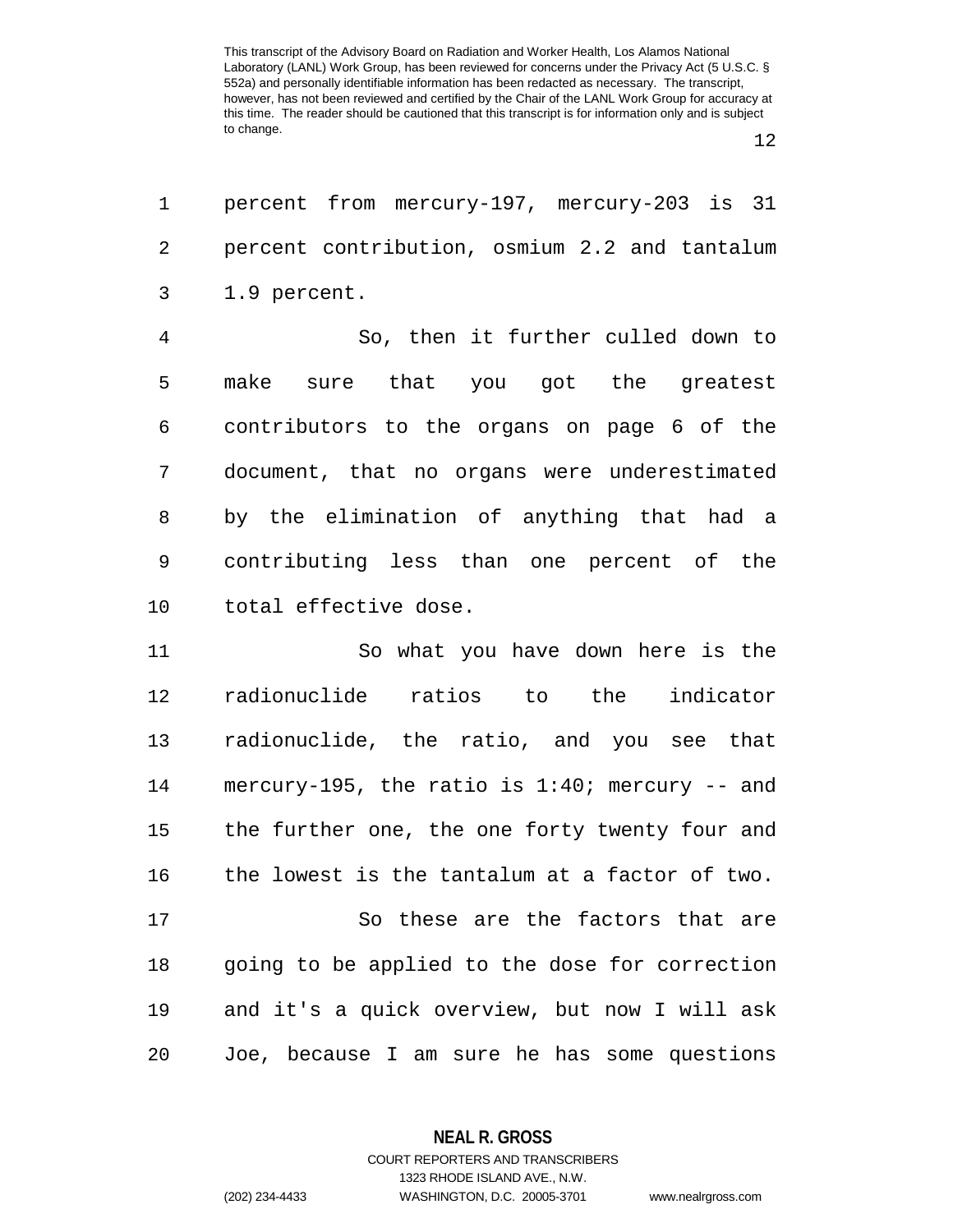13

| 1              | on that, and also Liz, if you would also join  |
|----------------|------------------------------------------------|
| $\overline{c}$ | in on the commentary.                          |
| 3              | MR. FITZGERALD: Mark, do you have              |
| 4              | anything?                                      |
| 5              | CHAIRMAN GRIFFON: No. I am still               |
| 6              |                                                |
| 7              | MR. FITZGERALD: Mike, I guess                  |
| 8              | one, I think the -- I have less of a question  |
| 9              | on the method although others might. I think   |
| 10             | you know, given the number of these trace      |
| 11             | isotopes, it's you know, coming up with some   |
| 12             | kind of approach is probably -- is probably    |
| 13             | difficult and this is as good as any I've      |
| 14             | seen.                                          |
| 15             | on Table 1-1 on page 3, I<br>But               |
| 16             | guess my question, since you know, we are      |
| 17             | dealing with the time frame of '75 and beyond, |
| 18             | it looks like most of the data starts in '81,  |
| 19             | so I am trying to figure out what does that    |
| 20             | mean.                                          |

**NEAL R. GROSS** COURT REPORTERS AND TRANSCRIBERS 1323 RHODE ISLAND AVE., N.W.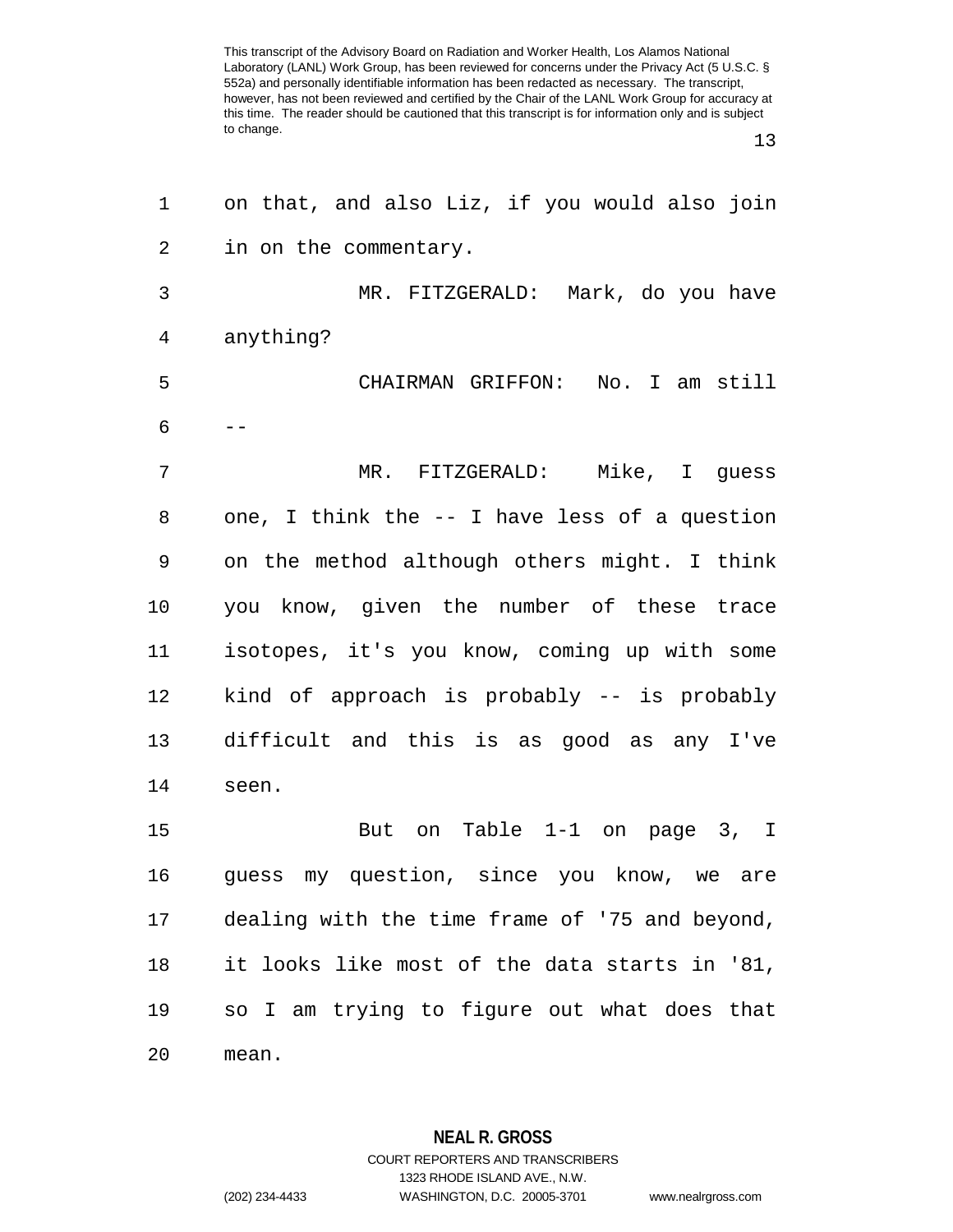14

| $\mathbf 1$    | There doesn't seem to be, other                |
|----------------|------------------------------------------------|
| 2              | than for sodium-24 any data that predates '81  |
| 3              | and is that literally when you start seeing    |
| $\overline{4}$ | some of the whole body counts and the records, |
| 5              | and how would you square that with, you know,  |
| 6              | applying this estimation process for the prior |
| 7              | six or seven years? Am I reading that table    |
| 8              | right? I am just curious about that.           |
| $\mathsf 9$    | This is<br>Liz<br>MS.<br>BRACKETT:             |
| 10             | Brackett. I need to go back and look at this,  |
| 11             | but I think that that's - those would be the   |
| 12             | years that they first started reporting those  |
| 13             | nuclides, not that they were starting body     |
| 14             | counts.                                        |
| 15             | am still looking at the<br>And<br>$\mathbf{I}$ |
| 16             | database. It could be that they just didn't    |
| 17             | report -- well, you know how body counts work, |
|                |                                                |

19 they only report something that they detect 20 rather than anything that they looked for.

18 there's a long list of nuclides and sometimes

**NEAL R. GROSS** COURT REPORTERS AND TRANSCRIBERS 1323 RHODE ISLAND AVE., N.W. (202) 234-4433 WASHINGTON, D.C. 20005-3701 www.nealrgross.com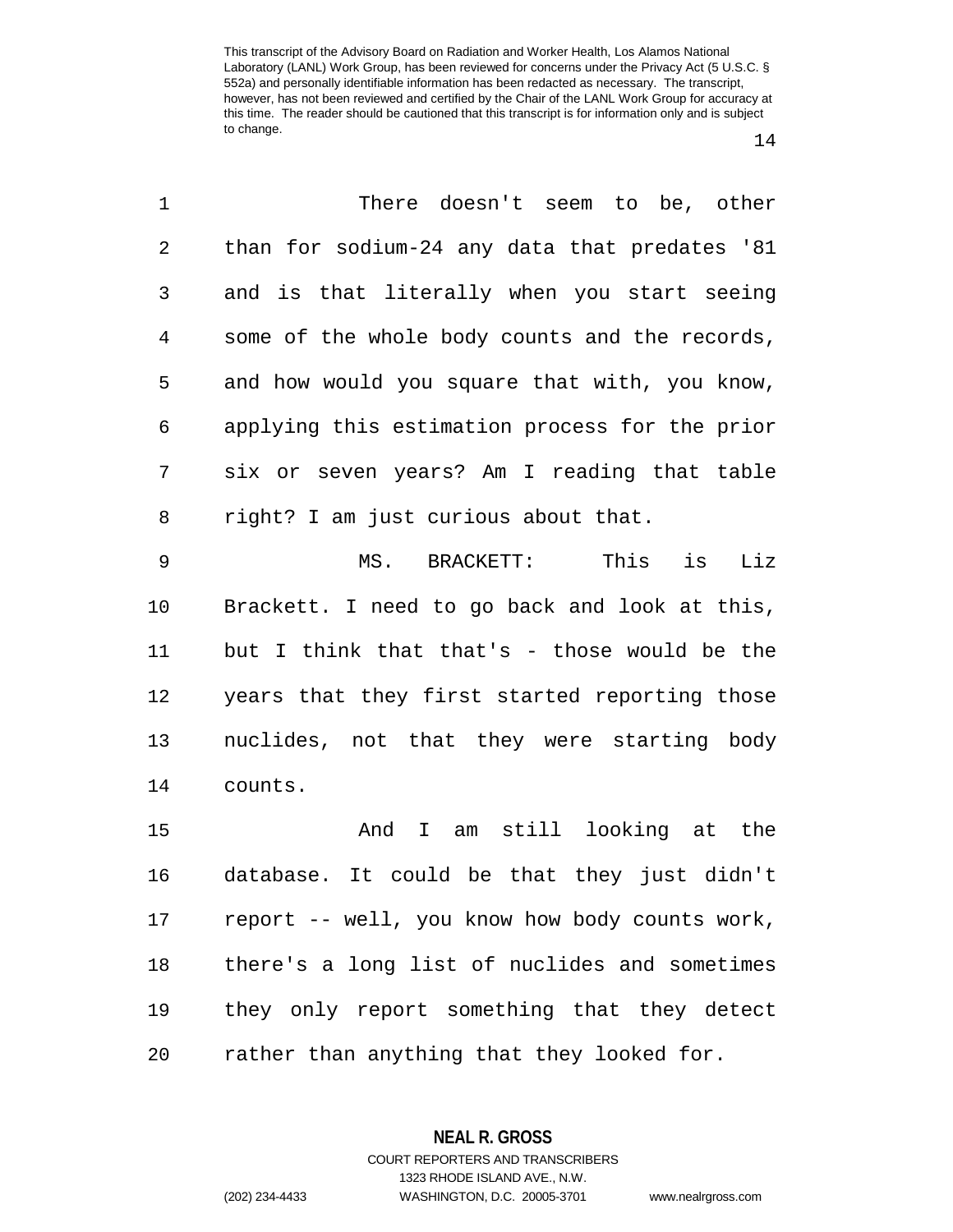1 And so looking at these -- the 2 years, I think it was that's just when started 3 to consistently indicate things that they 4 might have looked for but they didn't find 5 anything.

6 MR. FITZGERALD: Okay, I'll tell 7 you, the reason I am asking is I think this 8 goes to maybe the root of our concern as far 9 as this threshold question, which is you know, 10 even though they -- the whole body counting 11 technology came to the fore in what, '69/'70, 12 and they started implementing it, we were 13 concerned about when the actual detection 14 protocol and record-keeping came into full-15 fledged use, and I think the issue, really, 16 from our standpoint is probably somewhere 17 between '75 and '85 where we were trying to 18 figure out, you know, in fact, was it hit the 19 ground running in the early '70s, when you did 20 have not only the technical detection

**NEAL R. GROSS**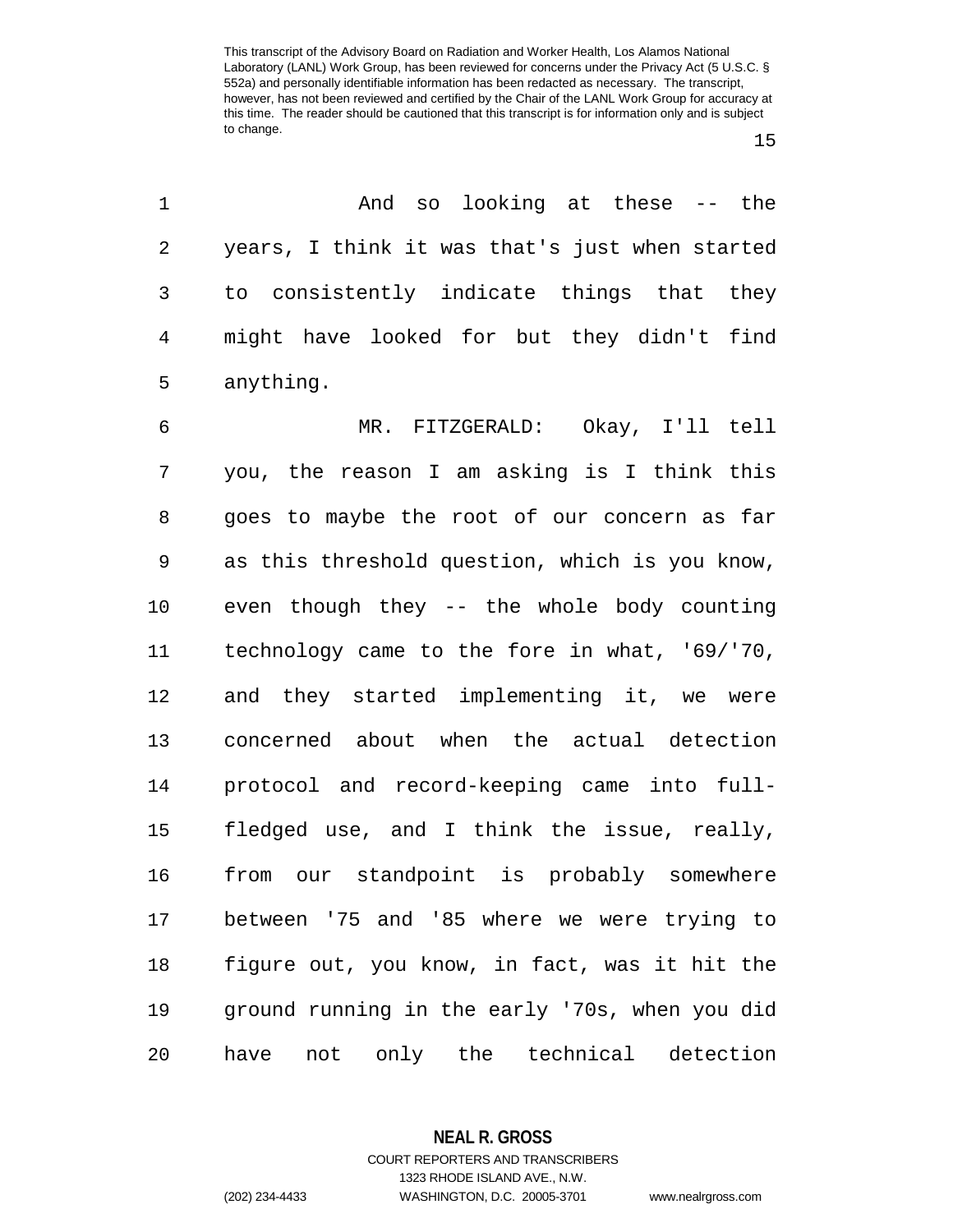1 capability, but you actually had the 2 implementation use by the lab; or did it sort 3 of phase in and you really didn't reach that 4 threshold until the early '80s that you have 5 reliable data?

6 So that's the reason I am asking 7 because certainly this has suggested maybe 8 that you really didn't have a full-fledged 9 thing until the early '80s. But as you say it 10 may just be an artefact. But if you can 11 clarify that.

12 The methodology I think you know, 13 again, it's a complex issue with this many 14 trace element isotopes and I think this 15 approach -- I didn't see anything wrong with 16 it from a standpoint of simplification and 17 trying to come up with an answer. But I think 18 it's the source information that we have 19 always gone back to and said, you know, can we 20 be comfortable, can the Board be comfortable

> **NEAL R. GROSS** COURT REPORTERS AND TRANSCRIBERS

> > 1323 RHODE ISLAND AVE., N.W.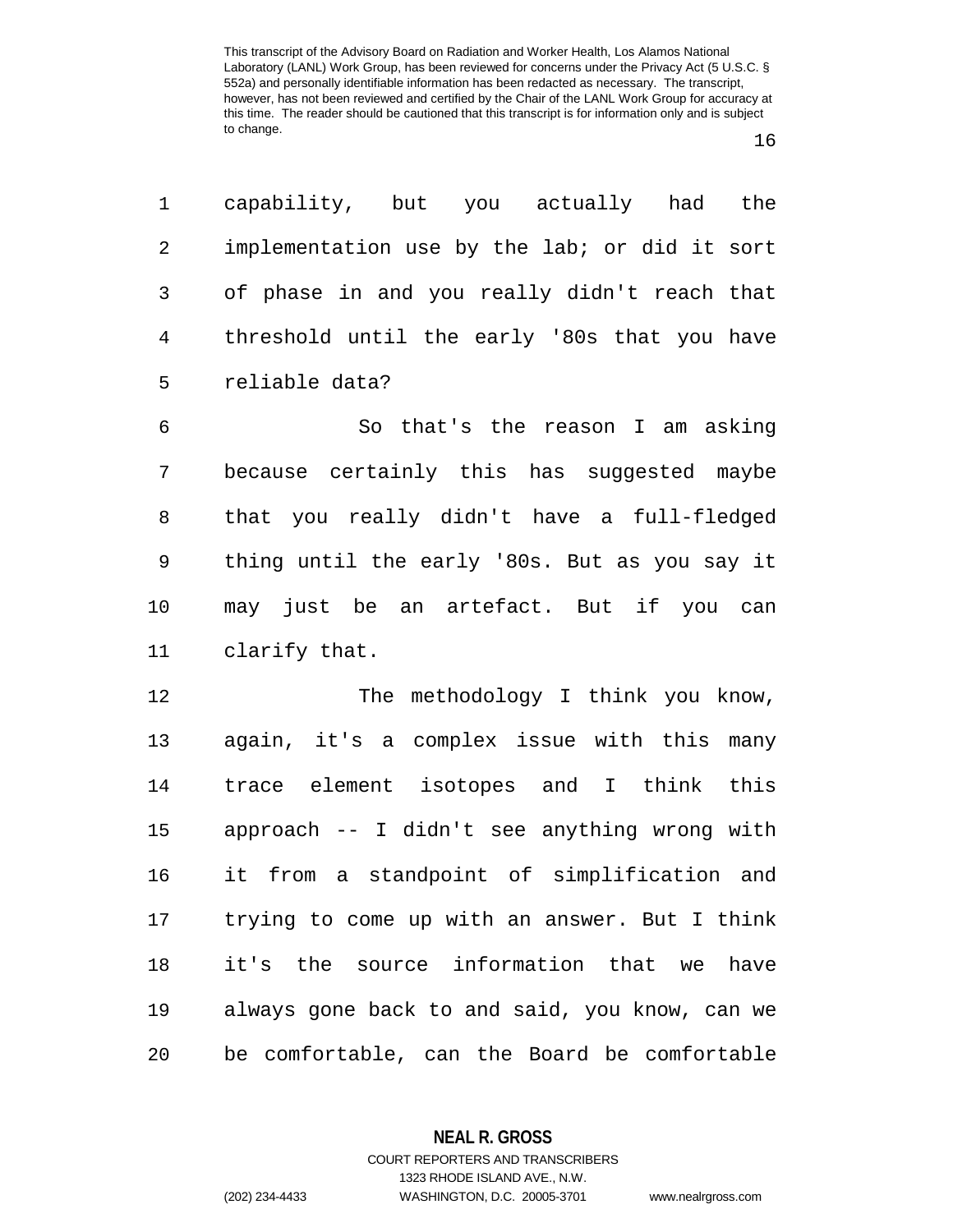| 1  | about, you know, when this threshold in vivo,  |
|----|------------------------------------------------|
| 2  | not just technology, but actual use, came into |
| 3  | being, and I think, just trying to figure out  |
| 4  | if that's -- 1970, '75, '80, that's what we    |
| 5  | are trying to establish.                       |
| 6  | MS. ROBERTSON-DEMERS:<br>This is               |
| 7  | Kathy DeMers. I have a couple of questions on  |
| 8  | the air sampling. When I look at your table of |
| 9  | air monitoring data, most of these samples are |
| 10 | for stack samples.                             |
| 11 | Can you point out which of these               |
| 12 | are actually workplace air samples and if you  |
| 13 | used only stack samples, can you kind of       |
| 14 | explain the stack sampling process for LAMPF,  |
| 15 | and where the filter occurs in that process?   |
| 16 | MS. BRACKETT: I believe that                   |
| 17 | these are stack samples. We didn't feel that   |
| 18 | it was necessary to have necessarily a         |
| 19 | breathing zone sample because we were looking  |
| 20 | at ratios. We weren't looking at the amount of |

**NEAL R. GROSS**

COURT REPORTERS AND TRANSCRIBERS 1323 RHODE ISLAND AVE., N.W. (202) 234-4433 WASHINGTON, D.C. 20005-3701 www.nealrgross.com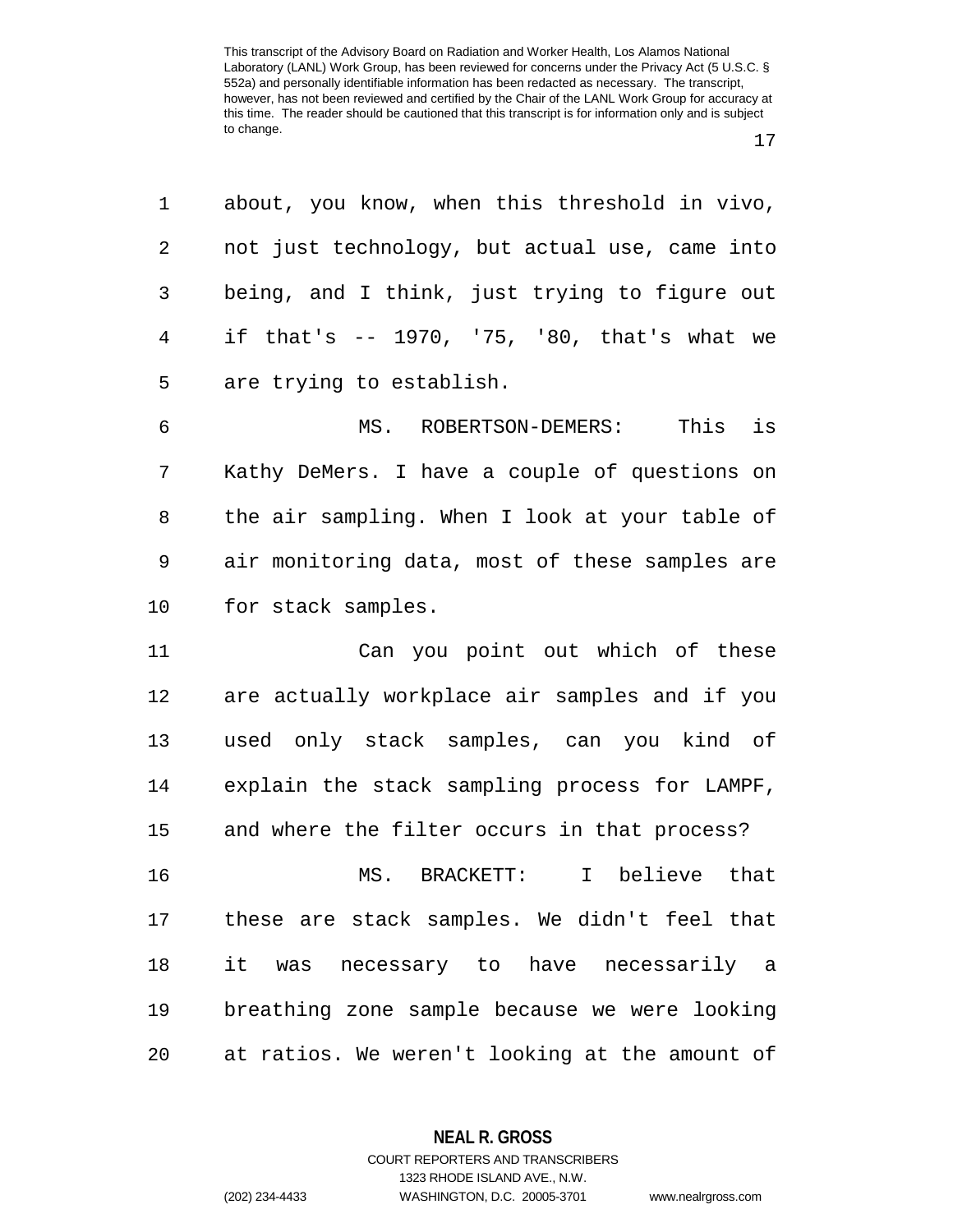18

| 1  | intake. We were just looking for ratios in      |
|----|-------------------------------------------------|
| 2  | this area. So that's $--$ and that's $--$ there |
| 3  | were thousands of these samples available.      |
| 4  | As far as how they were done, I                 |
| 5  | would have to defer to Bob Burns. I think he    |
| 6  | might know more about that than I do. Sorry to  |
| 7  | put you on the spot Bob.                        |
| 8  | MR. BURNS: Well I guess the short               |
| 9  | answer is we just -- the summary information    |
| 10 | we have provided reflects what we<br>have       |
| 11 | available in the Site Research Database.        |
| 12 | That's by no means complete as far              |
| 13 | what may still exist at LANL, but it<br>as      |
| 14 | reflects what we have -- what we could put our  |
| 15 | hands on in the near-term.                      |
| 16 | DR. MACIEVIC: And this is Greq                  |
| 17 | Macievic. I would like to put in the comment    |
| 18 | also that you will see in some of the           |
| 19 | responses in this that LANL has basically,      |
| 20 | since early February, told us that they         |

**NEAL R. GROSS** COURT REPORTERS AND TRANSCRIBERS 1323 RHODE ISLAND AVE., N.W.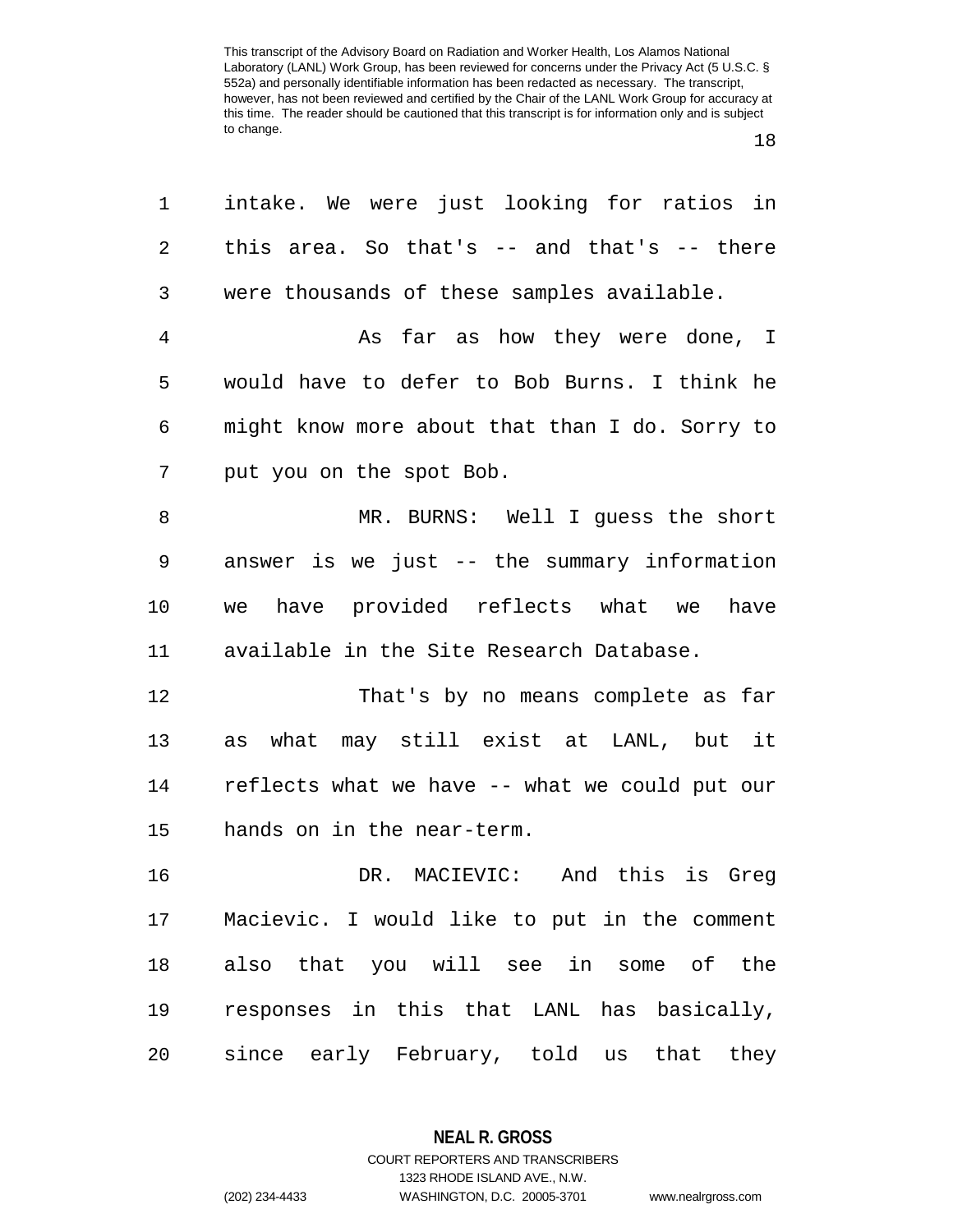| ٦<br>۰. |  |
|---------|--|
|---------|--|

1 weren't going to allow us to come on the site; 2 because of budgetary problems they didn't 3 have money to get anyone to work with us to 4 collect more data samples.

5 So as of February, we had several 6 things that we were going to the site to try 7 to take a look at to confirm, but -- at this 8 point, and they still are saying they do not 9 have the money to let us -- to come in there 10 and work with us to look for the samples.

11 So there are going to be some gaps 12 in here and information like this, which 13 requires going to the site, we had to rely on 14 these responses on the SRDB and a thorough 15 look at documentation that we have because 16 further documentation couldn't be gotten at 17 this time.

18 MR. FITZGERALD: What additional 19 documentation would be sought on this issue? 20 DR. MACIEVIC: Well, on some of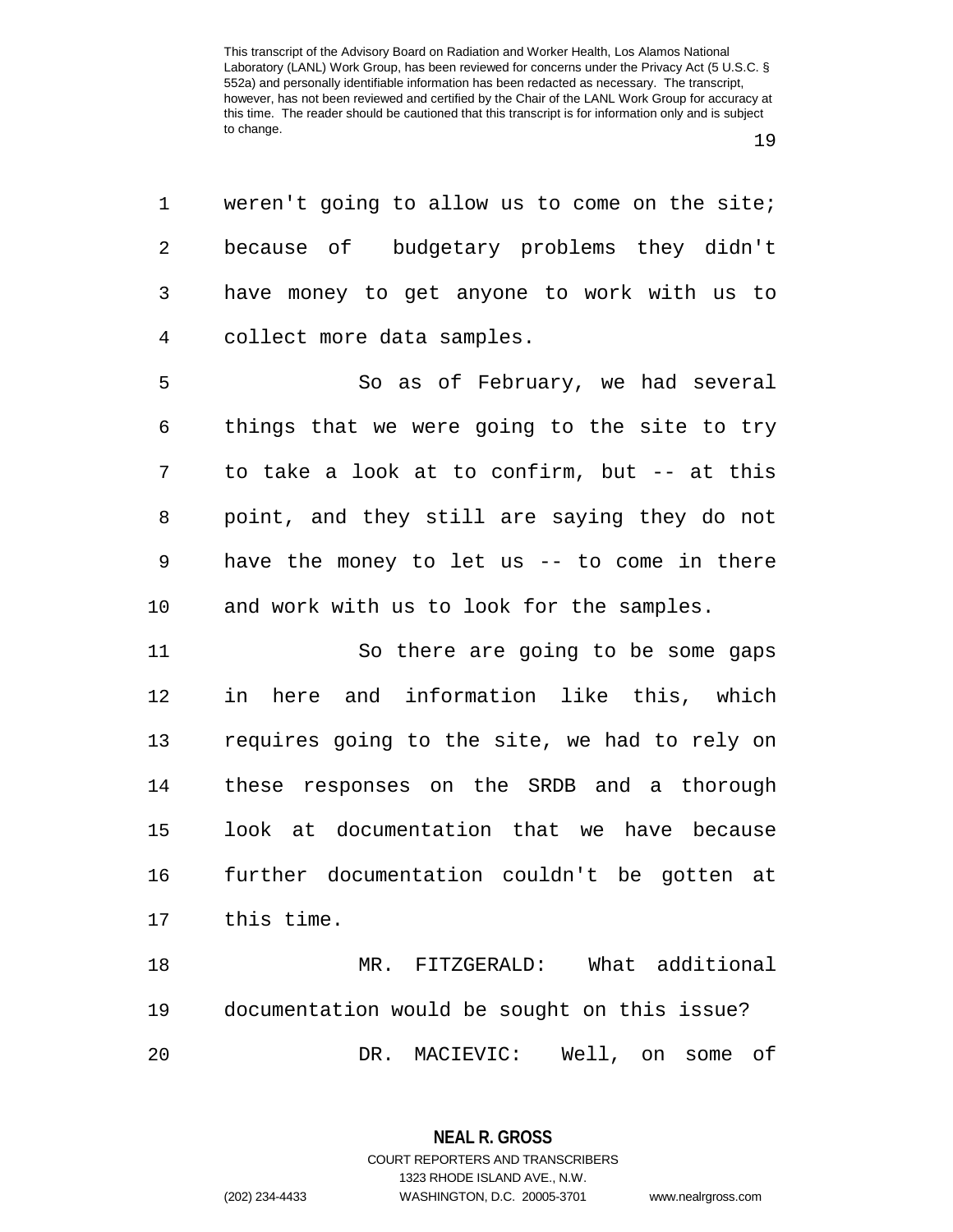$20^{\circ}$ 

1 these things we were going to look at -- as 2 far as operations activities, human resource 3 records, more person placements in different 4 areas, activities like that associated with 5 this, and with this, to take a look and see 6 about more data on specific things, to look in 7 some of the notebooks that might be present 8 there, that we haven't looked at -- 9 MR. FITZGERALD: At LANL. 10 DR. MACIEVIC: At LANL, that we 11 hadn't been able to look at before, and go and 12 look into those to verify some of the points 13 we are trying to make there, but that process 14 got stopped and unfortunately we have to drag 15 that on because of not being able to get to 16 the site at this point. 17 MEMBER BEACH: At what point will 18 the funding be available, has that been worked 19 out? 20 DR. MACIEVIC: That -- Chris was

> **NEAL R. GROSS** COURT REPORTERS AND TRANSCRIBERS 1323 RHODE ISLAND AVE., N.W. (202) 234-4433 WASHINGTON, D.C. 20005-3701 www.nealrgross.com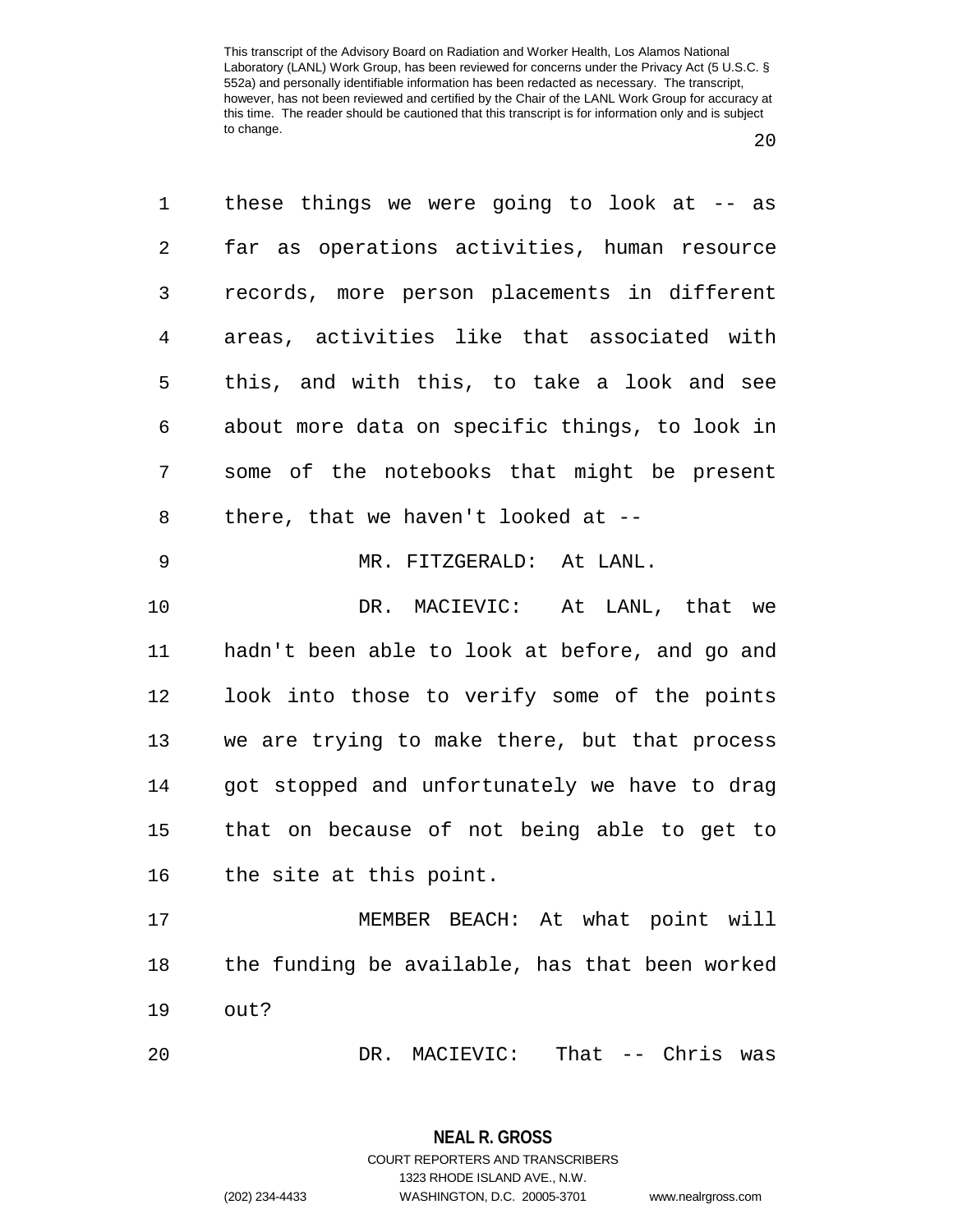21

| 1              | this like last week with the emails that you   |
|----------------|------------------------------------------------|
| $\overline{2}$ | sent me that --                                |
| 3              | MR. MILES: Yes.                                |
| 4              | DR. MACIEVIC: Or was that --                   |
| 5              | MR. MILES: Yes.                                |
| 6              | DR. MACIEVIC: As of last week                  |
| 7              | they were still working the issue --           |
| 8              | MR. MILES: I don't think they                  |
| 9              | know.                                          |
| 10             | DR. MACIEVIC: out and they don't               |
| 11             | know, so that's their -                        |
| 12             | MEMBER BEACH: Do they have some                |
| 13             | help with that or is that just LANL working it |
| 14             | out?                                           |
| 15             | DR. MACIEVIC: LANL also working                |
| 16             | with Greg --                                   |
| 17             | MEMBER PRESLEY: Lewis.                         |
| 18             | DR. MACIEVIC: Greg Lewis too.                  |
| 19             | MR. FITZGERALD: Yes, we are                    |
| 20             | having a similar question at Pantex. It's --   |

1323 RHODE ISLAND AVE., N.W.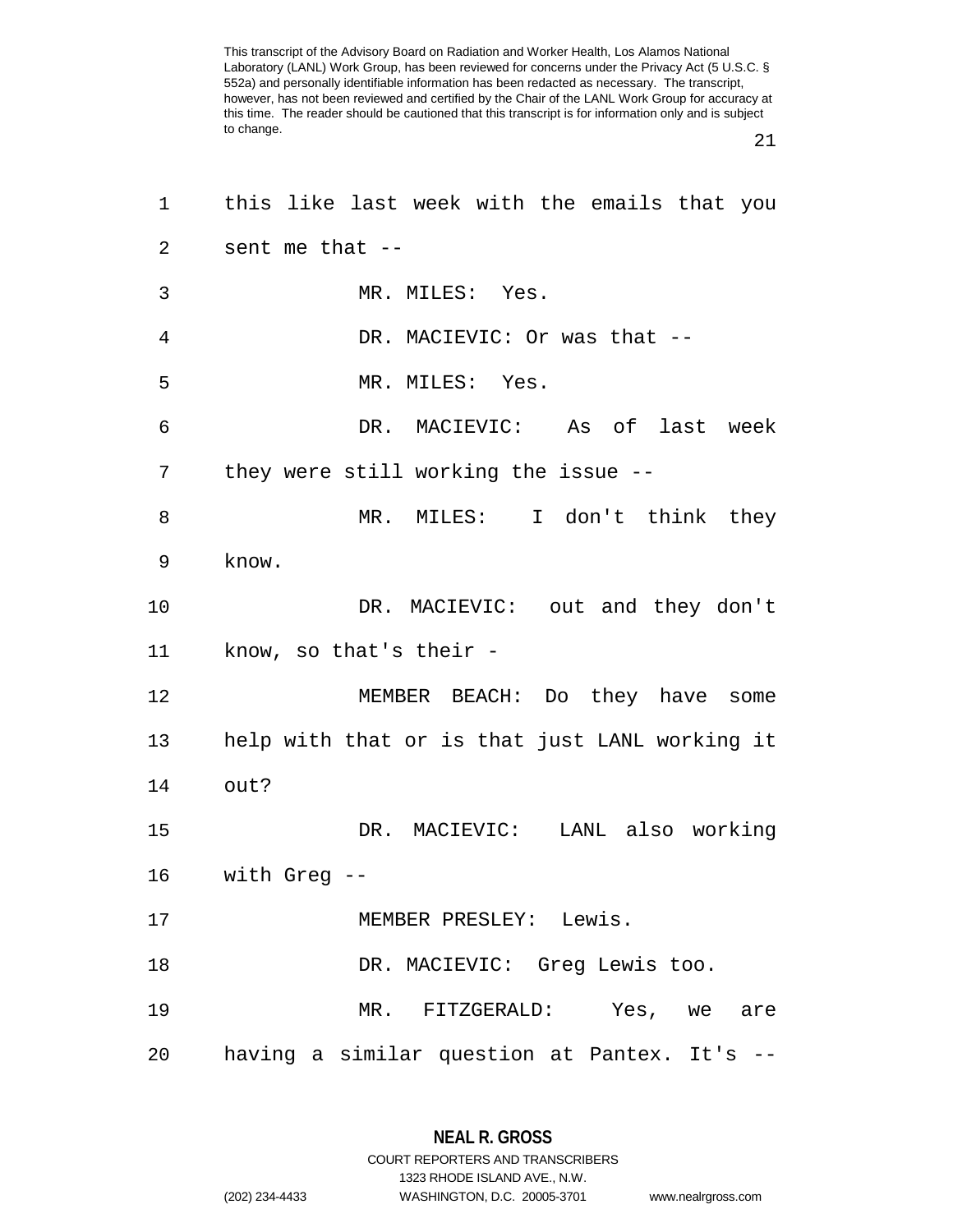22

| 1              | the money is being released but it's not clear |
|----------------|------------------------------------------------|
| 2              | how much and when, so it's difficult to plan   |
| 3              | with the site.                                 |
| $\overline{4}$ | DR. MACIEVIC: Because several of               |
| 5              | these activities we had actually set up a      |
| 6              | group while the person that you had had for    |
| 7              | the lagoon question, they were in the process  |
| 8              | of setting up a group that was going to dig    |
| 9              | out the files because again, they said the     |
| 10             | files were there, and they were going to start |
| 11             | pulling those out but then it got chopped      |
| 12             | right in the middle of it and that stopped     |
| 13             | dead, so we are still running against that.    |
| 14             | So what you are seeing in here is              |
| 15             | a deeper investigation into the SRDB and what  |
| 16             | types of documents, and you will see in here   |
| 17             | there are many documents listed that were      |
| 18             | reviewed to come up with these numbers.        |
| 19             | MR. FITZGERALD: Now, for this                  |
| 20             | particular approach, I mean, you have switched |

**NEAL R. GROSS** COURT REPORTERS AND TRANSCRIBERS

1323 RHODE ISLAND AVE., N.W. (202) 234-4433 WASHINGTON, D.C. 20005-3701 www.nealrgross.com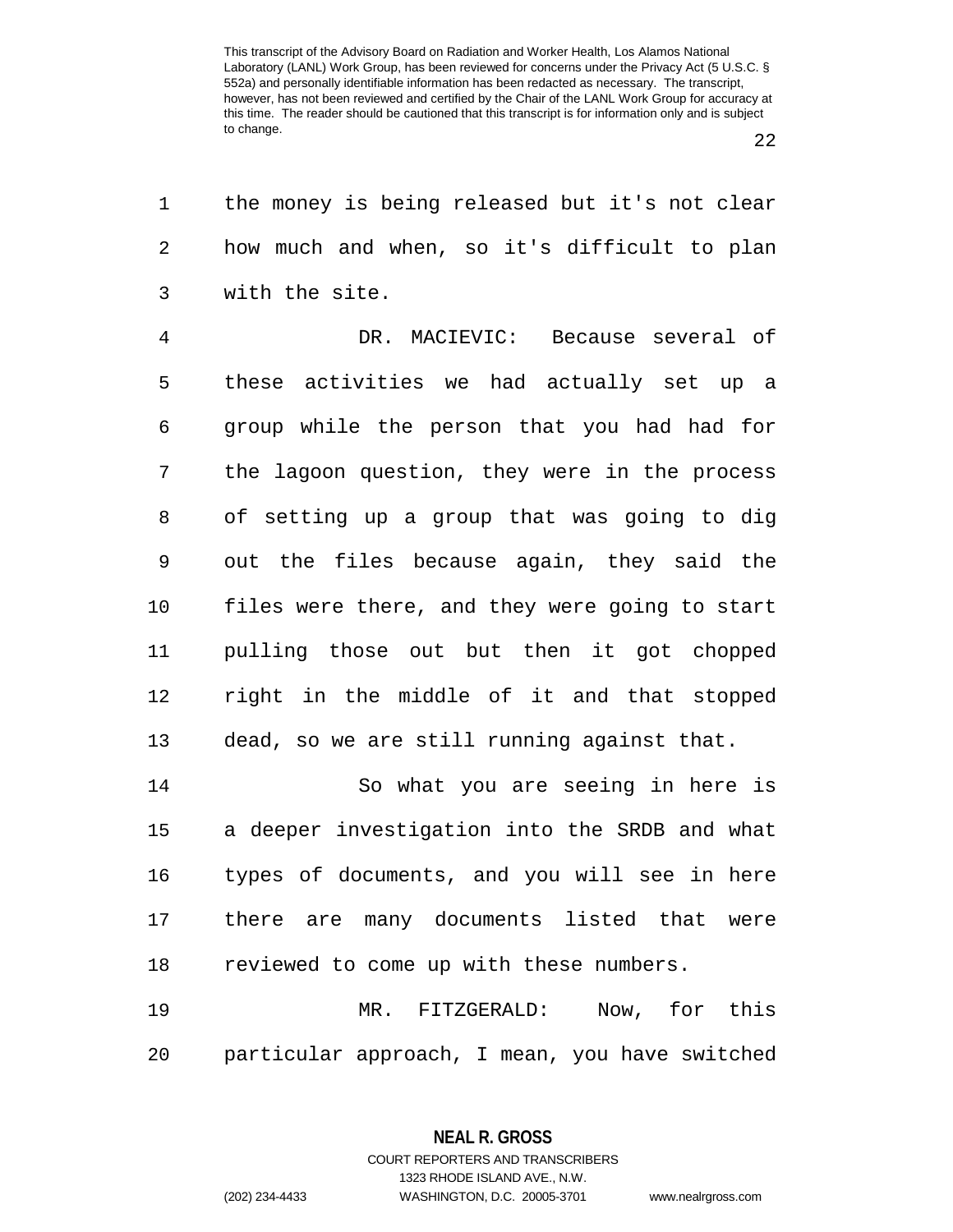23

| 1              | from cesium-137 to a new approach and I think, |
|----------------|------------------------------------------------|
| 2              | you know, it's very early but it looks like it |
| 3              | has some merit.                                |
| $\overline{4}$ | But what you are saying is that                |
| 5              | it's almost like proof of principle, you have  |
| 6              | to go now and establish do you have the        |
| 7              | information that would feed a dose estimation  |
| 8              |                                                |
| 9              | DR. MACIEVIC: That's right.                    |
| 10             | MR. FITZGERALD: Or not and this                |
| 11             | is just again, a concept.                      |
| 12             | DR. MACIEVIC: Right, and the --                |
| 13             | that's why I'm trying to look through my large |
| 14             | files here. But in the last meeting, we also   |
| 15             | have on the listing of the quarterly reports,  |
| 16             | a summary on there.                            |
| 17             | There are discussions and I want               |
| 18             | to find the exact years, but that go back into |
| 19             | the '70s, in those quarterly reports, that     |
| 20             | talk about lung counts being taken.            |

**NEAL R. GROSS** COURT REPORTERS AND TRANSCRIBERS

1323 RHODE ISLAND AVE., N.W.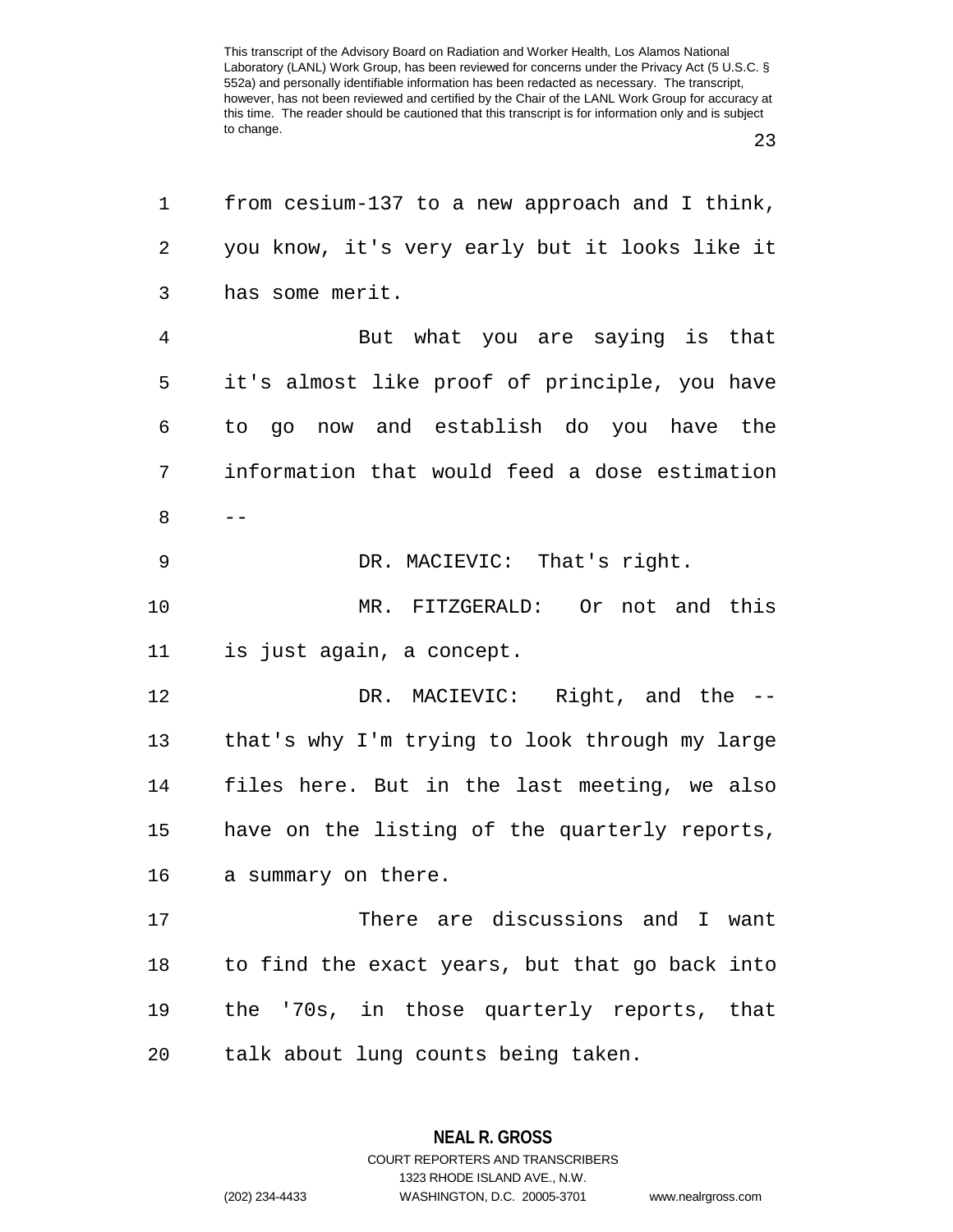24

| 1              | So the data is there. It's spoken              |
|----------------|------------------------------------------------|
| $\overline{2}$ | of. But it might be that due to the collection |
| 3              | we are seeing this, but that it's not that     |
| $\overline{4}$ | that data is not present.                      |
| 5              | So like I said, unfortunately we               |
| 6              | are still at this position where, yes, you     |
| 7              | haven't been able to pinpoint exactly          |
| 8              | everything you wanted yet.                     |
| 9              | MEMBER MUNN: This is Wanda. There              |
| $10 \,$        | still isn't any indication that you have seen  |
| 11             | so far that you are going to find more than    |
| 12             | five percent of the sample data as being       |
| 13             | indication of activity, right?                 |
| 14             | DR. MACIEVIC: Right I think --                 |
| 15             | right. I don't think you are going to see that |
| 16             | there's -- it's going to stay in the same      |
| 17             | proportion as it is now. You will just find    |
| 18             | information referring to things occurring, but |
| 19             | you are not going to find, if I understand     |
| 20             | what you are saying, you are not going to find |

**NEAL R. GROSS** COURT REPORTERS AND TRANSCRIBERS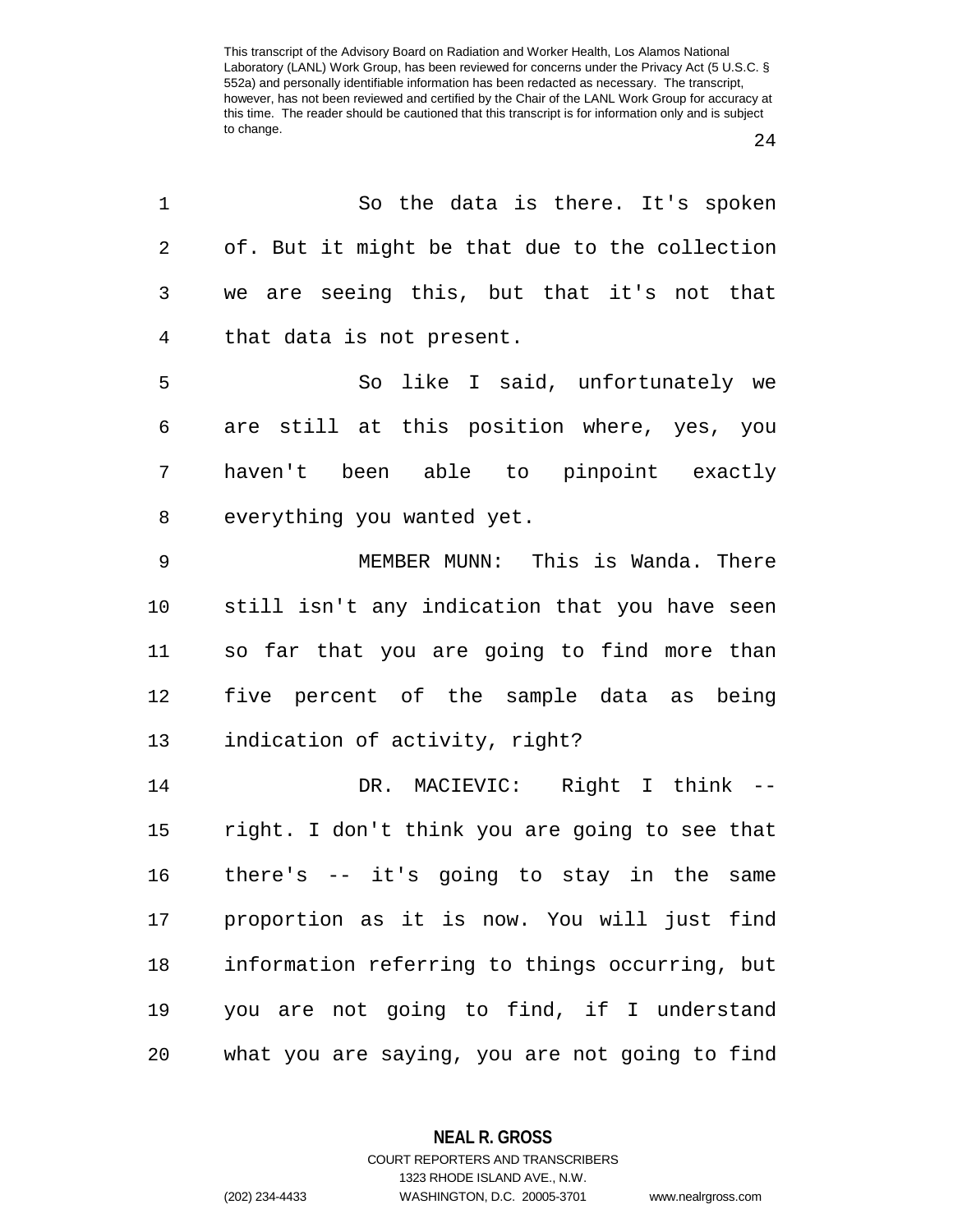1 more either people being exposed, or any kind 2 of -- that the 1980 data and beyond will be 3 reflective -- that this data is reflective of 4 what the earlier data is and that's what we 5 have to show.

6 But I do not think you are going 7 to see anything out of the proportion that 8 says something odd was occurring in the '70s 9 and now in the '80s, this is happening, but 10 the '70s, there was something else happening, 11 that these percentages will stay consistent. 12 MEMBER MUNN: And beryllium-7, the

13 short life of radioactivity in beryllium-7 is 14 still going to be your key and at the less 15 than one percent?

16 DR. MACIEVIC: Yes, I believe so. 17 It should stay the same.

18 MS. ROBERTSON-DEMERS: This is 19 Kathy DeMers. I am just, if you are going to 20 rely on stack sampling, then it would be nice

1323 RHODE ISLAND AVE., N.W.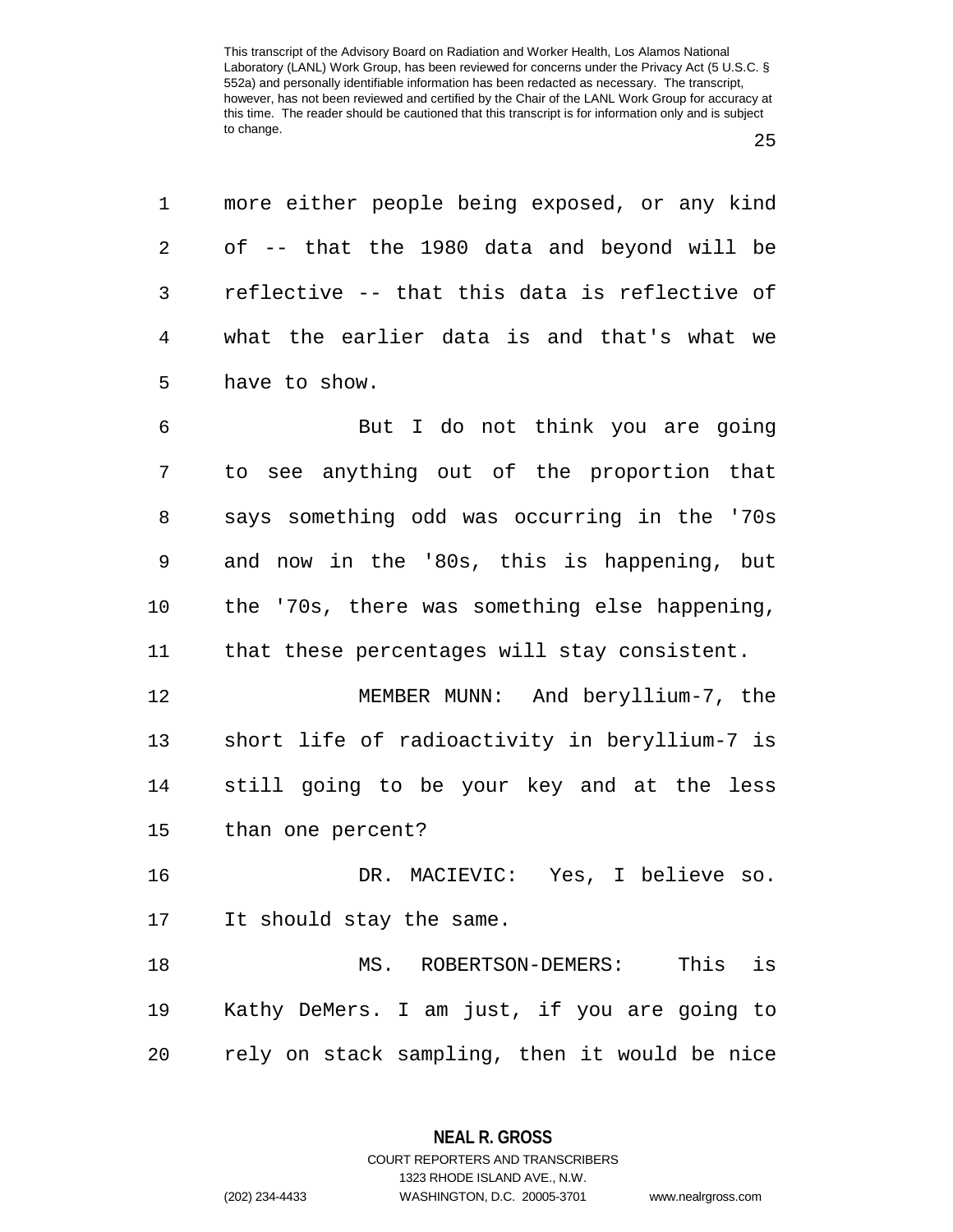26

|             | 1 to know the exact process that is used in |  |  |
|-------------|---------------------------------------------|--|--|
|             | 2 stack sampling because there may be for   |  |  |
|             | 3 example, at SLAC there were hold-up tanks |  |  |
|             | 4 where they eliminated some radionuclides  |  |  |
| $5^{\circ}$ | before it got passed through the filter.    |  |  |

6 So just some explanation of how 7 that is done, where the filter is in the 8 process, or where the charcoal is in the 9 process, to make sure that you are collecting 10 everything that is showing up in the 11 workplace, unless of course you expect to go 12 back to LANL and compare the data that you 13 have with stack sampling to some of the data 14 you have with workplace air sampling.

15 DR. MACIEVIC: Well if you are 16 only looking for a, as Liz said, for ratios 17 and not specifically to doses associated with 18 the radionuclides, do you really need to go to 19 pursue that, I mean, because you want to know 20 in what proportion are you seeing these

## **NEAL R. GROSS** COURT REPORTERS AND TRANSCRIBERS

1323 RHODE ISLAND AVE., N.W. (202) 234-4433 WASHINGTON, D.C. 20005-3701 www.nealrgross.com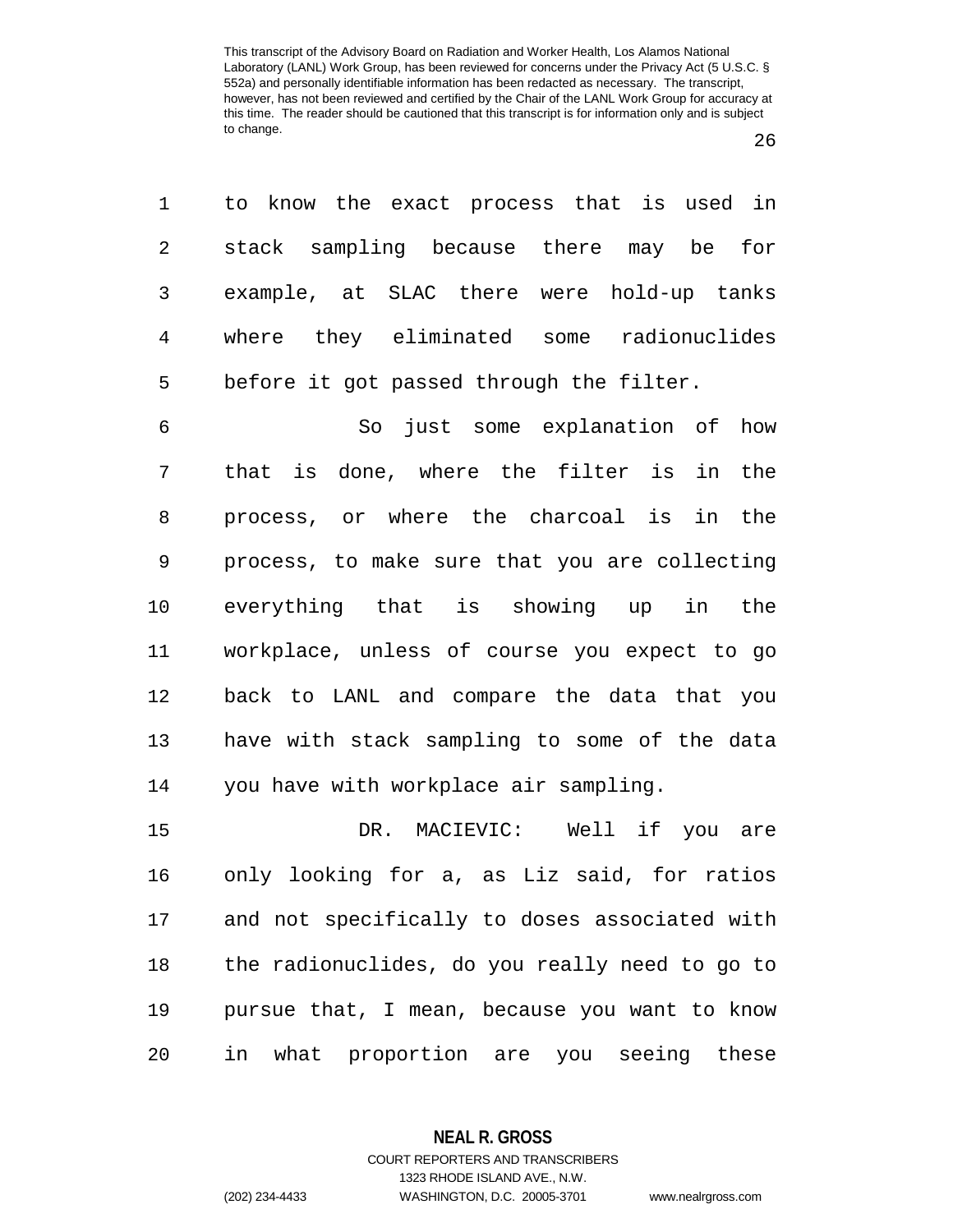27

| 1              | radionuclides produced in the stack and you    |
|----------------|------------------------------------------------|
| $\overline{2}$ | have that information.                         |
| 3              | But like you said, now if you are              |
| $\overline{4}$ | trying to compute a dose on a radionuclide     |
| 5              | that has come through but you don't know how   |
| 6              | that has gotten to the workplace, just based   |
| 7              | solely on that information yes, there would be |
| 8              | a problem.                                     |
| 9              | But if what you are trying to say              |
| $10 \,$        | is well, we are just going to assume that this |
| 11             | is in the same proportion and give that        |
| 12             | factor, do you really need to have that        |
| 13             | information, because we are just --            |
| 14             | MS. ROBERTSON-DEMERS:<br>I guess               |
| 15             | what I am asking is at what point in your      |
| 16             | stack sampling system is the sample that you   |
| 17             | are analyzing for these radionuclides taken?   |
| 18             | DR. NETON: I think Kathy raises a              |
| 19             | point that we probably need to go back and     |
| 20             | describe in some detail what the process is,   |

**NEAL R. GROSS** COURT REPORTERS AND TRANSCRIBERS

1323 RHODE ISLAND AVE., N.W.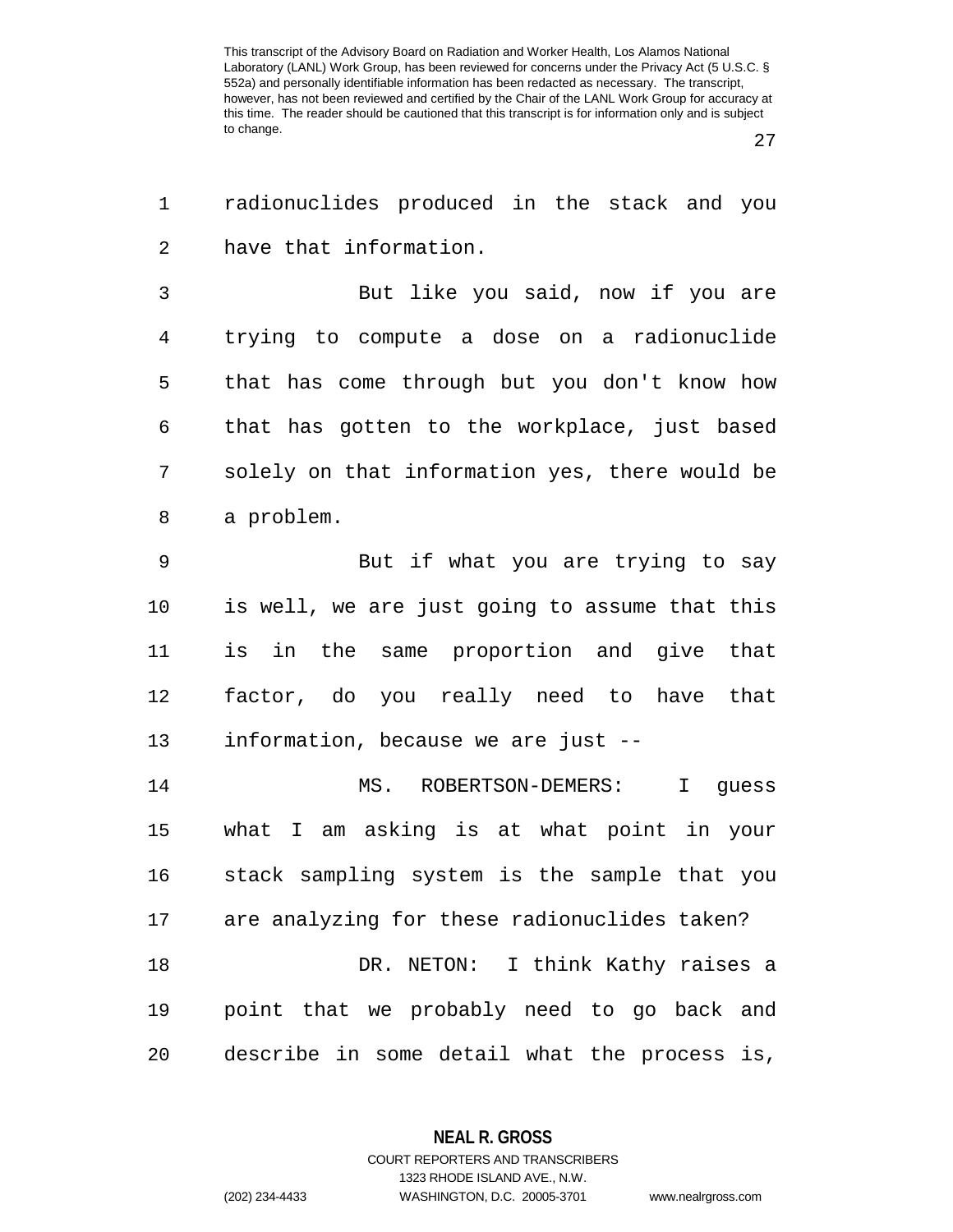| $1 \quad \Box$ | because I am not aware of these stack sampling |
|----------------|------------------------------------------------|
| $\overline{2}$ | systems myself, but if there were as you       |
| $3 \quad$      | suggest, hold-up tanks or something to that    |
| $4\degree$     | effect, then it could influence the ratio of   |
|                | 5 the materials.                               |

6 MS. BRACKETT: But do you mean 7 hold-up for decay, for shorter-lived nuclides, 8 or for actually filtering out some of them? 9 MS. ROBERTSON-DEMERS: Well, and I 10 am only talking SLAC you know, they purposely 11 held it up before they put it into the filter 12 system and that's to get rid of some of the 13 very short-lived radionuclides.

14 MS. BRACKETT: Well, I know, I 15 don't know what the process is but I can tell 16 you that there were some very short-lived 17 nuclides that did show up, so short in fact 18 that they don't even have metabolic models for 19 them because they don't meet the minimum 10- 20 minute requirement.

> **NEAL R. GROSS** COURT REPORTERS AND TRANSCRIBERS

> > 1323 RHODE ISLAND AVE., N.W.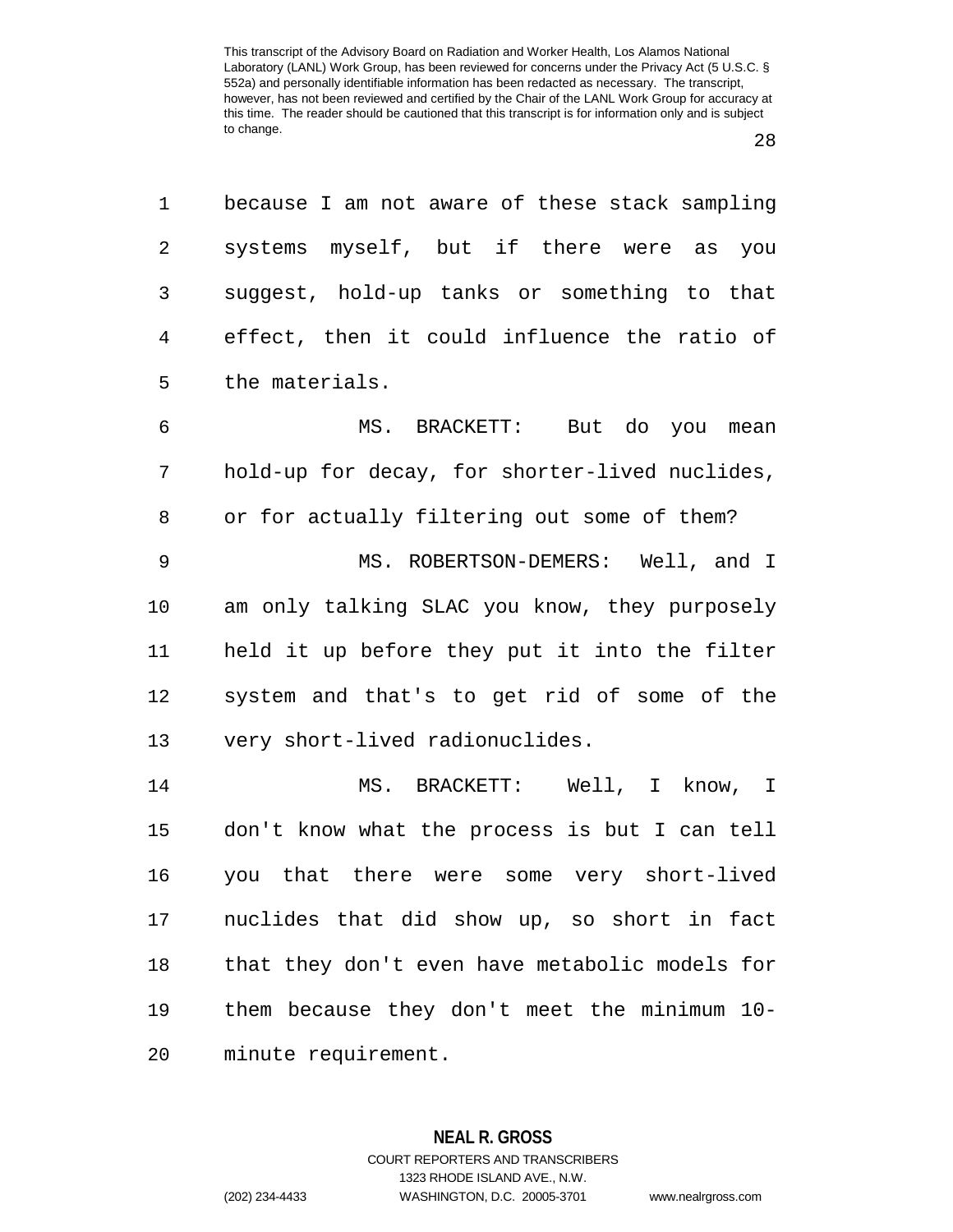29

| 1              | MS. ROBERTSON-DEMERS: And I guess              |
|----------------|------------------------------------------------|
| 2              | if the problem is at the beginning of the      |
| 3              | process that you are using to develop your     |
| $\overline{4}$ | ratios, then that is fine.                     |
| 5              | If it's somewhere later in the                 |
| 6              | process, and some radionuclides get filtered   |
| 7              | out of the process, then you need to account   |
| 8              | for that and that is the only question I am    |
| 9              | asking, is where in the process?               |
| 10             | DR. NETON: I don't see a problem               |
| 11             | with us having -- going back and looking at,   |
| 12             | if it helps stack sampling. That shouldn't be  |
| 13             | a problem I don't think.                       |
| 14             | MR. FITZGERALD: Yes, I would                   |
| 15             | think that the ratios, you are going to have a |
| 16             | range of half lives and with that many         |
| 17             | nuclides, you are going to have some that fall |
| $1\,8$         | into a spectrum and I agree with Liz, some     |
| 19             | will be short life in years, but then there's  |
| 20             | going to be some that may be affected by hold- |

**NEAL R. GROSS**

COURT REPORTERS AND TRANSCRIBERS 1323 RHODE ISLAND AVE., N.W. (202) 234-4433 WASHINGTON, D.C. 20005-3701 www.nealrgross.com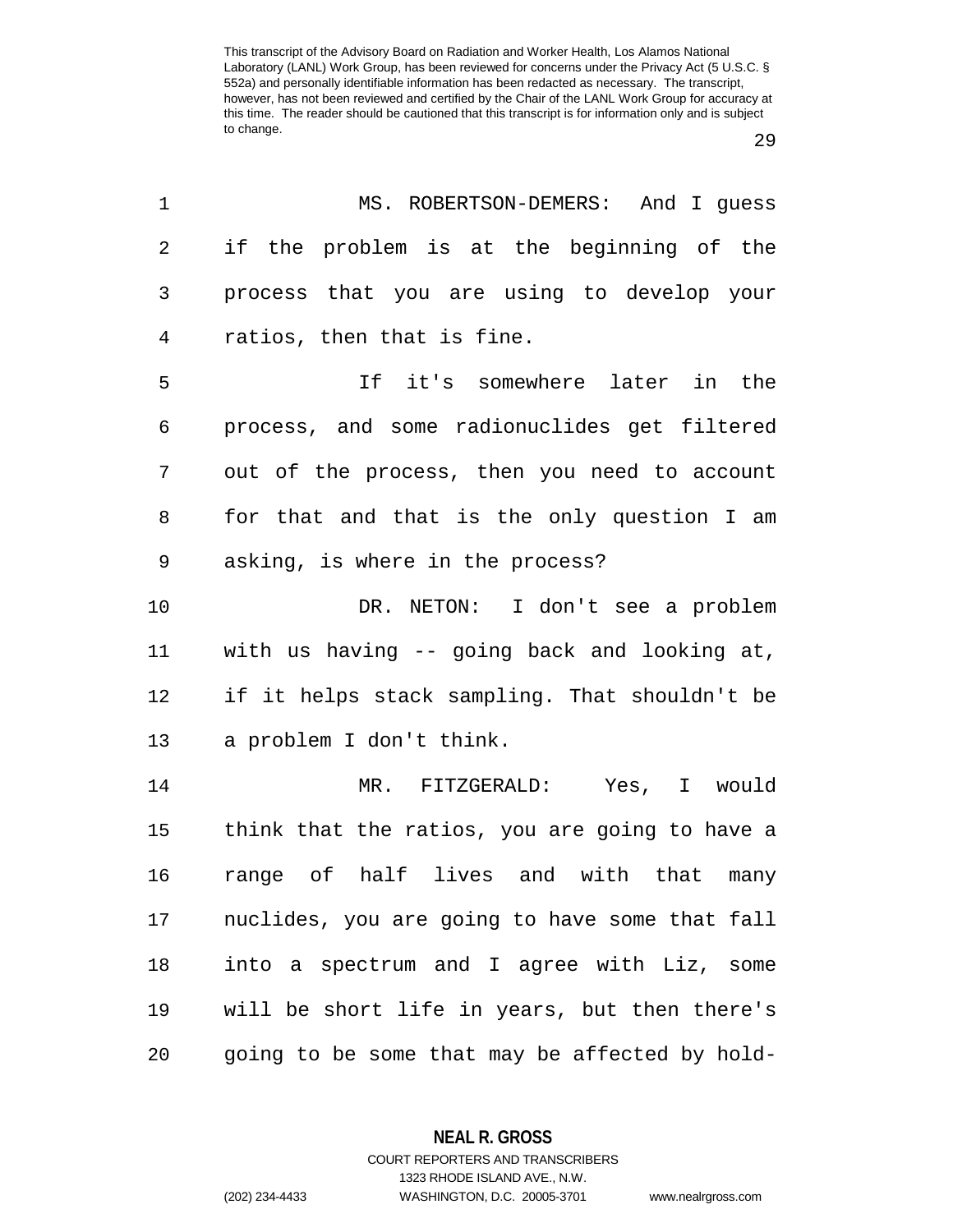30

| 1              | up.                                            |
|----------------|------------------------------------------------|
| $\overline{2}$ | DR. NETON: My gut feeling is it                |
| 3              | probably won't make any difference --          |
| 4              | MR. FITZGERALD: Yes.                           |
| 5              | DR.<br>NETON: But certainly we                 |
| 6              | should go out and describe it.                 |
| 7              | MS. ROBERTSON-DEMERS:<br>And<br>I'm            |
| 8              | just giving that, you know, SLAC as<br>an      |
| 9              | example. It might be totally different at      |
| 10             | LAMPF. I just want to know at what point the   |
| 11             | sampling is taking place and what's happening  |
| 12             | before that.                                   |
| 13             | DR. NETON: I got it.                           |
| 14             | This<br>is<br>MEMBER PRESLEY:<br><b>Bob</b>    |
| 15             | Presley.                                       |
| 16             | It's been a<br>MEMBER MUNN:<br>long            |
| 17             | time since I have -- this is Wanda -- since    |
| 18             | I've looked at the TBD on this site. Do we     |
| 19             | have any indication at all in our original     |
| 20             | documents and the subsequent additions to them |

**NEAL R. GROSS** COURT REPORTERS AND TRANSCRIBERS

1323 RHODE ISLAND AVE., N.W.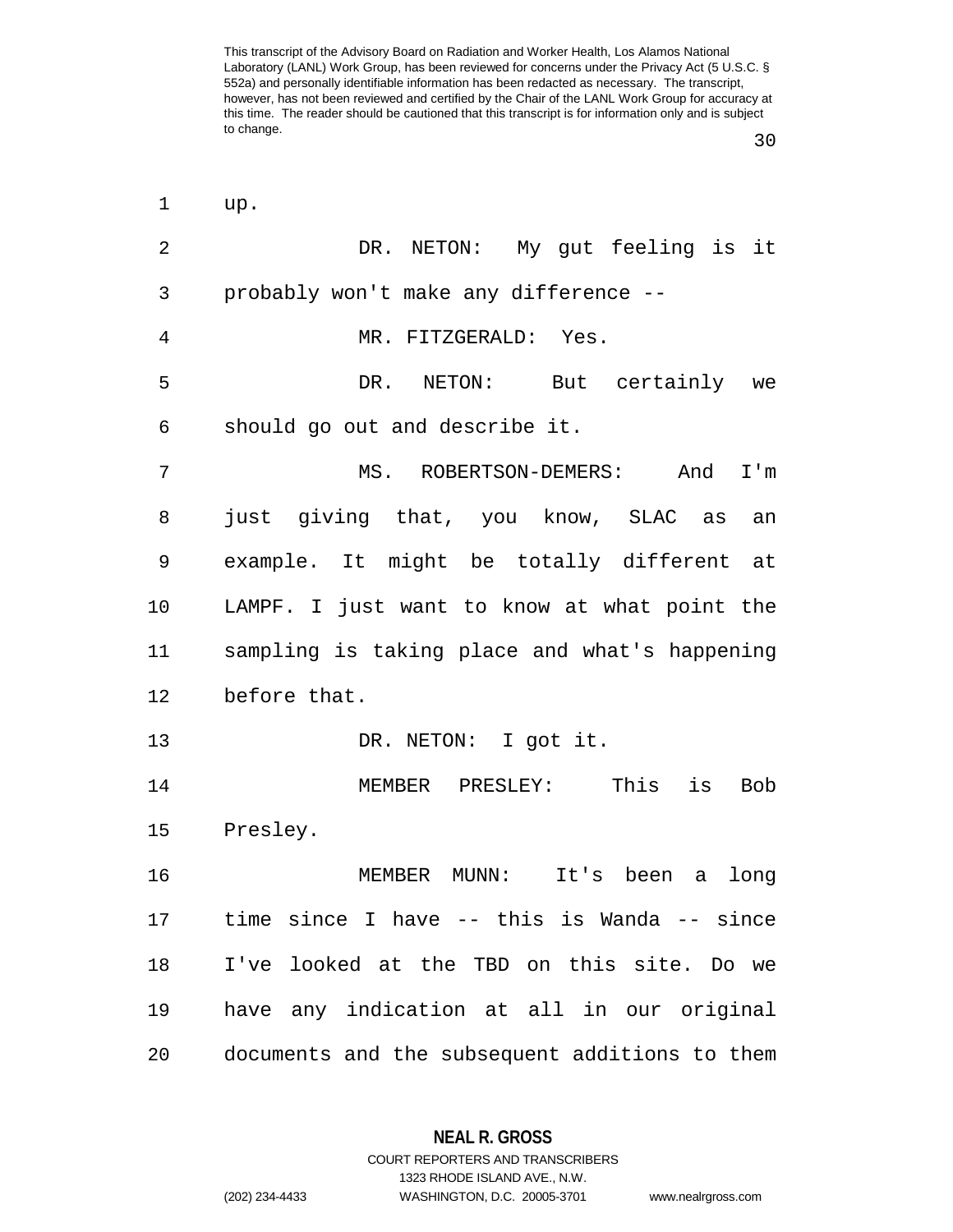31

| 1  | that we have known hold-up activity for these  |
|----|------------------------------------------------|
| 2  | samples at LAMPF?                              |
| 3  | DR. NETON:<br>I doubt it Wanda.                |
| 4  | That's not something we would probably focus   |
| 5  | on in a TBD. We would be more interested in    |
| 6  | what was coming out the stack.                 |
| 7  | MEMBER MUNN: Yes, I wouldn't have              |
| 8  | expected it either but sometimes things still  |
| 9  | show up in the basic coverage. Thank you.      |
| 10 | MEMBER PRESLEY: Bob Presley. One               |
| 11 | of the things you might want to do if you are  |
| 12 | going to go back in and do a little bit more   |
| 13 | looking, is to do a comparison.                |
| 14 | If you do find a stack number and              |
| 15 | a room number, see if there are any breathing  |
| 16 | air samples for that, and that right there     |
| 17 | will help validate your stack monitoring.      |
| 18 | DR. MACIEVIC:<br>I would like to               |
| 19 | point out from the last meeting I have my list |
| 20 | of -- from the quarterly reports, and have for |

**NEAL R. GROSS** COURT REPORTERS AND TRANSCRIBERS

1323 RHODE ISLAND AVE., N.W.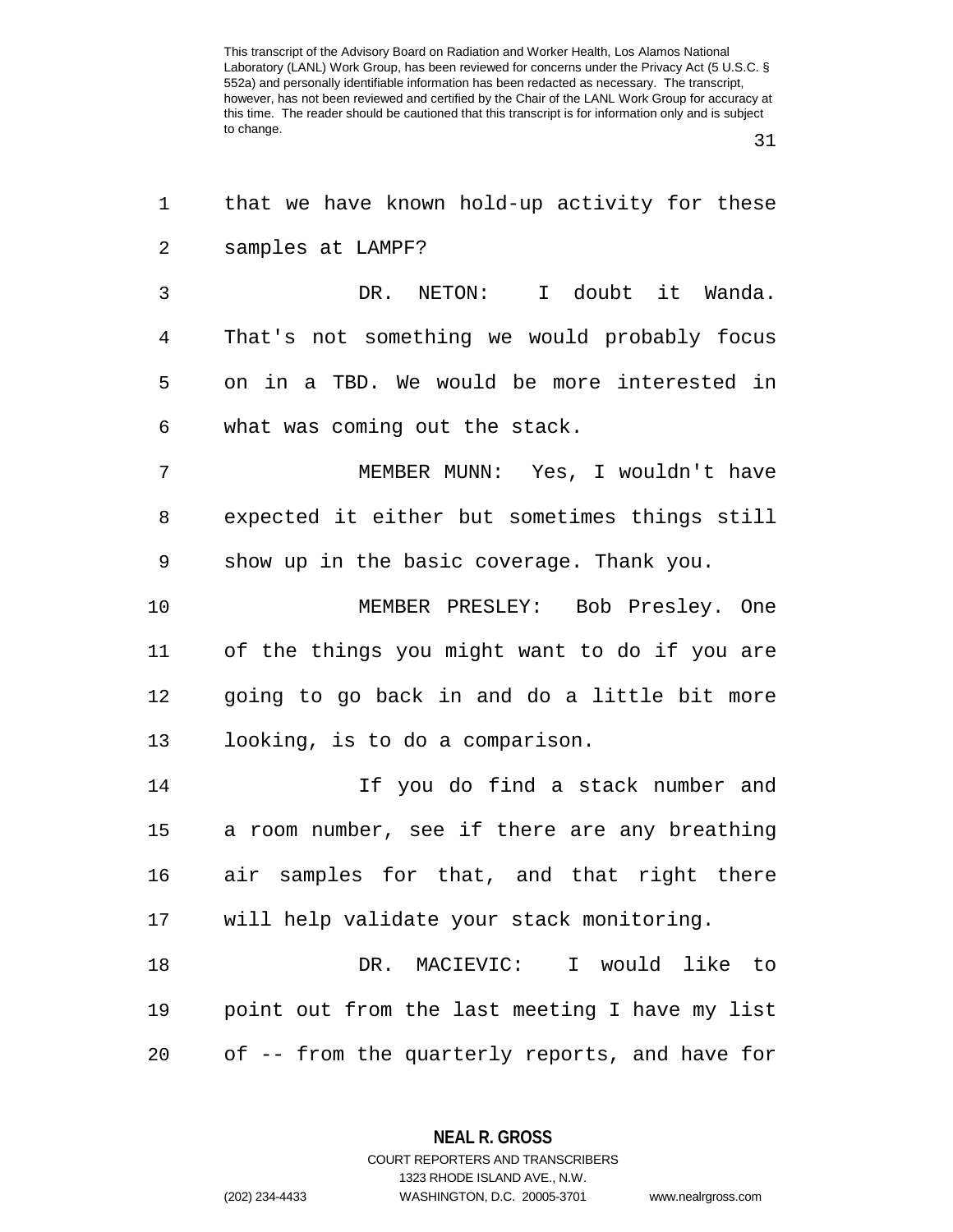32

| $\mathbf 1$    | LAMPF in 1975 in the second quarter, that            |
|----------------|------------------------------------------------------|
| $\overline{c}$ | there were 909 laboratory air samples taken.         |
| 3              | There were 204 laboratory swipes.                    |
| $\overline{4}$ | There were 639 LAMPF laboratory alpha and            |
| 5              | LAMPF laboratory beta samples taken, and I           |
| 6              | only have one whole body count for that, in          |
| 7              | 1975, for 1977 we have $--$ let's see $--$ LAMPF $-$ |
| 8              | if I can get my fingers to work -- whole body        |
| 9              | counts, that's site-wide, urine samples, for         |
| 10             | some of these I don't have the --                    |
| 11             | Okay, surveys, 31, contamination                     |
| 12             | survey -- well, I'm going to -- I'll look            |
| 13             | through this some more. I don't want to hold         |
| 14             | up the meeting on this but there are further         |
| 15             | listings of -- by the years for LAMPF, where         |
| 16             | there are several air and body counts in the         |
|                | $17$ '70s so that $-$                                |
| 18             | DR. NETON: Greg, those<br>are                        |
| 19             | samples that we know were taken but do we have       |
| 20             | those in the --                                      |

**NEAL R. GROSS** COURT REPORTERS AND TRANSCRIBERS 1323 RHODE ISLAND AVE., N.W. (202) 234-4433 WASHINGTON, D.C. 20005-3701 www.nealrgross.com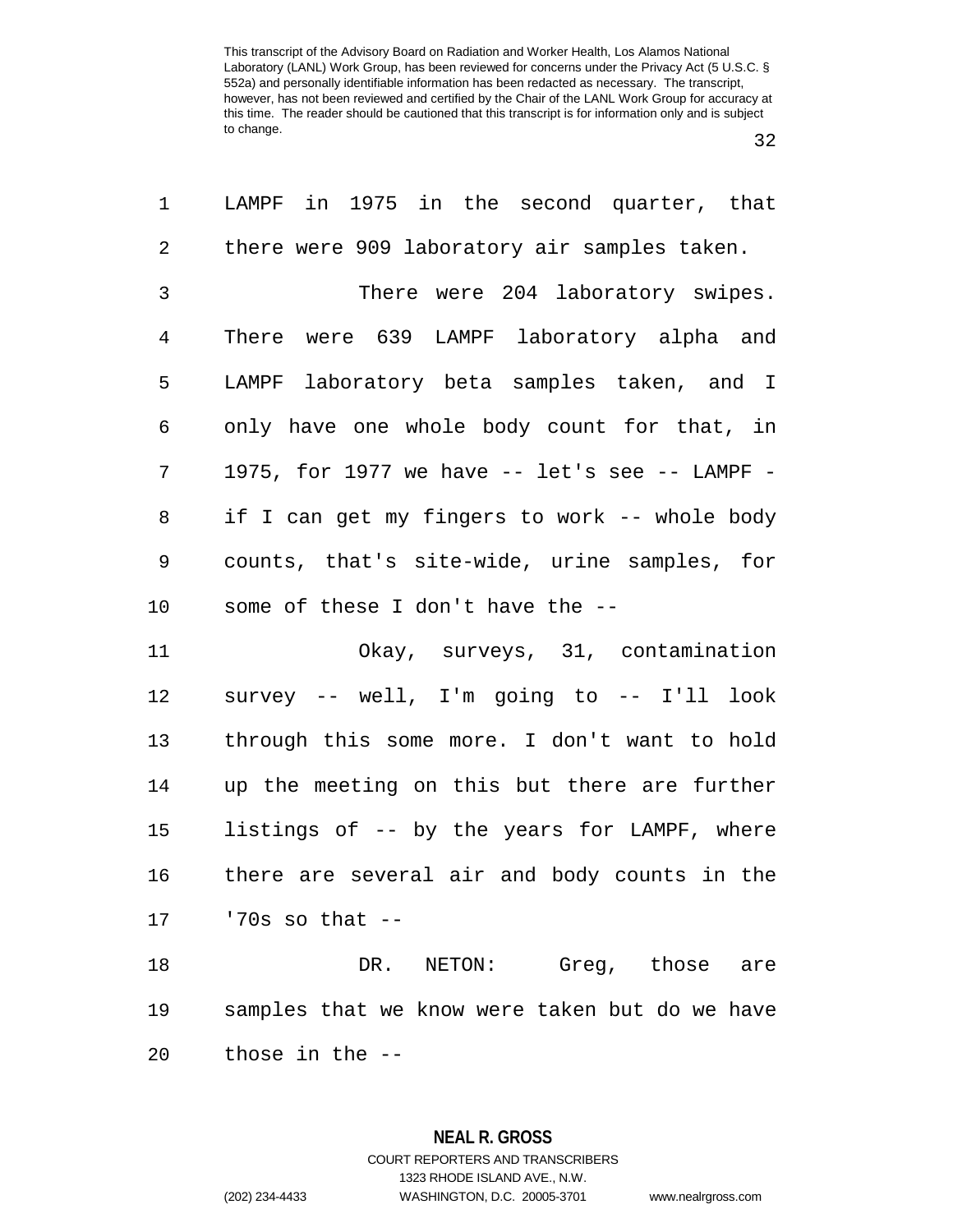33

| 1  | DR. MACIEVIC: Well, no, that's                 |
|----|------------------------------------------------|
| 2  | the trick. That's the problem. That's one of   |
| 3  | the things we would have to verify, right.     |
| 4  | DR. NETON: We need to go back to               |
| 5  | the site and get those.                        |
| 6  | DR. MACIEVIC: And verify but yes               |
| 7  | according to the quarterly reports there were  |
| 8  | numbers of samples being taken in the lab, in  |
| 9  | the $'70s$ so $-$                              |
| 10 | CHAIRMAN GRIFFON: I'll put that                |
| 11 | as sort of a carryover action. That was an     |
| 12 | original but I understand that you didn't have |
| 13 |                                                |
| 14 | Right and<br>DR. MACIEVIC:                     |
| 15 | definitely -                                   |
| 16 | CHAIRMAN GRIFFON: And that used -              |
| 17 | - I think that's not a bad idea. It can be     |
| 18 | used as part of the stack ratios and -         |
| 19 | DR. MACIEVIC: Exactly, the stack               |
| 20 | and we can look at the laboratory sample.      |

**NEAL R. GROSS** COURT REPORTERS AND TRANSCRIBERS

1323 RHODE ISLAND AVE., N.W.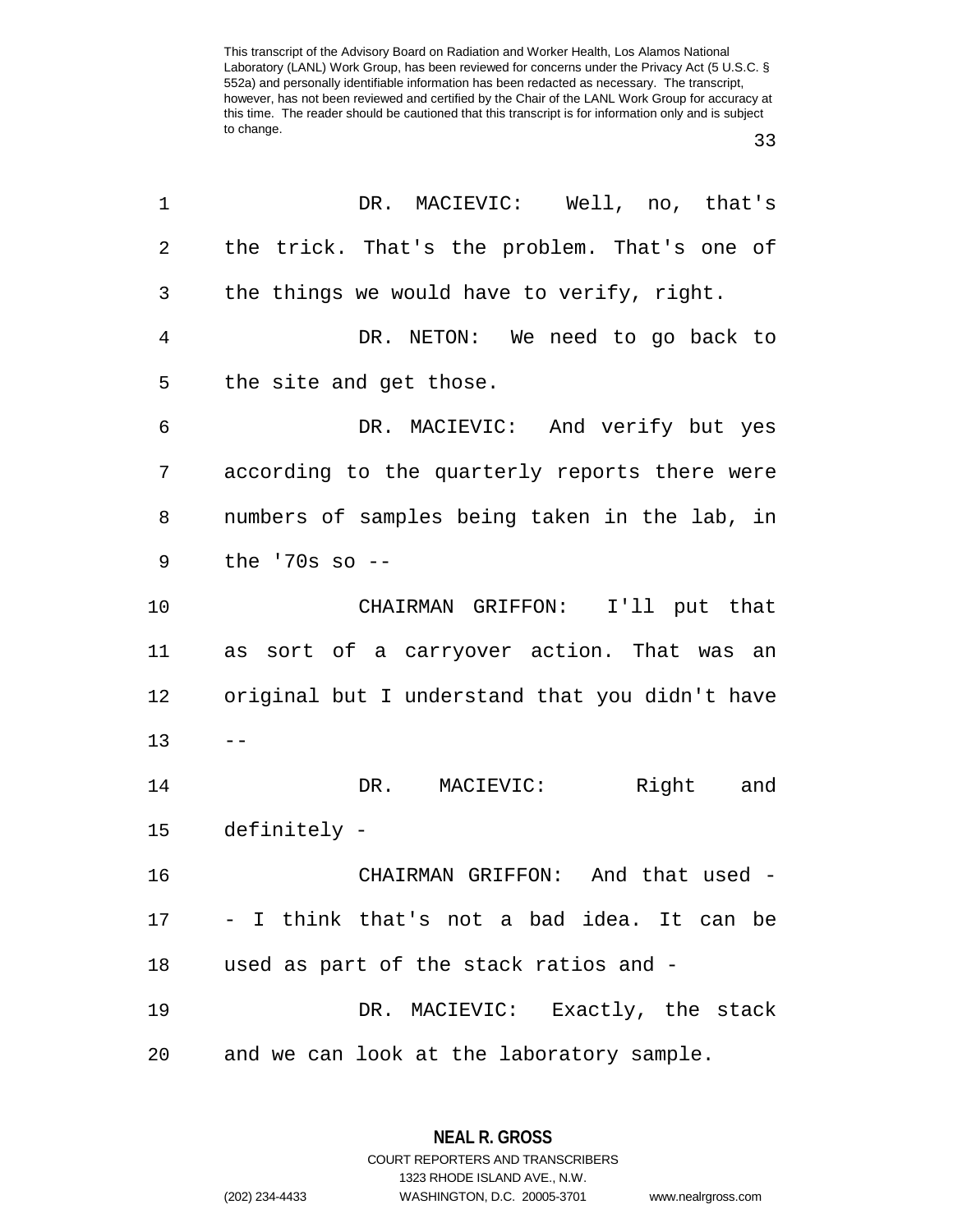34

| $\mathbf 1$    | CHAIRMAN GRIFFON: Right. Right.                |
|----------------|------------------------------------------------|
| $\overline{2}$ | MR. BURNS: This is Bob Burns. We               |
| 3              | have examples of workplaces air sampling data  |
| 4              | but it tends to be, at last from what I've     |
| 5              | seen it's either -- you know it's gross alpha  |
| 6              | and gross beta counts. It's not nuclide        |
| 7              | specifics. That's one of the reasons we have   |
| 8              | relied on the stack data and some of this      |
| 9              | other data.                                    |
| 10             | CHAIRMAN GRIFFON: Yes, we said if              |
| 11             | available you can use it to compare, but it    |
| 12             | may not be available. Right, I'm actually      |
| 13             | looking on the -- so I have some actions on    |
| 14             | that which basically is for NIOSH to you know, |
| 15             | still needs to collect the data which would    |
| 16             | support the model and that's what you did, a   |
| 17             | question of phase.                             |
| 18             | And although you have indication               |
| 19             | on the quarterly reports that the data is      |
| 20             | there, you just haven't had the opportunity to |
|                |                                                |

**NEAL R. GROSS**

COURT REPORTERS AND TRANSCRIBERS 1323 RHODE ISLAND AVE., N.W. (202) 234-4433 WASHINGTON, D.C. 20005-3701 www.nealrgross.com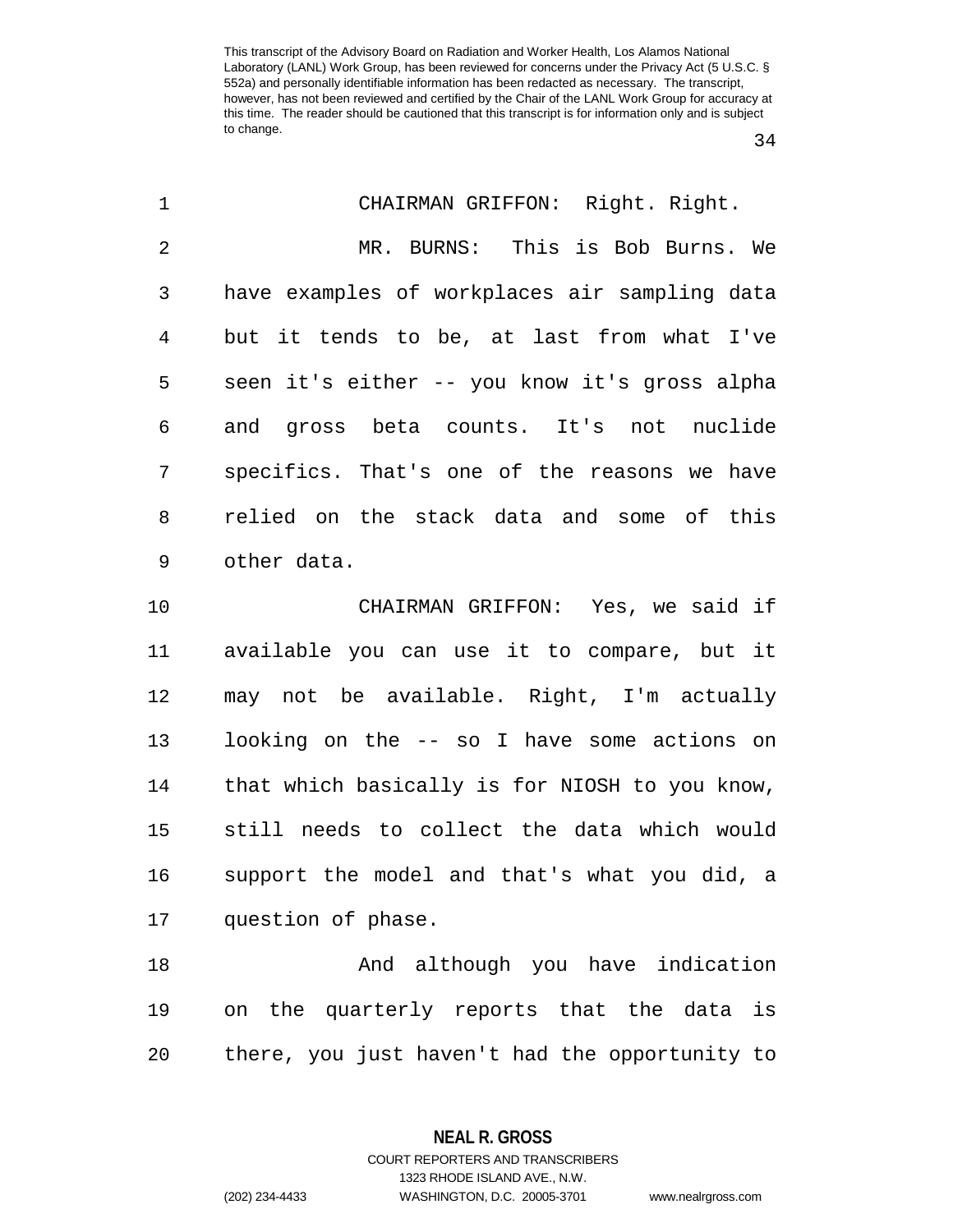35

| collect it. |  |
|-------------|--|
|             |  |

2 NIOSH will also investigate the 3 stack sample system to determine whether the 4 samples are being used for the ratio 5 determinations is representative of workplace 6 exposure as NIOSH will also investigate 7 whether other workplace samples exist for 8 comparison.

9 I am going back to the matrix to 10 help me with issue 1 because I had set up sub-11 items a through h I think and I just want to 12 be thorough here to make sure we don't skip 13 over something.

14 MEMBER PRESLEY: What is the last 15 date on the matrix?

16 CHAIRMAN GRIFFON: November third. 17 DR. NETON: Do you have a copy of 18 the response because it's all coded by the 19 matrix items.

20 MR. FITZGERALD: Yes. Yes.

# **NEAL R. GROSS** COURT REPORTERS AND TRANSCRIBERS 1323 RHODE ISLAND AVE., N.W.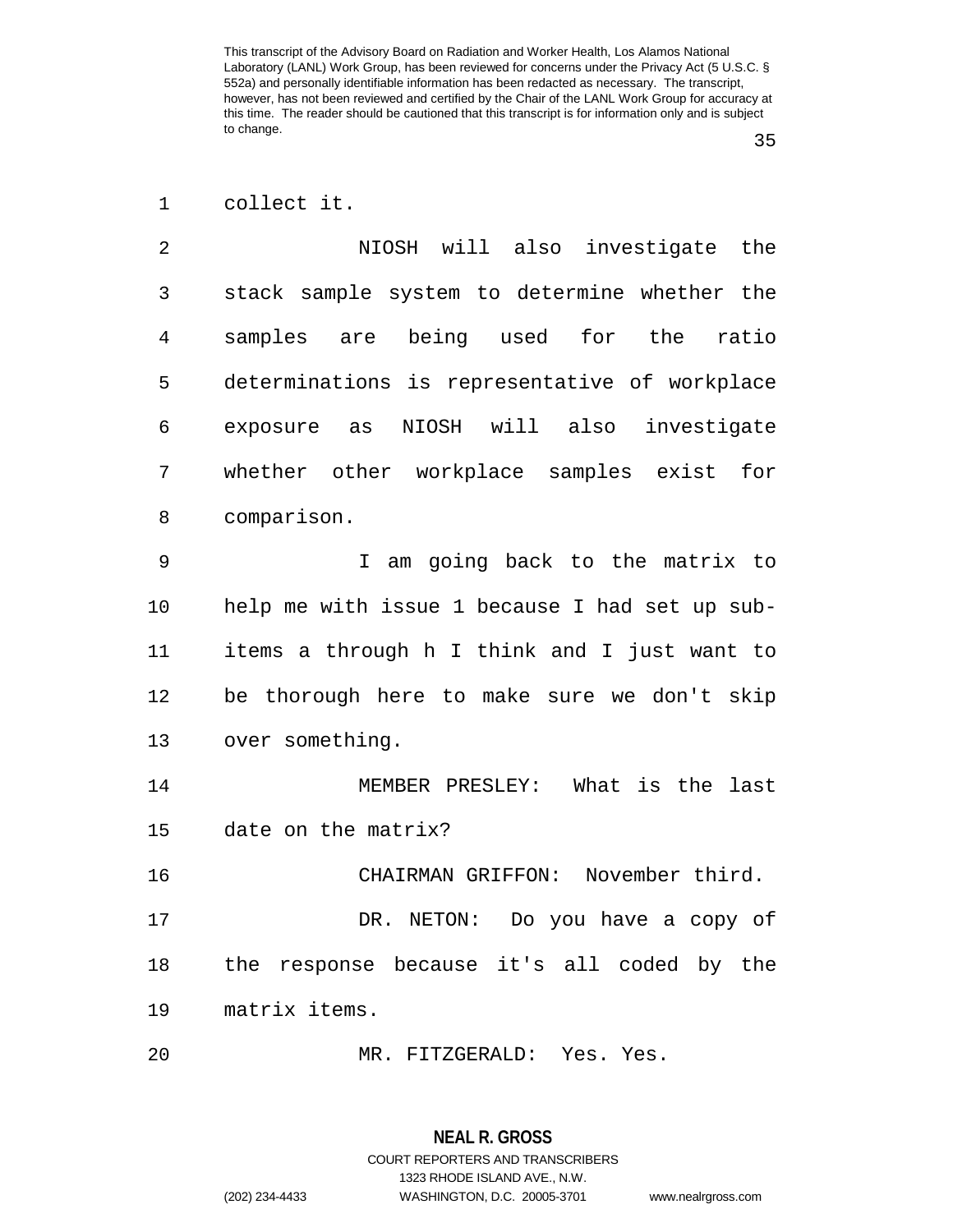36

| $\mathbf 1$ | CHAIRMAN GRIFFON: Is it?                      |
|-------------|-----------------------------------------------|
| 2           | DR. NETON: Because that was la                |
| 3           | that we were just talking about, and now      |
| 4           | there's a response for 1b.                    |
| 5           | CHAIRMAN GRIFFON: 1b. Okay, okay.             |
| 6           | DR. NETON: It was written just to             |
| 7           | coincide --                                   |
| 8           | CHAIRMAN GRIFFON: Let me make                 |
| 9           | sure -- okay, yes. Let me make sure I have    |
| $10 \,$     | that.                                         |
| 11          | MS. ROBERTSON-DEMERS: This is                 |
| 12          | Kathy DeMers. Mark, did you intend for your   |
| 13          | action item number 2 to include a description |
| 14          | of the stack sampling process?                |
| 15          | CHAIRMAN GRIFFON: Yes.                        |
| 16          | DR. NETON: I think to the extent              |
| 17          | that it demonstrates that it's representative |
| 18          | of the workplace, the ratios that they use    |
| 19          | should be representative I think.             |
| 20          | CHAIRMAN GRIFFON: Yes I thought I             |

**NEAL R. GROSS** COURT REPORTERS AND TRANSCRIBERS 1323 RHODE ISLAND AVE., N.W. (202) 234-4433 WASHINGTON, D.C. 20005-3701 www.nealrgross.com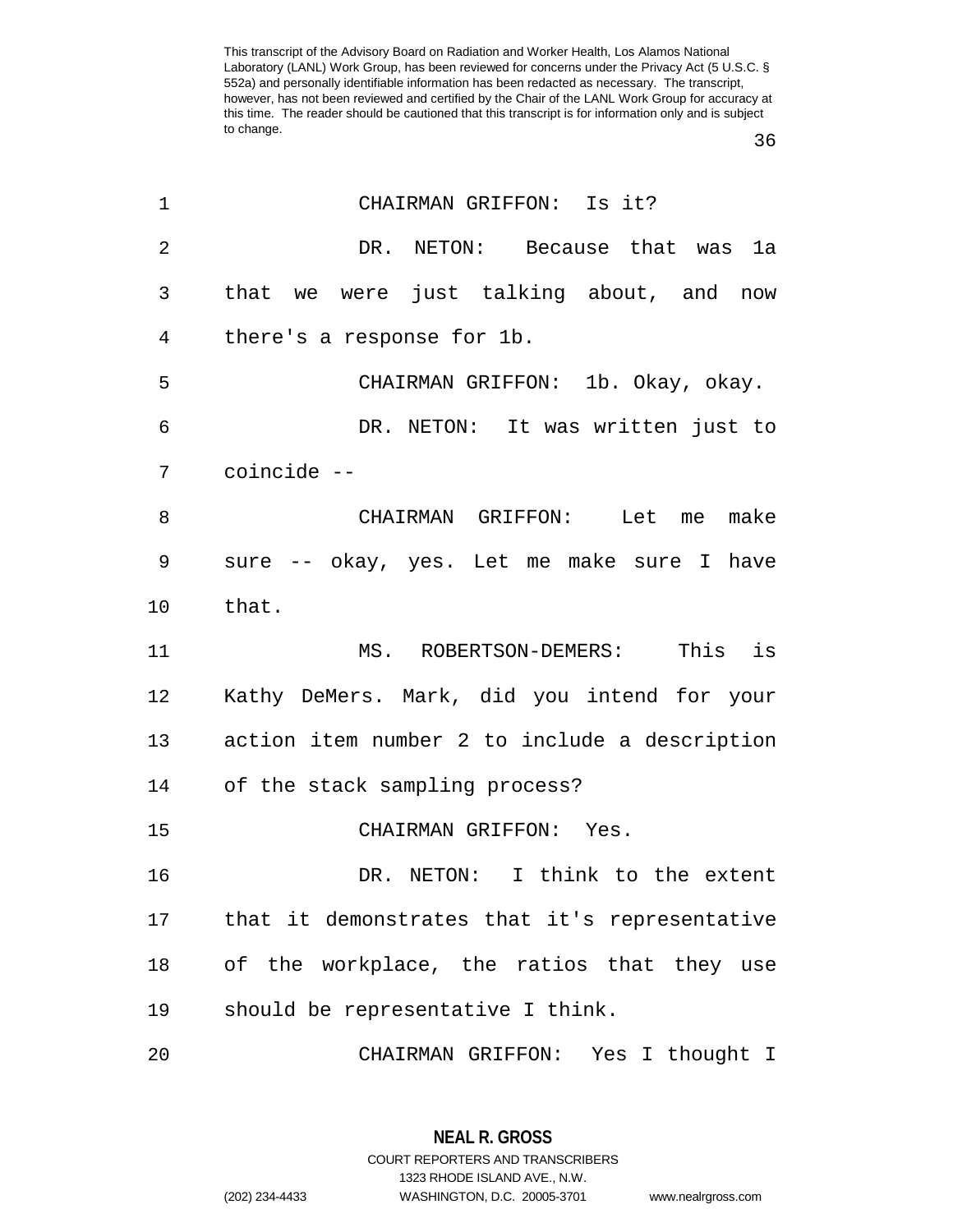37

| 1  | captured that. This response was on the        |
|----|------------------------------------------------|
| 2  | documents you put on the O: drive, right?      |
| 3  | DR. MACIEVIC: Yes. Everything we               |
| 4  | are talking about being here should be in the  |
| 5  | 0: drive and you have access to it.            |
| 6  | CHAIRMAN GRIFFON: Under the five               |
| 7  | two documents for Work Group folder.           |
| 8  | DR. MACIEVIC: I think that's just              |
| 9  | -- I think that was -- I emailed this part.    |
| 10 | CHAIRMAN GRIFFON: So you emailed               |
| 11 | it.                                            |
| 12 | DR. MACIEVIC: Because I don't                  |
| 13 | think I put it out on the O: drive.            |
| 14 | CHAIRMAN GRIFFON: Okay.                        |
| 15 | DR. MACIEVIC: Because I emailed                |
| 16 | it.                                            |
| 17 | CHAIRMAN GRIFFON: I was<br>just                |
| 18 | looking through the documents on the O: drive. |
| 19 | Are you talking<br>MEMBER<br>BEACH:            |
| 20 | about this one here?                           |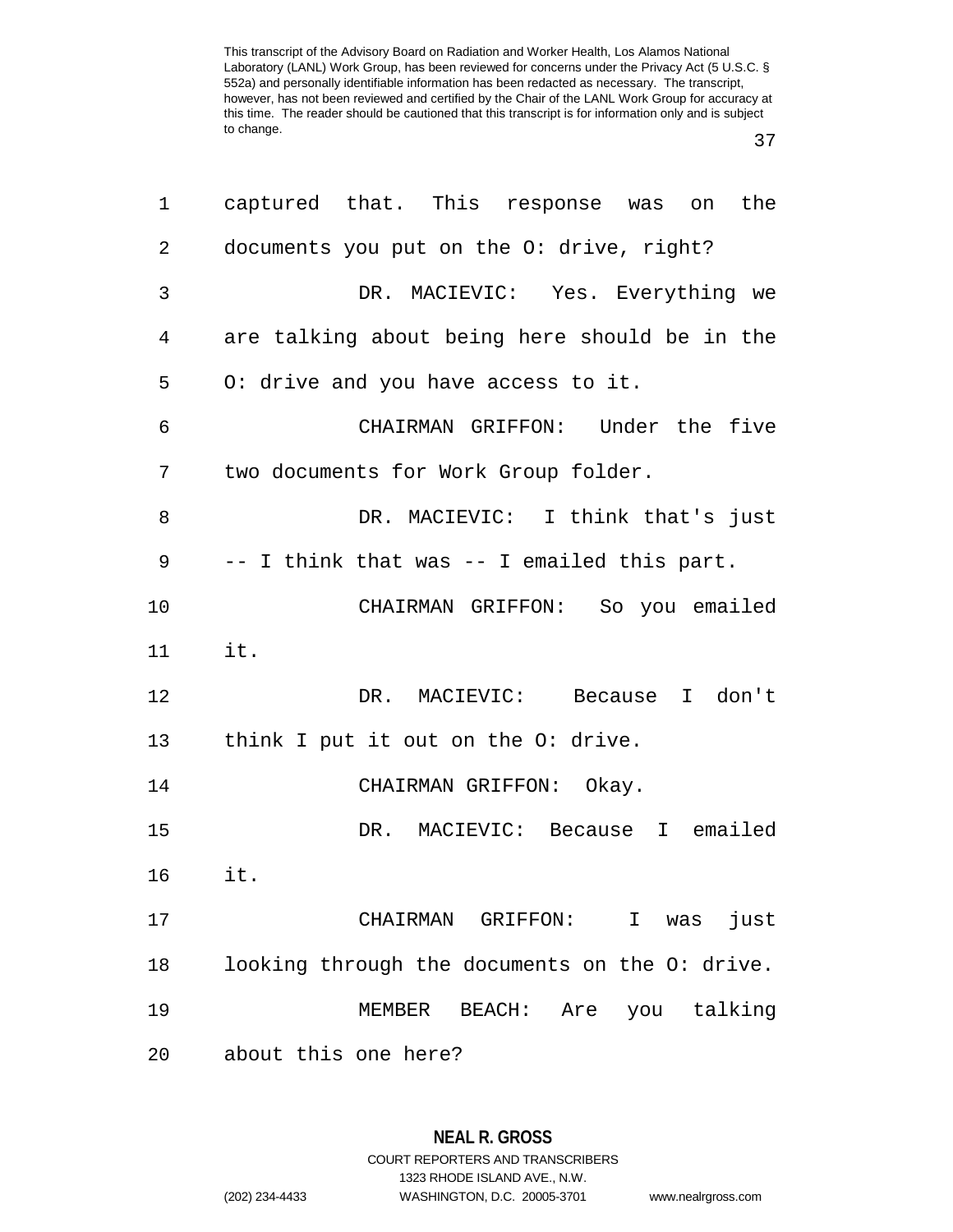38

| 1               | DR. MACIEVIC: Yes                              |
|-----------------|------------------------------------------------|
| $\overline{2}$  | MR. KATZ: Although we should put               |
| 3               | everything on the 0: drive too. Because that   |
| $\overline{4}$  | allows other Board Members to --               |
| 5               | MEMBER BEACH: I think I got it on              |
| 6               | mine the last time.                            |
| $\overline{7}$  | MR. KATZ: To go to it.                         |
| 8               | CHAIRMAN GRIFFON: Let me open                  |
| 9               | that up. I think -- so that covers la, then,   |
| 10              | if we can go on to 1b.                         |
| 11              | DR. NETON: Our response to 1b                  |
| 12 <sub>2</sub> | refers to our response to la.                  |
| 13              | MR. FITZGERALD: Well, we are on                |
| 14              | 1b now, right? Okay. Yes, my question there is |
| 15              | less with the MAP, the mixed activation        |
| 16              | products, but switching to the mixed fission   |
| 17              | products, you know, the issue with the mixed   |
| 18              | fission products if we recall going back, was  |
| 19              | we had some problems with, I guess it was      |
| 20              | OTIB-54, and how that would be applied. I      |

**NEAL R. GROSS** COURT REPORTERS AND TRANSCRIBERS

1323 RHODE ISLAND AVE., N.W. (202) 234-4433 WASHINGTON, D.C. 20005-3701 www.nealrgross.com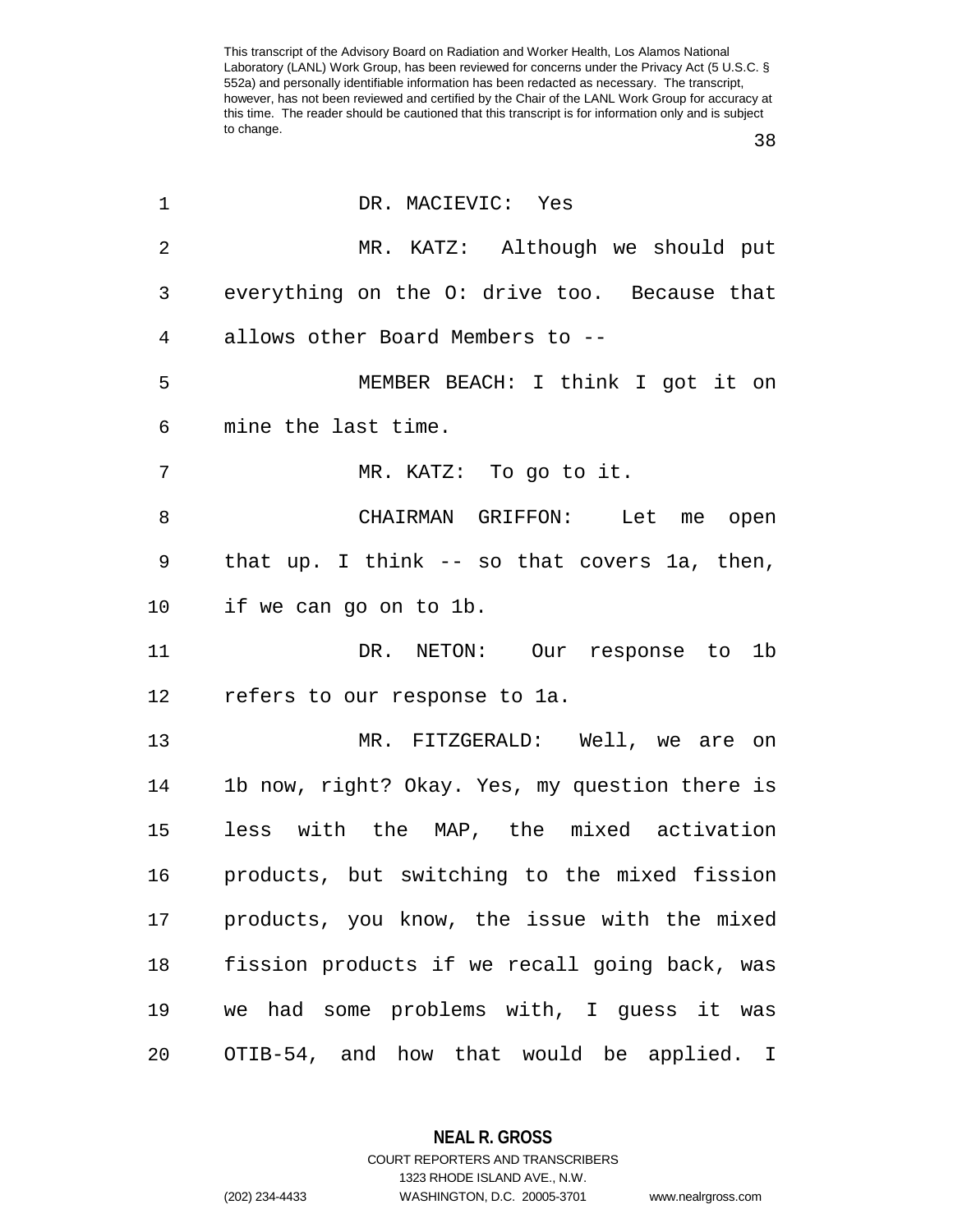39

| 1              | think I got that number right. I think it's    |
|----------------|------------------------------------------------|
| $\overline{2}$ | 54. It's based -- the ratio from the reactors. |
| 3              | And I think going back to the last             |
| 4              | meeting, we were questioning how that OTIB     |
| 5              | could be used for a facility like the          |
| 6              | chemical metallurgical building facility,      |
| 7              | CMR for example, because once you get away     |
| 8              | from reactoring into a non-reactor facility    |
| 9              | that is handling the mixed fission products,   |
| 10             | the ratios are going to be different.          |
| 11             | And I think that was pretty much               |
| 12             | acknowledged at the table so what we were      |
| 13             | hoping to see would be an alternative approach |
| 14             | or an approach beyond OTIB-54 that would apply |
| 15             | non-reactor nuclear -- non-reactor,<br>to the  |
| 16             | non-accelerator facilities, for MFPs.          |
| 17             | And referring to 1a, you know, I               |
| 18             | don't think la would work obviously, we know   |
| 19             | that, and again, I would recognize that you    |
| 20             | would probably have to look for you know, some |

**NEAL R. GROSS**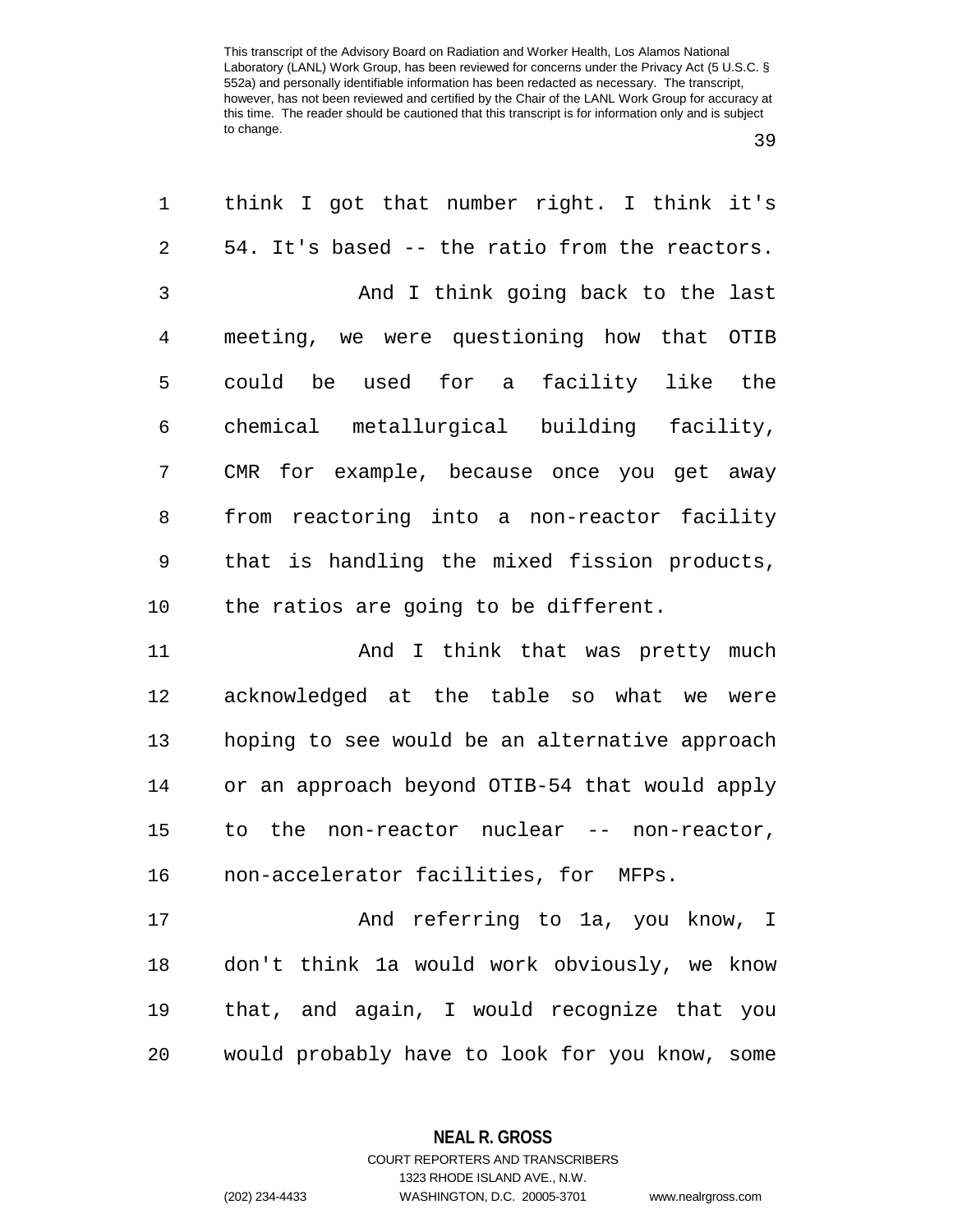40

1 on-site data or information that would kind of 2 inform that question.

3 A CMR is sort of my poster child 4 because if you can -- and CMR is a bad actor 5 in terms of the source terms involved. If you 6 can deal with CMR from the mixed fission 7 product standpoint, then I think that issue 8 would be a long ways to resolved as well.

9 So that's, to me, 1b, that's the 10 essence of 1b, is can you come up with, if 11 it's ratios, if it's some approach that would 12 work for MFPs beyond the reactors. I think we 13 felt the OTIB-54 would work for the reactors 14 but then it wouldn't work beyond that.

15 MEMBER MUNN: Joe, this is Wanda, 16 what you are saying is that the data that you 17 get from the stacks releases is not even going 18 to give you a clue, because of the ratio of 19 concern, because so many of the activation 20 products are so short-lived you wouldn't get

## **NEAL R. GROSS**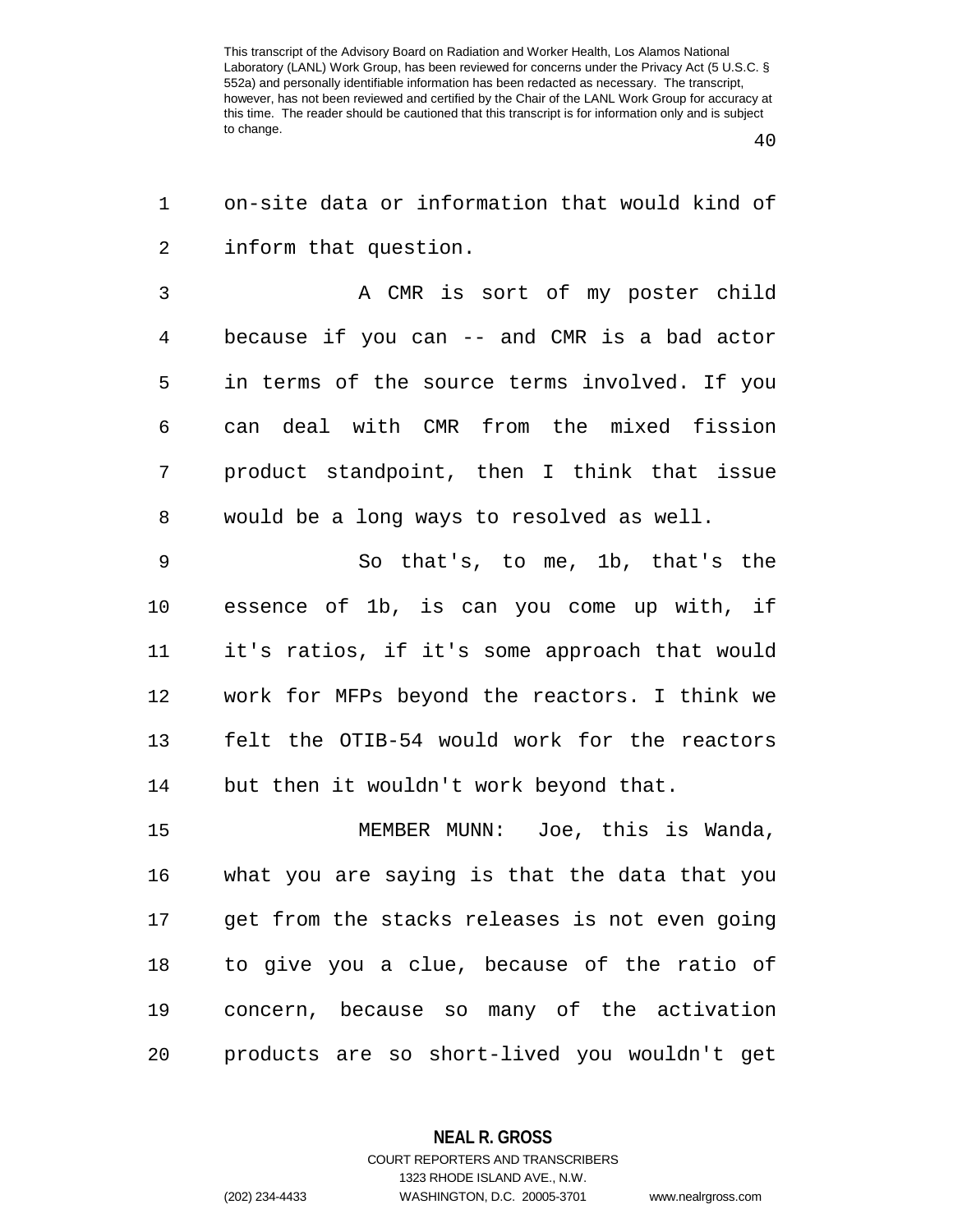41

| $\mathbf 1$    | the effect?                                   |
|----------------|-----------------------------------------------|
| $\overline{2}$ | MR. FITZGERALD: Oh, no, Wanda                 |
| 3              | sort of switching from la to --               |
| $\overline{4}$ | MEMBER MUNN: Yes, we are down in              |
| 5              | 1b.                                           |
| 6              | MR. FITZGERALD: Ib, right.                    |
| 7              | MEMBER MUNN: Yes.                             |
| 8              | MR. FITZGERALD: And the response              |
| 9              | in 1b refers back to 1a and I just was making |
| 10             | the point that I think, you know, we know     |
| 11             | where the concept is going for mixed          |
| 12             | activation products, MAPs, but the other side |
| 13             | of the issue is mixed fission products.       |
| 14             | And for mixed fission products,               |
| 15             | the original proposal was to apply OTIB-54,   |
| 16             | and from a ratio standpoint be able to figure |
| 17             | out what the activity levels would be.        |
| 18             | But the problem with that is that             |
| 19             | you have facilities at Los Alamos that were   |
| 20             | handling mixed fission products beyond the    |

**NEAL R. GROSS** COURT REPORTERS AND TRANSCRIBERS

1323 RHODE ISLAND AVE., N.W.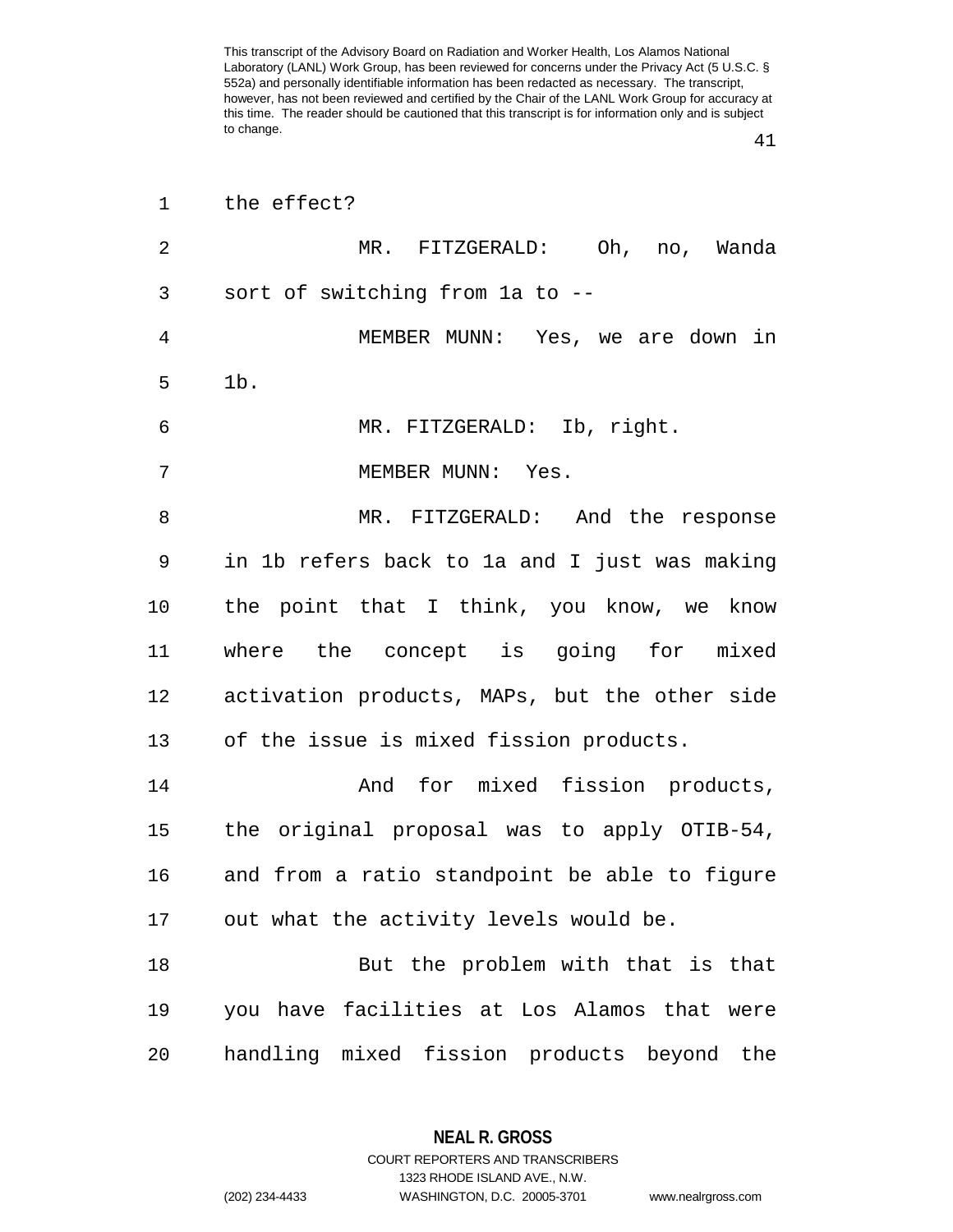1 reactors, and specifically we raised CMR, the 2 chemical processing facility, and OTIB-54 3 wouldn't work. Clearly, the ratios would not 4 be relevant for a non-reactor facility like 5 CMR.

6 So we are away from mixed 7 activation products and stack measurements, 8 but talking more about you know, what would be 9 an approach to doing dose estimation for mixed 10 fission products at a facility like CMR, where 11 OTIB-54 would not necessarily apply, and 12 again, I think the response, referring back to 13 1a for mixed activation products, wouldn't be 14 relevant.

15 MEMBER MUNN: Doesn't quite do it. 16 MR. FITZGERALD: Doesn't quite do 17 it, yes. 18 MEMBER MUNN: I understand that. I 19 was just trying to get clear in my mind why 20 the data that we have, with or without OTIB-

> **NEAL R. GROSS** COURT REPORTERS AND TRANSCRIBERS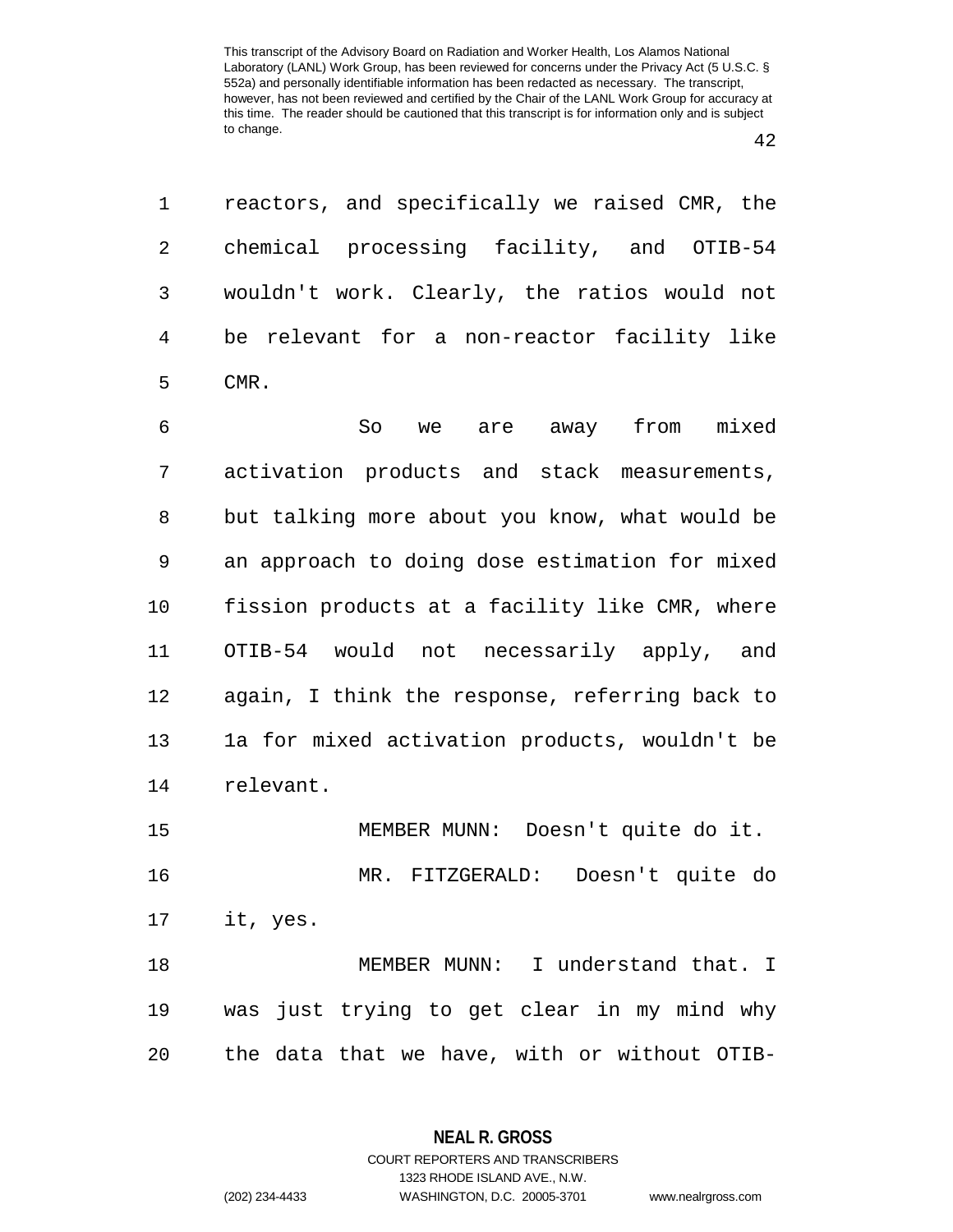43

| 1  | 54, calls to question whether or not it can be |
|----|------------------------------------------------|
| 2  | useful, because of the short-lived nature of   |
| 3  | what you are getting with this.                |
| 4  | I guess I am trying to just square             |
| 5  | away in my mind where -                        |
| 6  | MR. FITZGERALD: I'm not so sure                |
| 7  | it's as<br>much short-lived with the mixed     |
| 8  | fission products as it is just simply trying   |
| 9  | to figure out or trying to square the          |
| 10 | available data after '75 and whether there's a |
| 11 | methodology to take that data and come up with |
| 12 | a basis for bounding, you know, the dose       |
| 13 | estimations.                                   |
| 14 | I -- you know, it may very well be             |
| 15 | feasible, but we are just pointing out that    |
| 16 | the OTIB that we do have for that purpose      |
| 17 | wouldn't work beyond the reactors<br>Los<br>at |
| 18 | Alamos.                                        |
| 19 | So I don't know, Greg, what's your             |
| 20 | sense on that?                                 |

**NEAL R. GROSS** COURT REPORTERS AND TRANSCRIBERS 1323 RHODE ISLAND AVE., N.W.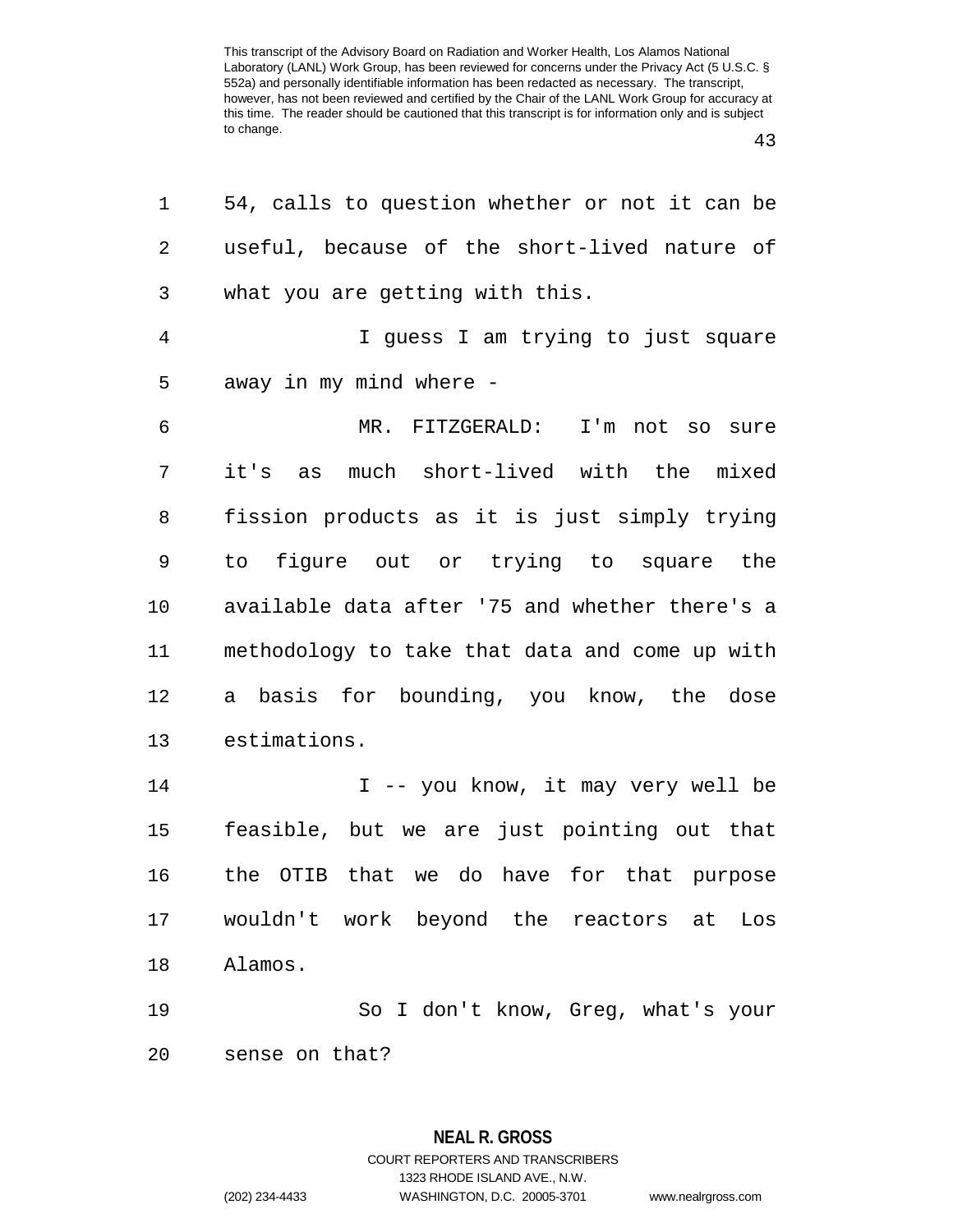44

| 1              | DR. MACIEVIC: Well, I guess                    |
|----------------|------------------------------------------------|
| $\overline{2}$ | without actually seeing data from -- basically |
| 3              | you've got the three facilities: the reactor;  |
| $\overline{4}$ | non-reactor; and then the LAMPF accelerator    |
| 5              | and then looking to see what you have got in   |
| 6              | each, we know that we are going to wipe out    |
| 7              | the -- we are not going to use the cesium for  |
| 8              | the accelerator facility so you have got the   |
| 9              | two options of reactor/non-reactor using --    |
| 10             | look at the values from the CMR and see how    |
| 11             | close they are to, or can you use what you     |
| 12             | have for the reactor facilities for the CMR or |
| 13             | not?                                           |
| 14             | And if not, look at the -- how you             |
| 15             | would interpret that data, because do you have |
| 16             | data to show -- the thing is, is what -- you   |
| 17             | know you have a question on it, but without    |
| 18             | having enough data to back it up, I would say  |
| 19             | have to go back, take a<br>look<br>we<br>yes,  |

20 specifically at the data coming from the CMR

**NEAL R. GROSS** COURT REPORTERS AND TRANSCRIBERS

1323 RHODE ISLAND AVE., N.W.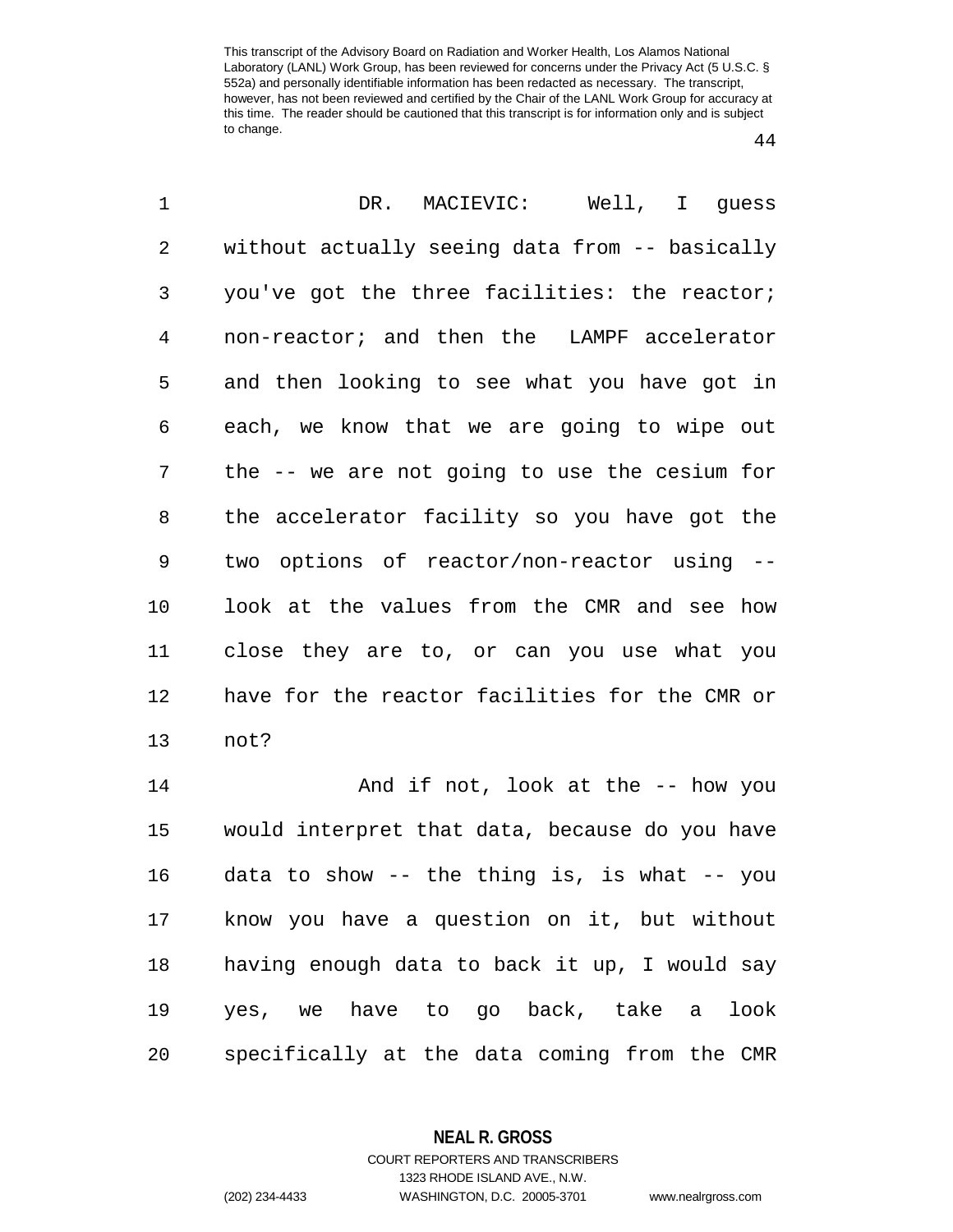45

| 1              | to say that we can or can't use OTIB-54.       |
|----------------|------------------------------------------------|
| $\overline{2}$ | MR. FITZGERALD: Well, okay, I                  |
| 3              | felt before you gave me the answer. I think,   |
| 4              | you know, if you look at it, mixed activation  |
| 5              | products, mixed fission products, I think on   |
| 6              | the mixed activation products, I think there's |
| 7              | a pathway there.                               |
| 8              | DR. MACIEVIC: No, that's what I                |
| 9              | am saying.                                     |
| 10             | MR. FITZGERALD: But separate --                |
| 11             | take LAMPF off.                                |
| 12             | DR. MACIEVIC: Exactly.                         |
| 13             | MR. FITZGERALD: Okay, and just                 |
| 14             | talk about you know, mixed fission products,   |
| 15             | you got the reactors --                        |
| 16             | DR. MACIEVIC: That's right.                    |
| 17             | MR. FITZGERALD: You have<br>a                  |
| 18             | couple, several facilities that maybe handle   |
| 19             | fission products in terms of chemical          |
| 20             | management, waste management whatever.         |

**NEAL R. GROSS** COURT REPORTERS AND TRANSCRIBERS

1323 RHODE ISLAND AVE., N.W.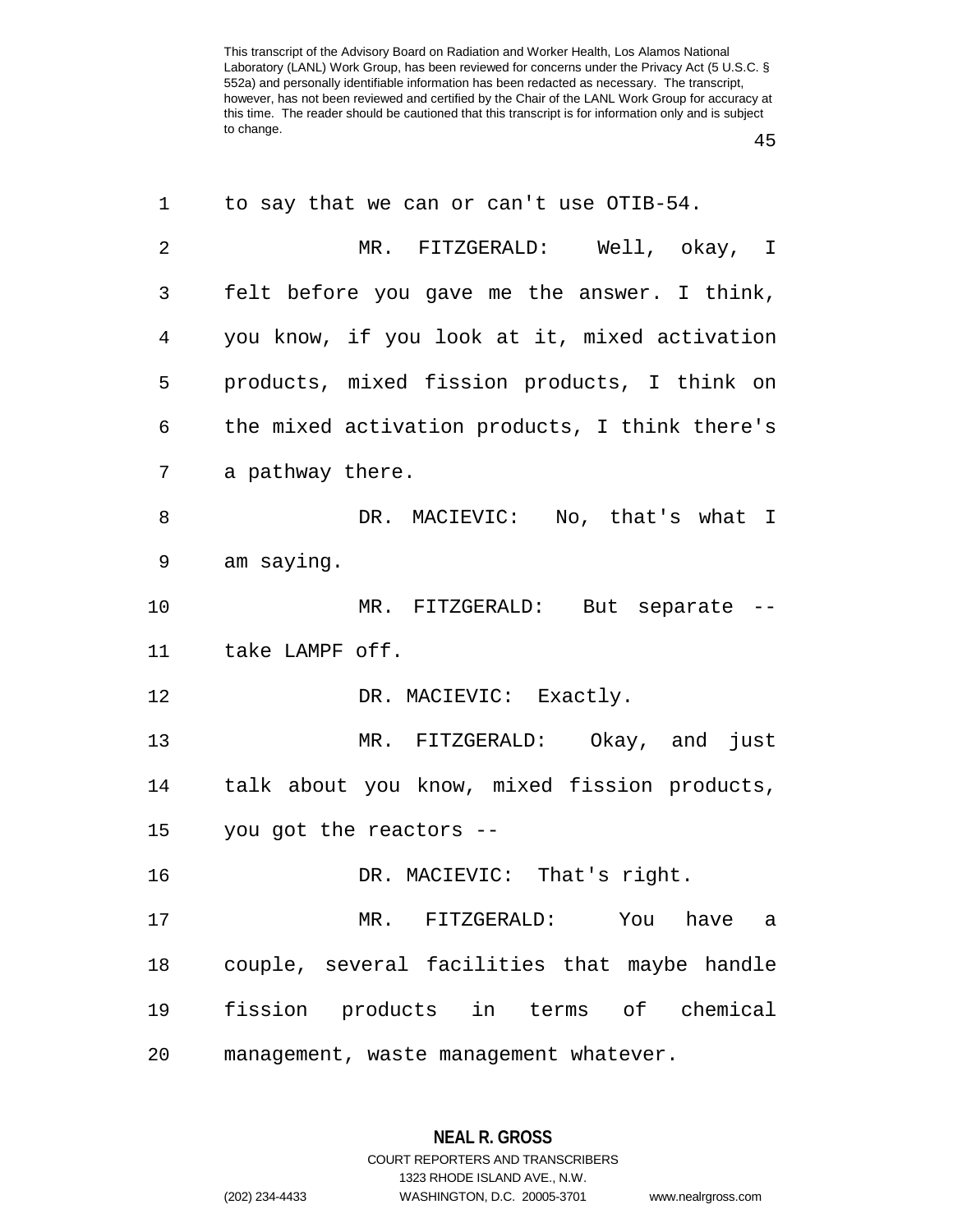46

| 1  | OTIB-54 is based on ratios that                 |
|----|-------------------------------------------------|
| 2  | would make sense for a reactor, but --          |
| 3  | DR. MACIEVIC: But you are saying                |
| 4  | that's not useable necessarily for that?        |
| 5  | MR. FITZGERALD: Well yes, just                  |
| 6  | once you, you know, once you go into a          |
| 7  | chemical processing operation, those ratios --  |
| 8  | and I think this was even written somewhere     |
| 9  | and I can't remember exactly where I saw it,    |
| 10 | maybe it was in OTIB-54 -- but once you go      |
| 11 | into a non-reactor operation where chemically   |
| 12 | you mix and do all kinds of things to the       |
| 13 | solutions, those ratios wouldn't necessarily    |
| 14 | apply. So really --                             |
| 15 | DR. MACIEVIC: And that's the                    |
| 16 | point, not necessarily apply and we have to     |
| 17 | $show - -$                                      |
| 18 | MR. FITZGERALD: Yes, we are just                |
| 19 | down to those facilities where you know, there  |
| 20 | might be some question that the<br>ratios<br>in |

**NEAL R. GROSS** COURT REPORTERS AND TRANSCRIBERS

1323 RHODE ISLAND AVE., N.W.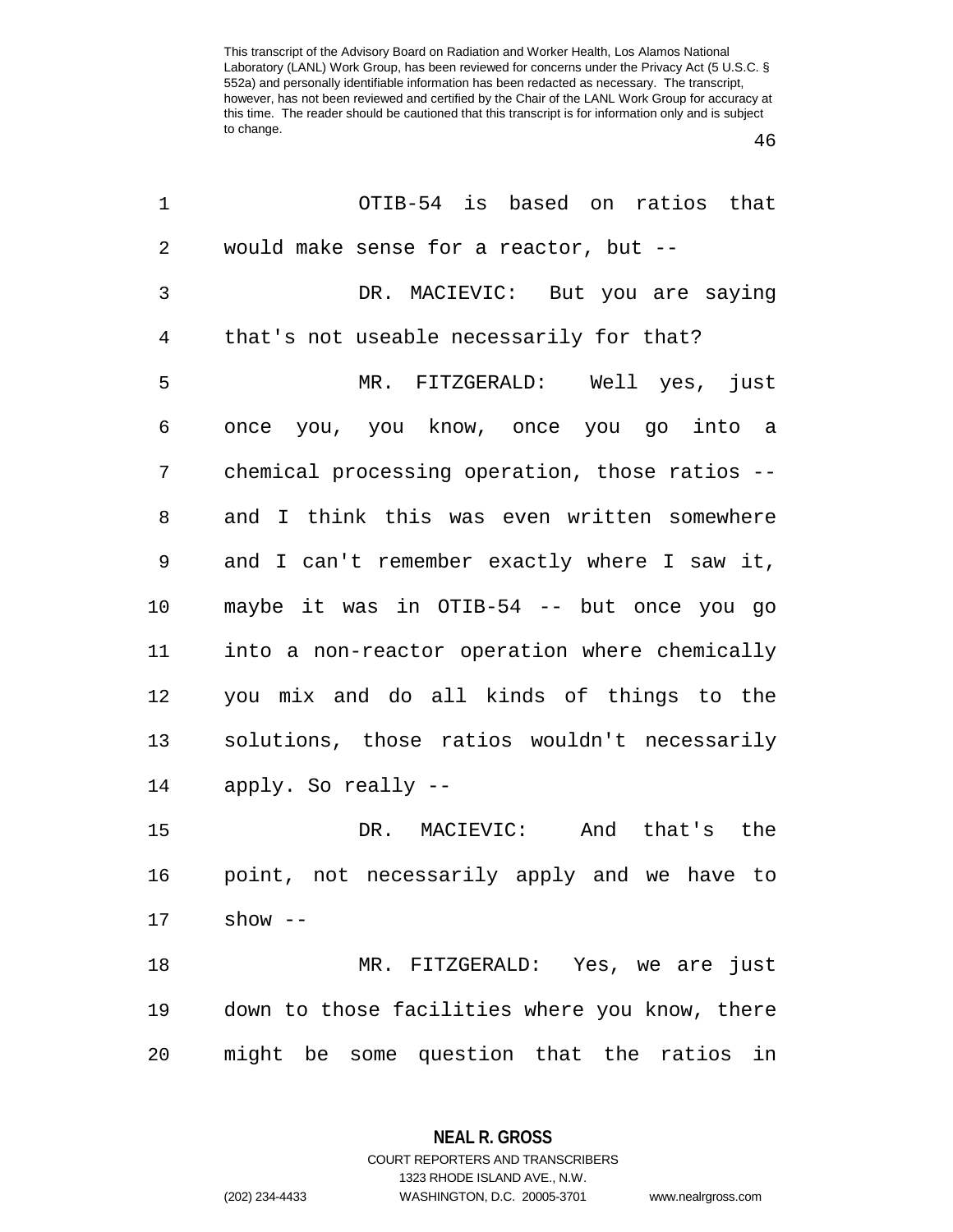47

| 1  | OTIB-54 would no longer hold and you are going |
|----|------------------------------------------------|
| 2  | to, I guess, validate that first, and if it is |
| 3  | clear that, you know, okay, those ratios are   |
| 4  | not going to be much you can rely on because   |
| 5  | of the nature of the --                        |
| 6  | DR. MACIEVIC: Then you come up                 |
| 7  | with a model.                                  |
| 8  | MR. FITZGERALD: Then you have to               |
| 9  | come up with an alternative model. Okay.       |
| 10 | DR. MACIEVIC: Right.<br>$\mathbf I$            |
| 11 | understand.                                    |
| 12 | MR. FITZGERALD: Okay.                          |
| 13 | DR. MACIEVIC: I just said it in a              |
| 14 | different language.                            |
| 15 | MR. FITZGERALD: All right, I just              |
| 16 | wanted to make sure $I$ -- because I think     |
| 17 | really that's what it comes down to on that    |
| 18 | one.                                           |
| 19 | DR. MACIEVIC: Right, yes.                      |
| 20 | Exactly. And it's again a proof of the --      |

**NEAL R. GROSS**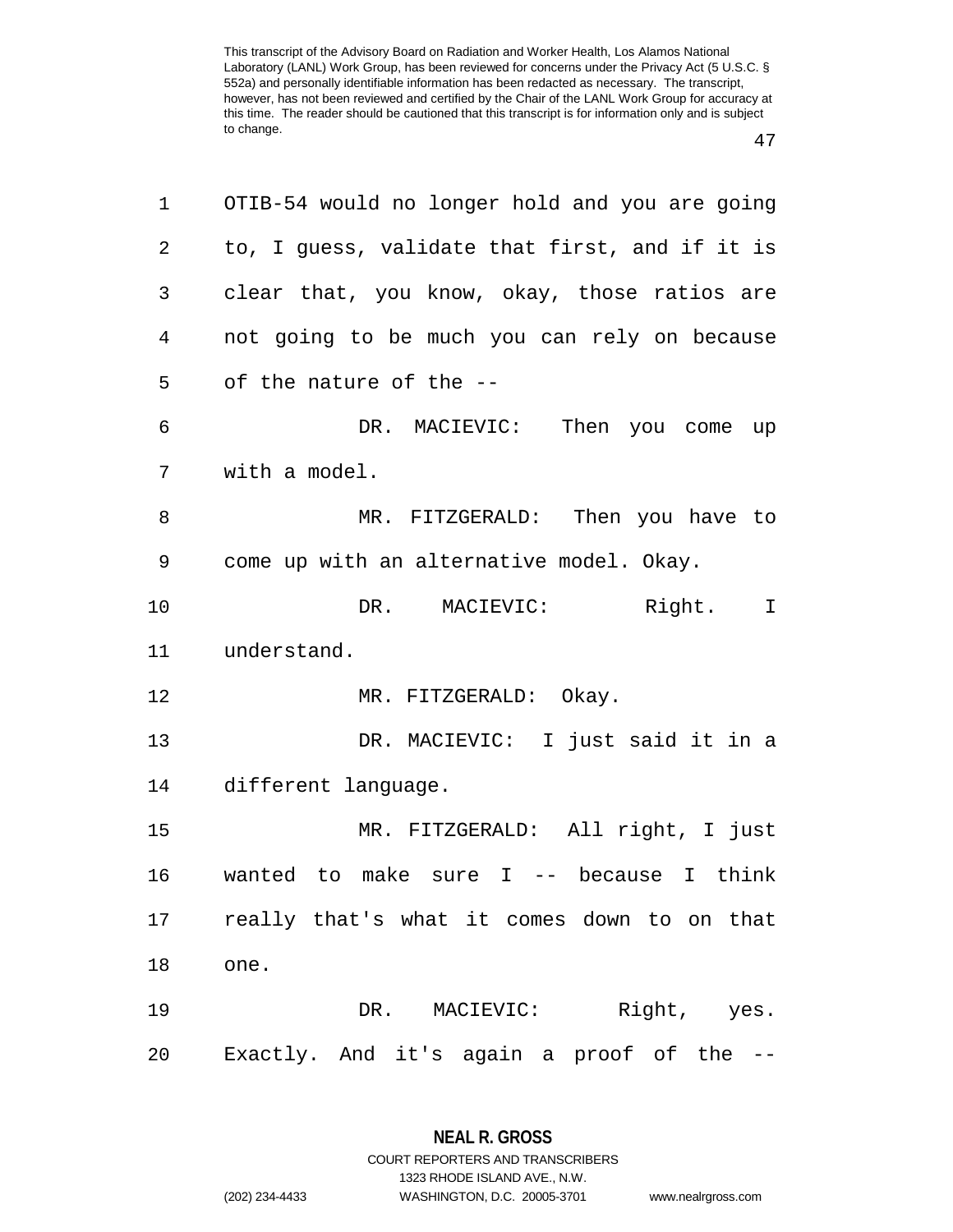48

| 1              | showing the data to verify one way or the      |
|----------------|------------------------------------------------|
| $\overline{a}$ | other.                                         |
| 3              | MR. FITZGERALD: Right.                         |
| 4              | MEMBER MUNN: Am I detecting a                  |
| 5              | sense that we do not have an existing          |
| 6              | procedure relative to the chemical separation  |
| 7              | portions of what is done at LANL?              |
| 8              | Don't we have other $-$ - I am really          |
| 9              | grasping here because it seems to me that I    |
| 10             | have seen somewhere something about the type   |
| 11             | of activities that we are discussing, but I    |
| 12             | don't know what procedures -                   |
| 13             | DR. MACIEVIC: The TBDs -                       |
| 14             | MEMBER MUNN: It seems to me, I                 |
| 15             | guess what I am trying to say I thought that   |
| 16             | existed somewhere. I just --                   |
| 17             | DR. MACIEVIC: The TBDs do discuss              |
| 18             | it, but I cannot recall right now to exactly   |
| 19             | what extent they go into the information. So I |
| 20             | would have to look at that, and that could     |

**NEAL R. GROSS** COURT REPORTERS AND TRANSCRIBERS

1323 RHODE ISLAND AVE., N.W.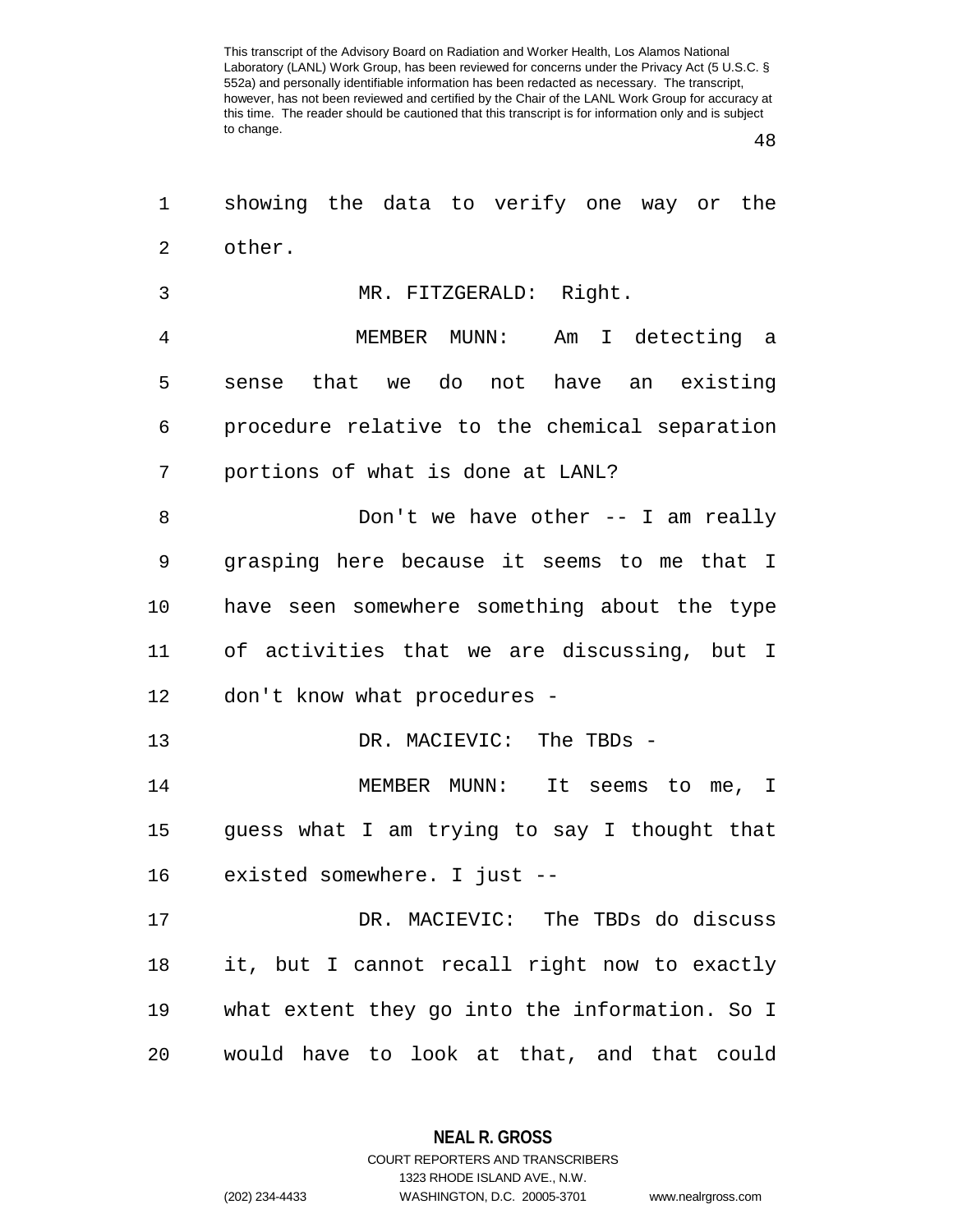49

| also be |  |
|---------|--|
|         |  |

| 2  | MEMBER MUNN: Well all right, I am             |
|----|-----------------------------------------------|
| 3  | beating a dead horse here. I was just trying  |
| 4  | to get my own thinking process in line.       |
| 5  | DR. MACIEVIC: I think we have to              |
| 6  | -- if it is answerable, we have to look also  |
| 7  | back to the TBDs to see what is discussed     |
| 8  | there and look at that issue, and if that is  |
| 9  | not sufficient, then get information or       |
| 10 | develop a new model based on what we find.    |
| 11 | MEMBER MUNN: Okay, identify what              |
| 12 | the significant players are, their aspect of  |
| 13 | what needs to be looked at. All right.        |
| 14 | DR. MACIEVIC: But definitely a                |
| 15 | re-review of what we have to see if it        |
| 16 | discussed -- if we had actually talked about  |
| 17 | it.                                           |
| 18 | MR. FITZGERALD: And just going                |
| 19 | back to the origin of this issue, you know,   |
| 20 | again the SEC, I think it's 0050 or whatever, |

**NEAL R. GROSS** COURT REPORTERS AND TRANSCRIBERS

1323 RHODE ISLAND AVE., N.W. (202) 234-4433 WASHINGTON, D.C. 20005-3701 www.nealrgross.com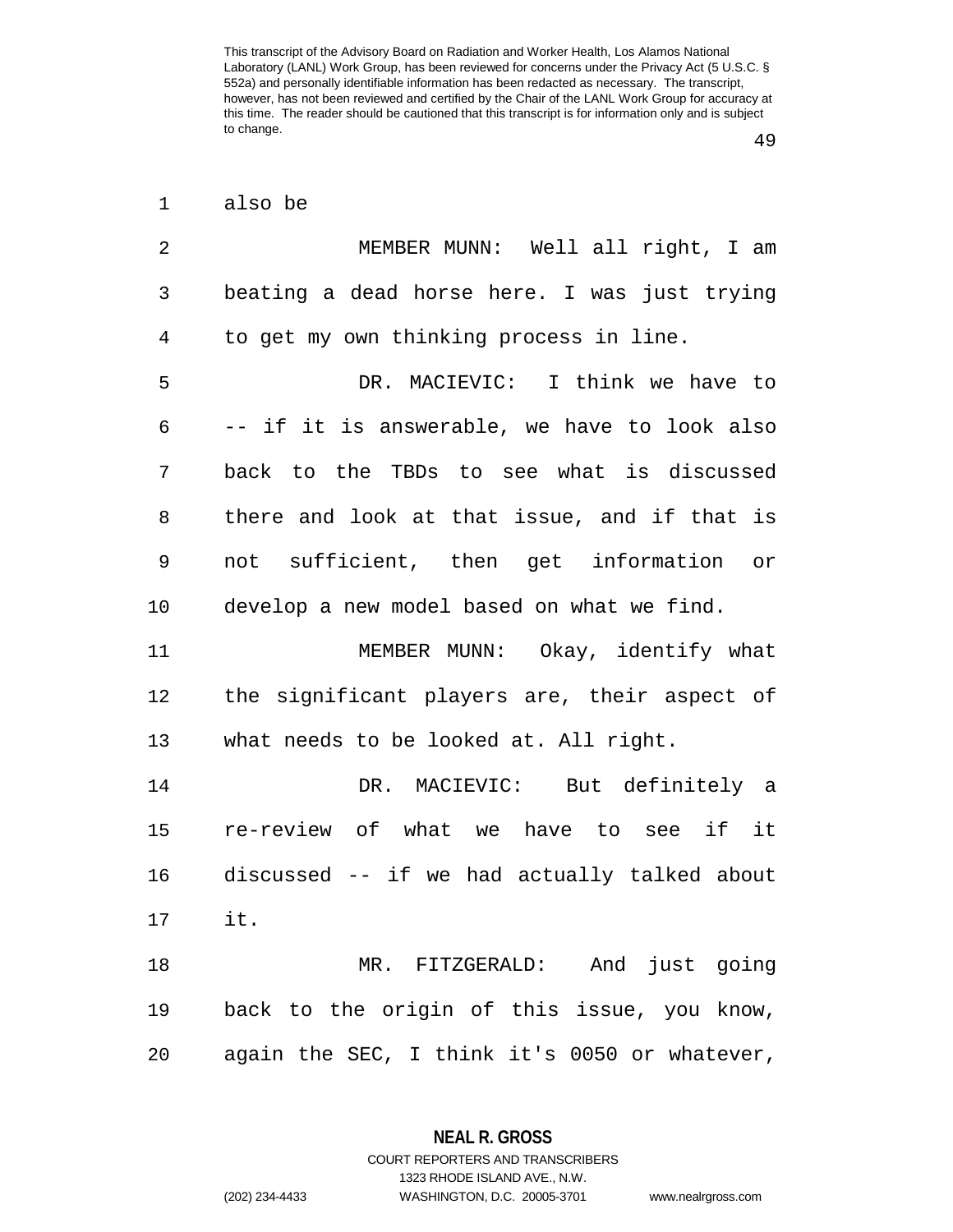50

1 the one that brings us up to 1975 at Los 2 Alamos, hinges on the ability to dose 3 reconstruct against mixed activation and mixed 4 fission products, and the question is, post-5 '75, is there sufficient data and an approach 6 to use that data to come up with a dose 7 estimation for the MAPs and MFPs, and I think, 8 you know, again, these are sort of the central 9 questions with respect to the threshold of 10 1975.

11 And of course the cesium-137 12 question we raised on mixed activation 13 products, I think we beat that one on 1a, and 14 this is sort of the twin in 1b which is OTIB-15 54, doesn't work beyond reactors, so, and that 16 is what we are trying to resolve now.

17 CHAIRMAN GRIFFON: That's a good 18 bottom line summary. So really it's back to 19 the data is what you are saying, we have to 20 look at the data from the various facilities

**NEAL R. GROSS**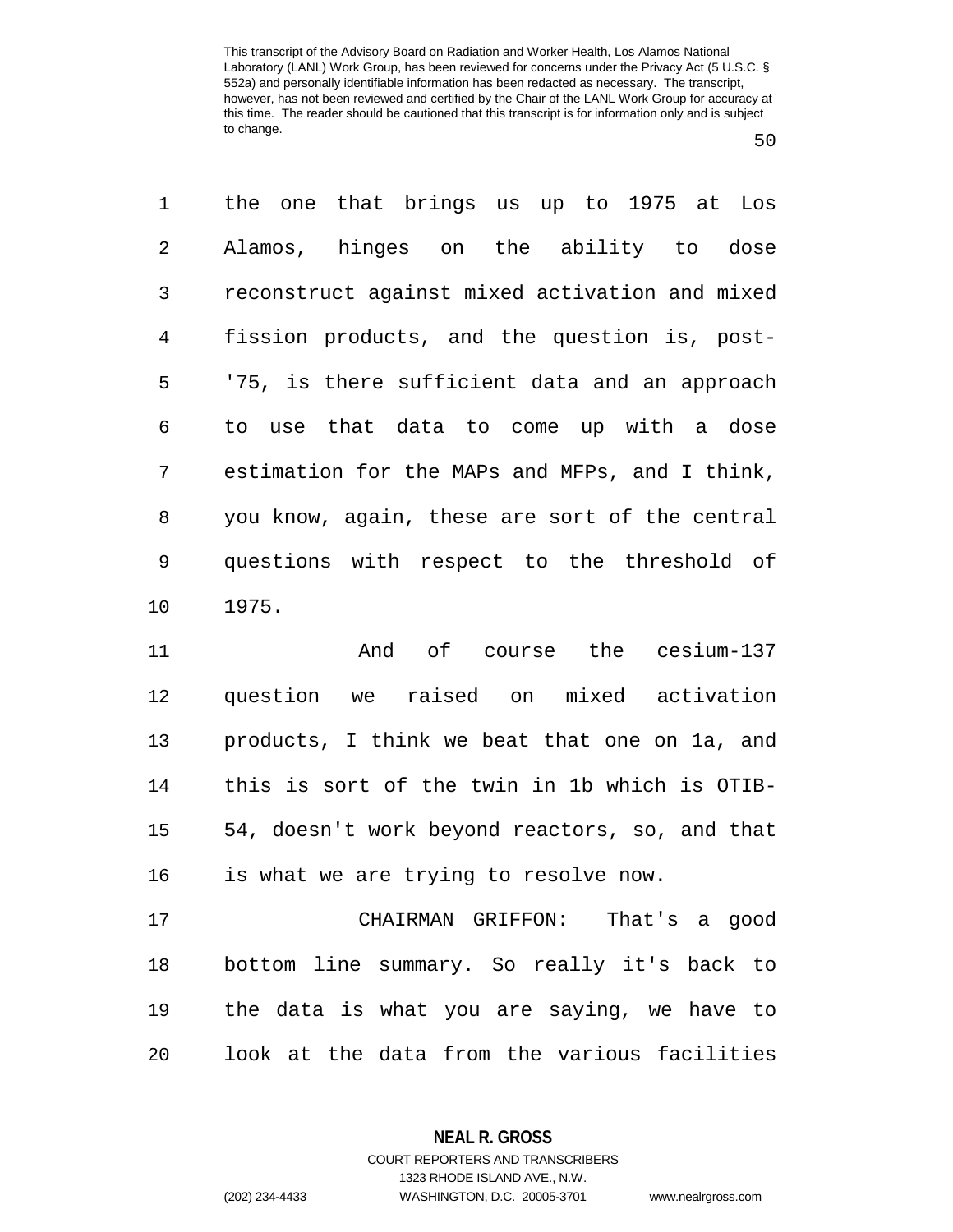51

| 1  | and determine whether or not -- it works or    |
|----|------------------------------------------------|
| 2  | not.                                           |
| 3  | MR. FITZGERALD: Well the data is               |
| 4  | there.                                         |
| 5  | DR. MACIEVIC: Right, look at what              |
| 6  | we have got. Does it explain what you are      |
| 7  | asking. If it doesn't, then how are we going   |
| 8  | to explain it, basically.                      |
| 9  | CHAIRMAN GRIFFON: Okay, and then               |
| 10 | I finally got your document, thank you Ted, so |
| 11 | 1c on the matrix referred to 1f anyway, so we  |
| 12 | are going to skip 1c.                          |
| 13 | And issue 1d talks about the                   |
| 14 | episodic nature of exposures to activation     |
| 15 | products and fission products.                 |
| 16 | DR. MACIEVIC: Okay, we, for the                |
| 17 | issue, there are, let's see, page 7, 8 and 9   |
| 18 | are the quarterly reports, and the SRDB        |
| 19 | numbers and also larger documents that were    |
| 20 | used in gathering information and it actually  |

**NEAL R. GROSS** COURT REPORTERS AND TRANSCRIBERS

1323 RHODE ISLAND AVE., N.W.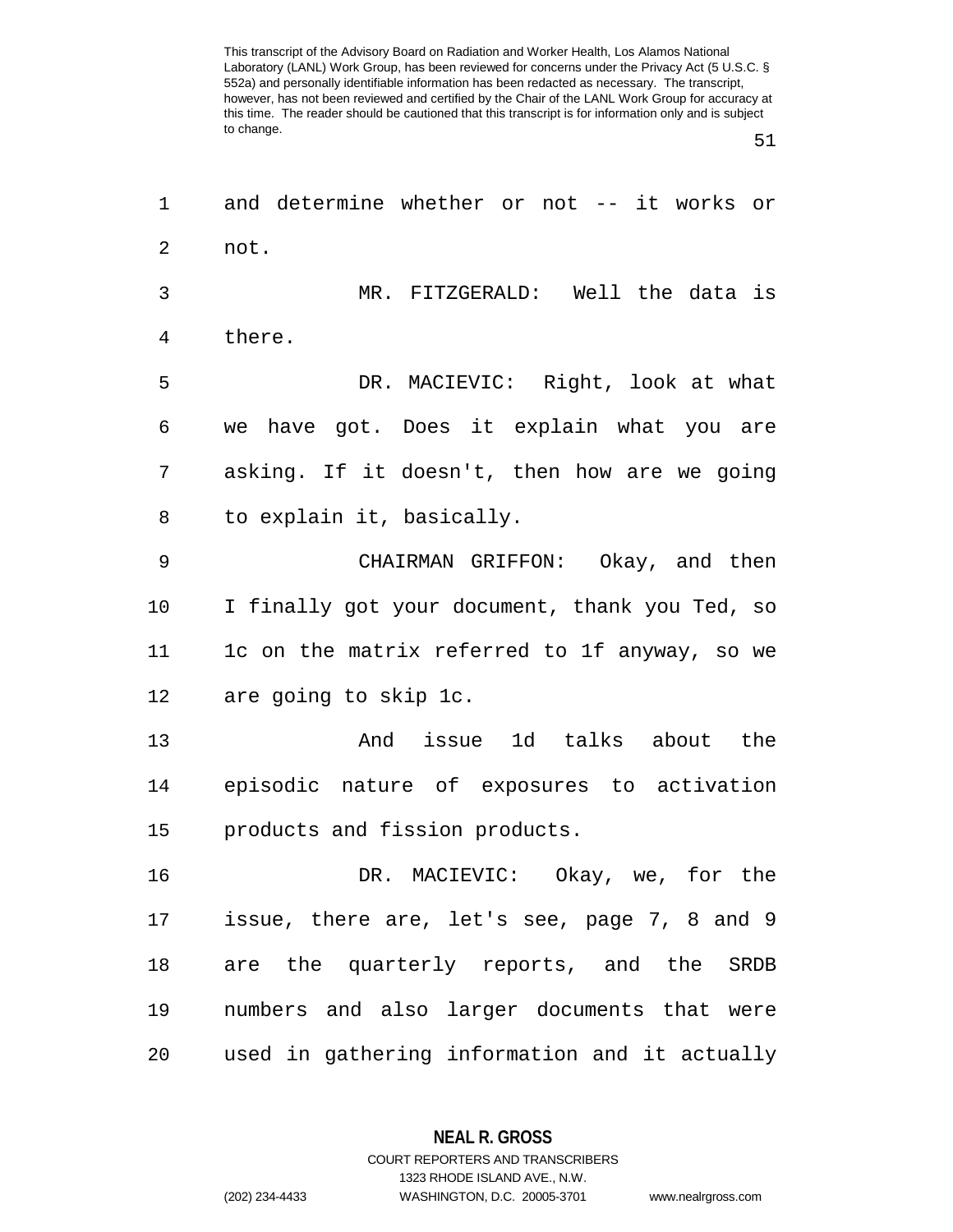52

| 1               | goes on to page 10 as well and 11, and there  |
|-----------------|-----------------------------------------------|
| $\overline{2}$  | are a number of documents that were used, and |
| 3 <sup>7</sup>  | the periodic health physics summary reports,  |
| $4\overline{ }$ | they include information on the number of     |
| 5               | health physics -- employee health physics     |
| 6               | checklist completed, reviews.                 |

7 And in the last meeting we had 8 also, I gave the examples of what is in those 9 checklists, and referred it to people in 10 NOCTS, claimants in NOCTS, reviews and updates 11 regarding the procedure and implementation, 12 airborne, effluent data, radiological 13 occurrences, summary of the monitoring 14 activities.

15 Page 12, radioactive source 16 inventory, personnel for whom body counts were 17 requested, urinalysis requested, the radiation 18 surveys reformed, then there is a listing of 19 procedures and go on to describe other 20 activities for the LAMPF radiological safety

## **NEAL R. GROSS** COURT REPORTERS AND TRANSCRIBERS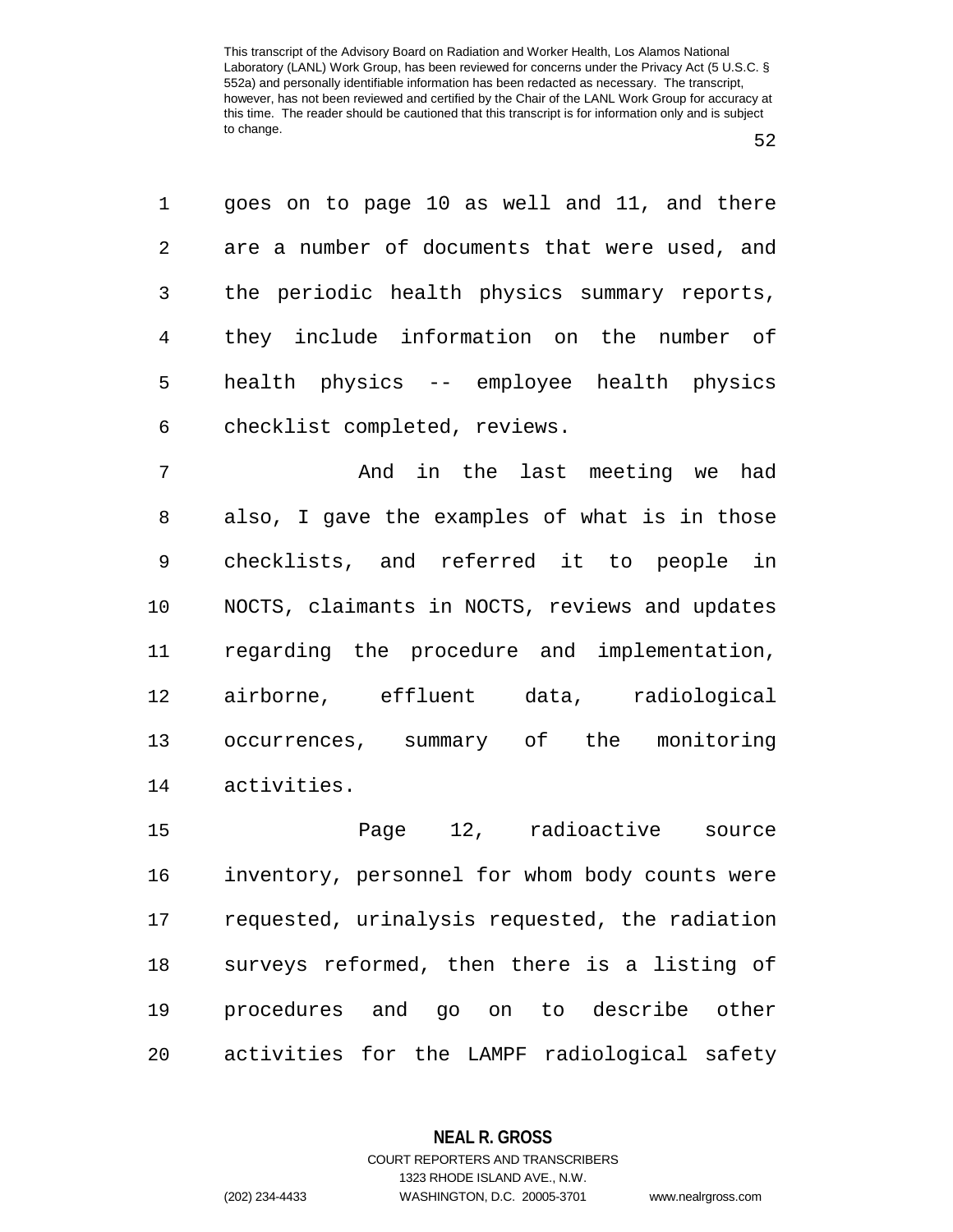53

1 procedures and what was discussed in those 2 documents. 3 And it goes on to, well let's see, 4 I am not going to read the whole thing, it 5 goes on for 14, 15, and down to 16, page 16. 6 Basically to show that there was 7 the periodic reports from the LAMPF health 8 physics group also include summary information 9 on air sampling activities performed and that 10 really this is all to show that there was a 11 coherent system with processes being done, 12 analysis being done, samples being taken 13 covering this, internal monitoring, external 14 monitoring, air monitoring running for the 15 whole facility. 16 Bob, did you have anything you 17 want to add to this particular item? 18 MR. BURNS: Well, I think you just 19 summarized it, but the point was to show that

20 there was a robust program in place, that they

**NEAL R. GROSS** COURT REPORTERS AND TRANSCRIBERS

1323 RHODE ISLAND AVE., N.W.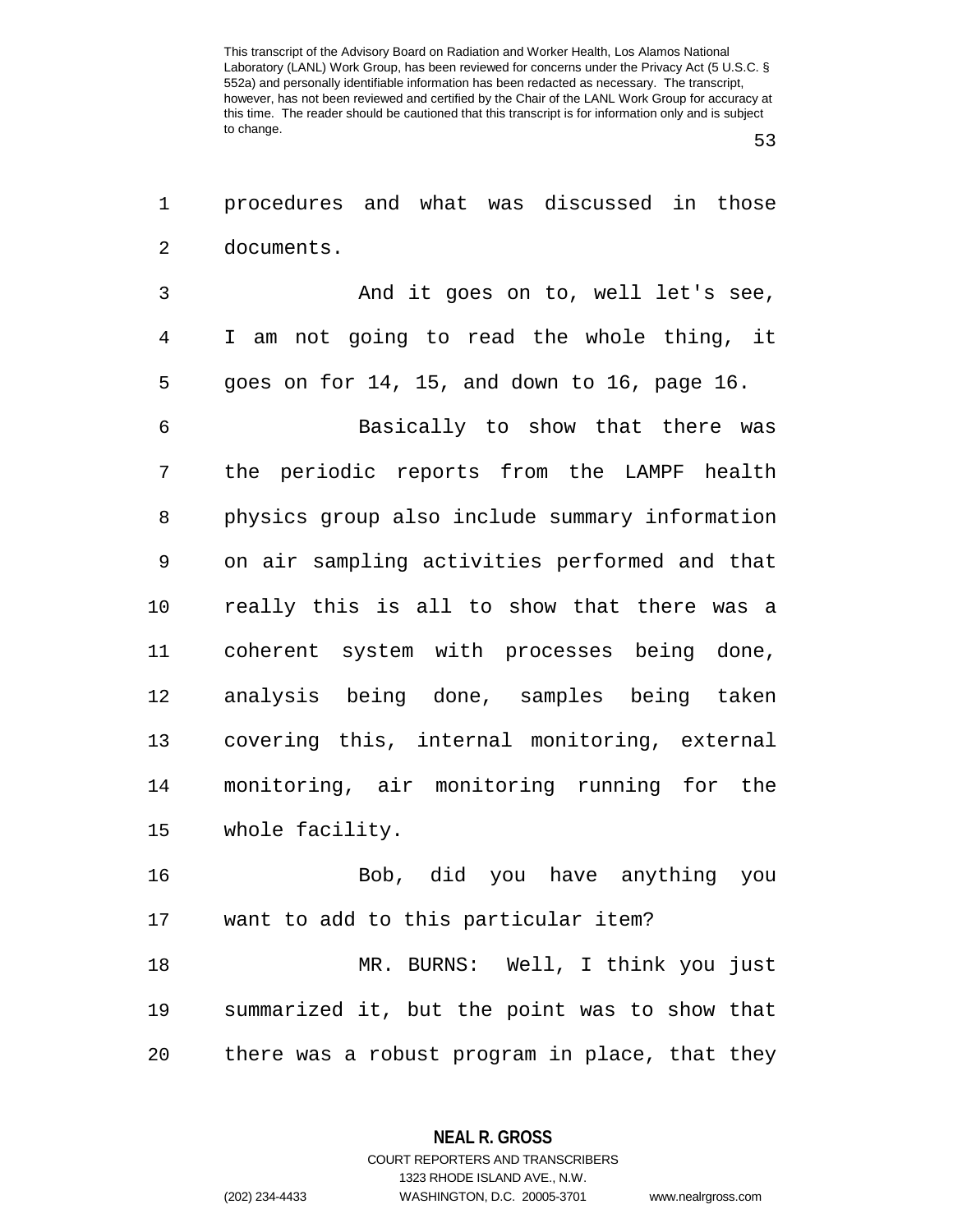54

| 1              | had a good handle on their nuclide mix and the |
|----------------|------------------------------------------------|
| 2              | variability in their nuclide mix, it certainly |
| 3              | wasn't static, and that they recognized that,  |
| $\overline{4}$ | you know, that there were procedures in place, |
| 5              | it's just all the elements of a good radiation |
| 6              | protection program you would want to see were  |
| 7              | in place during this time.                     |
| 8              | DR. MACIEVIC: Right. And these                 |
| $\mathsf 9$    | are documents also from the '70s and '80s so   |
| 10             | it's not like this is restricted to a later    |
| 11             | time period after into the '90s or something   |
| 12             | like that.                                     |
| 13             | So this covers the entire period               |
| 14             | of where we are basically hardest hit, which   |
| 15             | is the '70s and early '80s, that the questions |
| 16             | come up about the program being robust.        |
| 17             | MR. MILES: Yes this is Chris                   |
| 18             | Miles. Another key issue I think here is that  |
| 19             | out of this program, they did identify         |
| 20             | individuals requiring bioassay, and we did a   |

**NEAL R. GROSS** COURT REPORTERS AND TRANSCRIBERS

1323 RHODE ISLAND AVE., N.W. (202) 234-4433 WASHINGTON, D.C. 20005-3701 www.nealrgross.com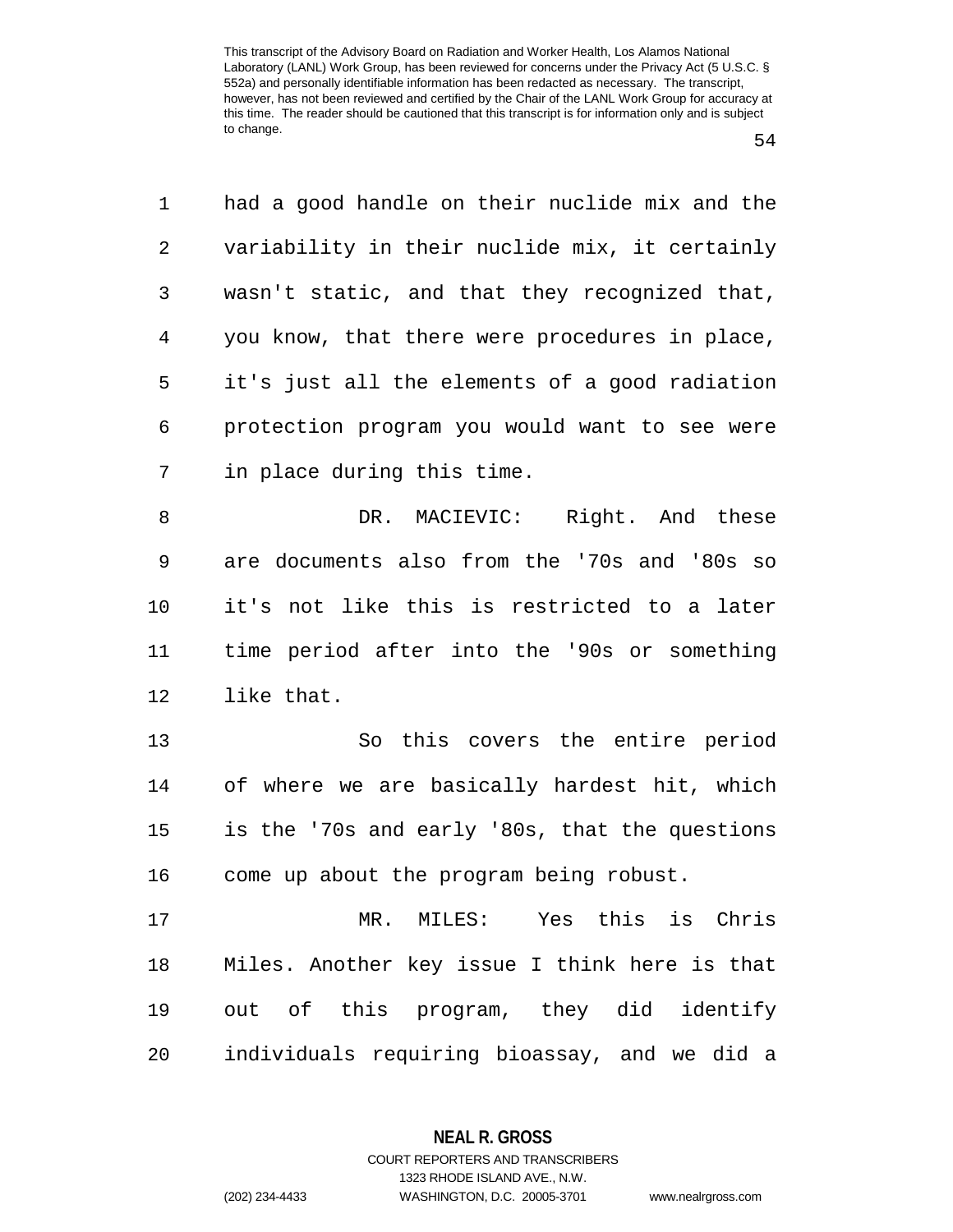55

| $\mathbf 1$    | check I think somewhere later in here.         |
|----------------|------------------------------------------------|
| $\overline{2}$ | I think that's an important point              |
| 3              | to make, is that they did have a program to    |
| 4              | identify individuals that needed specific      |
| 5              | bioassay and they did indeed have those        |
| 6              | individuals you know, had the bioassays done   |
| 7              | on them, so you know, they didn't have OTIB-54 |
| 8              | back then, but they did have a process in      |
| 9              | place to identify which nuclides they need to  |
| 10             | look for and who they need to send for whole   |
| 11             | body counts, for what specific nuclides and so |
| 12             | forth, so.                                     |
| 13             | MEMBER BEACH: And do you have the              |
| 14             | records of those bioassays, the actual data    |
| 15             | for the individuals?                           |
| 16             | I believe we do, don't<br>MR. MILES:           |
| 17             | we Liz, are you listening here? The question   |
| 18             | is do we have those actual bioassay data for-- |
| 19             | MS. BRACKETT: For specific                     |
| 20             | people? I mean we have a database with in vivo |

**NEAL R. GROSS**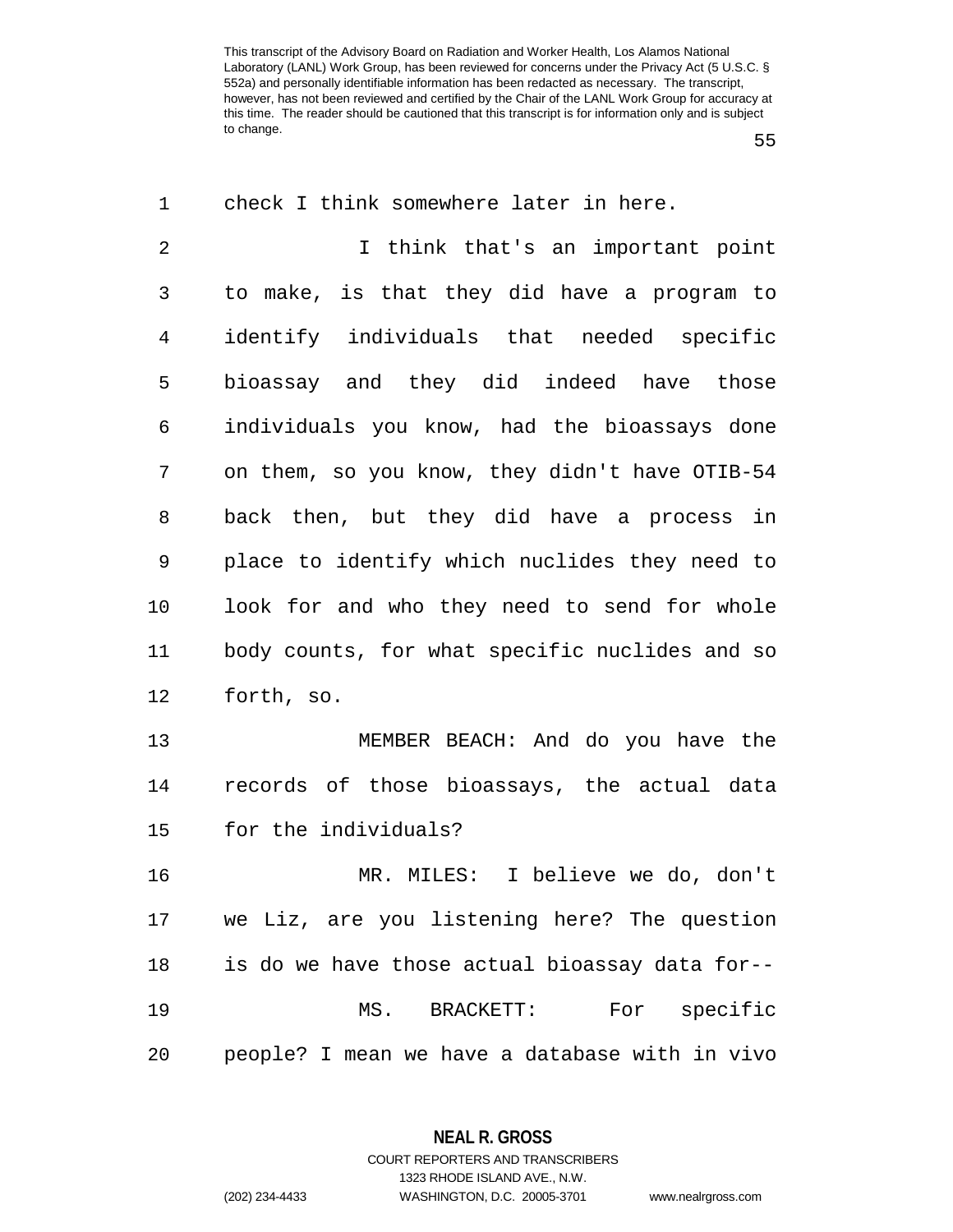56

| $\mathbf 1$ | results. I'm not -                             |
|-------------|------------------------------------------------|
| 2           | MR. MILES: Well, I think I have                |
| 3           | jumped ahead a little bit, but I will mention, |
| 4           | I think there were like 50 --                  |
| 5           | DR. MACIEVIC: Yes, the<br>next                 |
| 6           | issue, le actually talks about the checklist   |
| 7           | information, Appendix B that I had before we   |
| 8           | had the number of NOCTS claimants where we     |
| 9           | showed here's what the checklist required for  |
| 10          | bioassay, and then we showed that -- and from  |
| 11          | their bioassay records, they actually left     |
| 12          | those samples.                                 |
| 13          | And what we did in this next issue             |
| 14          | is to take -- because the question was you     |
| 15          | know, does that apply across the board, and    |
| 16          | what we did was randomly take 50 people from   |
| 17          | those checklists.                              |
| 18          |                                                |
|             | Now, we only had the checklists                |
| 19          | from 1977 and '78 that we had there, so we     |

**NEAL R. GROSS** COURT REPORTERS AND TRANSCRIBERS

1323 RHODE ISLAND AVE., N.W. (202) 234-4433 WASHINGTON, D.C. 20005-3701 www.nealrgross.com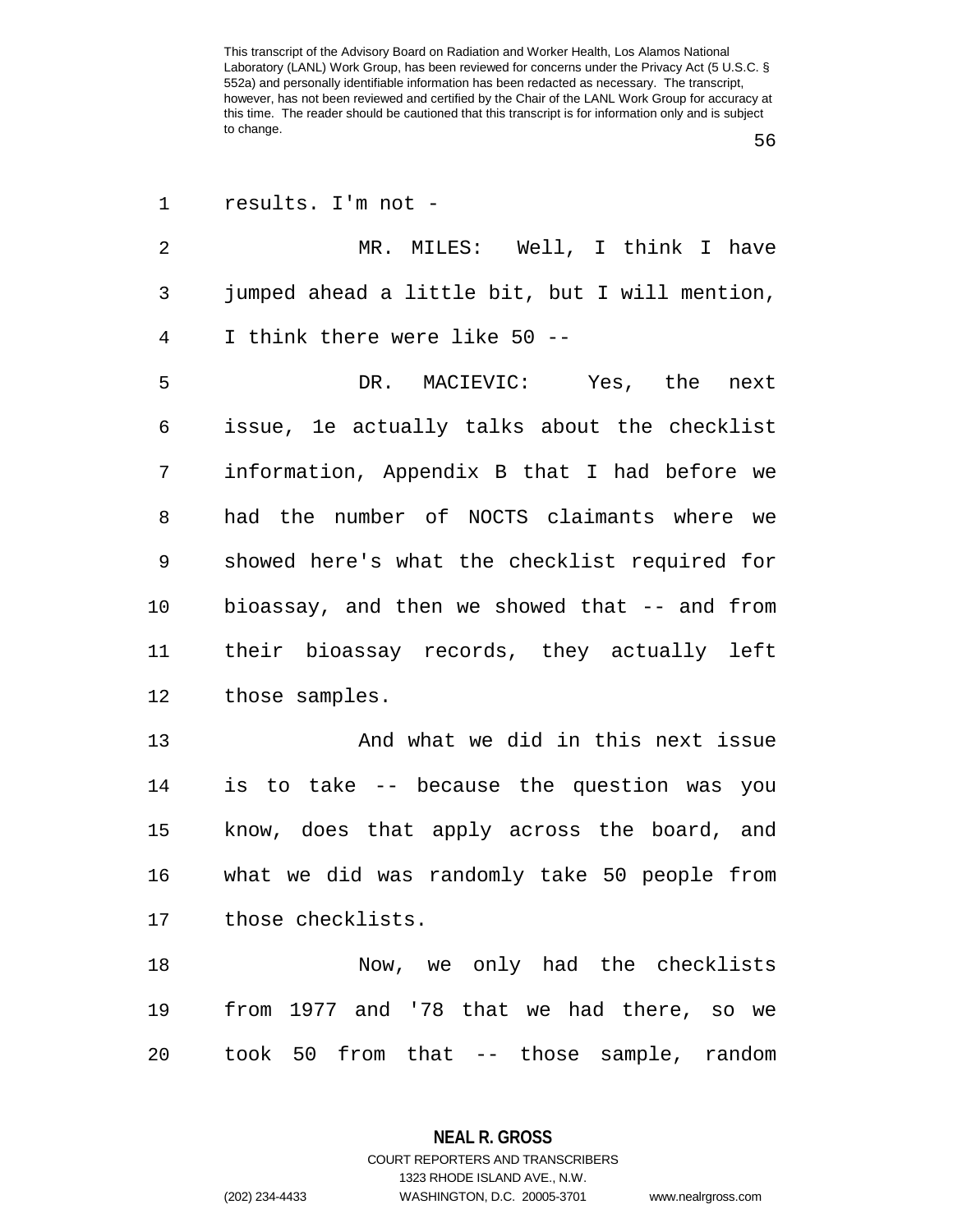| ۰.<br>v<br>. . |
|----------------|
|----------------|

| 1              | sample who were not claimants, looked their      |
|----------------|--------------------------------------------------|
| $\overline{2}$ | data up and the data is there, there are         |
| 3              | bioassay samples associated with the checklist   |
| $\overline{4}$ | saying they needed to leave bioassay samples.    |
| 5              | So that basically answers that                   |
| 6              | question, to say yes, they did use the           |
| 7              | checklist, the checklist was implemented, they   |
| 8              | did do bioassay sampling based on<br>the         |
| 9              | checklist and other activities that went on      |
| $10 \,$        | from RWPs and things like that.                  |
| 11             | But you do have sampling in the                  |
| 12             | period that they are saying they need to do      |
| 13             | the sampling. So that --                         |
| 14             | MR. MILES: And we do have those                  |
| 15             | data?                                            |
| 16             | DR. MACIEVIC: And those data is                  |
| 17             | there, yes, and that is in, what do I have $-$ - |
| 18             | if you look at page 17, the update of Appendix   |
| 19             | B is in the Board's folder. The SEC<br>109       |
| 20             | document 5211 Work Group meeting file and that   |

**NEAL R. GROSS**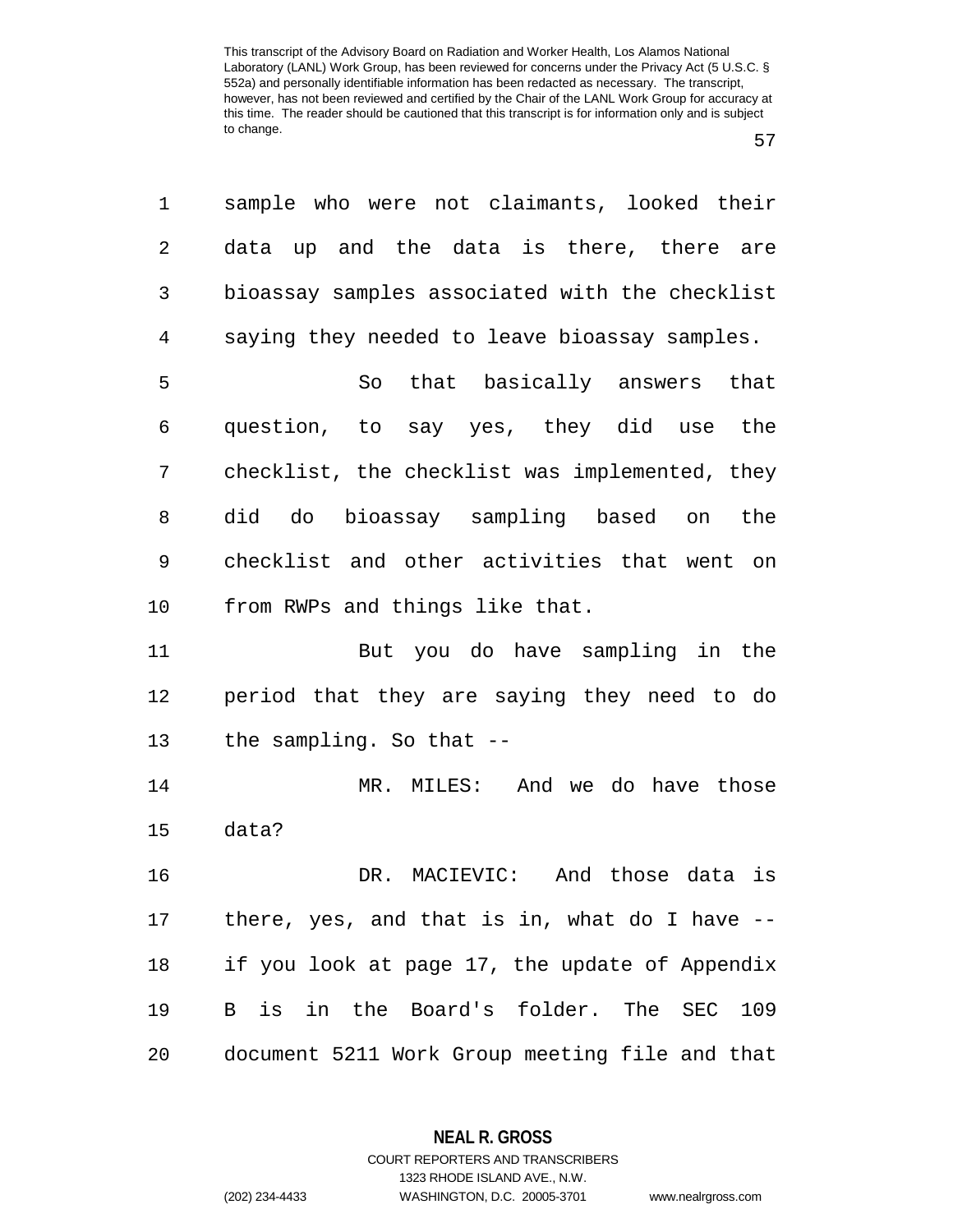58

| 1  | updated folder is in that. It's an Excel       |
|----|------------------------------------------------|
| 2  | spreadsheet that I put in there that has that  |
| 3  | information in there so you can peruse that.   |
| 4  | MR. FITZGERALD: I am a little                  |
| 5  | confused about the answer, because I went back |
| 6  | to the transcripts, but just to clarify, you   |
| 7  | know, where we were headed with that one.      |
| 8  | I think it's a very -- it is sort              |
| 9  | of a step even before -- you actually went     |
| 10 | further I think to some extent. Sorry. I think |
| 11 | it was a question of, you know, we were sort   |
| 12 | of diving into this discussion on MAPs, MFPs,  |
| 13 | exotics, and there was a sort of a question    |
| 14 | within the Work Group about the -- the         |
| 15 | potential exposure pathways. Basically, they   |
| 16 | had this episodic nature of exposures          |
| 17 | apparently to these various sort of other      |
| 18 | nuclides and the question was, can -- and it   |
| 19 | was addressed in a general way in the Site     |
| 20 | Profile and in the ER, but there wasn't a good |

**NEAL R. GROSS**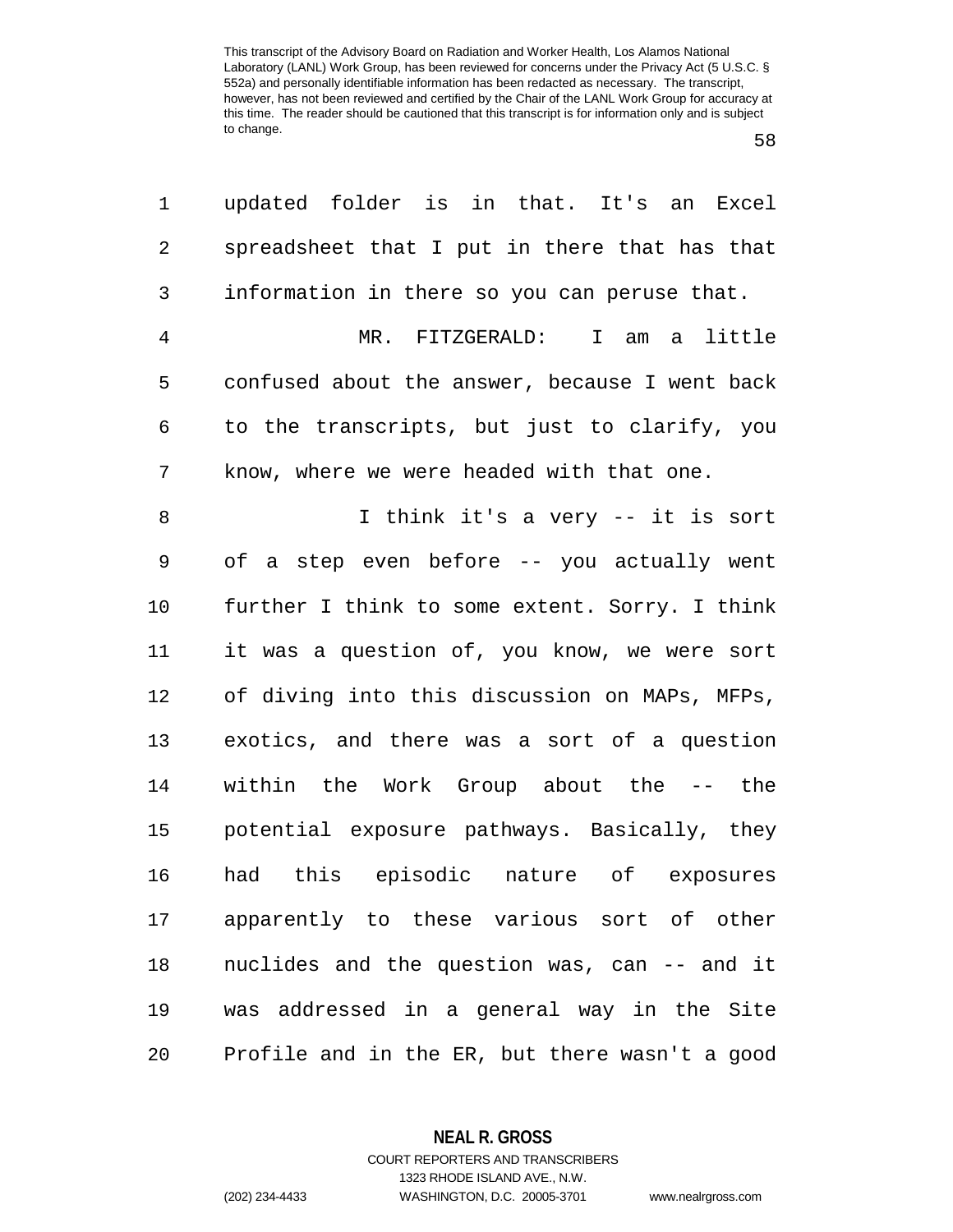1 handle on, you know, where -- we are talking

| ۰.<br>v<br>. . | ٦<br>۰.<br>٠ |
|----------------|--------------|
|----------------|--------------|

2 MAPs pretty much, short-lived and not a real 3 big deal, I think we kind of covered this 4 anyway on MAPs just at the table today. 5 MFPs, you know, you had a reactor 6 maybe and then maybe the CMR, but for mixed 7 fission products, you know, maybe there's only 8 one or two bad actors that you have to focus 9 on and the exposure pathway is pretty clear 10 for what those might have been. 11 For neptunium, maybe exposure 12 pathway was confined to a couple of campaigns 13 in the 1980s or something. But there was a 14 question at the table at the last meeting, you 15 know, it's kind of hard to get your arms 16 around all these dogs and cats as far as this 17 episodic releases of these things, do they 18 matter -- and I've heard Wanda say it too -- 19 do they matter, which ones do matter in terms

20 of an exposure pathway that would be

**NEAL R. GROSS**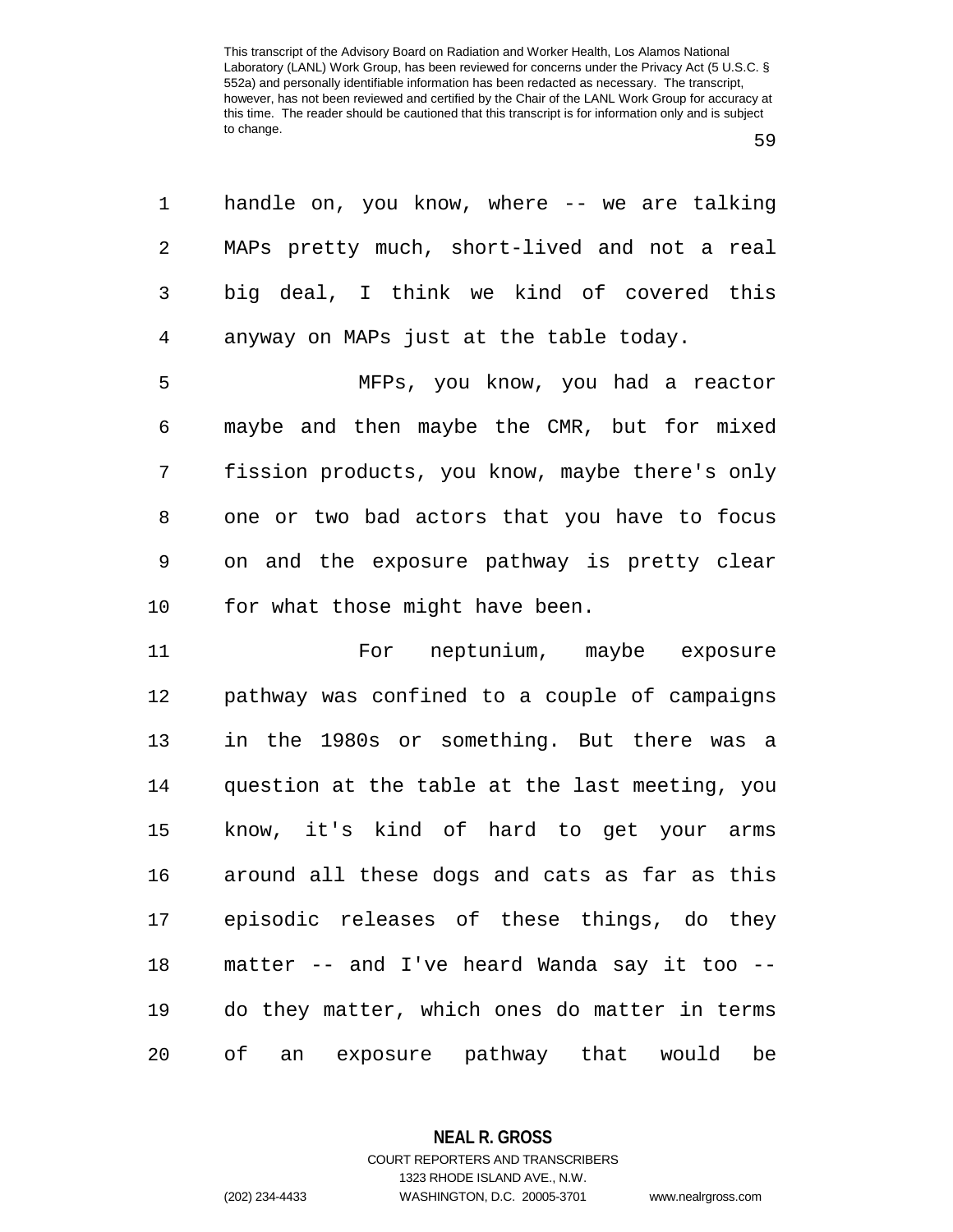60

1 meaningful, just to kind of have that as a 2 backdrop for this discussion so you know, you 3 don't have this list of 85 you know, trace 4 isotopes of which maybe a handful would be 5 relevant for dose reconstruction, whereas in 6 MFPs maybe you have a couple that are actually 7 pretty significant and maybe for the rest of 8 them, neptunium but it's only on an episodic 9 campaign by campaign.

10 I think that was the sense because 11 again on the ER and the Site Profile, it just 12 really wasn't clear what those exposure 13 pathways were, how meaningful they were and 14 just to kind of focus the group.

15 And like I said, I went back, 16 looked at the transcripts but I know there was 17 a flow of discussion, that's what I got from 18 the transcripts, that it was more of a 19 question of what these potential -- which ones 20 were from an exposure potential standpoint

**NEAL R. GROSS**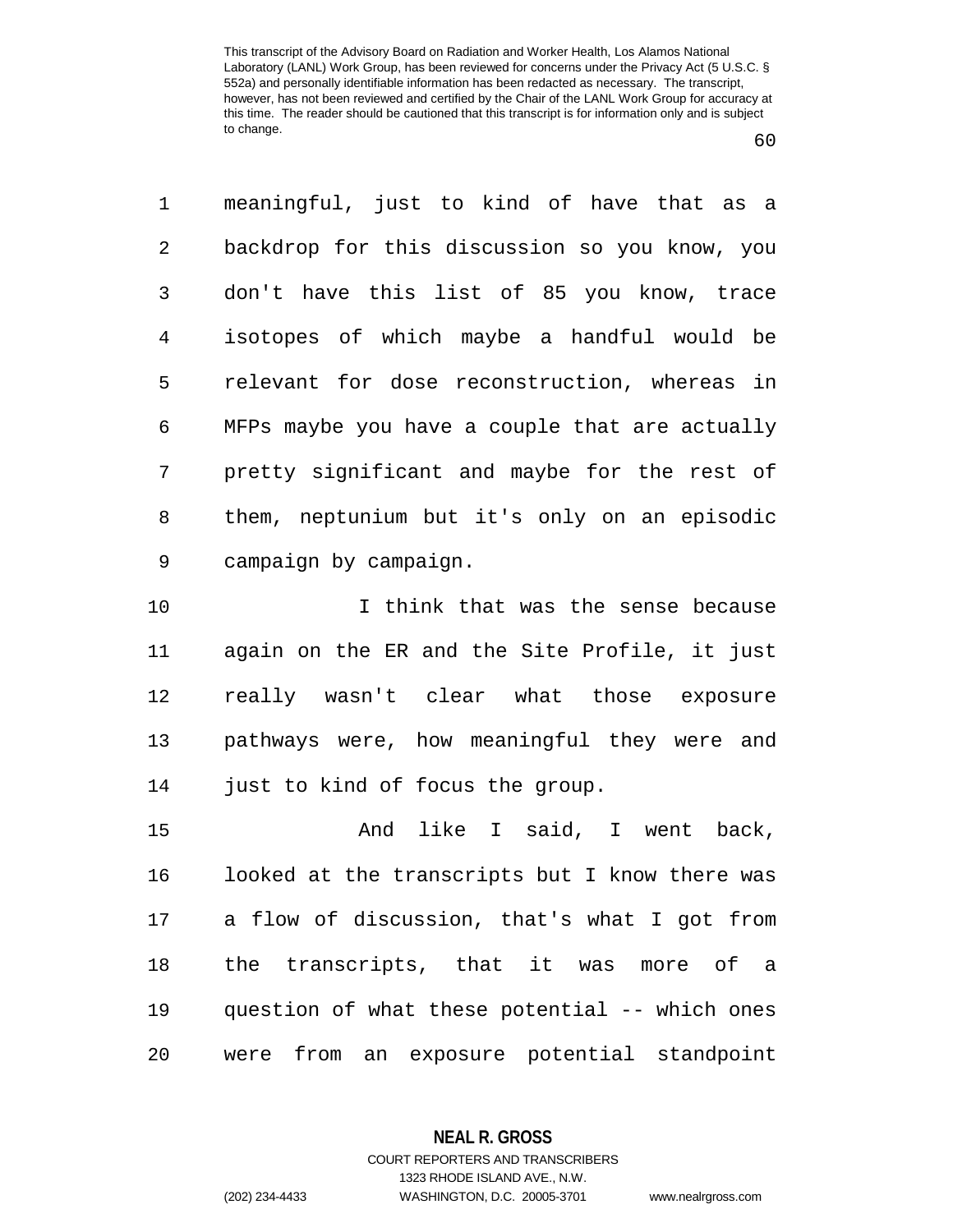61

| 1              | particularly relevant for the Board to focus   |
|----------------|------------------------------------------------|
| 2              | on, just being able to go through what is a    |
| 3              | laundry list of nuclides.                      |
| $\overline{4}$ | MEMBER BEACH: It's also where.                 |
| 5              | MR. FITZGERALD: Well, it was                   |
| 6              | where, it was sort of the what, how much and   |
| 7              | where type of -- the usual questions.          |
| 8              | DR. MACIEVIC: But I think that                 |
| $\mathsf 9$    | was, if I can recall six months ago without -- |
| 10             | MR. FITZGERALD: That's why I had               |
| 11             | transcripts.                                   |
| 12             | MACIEVIC: When we were<br>DR.                  |
| 13             | talking about the checklists and their         |
| 14             | capability of capturing things, that was I     |
| 15             | thought part of the reason why we went back to |
| 16             | check the checklist, because we had looked and |
| 17             | talked about just claimants that we -- because |
| 18             | on those checklists, they do describe what     |
| 19             | kind of samples they are going to take and     |
| 20             | there are statements about mixed fission       |

**NEAL R. GROSS**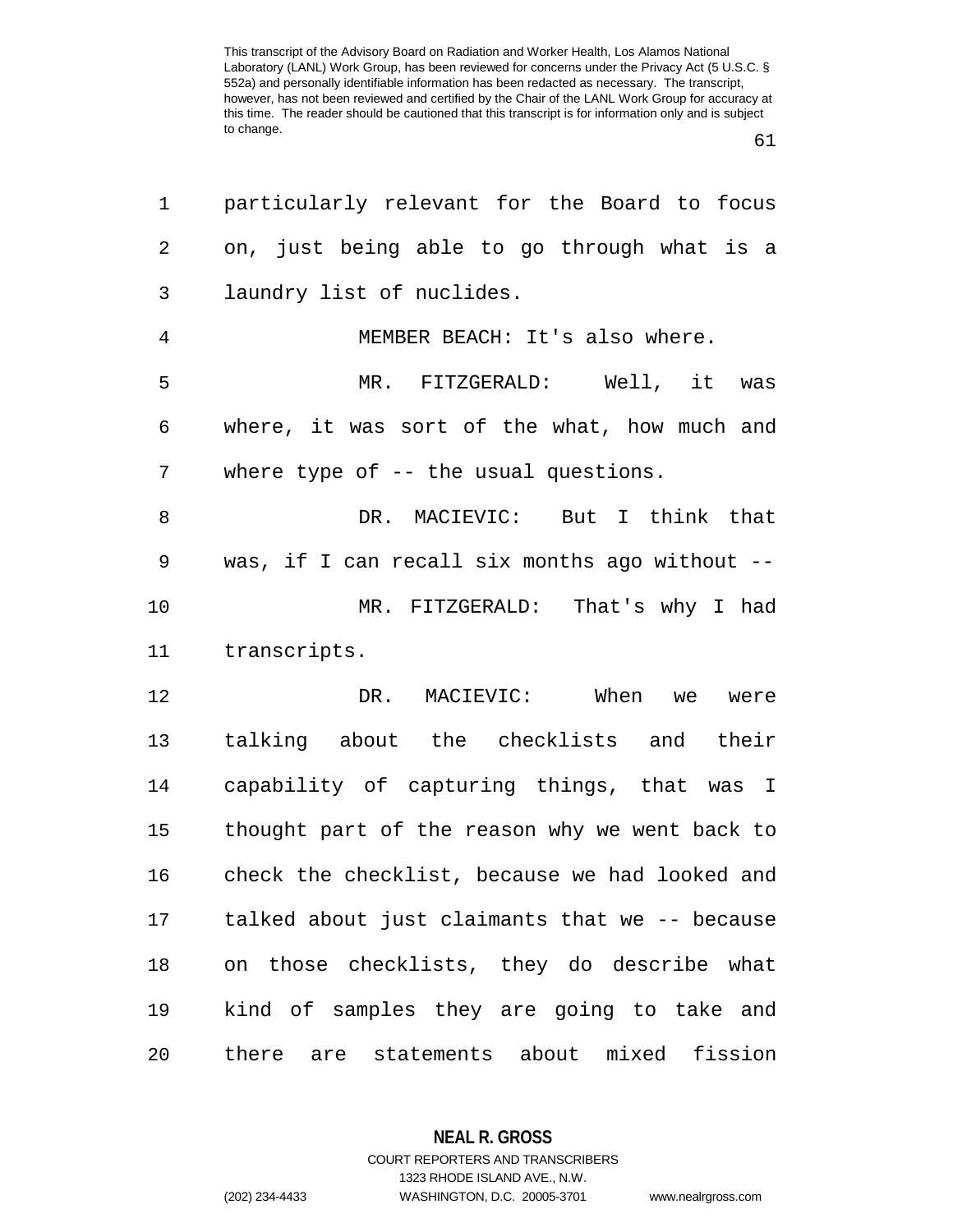1 products and other kinds of things in there

62

| 2  | that they are looking at.                      |
|----|------------------------------------------------|
| 3  | So that is -- that was the point               |
| 4  | to go and say when they worked up checklists   |
| 5  | for a particular worker to do something, they  |
| 6  | always said they are going to be working with  |
| 7  | this type of material and then said whether or |
| 8  | not they needed to do a bioassay or whatever   |
| 9  | types of activities they had to do, and ours   |
| 10 | was to go back and verify that they actually   |
| 11 | did it, it was to show that the program was    |
| 12 | complete, that they didn't just go and say     |
| 13 | hey, you work with that stuff but -- and then  |
| 14 | nothing happens.                               |
| 15 | CHAIRMAN GRIFFON:<br>Not<br>just a             |
| 16 | procedure that was never followed.             |
| 17 | DR. MACIEVIC: That's right, yes,               |
| 18 | that they actually implemented it, you got     |
| 19 | results back that reflect something they did,  |

20 and this 50 was to show that yes, they

**NEAL R. GROSS** COURT REPORTERS AND TRANSCRIBERS

1323 RHODE ISLAND AVE., N.W.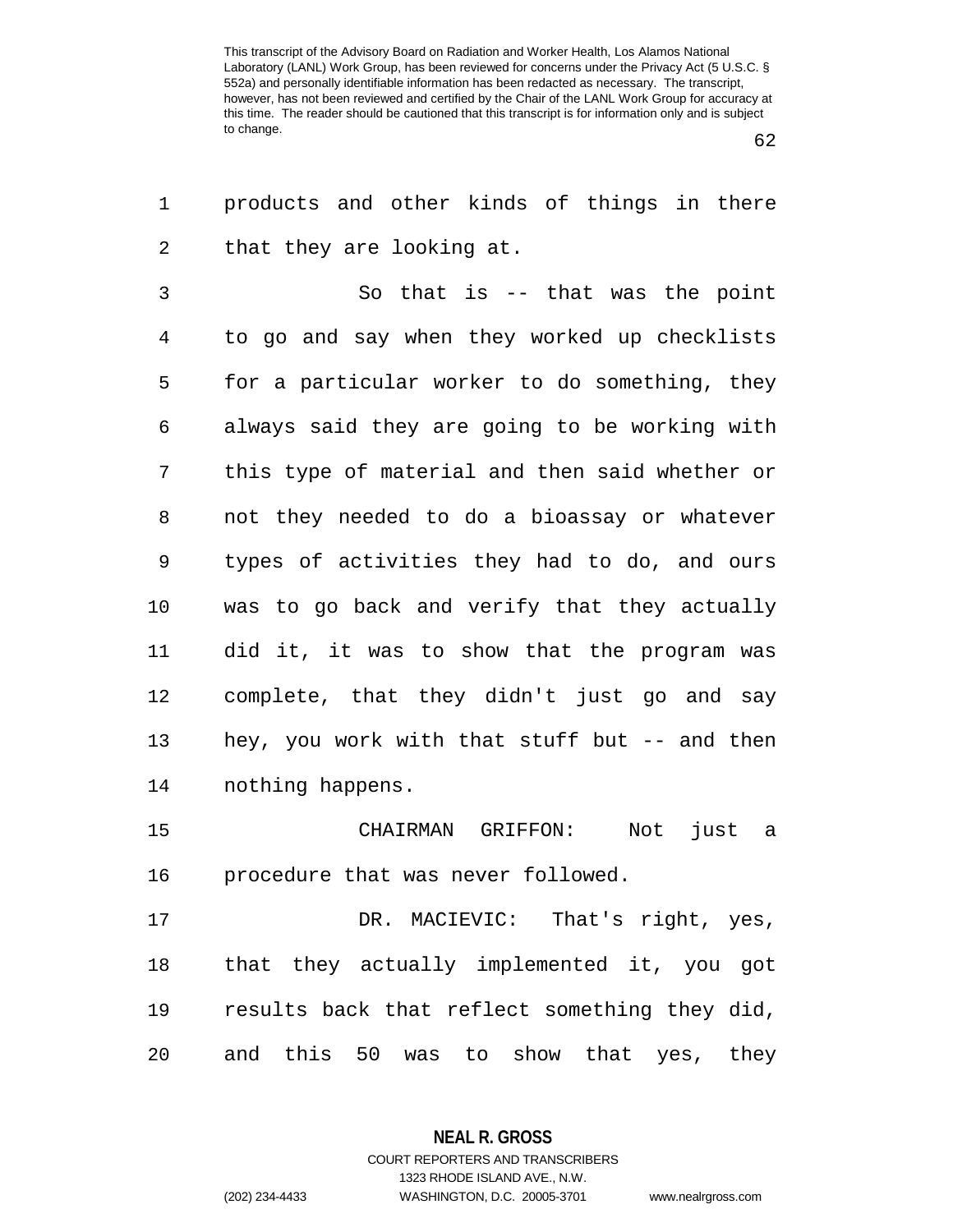63

1 actually looked at what the person was going 2 to be involved in and said well, you are going 3 to need to do this and this, and then by 4 showing these results we are saying yes, they 5 did do what they said they were going to do 6 and it reflects back that the program was 7 whole and now we are not saying obviously that 8 every person had every bioassay for 9 everything, but that in the bulk, in looking 10 at these samples, they had a program, the 11 program had a procedure, the procedure was 12 carried out, the sampling was done and 13 reflects back, and that's really what we were 14 trying to reflect in here with that addition 15 to the d, which does go to that question, what 16 was the person exposed to and here they are 17 saying yes. 18 MR. FITZGERALD: And it goes to 19 the question but I think that question comes

20 in, is it 1e, I think 1d, going back to the

**NEAL R. GROSS** COURT REPORTERS AND TRANSCRIBERS

1323 RHODE ISLAND AVE., N.W.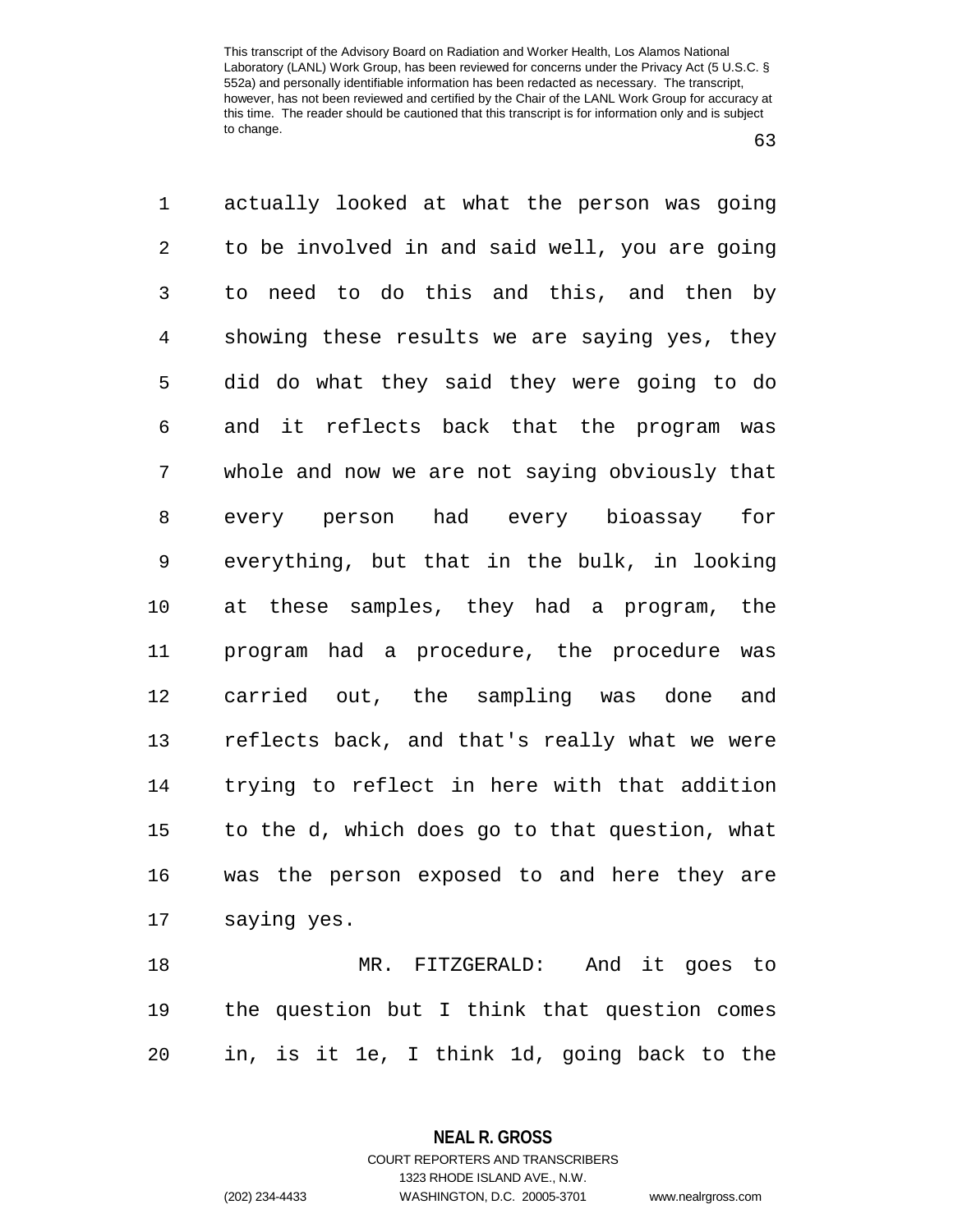64

1 transcripts, and again, it's five or six 2 months, but going back to the transcripts, I 3 think -- and we can obviously check the 4 transcripts since they are already posted -- 5 but I think the discussion on this particular 6 topic was just simply to get a better 7 potential exposure characterization for MAPs, 8 MFPs and exotics, that those categories. 9 And then we went into the 10 checklist, which resulted in another action, 11 which was to do some comparisons which is, I 12 think, 1e.

13 DR. MACIEVIC: Well, but we do 14 then talk about, I think it's further on one 15 of the questions is going to be about the 16 discussions of the exotics and we start 17 talking about where you located the areas that 18 exotics were involved in.

19 MR. FITZGERALD: Oh, I'm just 20 trying to clarify, that, you know, I was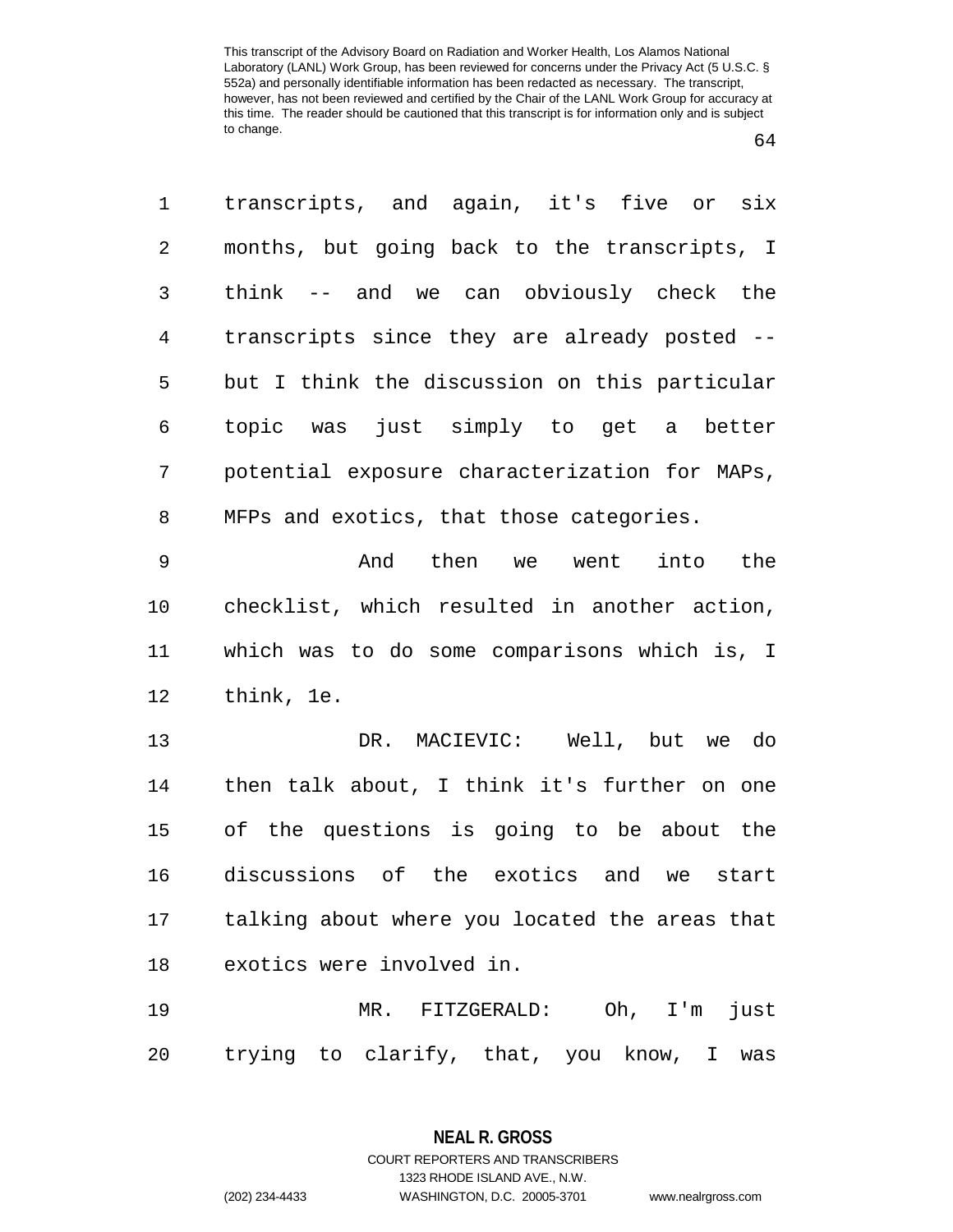1 confused on this too, and went back to the 2 transcripts to try and figure out, you know, 3 because I know your response was in a 4 different direction and I think that clarified 5 for me what the Work Group was discussing at 6 the time and it then went to checklist.

7 and we can go back and validate 8 that but I think at the time it was more of a 9 question of trying to get a handle of these 10 various components of this sort of proving and 11 knowing that --

12 MEMBER MUNN: And what's really 13 significant.

14 MR. FITZGERALD: Well what's 15 significant -- and where -- it's information, 16 sort of backdrop information that you would 17 typically get in a TBD, but I think the Site 18 Profile was a little bit more general and it 19 was kind of hard to know that information, or 20 get some handle on it.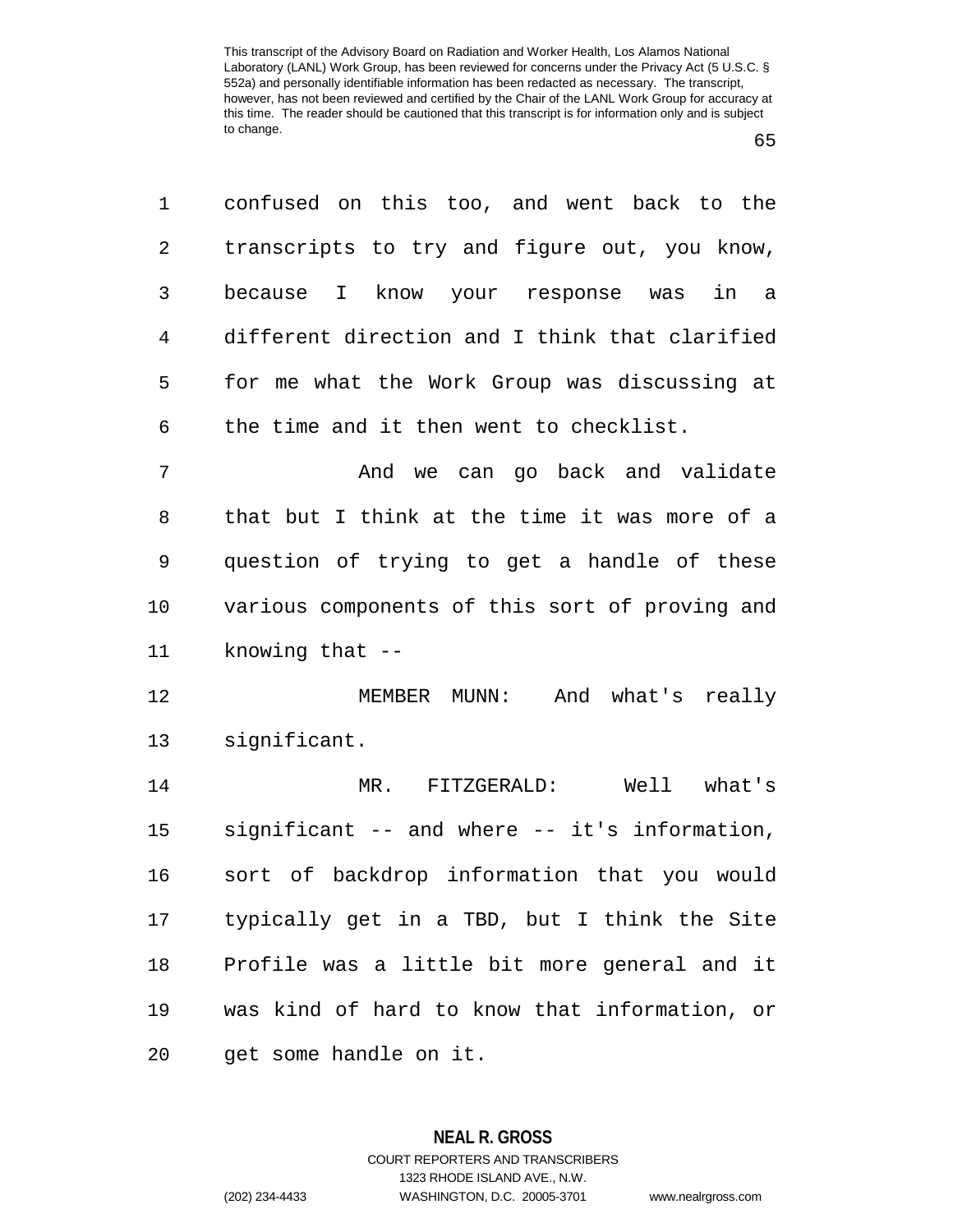66

| 1              | mean I think<br>just in the<br>I              |
|----------------|-----------------------------------------------|
| $\overline{2}$ | discussions we have had, I think we<br>are    |
| 3              | beginning to map that out, but I think the -  |
| $\overline{4}$ | DR. MACIEVIC: But the Work Group              |
| 5              |                                               |
| 6              | MR. FITZGERALD: I want to use the             |
| 7              | word road map.                                |
| 8              | DR. MACIEVIC: issue is NIOSH do               |
| 9              | analysis, linking the checklist --<br>but     |
| 10             | whatever was said, the actual summary that we |
| 11             | came up with was -- and these aren't my words |
| 12             | -- they are NIOSH do analysis linking         |
| 13             | checklist information as in Appendix B to the |
| 14             | LANL dosimetry data to determine to what      |
| 15             | extent the data that is available to NIOSH    |
| 16             | will post to the access database with LANL in |
| 17             | vivo and in vitro data on the O: drive and is |
| 18             | what we did. We got that posted. We did go    |
| 19             | back to those checklists and do it.           |
| 20             | And<br>now I agree that maybe<br>we           |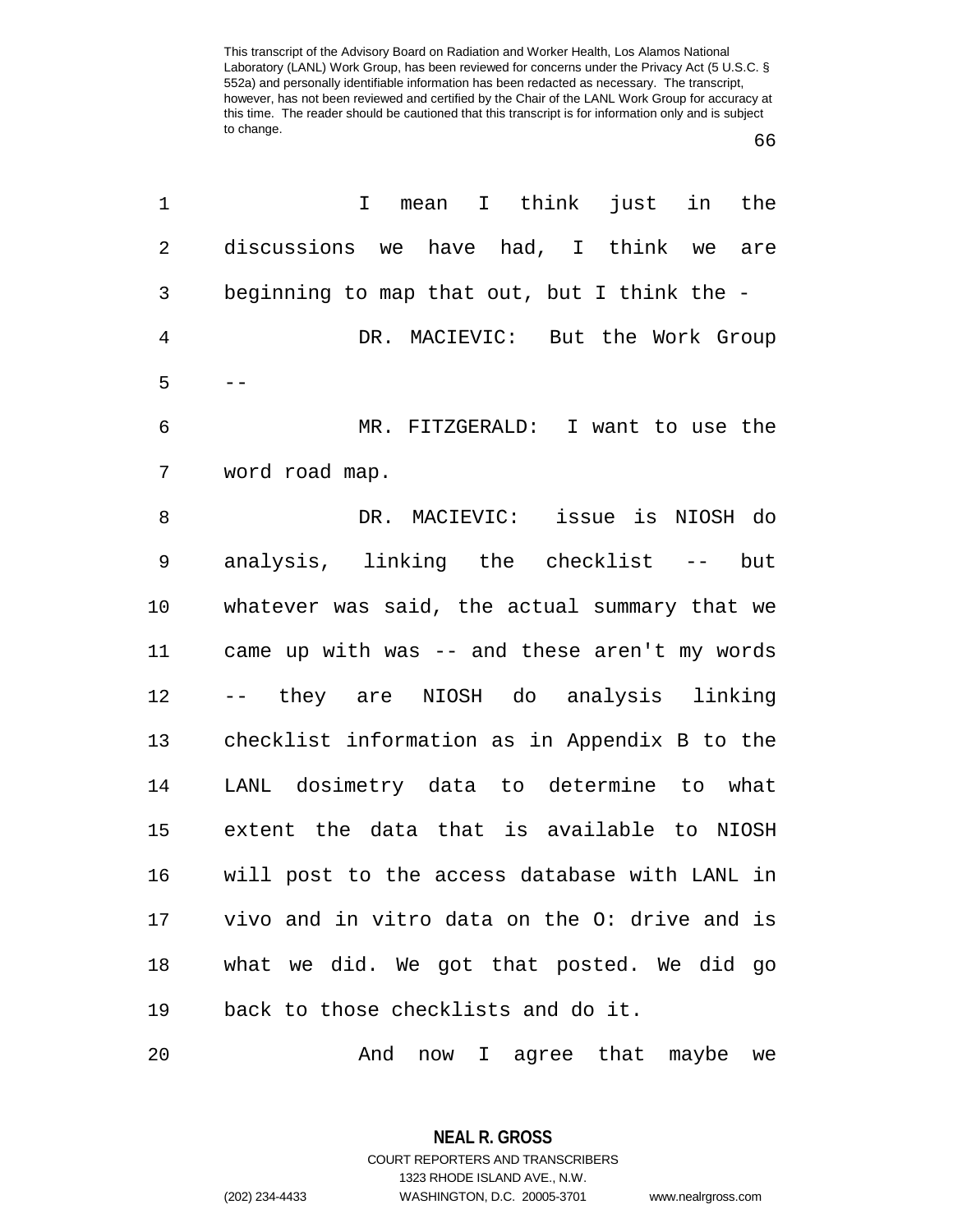67

| 1  | should make --                                    |
|----|---------------------------------------------------|
| 2  | (Simultaneous speaking.)                          |
| 3  | DR. MACIEVIC: That that was for                   |
| 4  | 1e and I think we need to --                      |
| 5  | CHAIRMAN GRIFFON: But d is on --                  |
| 6  | d, which is --                                    |
| 7  | DR. MACIEVIC: Oh, you get, well                   |
| 8  | yes, we -- because that flowed -- the question    |
| 9  | flowed into from d into e.                        |
| 10 | MR. FITZGERALD: Yes we don't have                 |
| 11 | to, you know, sort of -- I mean if the Work       |
| 12 | Group wants to -- we, you know, this is -- if     |
| 13 | this is useful perspective, quite apart from      |
| 14 | trying to define or go back to the transcript     |
| 15 | and try to figure out what was actually said,     |
| 16 | this is useful information. The Work Group        |
|    | 17 could make that request again, I mean, it's -- |
| 18 | DR. MACIEVIC: Sure.                               |
| 19 | MR. FITZGERALD: Again, I think                    |
| 20 | it's more of an extension of the TBD to give      |

**NEAL R. GROSS** COURT REPORTERS AND TRANSCRIBERS

1323 RHODE ISLAND AVE., N.W. (202) 234-4433 WASHINGTON, D.C. 20005-3701 www.nealrgross.com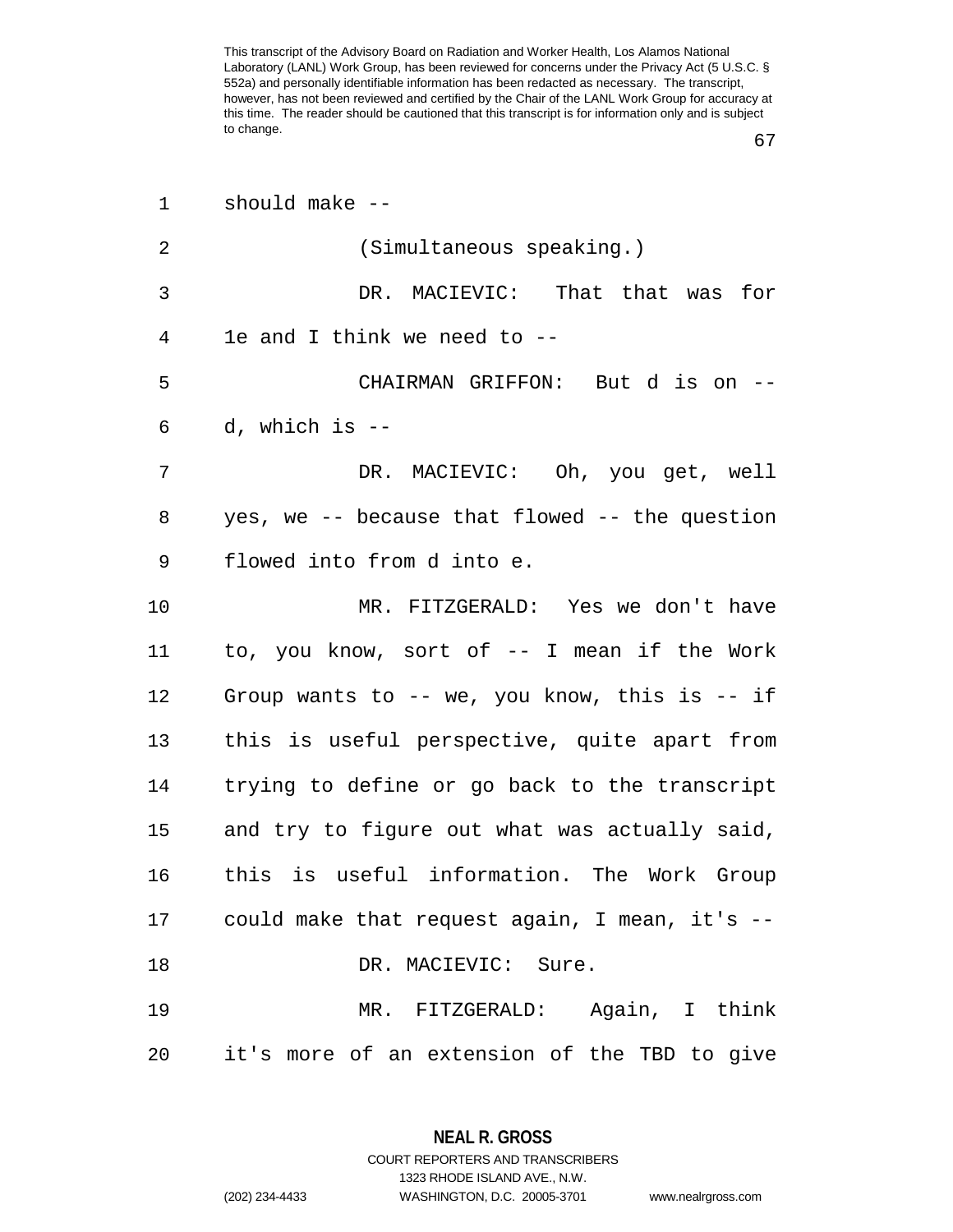68

| 1              | it a little bit more granularity on this whole |
|----------------|------------------------------------------------|
| 2              | area, then they all use MFPs and you know,     |
| 3              | what's important?                              |
| $\overline{4}$ | Well, I think it's easy, talking               |
| 5              | in these -- looking at these isotopes and      |
| 6              | everything, you can sort of lose sight of, you |
| 7              | know, in the end, some exposure potential, you |
| 8              | know, what are worried about and can we kind   |
| $\mathsf 9$    | of have that as a backdrop before we got into, |
| 10             | you know, diving in on MFPs for example at CMR |
| 11             | and I am worried about two or three particular |
| 12             | nuclides, then that would make it a little     |
| 13             | easier to look at the issue.                   |
| 14             | DR. NETON: I'm not sure that's                 |
| 15             | possible, though, I mean that's the problem at |
| 16             | Los Alamos, isn't it, that there is sort of a  |
| 17             | periodic table of potential exposure.          |
| 18             | I think that is<br>MR. FITZGERALD:             |
| 19             | why we raised it.                              |
| 20             | NETON: Well, right, exactly,<br>DR.            |

**NEAL R. GROSS** COURT REPORTERS AND TRANSCRIBERS 1323 RHODE ISLAND AVE., N.W.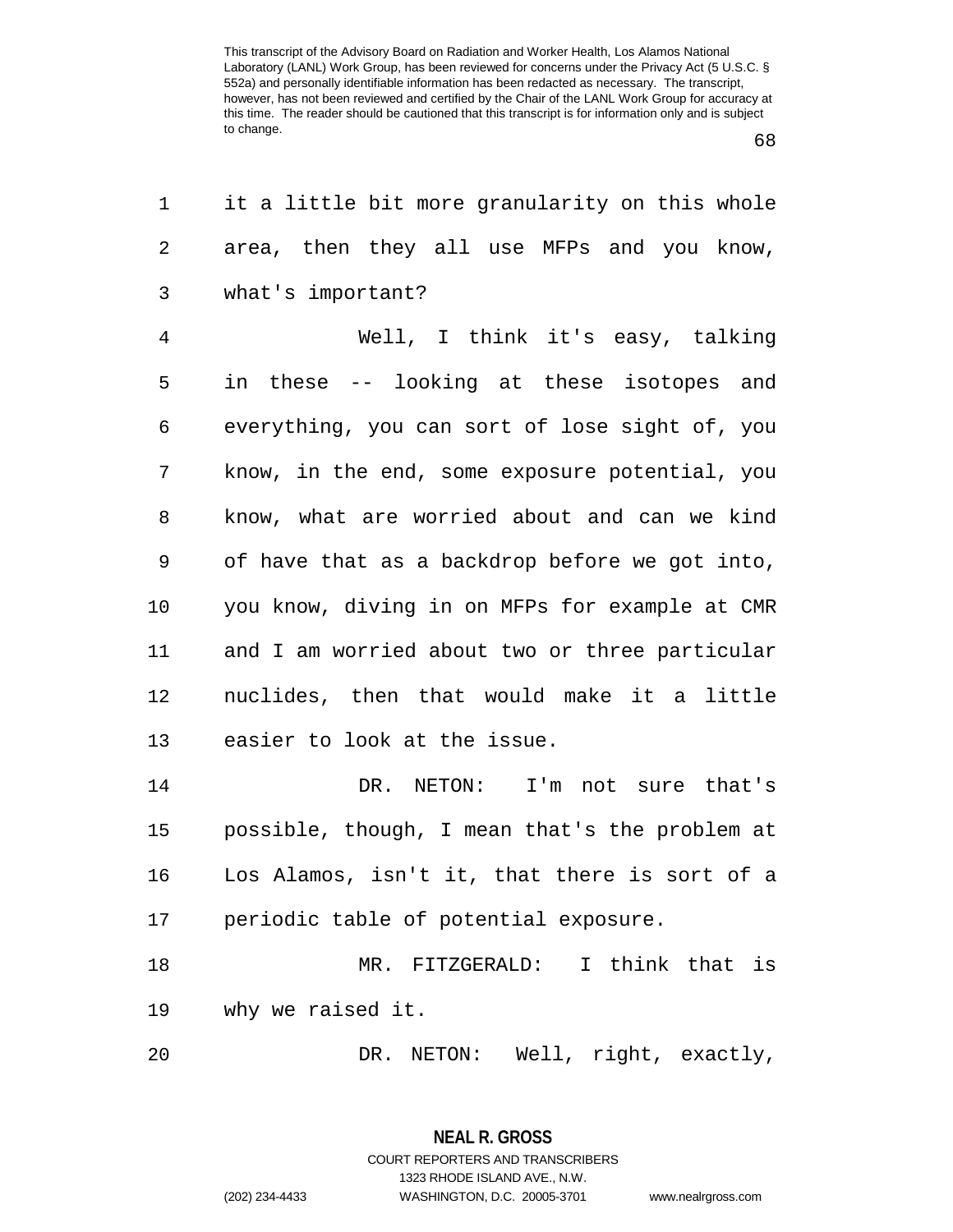69

1 and that's why this response I think speaks to 2 the fact that they had a fairly robust 3 monitoring program where they identified the 4 hazards on a case by case basis, and at least 5 if they followed all these procedures that are 6 listed here, these people were pretty well 7 monitored.

8 And then, so do we have -- the 9 question then, is did they do the monitoring 10 if they, you know, did they identify the 11 hazards properly, were people properly 12 monitored, and do we have the data?

13 And if you can show that, then I 14 don't know if this sort of bending and saying 15 well there's only two or three little areas 16 that are important is really going to work 17 here, because you are always going to have 18 that question in the back of your mind, well 19 there was some special experiment with osmium 20 whatever, or I'm not sure that --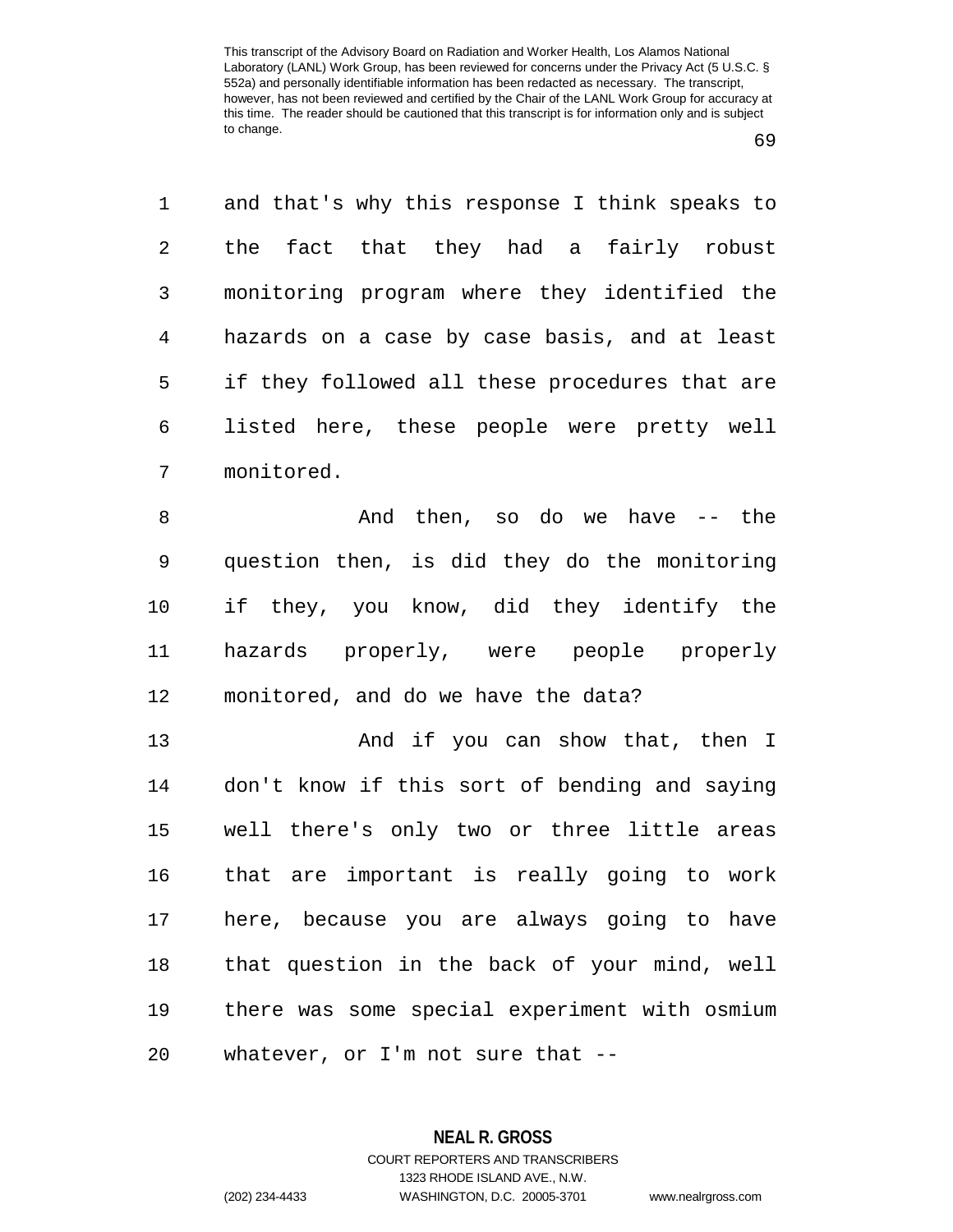70

| 1              | MR. FITZGERALD: Well, I'll defer               |
|----------------|------------------------------------------------|
| 2              | to Work Group because again I think, for the   |
| 3              | transcripts, that's where the question         |
| $\overline{4}$ | originally came from in 1d, but you know, if   |
| 5              | that's fine then we can let it go.             |
| 6              | CHAIRMAN GRIFFON: Well I think                 |
| 7              | when I wrote, looking at the way I wrote that  |
| 8              | summary, episodic nature is also in there.     |
| $\mathsf 9$    | The episodic nature of the                     |
| $10$           | exposure, I think what I was getting at was    |
| 11             | sort of what Jim was saying, that you know     |
| 12             | that there's not routine monitoring for all    |
| 13             | these nuclides over time, so we wanted to      |
| 14             | know, did they establish something to catch    |
| 15             | the significant ones at the time, and did they |
| 16             | follow up on it on, right?                     |
| 17             | DR. NETON: And I think if you                  |
| 18             | look through all the laundry list of           |
| 19             | procedures and reports and stuff it looks like |
| 20             | they did.                                      |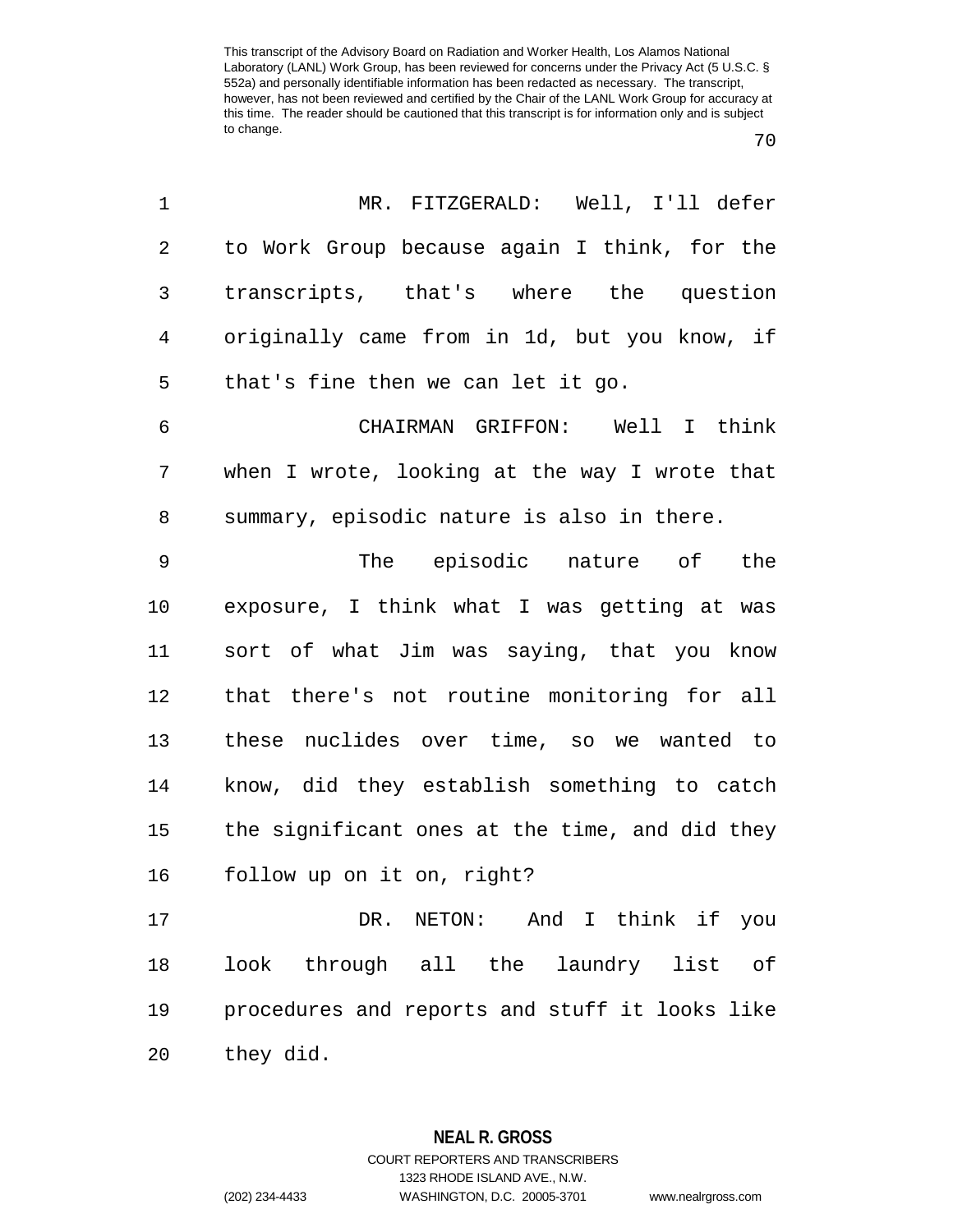71

| 1              | DR. MACIEVIC: And they by going                |
|----------------|------------------------------------------------|
| $\overline{2}$ | with<br>the Appendix B, with the bioassay      |
| 3              | followup, that just adds on that for them, to  |
| $\overline{4}$ | cover the program the way you are saying in    |
| 5              | that if you have some episodic nature, they    |
| 6              | went in with a checklist to describe what this |
| 7              | worker is going to be working with, and the    |
| 8              | types of facilities, and that would be one of  |
| 9              | the key documents to say what do you need to   |
| 10             | do, and if you have that procedure, you have   |
| 11             | bioassay to back that procedure up, to say     |
| 12             | they were doing it, I think it is. I think it  |
| 13             | completes a loop.                              |
| 14             | And we do talk about -- I mean,                |
| 15             | further on, we start getting into the          |
| 16             | actinium, curium, protactinium and all that,   |
| 17             | there's further discussion about these exotics |
| 18             | and that in further questions here.            |
| 19             | And it's not all in one piece that             |
| 20             | you know, is answered by that one question. By |

**NEAL R. GROSS**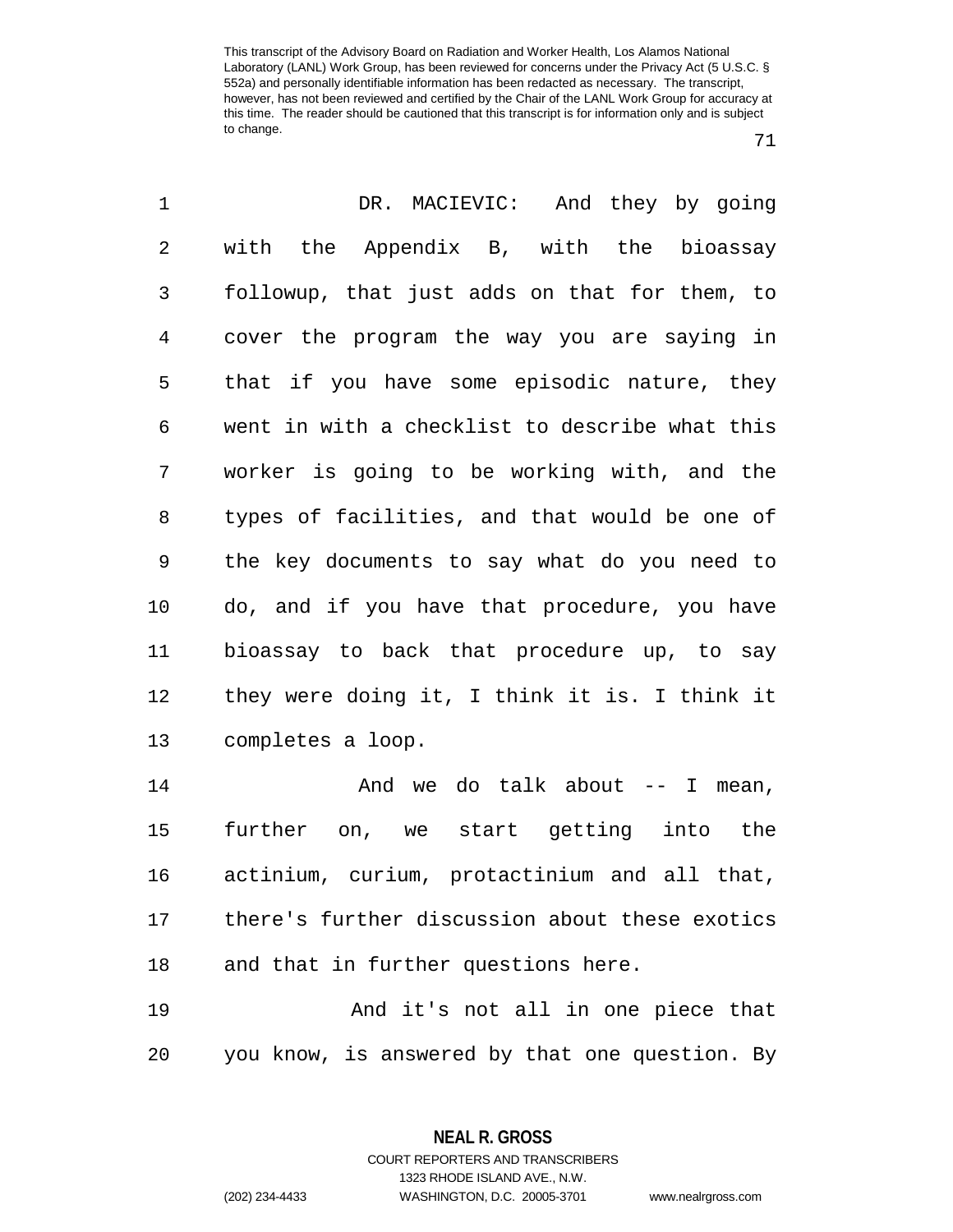72

1 looking through several of these, you will see 2 that many of these radionuclides that you are 3 talking about were -- at least they were under 4 consideration, knew they existed, 5 documentation talks about well, we'll get onto 6 that in a couple of, one or two down I think 7 we will get into issue 2, and there's a 8 discussion about the exotics and how that was 9 handled in each different facility, and which 10 goes to that point too, where were these 11 things, what kind of nature -- would you take 12 that information knowing where the activity 13 was occurring, and then have people involved 14 with checklists to carry out the procedure to 15 the workplace. That starts to show that there 16 is a robust program, to me at least. 17 CHAIRMAN GRIFFON: I guess the 18 other question for me would be, you know, if, 19 as Jim was describing, if you have that kind

20 of system in place, then you come up with a,

**NEAL R. GROSS**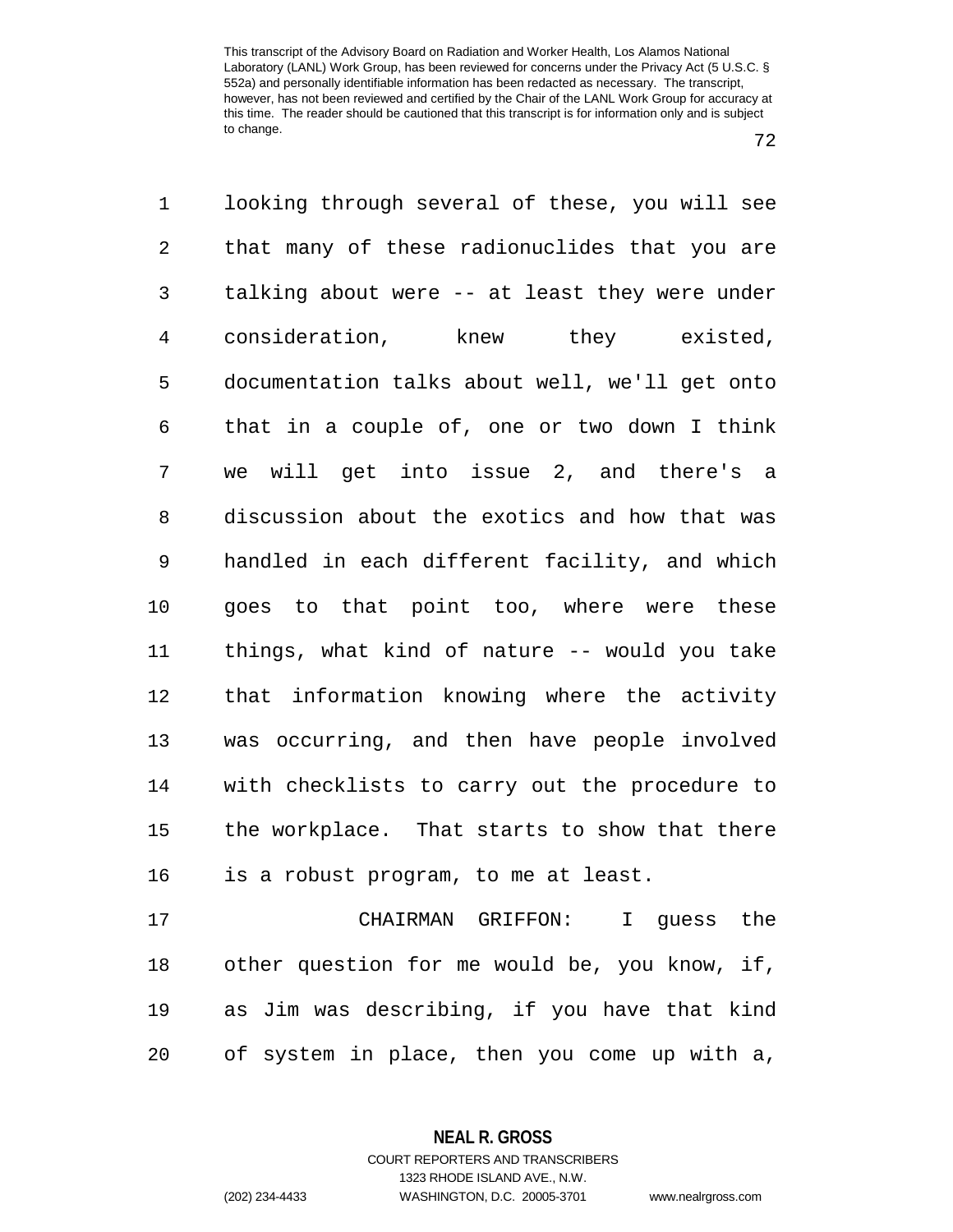73

1 you know, you have -- for certain individuals 2 you may have bioassay for certain nuclides, 3 but then do you extend that, do you say okay, 4 I have other workers in that same area, same 5 time period, they don't have bioassay for that 6 nuclide, do I apply some sort of coworker 7 model for that exposure or do I assume it was 8 all task based kind of a, you know, that -- I 9 guess that's a question for --

10 DR. MACIEVIC: Well, here that was 11 one of the things we wanted to take a look at 12 by going to the facility, and then I picked 13 several of the workers out from these 14 checklists that I was going to go specifically 15 through what their activities, if I can find 16 what the activities were, to link them to 17 particular sites and different activities, so 18 that now you would be able to say not only 19 bioassay, but if you have got service 20 personnel, pipe fitters and all that as well

**NEAL R. GROSS**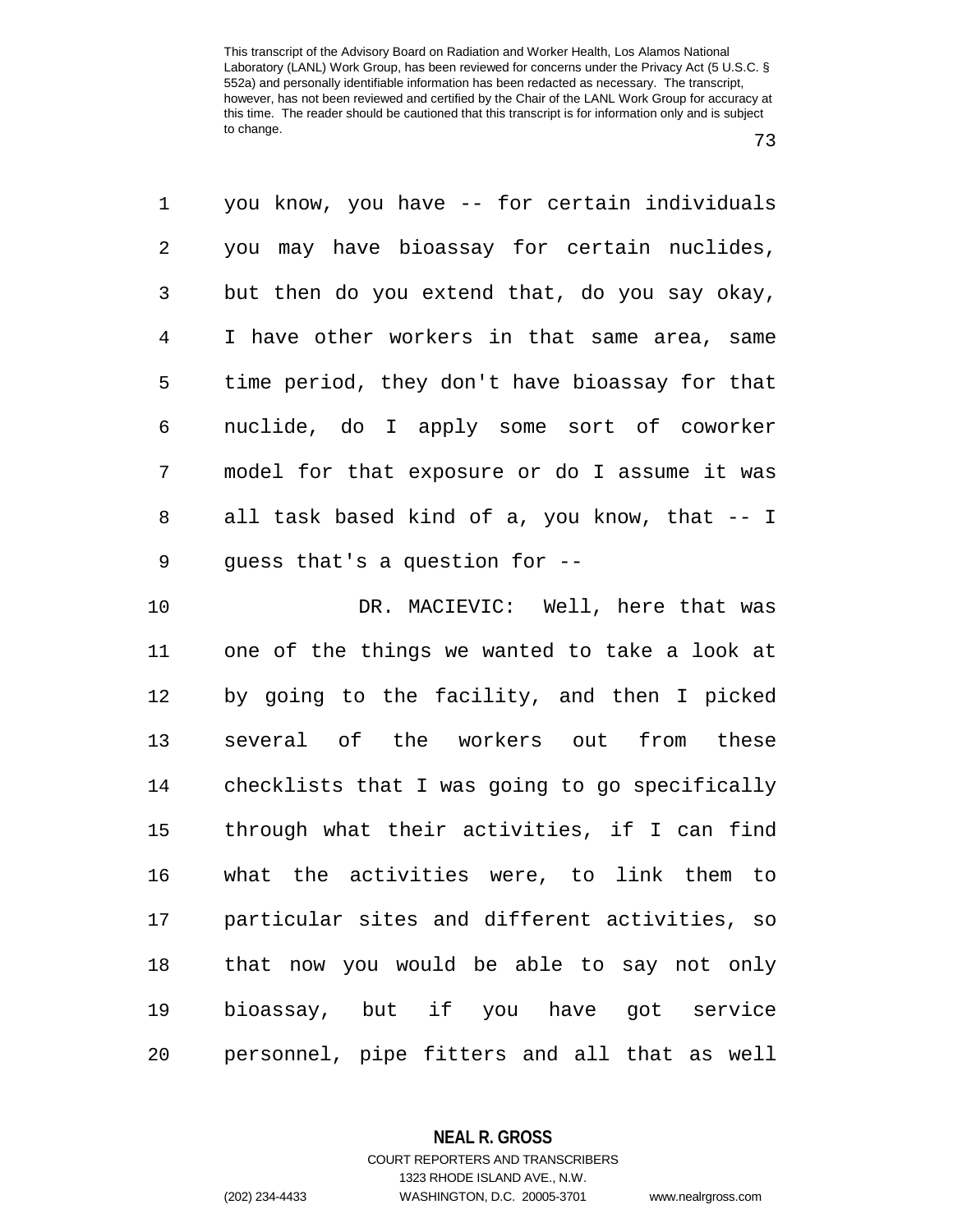1 as the scientists and other people, how, to 2 try to see how were the individuals treated 3 and are they all covered in the checklist as 4 well?

5 And that would have been something 6 you've got to go to the actual work site to 7 try to dig deeper into their personnel records 8 and to put them in places that match what is 9 on these sheets, and at that point that is 10 where the hole is that sits, because it would 11 be nice to have -- that would have solidified 12 it even further, to say I know these five 13 different Work Groups that go from the people 14 that are being discussed in the SEC to the 15 people who are you know, the support services 16 versus the chem operators and all the others, 17 and see how they were all treated in a 18 particular situation, so that you can see they 19 all are covered or not.

20 MEMBER BEACH: So you are saying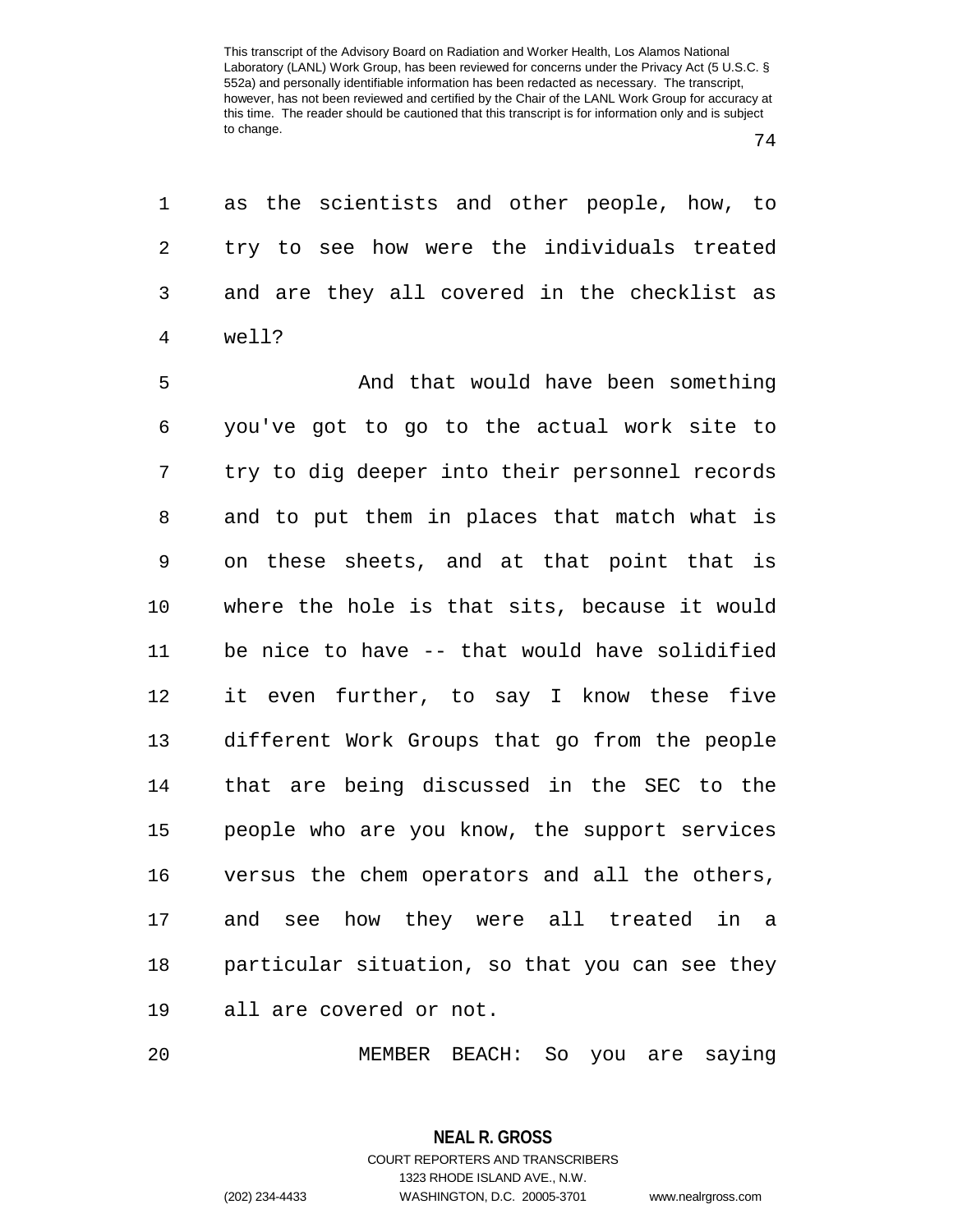75

| 1  | you didn't close that loop and it was back to |
|----|-----------------------------------------------|
| 2  | the funding, that funding issue?              |
| 3  | DR. MACIEVIC: That part didn't --             |
| 4  | yes, that's right, that's $-$                 |
| 5  | MEMBER BEACH: Because that's part             |
| 6  | of data adequacy we always have SC&A followup |
| 7  | on and we haven't done that yet either, have  |
| 8  | we, in this case?                             |
| 9  | MR. FITZGERALD: Not, probably                 |
| 10 | because they haven't got the data.            |
| 11 | MEMBER BEACH: You haven't got the             |
| 12 | data, so that's just something that is still  |
| 13 | hanging that we --                            |
| 14 | DR. MACIEVIC: That is a hole that             |
| 15 | has to be patched, yes.                       |
| 16 | MEMBER BEACH: Because all the                 |
| 17 | procedures in place, I mean, I work in a      |
| 18 | nuclear facility and we have lots of          |
| 19 | procedure, but that doesn't always mean it's  |
| 20 | done.                                         |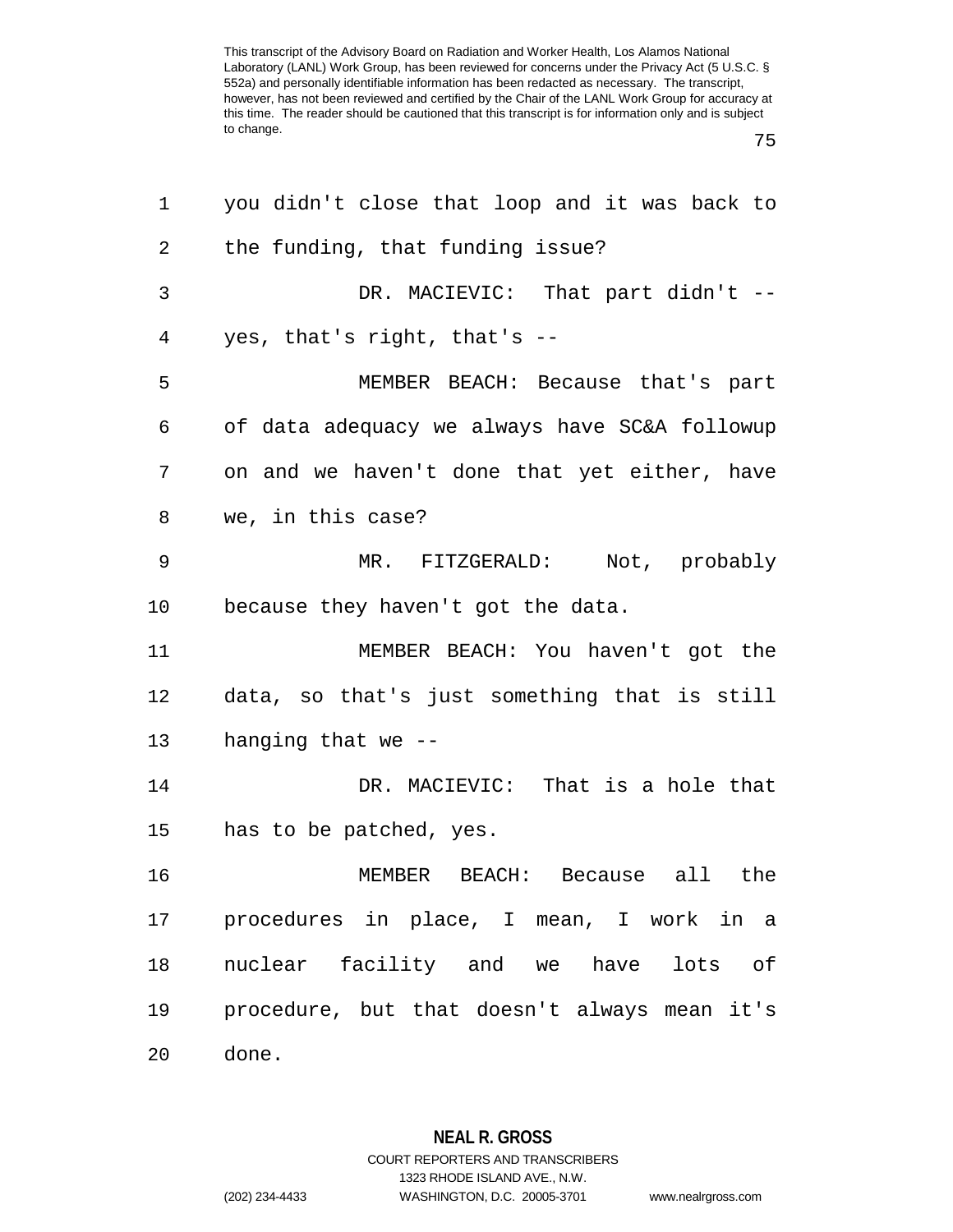| $\mathbf 1$    | DR. MACIEVIC: Exactly.                         |
|----------------|------------------------------------------------|
| $\overline{2}$ | MEMBER BEACH: You need the proof.              |
| 3              | DR. MACIEVIC: Exactly.                         |
| 4              | CHAIRMAN GRIFFON: And I haven't                |
| 5              | looked that closely at these, you know, you    |
| 6              | gave a lot of documents, I'm not sure SC&A has |
| 7              | time to go through all of this.                |
| 8              | MR. FITZGERALD: No, I mean -                   |
| 9              | CHAIRMAN GRIFFON: The next step -              |
| 10             |                                                |
| 11             | DR. MACIEVIC: Right and it would               |
| 12             | be nice to be able to $-$ and the next is to   |
| 13             | place the end of the types of the Work Groups  |
| 14             | with their data back to the procedure and show |
| 15             | that the whole thing fits together and it was  |
| 16             | all covered.                                   |
| 17             | CHAIRMAN GRIFFON: Yes, and I'm                 |
| 18             | not sure how things were done at LANL but I    |
| 19             | know in some circumstances like this, you      |
| 20             | might have a job where a health physicist      |

**NEAL R. GROSS** COURT REPORTERS AND TRANSCRIBERS

1323 RHODE ISLAND AVE., N.W.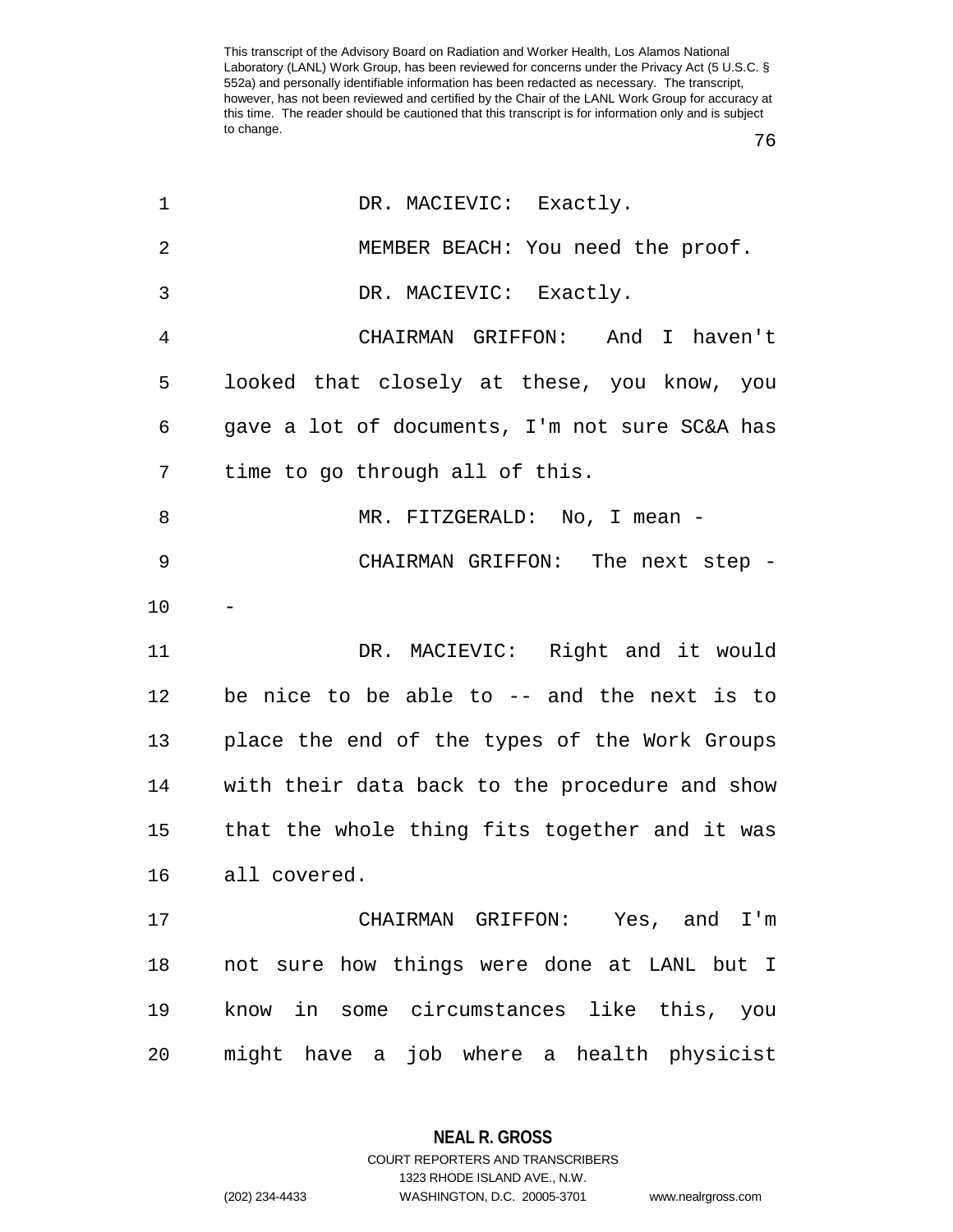77

1 makes the decision to bioassay two people out 2 of the eight that were doing -- you know, 3 assuming they were the worst case, you know, 4 and then the question becomes, well what do 5 you do with these other six if they are 6 claimants, you know, do you -- yes, so that's 7 the question you have to follow up on, right? 8 DR. MACIEVIC: Exactly, because 9 that would -- I think that would get to answer 10 several of these questions. 11 CHAIRMAN GRIFFON: Well, I think 12 the next action might be for SC&A to look at 13 what you have provided on this to see if they 14 think at least from the one standpoint that 15 it's -- you know, is there sufficient data 16 there to demonstrate that they indeed, that 17 they identified the most significant exposures 18 of interest in this time period and had a 19 monitoring program in place, and in e, that it 20 was carried through in the sampling right, I

> **NEAL R. GROSS** COURT REPORTERS AND TRANSCRIBERS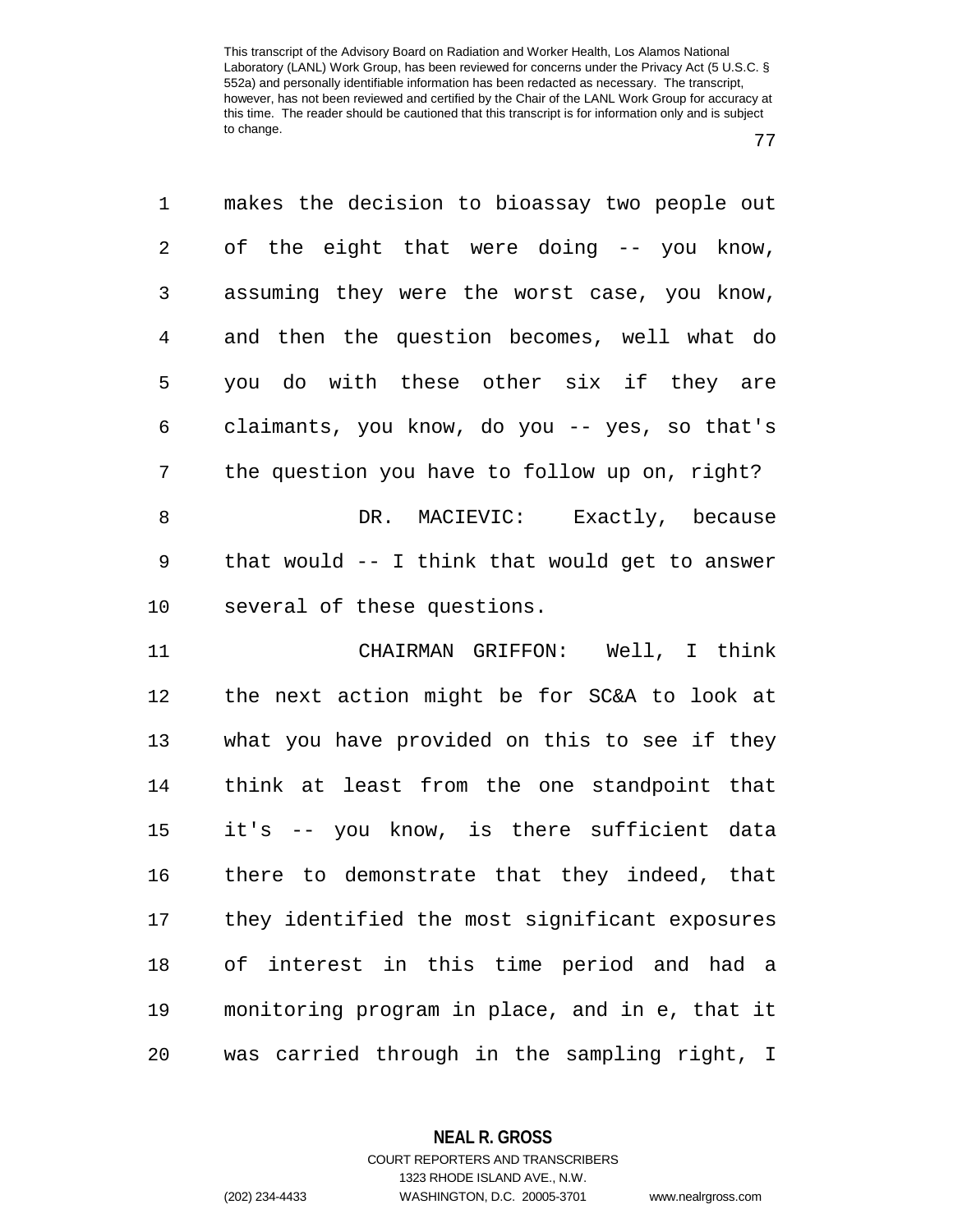78

| 1<br>guess is the two parts of that.                    |
|---------------------------------------------------------|
| $\overline{2}$<br>MR. FITZGERALD: I guess going         |
| back to Josie's question, it's whether you<br>3         |
| actually have the data or not yet, I mean it<br>4       |
| 5<br>sounds like we have progress reports, we have      |
| the in vitro, in vivo but --<br>6                       |
| 7<br>MR. MILES: Well I think for those                  |
| 50 individuals, don't we have the data?<br>8            |
| 9<br>Yes, 50<br>DR. MACIEVIC:                           |
| individuals, that's actually their bioassay.<br>$10 \,$ |
| That comes from randomly picked 50 from a<br>11         |
| couple of years I guess, '77, '78, and for<br>12        |
| those 50 years that followed through -- or 50<br>13     |
| individuals, there are bioassay data.<br>14             |
| 15<br>MR. FITZGERALD: Yes but I guess                   |
| tracking down to that --<br>16                          |
| 17<br>MR. MILES: So the data does exist                 |
| 18<br>but I think it seems like, to me the question     |
| is was their whole program effective in that<br>19      |
| it identified all the individuals that really<br>20     |

**NEAL R. GROSS** COURT REPORTERS AND TRANSCRIBERS

1323 RHODE ISLAND AVE., N.W.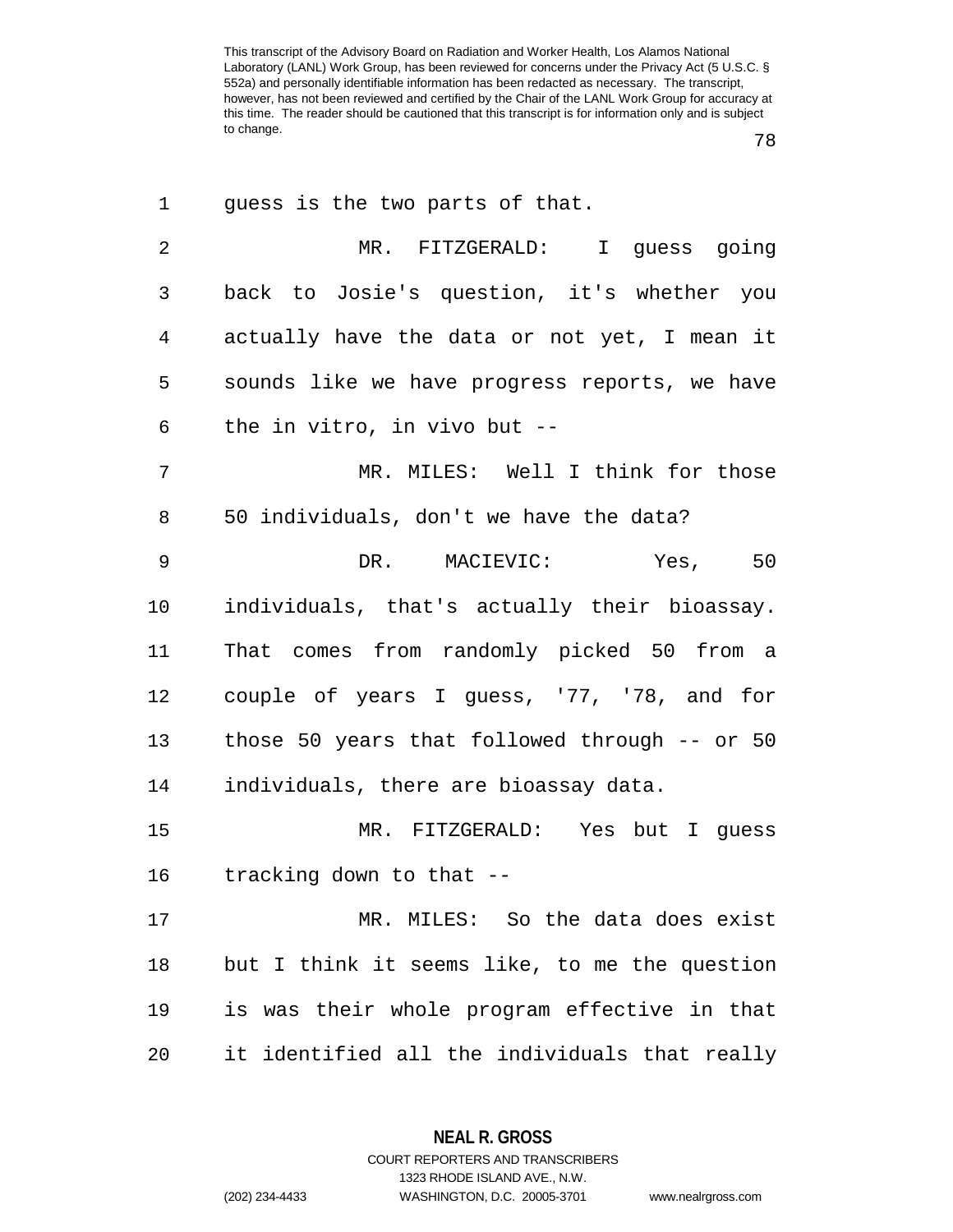79

| 1              | should have had bioassay for --                |
|----------------|------------------------------------------------|
| $\overline{2}$ | MR. FITZGERALD:<br>MAPs,<br>MFPs,              |
| 3              | exotics.                                       |
| 4              | MR. MILES: Right.                              |
| 5              | MR. FITZGERALD: You<br>know, my                |
| 6              | concern on this of course is that -- I scanned |
| 7              | the checklist and this is getting into le to   |
| 8              | some extent, but clearly if the checklist      |
| 9              | points to plutonium at Los Alamos, you'd get   |
| $10 \,$        | bioassay.                                      |
| 11             | So if I see 50 checklisted items               |
| 12             | for plutonium, I would expect to find 50 for   |
| 13             | 50 in terms of bioassay. Now, if a portion of  |
| 14             | those actually were driven by exotics, that    |
| 15             | would help answer the question that we are     |
| 16             | trying to answer on this whole arena of        |
| 17             | exotics.                                       |
| 18             | You know, validating -- I don't                |
| 19             | think we have been debating plutonium, you     |
| 20             | know, validating that doesn't do much for us.  |

**NEAL R. GROSS** COURT REPORTERS AND TRANSCRIBERS

1323 RHODE ISLAND AVE., N.W.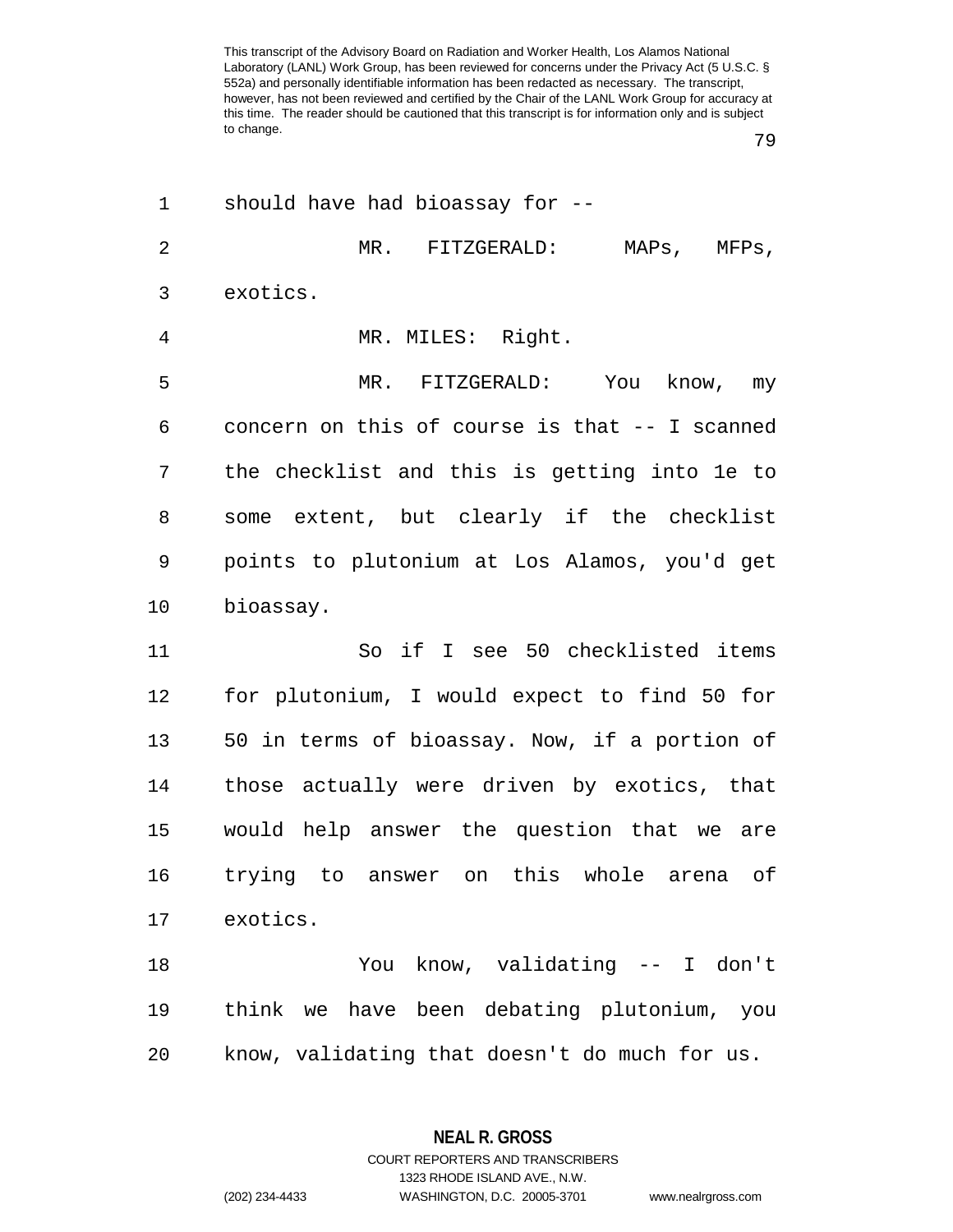80

| 1              | MR. MILES: No, but we've got a                 |
|----------------|------------------------------------------------|
| 2              | table here that lists the number of LAMPF      |
| 3              | individuals that were identified and all the   |
| $\overline{4}$ | various radionuclides that were assayed for,   |
| 5              | so I mean they -- whether those individuals    |
| 6              | were put on a checklist, maybe we don't know   |
| 7              | that, but $--$                                 |
| 8              | MR. FITZGERALD: But do you see                 |
| 9              | why I'm going at it? In terms of the           |
| 10             | validation I think that you are asking for,    |
| 11             | what we would need to establish is the linkage |
| 12             | between the checklist for this body of         |
| 13             | nuclides that we are talking about --          |
| 14             | DR. MACIEVIC: Yes, exactly.                    |
| 15             | CHAIRMAN GRIFFON: Well, that does              |
| 16             | get into e a little bit, right you are getting |
| 17             | -- but I guess the point is maybe a truly      |
| 18             | random sample might not be the way to go. You  |
| 19             | might want a more biased sample --             |
| 20             | DR. MACIEVIC: Exactly, you'd have              |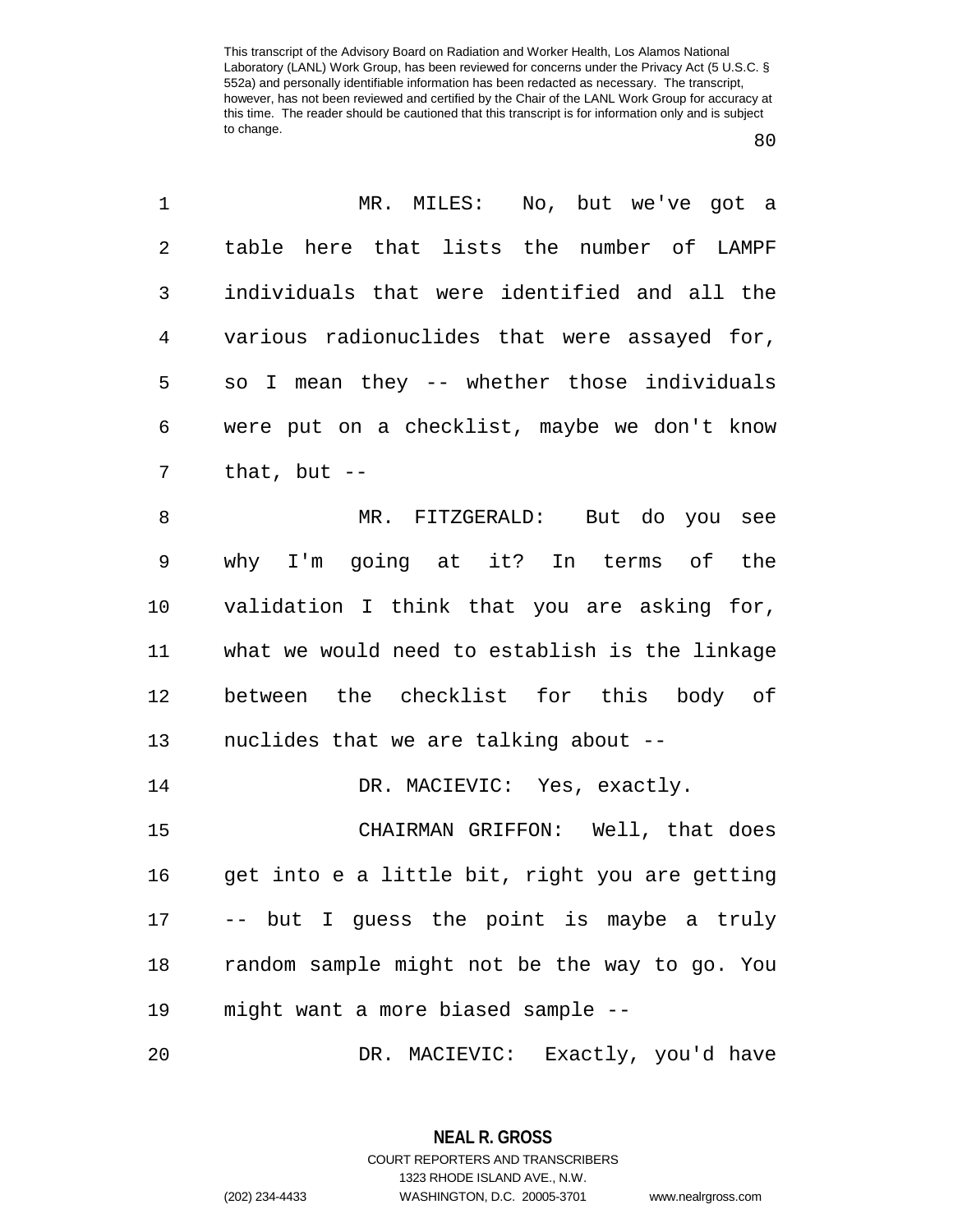81

| 1              | to go to $-$                                   |
|----------------|------------------------------------------------|
| $\overline{2}$ | CHAIRMAN GRIFFON: You'd focus on               |
| 3              | the exotics and the others --                  |
| 4              | DR. MACIEVIC: Those exotics and                |
| 5              | look at people who are working with specific   |
| 6              | things that you want to see go to it, but also |
| 7              | if part of the thing is is our checklists are  |
| 8              | from '77/'78, so you are with the people that  |
| 9              | were only checklisted at that period, right?   |
| 10             | We'd have to get other checklists,             |
| 11             | to search through those, to get the kind of    |
| 12             | information that you want to see, because this |
| 13             | is just for the two-year period there that you |
| 14             | have.                                          |
| 15             | This<br>is<br><b>Bob</b><br>MEMBER PRESLEY:    |
| 16             | Presley. Did they not have a random sampling   |
| 17             | program early on?                              |
| 18             | DR. MACIEVIC: I don't think it                 |
| 19             | was random sampling. They had specific groups  |
| 20             | of people that they targeted and also health   |

**NEAL R. GROSS** COURT REPORTERS AND TRANSCRIBERS

1323 RHODE ISLAND AVE., N.W.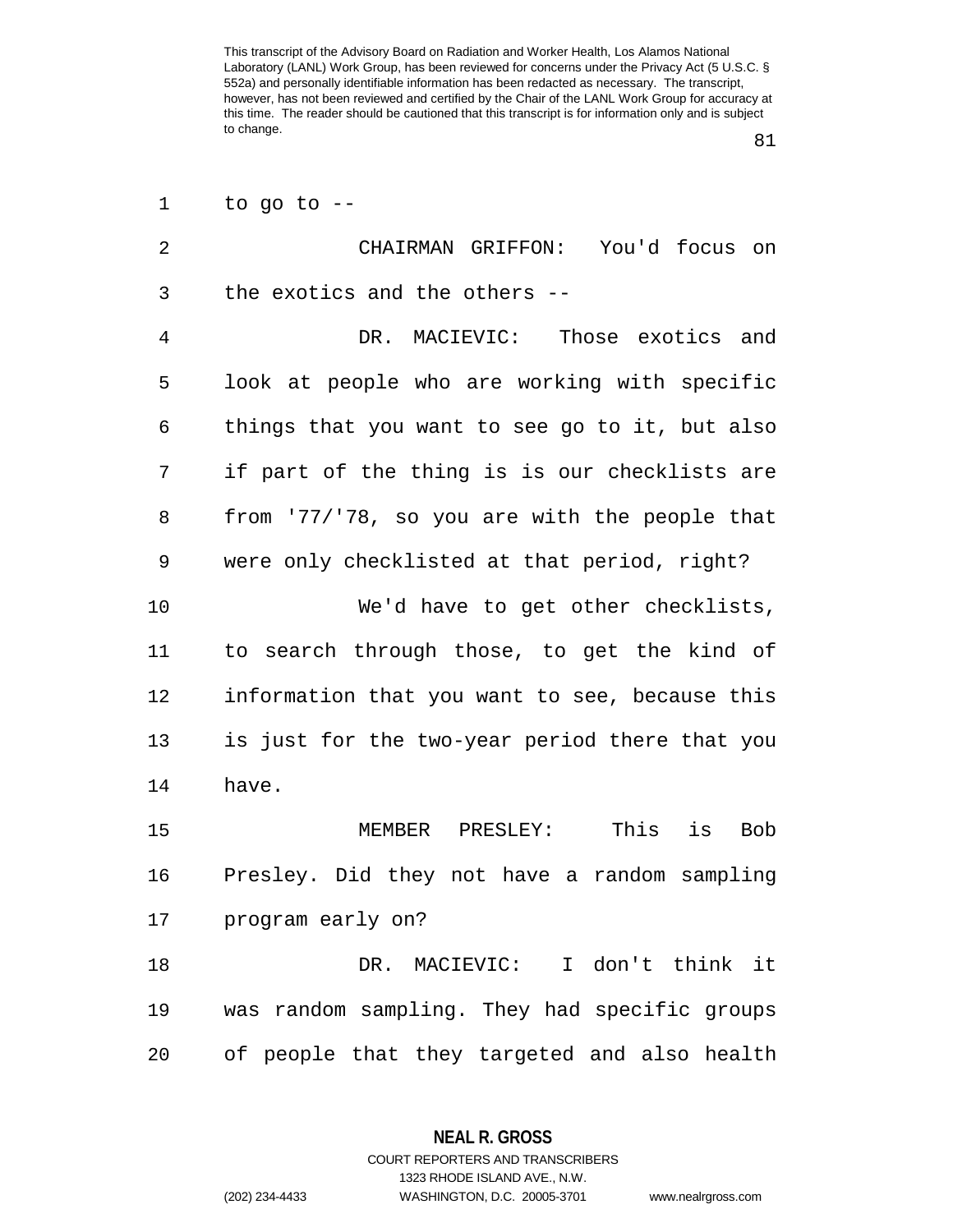82

| 1  | physics --                                        |
|----|---------------------------------------------------|
| 2  | MEMBER PRESLEY: Did they not have                 |
| 3  | a random sampling program?                        |
| 4  | DR. NETON: By early on how early,                 |
| 5  | in the '70s?                                      |
| 6  | MEMBER PRESLEY: In the '70s?                      |
| 7  | DR. NETON: I wouldn't say that                    |
| 8  | based on the procedure list that I<br>look        |
| 9  | through here. They are pretty specific.<br>$RWP-$ |
| 10 | driven. You could have both. Well maybe you       |
| 11 | had both. I don't see any evidence in those       |
| 12 | procedure lists of a random --                    |
| 13 | DR. MACIEVIC: No, they usually --                 |
| 14 | the discussion such as handling procedures in     |
| 15 | laying off who gets bioassays specifically        |
| 16 | targeted to how they want to go, it's not .       |
| 17 | they don't just pull here and there and say       |
| 18 | well, let's do some of the guards to make sure    |
| 19 | they are being covered.                           |
| 20 | MEMBER PRESLEY: Well I know they                  |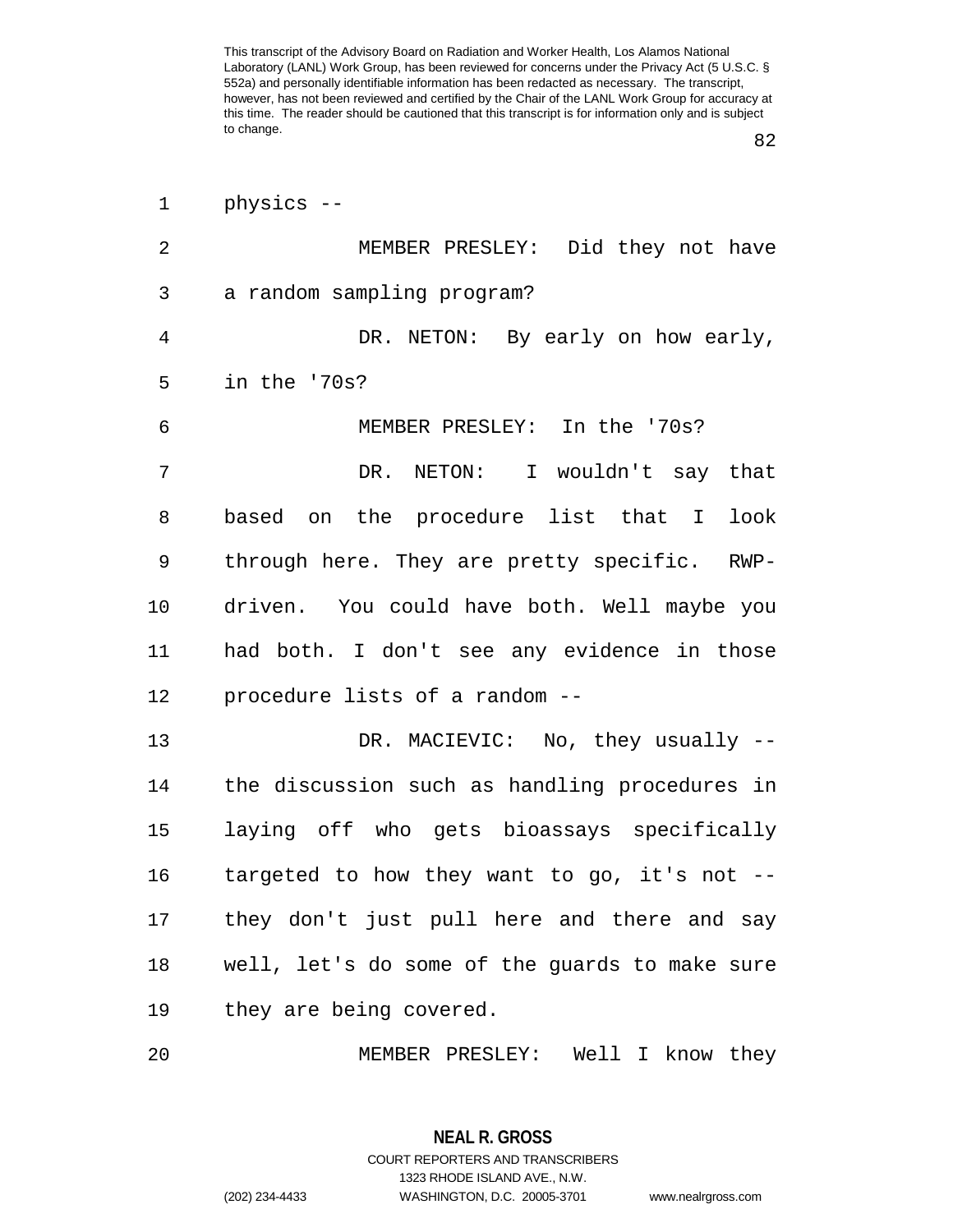83

| 1  | did the specific. I would be really surprised  |
|----|------------------------------------------------|
| 2  | if Los Alamos didn't have a random sampling    |
| 3  | program also.                                  |
| 4  | DR. MACIEVIC: It's not stated in               |
| 5  | any place obvious that we have seen so far, so |
| 6  | they may have done it on you know, a periodic  |
| 7  | basis for their own purpose, but there's       |
| 8  | nothing, you know, stating this is how you     |
| 9  | will do a random program.                      |
| 10 | is<br>This<br>MS. ROBERTSON-DEMERS:            |
| 11 | Kathy DeMers. Are we moving on to 1e?          |
| 12 | CHAIRMAN GRIFFON: Yes, we are                  |
| 13 | kind of just mixing it's 1d and e, yes.        |
| 14 | MS. ROBERTSON-DEMERS: I have a                 |
| 15 | couple of questions on these checklists.       |
| 16 | CHAIRMAN GRIFFON: Sure.                        |
| 17 | MS. ROBERTSON-DEMERS: Okay, first              |
| 18 | of all NIOSH, you have created Appendix B, and |
| 19 | it seems to me like it is broken down into     |
| 20 | four subsets in the spreadsheet.               |

**NEAL R. GROSS** COURT REPORTERS AND TRANSCRIBERS

1323 RHODE ISLAND AVE., N.W. (202) 234-4433 WASHINGTON, D.C. 20005-3701 www.nealrgross.com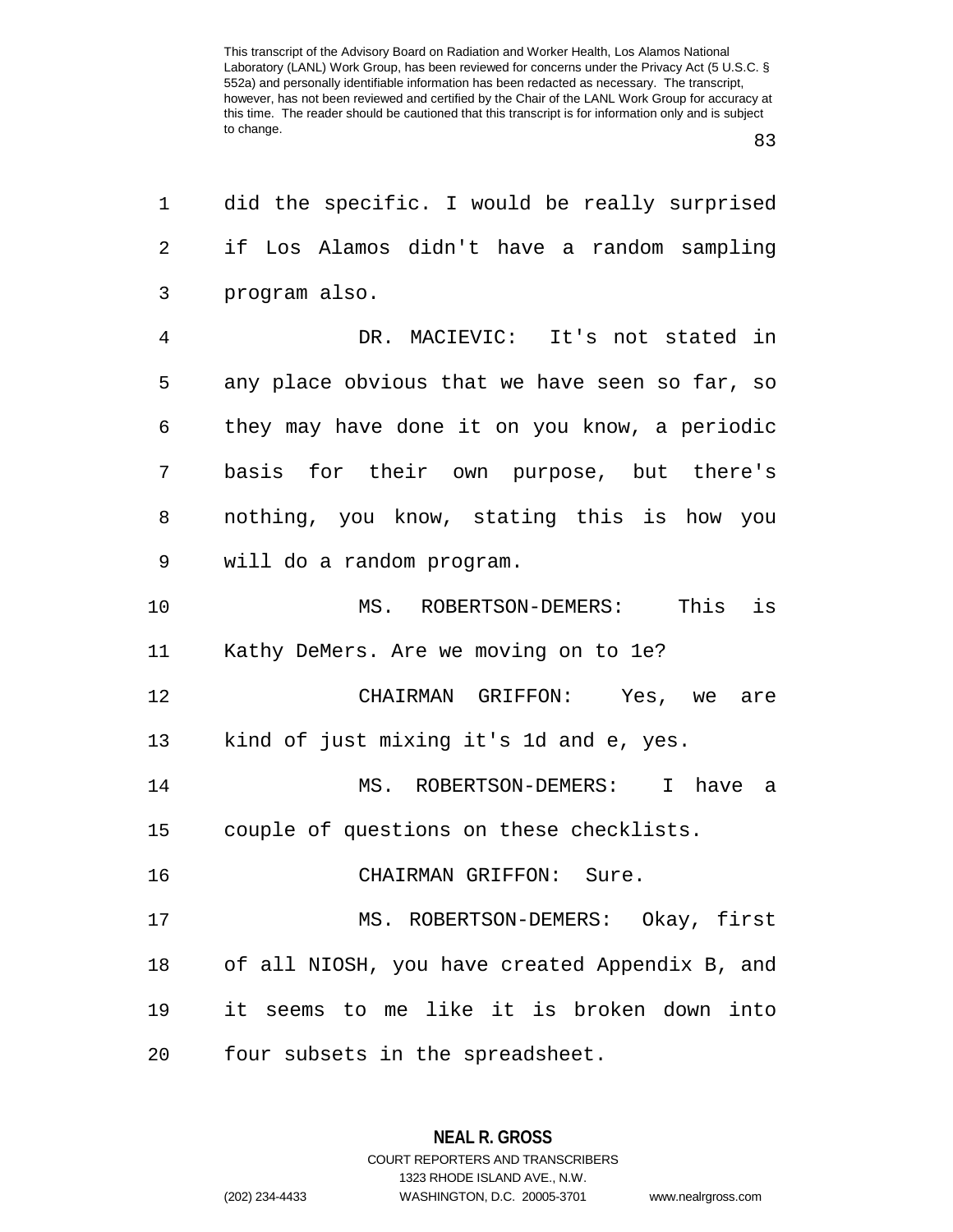84

| 1              | is the personal identifier.<br>One             |
|----------------|------------------------------------------------|
| $\overline{2}$ | The second is the bioassay schedule, and if I  |
| 3              | look at a particular spreadsheet or a          |
| 4              | particular checklist, there's a box which      |
| 5              | talks about initial urinalysis kit issued and  |
| 6              | routine kits to be issued.                     |
| 7              | Is that what you are calling the               |
| 8              | bioassay schedule?                             |
| 9              | MEMBER PRESLEY: Yes.                           |
| 10             | MS. ROBERTSON-DEMERS: Okay, then               |
| 11             | you have something called isotopic exposures,  |
| 12             | then there's a box on the checklist that is    |
| 13             | called radioactive materials to be handled or  |
| 14             | sources of radiation exposure.                 |
| 15             | that what you are calling<br>Is                |
| 16             | isotopic exposure?                             |
| 17             | DR. MACIEVIC: I don't have a copy              |
| 18             | of my table right here, but what -- the files  |
| 19             | that are in there, are not everything that are |
| 20             | on a checklist.                                |

**NEAL R. GROSS** COURT REPORTERS AND TRANSCRIBERS

1323 RHODE ISLAND AVE., N.W.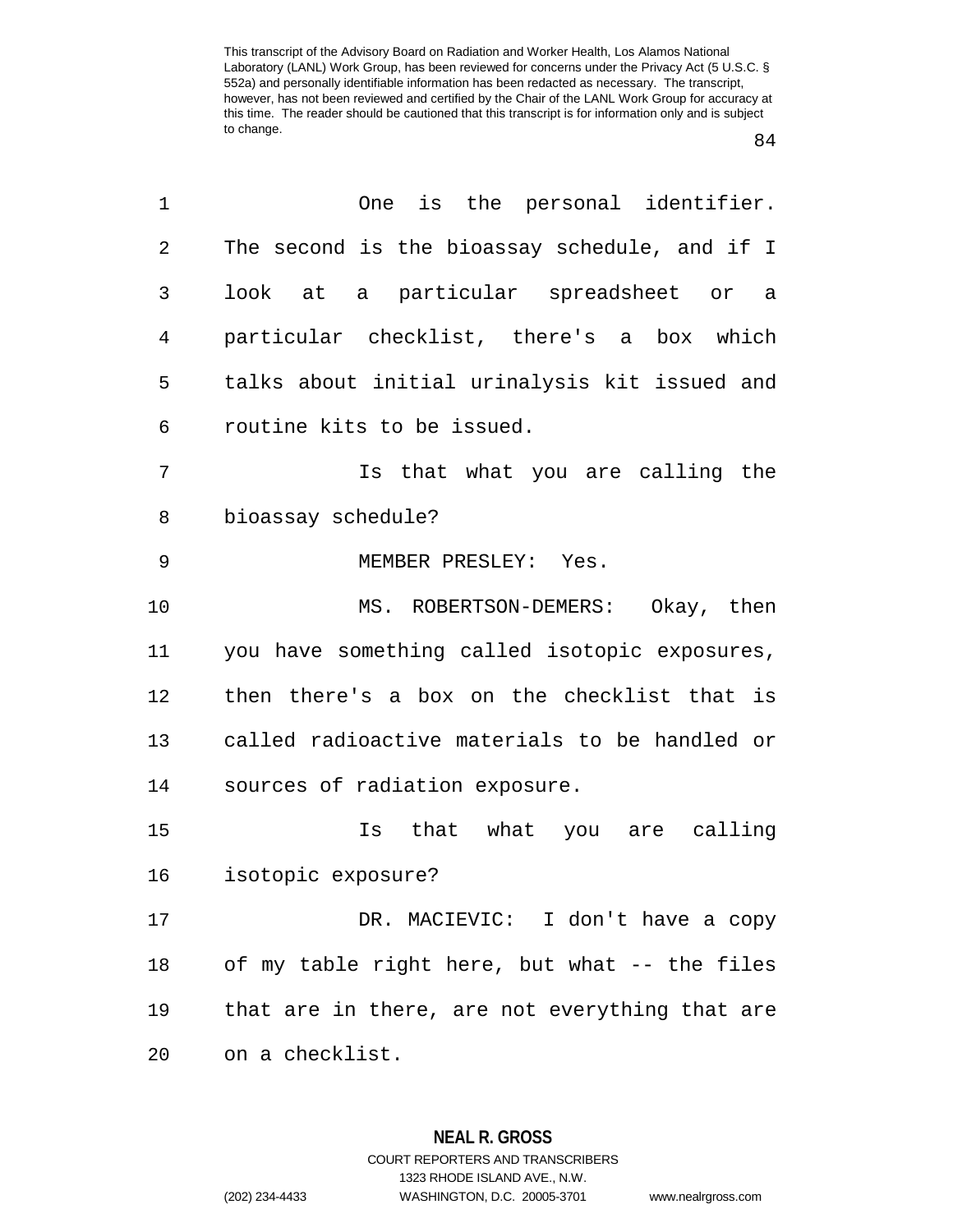85

 $\overline{a}$ 

| Those groups that are picked out               |
|------------------------------------------------|
| are the radionuclides on the left of the chart |
| that would say these are the things that would |
| be required based on the checklist, and then   |
| on the far right are the bioassays to whether  |
| a sample was given or not for that particular  |
|                                                |
| MS. ROBERTSON-DEMERS: And the                  |
| bioassay samples 77 through 78, that is coming |
|                                                |
|                                                |
|                                                |
| MS. ROBERTSON-DEMERS: Or in vitro              |
|                                                |
| DR. MACIEVIC: Yes, that's coming               |
| from the in vitro database, and -- well, the - |
| - well yes they are all in the in vitro        |
| database but the original report from last     |
| meeting was taken from the NOCTS database,     |
| because those were only claimants on the first |
|                                                |

**NEAL R. GROSS** COURT REPORTERS AND TRANSCRIBERS

1323 RHODE ISLAND AVE., N.W.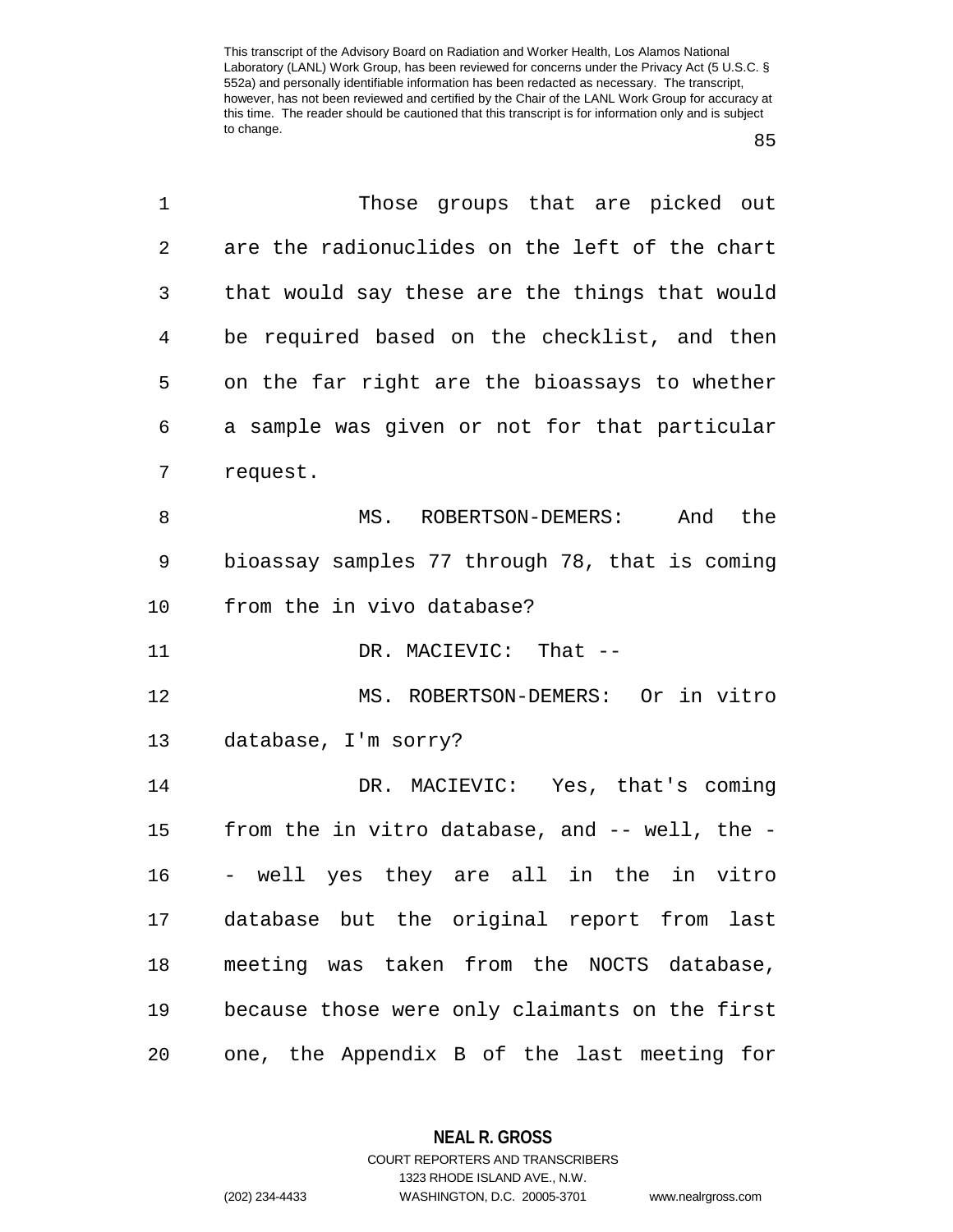86

| November 3rd |  |
|--------------|--|
|--------------|--|

2 So that data, we looked in the 3 NOCTS database for the claimants who were on 4 the checklist and looked to see the bioassay 5 that they got based on what the checklist said 6 they should have, and that was on the list.

7 And now this second one, are 50 8 random samples and those are taken from the in 9 vitro database and matched up against these 10 random people to say these are the samples 11 they are supposed to get the right end, these 12 are the samples that they got from the 13 database.

14 MS. ROBERTSON-DEMERS: Okay, now I 15 am going to switch to the actual employee 16 health physics checklist for questions, okay? 17 You have a section in there on personal data, 18 which includes, there's the E number, your job 19 title, your work location, okay, and other 20 things.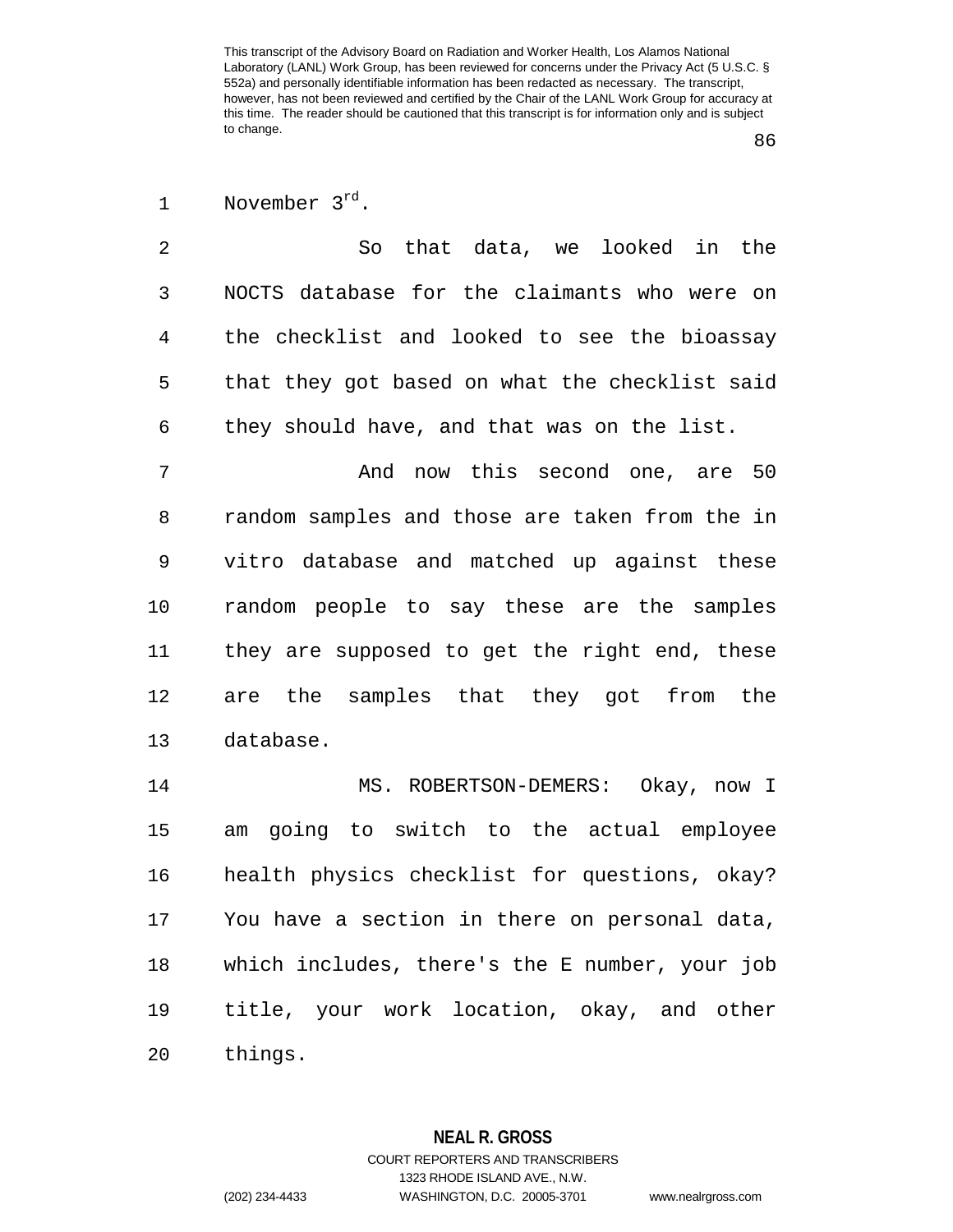87

1 You have another section which 2 says basically did you receive previous 3 exposure at a site other than LANL. And that 4 is just a yes or no question.

5 You have another section which 6 says radioactive material to be handled or 7 sources of radiation exposure. That includes 8 from the internal standpoint, uranium, 9 plutonium, tritium, fission products, induced 10 activity and others.

11 And then there's some external 12 boxes okay? Then you have two boxes which are 13 sitting side by side. The first box talks 14 about whether you got a visitor film badge or 15 that you require a permanent film badge, the 16 film badge evaluation method, has something 17 called N film to be reviewed, which I am 18 assuming is neutron film to be read okay? 19 Whether you were issued a PNAD, 20 whether you were issued finger rings. Towards

> **NEAL R. GROSS** COURT REPORTERS AND TRANSCRIBERS

> > 1323 RHODE ISLAND AVE., N.W.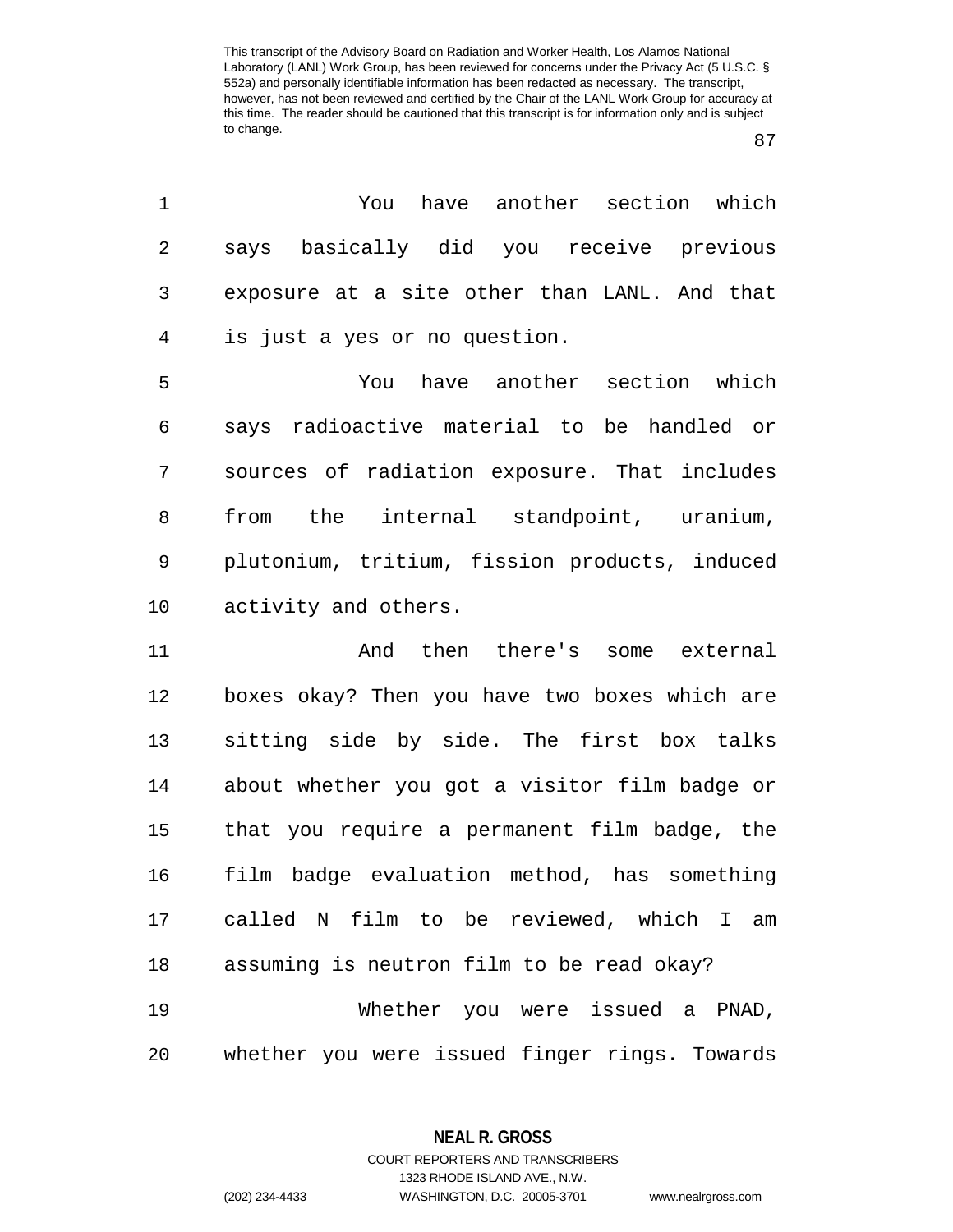| 1              | the bottom it says -- it has an area for chest |
|----------------|------------------------------------------------|
| $\overline{2}$ | count and whole body count and then of course, |
| 3              | respirator fit and HP indoctrination.          |
| $\overline{4}$ | Now from the internal standpoint,              |
| 5              | what piques my interest is of course the chest |
| 6              | count and the whole body count. Okay, next to  |
| 7              | that box is another box which says should an   |
| 8              | initial urinalysis count be issued?            |
| $\mathsf 9$    | And then under that it says                    |
| 10             | routine kits to be issued. It lists the types, |
| 11             | and the frequencies. Under type it's           |
| 12             | plutonium, uranium-235, uranium natural or     |
| 13             | 238, tritium, gamma spec., and other.          |
| 14             | And then in some of these lists,               |
| 15             | it will give a frequency because if you are on |
| 16             | a plutonium bioassay, it might give one year.  |
| 17             | Many, many, many of these                      |
| 18             | checklists are filled out with NR, which is    |
| 19             | not required in that box, okay? My concern is  |
| 20             | that I am seeing radionuclides to be handled   |

**NEAL R. GROSS**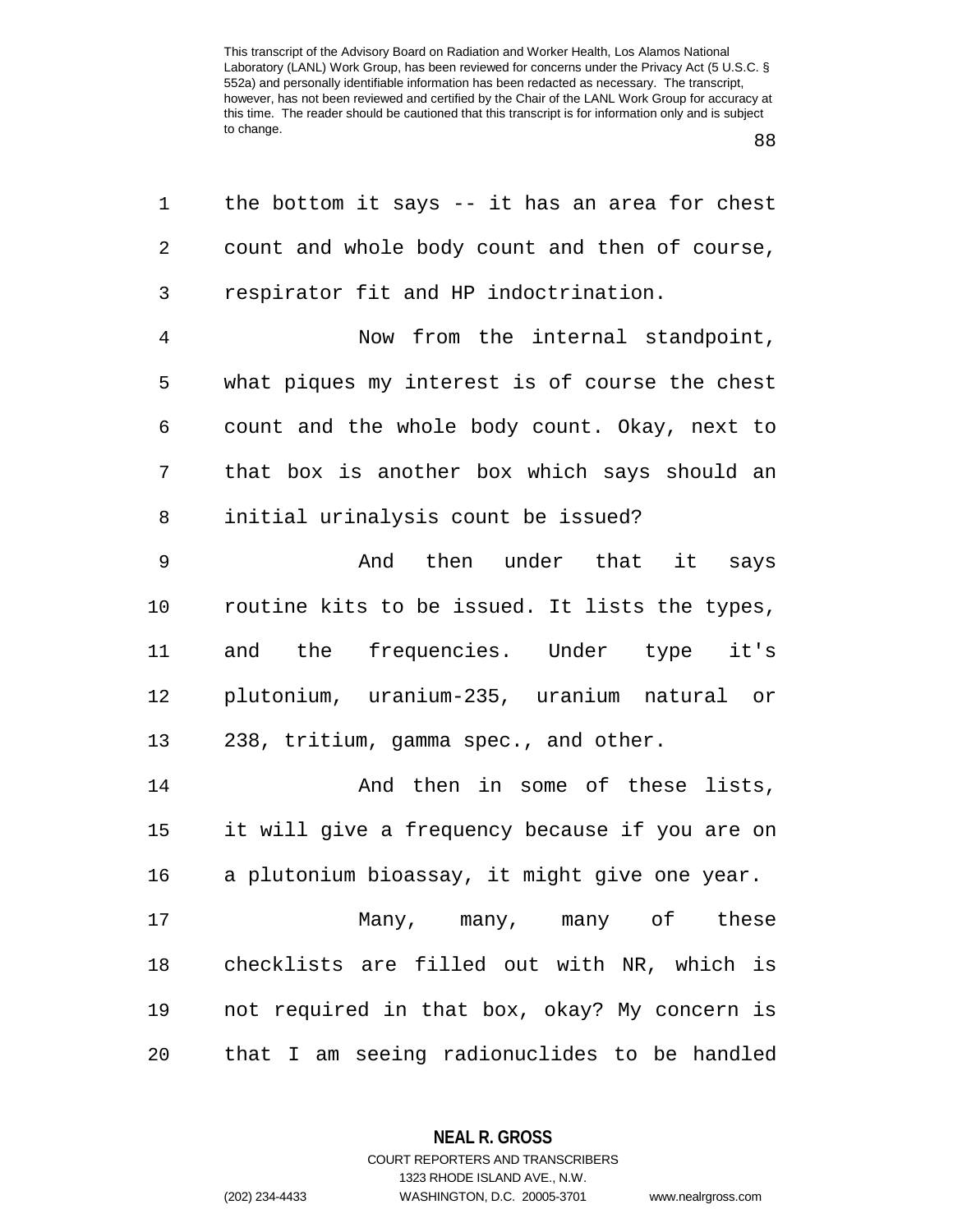89

1 marked but no requirement for bioassay on this 2 checklist.

3 The other thing I'm seeing is that 4 they mark neutrons, yet they indicate that the 5 N film does not have to be read. It seems to 6 me that a lot of these checklists are 7 incomplete, too and that it is highly 8 dependent upon who is filling them out.

9 So this is not giving me a good 10 feeling that we can rely on these checklists.

11 DR. MACIEVIC: The data -- what we 12 were looking for on there, and the data that 13 was put in, is in regarding to the in vitro 14 data associated with the sampling for the 15 different people.

16 There are several activities on 17 there which were put in to show these are the 18 titles that are on the board but we did not 19 enter all data for every particular activity 20 because our specific thing was here for the

> **NEAL R. GROSS** COURT REPORTERS AND TRANSCRIBERS

> > 1323 RHODE ISLAND AVE., N.W.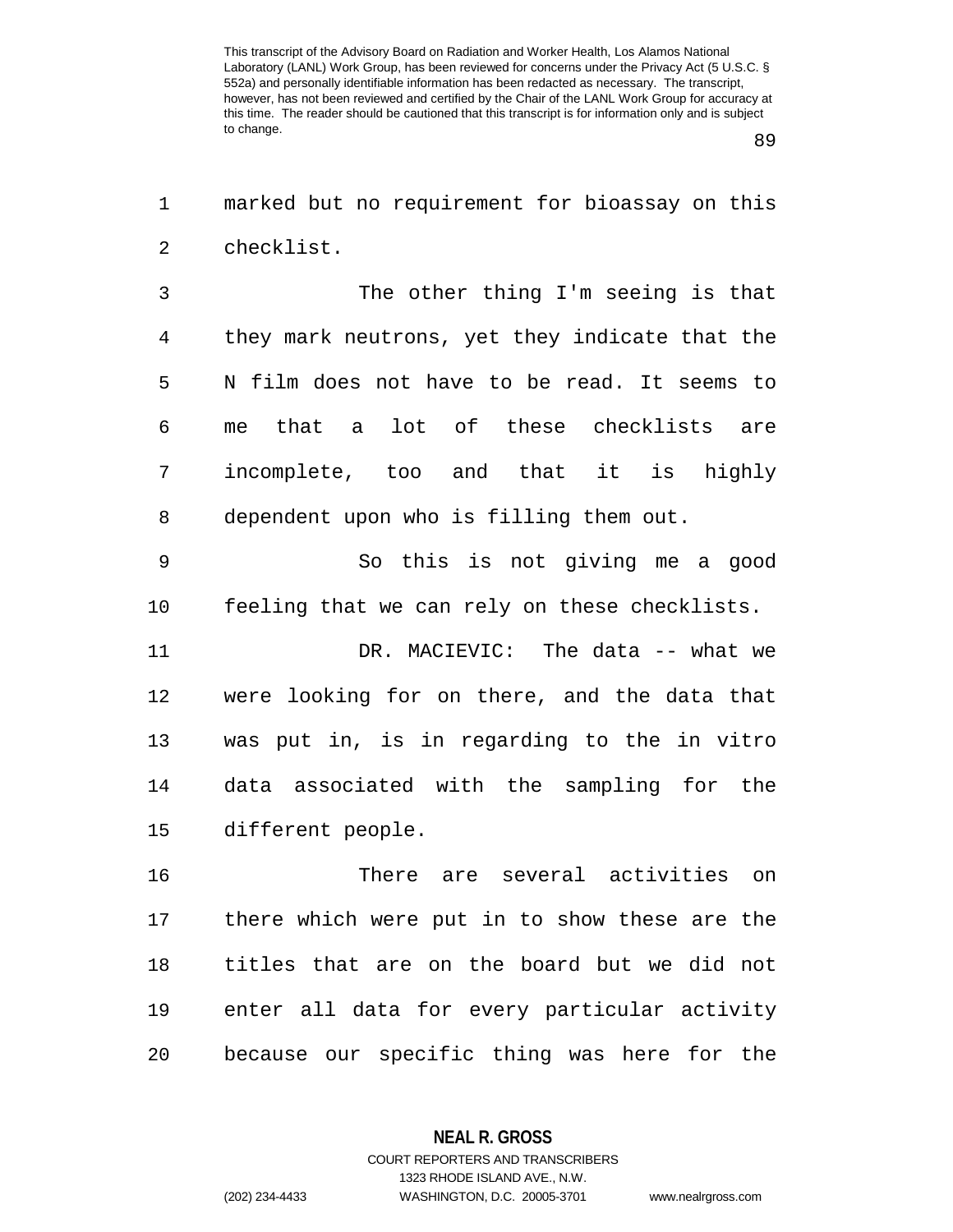1 bioassay requirements.

2 So what I would have to do is go 3 back to the checklists and have -- because the 4 person that was doing the form, there's lots 5 and lots of data to cull out of this -- the 6 databases.

7 So we were specifically targeting 8 to look at the bioassay, so if you are not 9 seeing something that's on there or it's not 10 recorded, you also have to look -- see this is 11 where you would then have to go back and find 12 out whether or not a bioassay would be 13 required for the type of work they were doing 14 with that radionuclide, because not every 15 radionuclide is going to be a bioassay hazard.

16 So you are not -- to use the 17 checklist for that, I would now have to go 18 back and do modifications to the checklist to 19 get you more, but the whole point was to be 20 bioassay required was bioassay there, for that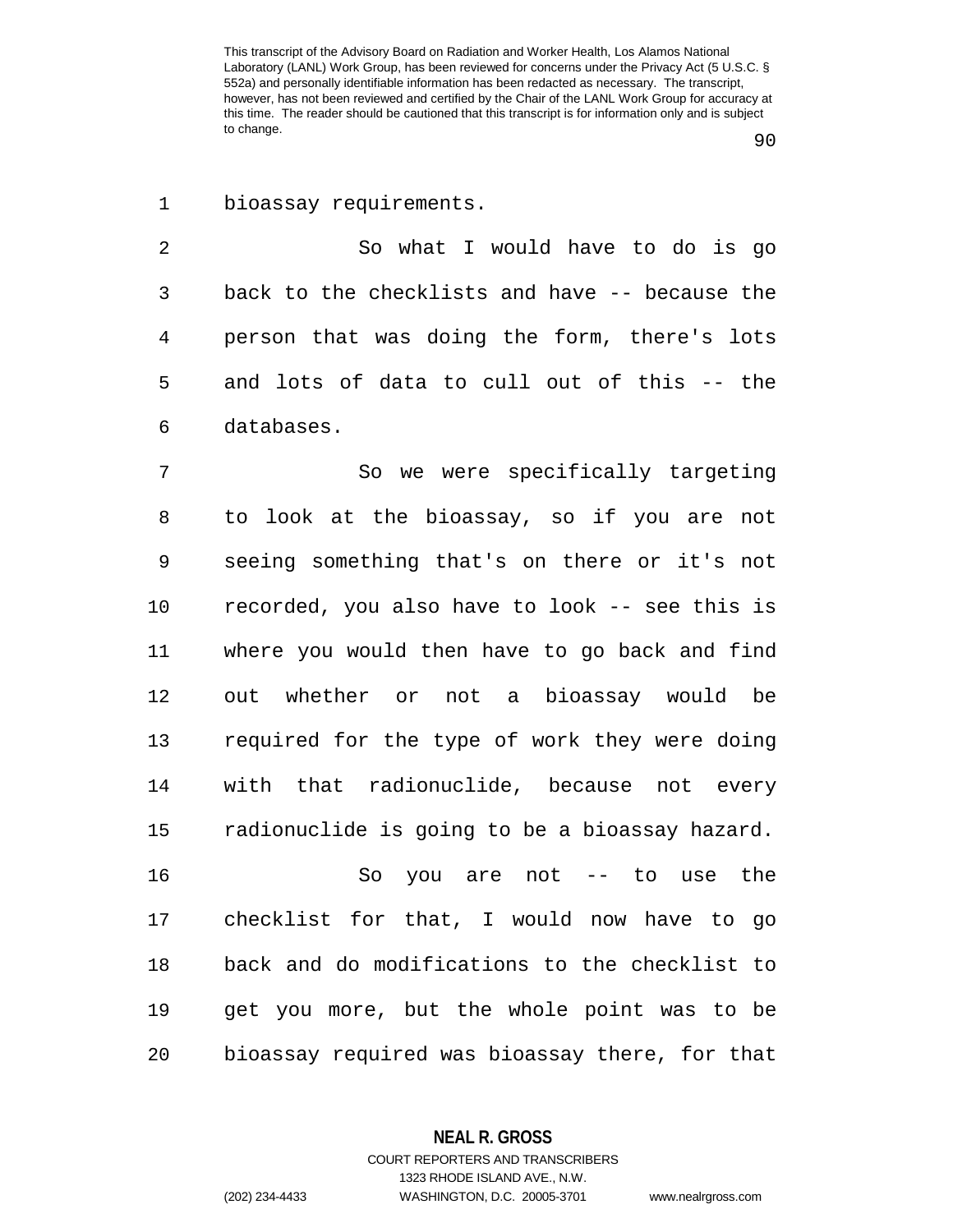91

| 1              | particular year, particular person.            |
|----------------|------------------------------------------------|
| $\overline{2}$ | And all that other data in there               |
| 3              | is not -- not -- wasn't key to the question I  |
| 4              | was trying to answer.                          |
| 5              | CHAIRMAN GRIFFON: And it wasn't                |
| 6              | what you were tasked with by the Work Group    |
| 7              | anyway but it does, I mean, what Kathy is      |
| 8              | raising, may raise questions about the --      |
| 9              | DR. MACIEVIC: And exactly.                     |
| 10             | CHAIRMAN GRIFFON:<br>Program                   |
| 11             | adequacy.                                      |
| 12             | DR. MACIEVIC: Right.                           |
| 13             | CHAIRMAN GRIFFON: May raise                    |
| 14             | questions.                                     |
| 15             | DR. MACIEVIC: But the point was                |
| 16             | to show that these are all the questions that  |
| 17             | are on these bioassay checklists, what we were |
| 18             | specifically looking at the bioassay data to   |
| 19             | see.                                           |
| 20             | And you are going to of course,                |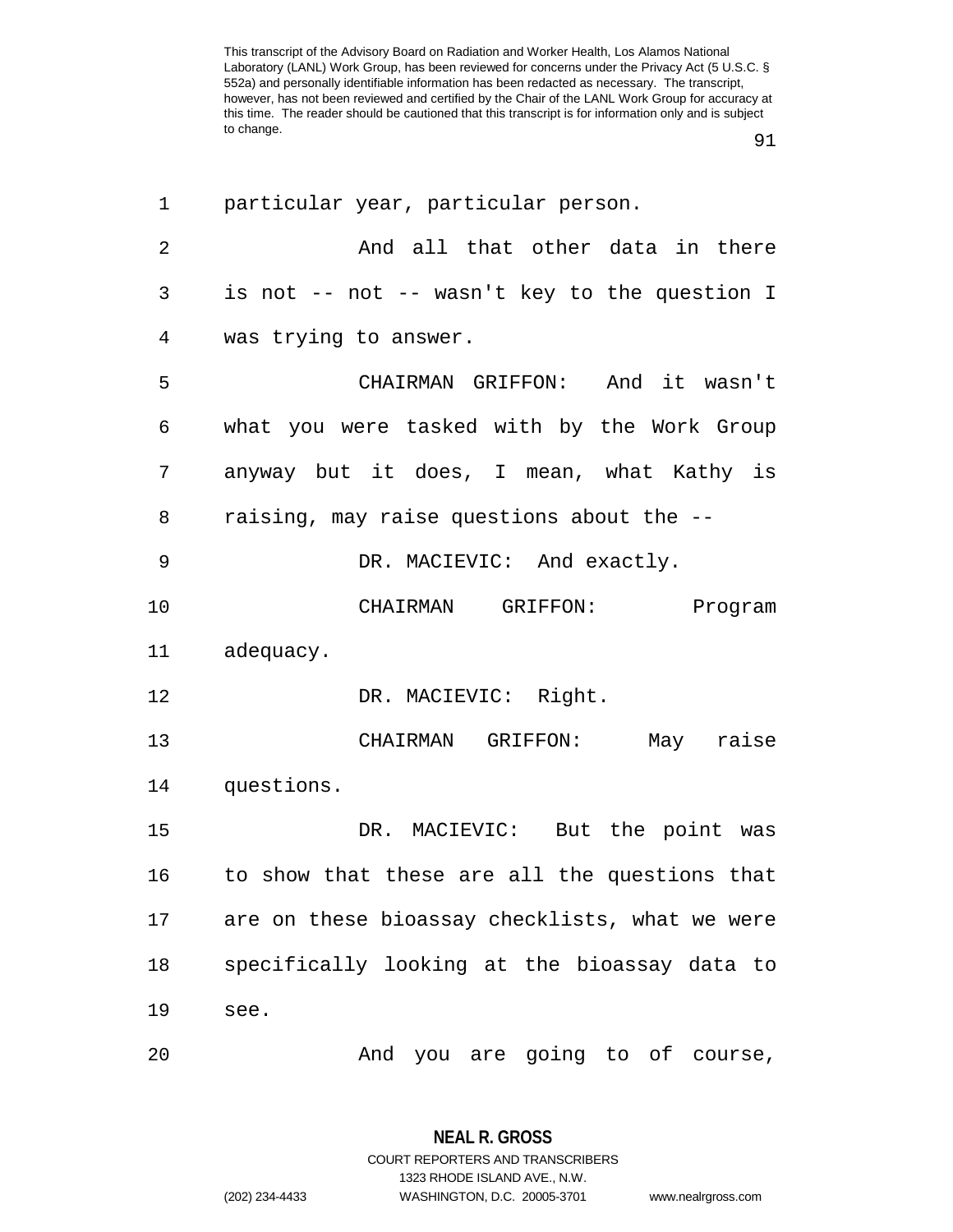92

1 you're going to see there's not a lot of 2 things that are going to go to the exotics, 3 because that's the whole reason we are in 4 where we are, is because the exotics were not 5 something that you are going to see a lot of 6 activity where there was a large bioassay 7 program to cover all these different things, 8 that they did have them periodically but 9 taking 50 random samples is not going to show 10 you -- as we said, we are going to have to do, 11 instead of a random test, you have got to go 12 back specifically to particular things based 13 on Work Groups that we get data from where 14 these people were and see how the bioassay 15 goes with the checklist, to how they left the 16 samples and how an exotic was handled from a 17 checklist for a worker working in a particular 18 area, and that is that piece that has to be 19 filled in more.

20 MS. ROBERTSON-DEMERS: I think it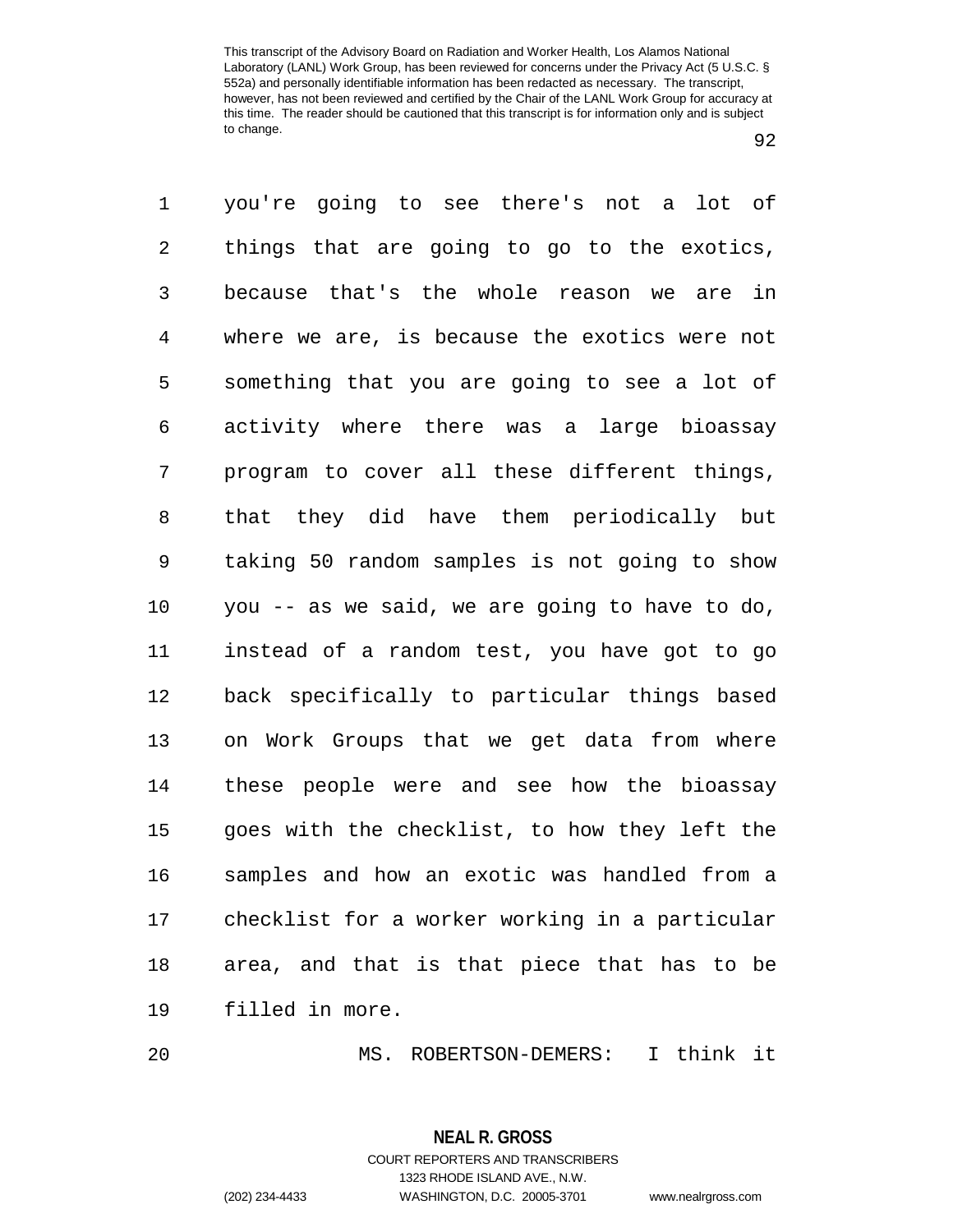| 1              | would be helpful for, in Appendix B, if you    |
|----------------|------------------------------------------------|
| $\overline{a}$ | told us you know there's four major areas in   |
| 3              | that spreadsheet. If you told us exactly where |
| 4              | from the checklist you are pulling that data,  |
| 5              | and in the case of the bioassay sample, you    |
| 6              | know, where you are pulling that data.         |
| 7              | But in addition to that, on the                |
| 8              | checklist there's chest counts and whole body  |
| 9              | counts and it would also be helpful to add     |
| 10             | those two items to your Appendix B.            |
| 11             | CHAIRMAN GRIFFON: In other words               |
| 12             | if it's a chest count and body count required, |
| 13             | then follow up on that to see that it was      |
| 14             | done, is that what you are saying?             |
| 15             | MS. ROBERTSON-DEMERS: Right.                   |
| 16             | DR. MACIEVIC: You got to remember              |
| 17             | though, when you are looking at this -- those  |
| 18             | titles, are everything possible that could be  |
| 19             | requested, if there's -- where we would put    |
| 20             | that is if there's an x on their whole body    |

**NEAL R. GROSS** COURT REPORTERS AND TRANSCRIBERS

1323 RHODE ISLAND AVE., N.W.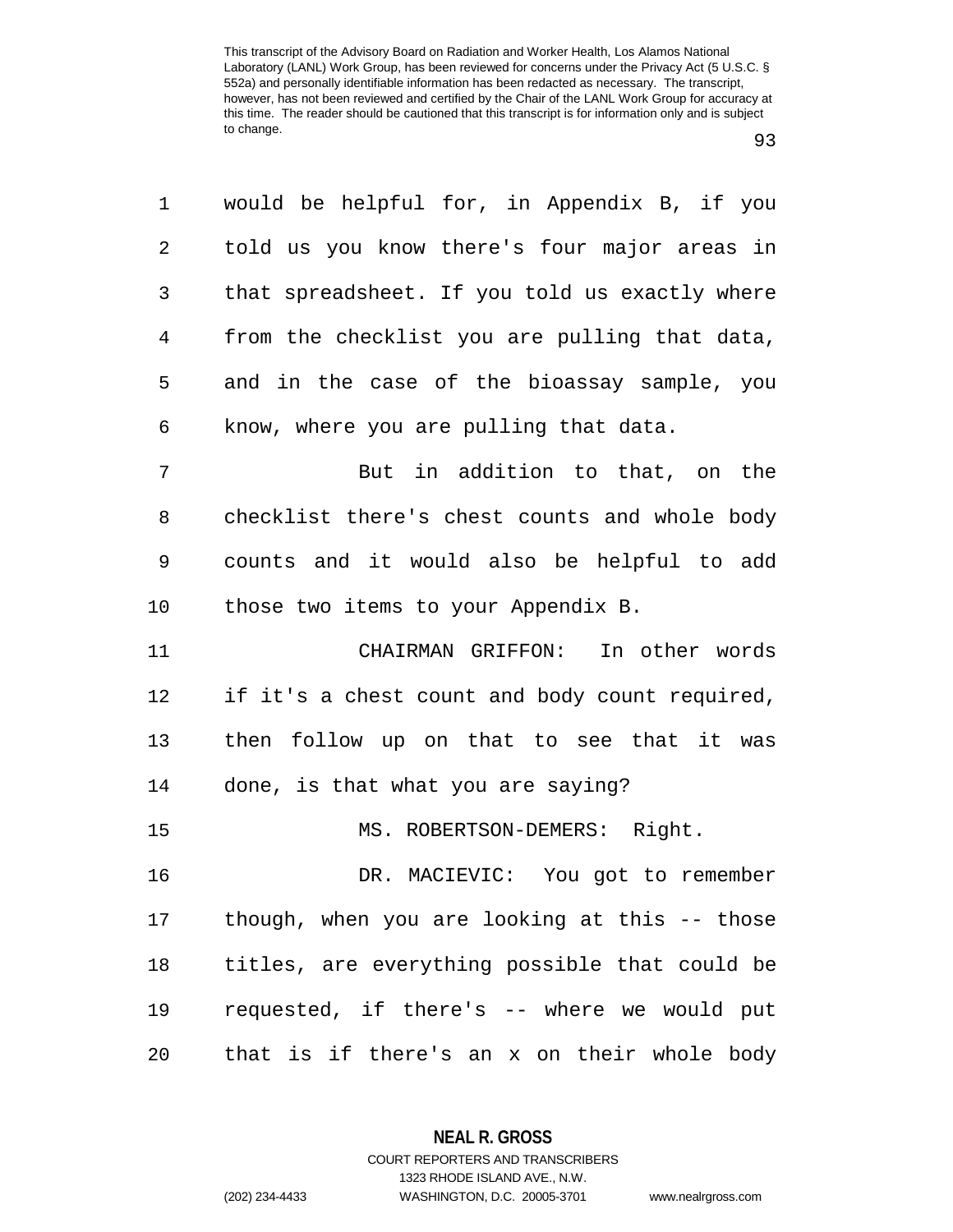94

| 1              | count to have, but not just because you know   |
|----------------|------------------------------------------------|
| $\overline{2}$ | it was on the checklist. So yes, I agree.      |
| 3              | MR. FITZGERALD: Yes, I guess what              |
| $\overline{4}$ | troubles me still, you know, going back to the |
| 5              | origin of this issue, there is little data,    |
| 6              | bioassay data. We do have some data points     |
| 7              | coming out of the in vivo program but it's not |
| 8              | clear that there's enough of that data.        |
| 9              | And<br>I think what you were                   |
| 10             | suggesting as I recall from the very           |
| 11             | beginning, was let's see is there was a        |
| 12             | mechanism for the checklist that would         |
| 13             | indicate that the program was conscious of     |
| 14             | these so-called mixed activation, mixed        |
| 15             | fission products and exotics, and would be in  |
| 16             | fact demonstrably calling for a bioassay.      |
| 17             | But it still doesn't get to the                |
| 18             | issue of how adequate is the data, do we have  |
| 19             | the data, and can you use the data? I mean     |
| 20             | this is sort of a surrogate saying the program |

**NEAL R. GROSS** COURT REPORTERS AND TRANSCRIBERS

1323 RHODE ISLAND AVE., N.W.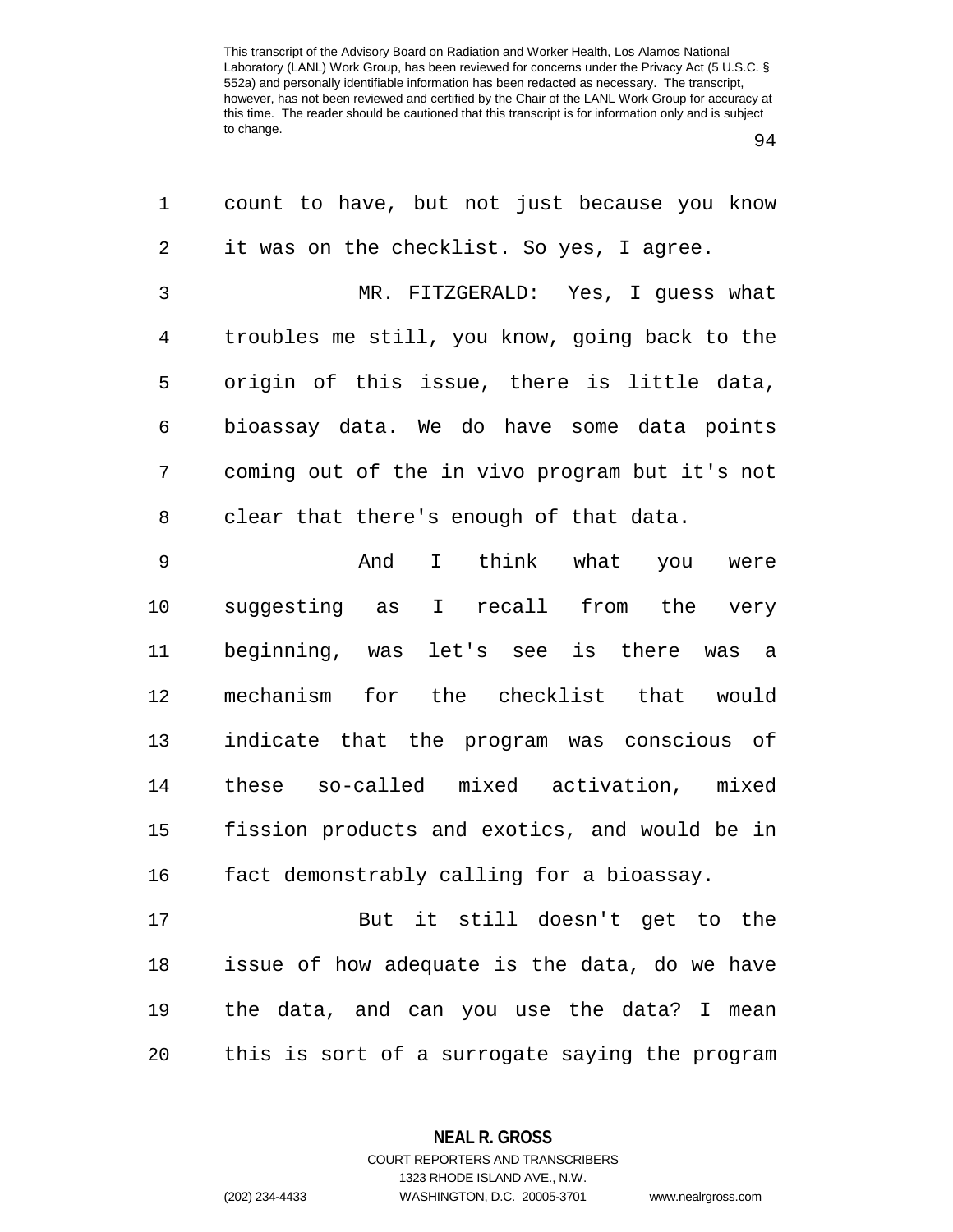| ×      | ×<br>۰. |
|--------|---------|
| I<br>٠ |         |

1 was up and running, because there was some 2 question, you know, even though there was in 3 vivo technology in '70, was the program up and 4 running, did you find procedures that actually 5 were driving bioassays for these elements? 6 And when I look at the random 7 sampling, the first question I have is I'm not 8 sure what that is going to answer, because 9 what you are really looking at is were they 10 demonstrably trying to bioassay against these 11 nuclides or not, upstream. 12 Now downstream, we still have 13 questions and I think what we are trying to do 14 is go upstream and see if they were actually 15 looking for and requesting bioassays. 16 But that still doesn't obviate the 17 issue that I think we still have some 18 questions as to whether or not we see a 19 difference in the data post '75 for these 20 isotopes, which were the reason for the SEC

**NEAL R. GROSS**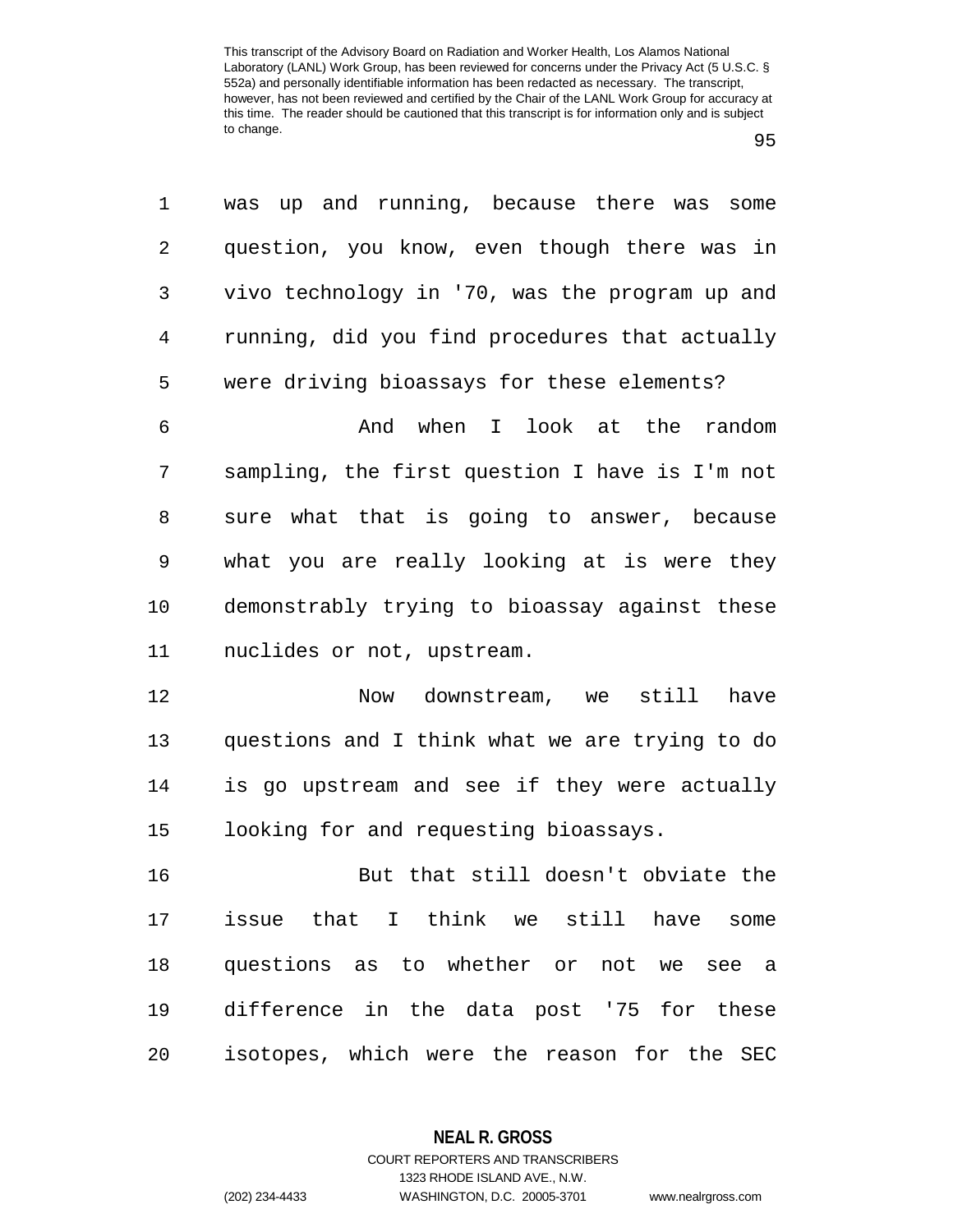96

1 being given pre-'75.

2 So we are trying to figure out 3 what changed and you know, we get sort of 4 tangled into the checklist, I am a little 5 concerned that we are losing sight of the 6 original issue, which is you know, is the data 7 adequate, can you use it?

8 DR. MACIEVIC: Well, the 9 checklists to me are a key thing to going with 10 this, but the checklist is what the person is 11 using and the health physics person is 12 supposed to be using to analyze what a job is, 13 and what kind of activities they are going to 14 be working under.

15 MR. FITZGERALD: Who is the 16 person?

17 DR. MACIEVIC: Well, the health 18 physics, the technicians and other people, 19 though either the supervisors or -

20 MR. FITZGERALD: Because I'm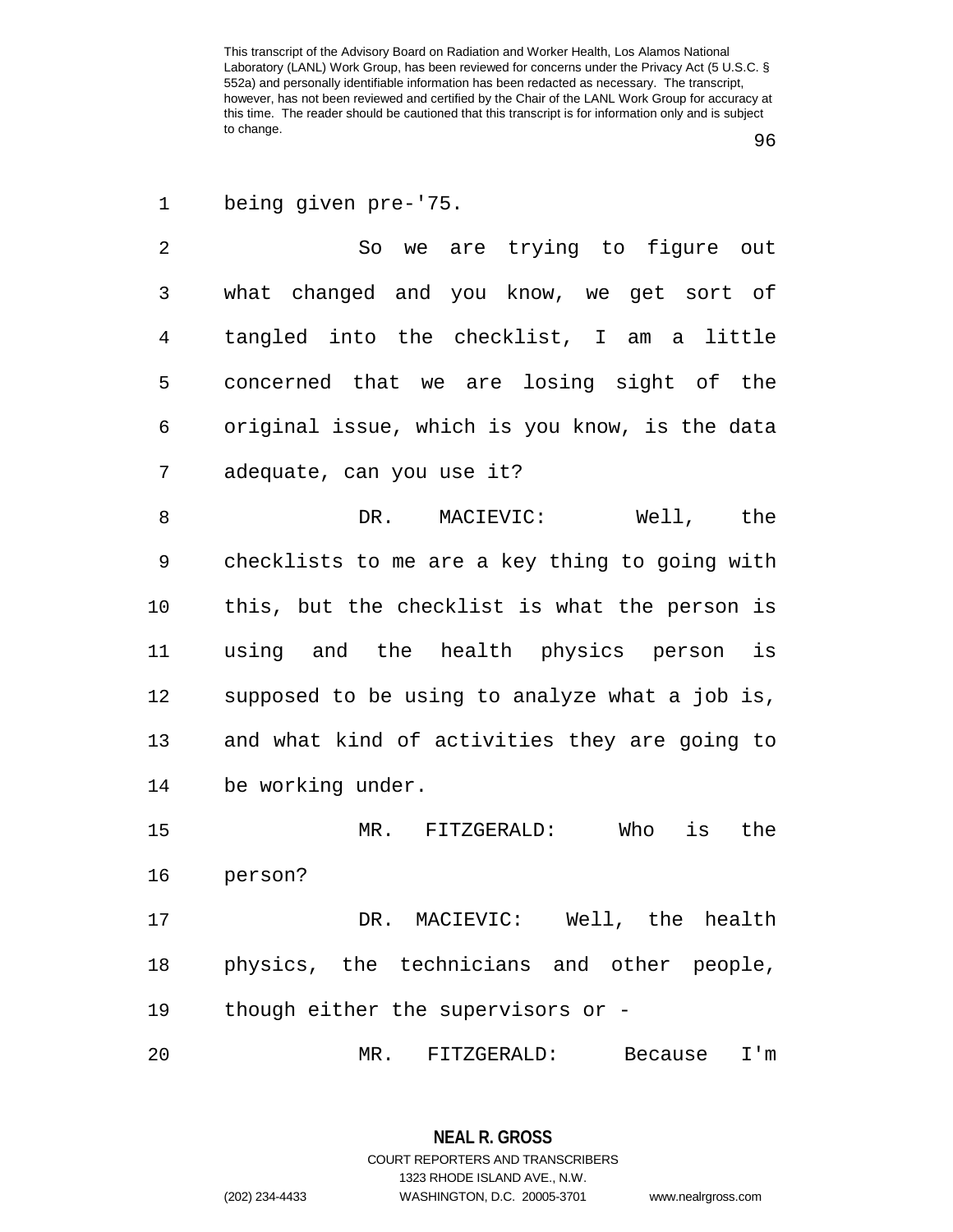| 1              | concerned about that too, I mean if we are     |
|----------------|------------------------------------------------|
| 2              | talking about health physics checklists filled |
| 3              | out by rad tech or HPs that's one issue.       |
| $\overline{4}$ | But if this is a checklist for                 |
| 5              | programmatic people, then I could see some,    |
| 6              | you know, they are not going to be familiar    |
| 7              | enough, perhaps, to be able to fill that out.  |
| 8              | I am just trying to figure out how             |
| $\mathsf 9$    | much weight, and this is part of the question  |
| 10             | I think we have been grappling with, how much  |
| 11             | weight to give the checklist, that are         |
| 12             | reliable enough as a surrogate in a way, a     |
| 13             | program surrogate, for the bioassay that you   |
| 14             | feel like the program was there or not.        |
| 15             | DR. MACIEVIC: Well, it's going to              |
| 16             | have to be somebody intimately familiar with   |
| 17             | the job, because you are not going to give     |
| 18             | some high-level person who has never been in   |
| 19             | the facility -- these are associated with the  |
| 20             | health physics organization, and as you see in |

**NEAL R. GROSS** COURT REPORTERS AND TRANSCRIBERS

1323 RHODE ISLAND AVE., N.W. (202) 234-4433 WASHINGTON, D.C. 20005-3701 www.nealrgross.com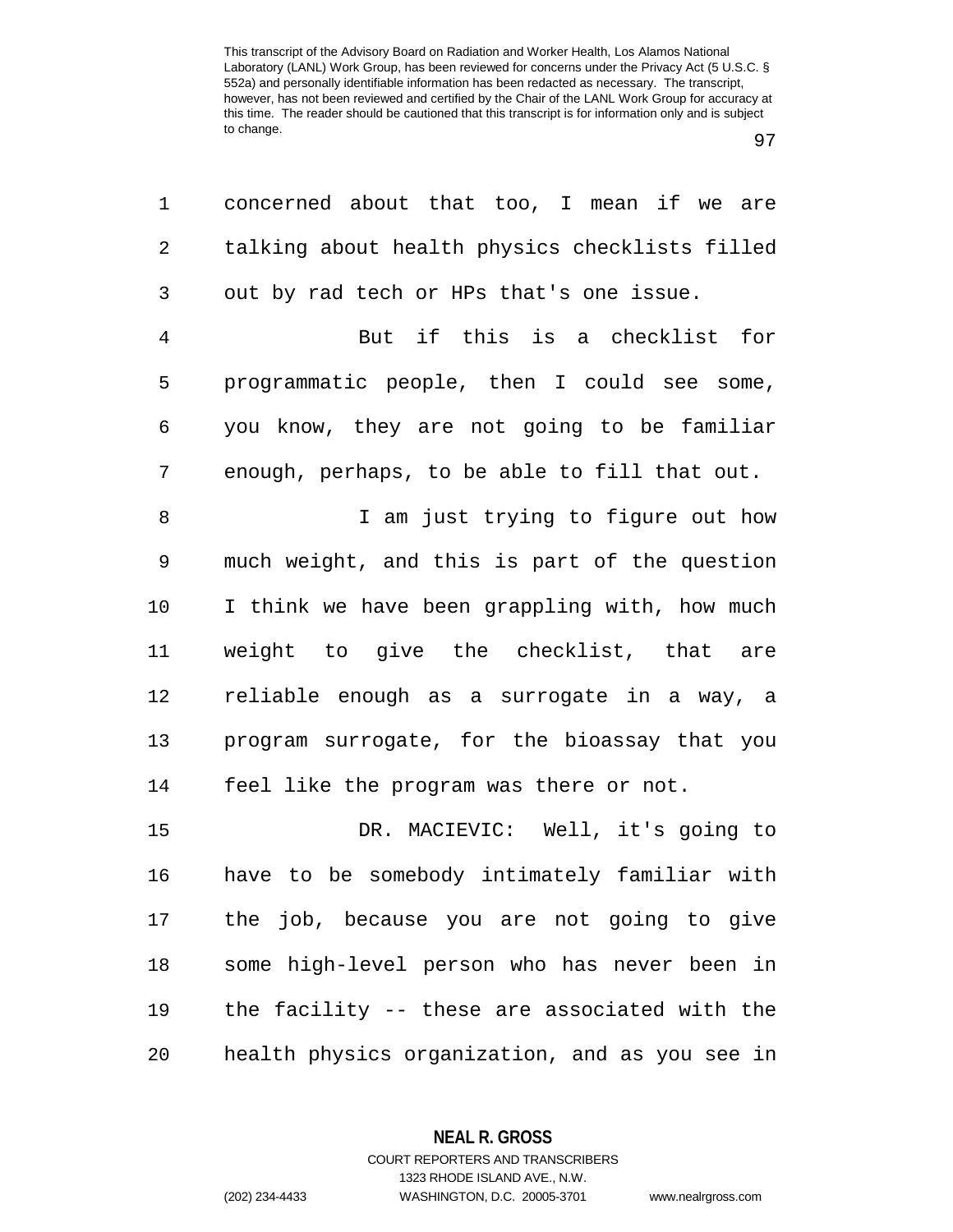98

| 1              | the quarterly report, they talk about the      |
|----------------|------------------------------------------------|
| 2              | number of health physics checklists that have  |
| 3              | been given out by health physics.              |
| $\overline{4}$ | So this would be the health                    |
| 5              | physics technician level, someone in the job   |
| 6              | associated with it, and I think we actually    |
| 7              | have that in here, one of the comments further |
| 8              | on in one of the answers to this question      |
| 9              | where there is a specific procedural training  |
| 10             | health physics checklists and then<br>on       |
| 11             | implementing those things in the field.        |
| 12             | So it's not a high-level thing,                |
| 13             | because yes, I would agree, if it's a -- you   |
| 14             | know, someone who is in charge of the          |
| 15             | facility, writing the procedure for it, having |
| 16             | worked at Fernald, I know how that can work    |
| 17             | because the higher levels can sometimes think  |
| 18             | that there are no hazards in the workplace.    |
| 19             | But you are talking a lower level              |
| 20             | of activity here with the health physics       |

**NEAL R. GROSS** COURT REPORTERS AND TRANSCRIBERS

1323 RHODE ISLAND AVE., N.W.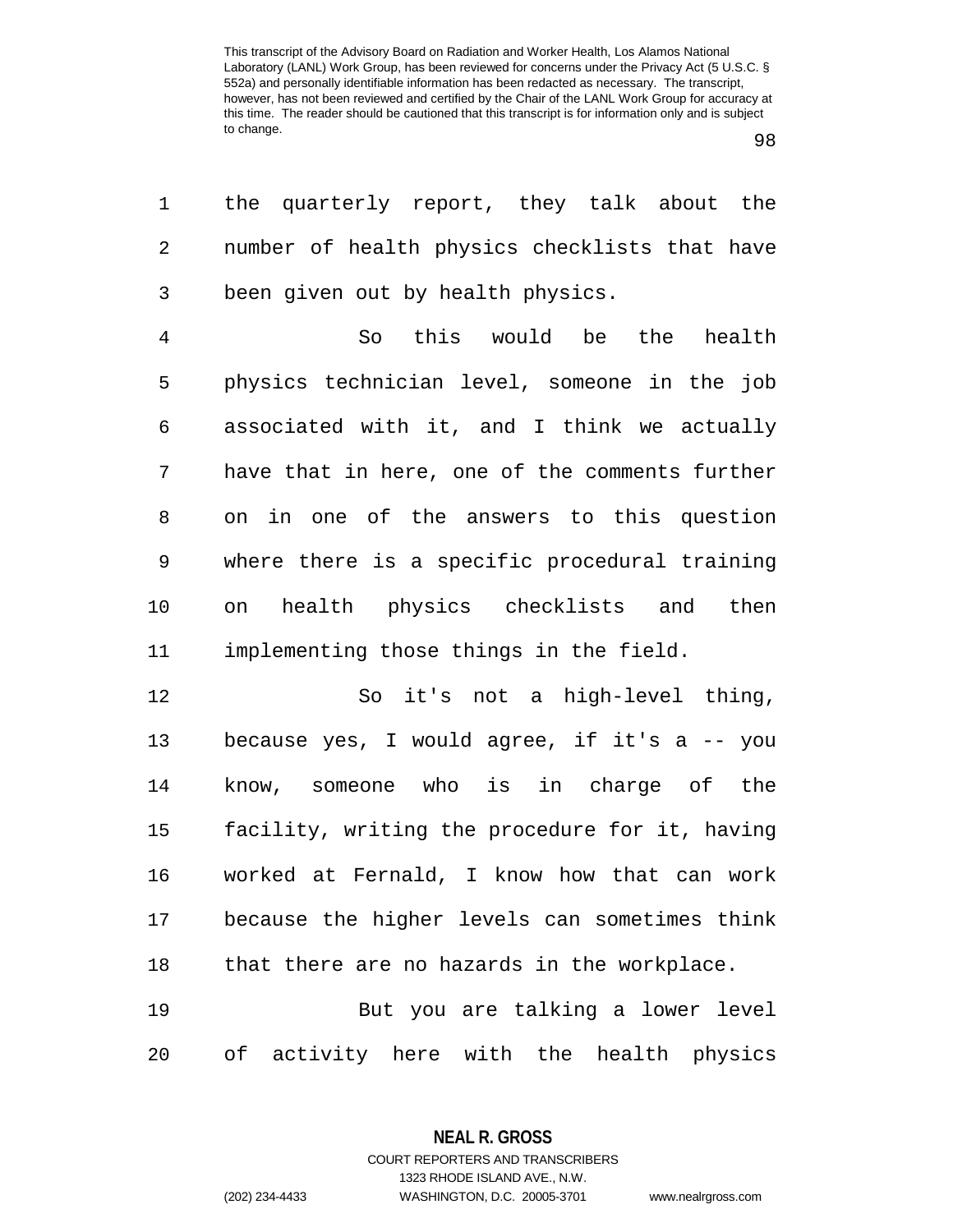99

| 1              | technicians in the field as to a person coming |
|----------------|------------------------------------------------|
| 2              | in, what they are going to be assigned.        |
| $\mathfrak{Z}$ | MR. FITZGERALD: Okay, but I want               |
| $\overline{4}$ | to make sure, though, that we don't lose       |
| 5              | perspective of what is driving the issue. What |
| 6              | is driving the issue is a question on the      |
| 7              | adequacy and completeness of the records for   |
| 8              | MFPs, MAPs, exotics, post-'75, that period     |
| 9              | right after '75, you know, supposedly new      |
| 10             | technology, the in vivo counters are up and    |
| 11             | running, supposedly it's being implemented in  |
| 12             | the radiation protection program and the       |
| 13             | rigorous ways that we are identifying these    |
| 14             | and they are being bioassayed.                 |
| 15             | However, I think there's<br>some               |
| 16             | question about that, which is the reason we    |
| 17             | are here, and the checklist has been raised as |
| 18             | an upstream means and a rad protection program |
| 19             | that suggests that the program was up and      |
| 20             | running when these<br>things were being        |

**NEAL R. GROSS** COURT REPORTERS AND TRANSCRIBERS

1323 RHODE ISLAND AVE., N.W.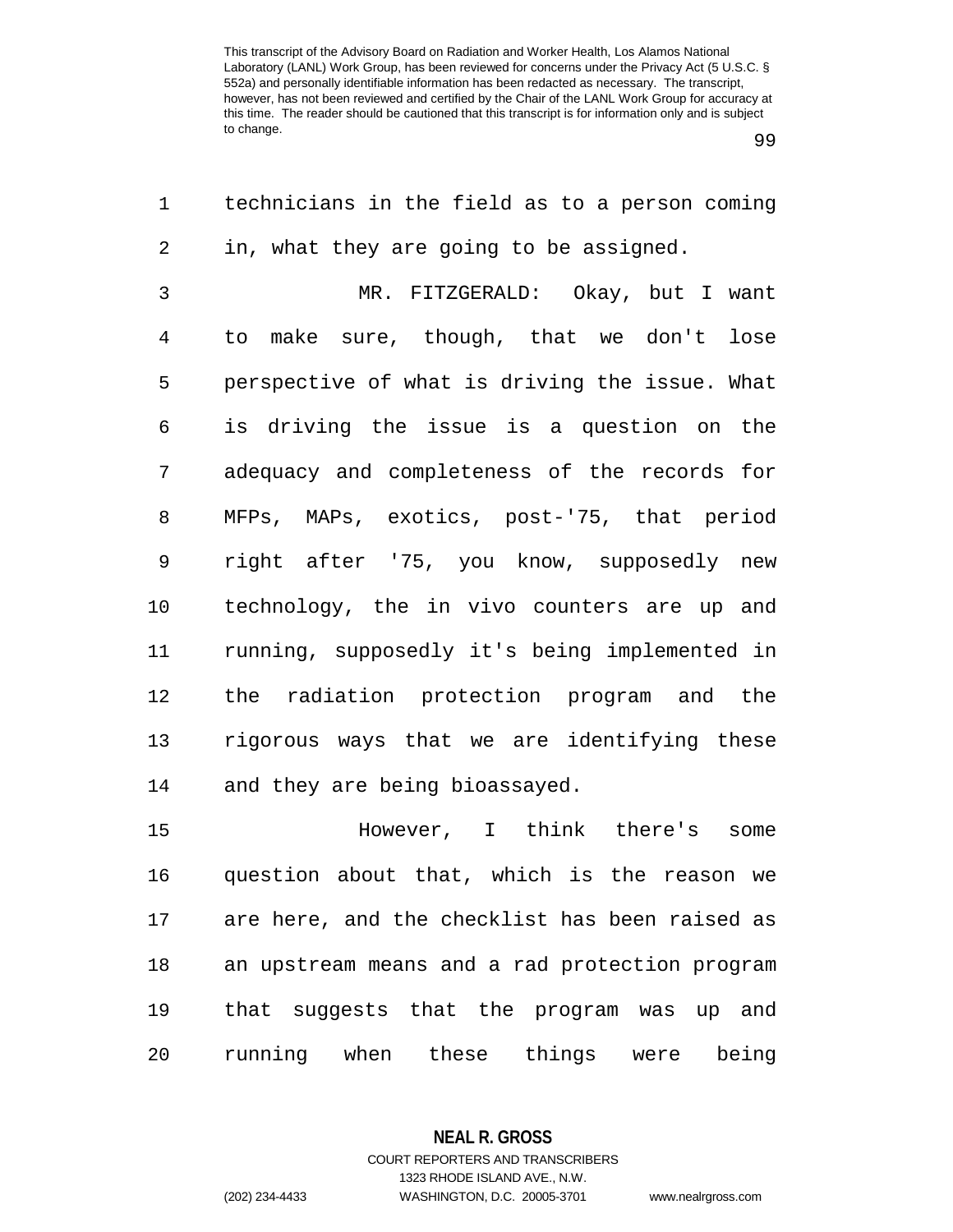## 1 identified.

2 I think, when we get into 3 checklists, it's going to come down to 4 questions of reliability: were they in fact 5 being used in a way that would give you in 6 fact a confidence that the program was driving 7 these bioassays, and certainly the second 8 thing in my mind is just scanning checklist 9 data; the information so far, it's pretty 10 clear that plutonium was a driver, that's no 11 surprise. But I think we are going to have to, 12 you know, in addition to looking at the 13 random, I think you kind of agree that we are 14 going to have to look at whether or not in 15 fact the exotics and what have you were 16 drivers -- beyond the reliability, whether 17 they were drivers that get you to bioassay -- 18 DR. MACIEVIC: But remember what 19 we also said about what we were deploying to - 20 - what we are saying why this SEC is that yes,

> **NEAL R. GROSS** COURT REPORTERS AND TRANSCRIBERS

1323 RHODE ISLAND AVE., N.W. (202) 234-4433 WASHINGTON, D.C. 20005-3701 www.nealrgross.com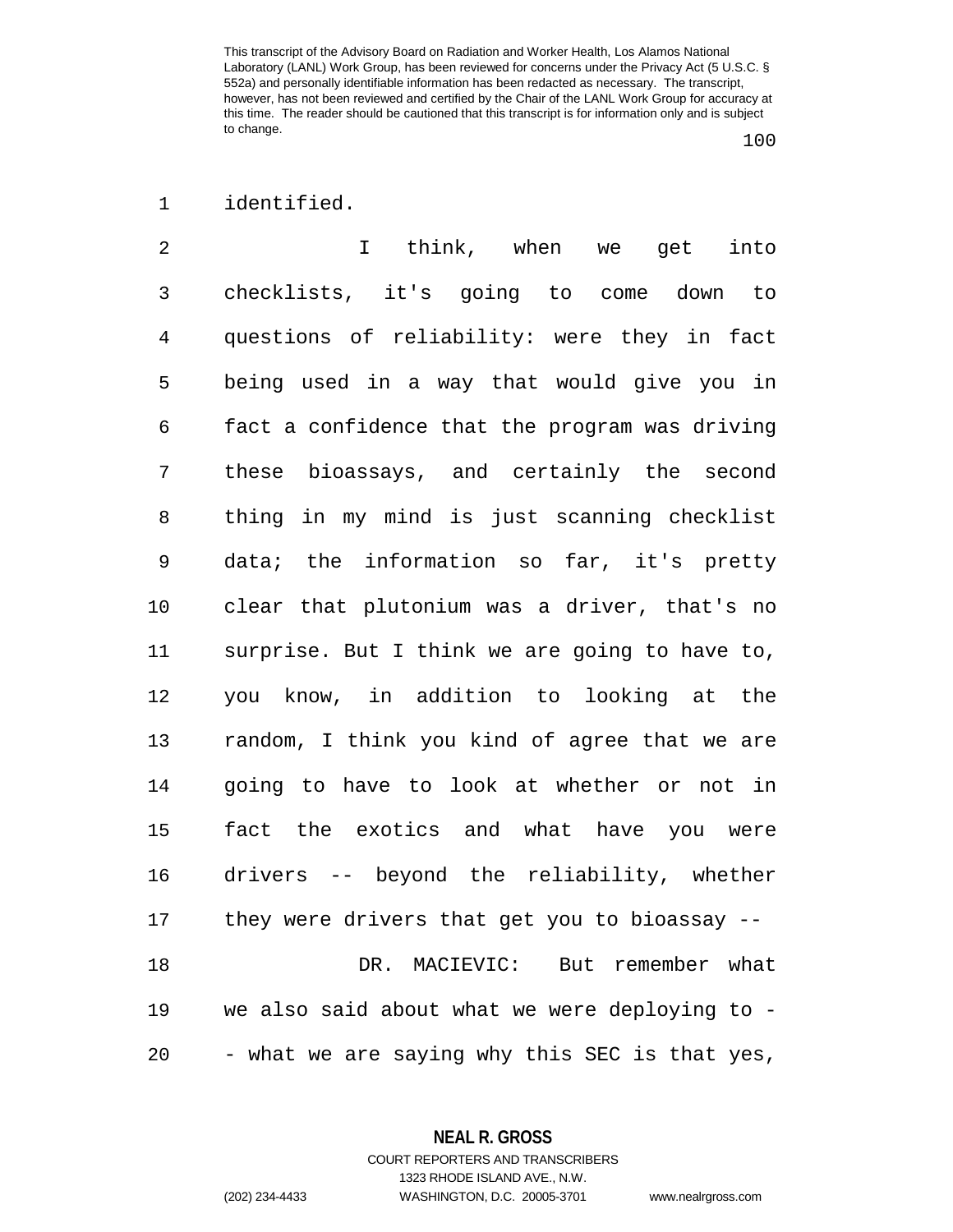101

1 plutonium is a driver and we are showing that 2 by the monitoring of plutonium and the 3 activities involved with alpha activity and 4 working with that, that that is also going to 5 be sufficient to -- that other radionuclides 6 would be swept up into the net by the fact 7 that they are doing the monitoring for the 8 plutonium and have a rigorous program there.

9 MR. FITZGERALD: That would answer 10 a question as to whether or not the plutonium 11 bioassays were sweeping up the exotics. It 12 wouldn't answer the question whether or not 13 the exotics on their own were being driven by 14 the checklist.

15 In other words, you know, I would 16 like to see a checklist at LAMPF that says you 17 know, these people need to go over and have 18 the whole body counting done for these kinds 19 of activities at LAMPF.

20 Maybe the guy was doing target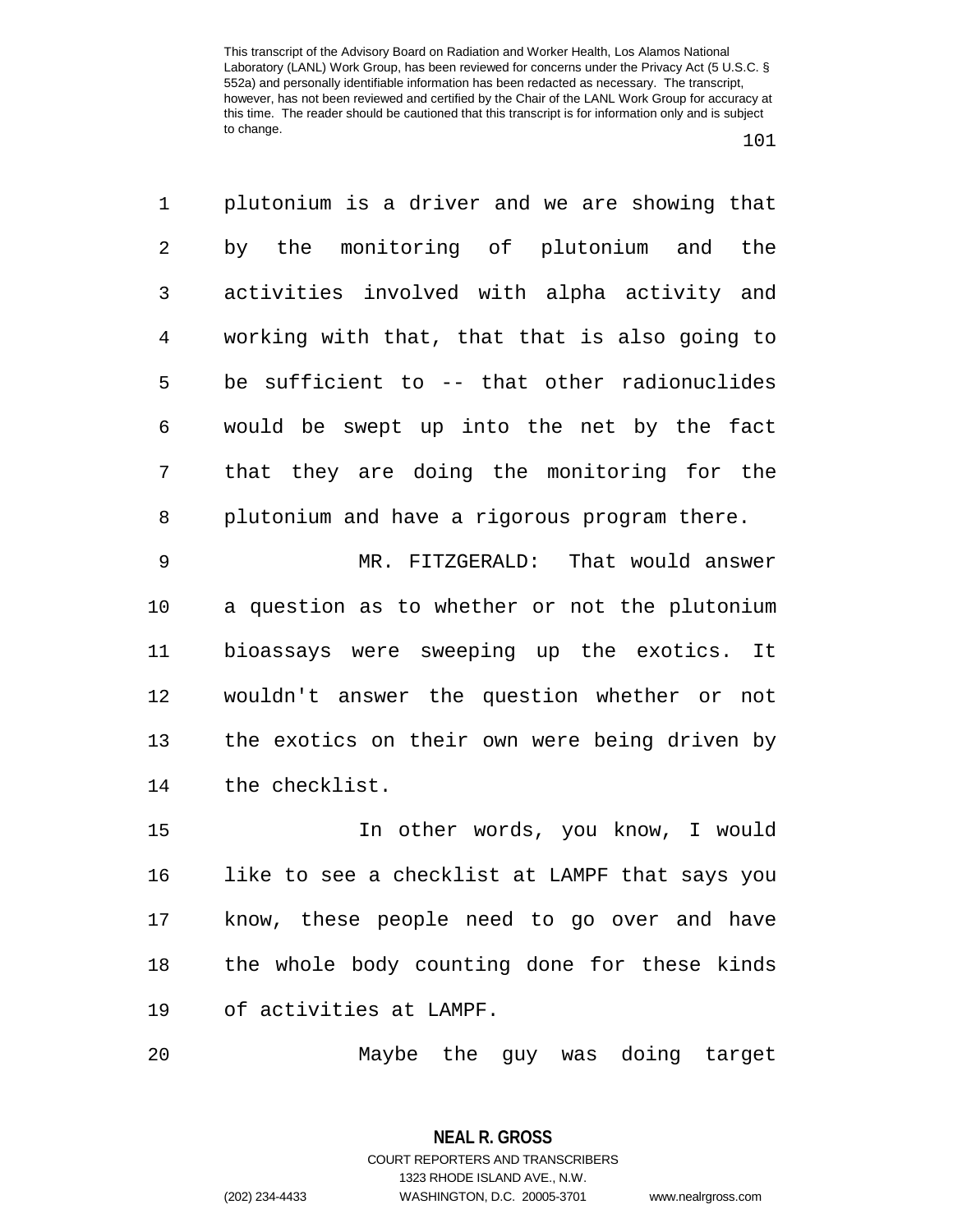| 1              | changeouts or something, or maintenance on the |
|----------------|------------------------------------------------|
| $\overline{2}$ | target, you know, they need to get counted. In |
| 3              | 1976, they needed to be sent over, and be      |
| $\overline{4}$ | counted.                                       |
| 5              | That would give me assurance that              |
| 6              | the checklist in that program was driving      |
| 7              | bioassays for the nuclides of interest that we |
| 8              | have.                                          |
| 9              | If I get 50 for 50, you know,                  |
| 10             | validation that the plutonium drivers were     |
| 11             | giving you bioassays, and oh, by the way, we   |
| 12             | are picking up a couple of counts over here    |
| 13             | for you know, whatever, I would say well,      |
| 14             | okay, that means, you know, they have the      |
| 15             | capability of seeing these other things. It    |
| 16             | doesn't tell me that they are actually looking |
| 17             | for them.                                      |
| 18             | So that's the concern<br>I have,               |
| 19             | beyond the reliability, that they have         |
| 20             | questions that I think Kathy has raised as     |

**NEAL R. GROSS** COURT REPORTERS AND TRANSCRIBERS

1323 RHODE ISLAND AVE., N.W.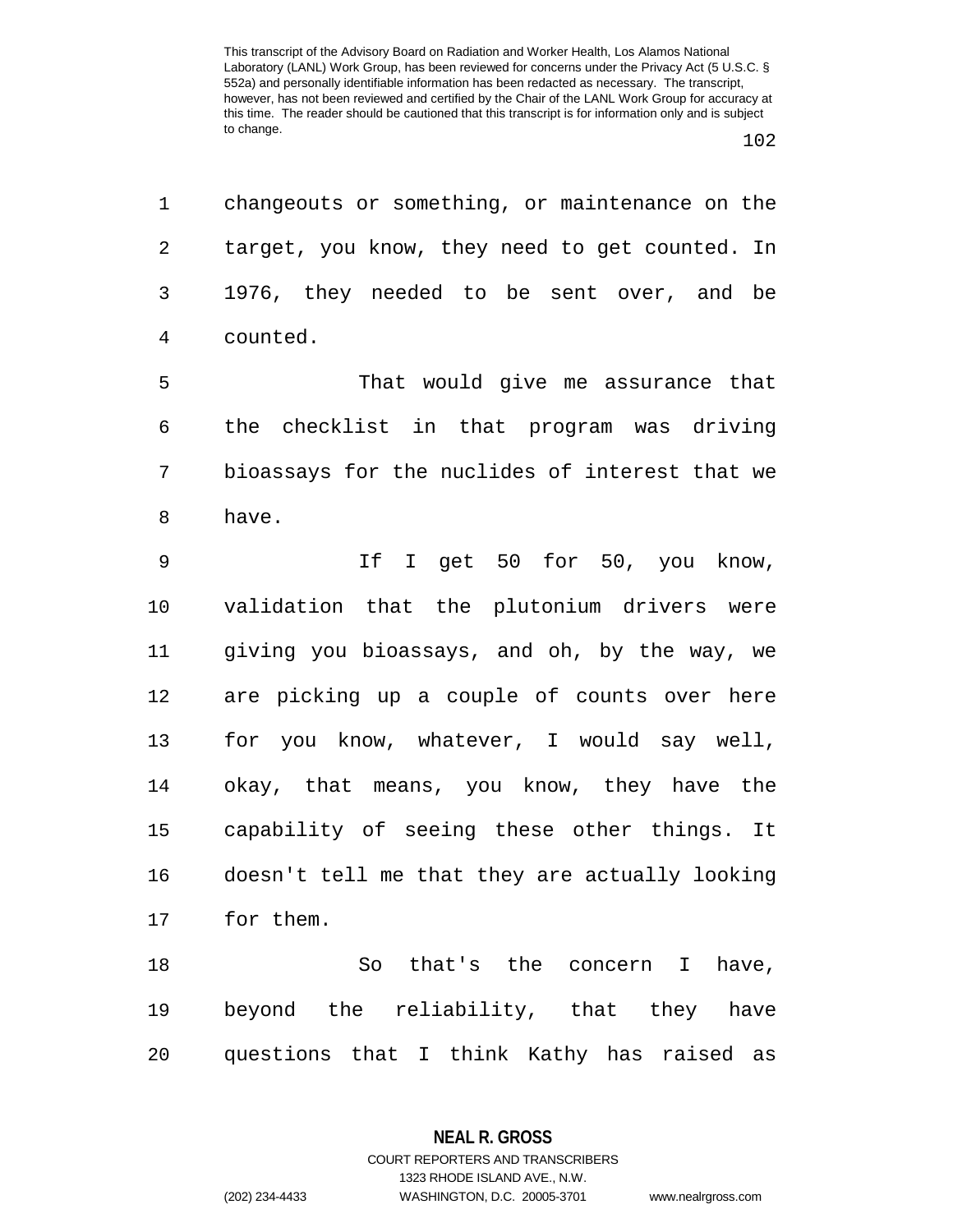103

1 well, is whether the checklist -- we are not 2 talking RWPs, we are talking checklists, okay, 3 so this is -- you know, I have, you know, I 4 have some questions on that. But beyond that, 5 I don't know if we really understand whether 6 these are drivers or not, and in the end, we 7 are going to get down to you know, is the data 8 sufficient or not and you know, the program 9 reliability questions, the robustness of the 10 program, is a useful backdrop for that 11 question, but it doesn't supplant that issue 12 that needs to be answered from the SEC. 13 DR. MACIEVIC: Well, and I think 14 unfortunately, with LANL not giving us -- I 15 think we could have put to rest several of 16 these questions, had we been able to go in and 17 get what I wanted to get. 18 If you start giving specific -- 19 too specific tasks, that you could associate

20 with the facility, with the task, with the

**NEAL R. GROSS** COURT REPORTERS AND TRANSCRIBERS

1323 RHODE ISLAND AVE., N.W.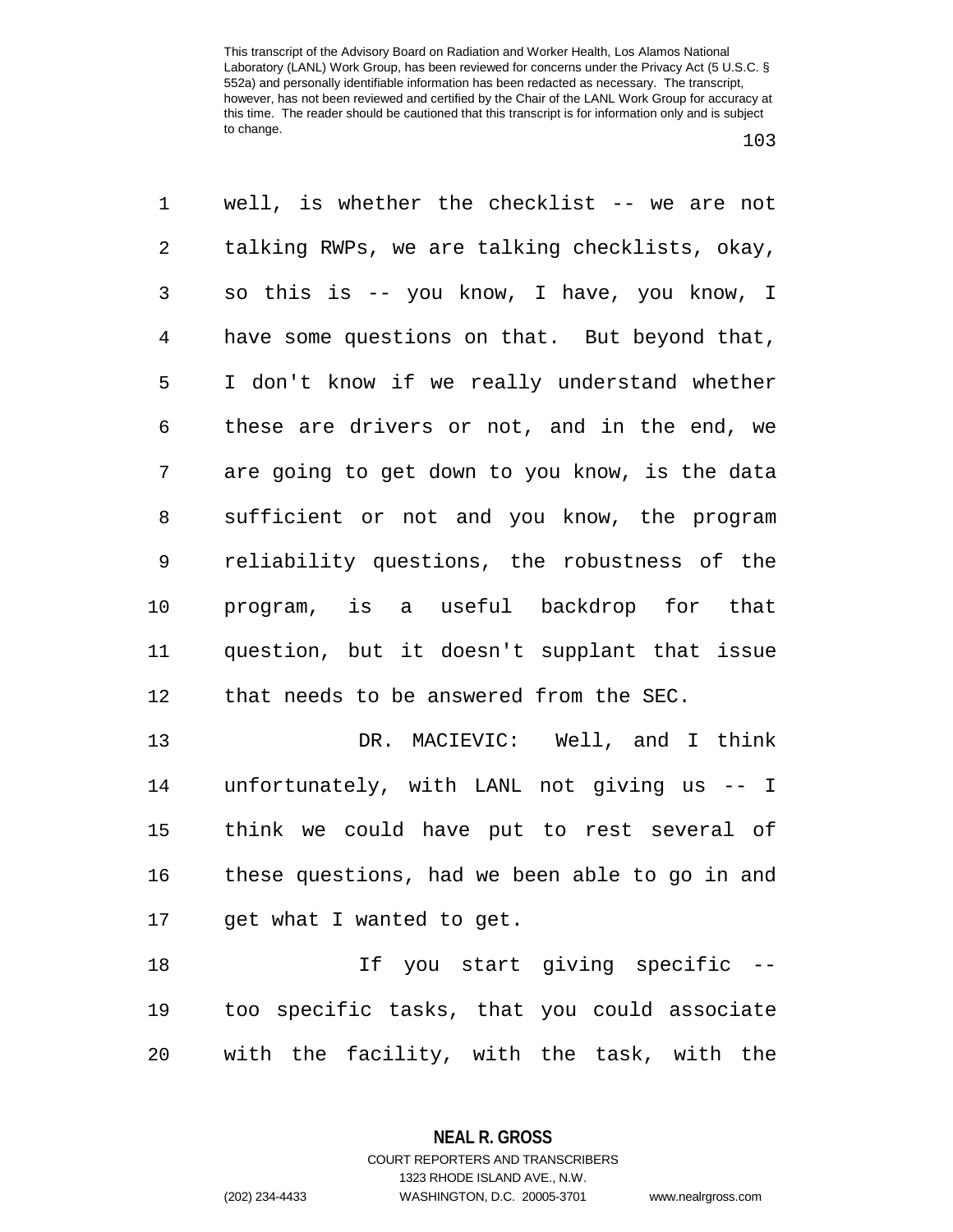| 1  | people, back to the checklist, and show it all |
|----|------------------------------------------------|
| 2  | working in there. Right now, there are three   |
| 3  | out of the five that you have, and we are      |
| 4  | inferring that the other are there and we need |
| 5  | to fill the hole completely --                 |
| 6  | MR. FITZGERALD: Okay, it sounds                |
| 7  | like we agree. All right.                      |
| 8  | DR. MACIEVIC: -- and I think that              |
| 9  | kind of thing would be, yes, we would have to  |
| 10 | show.                                          |
| 11 | CHAIRMAN GRIFFON: Okay, that                   |
| 12 | sounds like the action item. I think you       |
| 13 | summarized -- I rolled together d and e in     |
| 14 | that discussion and I just summarized the      |
| 15 | $action, so --$                                |
| 16 | DR. MACIEVIC: Have the transcript              |
| 17 | also attached to this so you don't --          |
| 18 | MR. FITZGERALD:<br>I.<br>was                   |
|    |                                                |
| 19 | definitely had to go back and figure out where |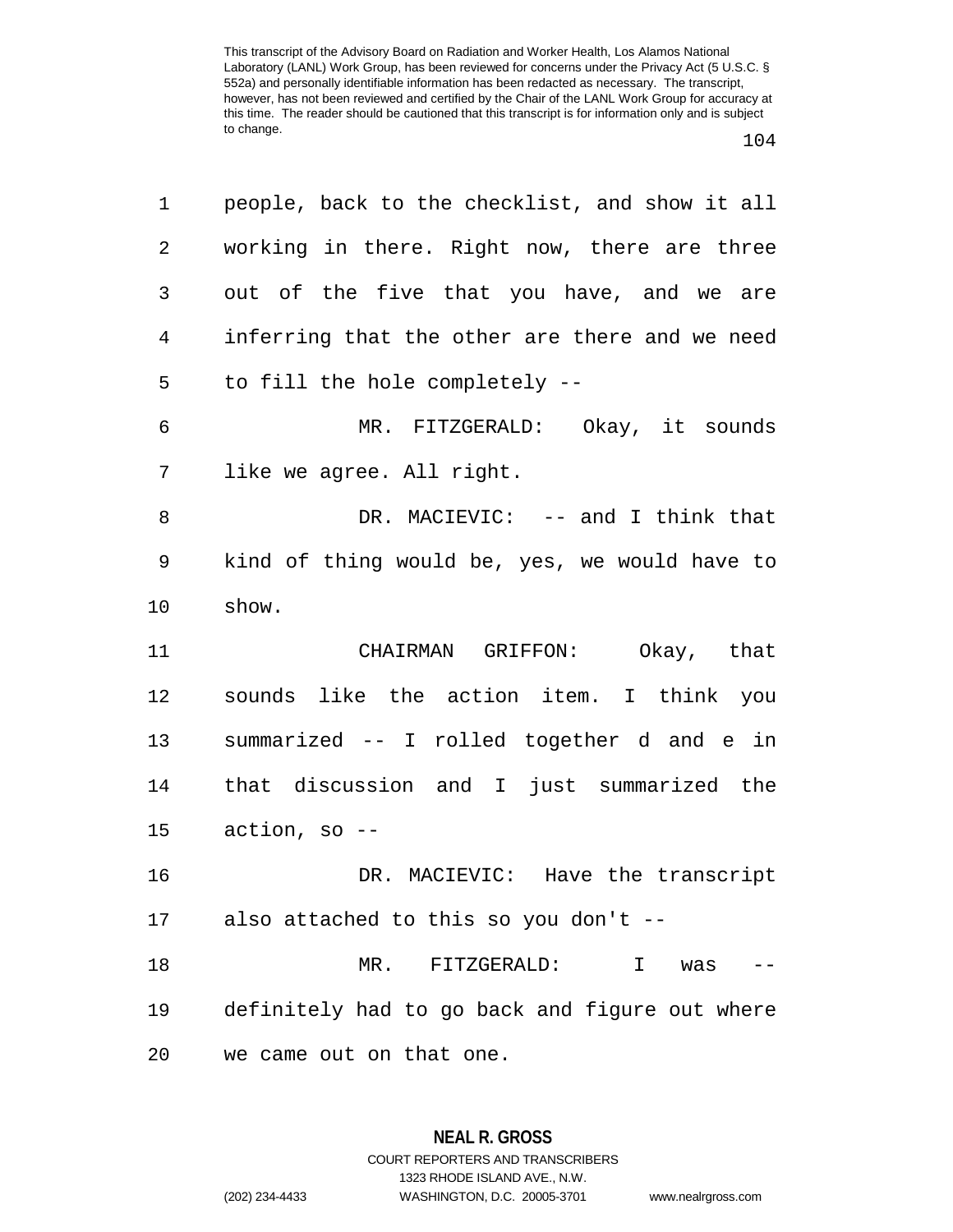105

| 1  | CHAIRMAN GRIFFON: I appreciate                 |
|----|------------------------------------------------|
| 2  | Joe going back to the transcript.              |
| 3  | MR. FITZGERALD: It was six months              |
| 4  | ago, so $--$                                   |
| 5  | MEMBER MUNN:<br>And so Mark, for               |
| 6  | those of you who were not able to quite        |
| 7  | follow, did we get the right people putting    |
| 8  | together the right questions, and have we, or  |
| 9  | have we not opportunity to ever prove that the |
| 10 | appropriate people were monitored, for the     |
| 11 | appropriate thing at the appropriate time?     |
| 12 | Would you please review for us                 |
| 13 | what your action item now is going to be out   |
| 14 | of that?                                       |
| 15 | CHAIRMAN GRIFFON: Yes, I'm going               |
| 16 | to review that --                              |
| 17 | MEMBER MUNN: What can you prove?               |
| 18 | CHAIRMAN GRIFFON: I'm going to                 |
| 19 | review after we take a break, because I want   |
| 20 | to get on the spot with Joe and Greg and look  |

**NEAL R. GROSS** COURT REPORTERS AND TRANSCRIBERS

1323 RHODE ISLAND AVE., N.W.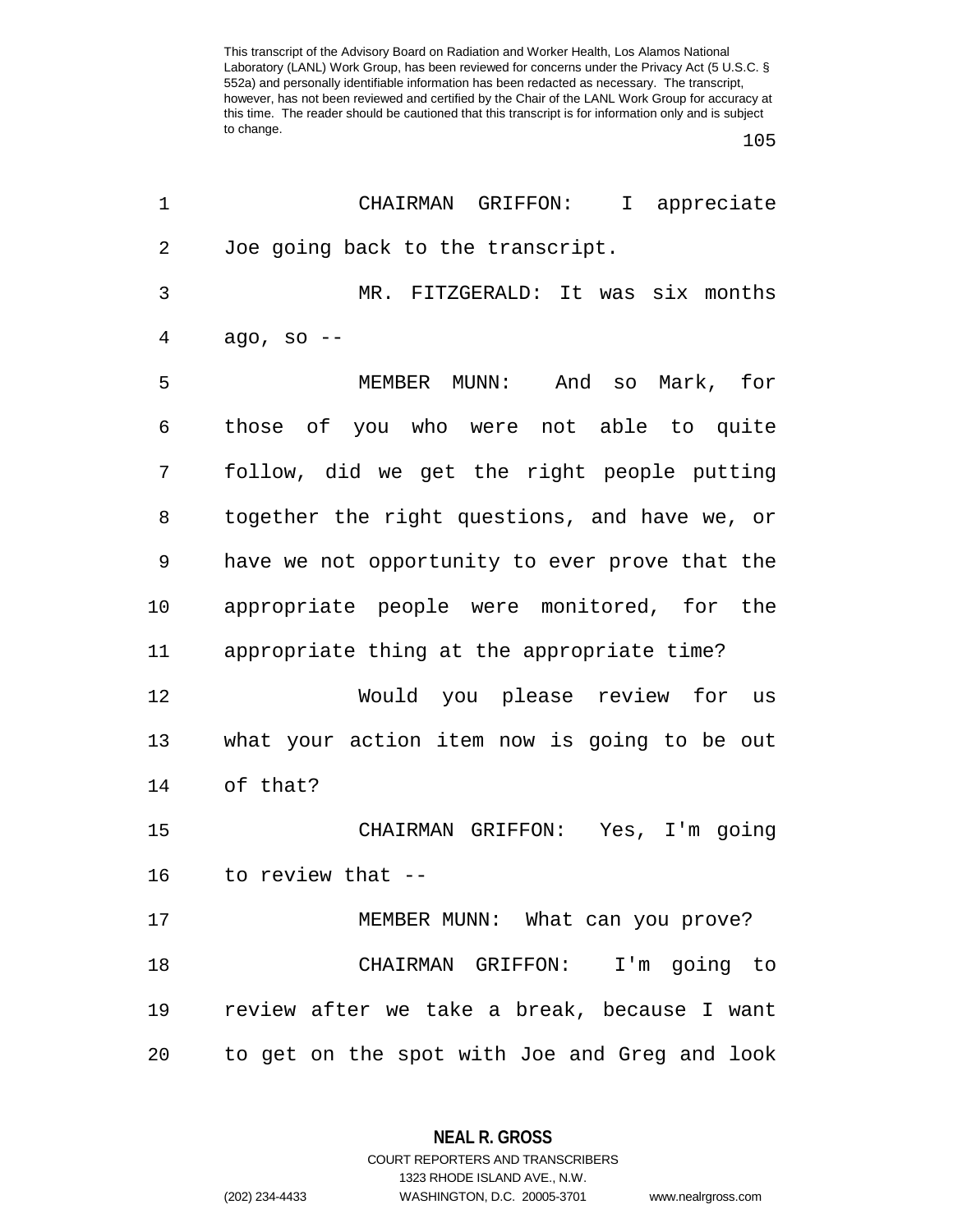106

| 1              | at my words and I will review it after we take |
|----------------|------------------------------------------------|
| $\overline{2}$ | a break.                                       |
| 3              | MR. FITZGERALD: Well we only have              |
| 4              | two subsets from -                             |
| 5              | I think where<br>CHAIRMAN GRIFFON:             |
| 6              | we stand is everything is going to the         |
| 7              | Procedures Subcommittee. No, just kidding.     |
| 8              | MEMBER MUNN: I<br>have<br>a one-word           |
| 9              | answer for that.                               |
| 10             | (Laughter.)                                    |
| 11             | CHAIRMAN GRIFFON: Let's take a --              |
| 12             | let me offer a 10-minute break right now, and, |
| 13             | Wanda, I'll come back and summarize the        |
| 14             | actions for those two, for d and e, because I  |
| 15             | want to make sure I go over it with these guys |
| 16             | first before we go around in circles again.    |
| 17             | MEMBER BEACH: And make sure we                 |
| 18             | didn't lose anything out of these.             |
| 19             | CHAIRMAN GRIFFON: All right, so                |
| 20             | take a 10-minute and we will come back to you, |

**NEAL R. GROSS** COURT REPORTERS AND TRANSCRIBERS

1323 RHODE ISLAND AVE., N.W.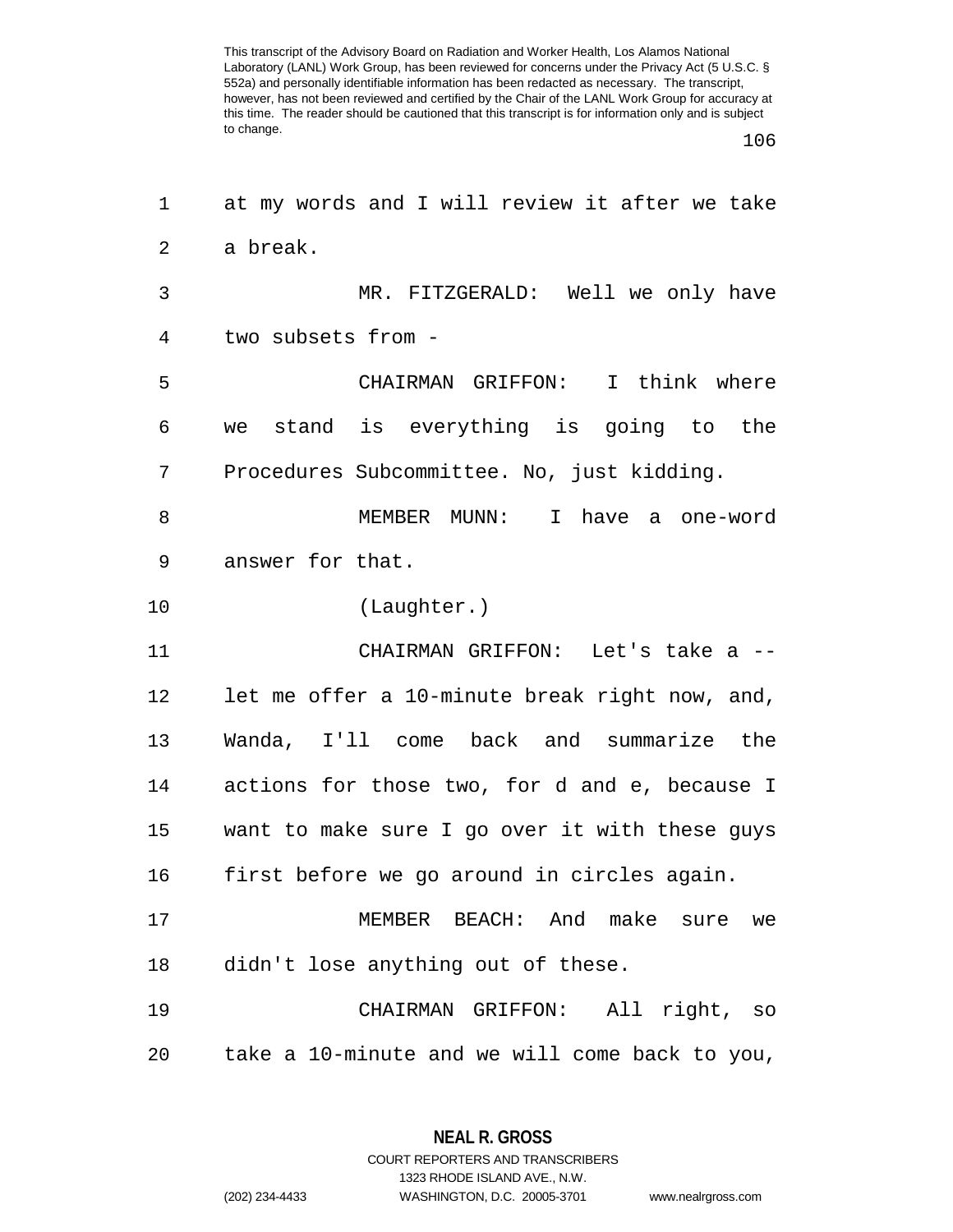107

| $\mathbf 1$ | Wanda.                                         |
|-------------|------------------------------------------------|
| 2           | MEMBER MUNN: Thank you.                        |
| 3           | (Whereupon, the above-entitled                 |
| 4           | matter went off the record at 10:35 a.m. and   |
| 5           | resumed at $10:48$ a.m.)                       |
| 6           | MR. KATZ: We're reconvening after              |
| 7           | a short break. This is the LANL Work Group.    |
| 8           | CHAIRMAN GRIFFON: All right,                   |
| 9           | Wanda, after some deliberation we did decide   |
| $10 \,$     | to send it to your Subcommittee.               |
| 11          | MEMBER MUNN: You're in deep --                 |
| 12          | (Laughter.)                                    |
| 13          | CHAIRMAN GRIFFON: Okay, just to                |
| 14          | summarize for d and e, the action items going  |
| 15          | forward, and they are a little wordy but we    |
| 16          | want it to be clear, so that when we look back |
| 17          | at this in several months we'll know what we   |
| 18          | meant.                                         |
| 19          | For item d, I have: SC&A will                  |
| 20          | review materials that<br>NIOSH compiled<br>to  |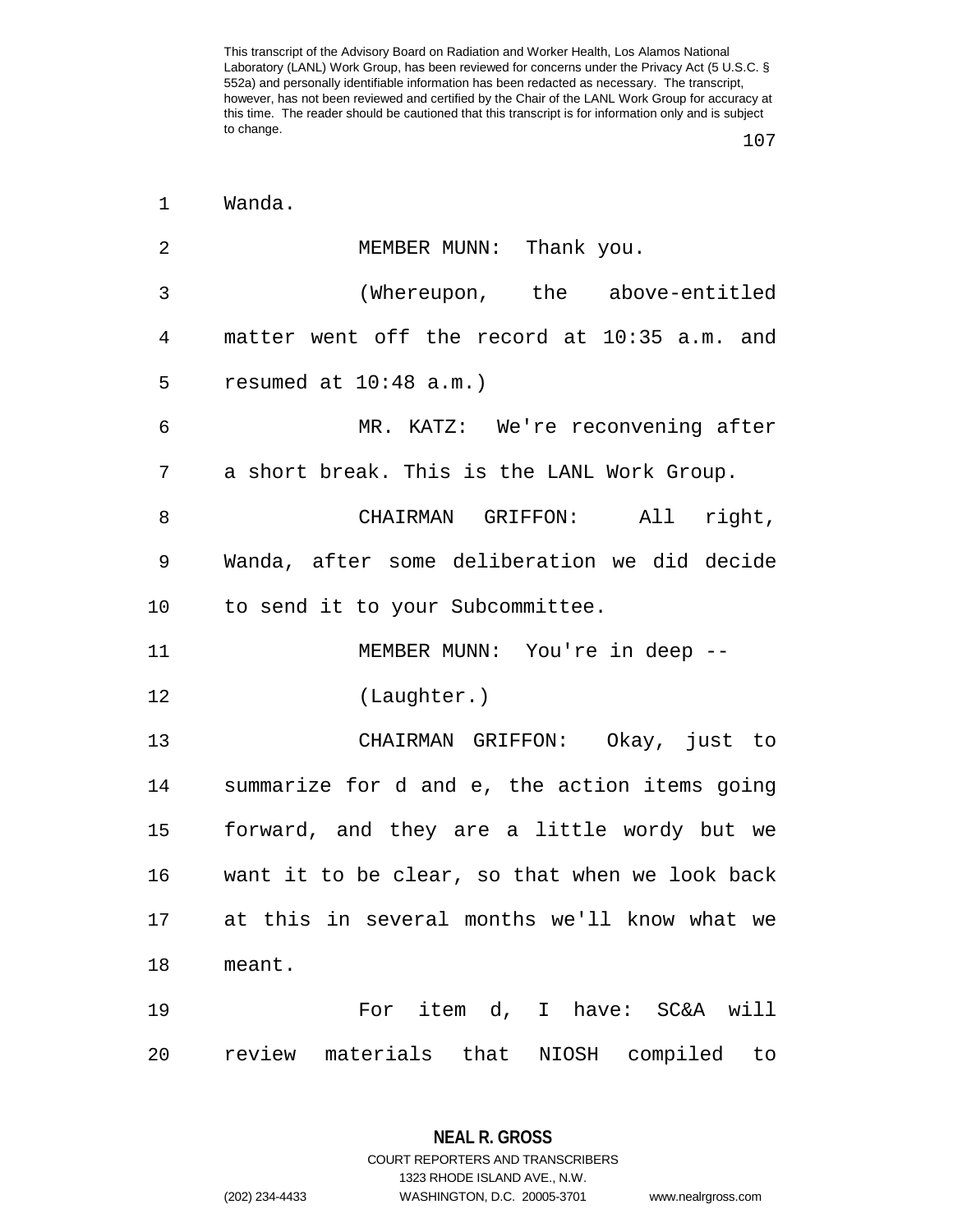| $\mathbf 1$    | determine whether program in place was         |
|----------------|------------------------------------------------|
| $\overline{2}$ | effective in identifying significant hazards   |
| 3              | in individuals who needed bioassay,            |
| $\overline{4}$ | parentheses, (for non-accelerator, non-reactor |
| 5              | MAP, MFP, exotics.)                            |
| 6              | And then for item e, this is a                 |
| 7              | longer one: NIOSH will do biased sampling of   |
| 8              | checklist, parentheses, (driven by exotics,    |
| 9              | MAP and MFP, and determine whether             |
| 10             | individuals identified to receive bioassay     |
| 11             | samples actually had bioassay samples taken.   |
| 12             | NIOSH will also determine whether              |
| 13             | all workers associated with these project-     |
| 14             | driven bioassay sampling efforts did receive   |
| 15             | bioassay, and if not, determine an approach    |
| 16             | for assigning the dose.                        |
| 17             | And NIOSH will also review the                 |
| 18             | checklist to determine if workers<br>were      |
| 19             | designated for bioassay, exotics, MAP, MFP,    |
| 20             | when a significant internal hazard existed,    |

**NEAL R. GROSS** COURT REPORTERS AND TRANSCRIBERS

1323 RHODE ISLAND AVE., N.W.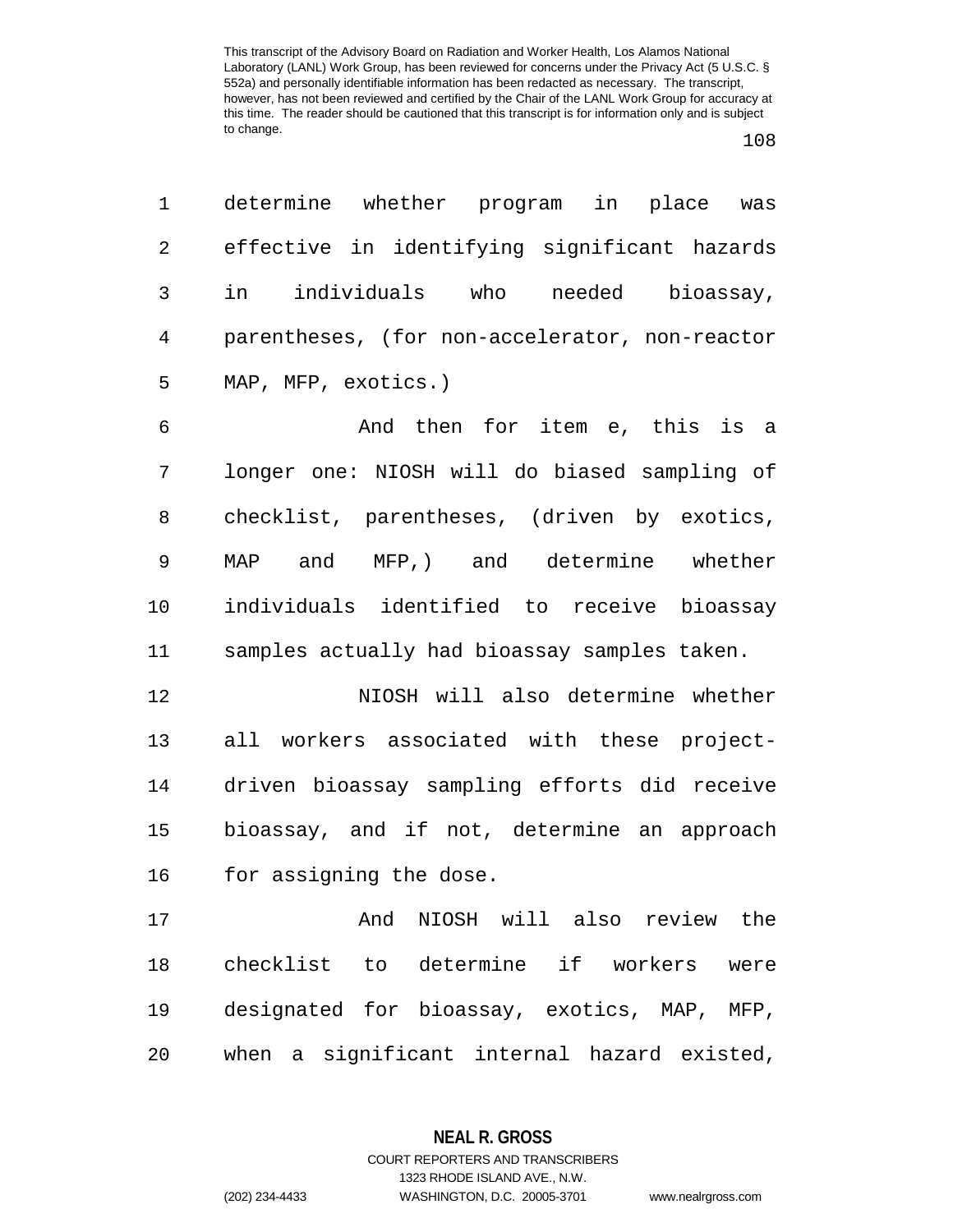109

| 1              | parentheses, (based on location and hazard     |
|----------------|------------------------------------------------|
| $\overline{2}$ | type identified in other cells in the          |
| 3              | checklist).                                    |
| 4              | That was the -- the last part was              |
| 5              | the question that Kathy was getting at when    |
| 6              | you had a hazard checked off on the checklist  |
| 7              | but they ended up not bioassaying and was      |
| 8              | there a good reason for that, or was it, you   |
| 9              | know?                                          |
| 10             | So I think that covers everything.             |
| 11             | Did you capture that, Wanda?                   |
| 12             | MEMBER MUNN: Not really, I                     |
| 13             | followed it but I didn't capture it. If -- I   |
| 14             | am assuming we are going to have an addition   |
| 15             | to the matrix --                               |
| 16             | CHAIRMAN GRIFFON: Yes, I --                    |
| 17             | MEMBER MUNN: -- before very long               |
| 18             | anyway, so --                                  |
| 19             | CHAIRMAN GRIFFON: I'll send it                 |
| 20             | out right at the end of the meeting. I'll send |

**NEAL R. GROSS** COURT REPORTERS AND TRANSCRIBERS

1323 RHODE ISLAND AVE., N.W.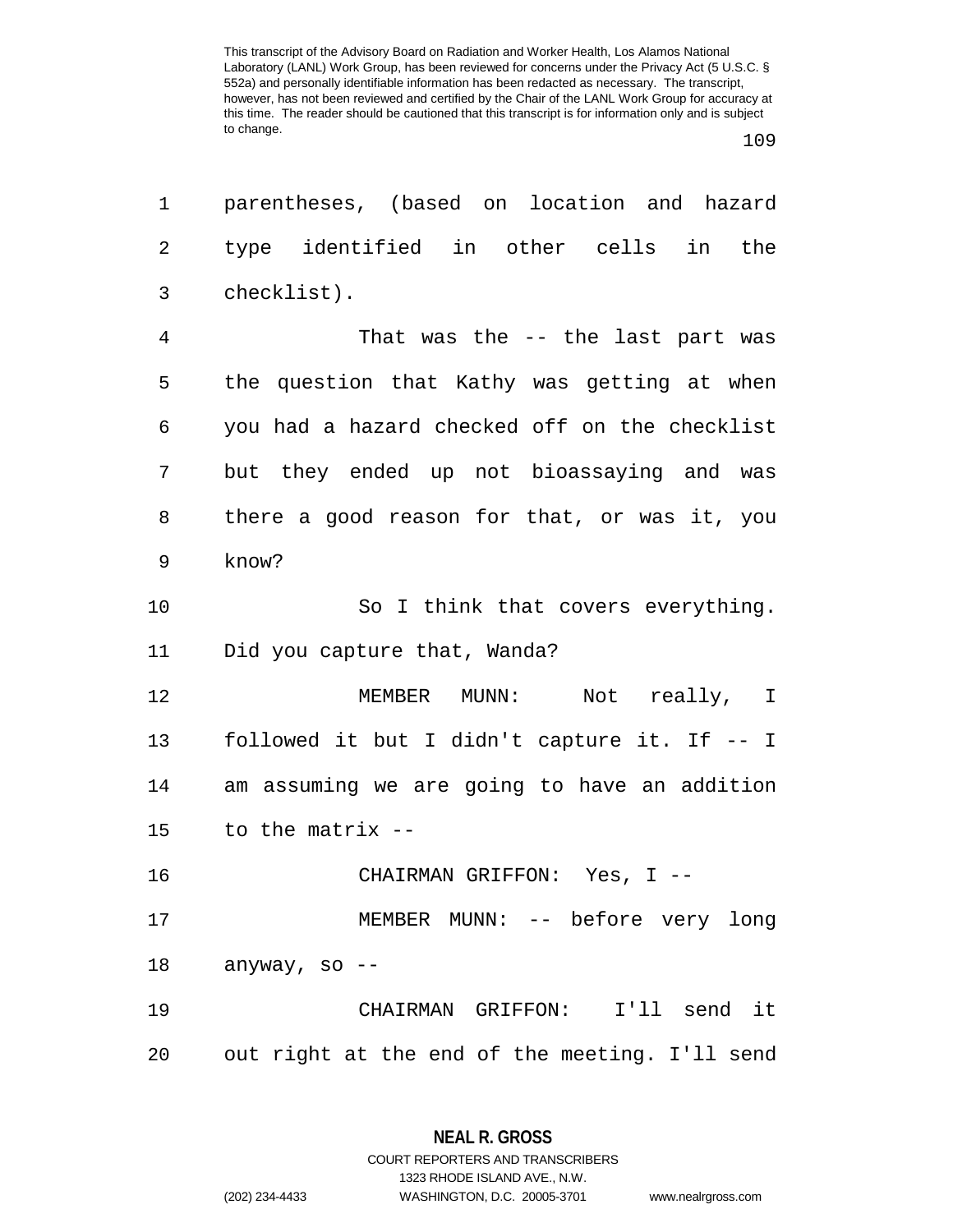110

| 1              | out an updated matrix so we have it.           |
|----------------|------------------------------------------------|
| $\overline{2}$ | MEMBER MUNN:<br>That's great. All              |
| 3              | right. Thank you.                              |
| $\overline{4}$ | CHAIRMAN GRIFFON: Okay. All                    |
| 5              | right, then I think we are ready to go on to   |
| 6              | item f. Yes, 1f. We are still on issue 1.      |
| 7              | That's all right. We always pick up our pace.  |
| 8              | MR. FITZGERALD:<br>That one was                |
| 9              | ours. This was the issue of the memorandum     |
| 10             | that we circulated in an earlier Work Group    |
| 11             | meeting that spoke to a Los Alamos area office |
| 12             | audit that was done, I believe it was 2001.    |
| 13             | And it raised questions about --               |
| 14             | LANL in vivo program was found to be deficient |
| 15             | in that it had not maintained its reference    |
| 16             | library for various LAMPF radionuclides as     |
| 17             | well as thorium-232.                           |
| 18             | And we had a discussion about, you             |
| 19             | know, the implications of that and whether     |
| 20             | that would be sort of a significant issue that |

**NEAL R. GROSS** COURT REPORTERS AND TRANSCRIBERS

1323 RHODE ISLAND AVE., N.W.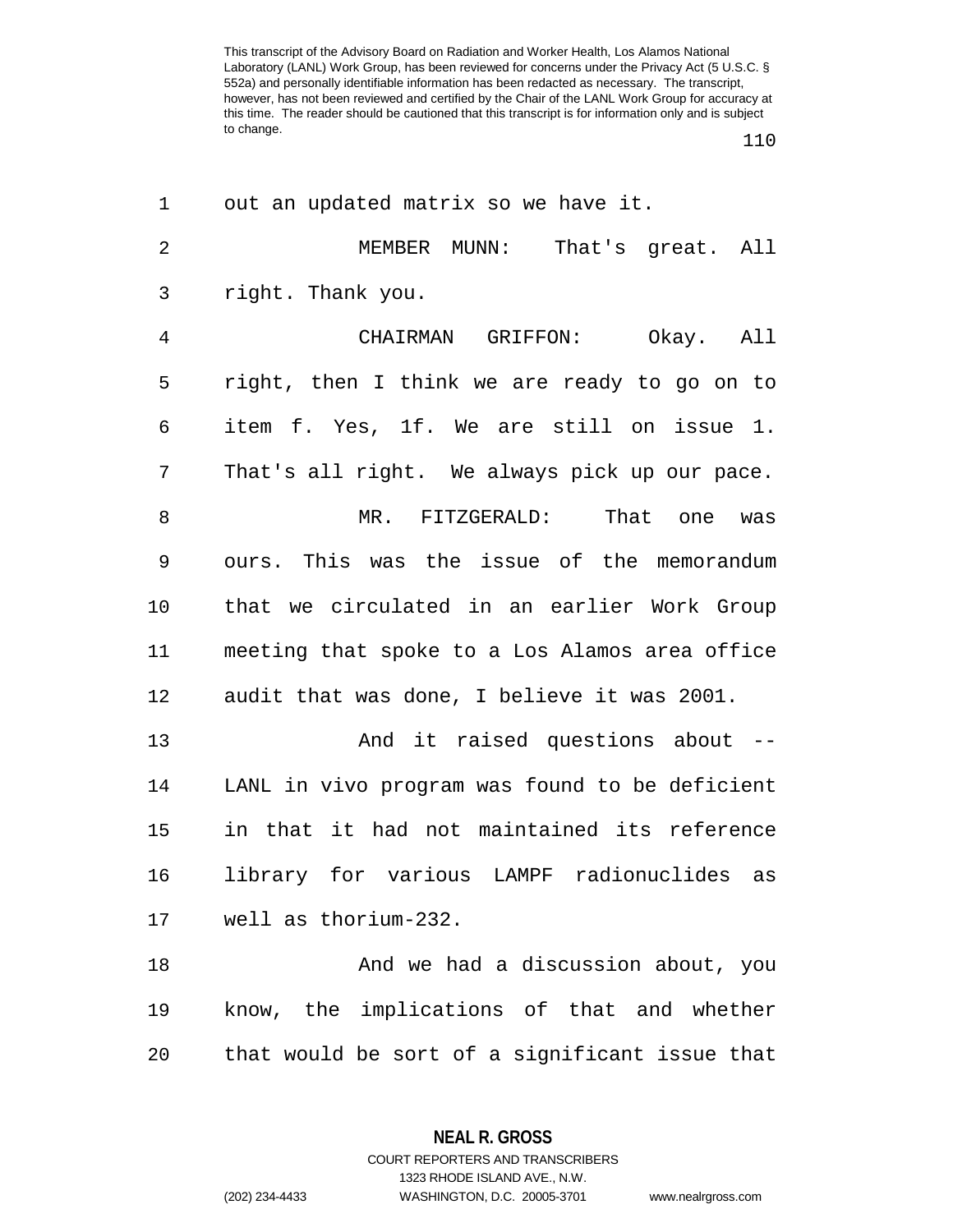111

1 would inform this deliberation.

2 And I think the action was to go 3 back and see if we could shed some light on 4 exactly you know, what the basis for the audit 5 finding had been, and what the kind of 6 response to it there was, and in general, just 7 was it significant, does it speak to the 8 capability of the program itself to monitor 9 for the exotics and what have you.

10 We checked back with -- this is 11 always a wonderful process -- we checked back 12 with the area office and the lab, and tracked 13 down -- it turned out the author had left the 14 site and could not be found and we did find 15 the supervisor, who signed off on it, and I 16 personally made two or three phone calls. 17 None of them were returned, so I guess I would 18 report that we could not find any first-hand 19 accounts about what this was all about.

20 Now, we have not gone back to the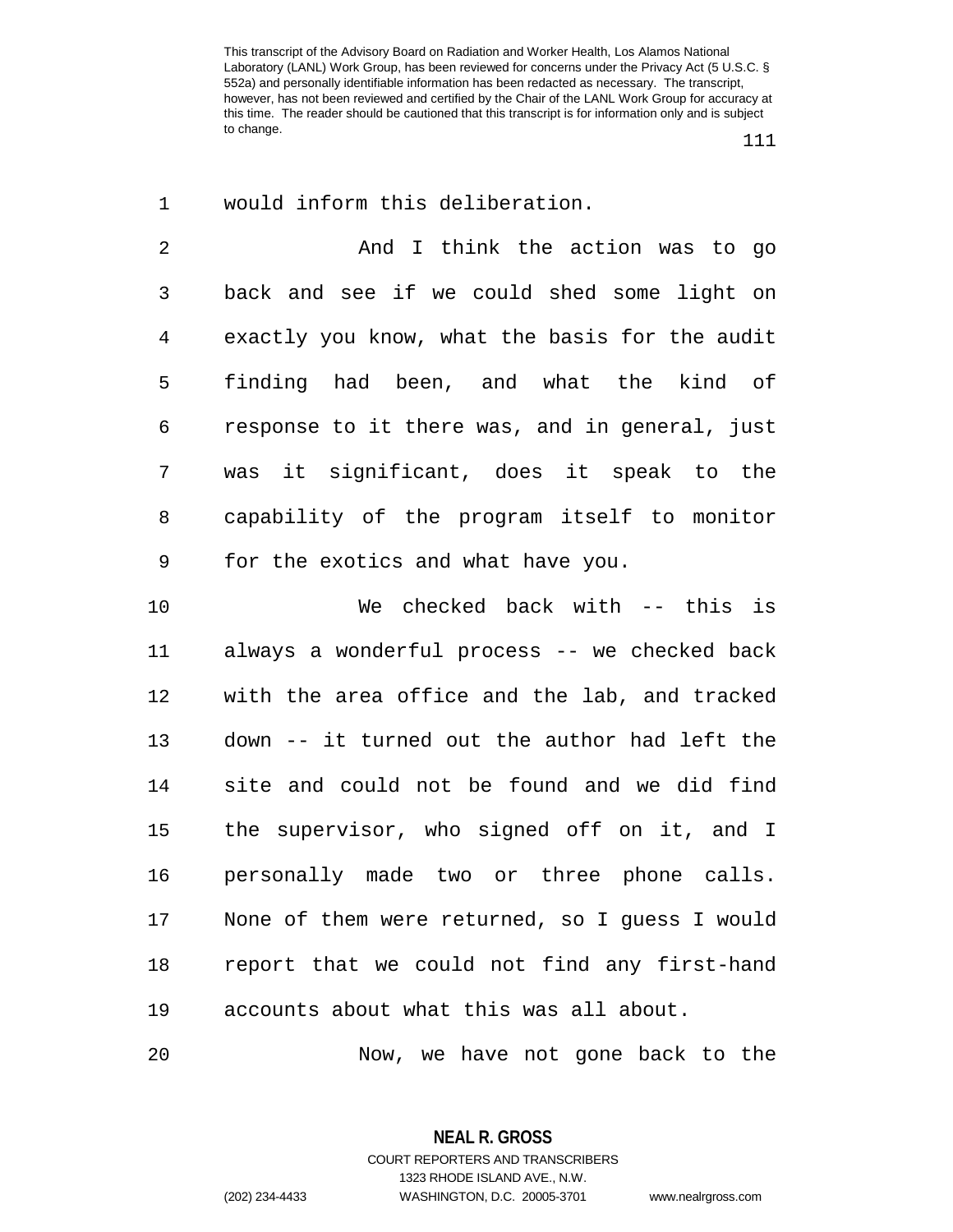$\overline{a}$ 

112

| lab, who obviously would have to respond to    |
|------------------------------------------------|
| the finding, to see, you know, if there's some |
| information in the file.                       |
| This is fairly recent, so this is              |
| not like digging historic stuff, I mean, just  |
| going back and talking to the internal         |
| dosimetry program and finding out, you know,   |
| in their records, you know, what this meant,   |
| and shed some perspective on it.               |
| So we haven't done that part of                |
| it, and we certainly could do that but that is |
| going to require, you know, going back to the  |
| lab, and going through the same hoops that     |
| Greg has been talking about.                   |
| So I would just offer, that's                  |
| where we came out on that action but to do any |
| more, we would probably have to do research -- |
| or not research really -- inquiry with the     |
| laboratory HP program on this.                 |
| will leave it up to the Work<br>I.             |
|                                                |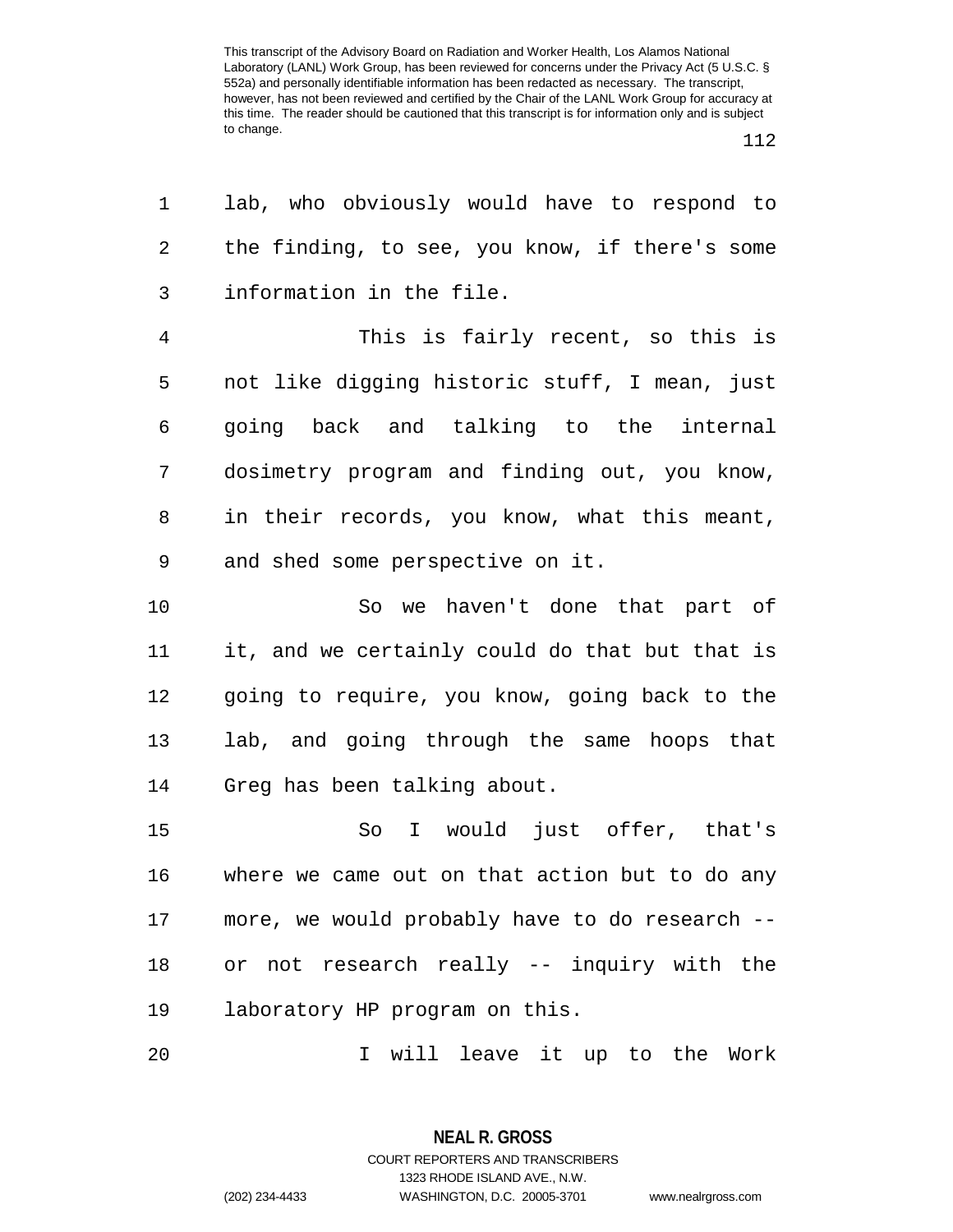113

| 1  | Group, if you want to pursue this memorandum   |
|----|------------------------------------------------|
| 2  | and its implications or not.                   |
| 3  | DR. MACIEVIC: Why should you be                |
| 4  | exempt from being abused?                      |
| 5  | (Laughter.)                                    |
| 6  | MEMBER MUNN: Have we determined                |
| 7  | what are and are not significant radionuclides |
| 8  | already? And if we have done that, then why    |
| 9  | continue on this particular route?             |
| 10 | MR. FITZGERALD: Well, this one                 |
| 11 | was, I think, relevant because the area office |
| 12 | was dinging the lab for not maintaining its    |
| 13 | reference library and, in particular, for the  |
| 14 | nuclides at LAMPF.                             |
| 15 | And the discussion we had about                |
| 16 | that was, you know, I think there was people   |
| 17 | at the table who said well, you know, not      |
| 18 | having your reference library up to date, not  |
| 19 | having this in your system for a facility,     |
| 20 | would not preclude you from seeing these       |

**NEAL R. GROSS** COURT REPORTERS AND TRANSCRIBERS

1323 RHODE ISLAND AVE., N.W.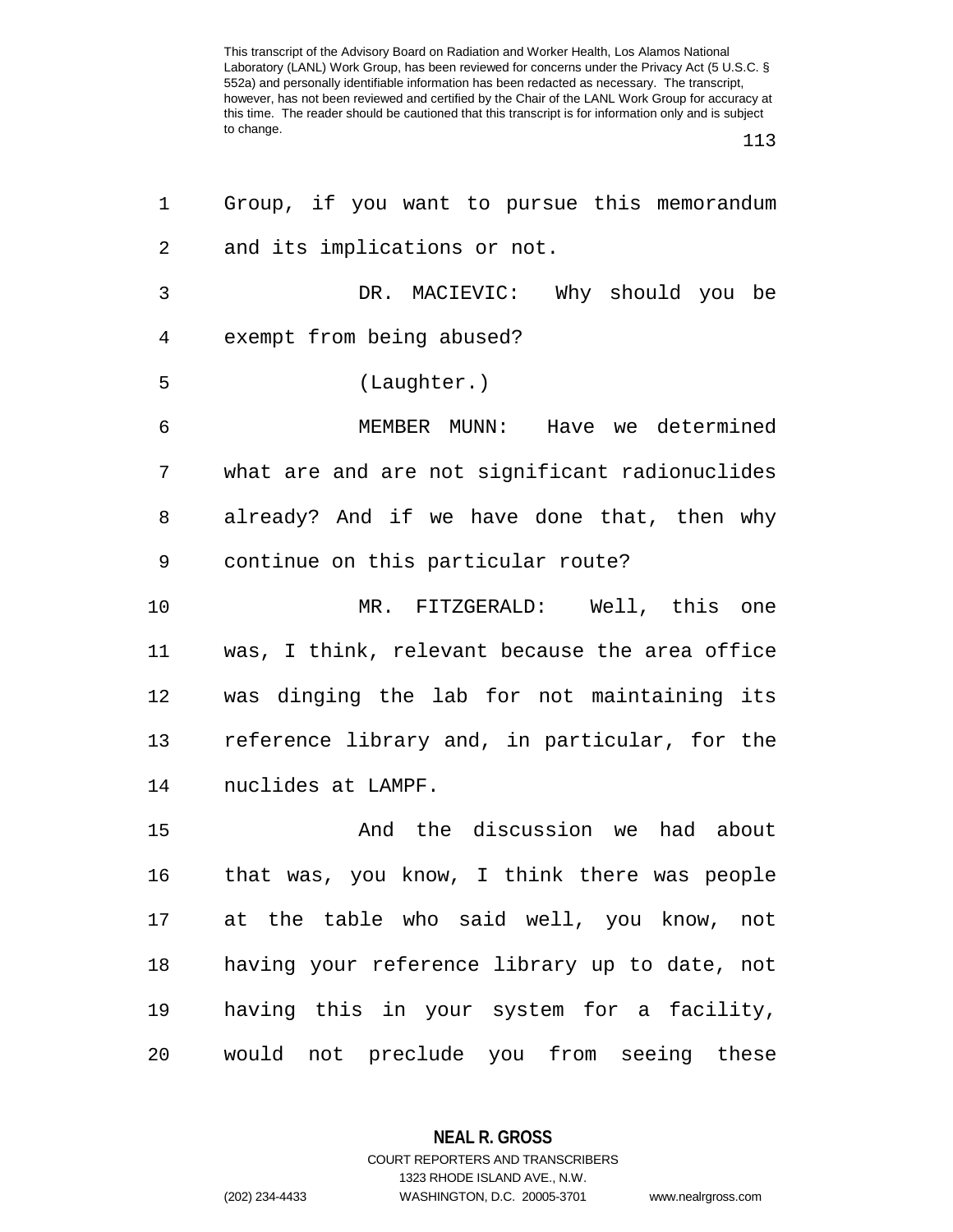114

1 isotopes anyway.

2 But then there was this question, 3 well, is this a -- was this a recurring issue 4 and did this affect, you know, the readings 5 that they would have done for facilities like 6 LAMPF or not?

7 And this is sort of a basic 8 question and I think it would have been 9 settled pretty quickly if we could have talked 10 to any of the principals on that audit.

11 But we couldn't locate them, and 12 so I will just bring that back, that we had 13 found on data capture this memorandum, this 14 audit, this finding, and we can pursue it 15 further or not. I mean, I think it's just a 16 question for the Work Group.

17 CHAIRMAN GRIFFON: Did they have a 18 time period in this thing? 19 MR. FITZGERALD: It was 2001 -- 20 CHAIRMAN GRIFFON: 2001.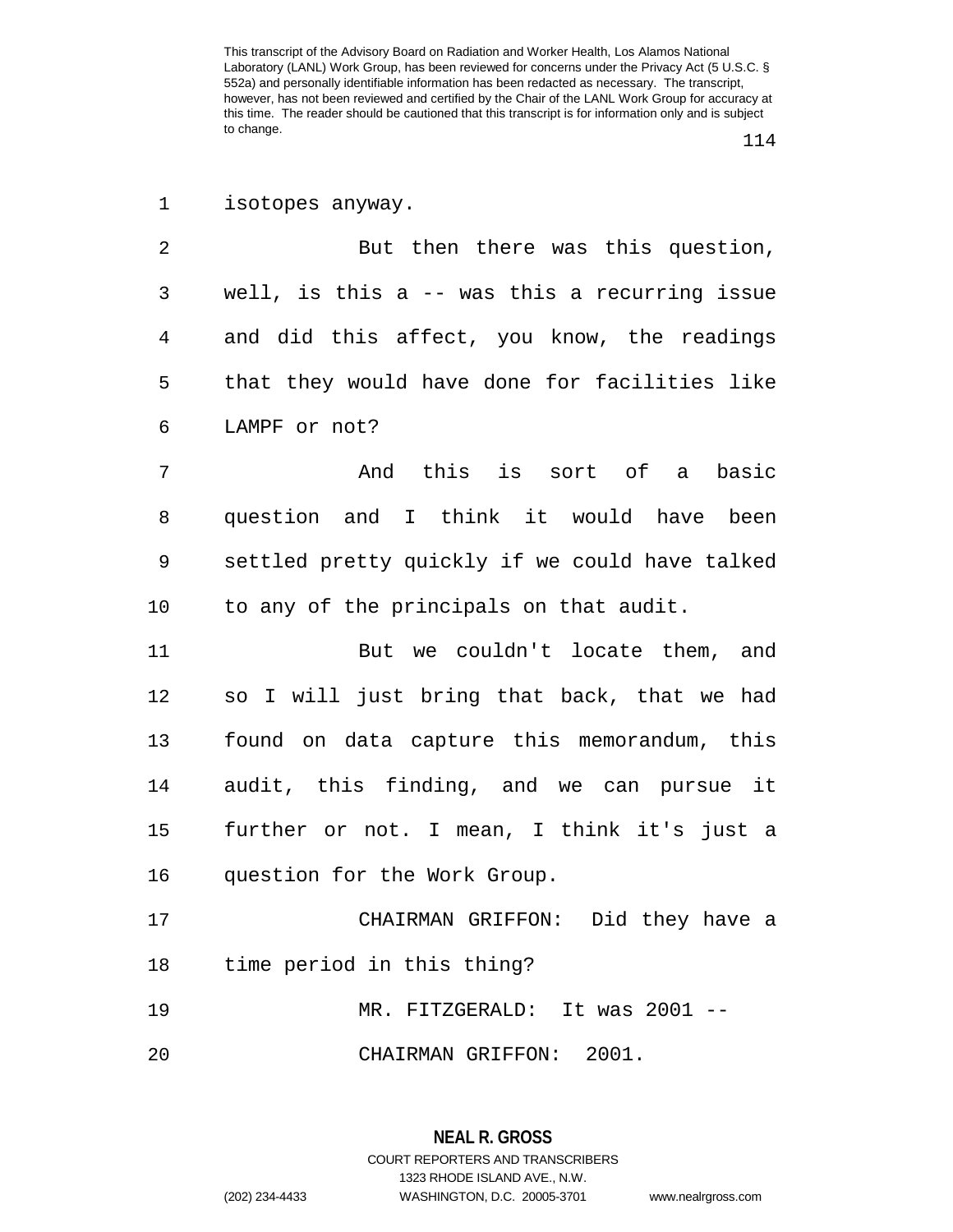115

| 1  | MR. FITZGERALD: -- that the audit              |
|----|------------------------------------------------|
| 2  | was done and that the deficiency -- it was not |
| 3  | just the LAMPF source terms, there was also    |
| 4  | thorium-232, so $-$ -                          |
| 5  | MEMBER MUNN: So essentially your,              |
| 6  | SC&A's, primary concern focuses around the     |
| 7  | thorium, right?                                |
| 8  | MR. FITZGERALD: No, actually as                |
| 9  | much the LAMPF, because obviously LAMPF was a  |
| 10 | big player in terms of your in vivo counting,  |
| 11 | so not to have the LAMPF source terms in your  |
| 12 | reference library sort of struck us as being   |
| 13 | unusual, to say the least.                     |
| 14 | And I guess the -- Wanda, the                  |
| 15 | question kind of revolves around, you know,    |
| 16 | how significant is this, and would it have     |
| 17 | impaired the counting program at all?          |
| 18 | And I think we probably can, you               |
| 19 | know, I mean, put this up, we could probably   |
| 20 | conference call with the internal<br>do<br>a   |

**NEAL R. GROSS** COURT REPORTERS AND TRANSCRIBERS

1323 RHODE ISLAND AVE., N.W.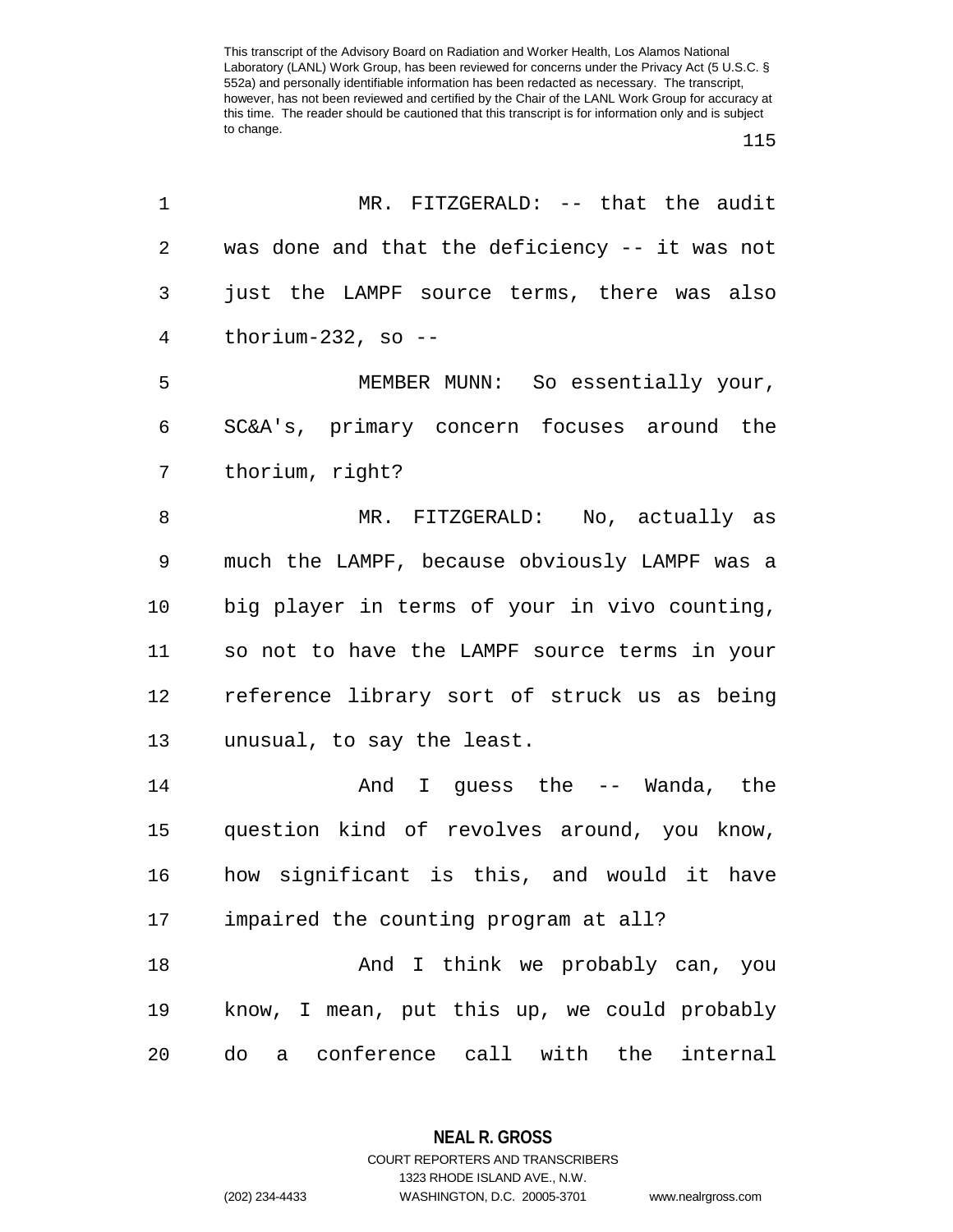116

| 1  | dosimetry program with some advance notice and |
|----|------------------------------------------------|
| 2  | just do it that way.                           |
| 3  | just don't see extending the<br>$\mathbf{I}$   |
| 4  | resources, going after this thing, unless we   |
| 5  | can do it in a very cost-effective way, and    |
| 6  | maybe that $--$                                |
| 7  | CHAIRMAN GRIFFON: I think that's               |
| 8  | the cure.                                      |
| 9  | MEMBER MUNN: Nor do I.                         |
| 10 | CHAIRMAN GRIFFON: That's what I                |
| 11 | was going to ask next, was what's the extent?  |
| 12 | MEMBER MUNN: If it's possible to               |
| 13 | a conference call to resolve the basic<br>do   |
| 14 | question you have, then --                     |
| 15 | MR. FITZGERALD: Yes, and I would               |
| 16 | like to participate, and we just would find    |
| 17 | out. I mean, I just want to -- it's sort of a  |
| 18 | loose end and it's kind of bothersome to have  |
| 19 | an audit finding as late in the game as 2001   |
| 20 | on something like that.                        |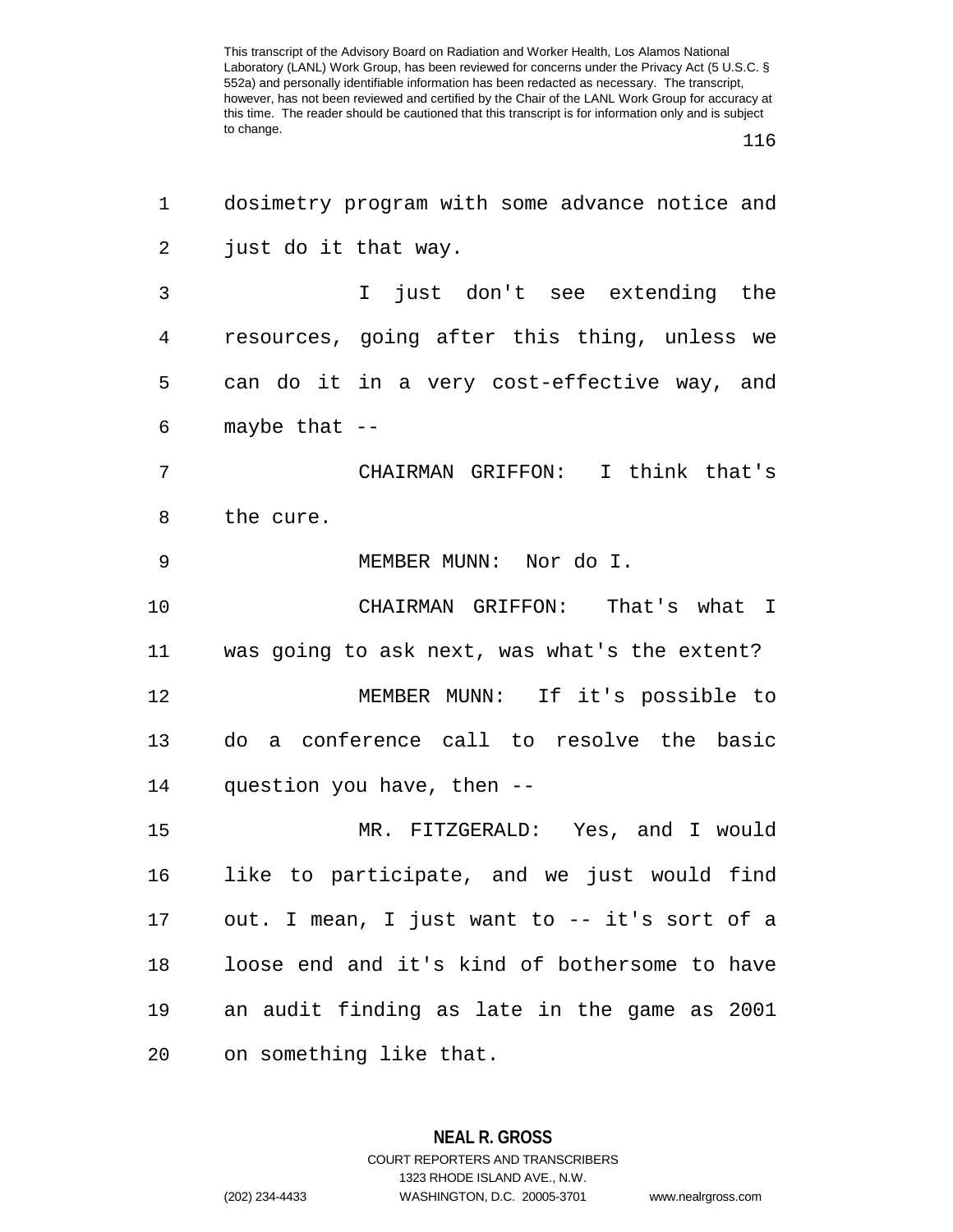117

| $\mathbf 1$    | It may not even be significant                |
|----------------|-----------------------------------------------|
| $\overline{2}$ | after we discuss it with the internal         |
| 3              | dosimetry program at LANL.                    |
| 4              | CHAIRMAN GRIFFON: So SC&A and                 |
| 5              | NIOSH will set up the conference call --      |
| 6              | MR. FITZGERALD: Yes, we will take             |
| 7              | $it$ $-$                                      |
| 8              | CHAIRMAN GRIFFON: -- with the                 |
| 9              | internal dosimetry group --                   |
| 10             | MR. FITZGERALD: We will take the              |
| 11             | action to run it through the DOE and make     |
| 12             | arrangements with the right people to be on   |
| 13             | the other end of the line and give them       |
| 14             | advance notice so that they can dig up what   |
| 15             | they did with the audit. We'll take that next |
| 16             | step.                                         |
| 17             | MEMBER<br>Sounds<br>simple<br>$MUNN$ :        |
| 18             | enough.                                       |
| 19             | MR. FITZGERALD:<br>It won't be.               |
| 20             | (Laughter.)                                   |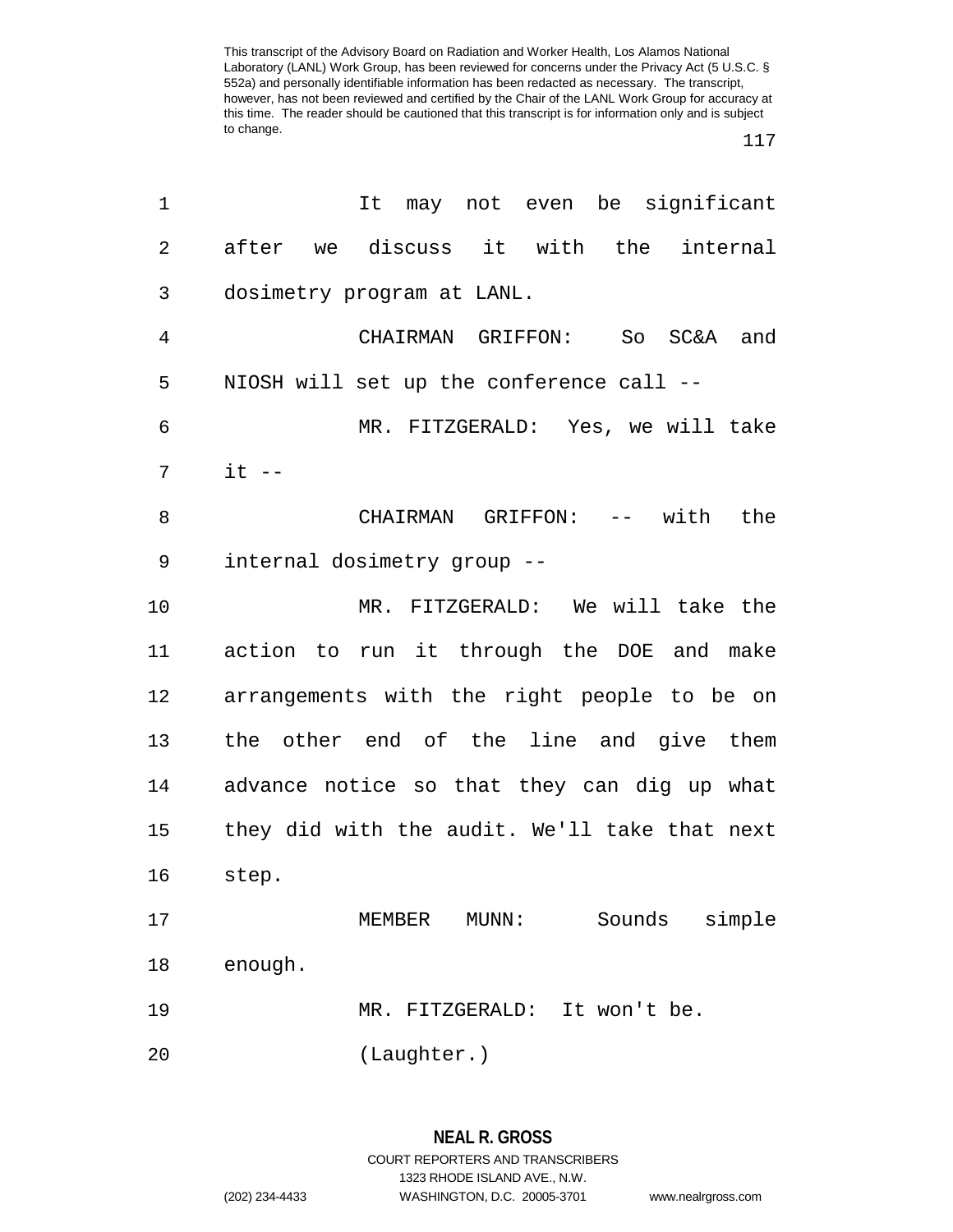118

| 1  | MEMBER<br>sounds simple<br>MUNN:<br>It      |
|----|---------------------------------------------|
| 2  | enough. We all know what "sound" means.     |
| 3  | CHAIRMAN GRIFFON: Sounds<br>real            |
| 4  | simple, yes.                                |
| 5  | MR. FITZGERALD: That was like my            |
| 6  | making the phone calls.                     |
| 7  | MEMBER MUNN: Yes, choosing the              |
| 8  | right detergent, yes.                       |
| 9  | CHAIRMAN GRIFFON: Okay, item g.             |
| 10 | MR. FITZGERALD: I think that was            |
| 11 | satisfied.                                  |
| 12 | CHAIRMAN GRIFFON: Yes, that was             |
| 13 | closed. Yes.                                |
| 14 | MR. FITZGERALD: I think NIOSH               |
| 15 | went ahead and posted that information.     |
| 16 | CHAIRMAN GRIFFON: And then we are           |
| 17 | on to issue number 2. Look at that.         |
| 18 | MEMBER MUNN: Excellent.                     |
| 19 | CHAIRMAN GRIFFON: Progress. Okay,           |
| 20 | so 2, issue 2, number 1, this is focused on |

**NEAL R. GROSS** COURT REPORTERS AND TRANSCRIBERS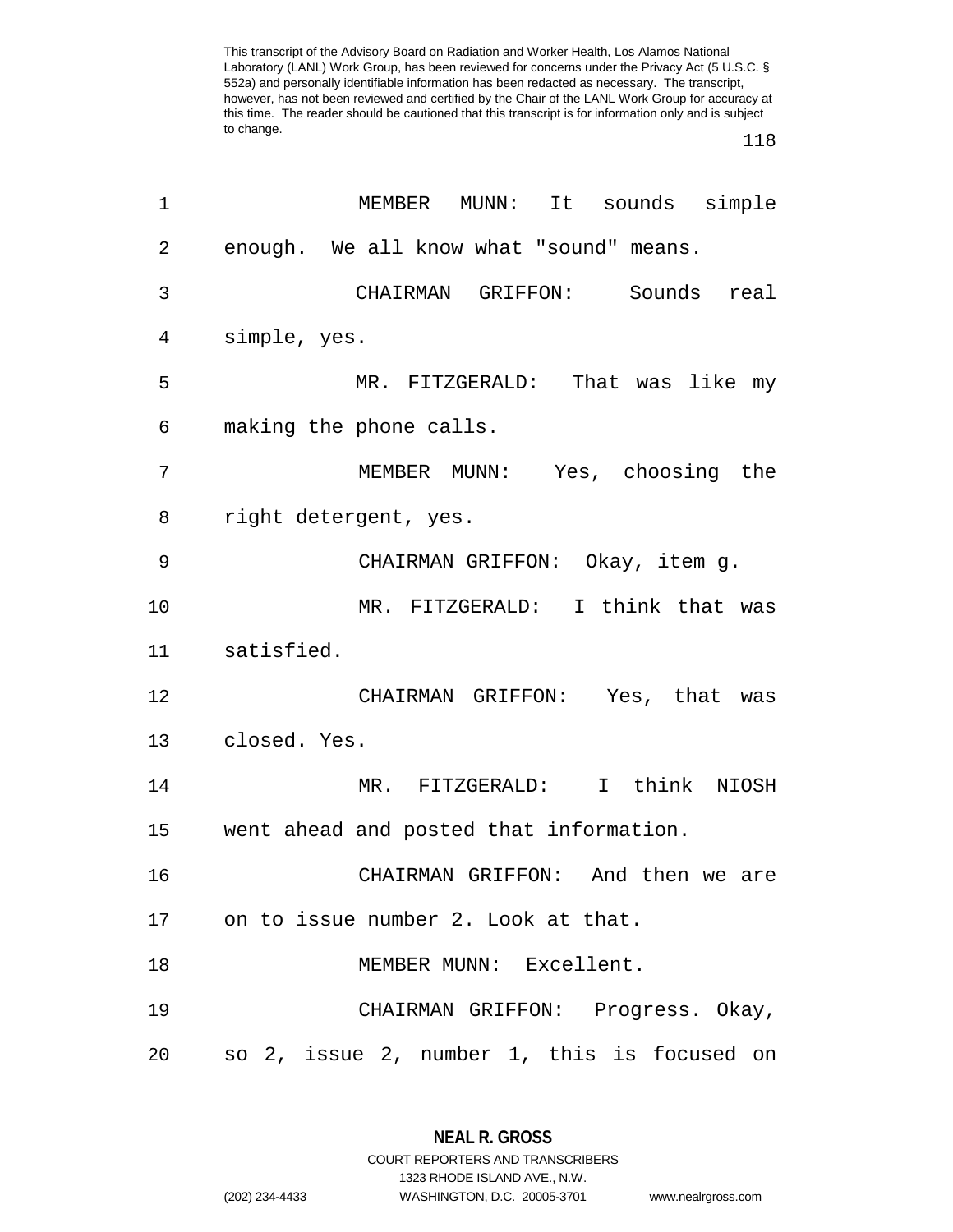119

|  | the exotic $-$ |  |
|--|----------------|--|
|  |                |  |

| 2              | MEMBER MUNN: -- by location.                   |
|----------------|------------------------------------------------|
| $\mathfrak{Z}$ | CHAIRMAN GRIFFON: Yes. Right.                  |
| $\overline{4}$ | DR. MACIEVIC: Well, our basic                  |
| 5              | response to this question is we went through   |
| 6              | and the different documents to show where      |
| 7              | these LANL -- the exotic items are mentioned,  |
| 8              | and different references to that, and there    |
| 9              | are also a narrative that discusses each one   |
| 10             | of these activities, the point being that if   |
| 11             | you look at the time periods that are          |
| 12             | involved, you have got '43 to '50, '46, '45 to |
| 13             | '72, '45 to '72, 1952.                         |
| 14             | On page 19, '59 -- I am just                   |
| 15             | taking these randomly through here. '52 to     |
| 16             | '68, '67 to '72, early '90s, '65 to '72, where |
| 17             | you are discussing all these radionuclides     |
| 18             | that we are calling exotic.                    |
| 19             | But there is a specific $-$ - there            |

20 are specific programs and activities and

**NEAL R. GROSS** COURT REPORTERS AND TRANSCRIBERS 1323 RHODE ISLAND AVE., N.W.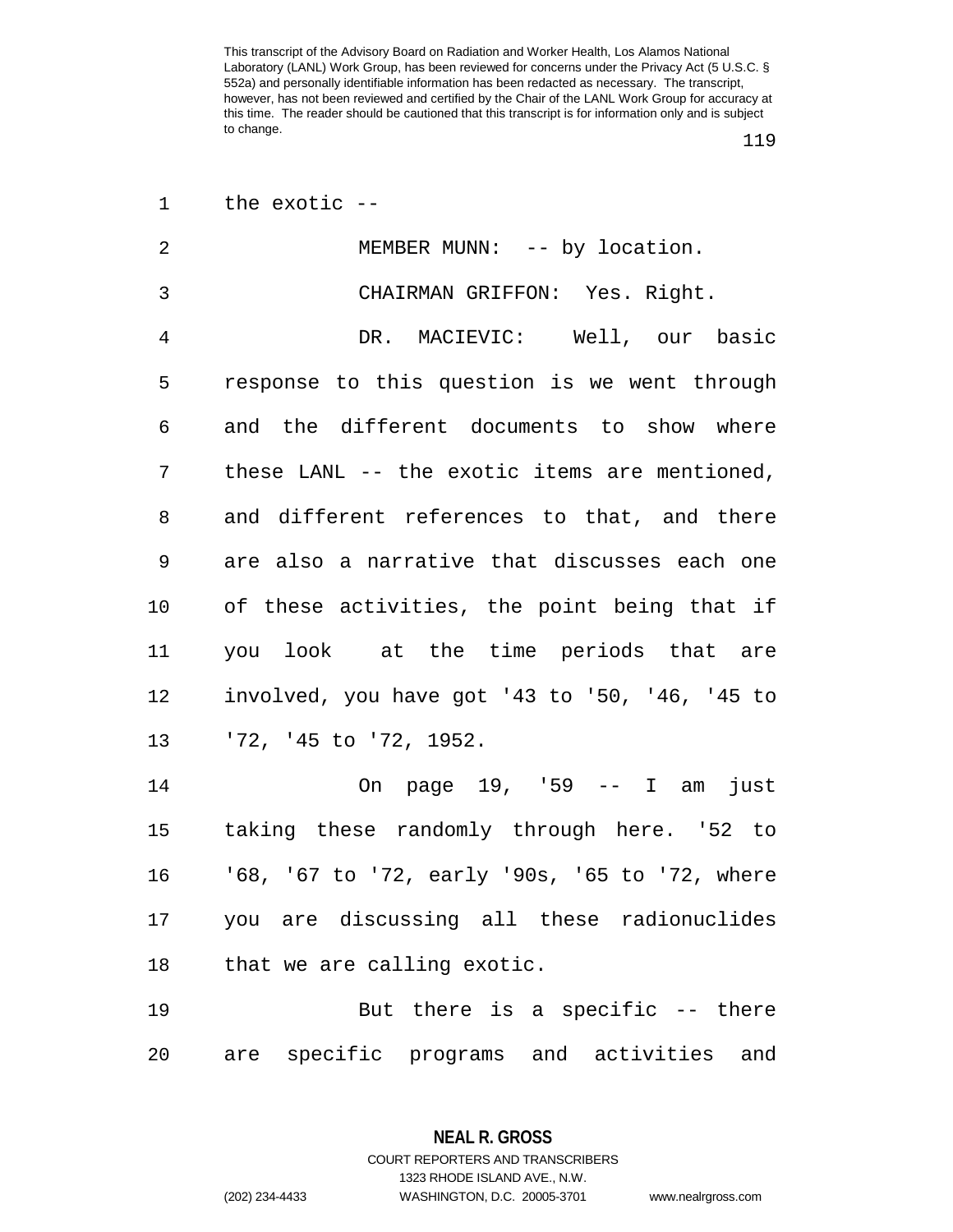120

| 1              | knowing that they were working with these      |
|----------------|------------------------------------------------|
| $\overline{2}$ | particular materials in these particular       |
| 3              | areas.                                         |
| $\overline{4}$ | So that is the point of that, and              |
| 5              | then the descriptions on the next pages, from  |
| 6              | pages, what do we have, 20 through twenty --   |
| 7              | CHAIRMAN GRIFFON: And I guess the              |
| 8              | other takeaway from that table is that not     |
| 9              | many of them fall into this time period,       |
| 10             | right?                                         |
| 11             | DR. MACIEVIC: Right. A lot of                  |
| 12             | work was done -- yes. Well, the<br>this        |
| 13             | descriptions talk about it and when they ended |
| 14             | and things like that, so this is not -- this   |
| 15             | again backs up what we are trying to say is    |
| 16             | that these exotics exist but they are not      |
| 17             | existing in any kind of quantity that would    |
| 18             | have been requiring a full-time bioassay       |
| 19             | program or other sampling for it, that their   |
| 20             | monitoring efforts, there's a document that I  |

**NEAL R. GROSS**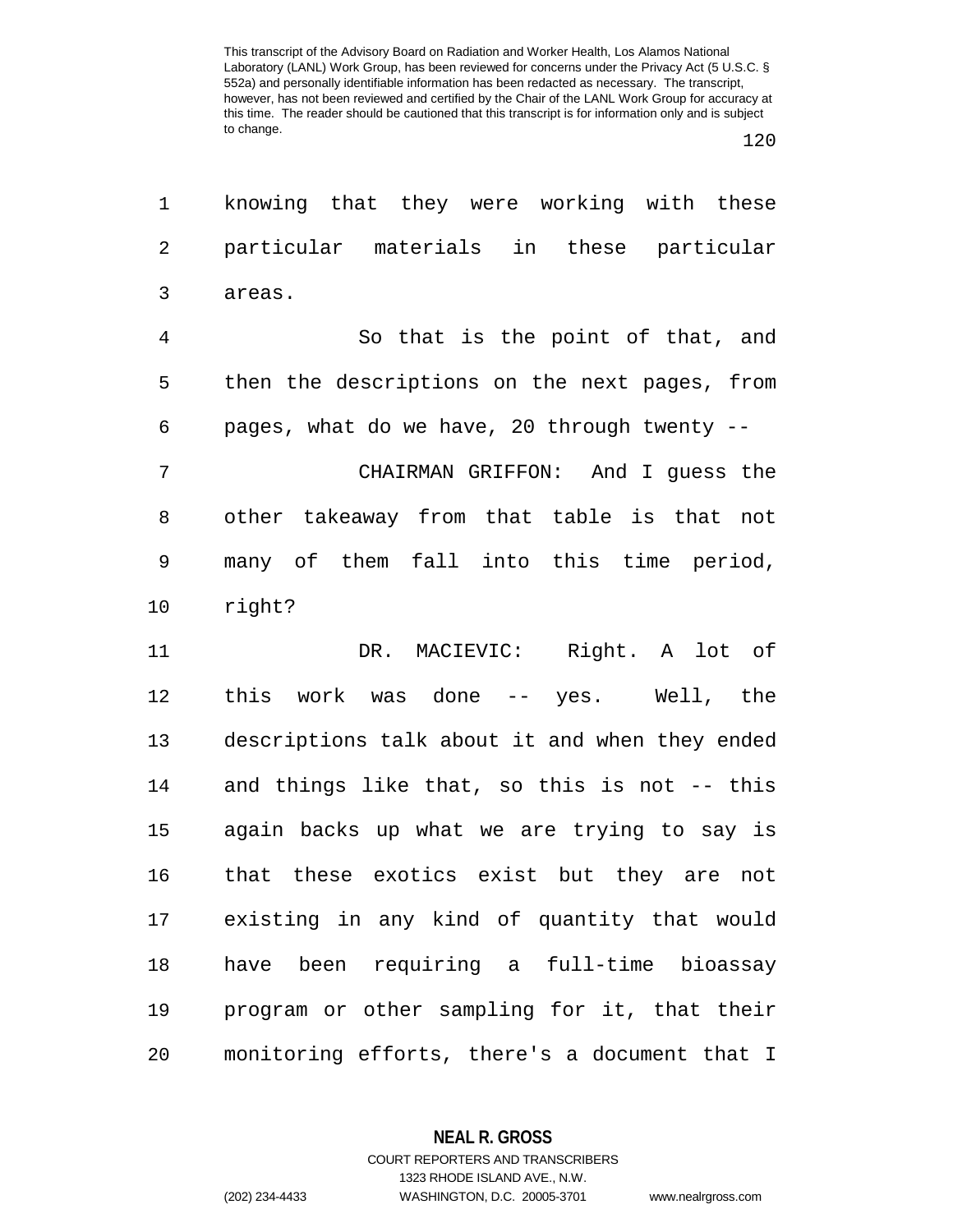1 will -- in one of the other questions that I 2 will refer to, where they were doing 3 monitoring and the air monitoring limit for 4 the plutonium and the curium are the same 5 number.

6 So they were monitoring to the 7 same level for both of those radionuclides, 8 and it's a 1950-something document. When we 9 get there, I will point it out.

10 But the fact that they were --11 newly had the problem but their air monitoring 12 is requiring the same air level in this, that 13 they were monitoring -- basically, by keeping 14 control of plutonium, you are also keeping 15 control of the curium, if it is curium, I will 16 have to look at the sheet when you get there.

17 But they are controlling to that 18 particular number and these are not in the 19 descriptions, which I am not going to go 20 through for the sake of time, but these

**NEAL R. GROSS**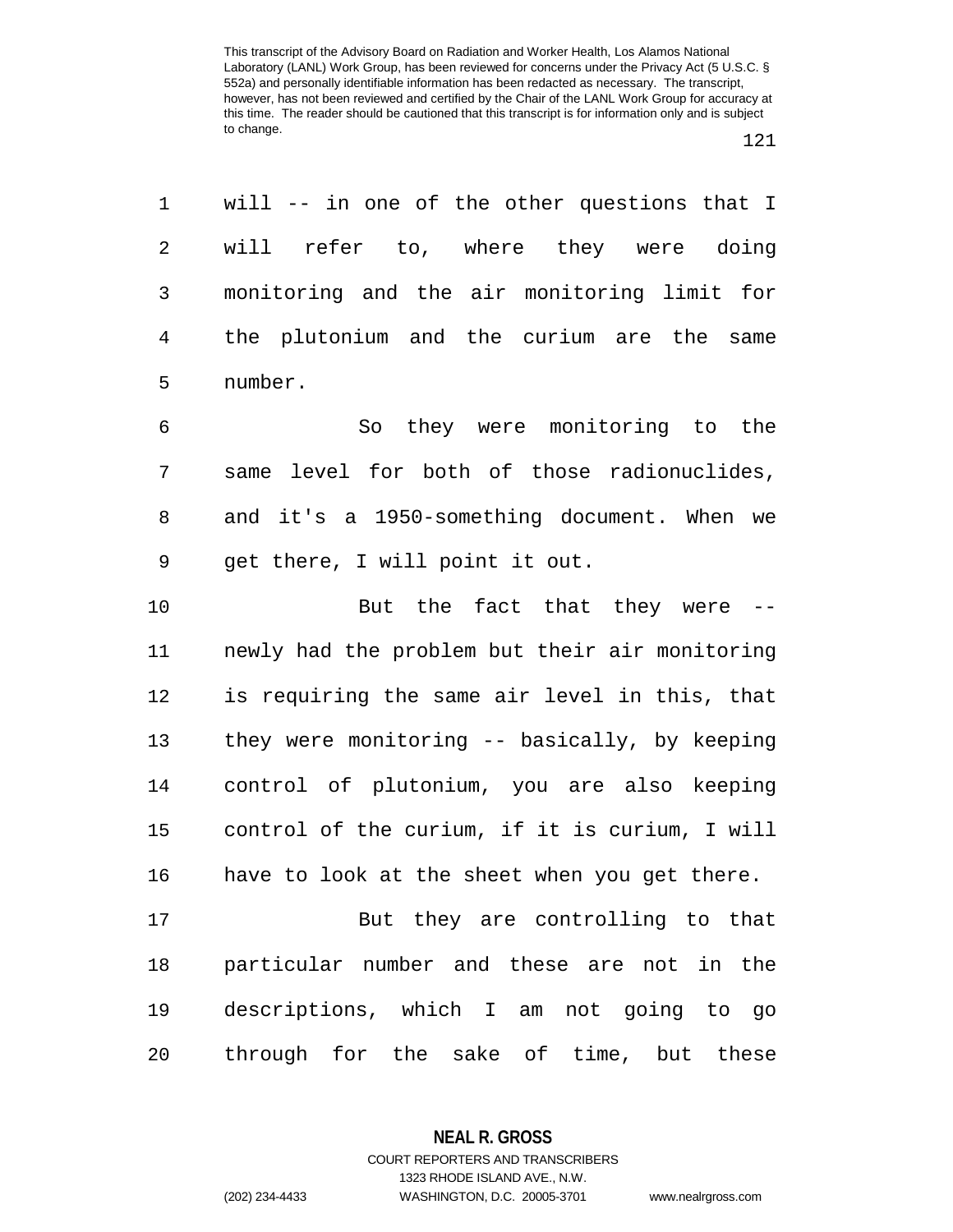122

1 descriptions all talk about when the programs 2 were evolved, what they did in what buildings, 3 different time values, so you can read through 4 them when we go through neptunium, thorium and 5 yes. It goes down through page 25, so pages 20 6 through 25 do the description of these 7 different radionuclides they were calling 8 exotic, and how they were handled, where they 9 were handled and the people involved. 10 So this is a knowledge of them 11 and, to me, that speaks to the program knowing 12 where their problems were, and dealing with 13 them. 14 MR. FITZGERALD: Okay, I guess we 15 would like a little clarification, because I 16 think there's some inconsistencies that we are 17 trying to, I guess, understand and kind of 18 harmonize. 19 If you go back to the Evaluation 20 Report for the prior petition, which is

> **NEAL R. GROSS** COURT REPORTERS AND TRANSCRIBERS

> > 1323 RHODE ISLAND AVE., N.W.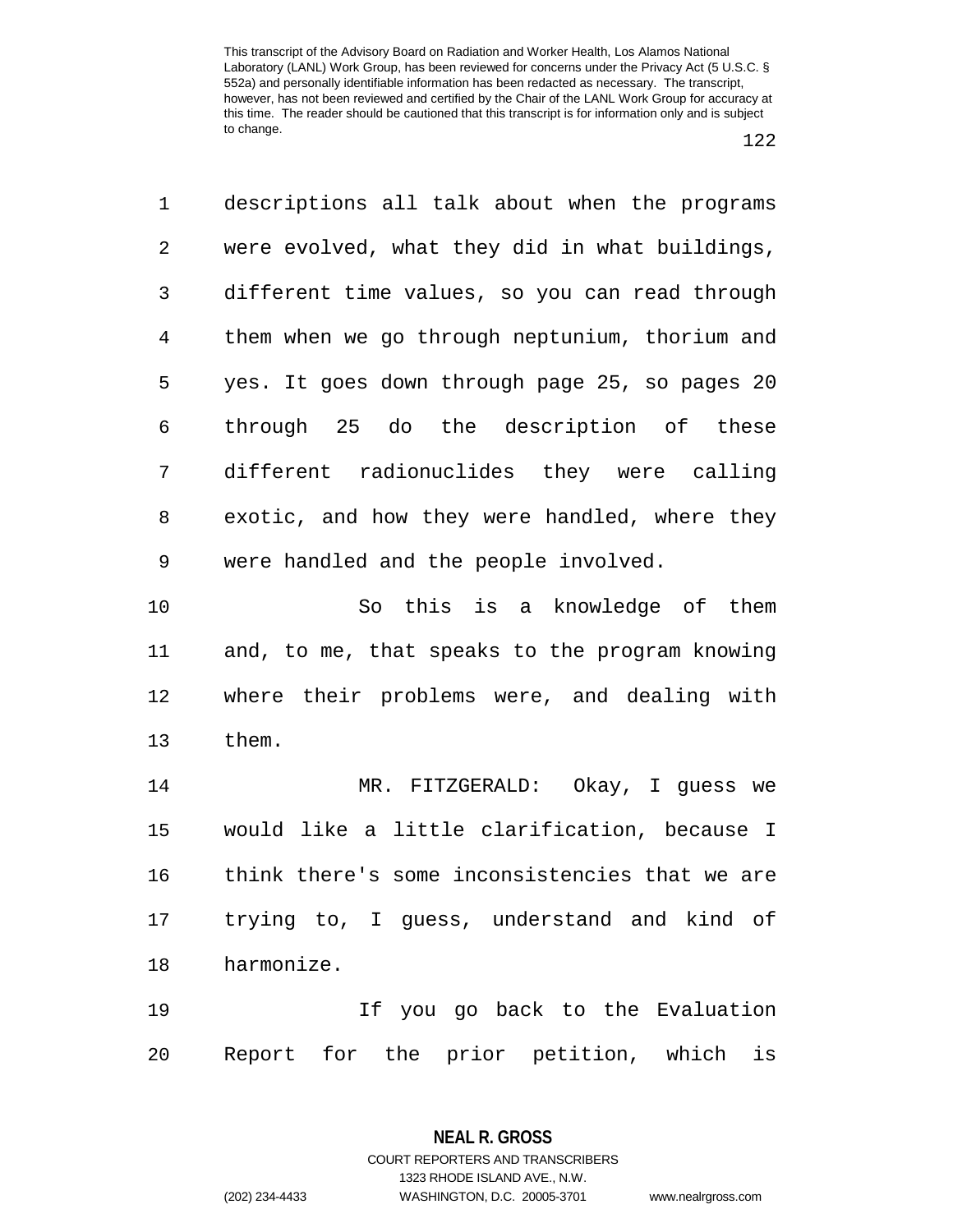123

| 1              | SEC-51, and that ER notes for thorium,         |
|----------------|------------------------------------------------|
| $\overline{2}$ | actinium, curium, neptunium and protactinium - |
| 3              |                                                |
| 4              | CHAIRMAN GRIFFON: Protactinium.                |
| 5              | MR. FITZGERALD: Yes, that's a                  |
| 6              | tough one -- that and this is -- I'll use a    |
| 7              | quote because I want to make sure that I got   |
| 8              | it straight -- "there are numerous references  |
| 9              | in site documentation regarding the use of     |
| 10             | these radionuclides as well as the apparent    |
| 11             | absence or unsuccessful development of a       |
| 12             | bioassay program. These references began in    |
| 13             | the early 1950s and remained a concern through |
| 14             | the early 1990s."                              |
| 15             | And beyond that, the Tiger Team                |
| 16             | report, '91, elaborates on a particular issue  |
| 17             | that they felt strongly about, the team did,   |
| 18             | in terms of thorium-232 and its decay          |
| 19             | products. This was in building SM-66, with     |
| 20             | workers that were unaware of radiological      |

**NEAL R. GROSS** COURT REPORTERS AND TRANSCRIBERS

1323 RHODE ISLAND AVE., N.W.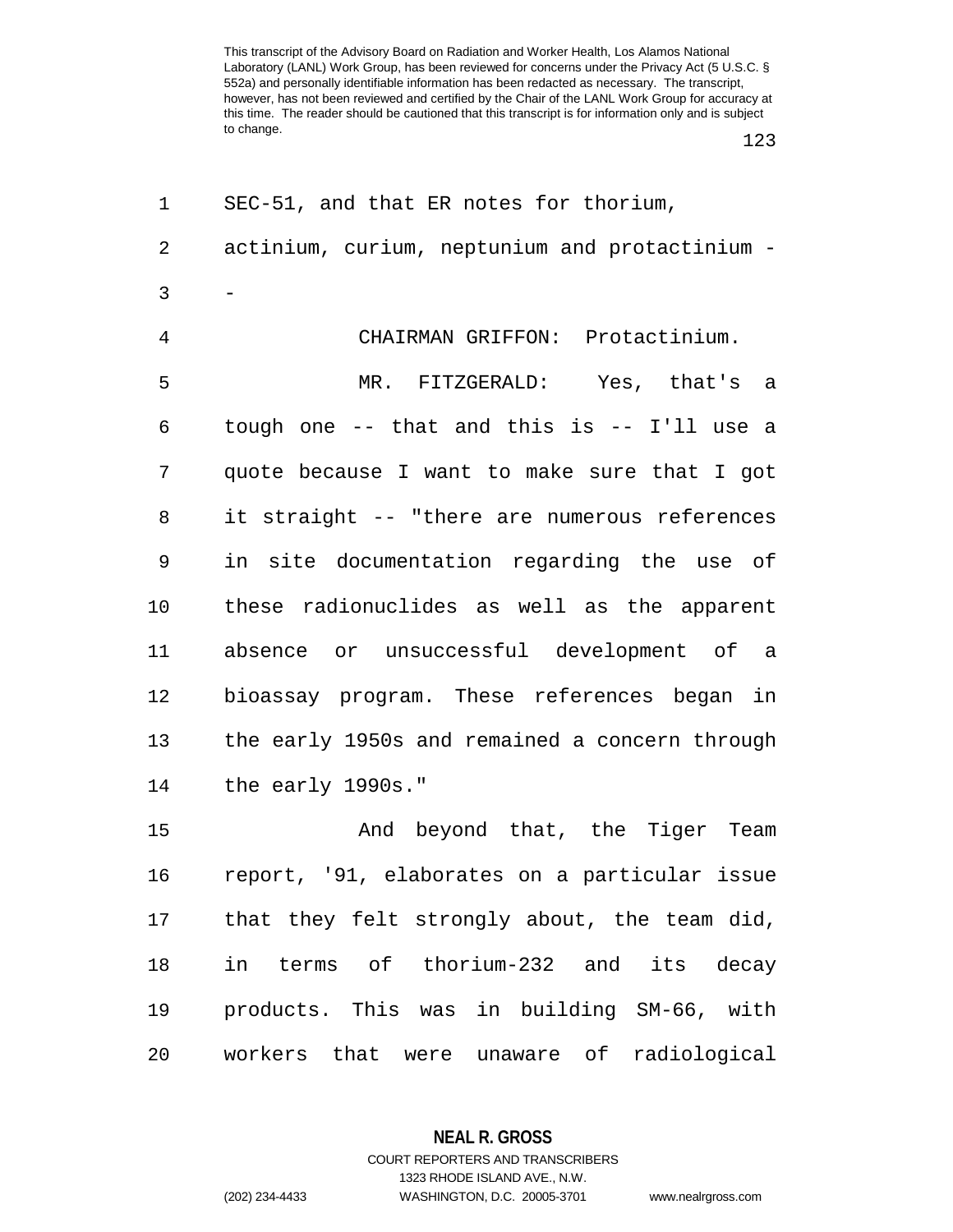124

| 1              | hazards and with no bioassay being made        |
|----------------|------------------------------------------------|
| 2              | available despite handling gram quantities of  |
| 3              | dispersible thorium oxide powders.             |
| $\overline{4}$ | MR. MILES: Gram quantities?                    |
| 5              | MR. FITZGERALD: Of dispersible                 |
| 6              | thorium oxide powders. That's right from the   |
| 7              | Tiger Team report. And that was in the '89     |
| 8              | time frame, '89, '90 time frame that that was  |
| 9              | identified.                                    |
| 10             | In addition to that, and I am just             |
| 11             | trying to get a handle on two things really. I |
| 12             | think, from the table that you presented, what |
| 13             | you just said, that from a time frame          |
| 14             | standpoint you see most of the exotics         |
| 15             | figuring in this pre-'75 time frame.           |
| 16             | I am seeing exceptions,<br>But                 |
| 17             | certainly that observation, what was said in   |
| 18             | the previous ER, and also, we have done some   |
| 19             | data capture, some of this is classified for   |
| 20             | some of these other source terms, whether it's |

**NEAL R. GROSS** COURT REPORTERS AND TRANSCRIBERS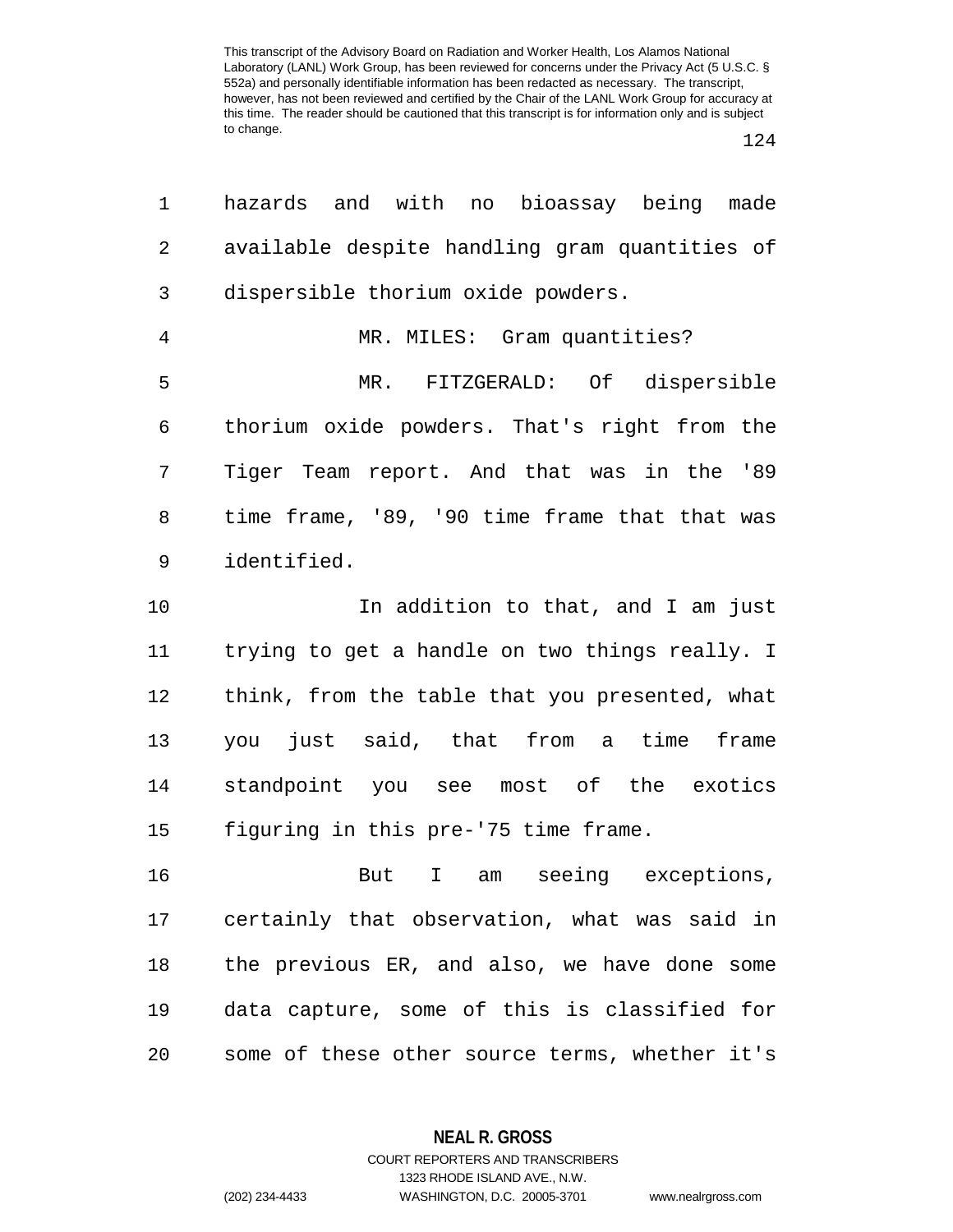125

| 1  | neptunium or thorium or whatever, and they     |
|----|------------------------------------------------|
| 2  | certainly fall in the '80s and '90s.           |
| 3  | So from a time frame standpoint, I             |
| 4  | guess I am not clear how one can make the      |
| 5  | conclusion that it's pretty much weighted in   |
| 6  | that early days.                               |
| 7  | think there's actually some<br>$\mathbf{I}$    |
| 8  | evidence that it figured -- some of this       |
| 9  | figured in campaigns and processes in the '80s |
| 10 | and '90s.                                      |
| 11 | in terms of facilities,<br>And                 |
| 12 | obviously these occurred<br>in different       |
| 13 | locations at Los Alamos as well. And there     |
| 14 | isn't any monitoring data for these particular |
| 15 | sources and these operations.                  |
| 16 | So they may have known about the               |
| 17 | activity, but they certainly didn't bioassay   |
| 18 | for it. And that is, of course, I think that's |
| 19 | the biggest concern we have at this point,     |
| 20 | that there were certain operations<br>that     |

**NEAL R. GROSS** COURT REPORTERS AND TRANSCRIBERS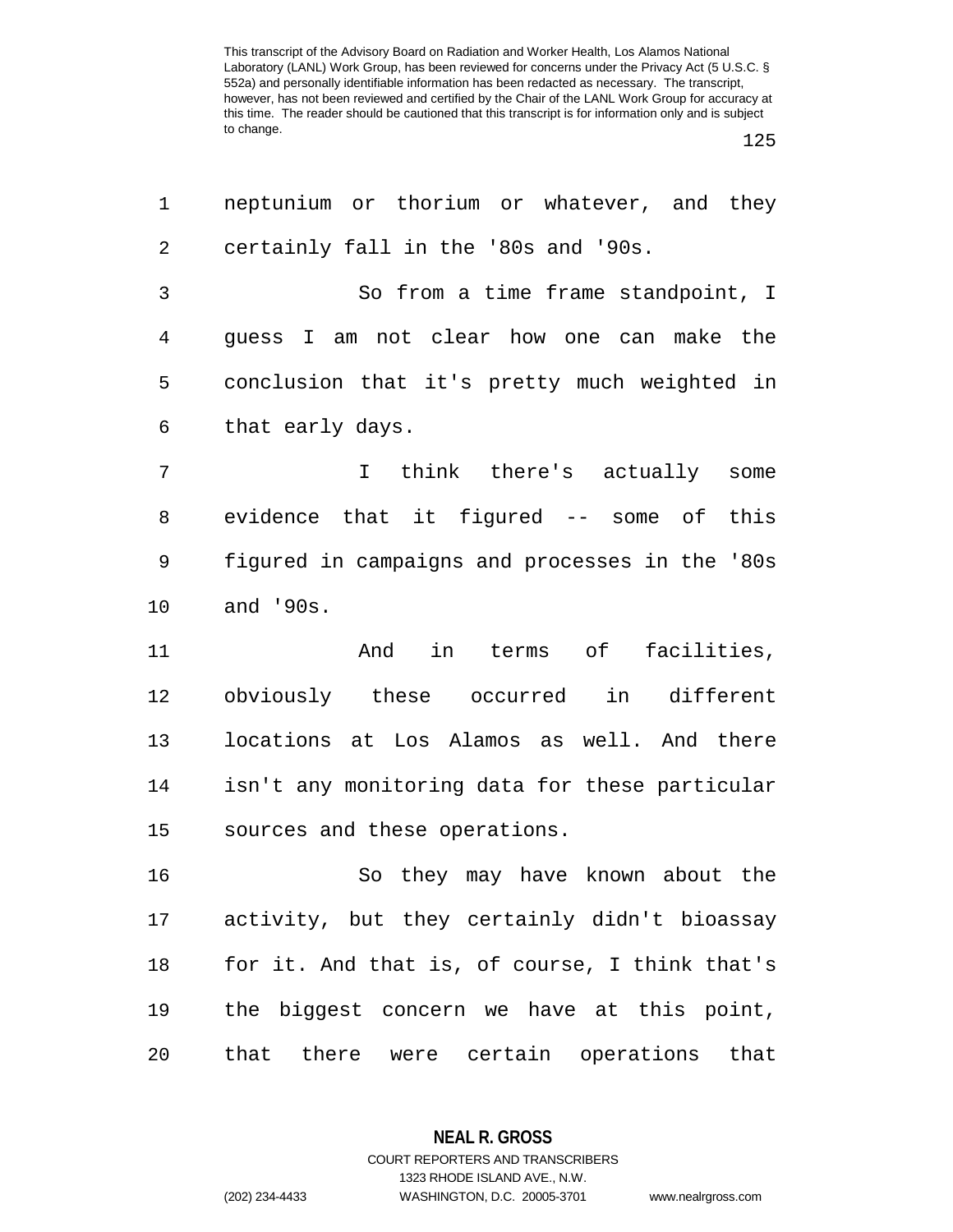126

| 1              | clearly took place, we have the time frames,   |
|----------------|------------------------------------------------|
| 2              | we have the operations identified.             |
| $\mathfrak{Z}$ | They didn't do bioassay, in fact               |
| 4              | they got dinged for it in a snapshot audit the |
| 5              | Tiger Team did in '89, and you know that is    |
| 6              | kind of what I am trying to get to as far as   |
| 7              | this overarching question, you know, did they  |
| 8              | know where the source terms were, did any of   |
| 9              | them fall after '75 in a meaningful or         |
| 10             | significant way, and did they actually conduct |
| 11             | bioassay?                                      |
| 12             | And I think there's some<br>real               |
| 13             | question on that, so I'm not quite clear, you  |
| 14             | know, where you'd come up with the bottom line |
| 15             | on this thing.                                 |
| 16             | I look at the table as well, that              |
| 17             | the dates, it's suggestive of this thing being |
| 18             | pretty much a 1940s to early 1970s issue, but  |
| 19             | I think the four or five instances -- or even  |
| 20             | more actually -- that we have identified, fall |

**NEAL R. GROSS** COURT REPORTERS AND TRANSCRIBERS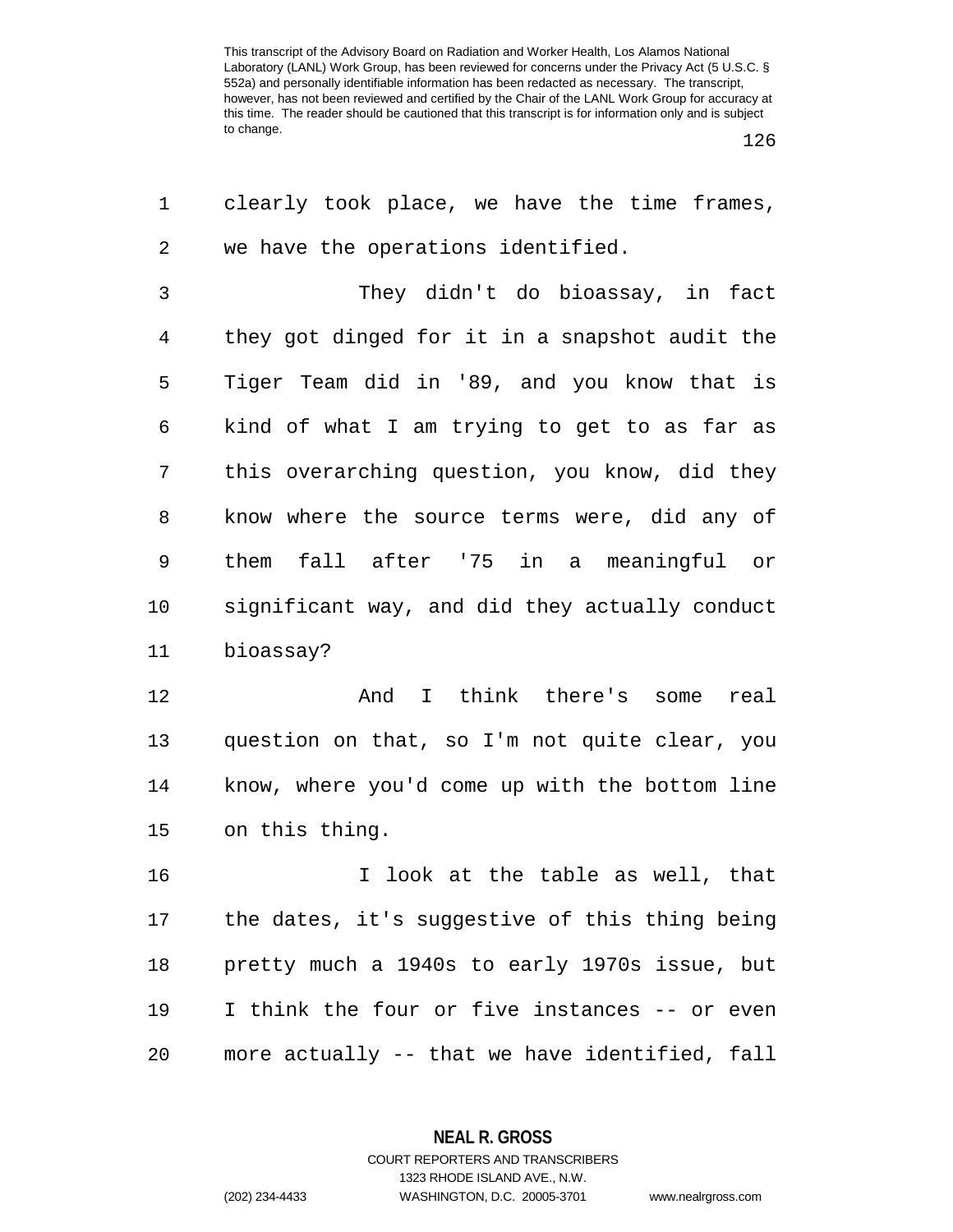127

| 1              | well into the '80s and '90s as well.           |
|----------------|------------------------------------------------|
| $\overline{c}$ | We do have CMR identified as early             |
| 3              | '90s, but most of these are not much beyond    |
| 4              | '72, so I think the table -- I have some       |
| 5              | questions whether the table is complete from a |
| 6              | time frame standpoint as well as<br>an         |
| 7              | operational facility standpoint.               |
| 8              | This is<br>MS. ROBERTSON-DEMERS:               |
| 9              | Kathy DeMers. I echo Joe's concern as far as   |
| 10             | completeness, and let me just give you one     |
| 11             | example. Can you guys hear me?                 |
| 12             | MR. FITZGERALD: Yes.                           |
| 13             | MS. ROBERTSON-DEMERS: Okay. You                |
| 14             | don't have polonium present at Los Alamos, you |
| 15             | know, in 2007/2008, but you do have bioassay   |
| 16             | for it. So it -- you know, that kind of made   |
| 17             | me wonder, okay, are we missing some stuff in  |
| 18             | this table? Are we missing even polonium prior |
| 19             | to '07?                                        |
| 20             | You know, I know you have<br>gone              |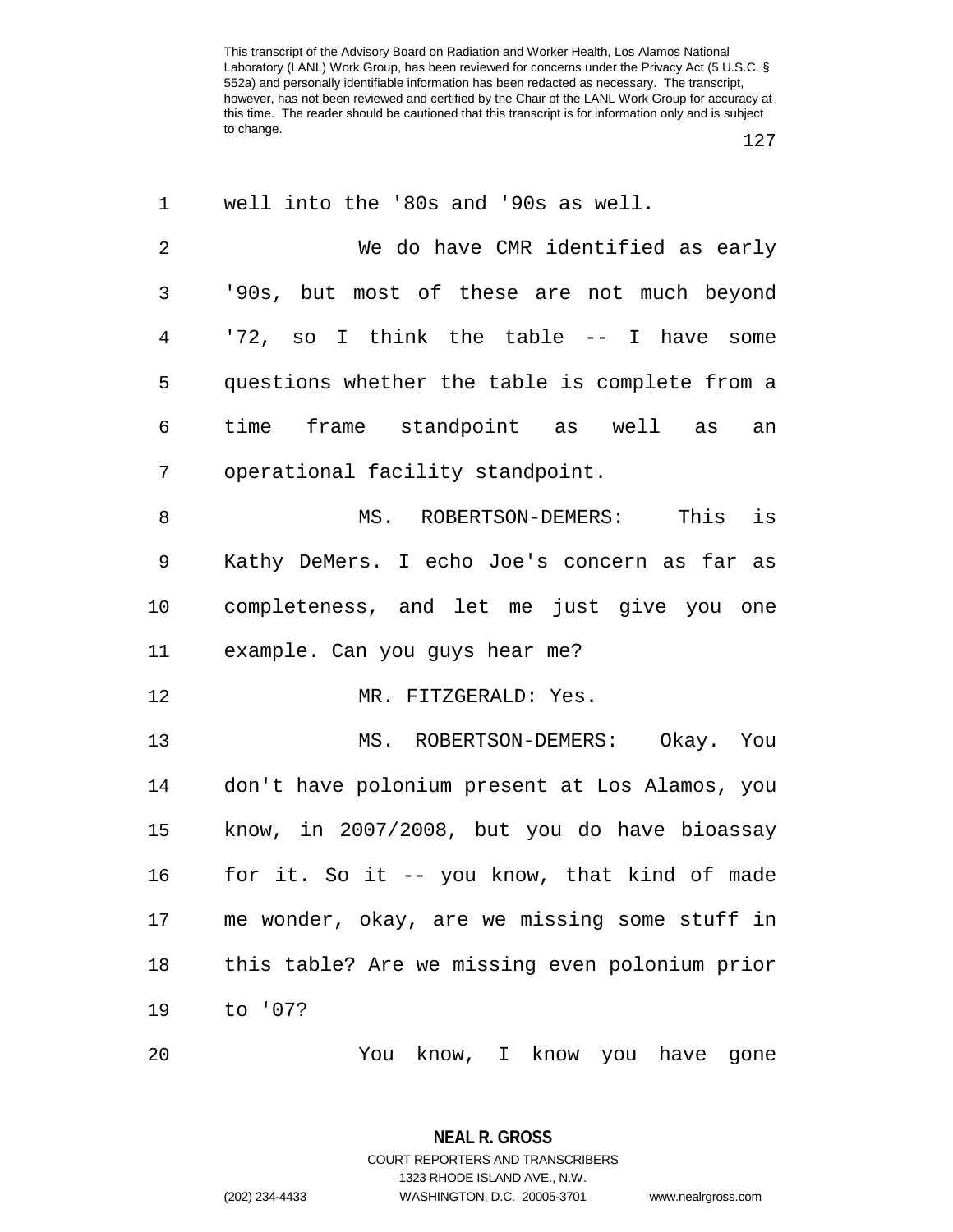128

| 1  | through what you have. Is there -- are there   |
|----|------------------------------------------------|
| 2  | other documents that need to be reviewed?      |
| 3  | MR. FITZGERALD: Or even going                  |
| 4  | back to the basis for the 050 Petition ER,     |
| 5  | which seems to indicate that it was recognized |
| 6  | that the sources continued well into the '90s, |
| 7  | is I think what was in there.                  |
| 8  | So it's a little bit of a --                   |
| 9  | CHAIRMAN GRIFFON: But this thing               |
| 10 | is a little vague too. It says -- it's talking |
| 11 | about all exotics and then neptunium on their  |
| 12 | table does extend into the '90s.               |
| 13 | MR. FITZGERALD: Well, I'm just                 |
| 14 | trying to --                                   |
| 15 | CHAIRMAN GRIFFON: Certainly.                   |
| 16 | Right.                                         |
| 17 | MR. FITZGERALD: I'm just trying                |
| 18 | to, you know, I think the sense from the table |
| 19 | and the discussion is that this was mostly a   |
| 20 | pre-early '70s --                              |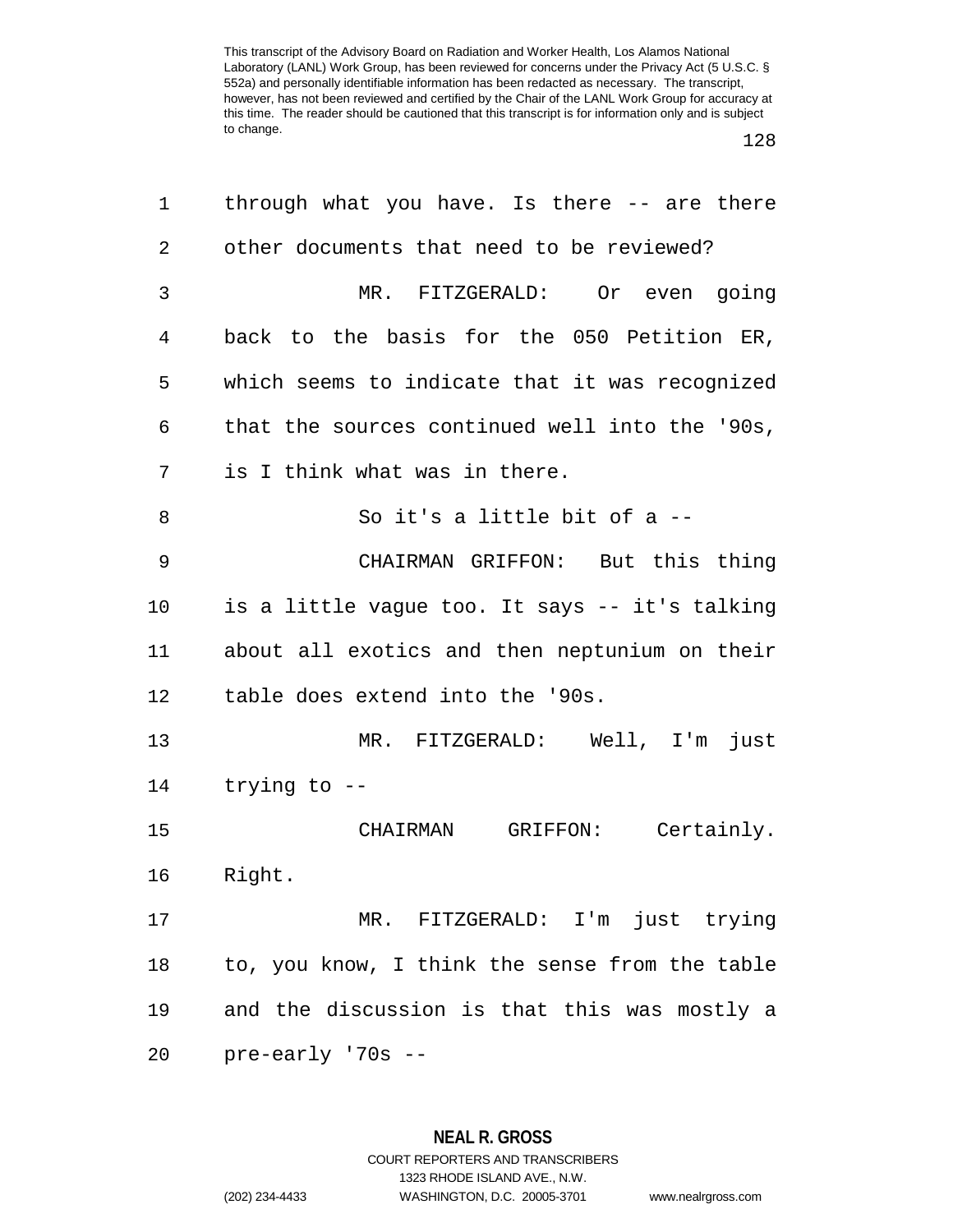129

| 1          | DR. MACIEVIC: Well, that is not -              |
|------------|------------------------------------------------|
| $\sqrt{2}$ | - was not the intent, to say that this is a    |
| 3          | pre-'75 activity, that they don't exist, and   |
| 4          | know they do exist and there's<br>we           |
| 5          | documentation that talks about the activities  |
| 6          | with actinium later on, that talks about it.   |
| 7          | And it's a function of how much                |
| 8          | you are talking about. These are many major    |
| 9          | campaigns that were defined in the documents   |
| 10         | using these types of materials, but we are not |
| 11         | -- we're not inferring that these things       |
| 12         | disappear after 1975.                          |
| 13         | MR. FITZGERALD: Because I would                |
| 14         | say you had major campaigns after '75, you     |
| 15         | know, a proportion, but nonetheless there were |
| 16         | major sources, some of which I think<br>some   |
| 17         | would entail a classified review because again |
| 18         | some of the campaigns I think are -- there's   |
| 19         | documentation but it's secure documentation.   |
| 20         | MUNN:<br>Some<br>of<br>it<br>MEMBER<br>was     |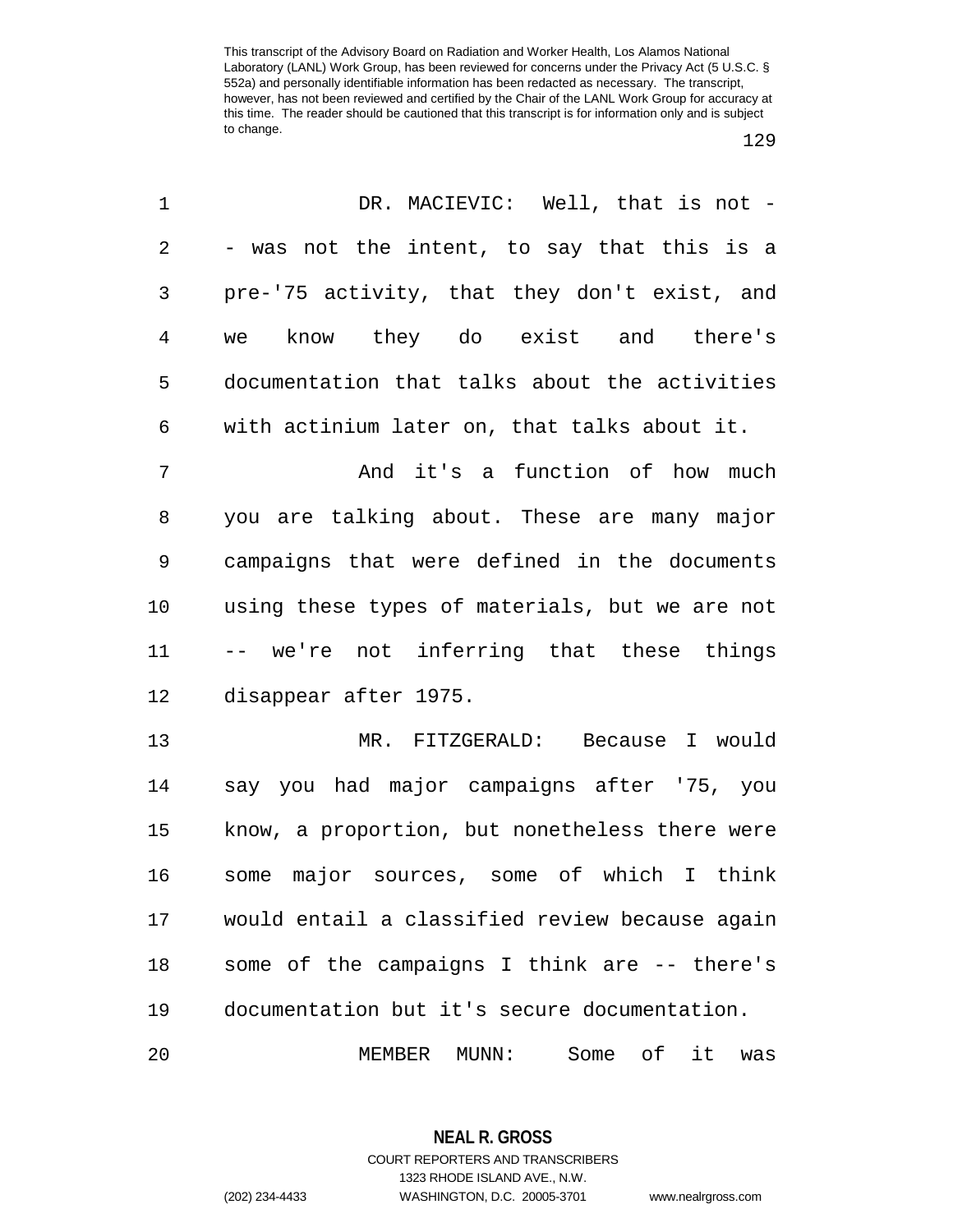| ×<br>v<br>× | ۰. |
|-------------|----|
|-------------|----|

| 1       | picked up, with respect especially to thorium, |
|---------|------------------------------------------------|
| 2       | some of it was picked up in a commentary in    |
| 3       | the written dialogue that follows, but I was a |
| 4       | little surprised, Joe, to hear you say         |
| 5       | protactinium because I didn't see that.        |
| 6       | MR. FITZGERALD: Well, that was --              |
| 7       | again, I just sort of read from the previous   |
| 8       | Evaluation Report of Los Alamos, yes.          |
| 9       | MEMBER MUNN: From the Tiger Team,              |
| $10 \,$ | yes.                                           |
| 11      | CHAIRMAN GRIFFON: I was actually               |
| 12      | going to ask if there was any -- if we could   |
| 13      | at least come out of this, are there some that |
| 14      | we could drop --                               |
| 15      | MR. FITZGERALD: Yes.                           |
| 16      | CHAIRMAN GRIFFON: -- because they              |
| 17      | were earlier campaigns, you know, and then     |
| 18      | maybe pursue the others as well.               |
| 19      | MR. FITZGERALD: Yes.                           |
| 20      | CHAIRMAN GRIFFON: And I was going              |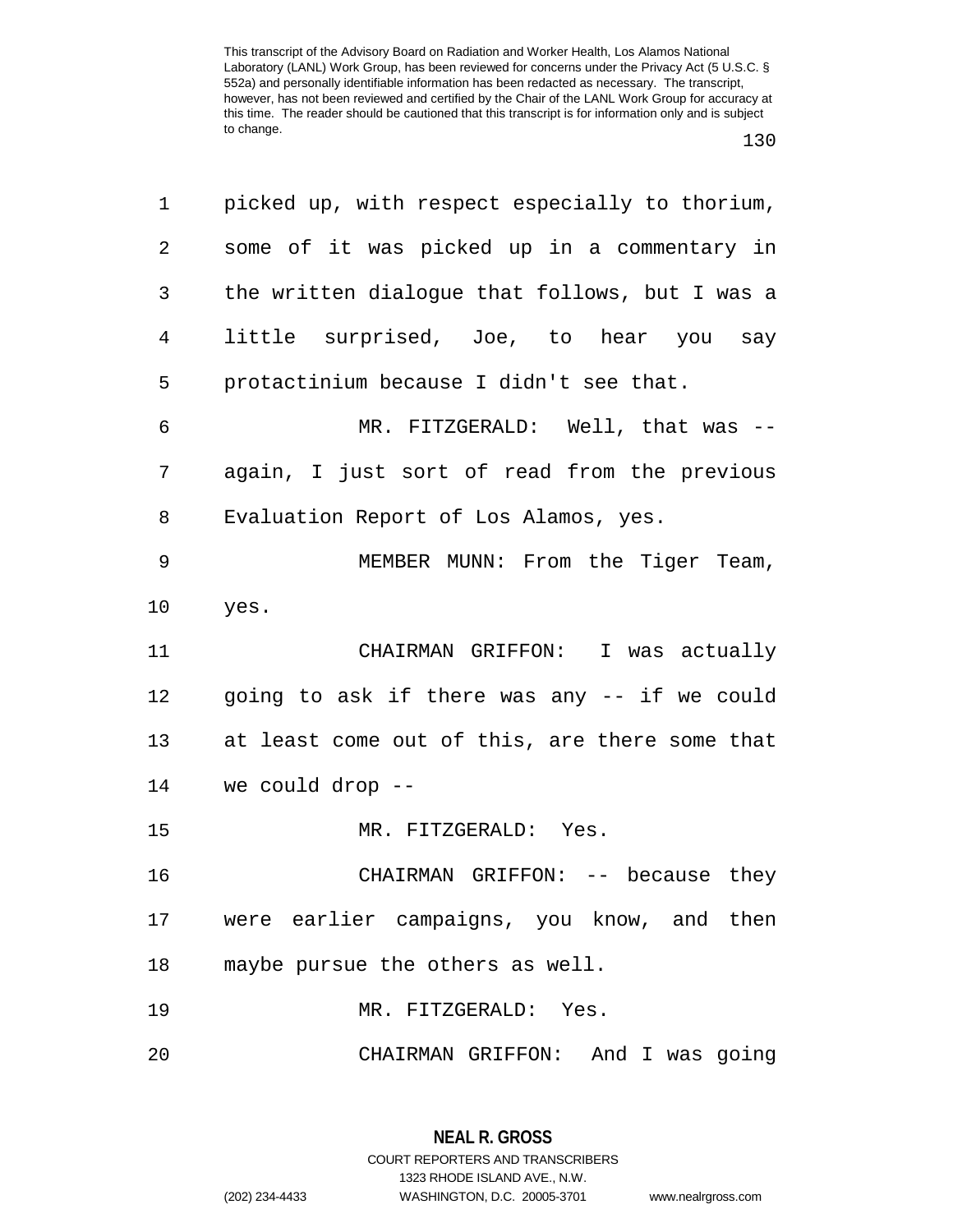131

| 1  | to offer up as a first one polonium, but after |
|----|------------------------------------------------|
| 2  | Kathy's statement I am not sure that's the     |
| 3  | likely agenda --                               |
| 4  | MR. FITZGERALD: Yes, I was ready               |
| 5  | to do the same, and then I thought, well,      |
| 6  | okay, I guess that's a little bit of a         |
| 7  | question on that one, but that was an early    |
| 8  | weapons component.                             |
| 9  | CHAIRMAN GRIFFON: Right. I                     |
| 10 | thought it would have lined up with the early, |
| 11 | you know --                                    |
| 12 | MR. FITZGERALD: So I guess                     |
| 13 | there's an asterisk on polonium. I do have a   |
| 14 | listing if we want to go through that, would   |
| 15 | that be helpful?                               |
| 16 | CHAIRMAN GRIFFON: Yes.                         |
| 17 | MR. FITZGERALD: All right. Except              |
| 18 | for Kathy's comment, I was ready to say        |
| 19 | polonium looked pretty good. So I guess I'll   |
| 20 | take that back.                                |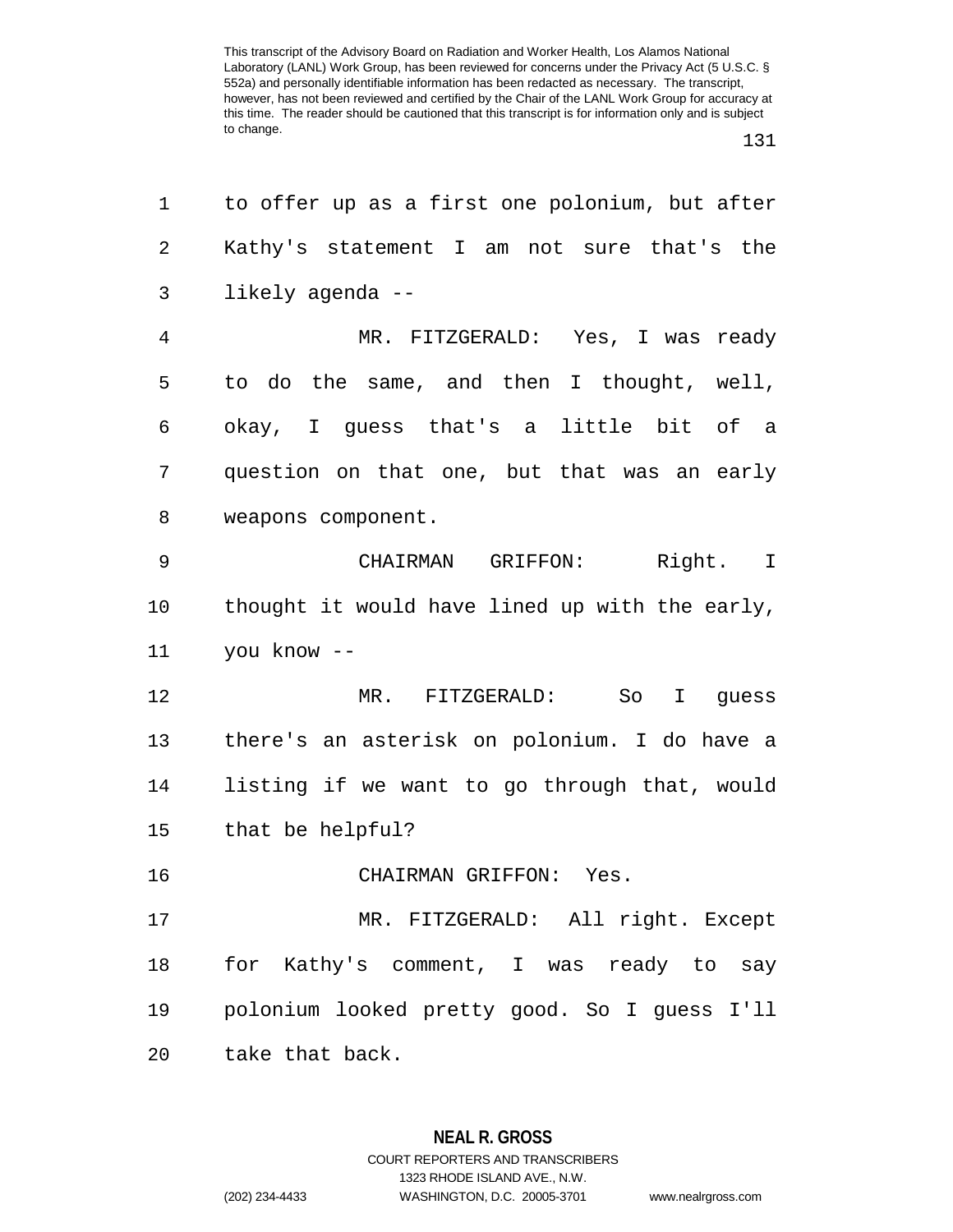| 1              | So I guess we sort of had that                 |
|----------------|------------------------------------------------|
| $\overline{2}$ | question on polonium but, in general, it was   |
| 3              | an early weapons component, so I would have    |
| 4              | expected most of the exposure before '75.      |
| 5              | Actinium-227, I am just going to               |
| 6              | go through the listing because this follows    |
| 7              | your table. Actinium-227, what I have is:      |
| 8              | NIOSH needs to clarify the basis of its        |
| 9              | conclusion that potential exposure was limited |
| 10             | to TA-21 and TA-54 prior to '72, given         |
| 11             | statements in the SEC-00051 Evaluation Report. |
| 12             | And just trying to make sure that              |
| 13             | the information for actinium would limit it in |
| 14             | terms of the operational sense before '72, and |
| 15             | I guess the reason I hedge is because with CMR |
| 16             | and some of the other facilities handling and  |
| 17             | chemical processing, I am not really sure you  |
| 18             | make that statement without doing some<br>can  |
| 19             | more field capture of data, because Los Alamos |
| 20             | is complicated and I think the resources that  |

**NEAL R. GROSS**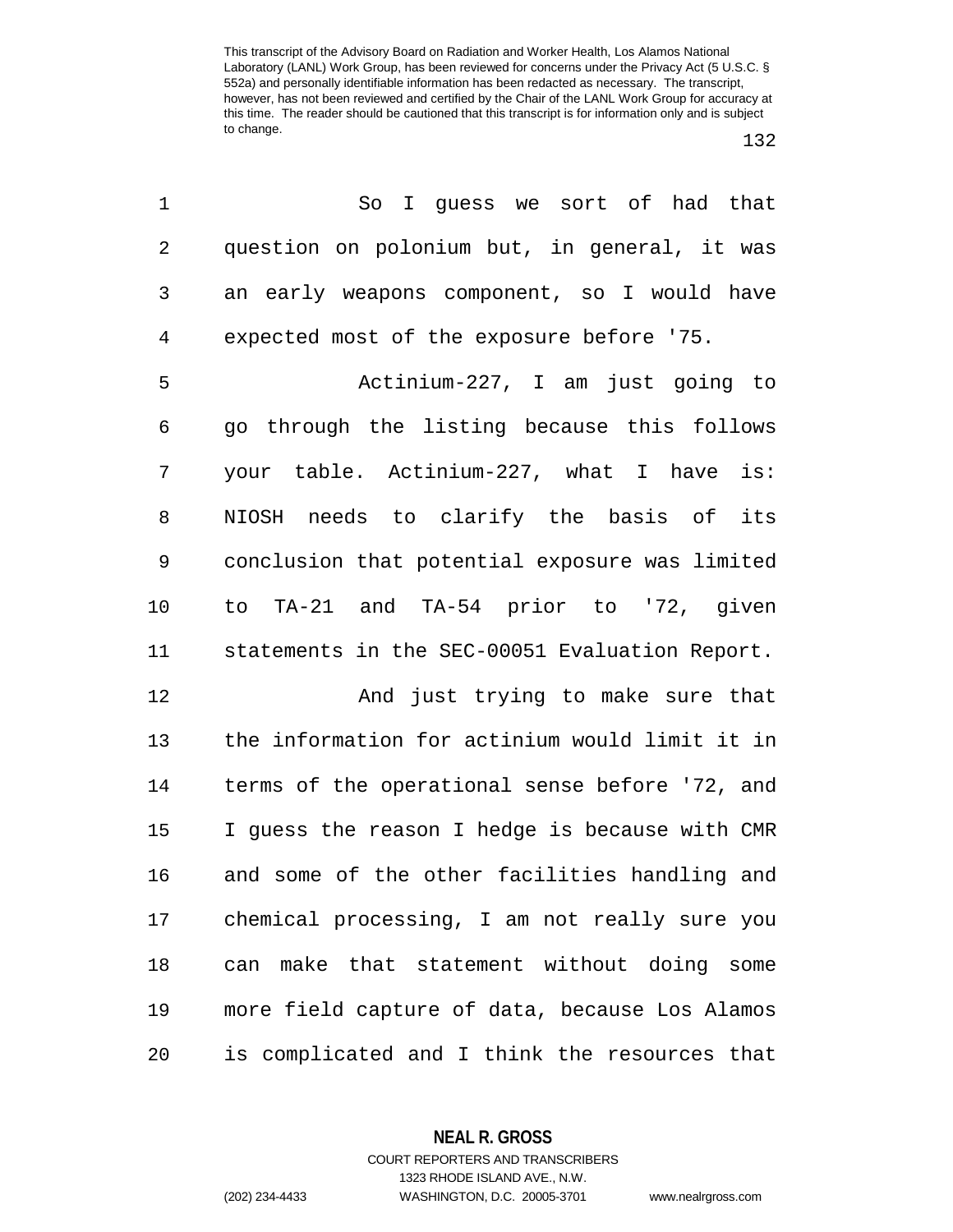133

| 1              | the -- even though the operational phase may   |
|----------------|------------------------------------------------|
| 2              | have been pre-'75, I think it was at the plant |
| 3              | or at the lab still.                           |
| $\overline{4}$ | CHAIRMAN GRIFFON: So can you                   |
| 5              | summarize that in a quick -- actinium-227 --   |
| 6              | CHAIRMAN GRIFFON: I would say                  |
| 7              | review as part of site, what would you call    |
| 8              | that, returning to the site for field data. I  |
| 9              | mean, if you are going to look at CMR I think  |
| 10             | you could also look at whether actinium, as an |
| 11             | operational phase as well as a chemical        |
| 12             | processing phase, was over and done with by    |
| 13             | '75. I mean, I think that should be something  |
| 14             | that can be answered.                          |
| 15             | Because what confuses me is when I             |
| 16             | am going back to the basis for the ER up to    |
|                | 17 175, it seems to leave it kind of vague and |
| 18             | open, as you were saying, Mark, and I don't    |
| 19             | have a warm and fuzzy that you can limit it to |
| 20             | -- you cite TA-21 and TA-54 as being the       |
|                |                                                |

**NEAL R. GROSS**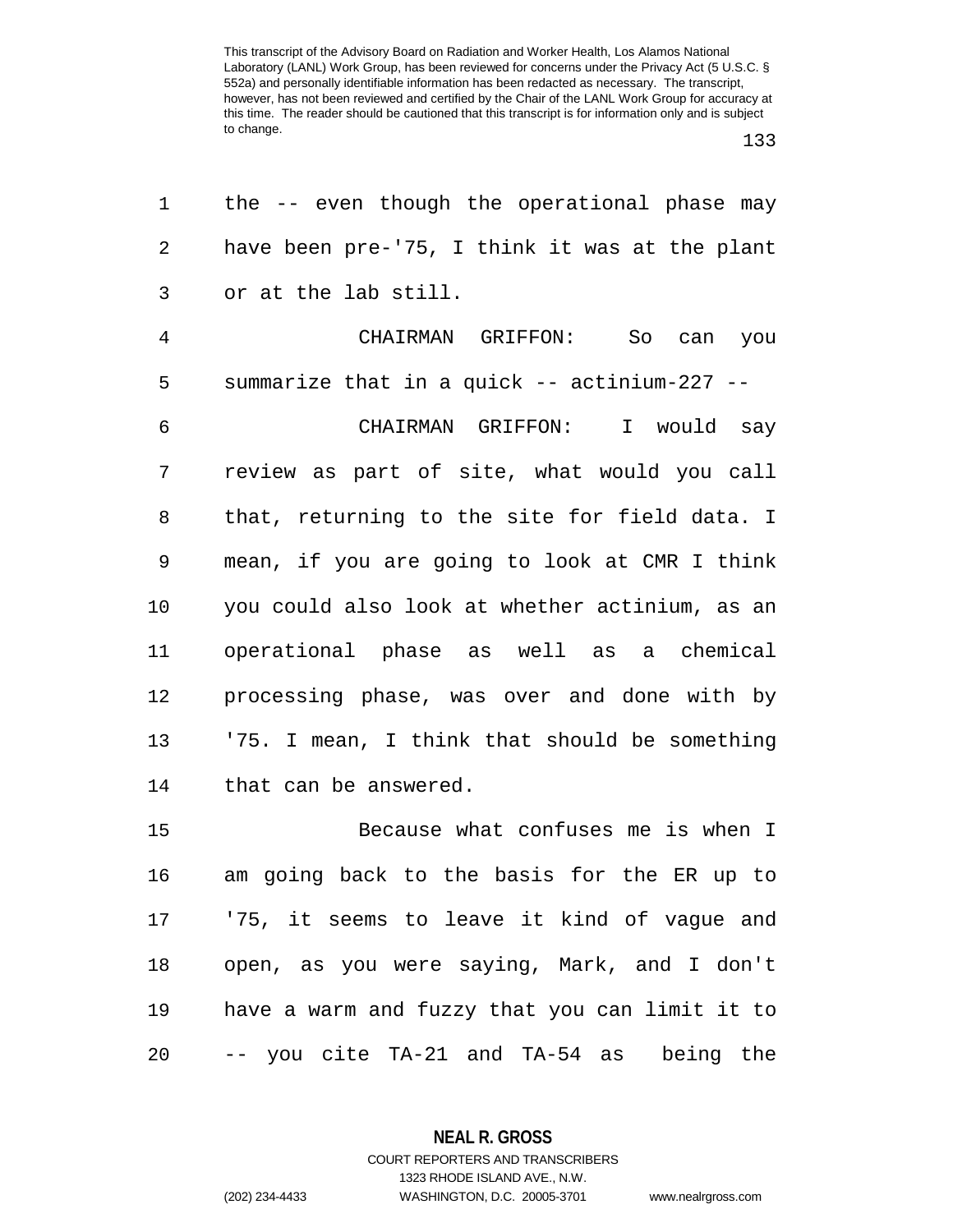134

| 1              | locations where actinium would have<br>been    |
|----------------|------------------------------------------------|
| 2              | handled, but I think it would have been        |
| 3              | broader in that task.                          |
| $\overline{4}$ | MEMBER BEACH: That was my next                 |
| 5              | question is, do we agree with the areas in the |
| 6              | buildings?                                     |
| 7              | MR. FITZGERALD: Right, I just                  |
| 8              | don't have a good feeling or basis for saying  |
| 9              | it was limited to that. Now, we haven't done   |
| 10             | data capture of CMR either but I would say as  |
| 11             | part of going back, that might be something to |
| 12             | settle out pretty quick for that.              |
| 13             | Is that enough for -- berkelium, I             |
| 14             | agree that it's more likely to be bench scale  |
| 15             | and not a plausible exposure potential, that's |
| 16             | kind of what I wrote down.                     |
| 17             | If anyone has any other                        |
| 18             | viewpoints, Kathy or anyone else, but that's   |
| 19             | kind of my take on berkelium.                  |
| 20             | Not likely that it<br>MEMBER MUNN:             |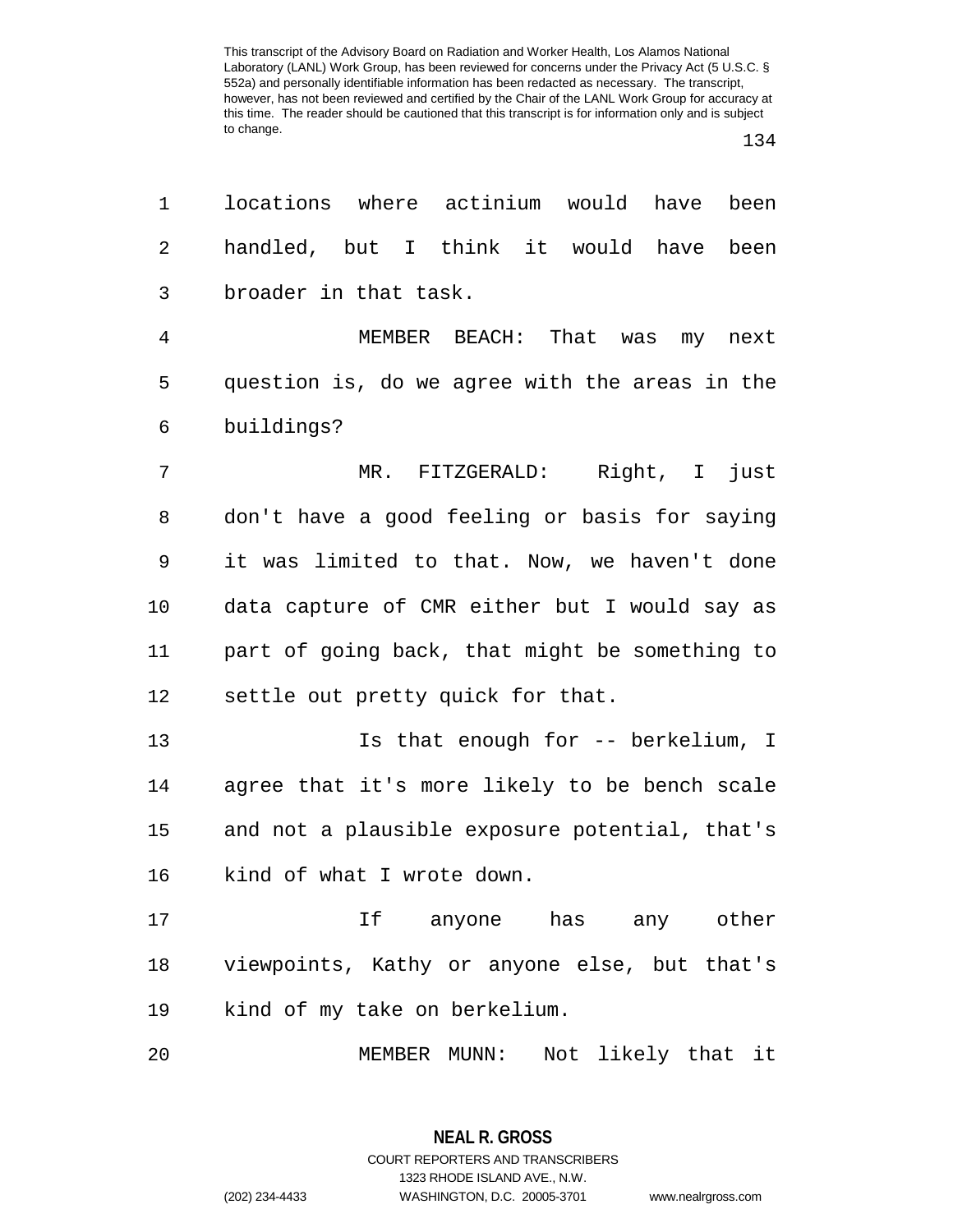135

| would be anything other than bench top, is it? |
|------------------------------------------------|
| MR. FITZGERALD: No, that's kind                |
| of what my conclusion would be on that one.    |
| MEMBER MUNN: Yes, Where are you                |
| going to get it?                               |
| MR. FITZGERALD: Yes, right.                    |
| Californium-252, on that one in the table you  |
| could identify potential exposure hazard but   |
| you didn't really cite location or time        |
| periods. I wasn't sure if that was something   |
| you were going to fill in?                     |
| DR. MACIEVIC: Californium-252?                 |
| MR. FITZGERALD: Yes.                           |
| DR. MACIEVIC: A particular                     |
| building as opposed to the area? I don't think |
| we were able to find much about it.            |
| It just says<br>MR. FITZGERALD:                |
| unclear what it was used for, however          |
| procedures indicate it was a potential hazard. |
| No details have been found. It was probably    |
|                                                |

**NEAL R. GROSS** COURT REPORTERS AND TRANSCRIBERS

1323 RHODE ISLAND AVE., N.W.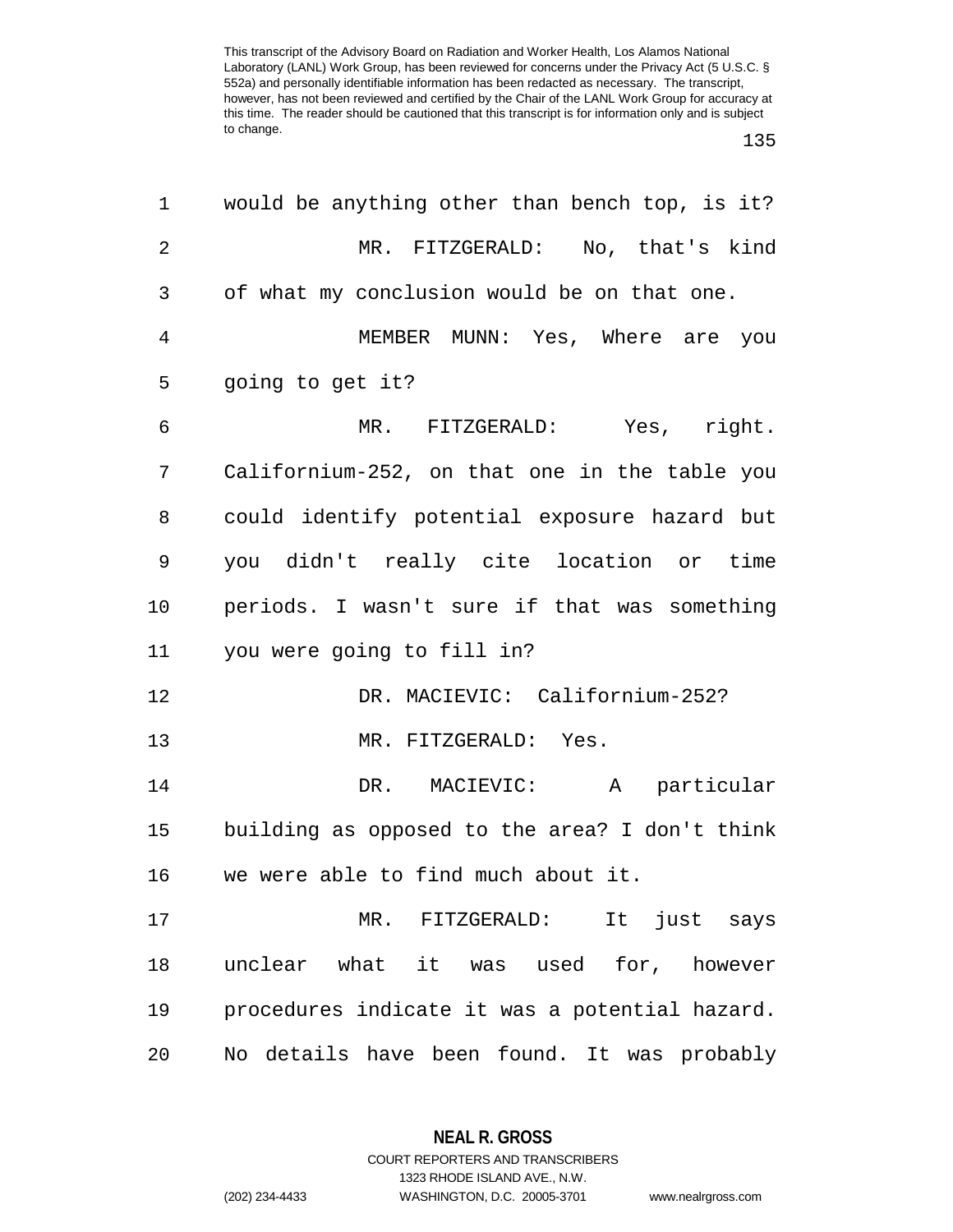136

1 processed in '48-1, this is on the narrative 2 description.

3 What makes this kind of 4 interesting, scanning the checklist, I saw one 5 the few exotics that were cited was 6 californium which I was actually surprised to 7 see show up. Somebody thought it should be 8 listed as a checklist item.

9 MEMBER MUNN: Well, it's pretty 10 unusual.

11 MR. FITZGERALD: Yes, I wouldn't 12 expect to see that on the checklist, but 13 certainly in one instance that showed up.

14 MEMBER MUNN: Unless they were 15 doing some kind of calibration with it or 16 something.

17 (Simultaneous speaking.)

18 MR. MILES: -- neutron source.

19 MR. FITZGERALD: I don't know, it 20 was just kind of odd, so I don't --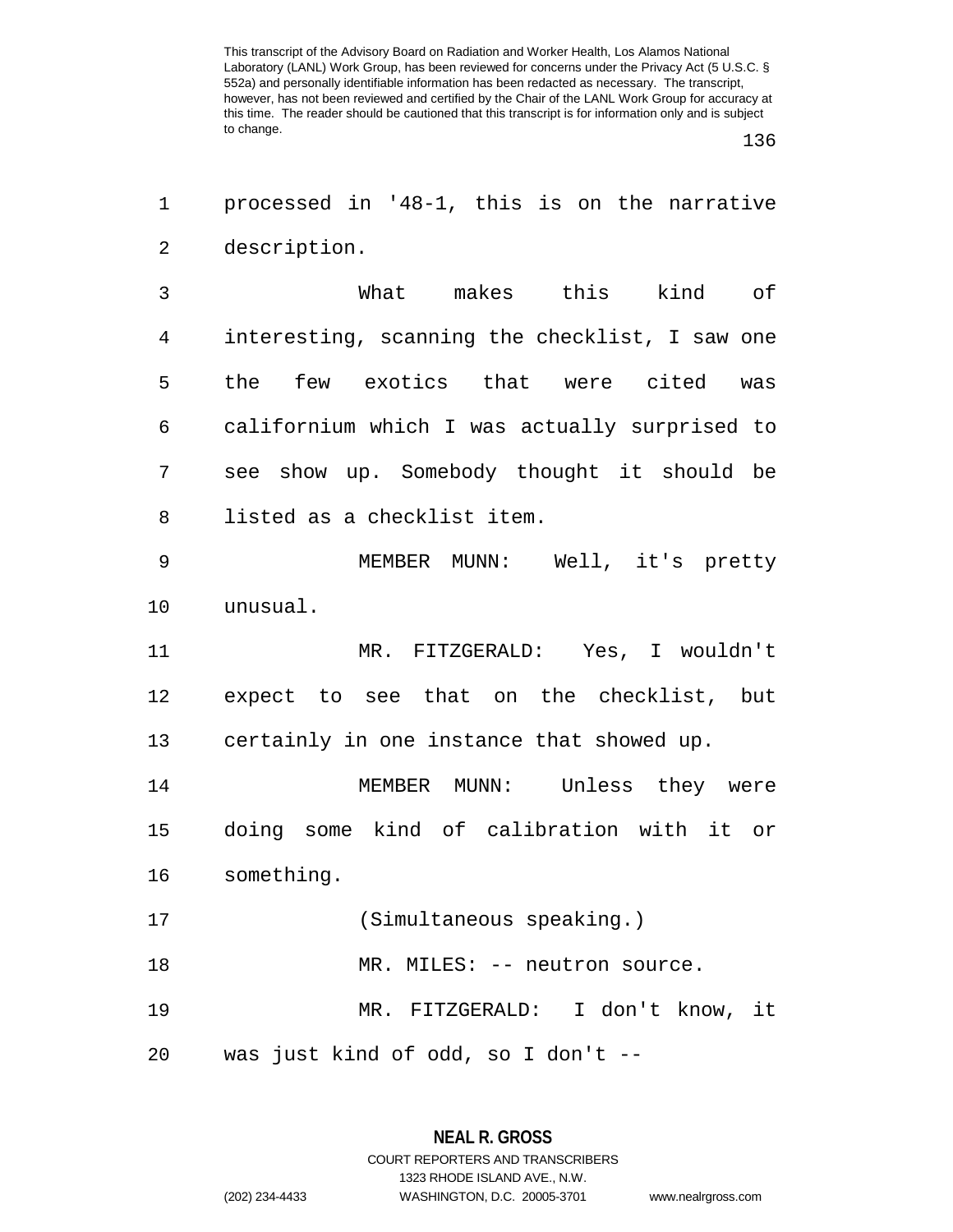137

| 1              | CHAIRMAN GRIFFON: So, Joe, you                 |
|----------------|------------------------------------------------|
| $\overline{2}$ | skipped curium and americium. Is there a       |
| 3              | reason?                                        |
| $\overline{4}$ | MR. FITZGERALD: No, I must have                |
| 5              | had it out of order.                           |
| 6              | CHAIRMAN GRIFFON: Are you going--              |
| 7              | MR. FITZGERALD: I must have had                |
| 8              | it in a different order, I'm sorry. I thought  |
| 9              | I had it in order but I don't.                 |
| 10             | CHAIRMAN GRIFFON: Okay. I am just              |
| 11             | looking back at the --                         |
| 12             | MR. FITZGERALD: You know, I was                |
| 13             | going through the narrative list, not the      |
| 14             | table list, that's why.                        |
| 15             | CHAIRMAN GRIFFON: Oh, okay.                    |
| 16             | MR. FITZGERALD: Curium comes                   |
| 17             | after californium in the narrative.            |
| 18             | All right, go<br>CHAIRMAN GRIFFON:             |
| 19             | ahead, I am sorry. So for californium, what -- |
| 20             | just<br>MR.<br>FITZGERALD:<br>No, I'm          |

**NEAL R. GROSS** COURT REPORTERS AND TRANSCRIBERS

1323 RHODE ISLAND AVE., N.W.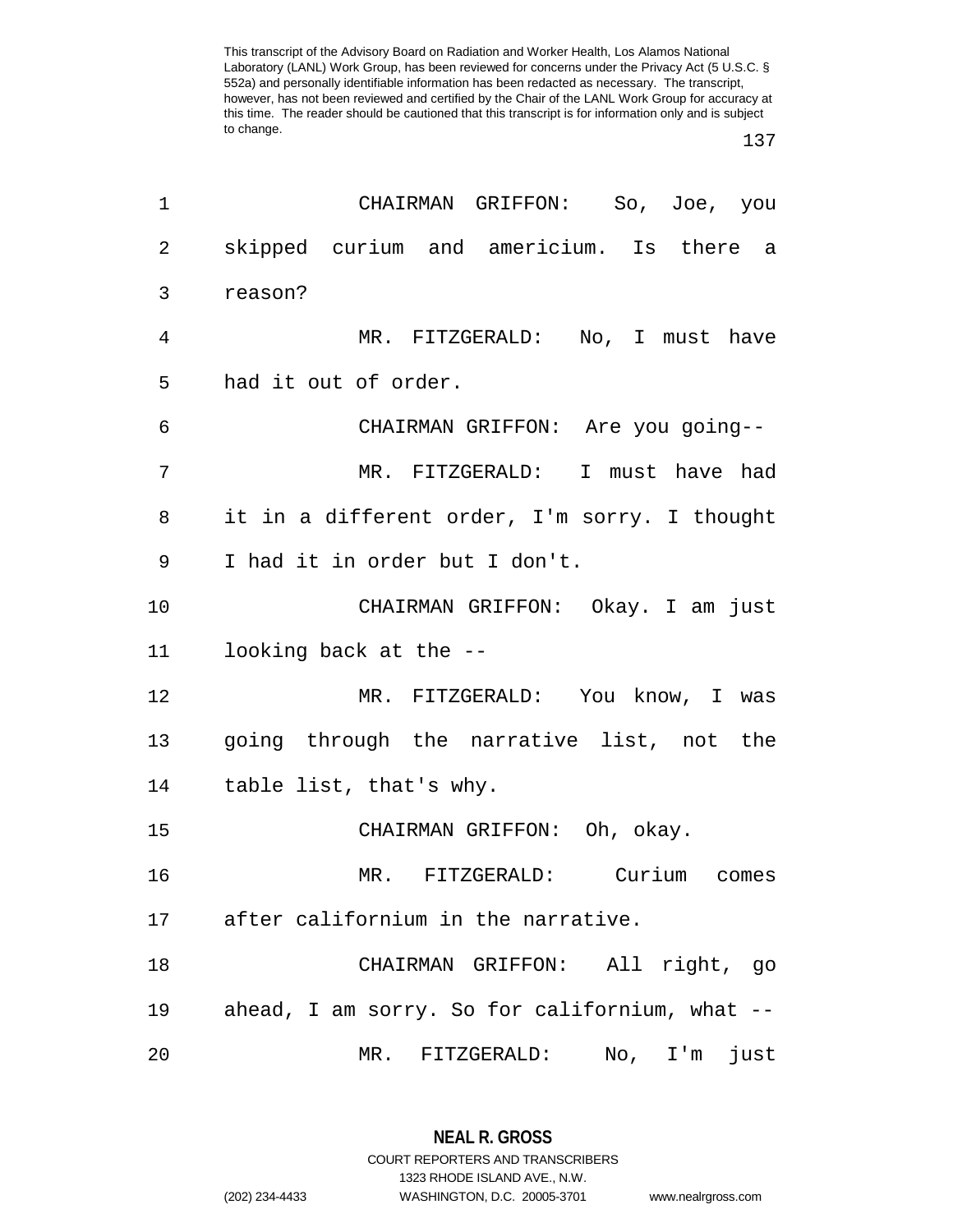| 1              | saying, I'm just going with what's -- what     |
|----------------|------------------------------------------------|
| $\overline{2}$ | Greg and company have cited in the narrative,  |
| 3              | which is it looks like it was a hazard, but    |
| 4              | there's not really any information on it, and  |
| 5              | I am just adding that -- in looking at the     |
| 6              | checklist, it actually showed up, so who       |
| 7              | knows? Plus, like with Wanda, I am a little    |
| 8              | surprised that, you know, I'm not quite sure   |
| 9              | what the application would have been.          |
| $10 \,$        | CHAIRMAN GRIFFON: Right.                       |
| 11             | MR. MILES: Well, they did a lot of             |
| 12             | neutron dosimetry research and that's a common |
| 13             | source for neutrons.                           |
| 14             | CHAIRMAN GRIFFON: Yes, maybe.                  |
| 15             | MEMBER MUNN: Yes, that's why I                 |
| 16             | said maybe.                                    |
| 17             | MR. MILES: Maybe they were making              |
| 18             | sources or --                                  |
| 19             | MEMBER MUNN: Yes.<br>As a source               |
| 20             | term.                                          |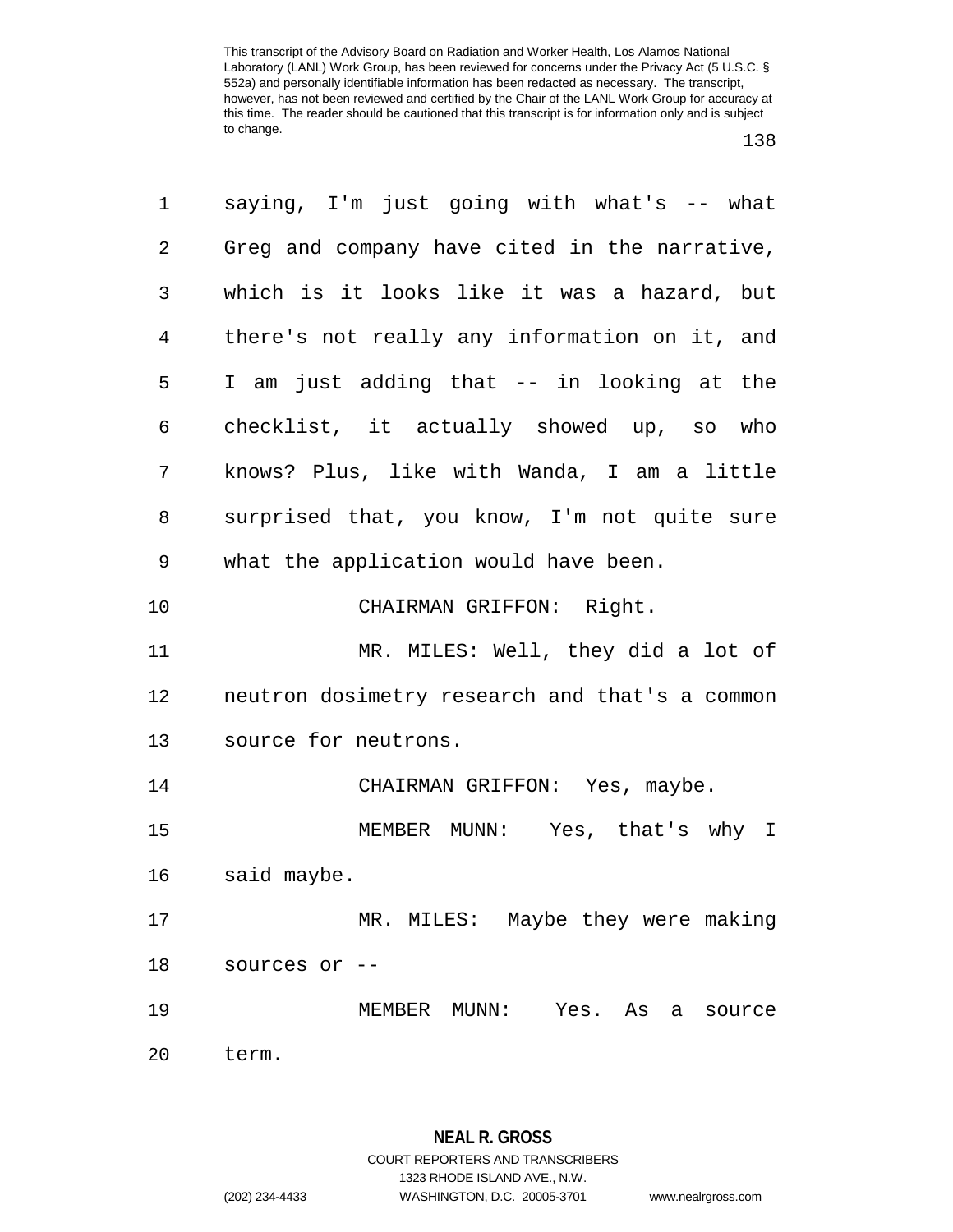139

| 1              | CHAIRMAN GRIFFON: So, I mean, is               |
|----------------|------------------------------------------------|
| $\overline{2}$ | there a further follow-up on californium?      |
| 3              | MR. FITZGERALD: Certainly, like I              |
| 4              | said, there's -- it's up to the Work Group,    |
| 5              | but I don't have anything more to add than     |
| 6              | what Greg has put in as a narrative, that it   |
| 7              | looks like it was a potential hazard, but      |
| 8              | there's not a clear idea of why and where.     |
| 9              | MEMBER MUNN: Well, and<br>no                   |
| 10             | indication of it actually having been used, so |
| 11             | that's $-$                                     |
| 12             | MR. FITZGERALD: Well, it showed up on          |
| 13             | the checklist, so it was being used, but it's  |
| 14             | just not clear why and how. I'm not sure it's  |
| 15             | going to be that significant.                  |
| 16             | MEMBER MUNN: Yes, had to have                  |
| 17             | been expensive.                                |
| 18             | CHAIRMAN GRIFFON:<br>Okay. So are              |
| 19             | you into --                                    |
| 20             | MR. FITZGERALD: Yes, curium, what              |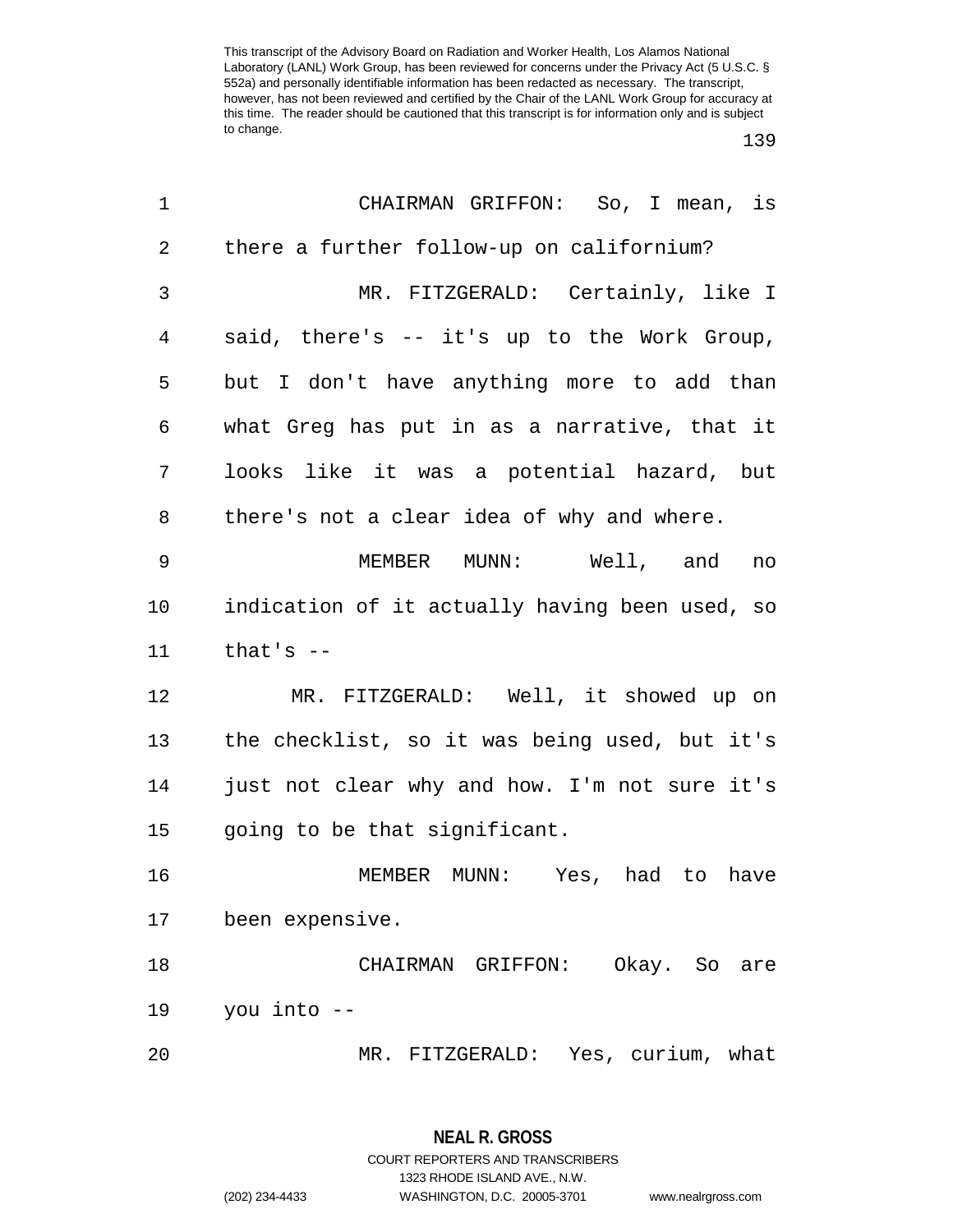140

| 1              | I -- I just wrote some notes down. NIOSH cites |
|----------------|------------------------------------------------|
| $\overline{2}$ | exposure pathways of significance only prior   |
| 3              | to 1972.                                       |
| $\overline{4}$ | And I was trying to square that                |
| 5              | again with the SEC-00051 Evaluation Report,    |
| 6              | because again that was cited as amongst the    |
| 7              | group that might have been an issue up through |
| 8              | the '90s.                                      |
| 9              | What records exist for curium are              |
| 10             | incomplete in all cases. The only qualitative  |
| 11             | measurements are without actual dates and      |
| 12             | worker identities.                             |
| 13             | NIOSH's conclusion is: given that              |
| 14             | no information has been found to confirm use   |
| 15             | handling of curium at LANL other than<br>or    |
| 16             | activities related to actinide chemistry or at |
| 17             | the medical laboratory, and since the one-time |
| 18             | release is noted as occurring prior to '67,    |
| 19             | the only source term of concern would be in    |
| 20             | the burial ground.                             |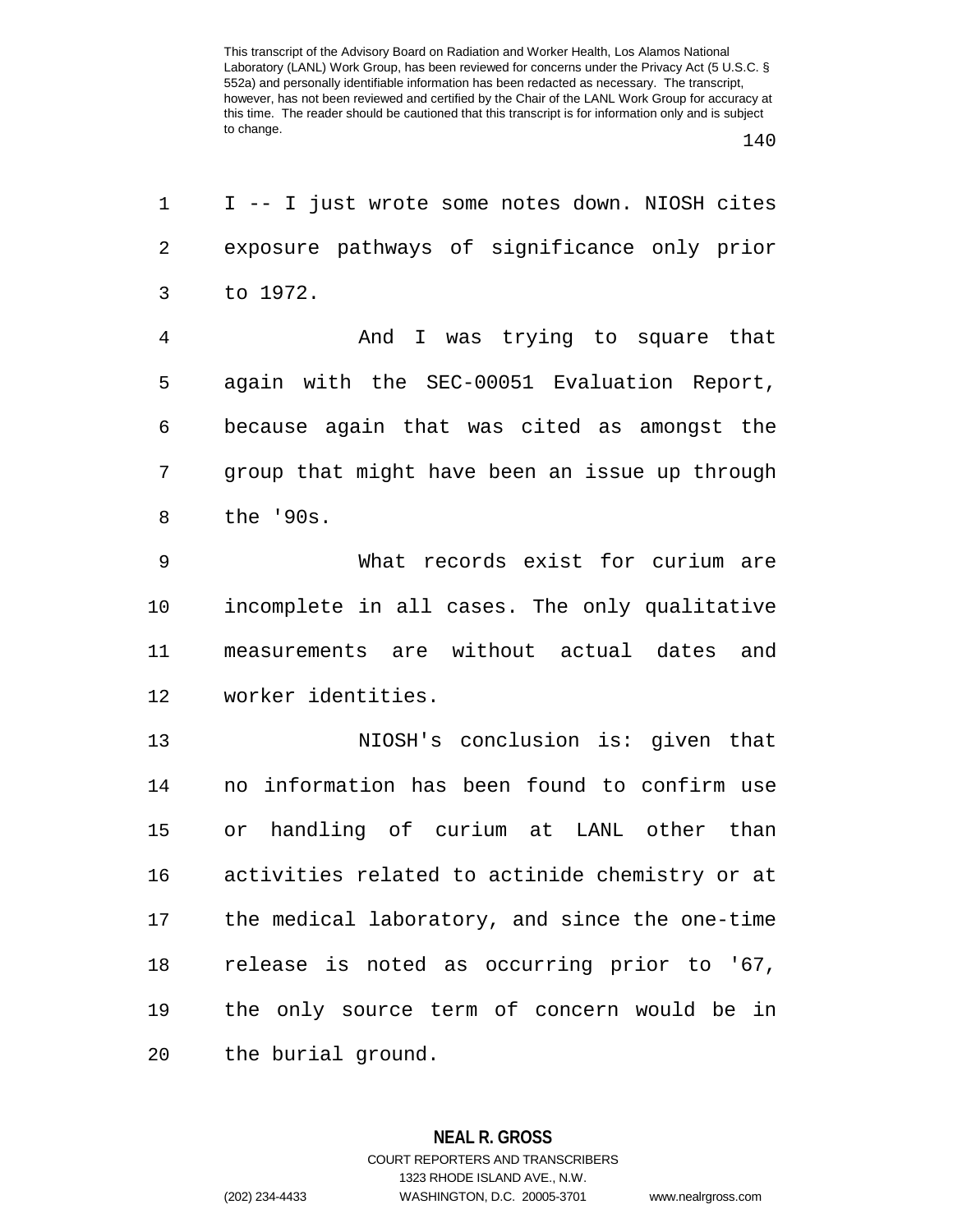141

| 1              | MEMBER MUNN: Less than one curie.           |
|----------------|---------------------------------------------|
| $\overline{2}$ | MR. FITZGERALD: I'm not sure                |
| 3              | about one curie.                            |
| 4              | MEMBER MUNN: Well, that's what it           |
| 5              | says in the table.                          |
| 6              | MS. ROBERTSON-DEMERS: Wanda, it             |
| 7              | says greater than one curie.                |
| 8              | MEMBER MUNN: Oh, it does? Other             |
| 9              | radionuclides listed at greater than one.   |
| 10             | CHAIRMAN GRIFFON: Greater than or           |
| 11             | equal to one curie.                         |
| 12             | MEMBER MUNN: Do I read that to              |
| 13             | mean that it is included in other nuclides  |
| 14             | listed at greater than one curie?           |
| 15             | CHAIRMAN GRIFFON: Yes, I'm not              |
| 16             | sure --                                     |
| 17             | That's all right.<br>MEMBER MUNN:           |
| 18             | Neglect that question.                      |
| 19             | DR. MACIEVIC: That's referring to           |
| 20             | the other ones, that parenthesis, not<br>to |

**NEAL R. GROSS** COURT REPORTERS AND TRANSCRIBERS

1323 RHODE ISLAND AVE., N.W.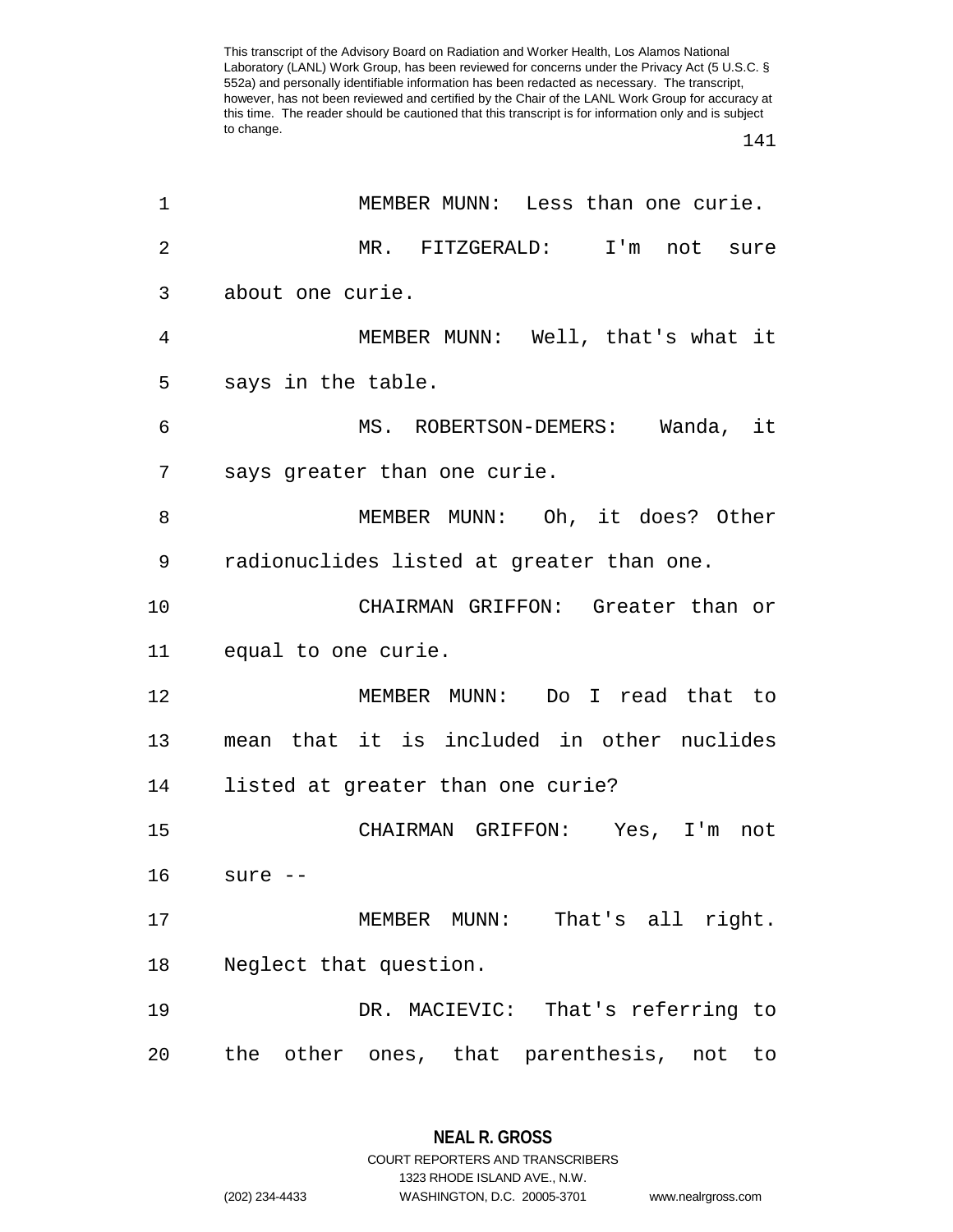<sup>1</sup> curie.

| 2           | MR. FITZGERALD: I guess this                   |
|-------------|------------------------------------------------|
| 3           | seems to fall in that category that there      |
| 4           | isn't a whole lot of information on how it was |
| 5           | used at the lab. I guess I wouldn't be         |
| 6           | comfortable, and again this is just without    |
| 7           | any data capture of our own, concluding that   |
| 8           | the only curium issue post-'75 would be in the |
| $\mathsf 9$ | burial ground. I think, and the Work Group     |
| 10          | can look at this, but I would like to pin it   |
| 11          | down a little better as far as any handling of |
| 12          | curium including CMR post-'75, because I don't |
| 13          | think one can just consign it to the burial    |
| 14          | ground without a little bit more information   |
| 15          | on this.                                       |

16 MS. ROBERTSON-DEMERS: This is 17 Kathy DeMers. I kind of want to insert 18 something here. I can't say much about this, 19 but there is another radionuclide of curium 20 that was handled at LANL, I believe in the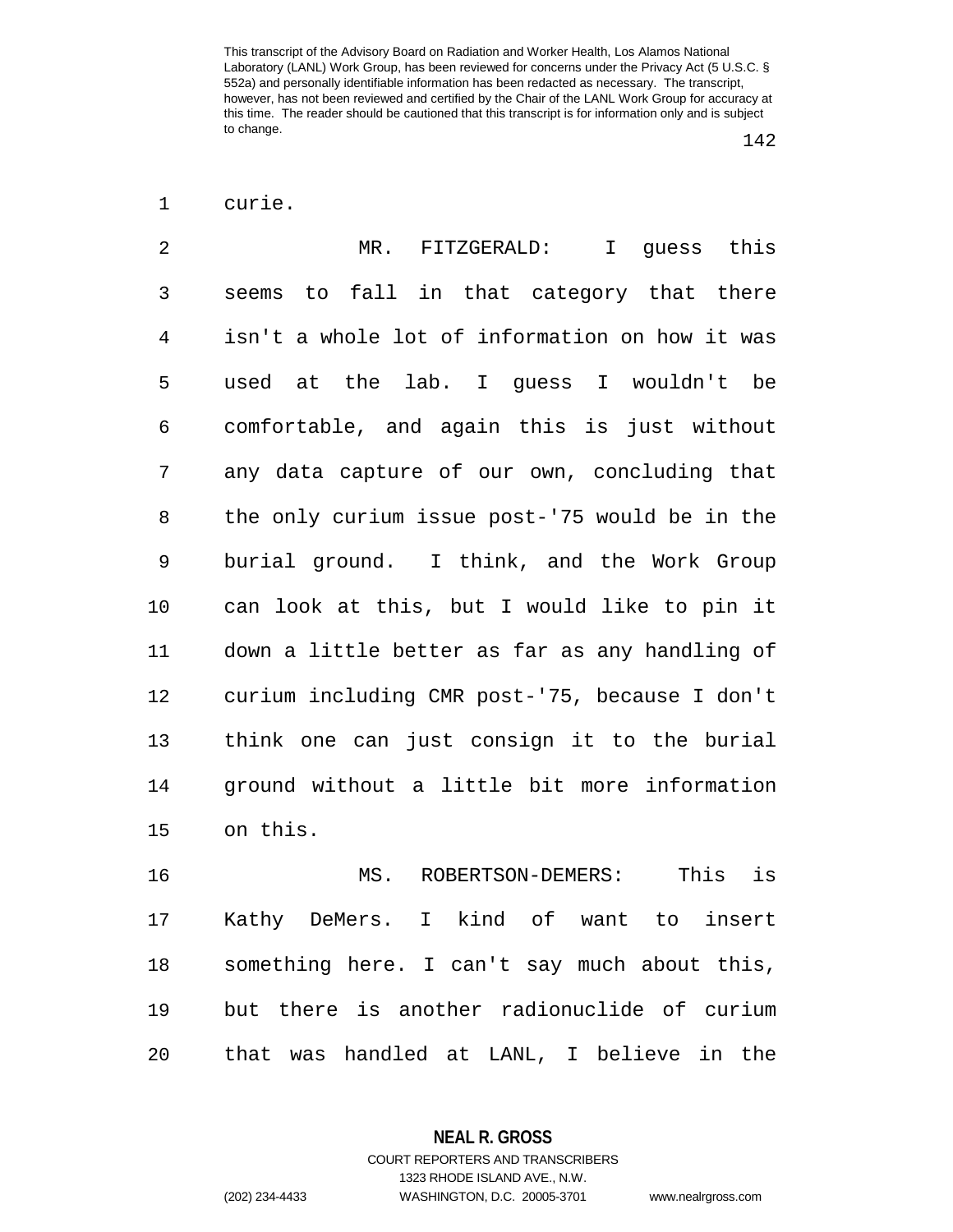143

| 1              | '80s. Also, this project included americium    |
|----------------|------------------------------------------------|
| 2              | and neptunium and I would highly recommend     |
| 3              | that NIOSH look at a document that is now at   |
| $\overline{4}$ | DOE headquarters called Alternative Nuclear    |
| 5              | Material, and that will give you some general, |
| 6              | additional information.                        |
| 7              | MR. FITZGERALD: So this sort of                |
| 8              | goes to focusing on post-'75 for sources that  |
| 9              | were clearly at the lab, both on a classified  |
| 10             | data capture as well as a --                   |
| 11             | CHAIRMAN GRIFFON: All right. Go                |
| 12             | ahead down your list Joe.                      |
| 13             | MR. FITZGERALD: Americium, I                   |
| 14             | would agree that the in vivo records exist and |
| 15             | the coworker model could be constructed so I   |
| 16             | don't think americium is an issue.             |
| 17             | And neptunium, I think NIOSH                   |
| 18             | observes an exposure potential for neptunium   |
| 19             | can be found at LANL operations into the '90s, |
| 20             | however, no new field data was found to        |

**NEAL R. GROSS** COURT REPORTERS AND TRANSCRIBERS

1323 RHODE ISLAND AVE., N.W.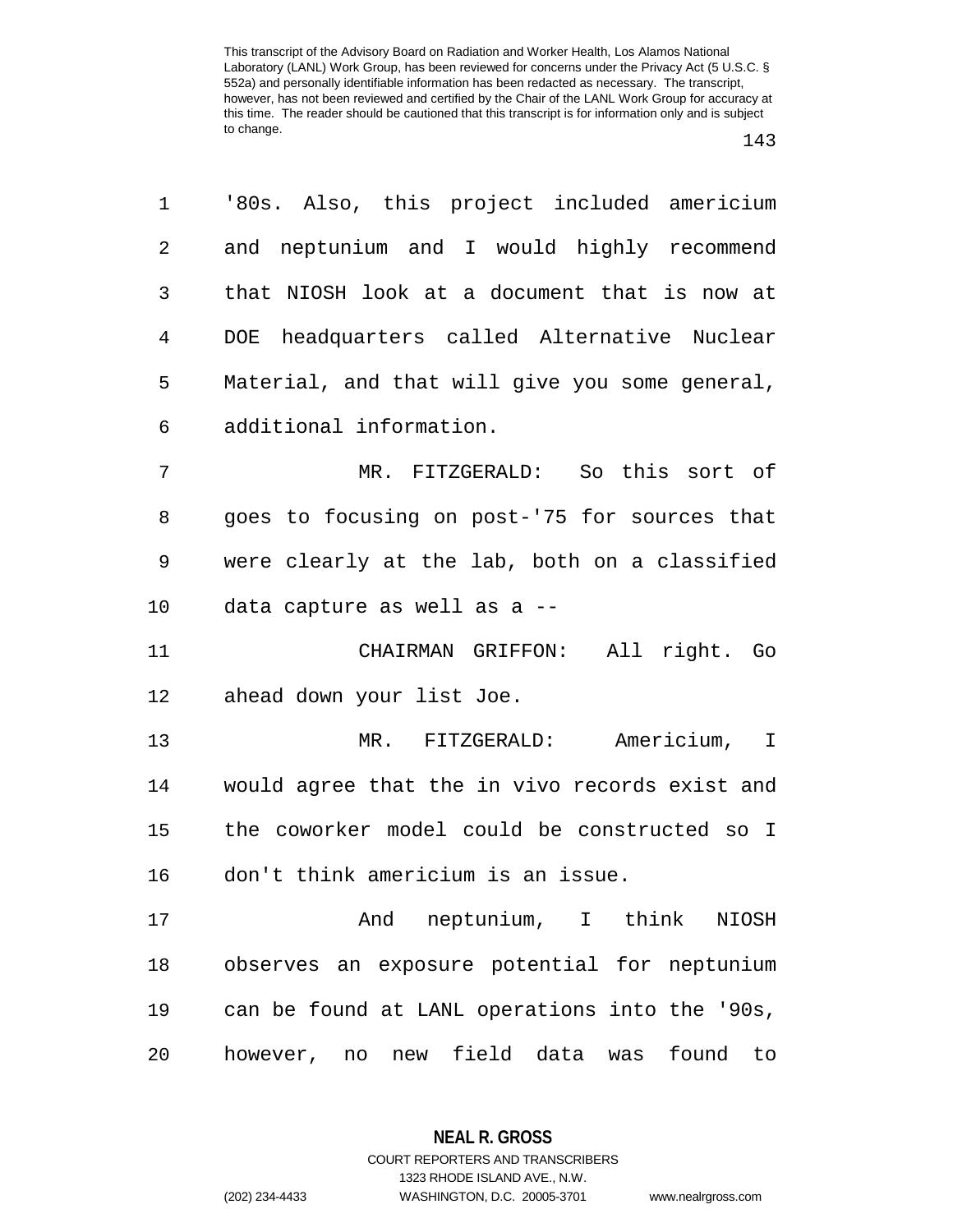144

| 1  | support dose reconstruction. You know, what's  |
|----|------------------------------------------------|
| 2  | being proposed is again the substitute nuclide |
| 3  | approach using plutonium.                      |
| 4  | I guess, you know, we went through             |
| 5  | the substitute nuclide issue at the<br>last    |
| 6  | meeting, but beyond that question of applying  |
| 7  | a substitute, I think our biggest concern with |
| 8  | the substitute was the -- whether or not one   |
| 9  | could normalize against the location, time     |
| 10 | periods and the workers that would be          |
| 11 | involved.                                      |
| 12 | And what I would suggest on this               |
| 13 | one is similar to what Kathy was suggesting,   |
| 14 | is consult with Sam Glover on the source term  |
| 15 | issue at LANL that we can't discuss but I      |
| 16 | would do that.                                 |
| 17 | And I would also look at some of               |
| 18 | the documentation in Germantown that deals     |
| 19 | with that activity. So --                      |
| 20 | This<br>for<br>CHAIRMAN GRIFFON:<br>is         |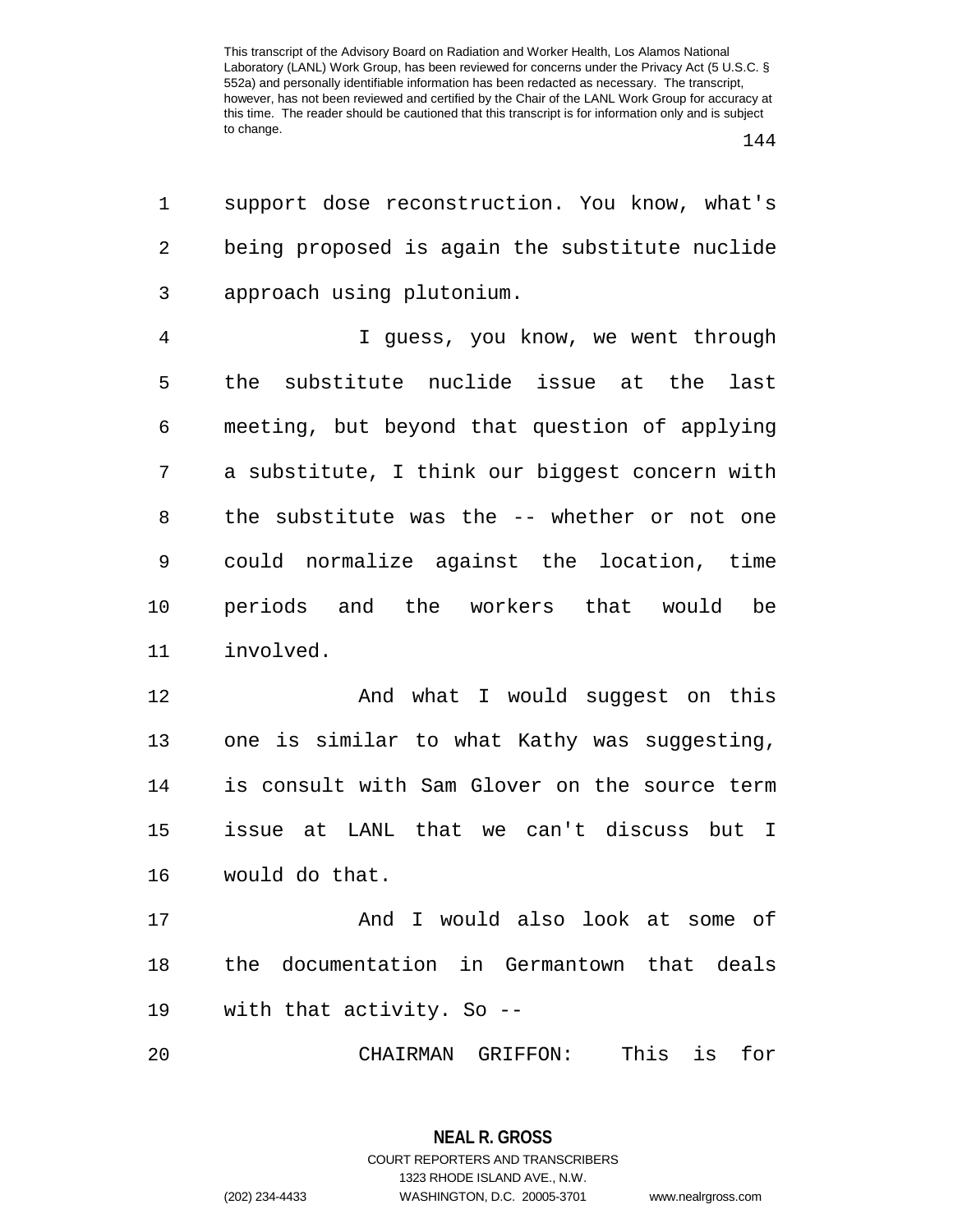1 neptunium?

2 MR. FITZGERALD: For neptunium, 3 yes, and leave it at that. But I think you 4 know, there's some source term issues beyond 5 '75 that I think ought to be addressed, that 6 whether or not one can calibrate against the 7 workers, the time frames, the facilities, that 8 would even enable you to apply a substitute 9 like plutonium. I think that would be the 10 first thing that would be useful to do before 11 we get into that discussion.

12 But I think for neptunium, there's 13 an acknowledgment that the operations went 14 into the '90s. I think now the question is, 15 can you calibrate against exact operations and 16 significance of those operations?

17 The next one is thorium and I 18 would just start with the DOE audit finding on 19 the thorium oxide exposure issue for those 20 workers that were not bioassayed.

1323 RHODE ISLAND AVE., N.W.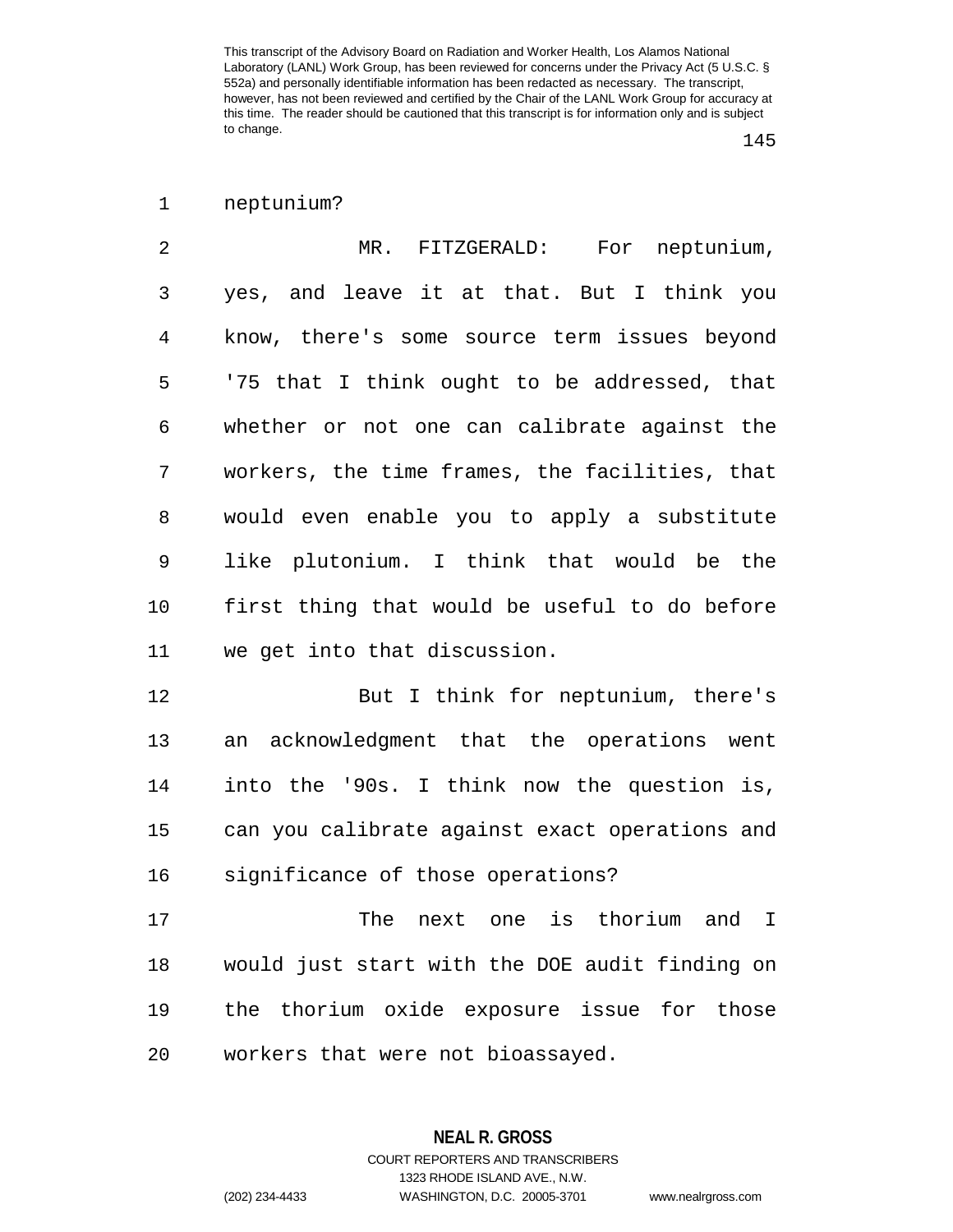| 1              | And this had been going on for                 |
|----------------|------------------------------------------------|
| $\overline{c}$ | some time, so that's, you know, I don't know   |
| 3              | what they did and whether they went            |
| 4              | retrospective. It certainly raises<br>some     |
| 5              | questions about, you know, a missing dose for  |
| 6              | at least the workers involved in that          |
| 7              | particular operation, and I would think, given |
| 8              | the specifics of the Tiger Team audit finding, |
| 9              | that should be -- there should be a pretty     |
| 10             | good paper trail.                              |
| 11             | But I would start there for                    |
| 12             | thorium as far as that issue. The other thing  |
| 13             |                                                |
| 14             | MR. MILES: But they did measure,               |
| 15             | there was a very low quantity, I mean $-$      |
| 16             | MR. FITZGERALD: Yes, but I am                  |
| 17             | just saying that --                            |
| 18             | MR. MILES: -- gram quantity if                 |
| 19             | you are talking about tenths of --             |
| 20             | MR. FITZGERALD: But I think the                |

**NEAL R. GROSS** COURT REPORTERS AND TRANSCRIBERS 1323 RHODE ISLAND AVE., N.W.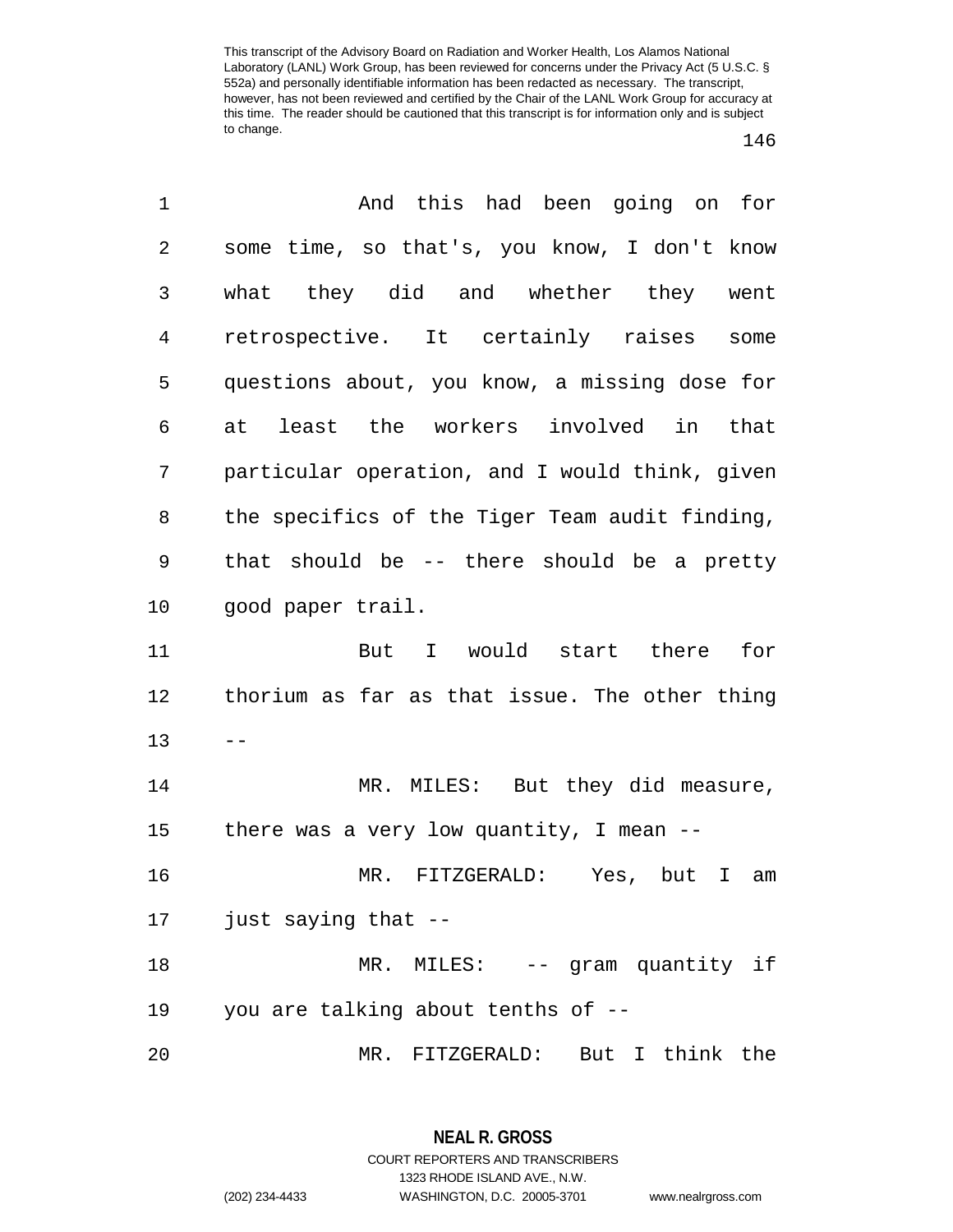1 question they were raising was the form of it 2 and whether or not -- what the workers' 3 exposure might have been and whether or not -- 4 so my question is for thorium, if they weren't 5 bioassaying in 1990 for that kind of a source 6 term I'd be concerned about other operations. 7 Another operation that we found 8 actually during data capture for Hanford, was 9 Hanford was shipping large amounts of thorium 10 scrap to Los Alamos, and I can give you the -- 11 this was in the 1980s for evaluation. 12 And you need to look at the SRDB, 13 and here's the number, 066599, and that's 14 again a Hanford documentation, but -- 15 CHAIRMAN GRIFFON: 0665 -- 16 MR. FITZGERALD: 066599 and that 17 speaks to this contaminated material that 18 contained thorium. I think we just want to 19 just pin down exactly how the lab handled 20 thorium and if bioassay wasn't being done, at

> **NEAL R. GROSS** COURT REPORTERS AND TRANSCRIBERS

1323 RHODE ISLAND AVE., N.W. (202) 234-4433 WASHINGTON, D.C. 20005-3701 www.nealrgross.com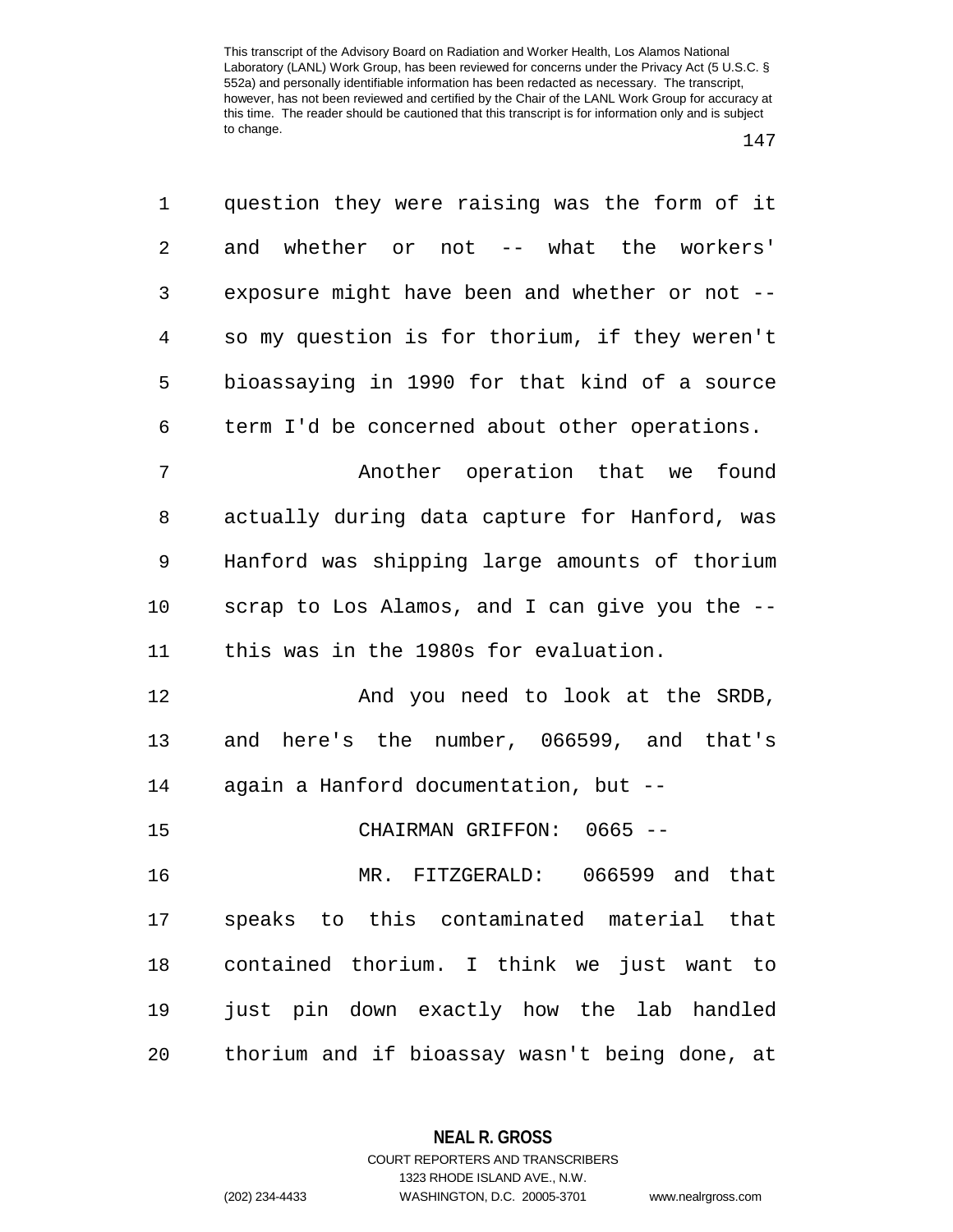1 least in one case that was audited, can we at 2 least ascertain what the sources were post-'75 3 and whether similarly or unsimilarly, bioassay 4 was being done and if there's any way to 5 address that from a dose estimation 6 standpoint.

7 My guess, in the instance we just 8 talked about, I think they went back and 9 probably assigned something. I'm not positive 10 but -- and it may not have been very much, but 11 in terms of the other thorium exposures, I 12 would want to know, at least in this one SRDB, 13 could they address that as well?

14 So that would be our take on 15 thorium but I think there are some source 16 terms that are clearly identified in the '80s 17 and perhaps '90s, mostly the '80s and were 18 those evaluated and addressed from a bioassay 19 standpoint.

20 So overall, Mark, I think all we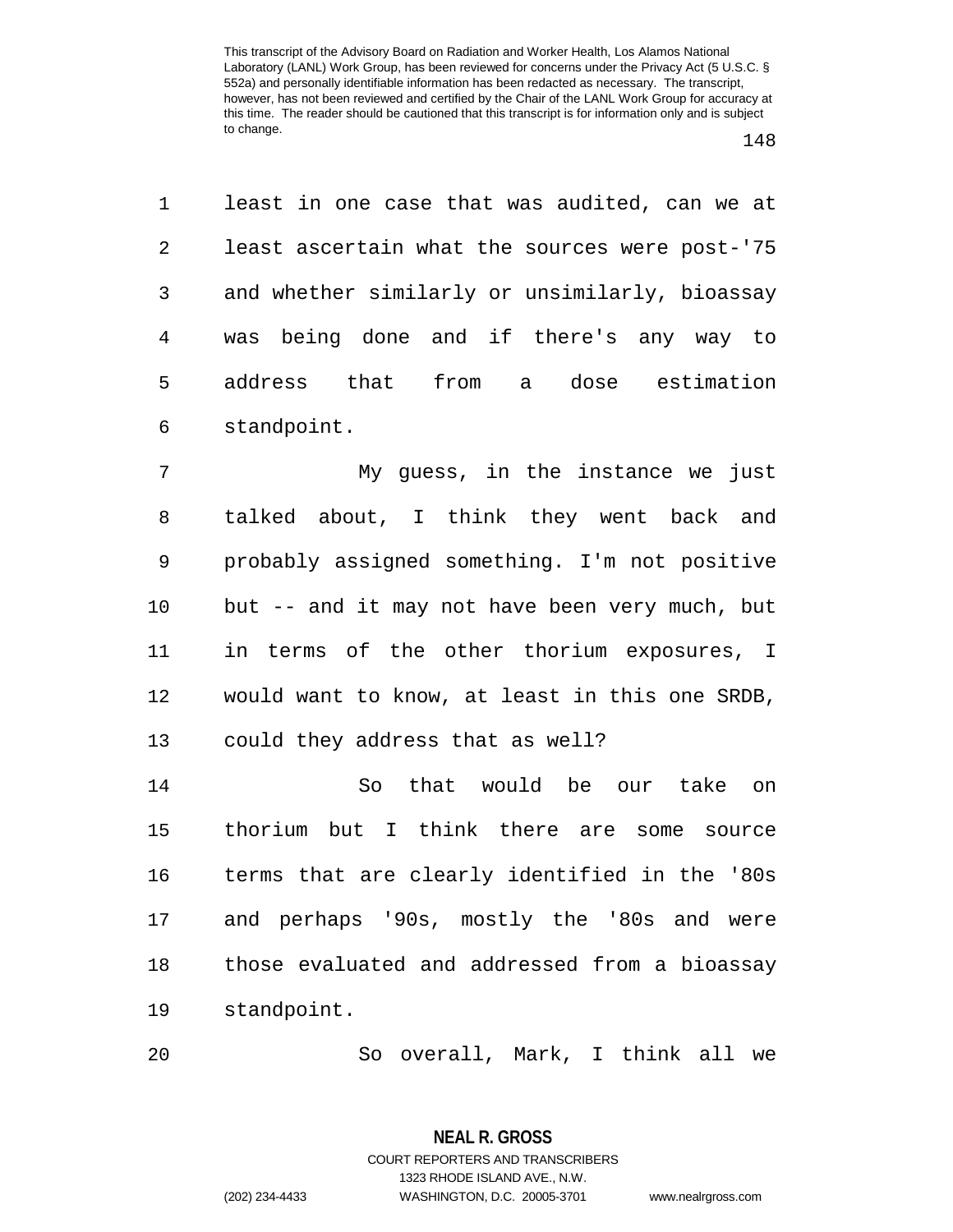## 149

| 1  | were trying to do is just, in terms of         |
|----|------------------------------------------------|
| 2  | completing this issue, as to whether the       |
| 3  | matrix, I think, that Greg and company started |
| 4  | developing, you know, as far as whether it's   |
| 5  | reflecting --                                  |
| 6  | CHAIRMAN GRIFFON: And how about -              |
| 7  | - you skipped over protactinium-231 I think,   |
| 8  | unless I missed that. I might have missed it.  |
| 9  | MR. FITZGERALD: Did I skip that?               |
| 10 | Protactinium. Probably because it wasn't in    |
| 11 | the narrative, right?                          |
| 12 | CHAIRMAN GRIFFON: It was in the                |
| 13 | table, though, yes.                            |
| 14 | MR. FITZGERALD: It was in the                  |
| 15 | table, though. What does NOS stand for?        |
| 16 | CHAIRMAN GRIFFON:<br>Not otherwise             |
| 17 | specified.                                     |
| 18 | MR. FITZGERALD: Okay. Yes, I                   |
| 19 | don't really have any views, I know            |
| 20 | protactinium was prominent, as was polonium in |

**NEAL R. GROSS** COURT REPORTERS AND TRANSCRIBERS

1323 RHODE ISLAND AVE., N.W.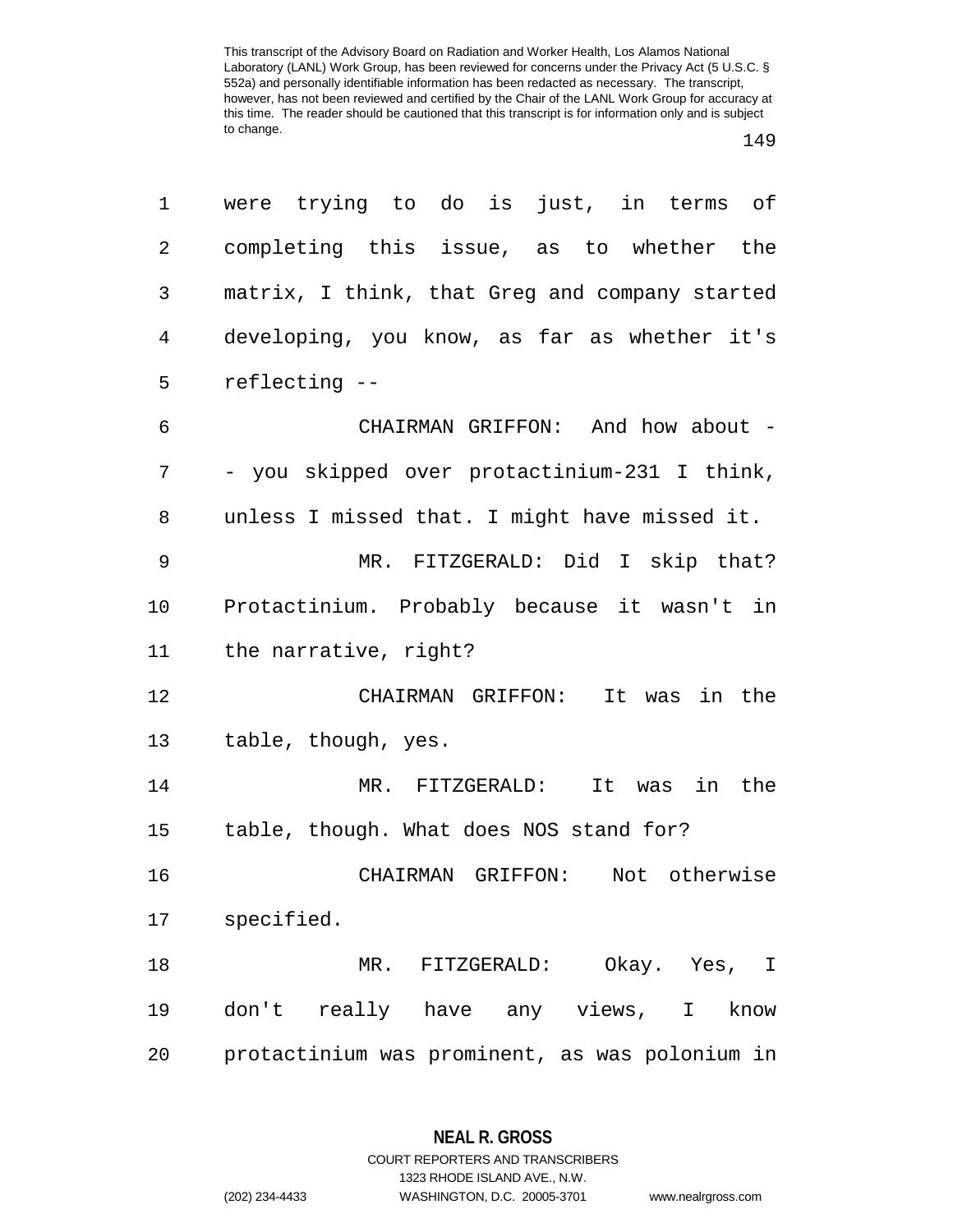150

| 1              | the early days. But $-$ -                      |
|----------------|------------------------------------------------|
| $\overline{2}$ | CHAIRMAN GRIFFON: Kathy, do you                |
| 3              | have any questions on protactinium? Was it     |
| 4              | just -- actually, in this table, you don't     |
| 5              | really specify time frames on it.              |
| 6              | MR. FITZGERALD: There wasn't much              |
| 7              | data.                                          |
| 8              | CHAIRMAN GRIFFON: Yes. So I don't              |
| 9              | know what we can conclude from this other than |
| 10             | that it was low quantities, right?             |
| 11             | MEMBER MUNN: Yes, low quantity,                |
| 12             | laboratory amount.                             |
| 13             | CHAIRMAN GRIFFON: Kathy?                       |
| 14             | MS. ROBERTSON-DEMERS: Nothing is               |
| 15             | jumping out. I'm thinking here.                |
| 16             | CHAIRMAN GRIFFON: Okay.                        |
| 17             | MS. ROBERTSON-DEMERS:<br>I don't               |
| 18             | think that this was a part of that document    |
| 19             | I'm talking about.                             |
| 20             | MR. FITZGERALD: Yes, I was just                |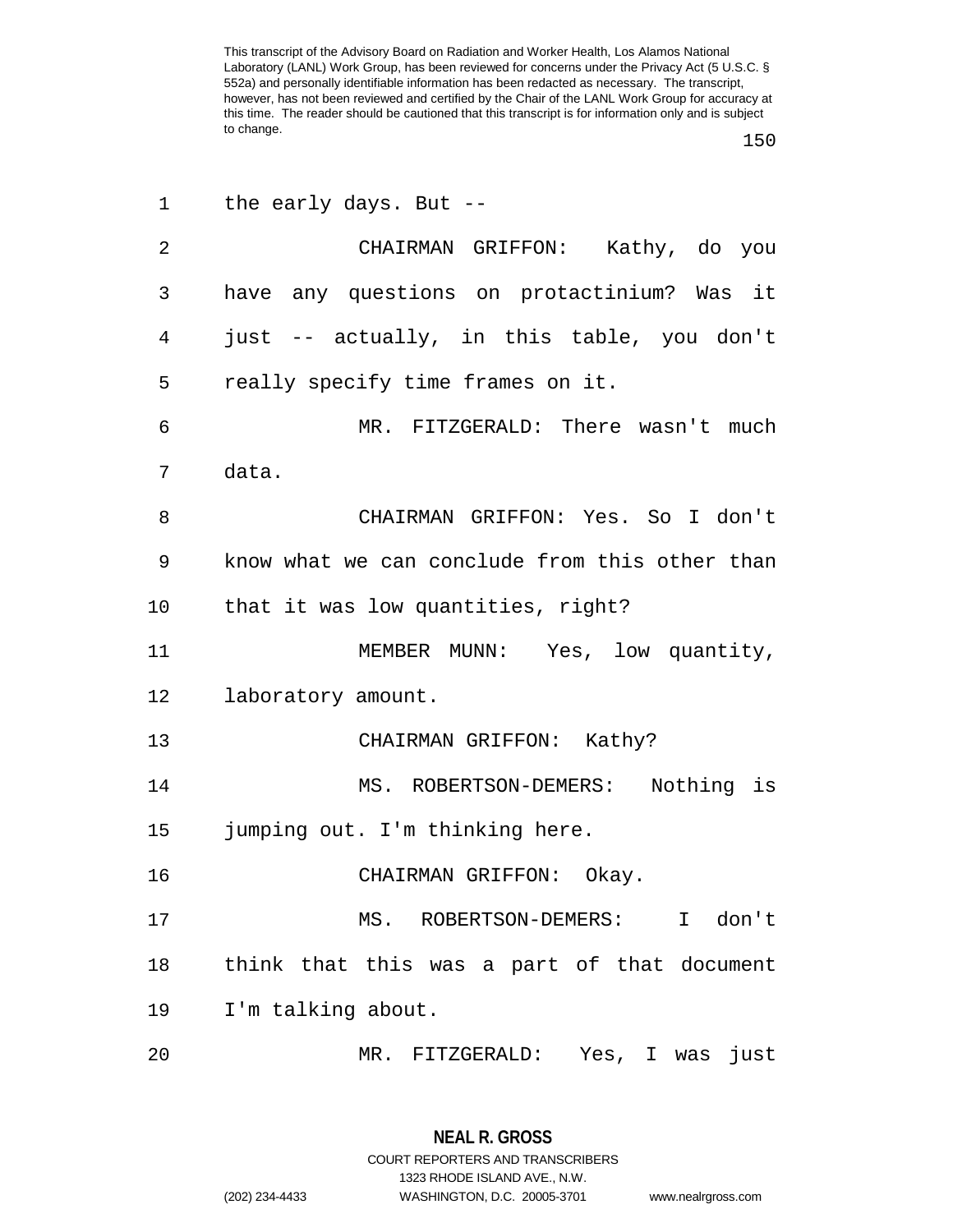151

| 1              | going back to Mound and where protactinium     |
|----------------|------------------------------------------------|
| 2              | figured there, and that seemed to be in the    |
| 3              | early days.                                    |
| $\overline{4}$ | CHAIRMAN GRIFFON: And that's what              |
| 5              | I thought with polonium too, but --            |
| 6              | MR. FITZGERALD: Yes, I know, and               |
| 7              | so you know, it's --                           |
| 8              | CHAIRMAN GRIFFON: I think the                  |
| 9              | 2007 might have been a typo, too, or something |
| 10             | like that, I don't know.                       |
| 11             | MS. ROBERTSON-DEMERS: Well, it                 |
| 12             | was a typo and a lot of different --           |
| 13             | CHAIRMAN GRIFFON: Really? Okay,                |
| 14             | all right. All right. Or well, it might have   |
| 15             | been something you know, related to burial     |
| 16             | ground work too or whatever, I don't know. Who |
| 17             | knows?                                         |
| 18             | MR. FITZGERALD: But maybe it                   |
| 19             | could be put to bed just with the additional   |
| 20             | data capture anyway. I mean, some of this, the |

**NEAL R. GROSS** COURT REPORTERS AND TRANSCRIBERS

1323 RHODE ISLAND AVE., N.W.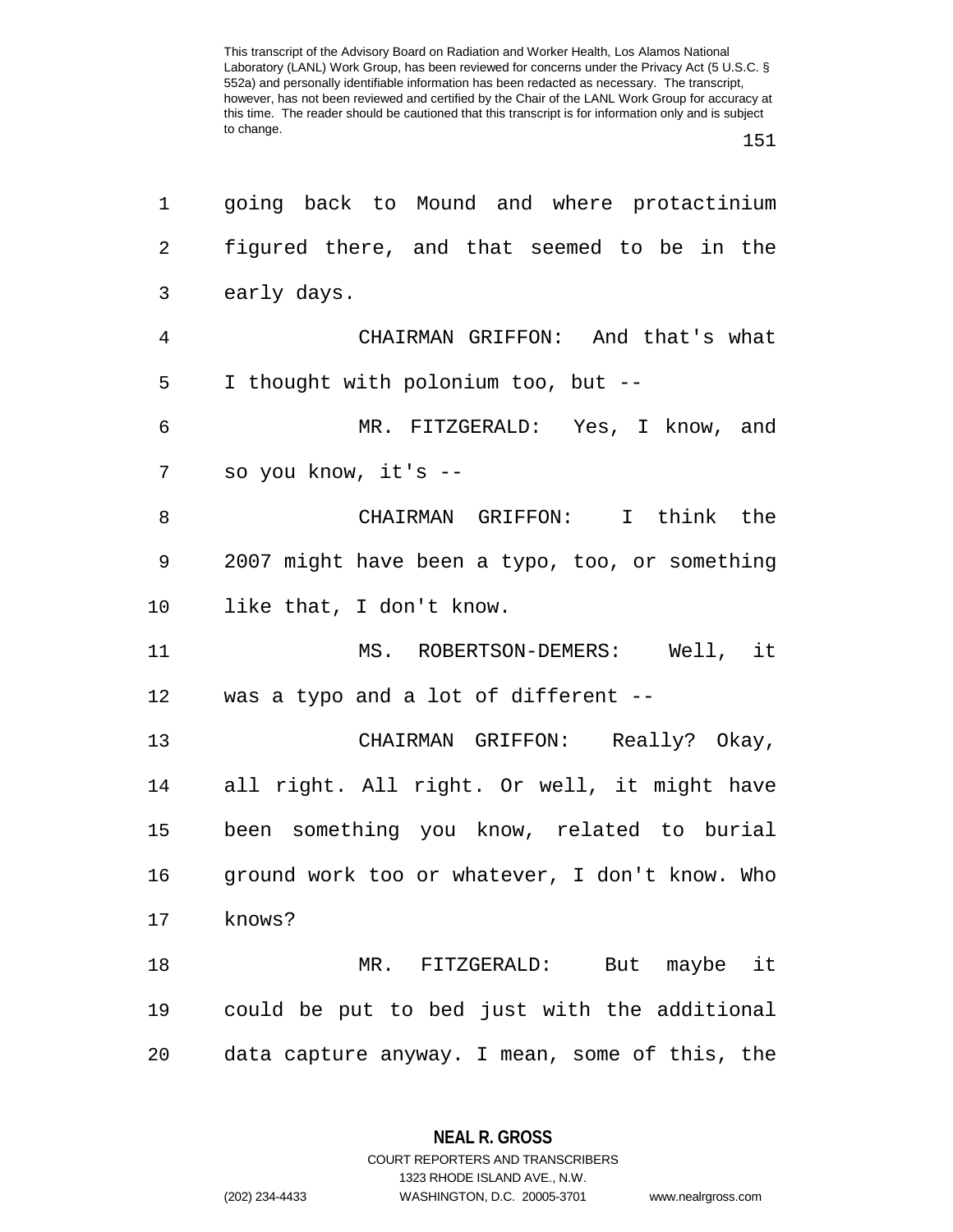| 1  | source term information, if you're going to    |
|----|------------------------------------------------|
| 2  | look at CMR I guess you could -- my sense is   |
| 3  | almost everything went through CMR at<br>one   |
| 4  | point or another, so if you can establish when |
| 5  | CMR was done with it, I think that pretty much |
| 6  | is the end point, except for the burial        |
| 7  | grounds.                                       |
| 8  | DR. MACIEVIC: Oh, Kathy, what was              |
| 9  | the date you said about the polonium?          |
| 10 | 2007, wasn't<br>CHAIRMAN GRIFFON:              |
| 11 | it?                                            |
| 12 | DR. MACIEVIC: 2007.                            |
| 13 | MS. ROBERTSON-DEMERS:<br>There are             |
| 14 | urinalysis samples in 2007/2008 in<br>the      |
| 15 | database.                                      |
| 16 | DR. NETON: Could have been legacy              |
| 17 | follow-ups on intakes that occurred years ago, |
| 18 | I mean that's after --                         |
| 19 | don't<br>MS. ROBERTSON-DEMERS:<br>$\mathbf{I}$ |
| 20 | know. It's got a pretty short half-life.       |

**NEAL R. GROSS** COURT REPORTERS AND TRANSCRIBERS 1323 RHODE ISLAND AVE., N.W.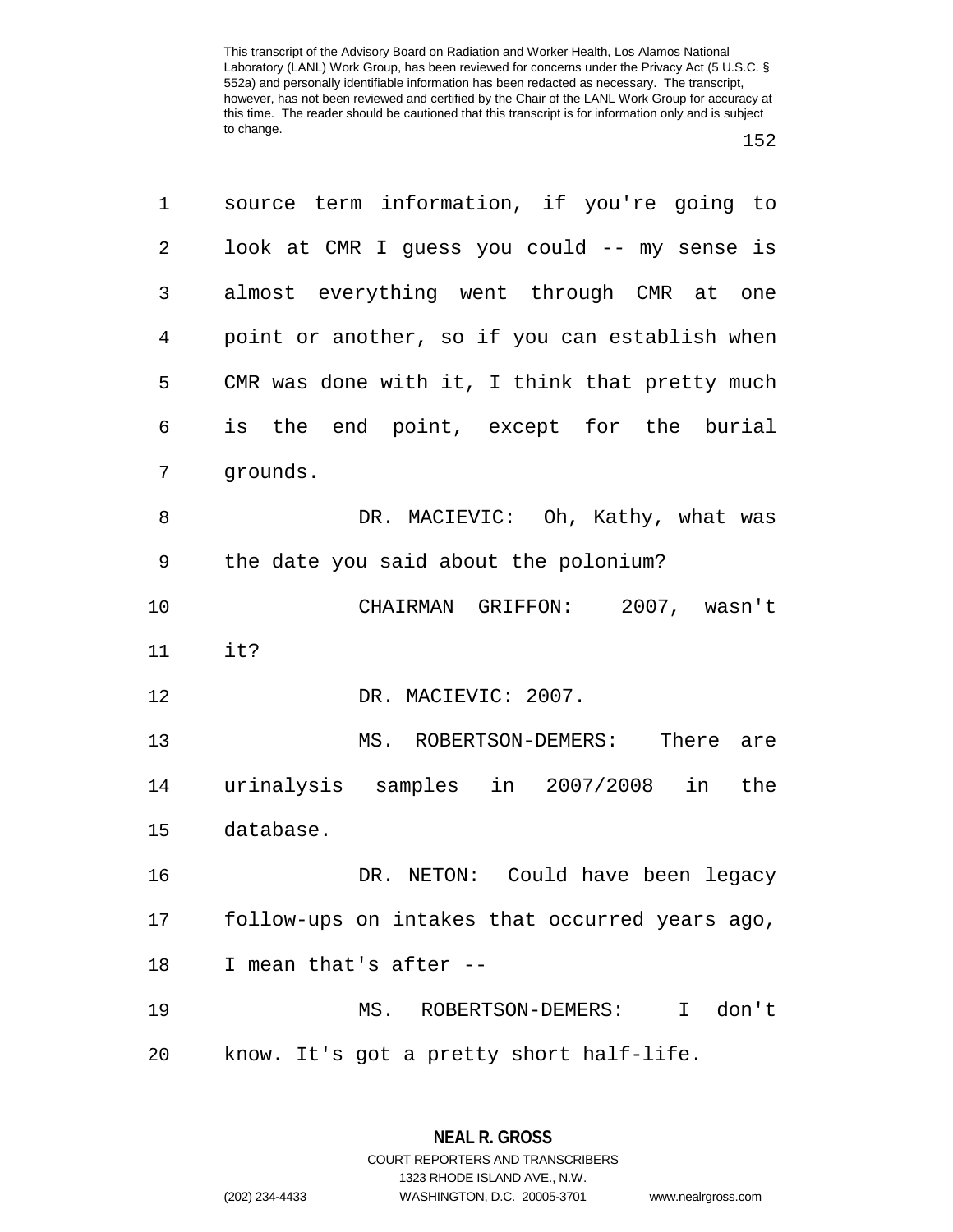153

| 1  | MR. MILES: What year was it that           |
|----|--------------------------------------------|
| 2  | the guy was murdered with the --           |
| 3  | CHAIRMAN GRIFFON: Oh yes.                  |
| 4  | MR. MILES: -- the polonium?                |
| 5  | CHAIRMAN GRIFFON: Oh yes, when             |
| 6  | the --                                     |
| 7  | MR. MILES: By the poison?                  |
| 8  | CHAIRMAN GRIFFON: That poisoned            |
| 9  | him, yes.                                  |
| 10 | MR. KATZ: That was around then.            |
| 11 | MR. MILES: Was that around then?           |
|    | 12 That is something that -- about 2007.   |
| 13 | MR. MILES: Just some follow-up on          |
|    | 14 that or something.                      |
| 15 | CHAIRMAN GRIFFON: All right.               |
| 16 | MEMBER MUNN: That was a long way           |
| 17 | away.                                      |
| 18 | MR. KATZ: Yes, that was in London          |
| 19 | and well, and overseas. It was on a plane. |
| 20 | MEMBER MUNN:<br>Yes.                       |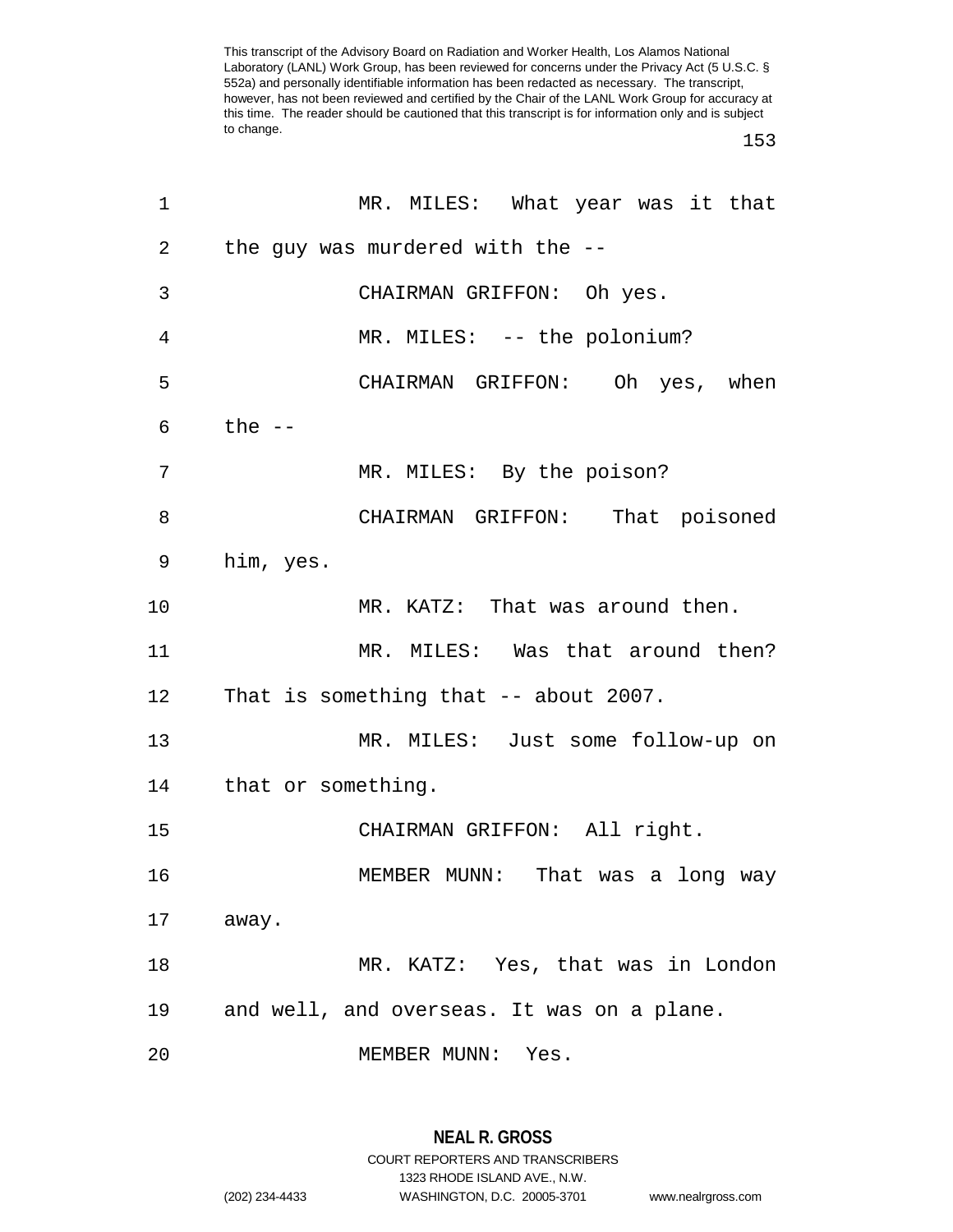| 1          | CHAIRMAN GRIFFON: Okay. Well, I                |
|------------|------------------------------------------------|
| 2          | detailed all that in a subset for SC&A's       |
| 3          | concerns on that table, so -- there was a      |
| 4          | second part of that number one, let me just    |
| 5          | flip back up to the matrix.                    |
| $\epsilon$ | Maybe this is in your narrative --             |
| 7          | I was reading through the table mainly -- but  |
| 8          | we also asked about the type of monitoring     |
| 9          | data for each of those.                        |
| 10         | You know, you give us a table                  |
| 11         | indicating the use and locations, how much --  |
| 12         | to what extent do you know about monitoring or |
| 13         | available data for --                          |
| 14         | Okay. In some cases it may be                  |
| 15         | moot if it's like, you know, laboratory        |
| 16         | quantities or if it was not in use in this     |
| 17         | time period, you know, but all right. We will  |
| 18         | add that. We will carry that over.             |
| 19         | MEMBER MUNN:<br>It wouldn't be                 |
| 20         | expected to be of high significance in terms   |

**NEAL R. GROSS** COURT REPORTERS AND TRANSCRIBERS

1323 RHODE ISLAND AVE., N.W.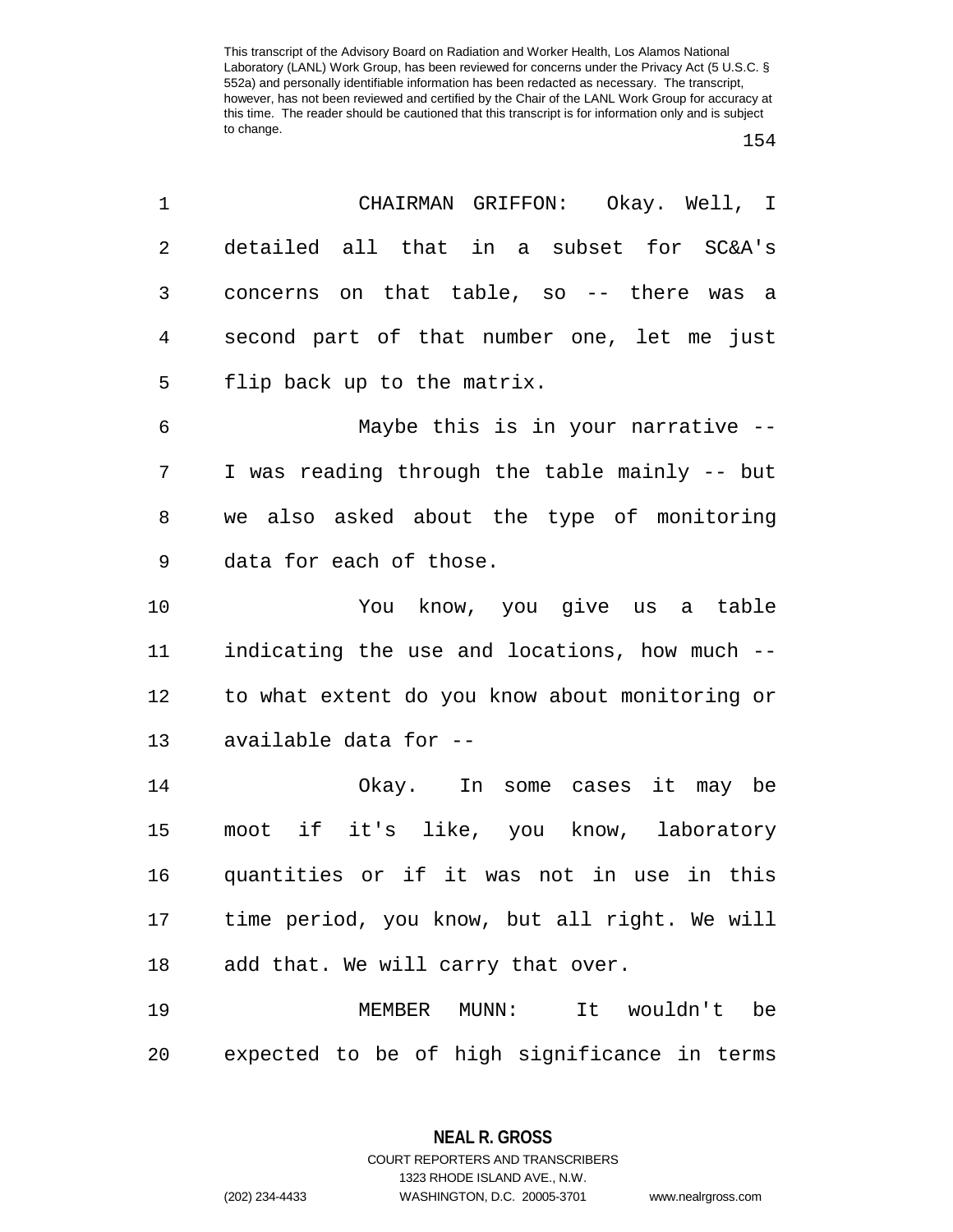155

| $\mathbf 1$ | of dose.                                      |
|-------------|-----------------------------------------------|
| 2           | MS. ROBERTSON-DEMERS: Mark, I                 |
| 3           | might be able to shed some light on that.     |
| 4           | CHAIRMAN GRIFFON: Okay.                       |
| 5           | MS. ROBERTSON-DEMERS: I<br>went               |
| 6           | through the in vivo and the in vitro database |
| 7           | that they had and I pulled out all the non-   |
| 8           | common radionuclides.                         |
| $\mathsf 9$ | Curium-244 isn't listed in the in             |
| 10          | vivo database, at least for I guess some      |
| 11          | people; I don't know how many at this point.  |
| 12          | And if I remember correctly, the only quote-  |
| 13          | unquote "exotic" that I pulled out of the in  |
| 14          | vitro was that polonium-210.                  |
| 15          | CHAIRMAN GRIFFON: And I think                 |
| 16          | that's why we were asking about other, you    |
| 17          | know, was there air sampling -- was there     |
| 18          | other monitoring data too, air, so --         |
| 19          | MS. ROBERTSON-DEMERS: Now I know              |
| 20          | that in the -- also in the in vivo count,     |

**NEAL R. GROSS** COURT REPORTERS AND TRANSCRIBERS

1323 RHODE ISLAND AVE., N.W.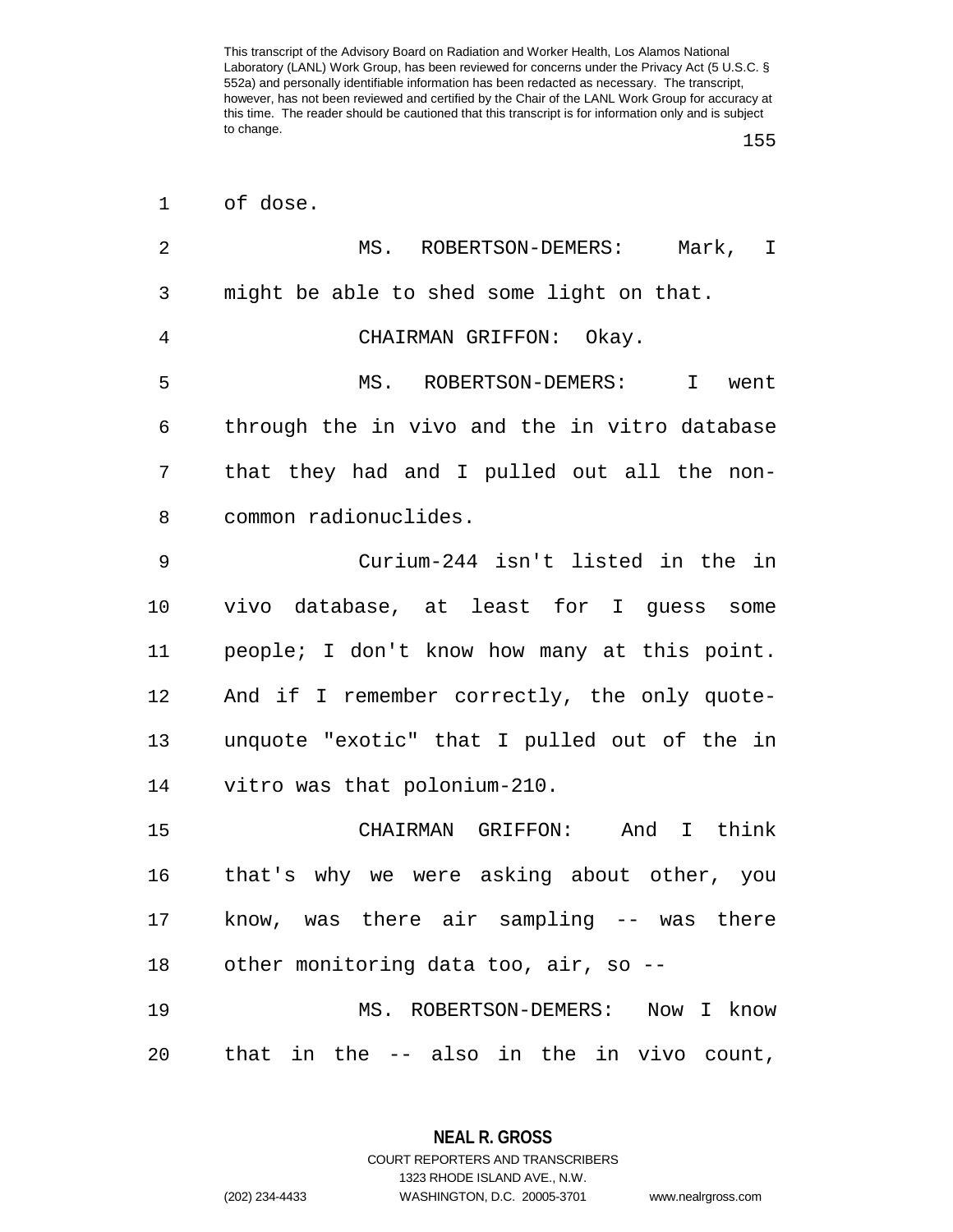156

| 1              | there was americium-241, obviously.            |
|----------------|------------------------------------------------|
| $\overline{2}$ | CHAIRMAN GRIFFON: Right. Okay.                 |
| 3              | We'll leave that as a carryover action,        |
| 4              | though. How about item 2 for issue 2?          |
| 5              | DR. MACIEVIC: Okay, Don Stewart,               |
| 6              | are you on the line?                           |
| 7              | MR. STEWART:<br>Yes, Greg, I am                |
| 8              | here.                                          |
| $\overline{9}$ | DR. MACIEVIC: I thought so. I am               |
| 10             | going to -- well, I thought maybe since you    |
| 11             | developed the chart that you should go through |
| 12             | this one, but the point on this is that we did |
| 13             | a calculation for all the exotic radionuclides |
| 14             | for an internal dose model to come up with     |
| 15             | what the doses would be for these different    |
| 16             | radionuclides using the coworker intake for    |
| 17             | plutonium and 238 and 239, to come up with     |
| 18             | these values and you will see through here     |
| 19             | that pretty much the Super S for plutonium-    |
| 20             | covers everything and there's also<br>239      |

**NEAL R. GROSS**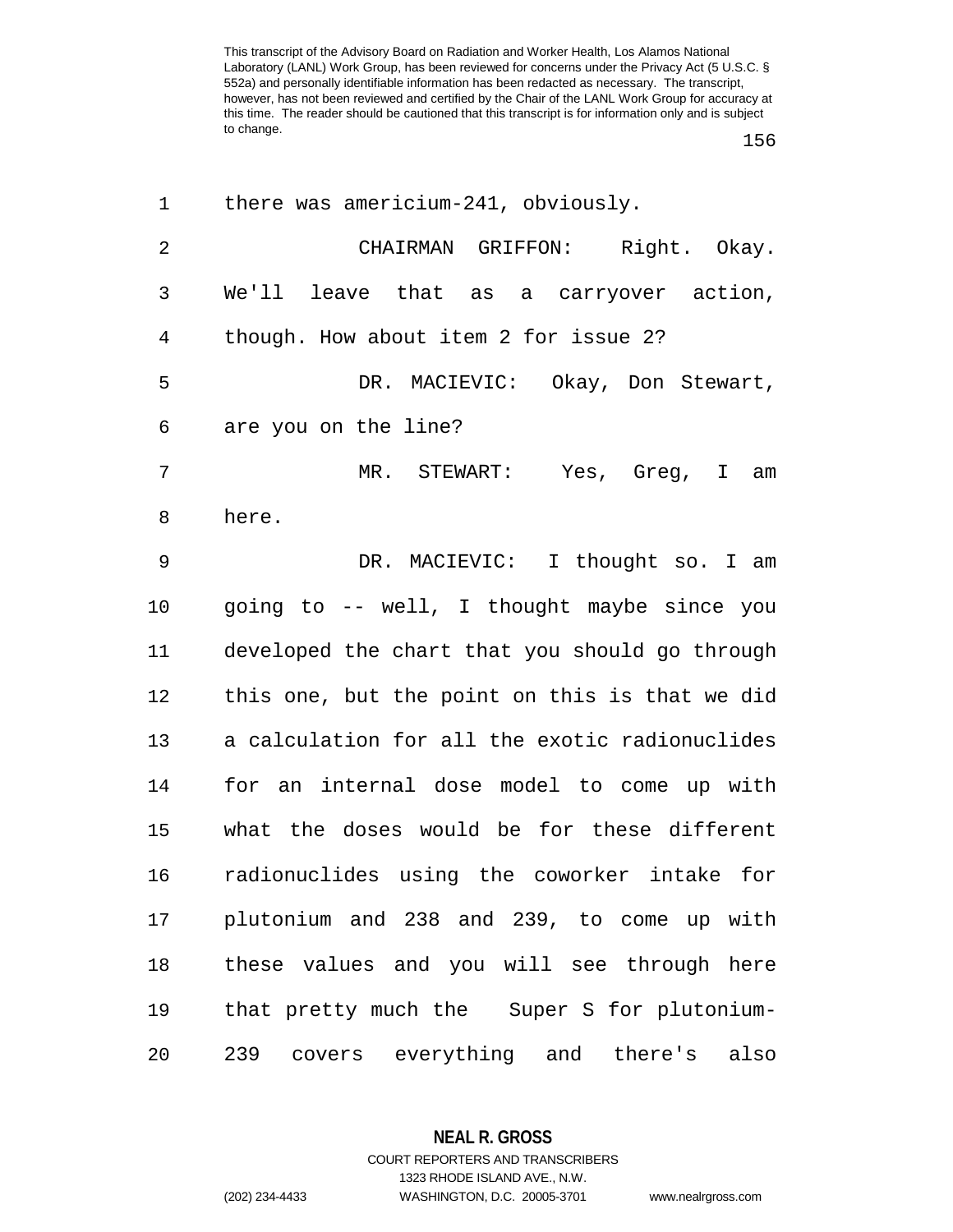157

| 1              | actinium is a key player in it.               |
|----------------|-----------------------------------------------|
| $\overline{2}$ | And Don, if you could just give a             |
| 3              | little quick overview of the table and what   |
| 4              | your -- the conclusion is on it.              |
| 5              | MR. STEWART: Sure, Greg. This was             |
| 6              | kind of -- and it's several years old at this |
| 7              | point. We were contemplating the use of the   |
| 8              | coworker dose, coworker plutonium intakes, to |
| 9              | use the surrogate radionuclides for any       |
| $10 \,$        | potential exotics exposure.                   |
| 11             | So we wanted to look at the                   |
| 12             | relative values of the doses that came from   |
| 13             | those. So we did a bunch of IMBA runs for a   |
| 14             | number of different organs, and the results   |
| 15             | you see in the table are relative doses.      |
| 16             | What we usually found was that the            |
| 17             | Super S model resulted in the highest dose.   |
| 18             | Actinium resulted in some very high doses as  |
| 19             | well. Trying to -- just going beyond that, I  |
| 20             | think it's all summarized in the verbiage.    |

**NEAL R. GROSS** COURT REPORTERS AND TRANSCRIBERS 1323 RHODE ISLAND AVE., N.W.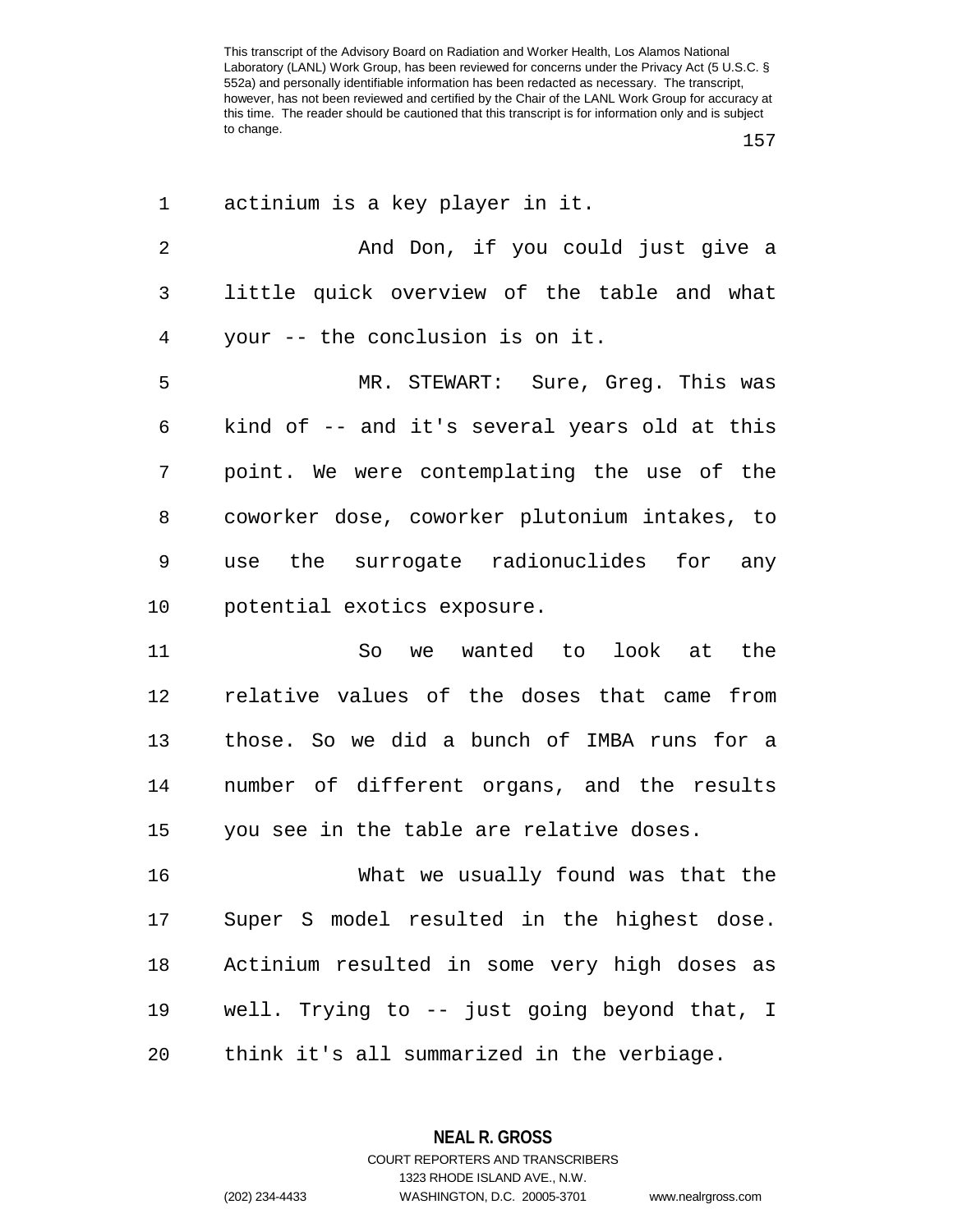158

| $\mathbf 1$    | DR. MACIEVIC: Right, right.                    |
|----------------|------------------------------------------------|
| $\overline{2}$ | MR. STEWART: Yes, this is really               |
| 3              | just an effort to see, okay, what is the big   |
| $\overline{4}$ | hitter as far as these exotics go, what is     |
| 5              | going to give me the largest dose, such that   |
| 6              | if I could simply say that any exotic exposure |
| 7              | could be bounded by a single radionuclide,     |
| 8              | would it be possible to use that radionuclide? |
| 9              | And this is an attempt to do that.             |
| 10             | MR. FITZGERALD: Don, I have a                  |
| 11             | question on the table. There's a couple of     |
| 12             | places, if I am applying this right, where it  |
| 13             | doesn't seem like either Pu-238 or curium or   |
| 14             | Pu-239 for everything else is necessarily      |
| 15             | bounding. I was wondering if I was just not    |
| 16             | reading this right.                            |
| 17             | If you go from Pu-239 M solubility             |
| 18             | for the lung, it's .063, and if you go to      |
| 19             | actinium, it's, as you were pointing out,      |
| 20             | actinium is pretty high, it's .194.            |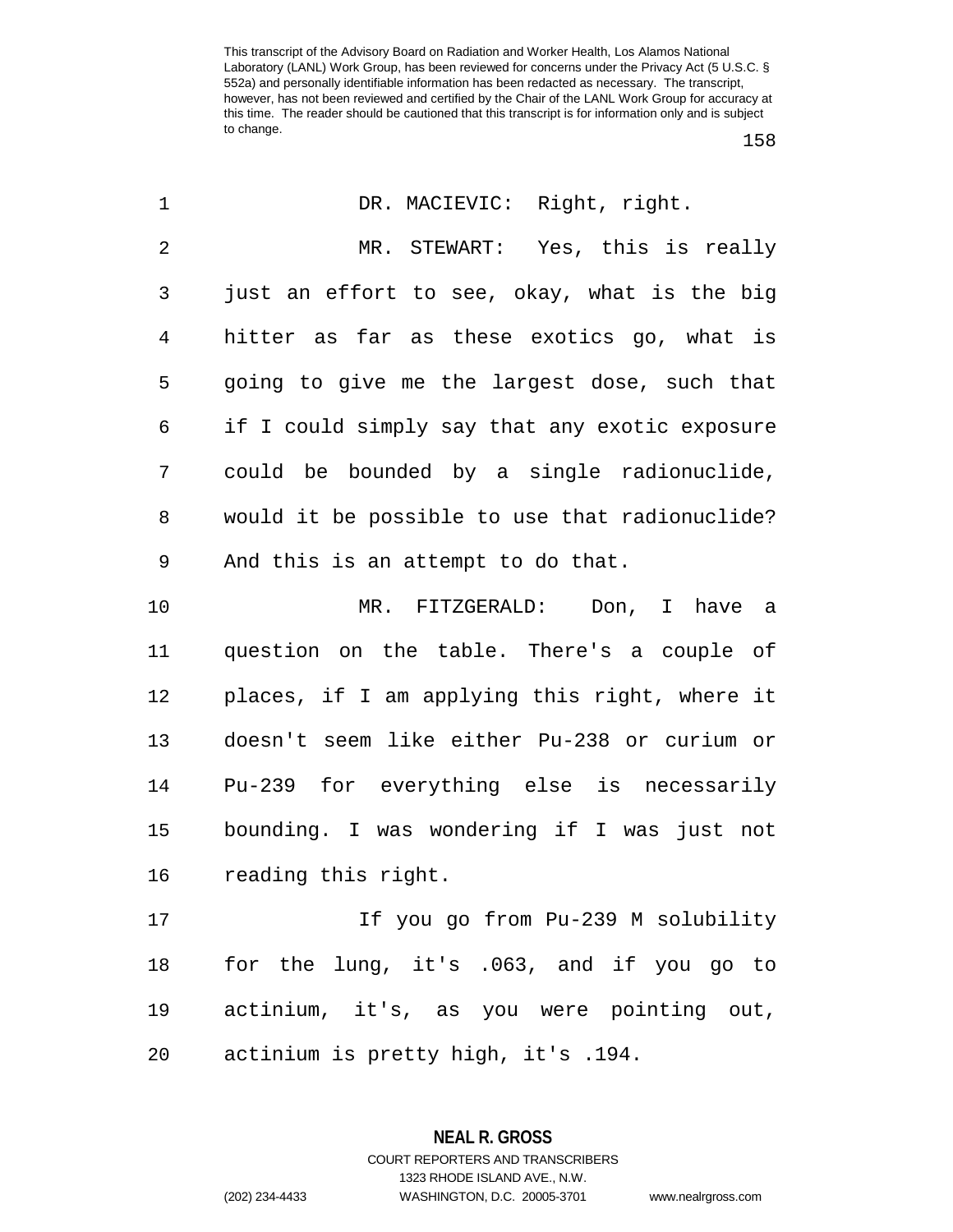| 1  | As I recall, you were going to use             |
|----|------------------------------------------------|
| 2  | the intakes for Pu-239 as bounding for         |
| 3  | everything but curium. Is this an exception? I |
| 4  | just -- I am trying to figure out. Would you   |
| 5  | apply Super S instead of the M? I am just      |
| 6  | going M to M, for example, for Pu-239          |
| 7  | actinium-227. It looks like it's higher. I     |
| 8  | just don't know if I am reading it right.      |
| 9  | MR. STEWART: What's the organ                  |
| 10 | again, the lung?                               |
| 11 | MR. FITZGERALD: Yes, the lung but              |
| 12 | you could also choose the other organs. They   |
| 13 | all seem to be higher than the Pu-239 M.       |
| 14 | MR. STEWART: Right. Well, in                   |
| 15 | fact, in that case the highest dose on that    |
| 16 | line for the lung is Pu-239 type Super S,      |
| 17 | right?                                         |
| 18 | MR. FITZGERALD: Oh, I know, I'm                |
| 19 | just trying to figure out how to use the       |
| 20 | table. So you are saying if, you know, you     |

**NEAL R. GROSS** COURT REPORTERS AND TRANSCRIBERS

1323 RHODE ISLAND AVE., N.W.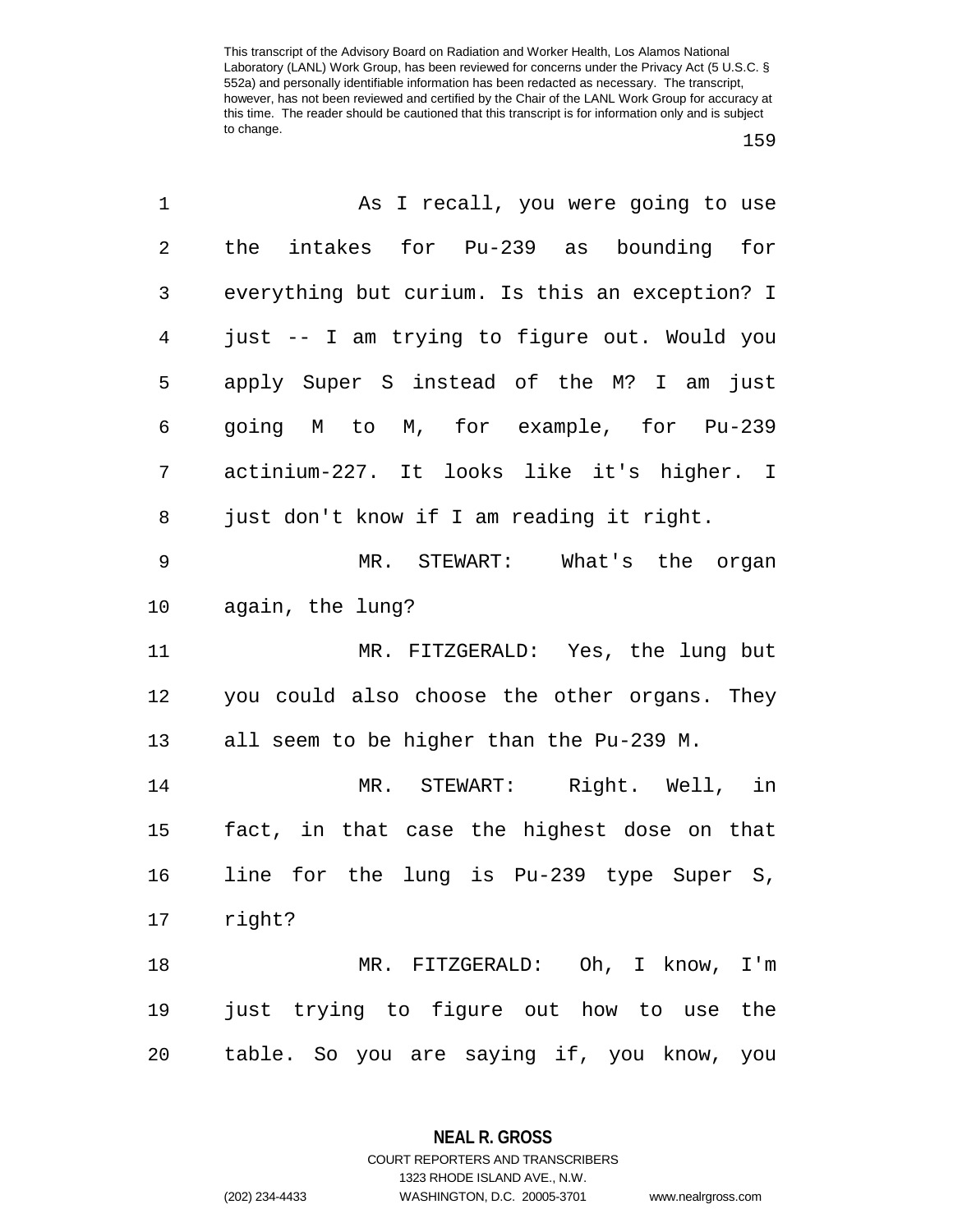160

| 1              | don't use the solubility class, you just use   |
|----------------|------------------------------------------------|
| $\overline{2}$ | Super S on plutonium as the bounding value?    |
| 3              | MR. STEWART: We don't base our                 |
| $\overline{4}$ | assumptions for absorption type necessarily on |
| 5              | data from the TBD. When we are doing dose      |
| 6              | reconstructions, we use the most claimant-     |
| 7              | favorable assumption, and it's been a feature  |
| 8              | of our program for some time now.              |
| $\mathsf 9$    | MR. FITZGERALD: Okay, so you are               |
| 10             | saying you would basically choose the higher   |
| 11             | value irregardless of the solubility class?    |
| 12             | MR. STEWART:<br>That is correct,               |
| 13             | unless we have very solid data to justify      |
| 14             | another choice, and typically that is not the  |
| 15             | case, as you know.                             |
| 16             | MR. FITZGERALD: Right, so in this              |
| 17             | case if you are using Pu-239 as the primary    |
| 18             | for actinium you would go with perhaps 20.2,   |
| 19             | which would be S class, as the bounding?       |
| 20             | MR. STEWART: Well, again, we have              |

**NEAL R. GROSS** COURT REPORTERS AND TRANSCRIBERS 1323 RHODE ISLAND AVE., N.W.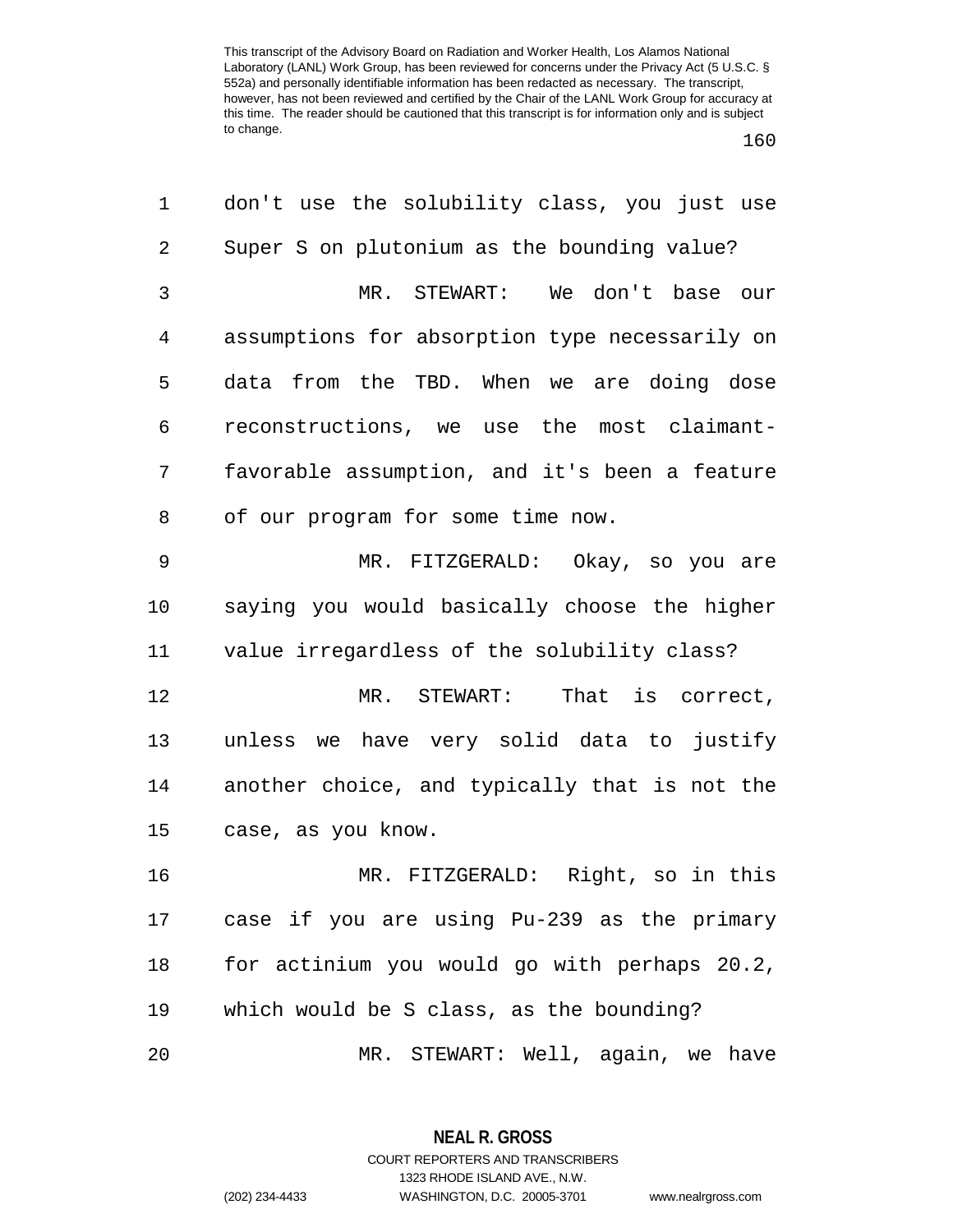161

| 1              | most claimant-favorable<br>make<br>the<br>to       |
|----------------|----------------------------------------------------|
| $\overline{2}$ | assumption, which in this case would be Super      |
| 3              | ${\tt S}$ .                                        |
| $\overline{4}$ | MR. FITZGERALD: Okay, the most --                  |
| 5              | the most claimant-favorable. Okay.                 |
| 6              | MR. STEWART: Correct, and it's                     |
| 7              | been a feature of our program for some time        |
| 8              | now.                                               |
| 9              | MR. FITZGERALD: But if you didn't                  |
| 10             | -- excuse me, bear with me for a second -- if      |
| 11             | you didn't know what your -- you didn't have       |
| 12             | any data for your actinium or some of these        |
| 13             | exotics, and you are using Pu as a primary,        |
| 14             | how would you know what would be the most          |
| 15             | claimant-favorable solubility class that you       |
| 16             | have listed, because there wouldn't be any         |
| 17             | comparison point?                                  |
| 18             | How would you know<br>MR. STEWART:                 |
| 19             | which was the most claimant-favorable<br>on<br>- a |
| 20             | given claim?                                       |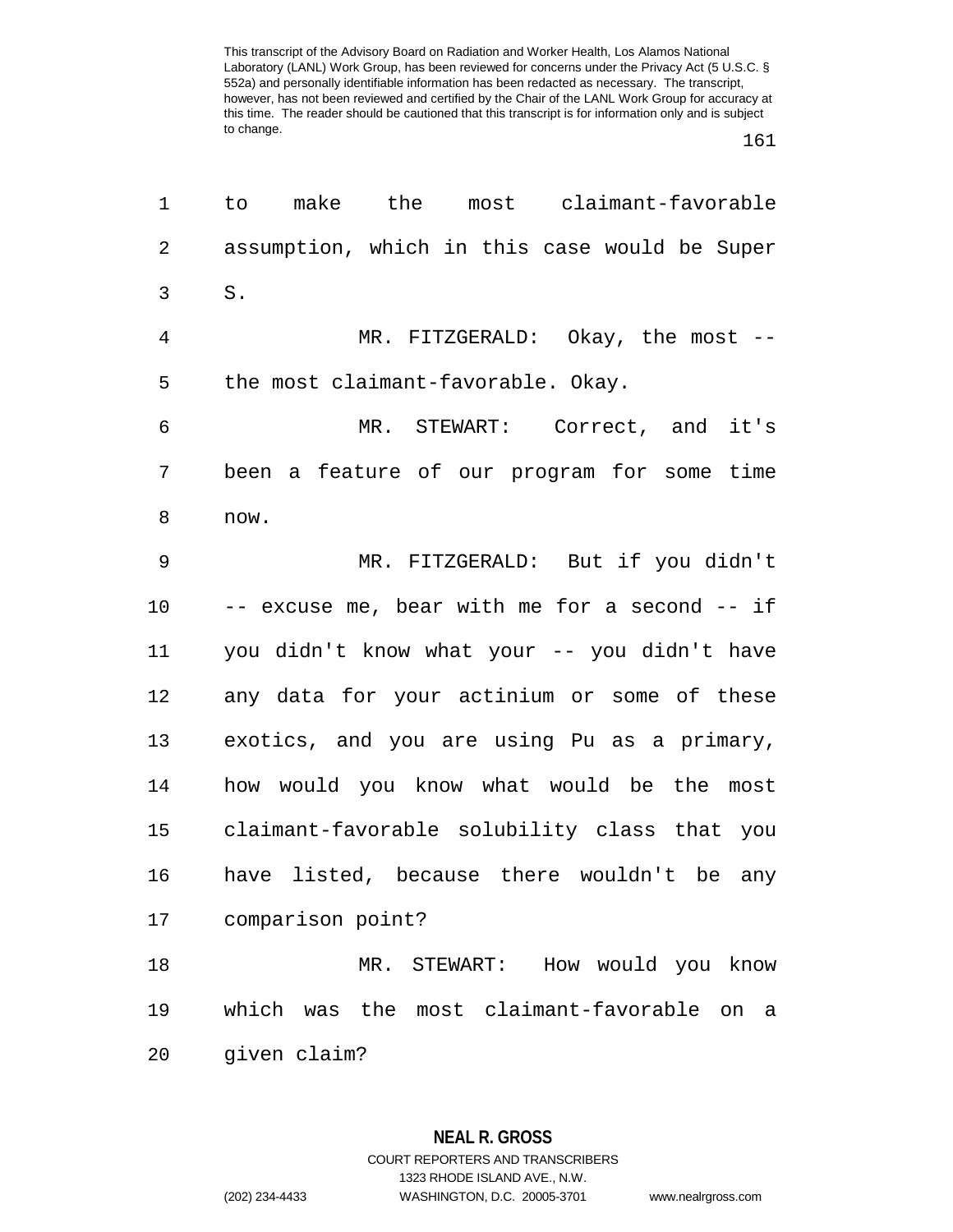162

| 1  | MR. FITZGERALD: Well, I'm just                 |
|----|------------------------------------------------|
| 2  | saying you know, I am just trying to           |
| 3  | understand this table, because clearly you     |
| 4  | could pick the more claimant-favorable Pu-239  |
| 5  | class because you have the values for these    |
| 6  | exotics, but I guess the -- if I am not        |
| 7  | mistaken, the whole approach is based on using |
| 8  | the primary because you don't have the values  |
| 9  | for the exotics.                               |
| 10 | DR. MACIEVIC: Well, what you're                |
| 11 | trying to is you are going to take the intakes |
| 12 | from plutonium --                              |
| 13 | MR. FITZGERALD: Right.                         |
| 14 | DR. MACIEVIC: -- stick them all                |
| 15 | into all these different radionuclides and see |
| 16 | which give you the most claimant-favorable. So |
| 17 | $you --$                                       |
| 18 | MR. STEWART: That's correct, Joe.              |
| 19 | What's happening here is in each -- I should   |
| 20 | explain this. The assumption here was that we  |

**NEAL R. GROSS** COURT REPORTERS AND TRANSCRIBERS

1323 RHODE ISLAND AVE., N.W. (202) 234-4433 WASHINGTON, D.C. 20005-3701 www.nealrgross.com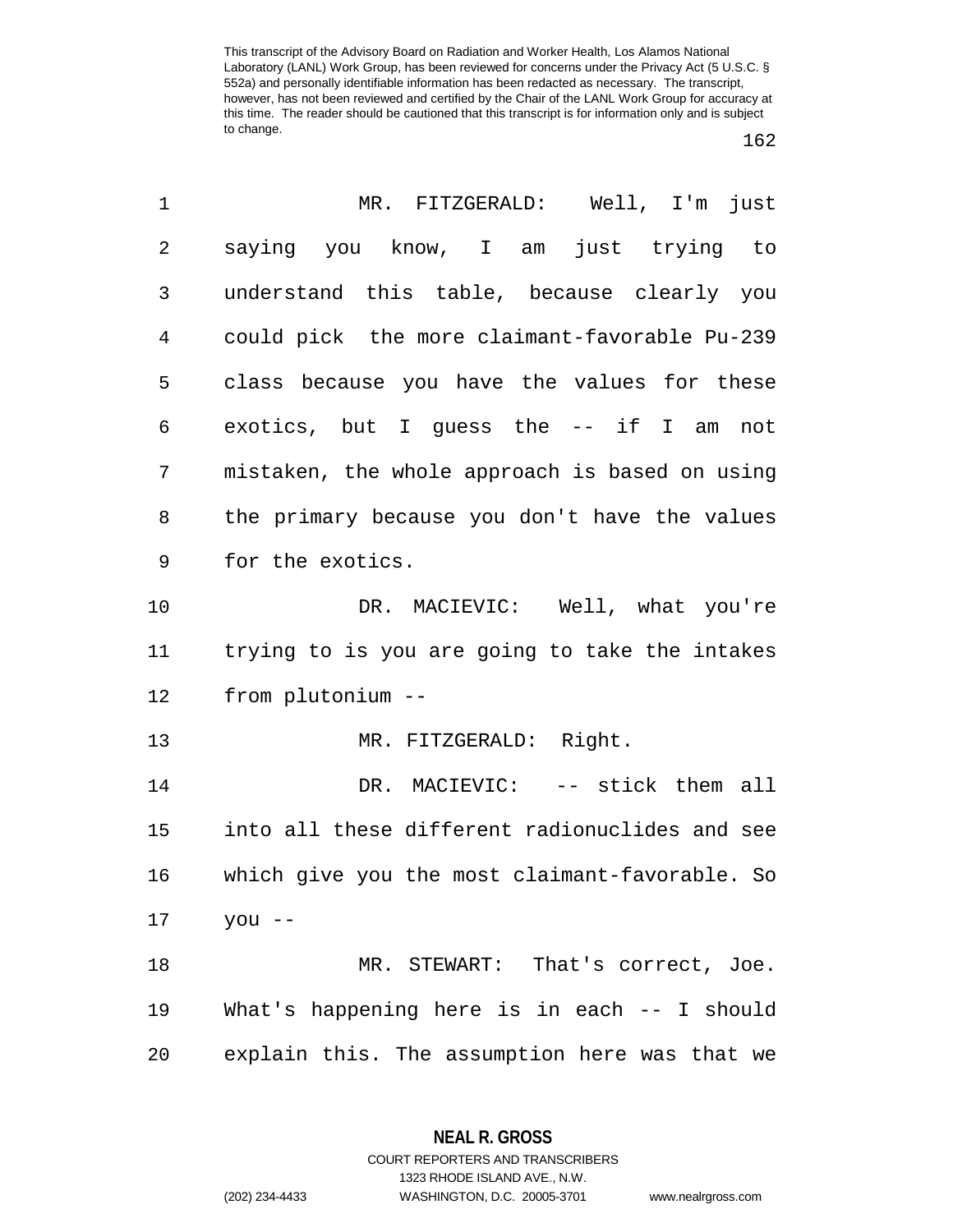163

| 1              | took that coworker dose intake for plutonium   |
|----------------|------------------------------------------------|
| $\overline{2}$ | and we assumed that the intake of each of the  |
| 3              | other radionuclides at that same level.        |
| $\overline{4}$ | And this is the dose for that                  |
| 5              | organ under those assumptions. Now, when you   |
| 6              | run an individual case, you may find that,     |
| 7              | unexpectedly, some other absorption type will  |
| 8              | result in a higher dose.                       |
| 9              | But you know for these cases here,             |
| 10             | the highest dose $-$ I'm sorry, in the example |
| 11             | you cited the highest dose was plutonium Super |
| 12             | S, assuming an equal intake of all the others, |
| 13             | and that's for that organ only.                |
| 14             | MEMBER MUNN: And if I'm following              |
| 15             | the asterisk correctly, if for example you     |
| 16             | were dealing with the kidney, you would in     |
| 17             | that case, in the individual case, actually    |
| 18             | run the calculation of the Super S dose to see |
| 19             | what it gave you.                              |
|                |                                                |

20 MR. STEWART: Yes, we would, I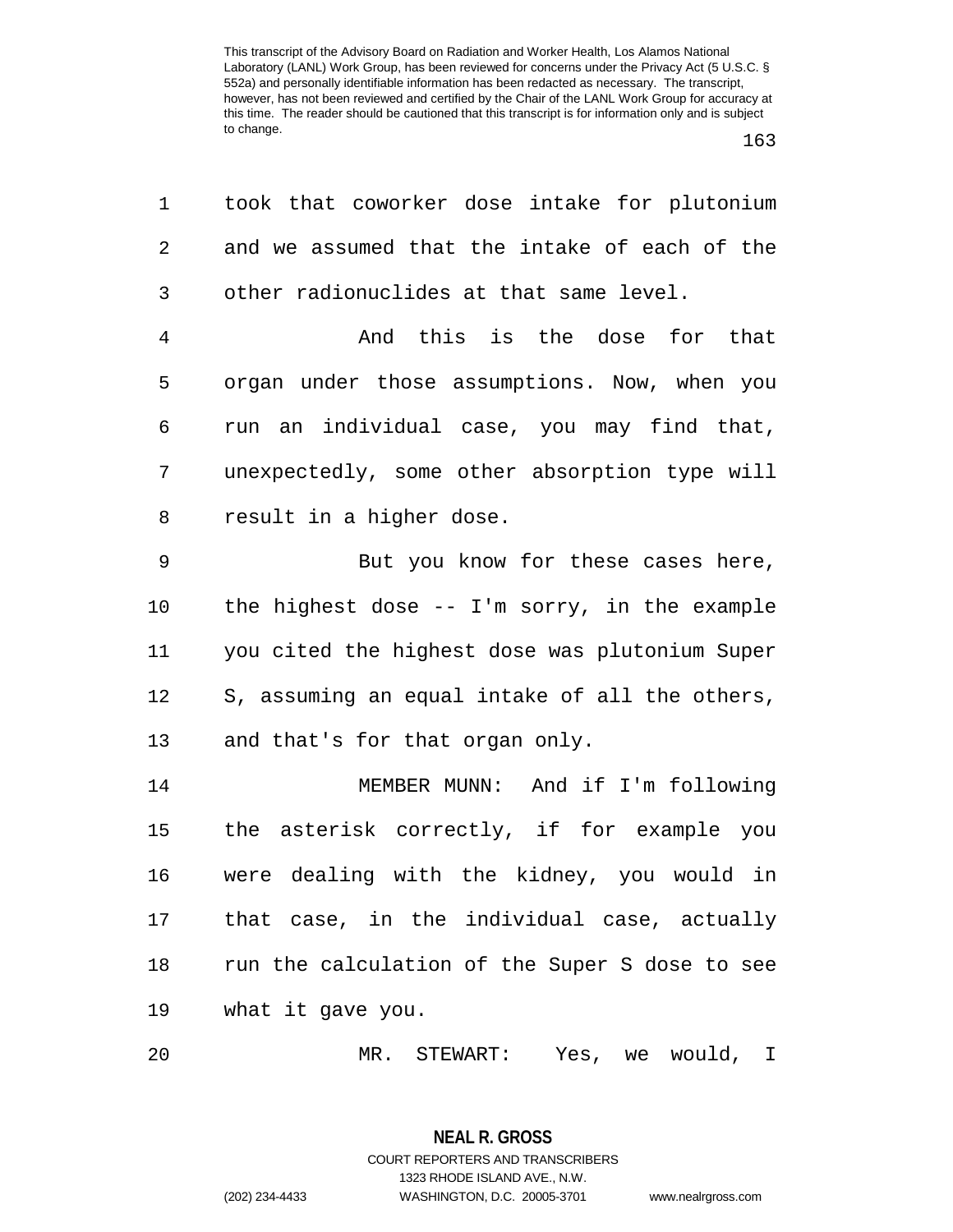164

| 1              | didn't run all of these out for the Super S.   |
|----------------|------------------------------------------------|
| $\overline{2}$ | MEMBER MUNN:<br>Yes. That's                    |
| 3              | understandable. There's no reason for you to   |
| 4              | do; I just wanted to make sure I was           |
| 5              | understanding.                                 |
| 6              | MR. STEWART: Right, yes in a                   |
| 7              | given case we don't -- we won't just assume oh |
| 8              | wow, Super S is probably limiting in this case |
| 9              | so we are just going to use it.                |
| 10             | MEMBER MUNN: Right.                            |
| 11             | MR. STEWART: It's a<br>matter of               |
| 12             | several IMBA runs in the case before we send   |
| 13             | it.                                            |
| 14             | DR. MACIEVIC: This is also for                 |
| 15             | unmonitored workers, so that you are applying  |
| 16             | this when you have no other data to work with. |
| 17             | MEMBER LOCKEY: If you have equal               |
| 18             | intake, is there always -- plutonium-238 Super |
| 19             | S is always, would always be the highest       |
| 20             | value?                                         |

**NEAL R. GROSS** COURT REPORTERS AND TRANSCRIBERS

1323 RHODE ISLAND AVE., N.W.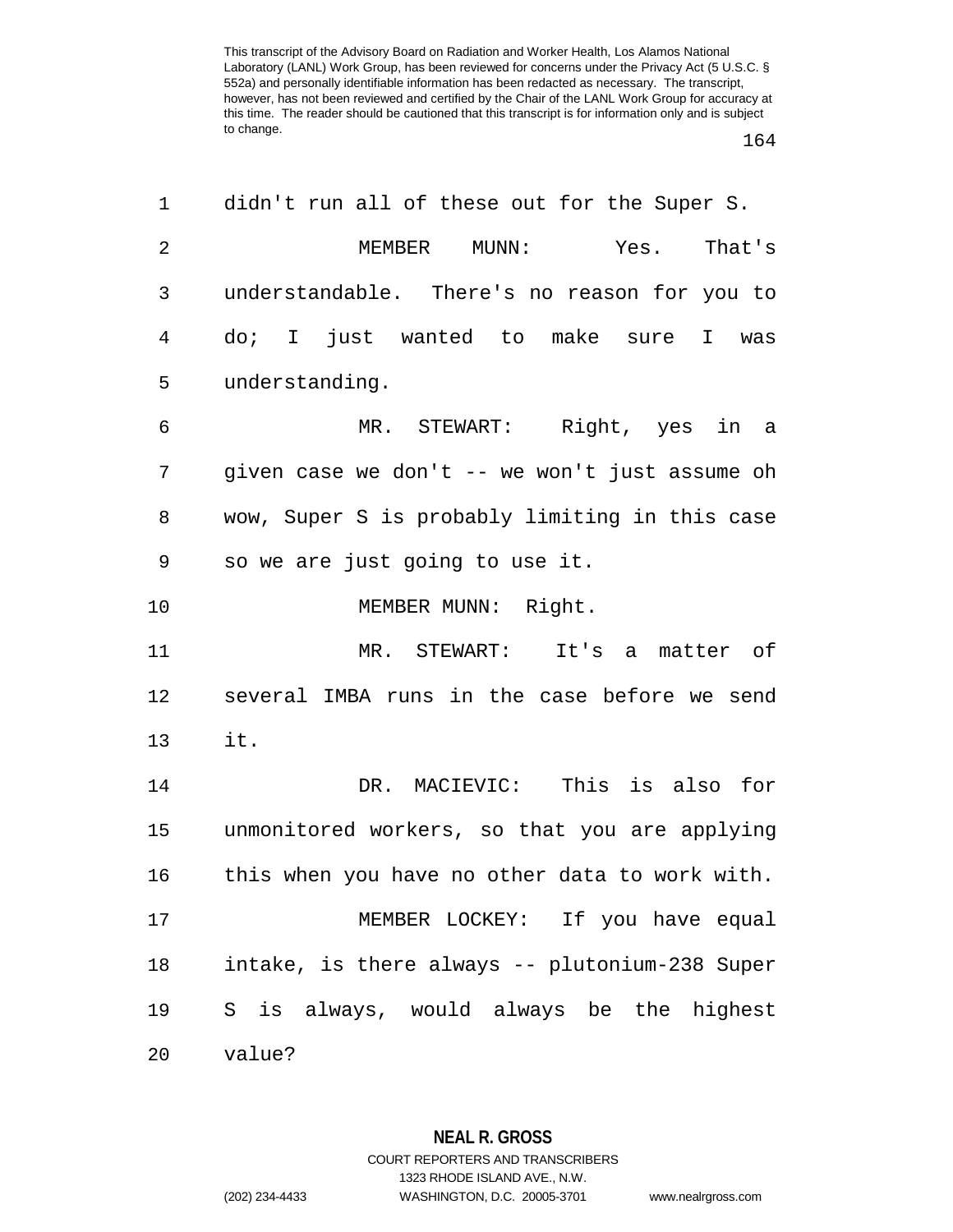165

| 1  | CHAIRMAN<br>GRIFFON:<br>There's<br>some                   |
|----|-----------------------------------------------------------|
| 2  | exceptions. Actinium seems to<br>be the<br>main           |
| 3  | exception.                                                |
| 4  | DR. NETON: But the whole idea was                         |
| 5  | that if they controlled their intakes of the              |
| 6  | other exotic nuclides with the same radiation             |
| 7  | protection program, but the plutonium then --             |
| 8  | the 50 <sup>th</sup> percentile intake for plutonium, the |
| 9  | actual intake of radioactive material would               |
| 10 | bound the intakes of all these other exotics.             |
| 11 | That was the concept that was outlined in the             |
| 12 | ER.                                                       |
| 13 | Now, that assumes<br>that<br>the                          |
| 14 | conditions under which the workers<br>were                |
| 15 | exposed were similar.                                     |
| 16 | Well<br>CHAIRMAN GRIFFON:<br>I think,                     |
| 17 | hearing this silence, I think, Joe, you might             |
| 18 | want a little more time to spend with this                |
| 19 | response.                                                 |
| 20 | Well I think I<br>MR. FITZGERALD:                         |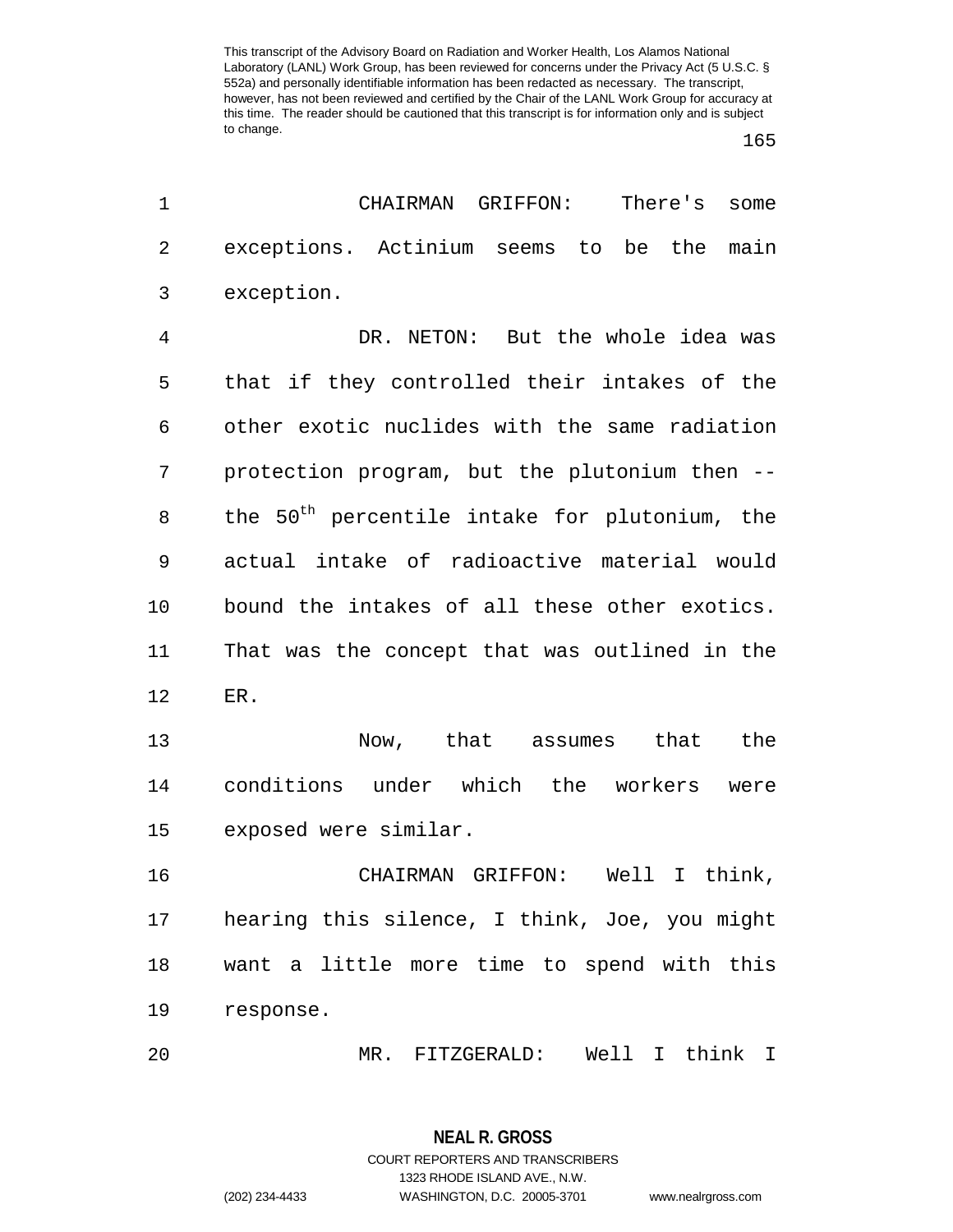166

| 1  | understand better what was done.               |
|----|------------------------------------------------|
| 2  | CHAIRMAN GRIFFON: Yes.                         |
| 3  | MR. FITZGERALD: But, yes, I think              |
| 4  | the original request was to, as a proof of     |
| 5  | principle, to show how you would actually      |
| 6  | bound doses to the various exotics and I think |
| 7  | that's what this table does.                   |
| 8  | I don't think we have ever seen                |
| 9  | this before, so I think it's helpful to have   |
| 10 | the table.                                     |
| 11 | DR. MACIEVIC: Well, the table --               |
| 12 | this was -- this information, if I am not      |
| 13 | mistaken, Don, was in the -- we did sample     |
| 14 | dose reconstructions and I think this          |
| 15 | information was with that. Was it, Don, or no? |
| 16 | MR. STEWART: I think it was in a               |
| 17 | former response to an SEC petition. Dan, maybe |
| 18 | you can fill me in there. My memory is a       |
| 19 | little foggy on the substance.                 |
| 20 | CHAIRMAN GRIFFON: I mean the                   |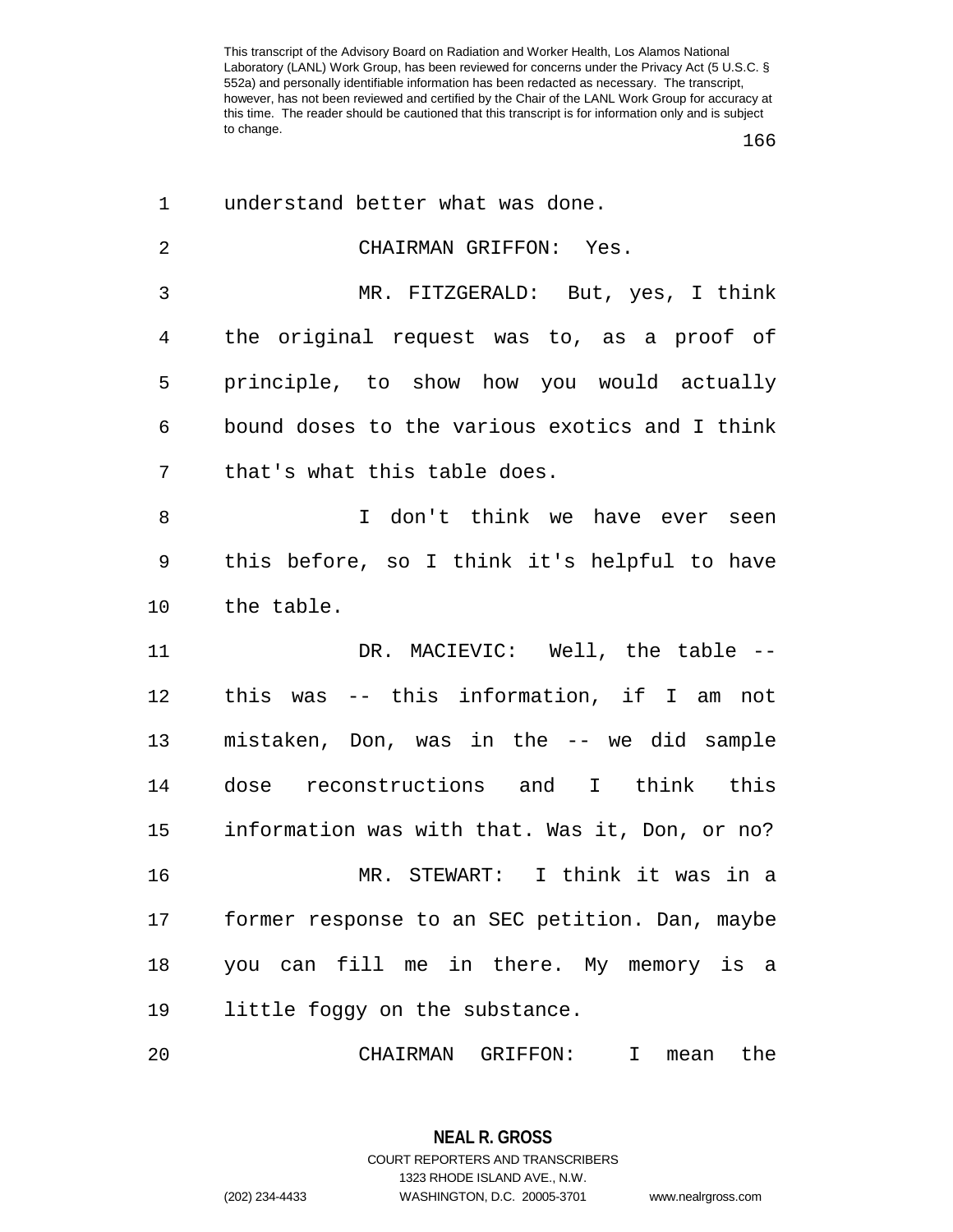| 1              | original -- at the last meeting we said that   |
|----------------|------------------------------------------------|
| $\overline{2}$ | you would go through claimant files with data  |
| 3              | for exotics to determine if this would be      |
| $\overline{4}$ | bounding, so you might have some examples --   |
| 5              | DR. MACIEVIC: Well I think what                |
| 6              | it is, is yes, this is a full table. What we   |
| 7              | did was a specific DR and used this method to  |
| 8              | show that here's your bounding dose based on   |
| 9              | the intakes. It wasn't this table, so that's   |
| 10             | right.                                         |
| 11             | CHAIRMAN GRIFFON: Why don't I say              |
| 12             | that SC&A will review this table and provided  |
| 13             | examples and then if they can't find them --   |
| 14             | MR. FITZGERALD: Well, you know, I              |
| 15             | think the methodology has been one that NIOSH  |
| 16             | has used a lot, going to different sites and   |
| 17             |                                                |
|                | everything. I think the issue we are grappling |
| 18             | with is sort of this normalization with what   |
| 19             | Jim was talking about, whether you can make    |

**NEAL R. GROSS** COURT REPORTERS AND TRANSCRIBERS

1323 RHODE ISLAND AVE., N.W.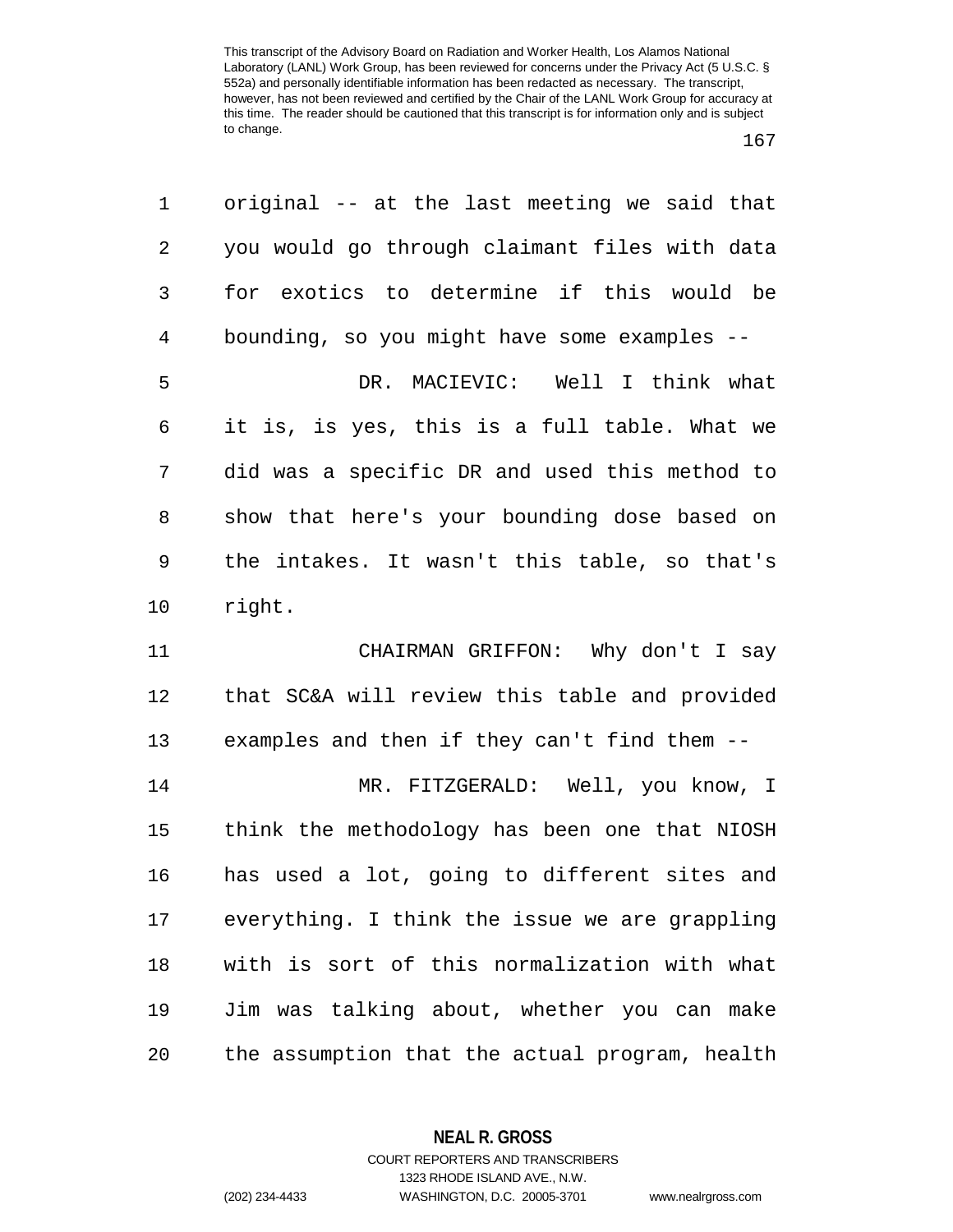1 physics program, the handling, glove-boxing 2 perhaps of these materials, that all of that 3 was consistent so you would have a basis for 4 applying it.

5 I think that was the part that we 6 were questioning. Can you make that broad 7 assumption for all these particular exotics? 8 And going back to what was in the ER and the 9 first meeting, we got a rather extensive 10 literature survey which pointed to some 11 reports that suggested that, you know, for 12 example, I guess neptunium was handled in a 13 glove box, so was plutonium, and so I think 14 that's where we left the issue, that it was 15 kind of -- I guess it was very subjective but 16 you know, can the Work Group accept that as a 17 basis for saying yes, okay, you can do these 18 substitute nuclides because the handling was 19 that much similar for everything.

20 MS. ROBERTSON-DEMERS: This is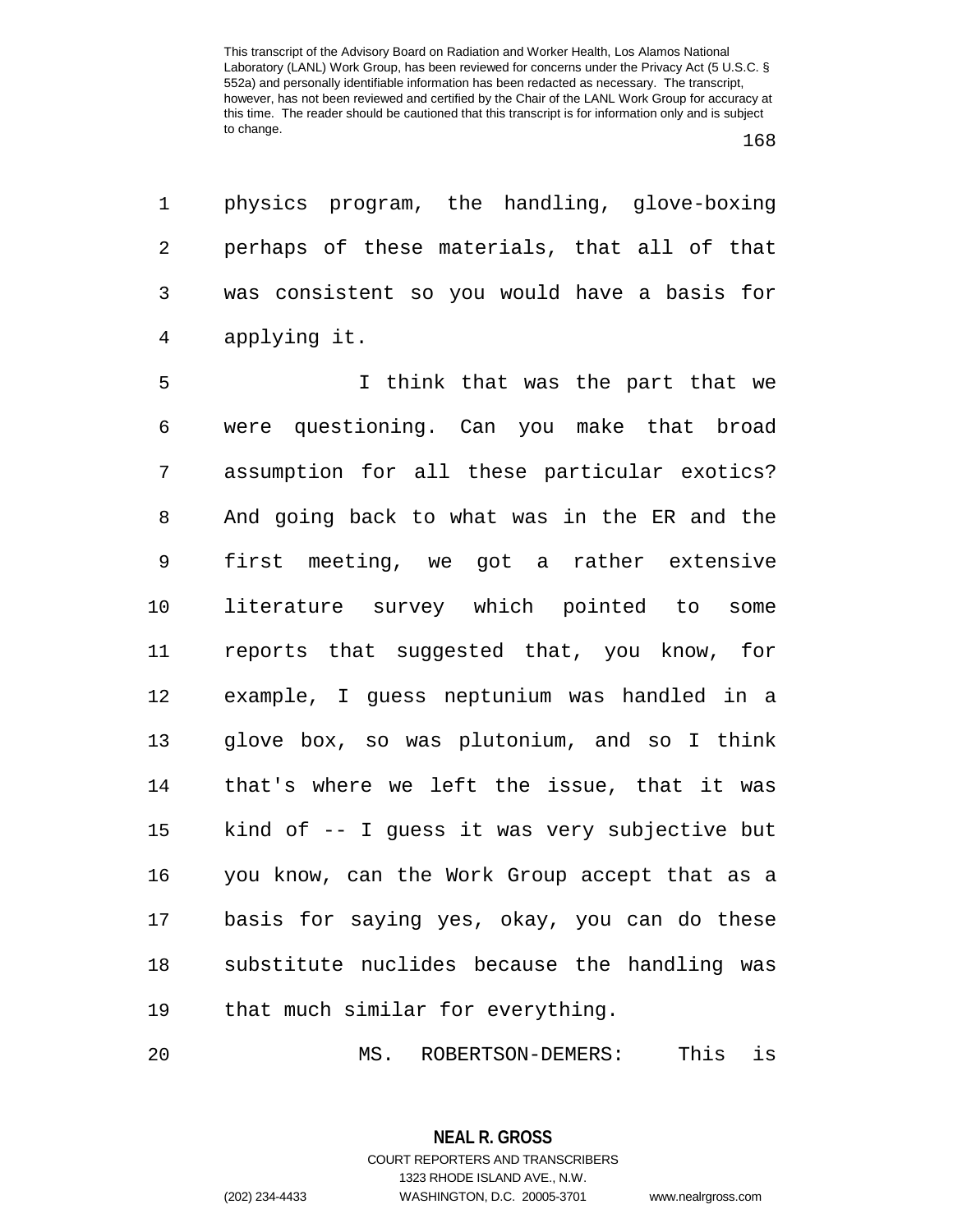| 1  | Kathy DeMers. I need to ask another question             |
|----|----------------------------------------------------------|
| 2  | on this table, and that's under the systemic             |
| 3  | organs. If you have cancer to the bone, how              |
| 4  | are you going to assign a missed dose?                   |
| 5  | MR. STEWART: You wouldn't assign                         |
| 6  | a missed dose on an unmonitored worker.                  |
| 7  | DR. NETON: No, right. If he was                          |
| 8  | unmonitored and we believe he should have been           |
| 9  | monitored then he would, more than likely, get           |
| 10 | the 50 <sup>th</sup> percentile of the plutonium intake. |
| 11 | MS. ROBERTSON-DEMERS: But the                            |
| 12 | plutonium intake in this case will                       |
| 13 | underestimate if he was exposed to actinium.             |
| 14 | CHAIRMAN GRIFFON: This is the                            |
| 15 | actinium exception, right, that it's not                 |
| 16 | bounding?                                                |
| 17 | There's<br>MS. ROBERTSON-DEMERS:<br>а                    |
| 18 | couple of them.                                          |
| 19 | CHAIRMAN GRIFFON: Yes.                                   |
| 20 | MS. ROBERTSON-DEMERS:<br>just<br>I'm                     |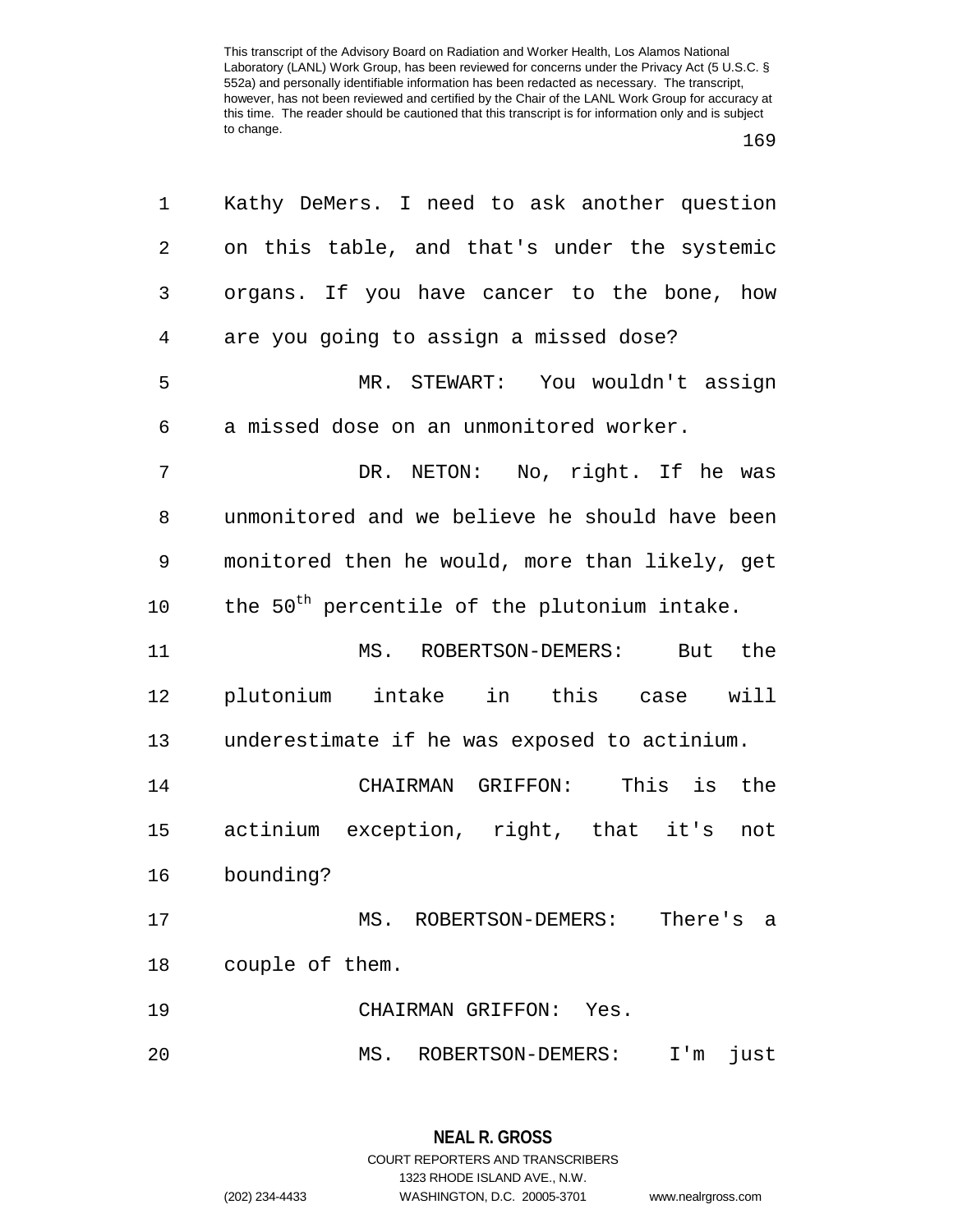<sup>1</sup> trying to --

| $\mathfrak{D}$ | MR. STEWART: My thinking and my              |
|----------------|----------------------------------------------|
| 3              | hope in this was that at some point we could |
| 4              | declare a literature search successful by    |
| 5              | saying actinium was unlikely to be a         |
| 6              | significant hazard in the post-'75 period.   |
| 7              | So by being an exception, I was              |
| 8              | hoping that we could consider the plutonium  |
| 9              | bounding after '75.                          |
| 10             | Okay, so<br>MS. ROBERTSON-DEMERS:            |
|                |                                              |

11 what you are assuming is that anyone who 12 worked with actinium-227 after '75 would have 13 been monitored?

14 MR. STEWART: I have not yet found 15 circumstances where people would have been 16 exposed to actinium in the post-'75 period, 17 except for the incident when the process of 18 decommissioning the filter building.

19 That's based on what I have been 20 able to find in the SRDB and other open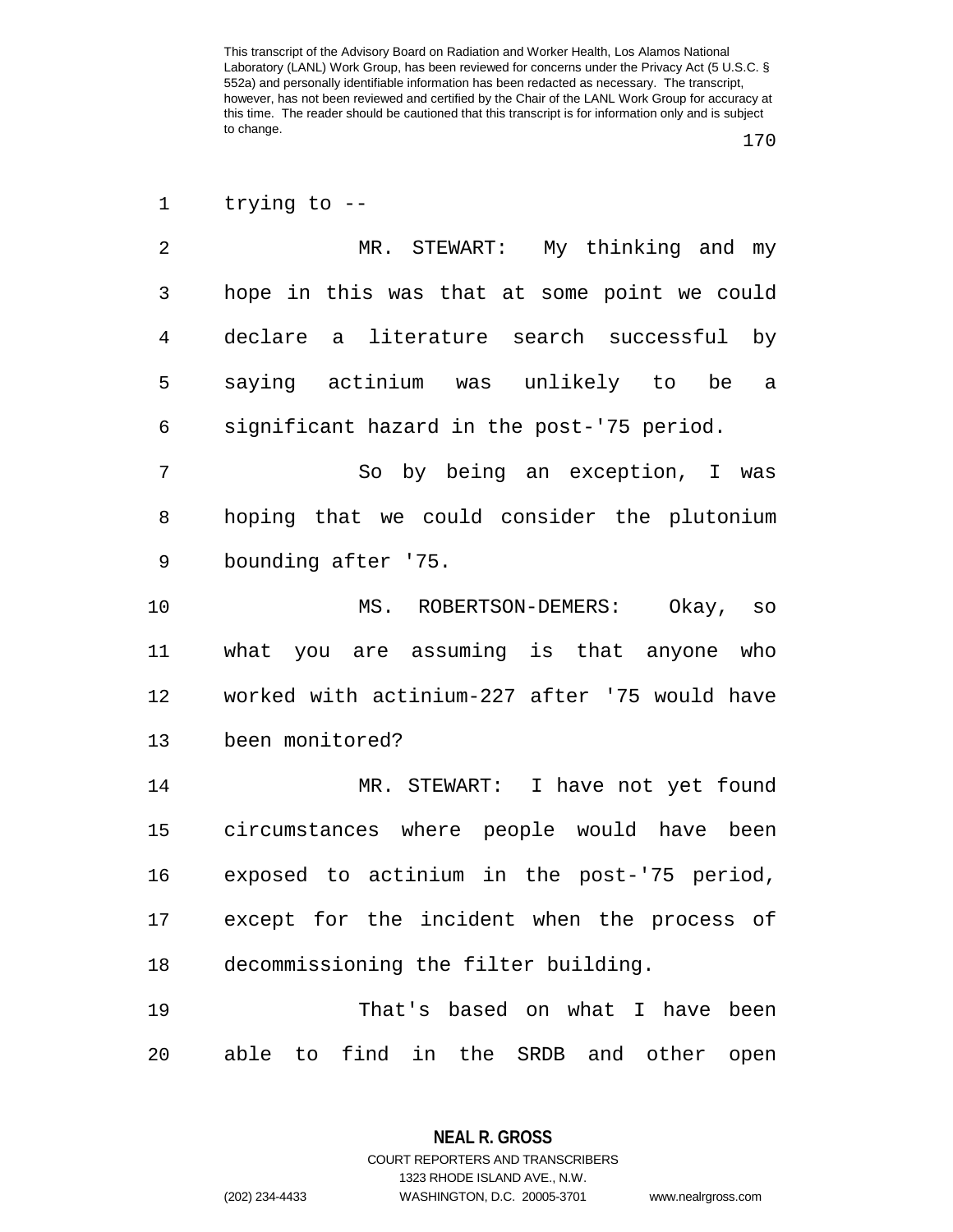1 literature.

| 2 | MS. ROBERTSON-DEMERS:<br>Okay, $I'm$                   |
|---|--------------------------------------------------------|
| 3 | just a little confused here. So if you had an          |
| 4 | individual who was unmonitored but likely              |
| 5 | exposed to actinium, he would get the $50^{\text{th}}$ |
| 6 | percentile for plutonium?                              |
| 7 | See, I think there's<br>DR. NETON:                     |
| 8 | some misconception here. I thought that the            |
| 9 | way this approach was going to be was that you         |

14 DR. MACIEVIC: We're not using --15 we're taking --

10 would give the  $50<sup>th</sup>$  percentile of the

11 plutonium intake and then you would calculate

12 the actinium dose that resulted from that, so

16 (Simultaneous speaking.)

13 there's no issue here.

17 DR. MACIEVIC: -- number and then 18 applying it to the radionuclides and saying -- 19 DR. NETON: It's almost like we 20 answered a question that didn't make any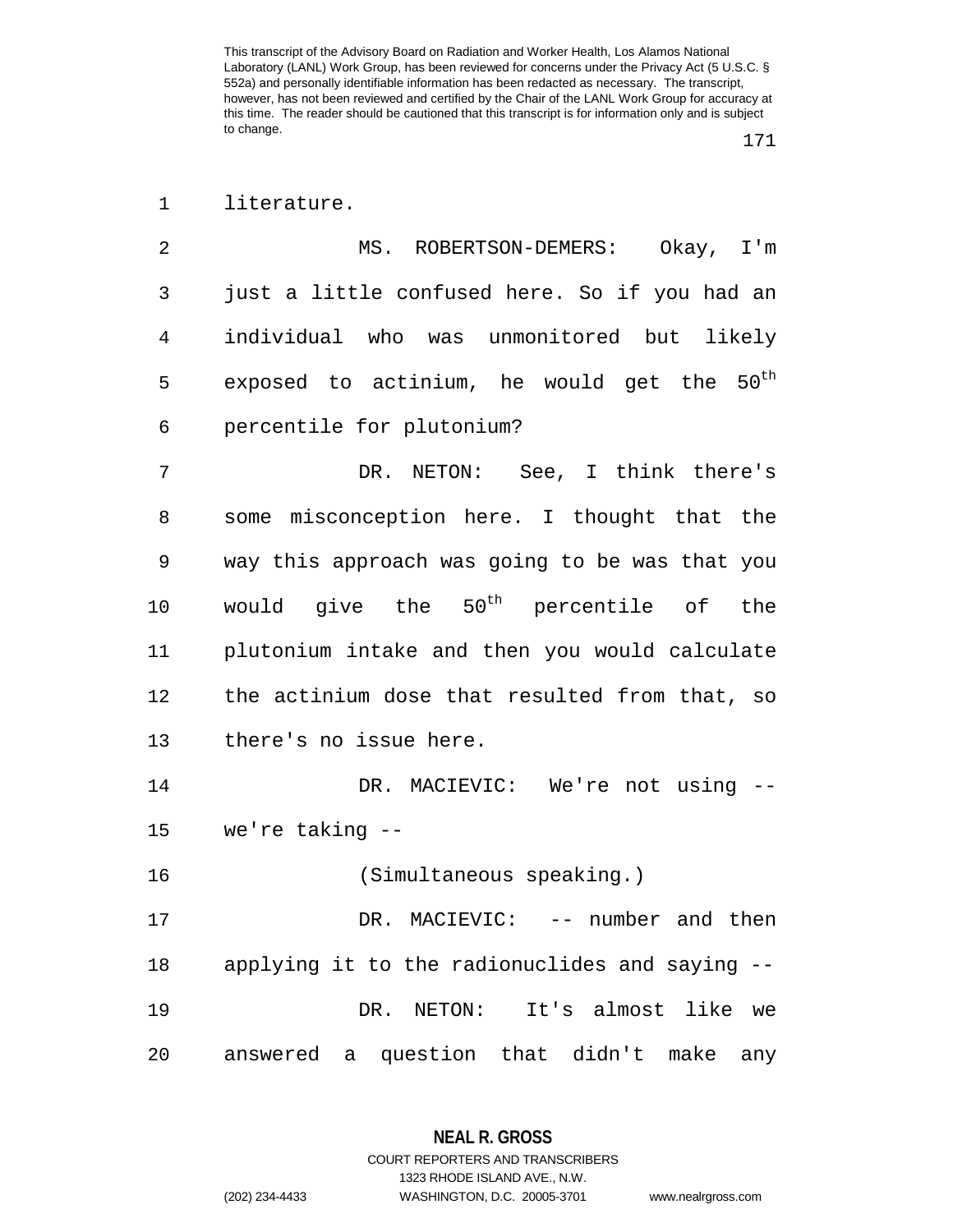172

| 1              | sense, is the way I am reading this thing.     |
|----------------|------------------------------------------------|
| $\overline{2}$ | CHAIRMAN GRIFFON: So really the                |
| 3              | question goes back to Joe's question.          |
| $\overline{4}$ | MR. FITZGERALD: I was trying to                |
| 5              | understand the table and I think I got my      |
| 6              | answer. But going back to original principles  |
| 7              | though, where this came from, I think it goes  |
| 8              | to, again, the assumption that Jim talked      |
| 9              | about, that you have to assume that the        |
| 10             | operations were similar, and I guess, you      |
| 11             | know, this ties back to the earlier action     |
| 12             | item, where we raised some questions that you  |
| 13             | know, maybe for thorium for example, it sounds |
| 14             | like the handling was a little loosey-goosey.  |
| 15             | At least even though they were                 |
| 16             | gram quantities, my question is, it doesn't    |
| 17             | sound like they were handling thorium in a way |
| 18             | that would be analogous to plutonium.          |
| 19             | there, you know, this<br>So                    |
| 20             | normalization may not hold. I'm not sure -- I  |

**NEAL R. GROSS** COURT REPORTERS AND TRANSCRIBERS 1323 RHODE ISLAND AVE., N.W.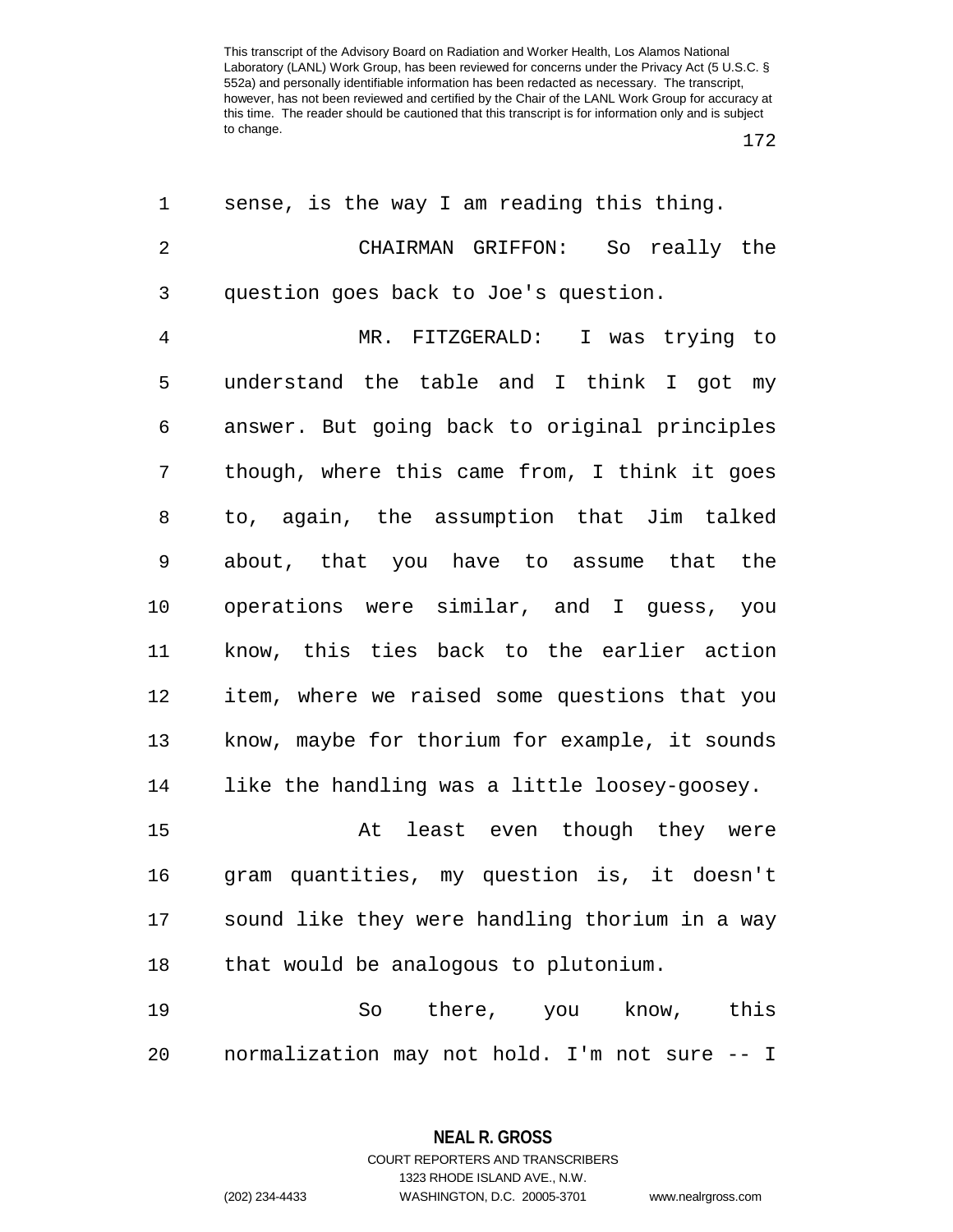173

| 1              | think for the rest of them, neptunium would -- |
|----------------|------------------------------------------------|
| $\sqrt{2}$     | the others I think may not be as much.         |
| 3              | But I would think as part of the               |
| $\overline{4}$ | looking at the source terms onsite, that would |
| 5              | answer the question whether Jim's assumption   |
| 6              | that he articulated earlier, whether you can   |
| 7              | assume that these were all operations that     |
| 8              | would be analogous to plutonium, glove boxes,  |
| 9              | you know, pretty secure handling.              |
| 10             | I'd want that nailed down because              |
| 11             | I think that was the original issue we had,    |
| 12             | which is, okay, we understand we are coming    |
| 13             | from a substitute, but that assumes that you   |
| 14             | can make that assumption about handling and    |
| 15             | the rigor of the health physics practice that  |
| 16             | governed the exposure potential, the intake    |
| 17             | potential.                                     |
| 18             | And for thorium, I would say no. I             |
| 19             | quess you couldn't, at least for that<br>one   |
| 20             | instance, because they had no protection, they |

**NEAL R. GROSS**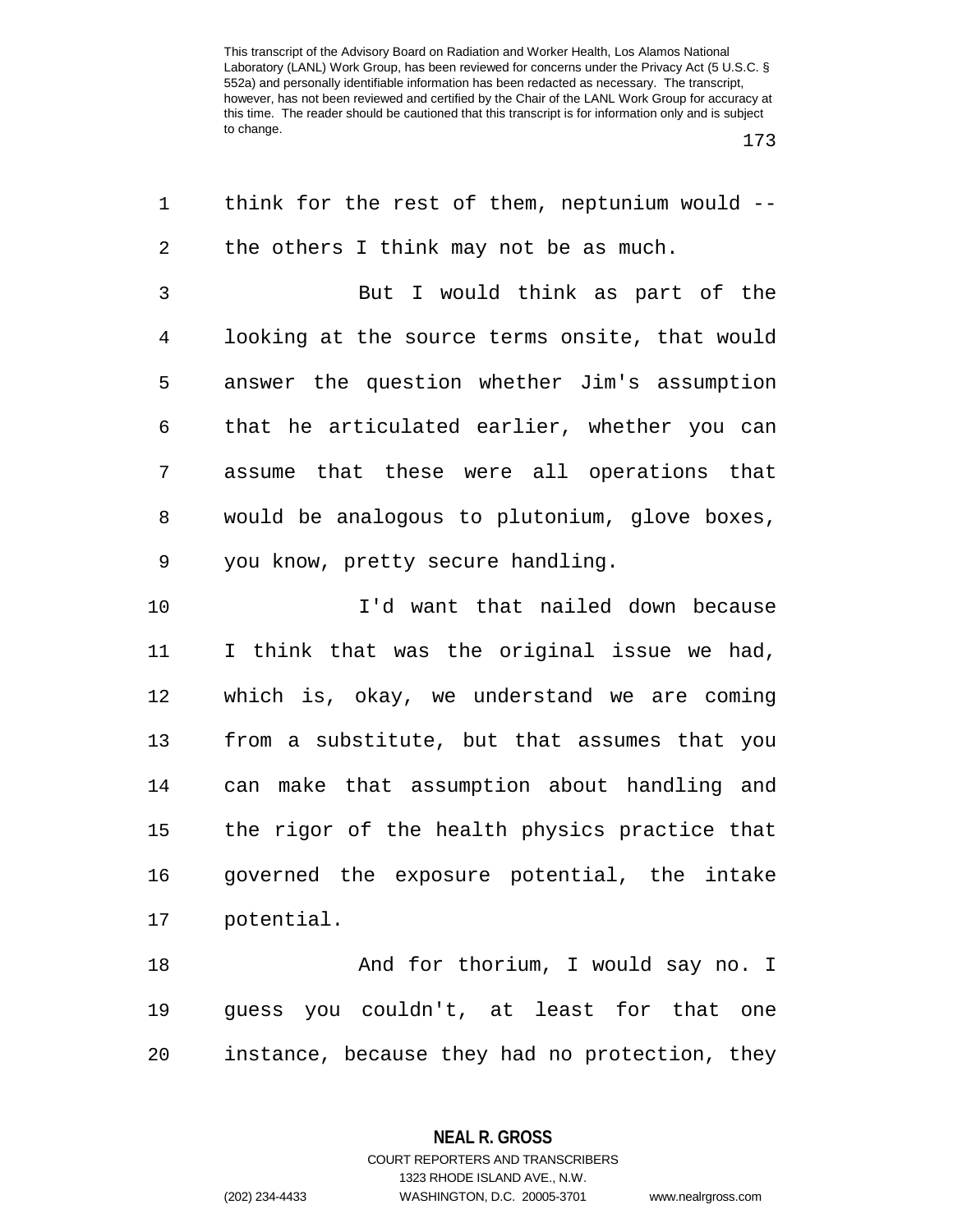| $1 \quad$       | were exposed directly to thorium oxide and to   |
|-----------------|-------------------------------------------------|
|                 | 2 do -- to apply the plutonium intakes for that |
| 3 <sup>7</sup>  | situation, they would be yards apart, so you    |
| $4\overline{ }$ | couldn't do it for at least the thorium in      |
| $5 -$           | that instance.                                  |

6 So I'd want to be clear where this 7 holds, and where the handling, I think it 8 holds for some but I'm not sure if it holds 9 for all.

10 MEMBER MUNN: But these are 11 circumstances that are known in the individual 12 case when you are looking at it, right?

13 MR. FITZGERALD: Well, these are 14 actually operations and campaigns, I mean 15 there's numbers of workers involved and --

16 DR. MACIEVIC: Well, one of the 17 things we have to keep in mind is that the SEC 18 is for service workers and basically people 19 who come and go and it's not an operational 20 activity. I mean, this is --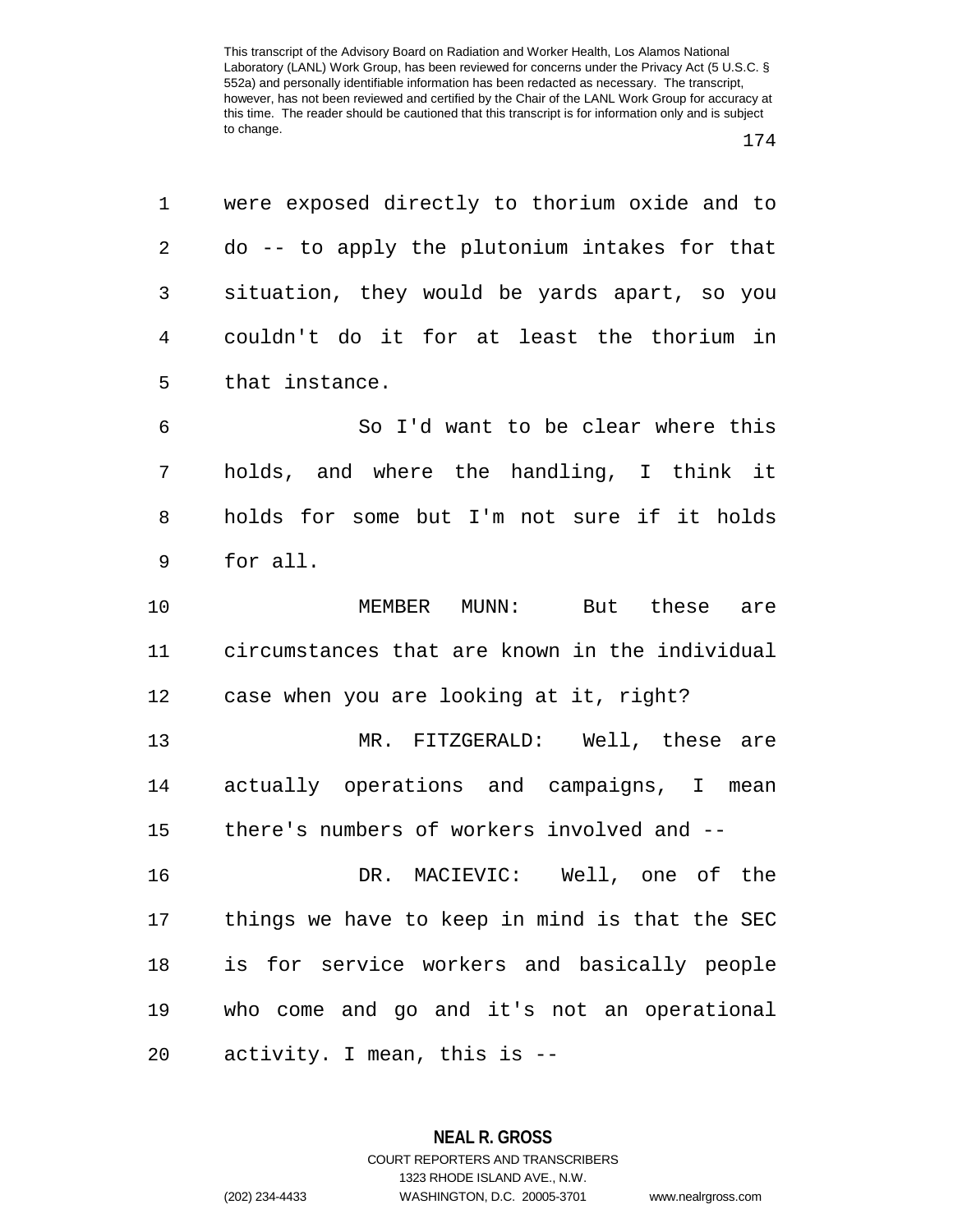175

| 1  | MEMBER MUNN: Yes, people who are              |
|----|-----------------------------------------------|
| 2  | just walking through.                         |
| 3  | DR. MACIEVIC: Right, so, what, we             |
| 4  | are talking about security guards,            |
| 5  | firefighters, people who come through the     |
| 6  | building, walk in and out, who -- applying    |
| 7  | this method to a worker like that is going to |
| 8  | get a much larger dose than you would expect  |
| 9  | an operator who is actually working on the    |
| 10 | material eight hours a day, 40 hours a week,  |
| 11 | and has this potential as opposed to the guy  |
| 12 | passing through.                              |
| 13 | Now, that person working on the               |
| 14 | material, we need to check that out for that  |
| 15 | particular issue, but someone walking through |
| 16 | a facility where that is going on, and is     |
| 17 | getting a worker's intake applied to it, that |
| 18 | to me, I would think, is going to be highly   |
| 19 | conservative for that particular type of      |
| 20 | person, not necessarily for the guy working,  |

**NEAL R. GROSS** COURT REPORTERS AND TRANSCRIBERS

1323 RHODE ISLAND AVE., N.W. (202) 234-4433 WASHINGTON, D.C. 20005-3701 www.nealrgross.com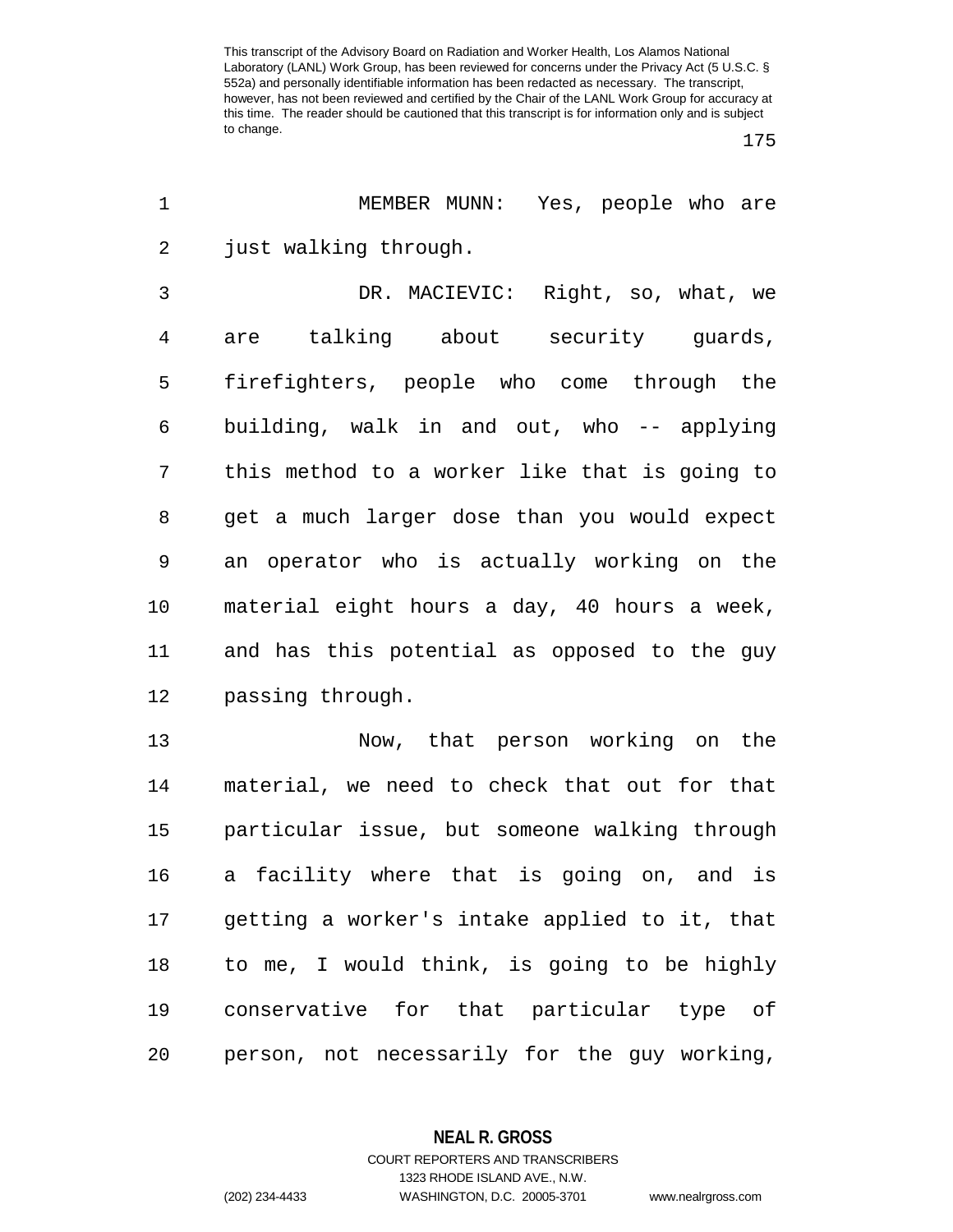176

| 1  | like you were saying, on the thorium, where if |
|----|------------------------------------------------|
| 2  | it's not being watched for, you could end up   |
| 3  | having a larger --                             |
| 4  | (Simultaneous speaking.)                       |
| 5  | DR. MACIEVIC: But the person                   |
| 6  | passing through --                             |
| 7  | MR. FITZGERALD: I wouldn't want                |
| 8  | to be the guy who is handling the thorium      |
| 9  | scrap from Hanford or the person who may have  |
| 10 | been supporting the thorium oxide issue.       |
| 11 | So I guess I would tend to agree               |
| 12 | with you that for the glove box operations     |
| 13 | that are analogous to plutonium, I think we    |
| 14 | are on pretty firm ground.                     |
| 15 | I would want to just check across              |
| 16 | this table and make sure that is the case for  |
| 17 | thorium. I am not sure about actinium. I guess |
| 18 | that was the question that Stewart<br>was      |
| 19 | raising, was, you know, where does that come   |
| 20 | out.                                           |
|    |                                                |

**NEAL R. GROSS** COURT REPORTERS AND TRANSCRIBERS

1323 RHODE ISLAND AVE., N.W.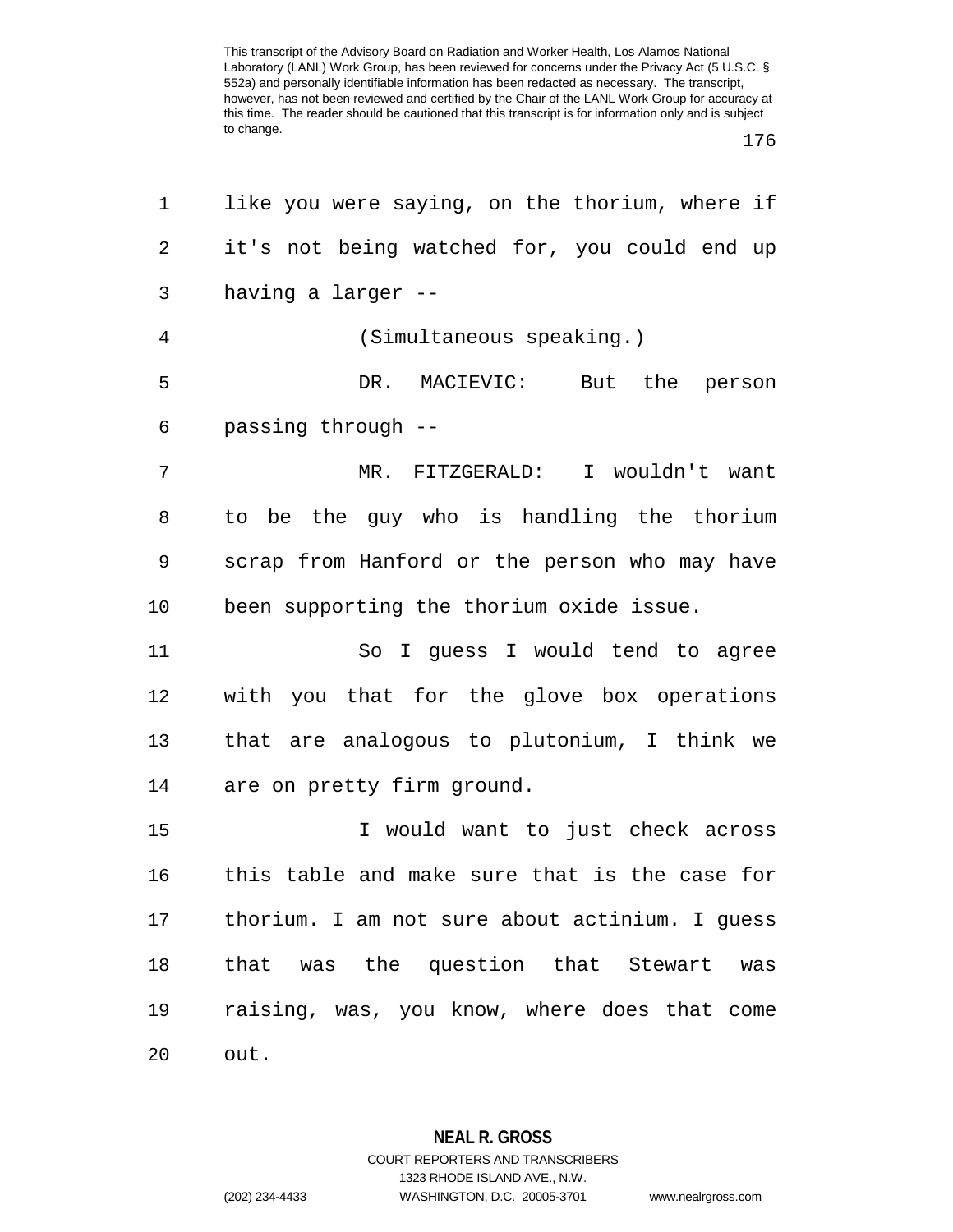177

| 1              | So it really is kind of validating             |
|----------------|------------------------------------------------|
| $\overline{2}$ | this table and making sure that what Jim had   |
| 3              | said earlier, that you can make the assumption |
| 4              | that the handling regime is very much the same |
| 5              | or analogous to plutonium, and that makes this |
| 6              | -- the use of the substitute intakes support   |
| 7              | $or$ $--$                                      |
| 8              | DR. MACIEVIC: Can we say it in a               |
| 9              | way, like with the thorium, that if you can    |
| 10             | show examples where, from some documentation,  |
| 11             | that it was not monitored correctly, then you  |
| 12             | modify this.                                   |
| 13             | But if you -- it's more difficult,             |
| 14             | I mean, if we go through it, and everything    |
| 15             | looks like it's all kosher through the whole   |
| 16             | line, but then we say well, but there may have |
| 17             | been -- I need to basically -- the examples,   |
| 18             | show the example where it didn't hold.         |
| 19             | MR. FITZGERALD: Yes, the                       |
| 20             | substitute intake process works for everything |

**NEAL R. GROSS** COURT REPORTERS AND TRANSCRIBERS

1323 RHODE ISLAND AVE., N.W.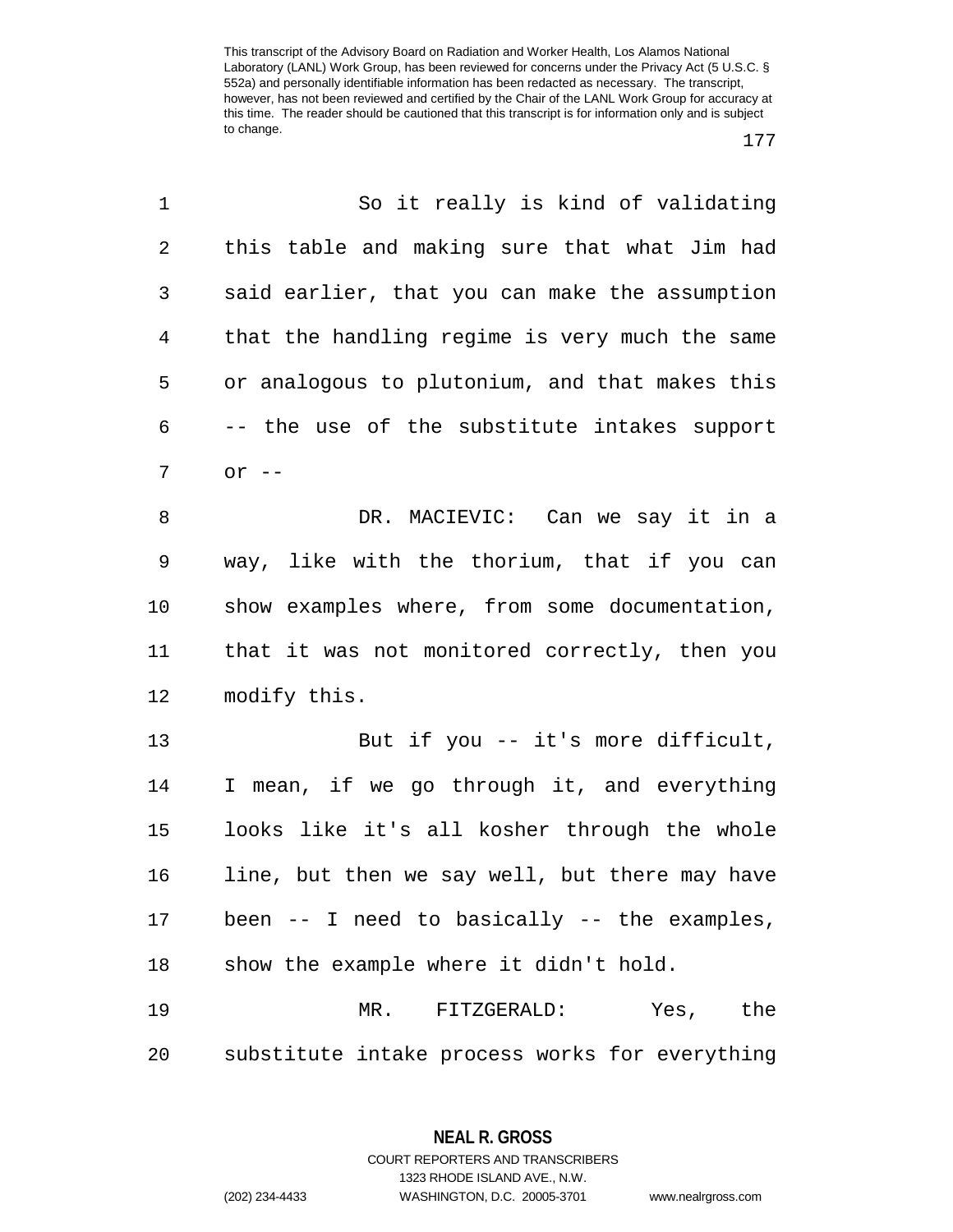178

| 1              | that -- I'll just put it this way: a glove box |
|----------------|------------------------------------------------|
| 2              | handled that securely.                         |
| 3              | If it ends up that -- and I'm                  |
| $\overline{4}$ | just, again, we have some examples, but we     |
| 5              | haven't nailed it down, but it ends up that    |
| 6              | thorium may have been the exception that just  |
| 7              | wasn't considered in that same vein. It was    |
| 8              | pretty loose.                                  |
| 9              | And I guess I would say that that              |
| 10             | one finding suggests it wasn't handled like    |
| 11             | plutonium. Yes, so I'm just saying, you know,  |
| 12             | do we know -- do we know that the operations   |
| 13             | were consistent, that's all.                   |
| 14             | MR. MILES: Again Joe, gram                     |
| 15             | quantities of thorium oxide, you know, as an   |
| 16             | HP, that may be a bench top operation not in a |
| 17             | glove box whatsoever and maybe bioassay        |
| 18             | studies were required.                         |
| 19             | MR. FITZGERALD: Maybe it was,                  |
| 20             | maybe it wasn't, I'm just saying that --       |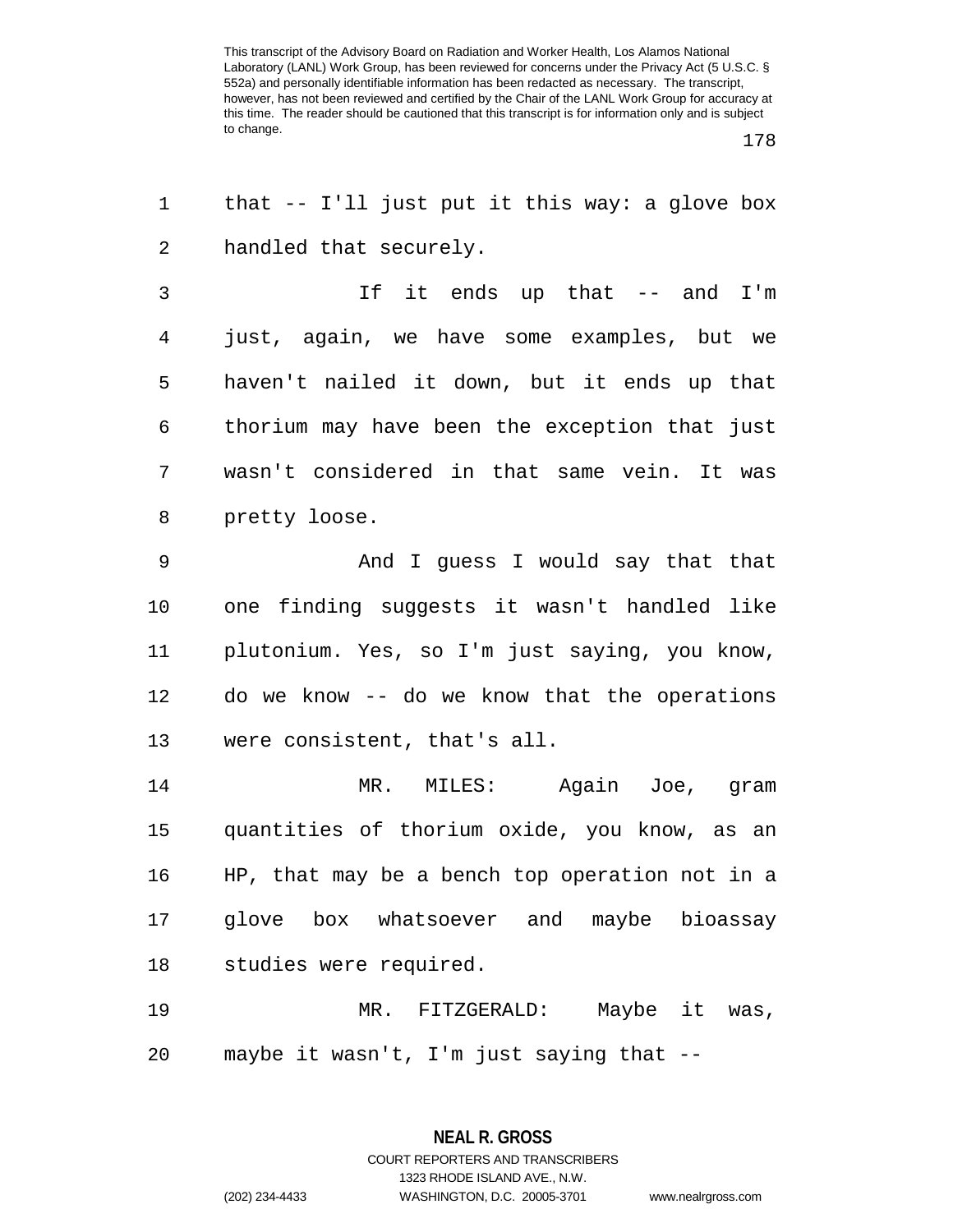## 179

| 1              | MR.<br>MILES:          Take<br>some<br>smal1   |
|----------------|------------------------------------------------|
| $\overline{2}$ | fraction of a gram of thorium, and assume the  |
| 3              | person inhales it, you are talking about a     |
| 4              | minuscule dose.                                |
| 5              | MR. FITZGERALD: You would not                  |
| 6              | handle plutonium-239 in the way that was       |
| 7              | described here.                                |
| 8              | MR. MILES: No.                                 |
| 9              | MR. FITZGERALD: Okay, so let's                 |
| 10             | leave it at that, okay?                        |
| 11             | MR. MILES: That's absolutely                   |
| 12             | right.                                         |
| 13             | MR. FITZGERALD: So therefore all               |
| 14             | I am saying is that, you know, there may be    |
| 15             | some exceptions that --                        |
| 16             | I think the<br>DR.<br>NETON: But               |
| 17             | concept is a little different than that. It's  |
| 18             | that they would have controlled the exposures  |
| 19             | to the same level of rigor for example as if   |
| 20             | it -- you know, plutonium was controlled to be |

**NEAL R. GROSS** COURT REPORTERS AND TRANSCRIBERS

1323 RHODE ISLAND AVE., N.W.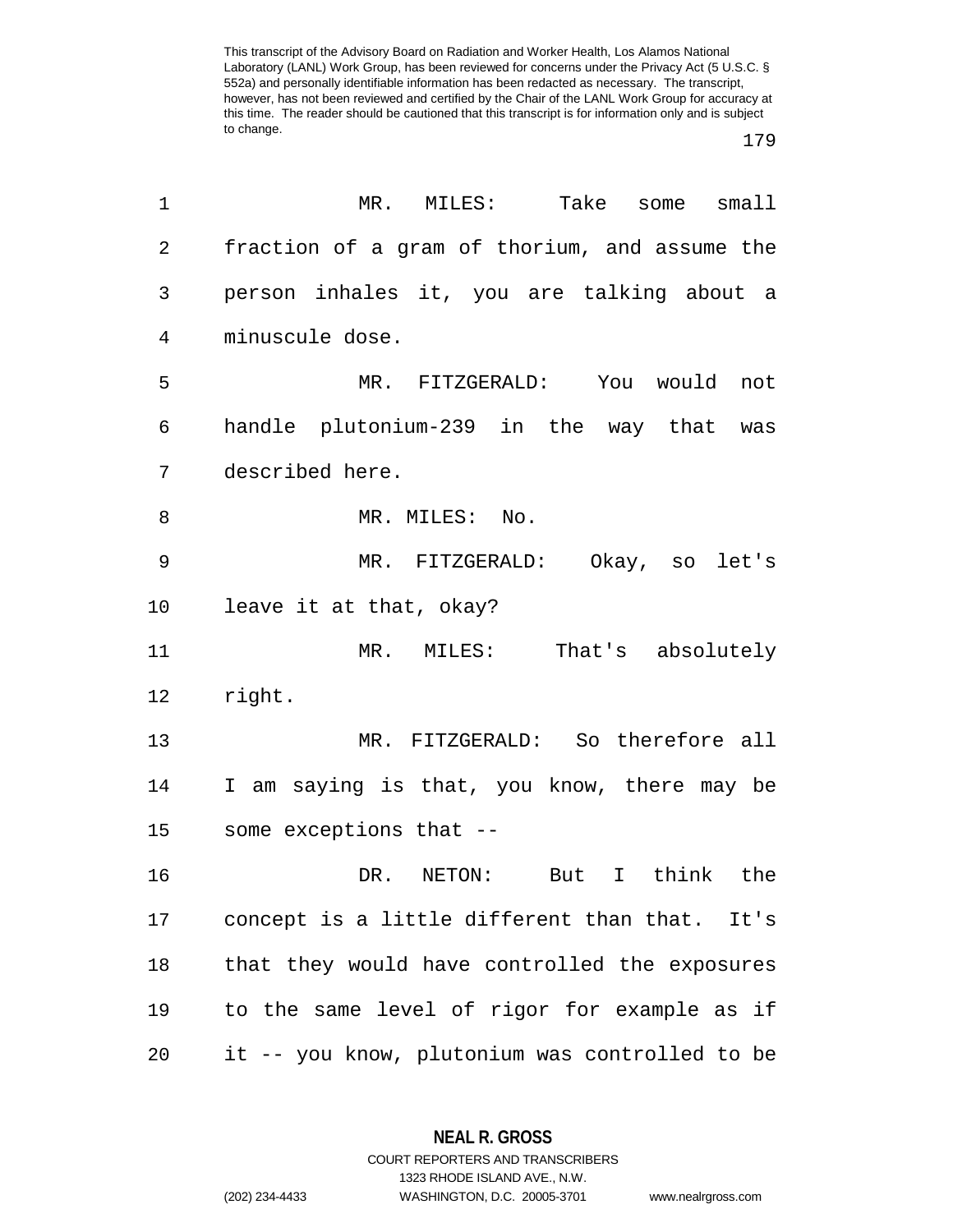180

| 1              | below certain levels of exposure and therefore |
|----------------|------------------------------------------------|
| $\overline{2}$ | the other radionuclides, why would there be    |
| 3              | any reason to believe that they didn't control |
| $\overline{4}$ | the exposures?                                 |
| 5              | MR. FITZGERALD: Because we had                 |
| 6              | examples where they were --                    |
| 7              | DR. NETON: Well, prime example we              |
| 8              | don't know, I mean that was an example that    |
| 9              | said it was a gram quantity, that could have   |
| 10             | been exposed, I might have to see the          |
| 11             | findings.                                      |
| 12             | MR. FITZGERALD: Yes, yes, I'm not              |
| 13             | -- I'm saying that I understand the concept, I |
| 14             | think it works as long as you can demonstrate  |
| 15             | that the -- that it was secured and handled to |
| 16             | that level of rigor and I think, in a couple   |
| 17             | of cases, we have some questions. I mean --    |
| 18             | DR. MACIEVIC: Well, and that is                |
| 19             | what I would like to do, is look at, as an     |
| 20             | action item, to look at the specific cases as  |

**NEAL R. GROSS** COURT REPORTERS AND TRANSCRIBERS

1323 RHODE ISLAND AVE., N.W.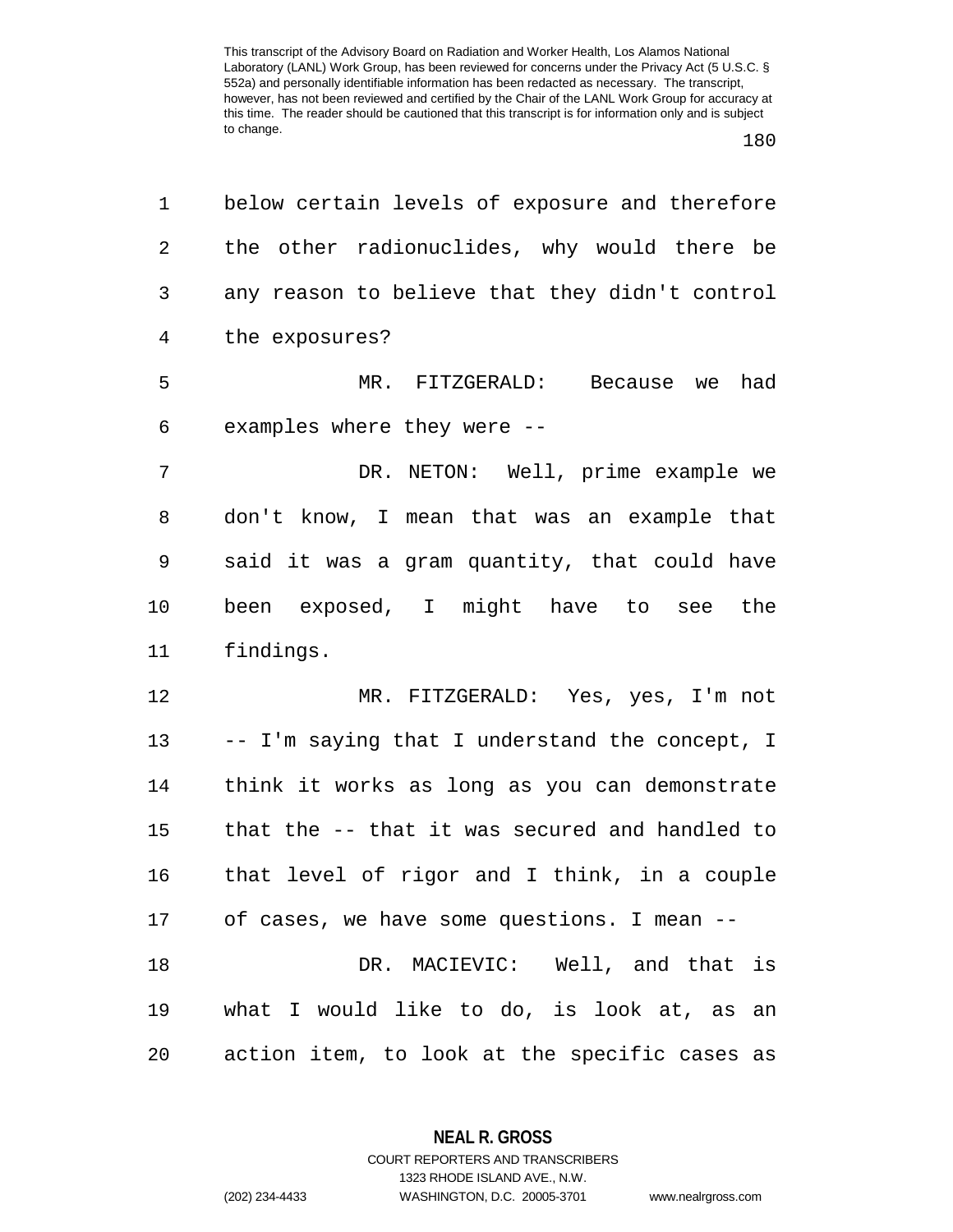181

| 1              | opposed to trying to prove some general        |
|----------------|------------------------------------------------|
| $\overline{c}$ | principles or --                               |
| 3              | MR. FITZGERALD: No, that's why                 |
| 4              | I've gone to the trouble of pointing to SRDB   |
| 5              | numbers, and examples and just saying --       |
| 6              | DR. MACIEVIC: Look how well we                 |
| 7              | fit in with what we have in the --             |
| 8              | MR. FITZGERALD: Right, exactly,                |
| 9              | that's exactly where we are coming from, I'm   |
| 10             | saying we have some qualms but you know,       |
| 11             | again, I think if you look at it, it either    |
| 12             | fits this regime or it doesn't and if it       |
| 13             | doesn't, then you might have to do a different |
| 14             | approach to that particular source, that's     |
| 15             | all.                                           |
| 16             | DR. MACIEVIC: Correct.                         |
| 17             | MR. FITZGERALD: Okay.                          |
| 18             | MR. STEWART: Yes this is<br>Don                |
| 19             | Stewart. I just want to clarify one thing and  |
| 20             | it should have been covered in my briefing. My |

**NEAL R. GROSS** COURT REPORTERS AND TRANSCRIBERS

1323 RHODE ISLAND AVE., N.W. (202) 234-4433 WASHINGTON, D.C. 20005-3701 www.nealrgross.com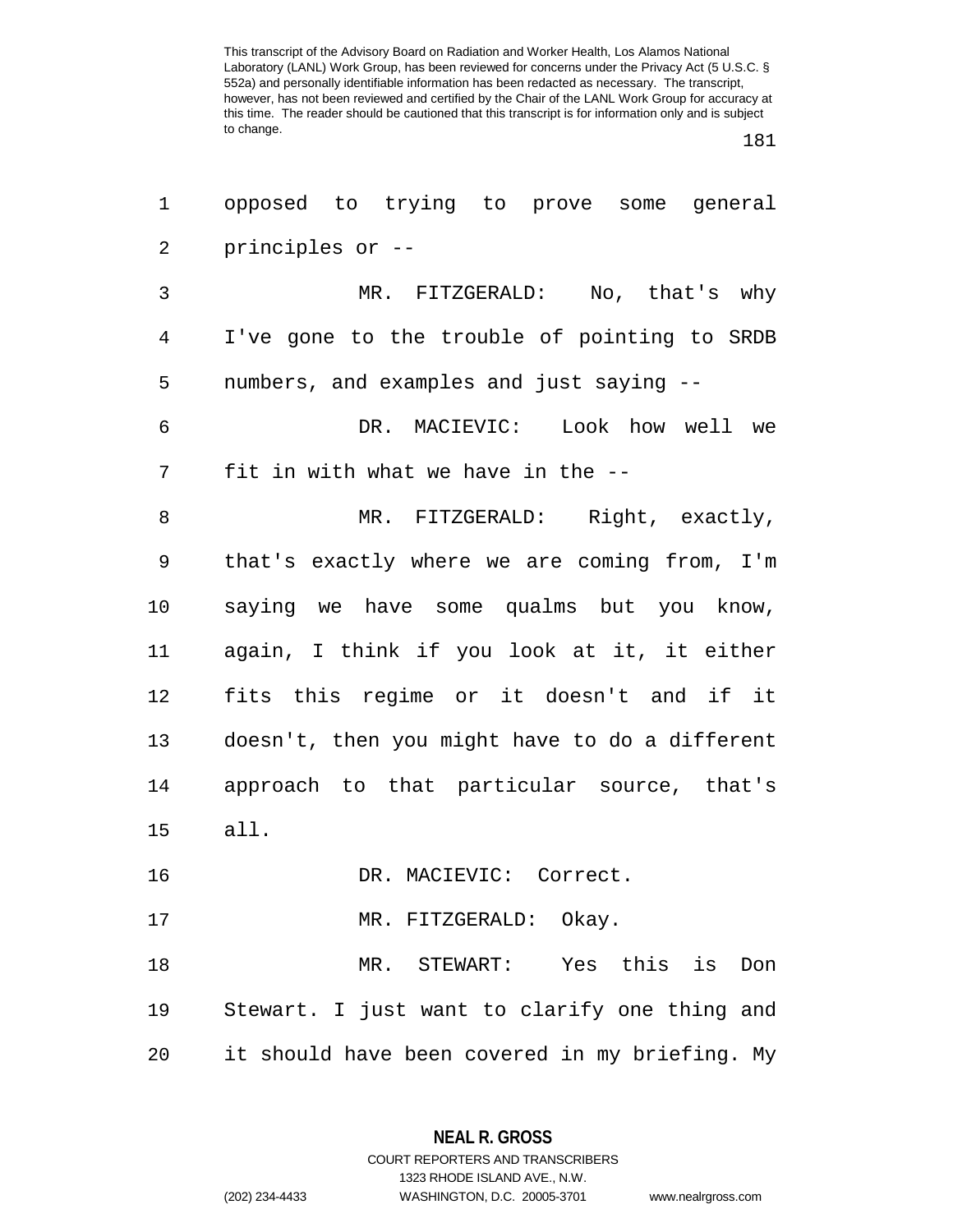1 apologies.

2 What the DR would do was if in the 3 case of the suspected exotics exposure, they 4 would go through all of them, and if actinium 5 were highest for that organ, that is what they 6 would assign.

7 I didn't make that clear before 8 and I understand Kathy's confusion. But that 9 is definitely the case. I forget exactly what 10 the TBD says, but they are considered to -- 11 they are supposed to consider the entire suite 12 of exotics and assign the highest dose from 13 each, unless they have data that can show them 14 otherwise.

15 CHAIRMAN GRIFFON: Okay. All clear 16 now. I am just updating my notes here.

17 MR. KATZ: 2-2. So is the summary 18 action that SC&A is going to review this table 19 and --

20 MR. FITZGERALD: I don't think we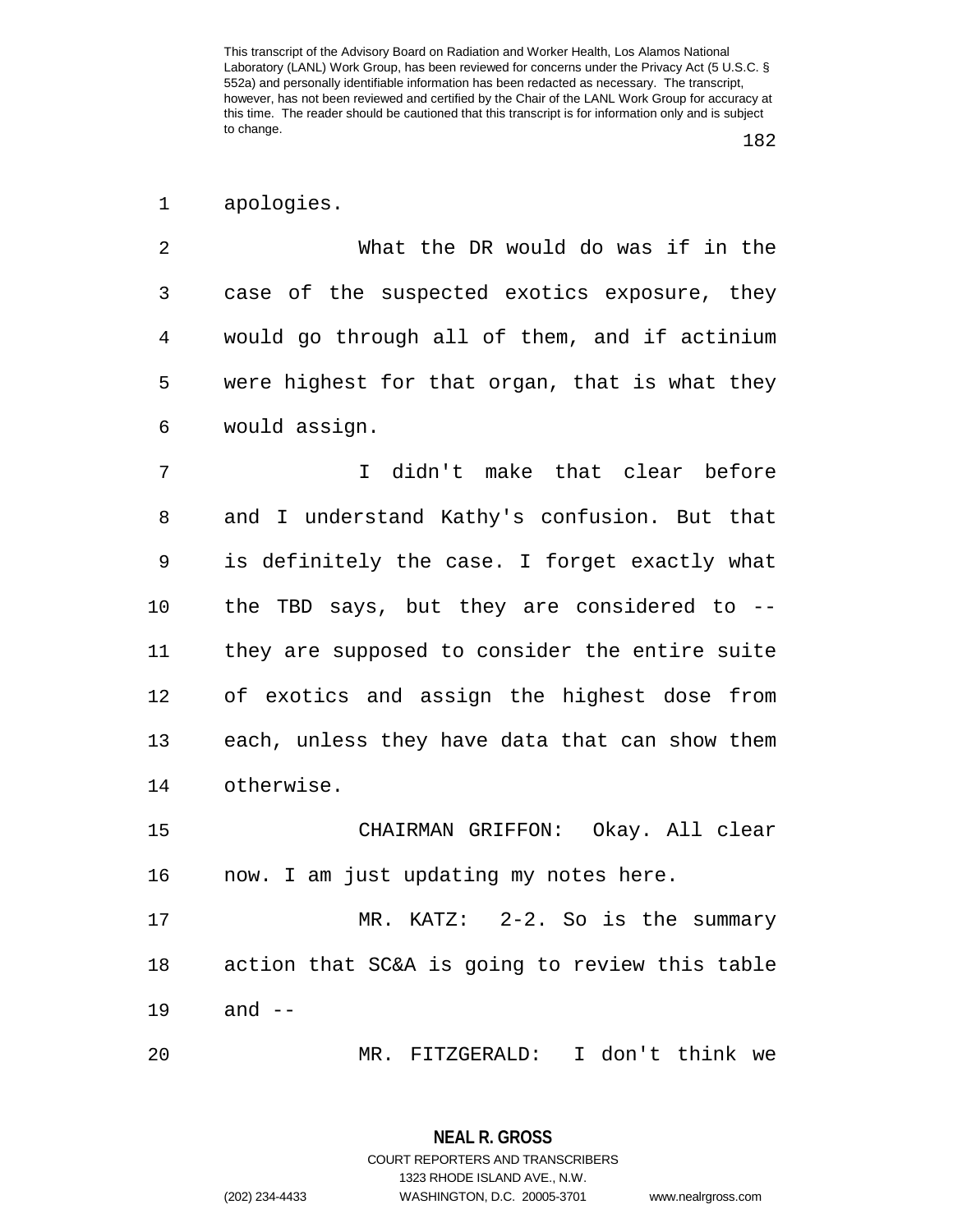| 1              | have any -- we have no issues on the table at  |
|----------------|------------------------------------------------|
| $\overline{2}$ | all. I think it's more of a question of the    |
| 3              | assumptions that enable this table to be used. |
| 4              | CHAIRMAN GRIFFON: I mean, part of              |
| 5              | my action includes that SC&A will provide some |
| 6              | more information on these examples or some,    |
| 7              | you know, areas where you feel there may be    |
| 8              | exceptions.                                    |
| 9              | MR. FITZGERALD: Well, I think we               |
| 10             | offered two examples on thorium, neptunium you |
| 11             | will have to go behind the screen.             |
| 12             | CHAIRMAN GRIFFON: Right, but also              |
| 13             | curium, the one that Kathy mentioned in the    |
| 14             | last section, that's another class of -- you   |
| 15             | know, whatever.                                |
| 16             | MR. FITZGERALD: So if we have any              |
| 17             | additional ones we will forward that, but I    |
| 18             | think that's --                                |
| 19             | MR. KATZ: So then is the action                |
| 20             | just with DCAS?                                |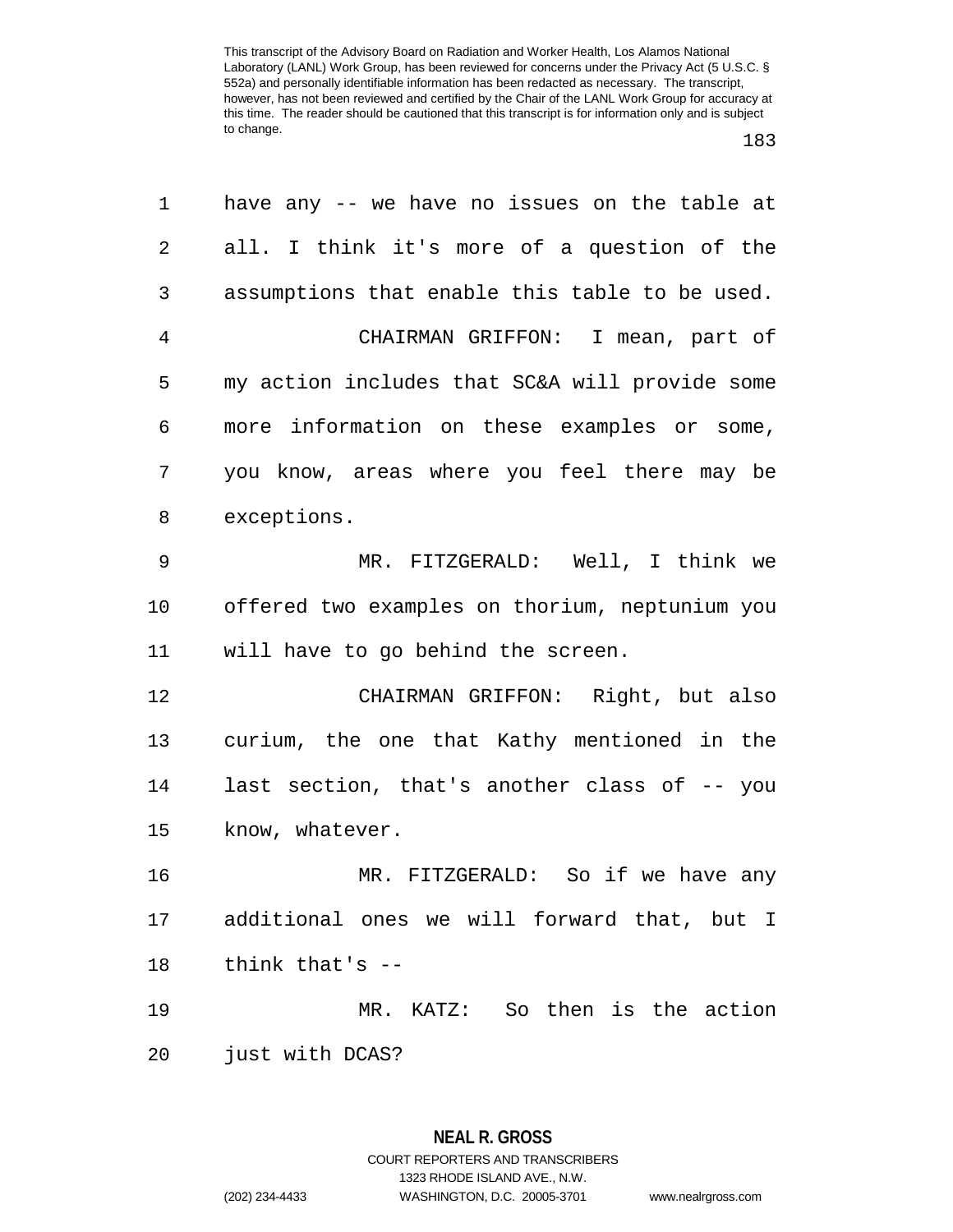## 184

| 1              | DR. MACIEVIC: Well, could we get               |
|----------------|------------------------------------------------|
| $\overline{2}$ | the -- have you got a listing, or do your      |
| 3              | responses -- I know you gave the -- could we   |
| $\overline{4}$ | have you send us the --                        |
| 5              | MR. FITZGERALD: Yes, we can send               |
| 6              | you $--$                                       |
| 7              | DR. MACIEVIC: -- exact SRDB                    |
| 8              | number or the listing or something, so that we |
| 9              | then will use that as the jump-off.            |
| 10             | MR. FITZGERALD: Yes, yes.                      |
| 11             | DR. MACIEVIC: So we don't have to              |
| 12             |                                                |
| 13             | CHAIRMAN GRIFFON: That's the way               |
| 14             | I figured it, that SC&A would give a little    |
| 15             | more specifics on these examples. And then     |
| 16             | NIOSH will follow up on those examples to      |
| 17             | assure they fit in the plutonium regime.       |
| 18             | MR. FITZGERALD:<br>I think we have             |
| 19             | neptunium, thorium, curium --                  |
| 20             | CHAIRMAN GRIFFON:<br>And<br>I<br>put           |

**NEAL R. GROSS** COURT REPORTERS AND TRANSCRIBERS 1323 RHODE ISLAND AVE., N.W. (202) 234-4433 WASHINGTON, D.C. 20005-3701 www.nealrgross.com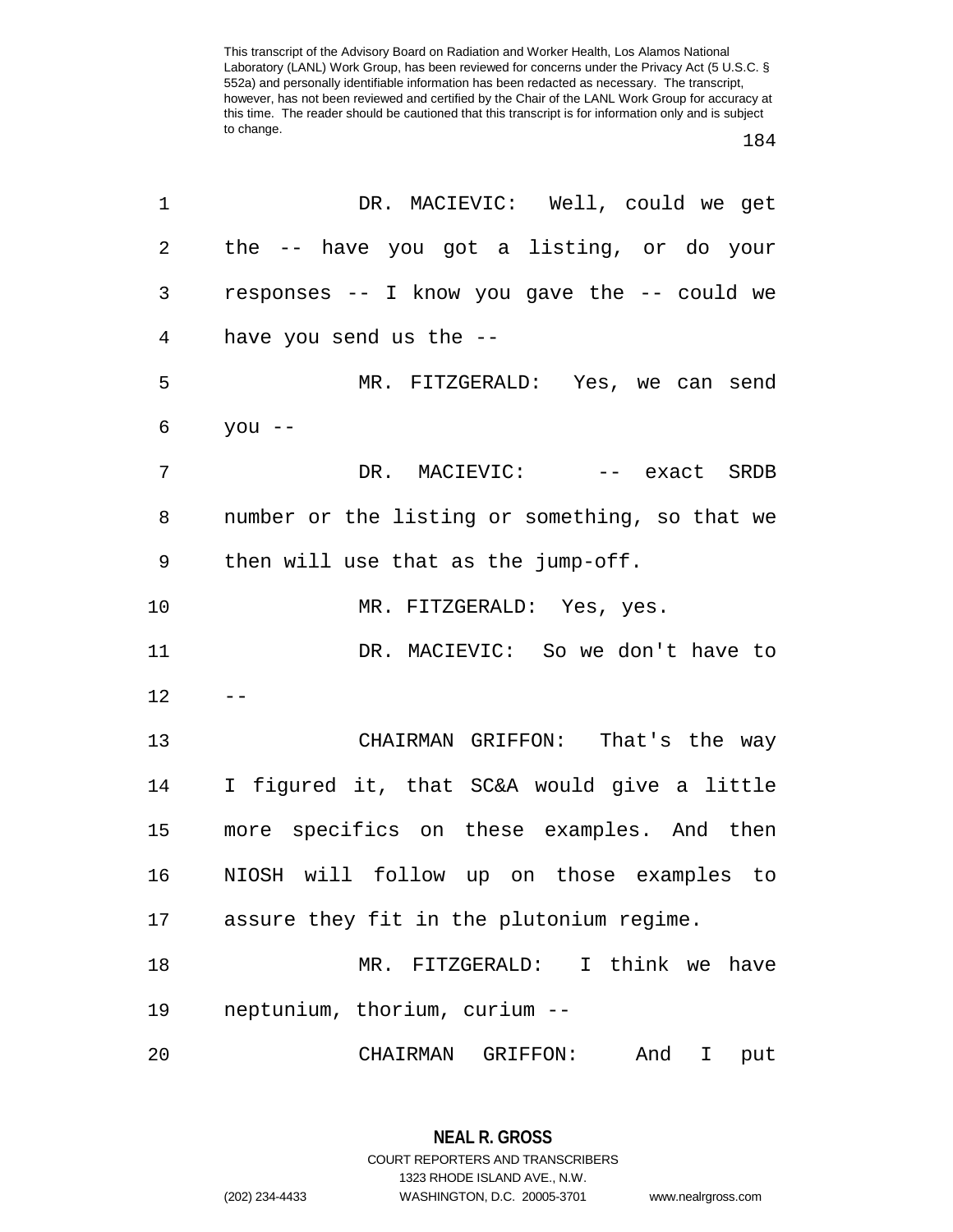185

| 1              | actinium as a question --                      |
|----------------|------------------------------------------------|
| $\overline{2}$ | MR. FITZGERALD: Actinium was a                 |
| 3              | question mark that Kathy agrees to. I think    |
| 4              | those ones.                                    |
| 5              | CHAIRMAN GRIFFON: Yes, so I put                |
| 6              | those down and you can --                      |
| 7              | MR. FITZGERALD: All right.                     |
| 8              | CHAIRMAN GRIFFON: -- provide that              |
| 9              | to NIOSH and they will follow up on it.        |
| 10             | MR. FITZGERALD: All right.                     |
| 11             | CHAIRMAN GRIFFON: What time have               |
| 12             | we got? Can we get through this item before we |
| 13             | go to lunch? You only have one more section on |
| 14             | this, right?                                   |
| 15             | MR. FITZGERALD: Yes, well, three,              |
| 16             | there's no action on it.                       |
| 17             | CHAIRMAN GRIFFON: Yes, three was               |
| 18             | no further actions. So four -- four was just   |
| 19             | what?                                          |
| 20             | DR. MACIEVIC: Four is really --                |

**NEAL R. GROSS** COURT REPORTERS AND TRANSCRIBERS 1323 RHODE ISLAND AVE., N.W.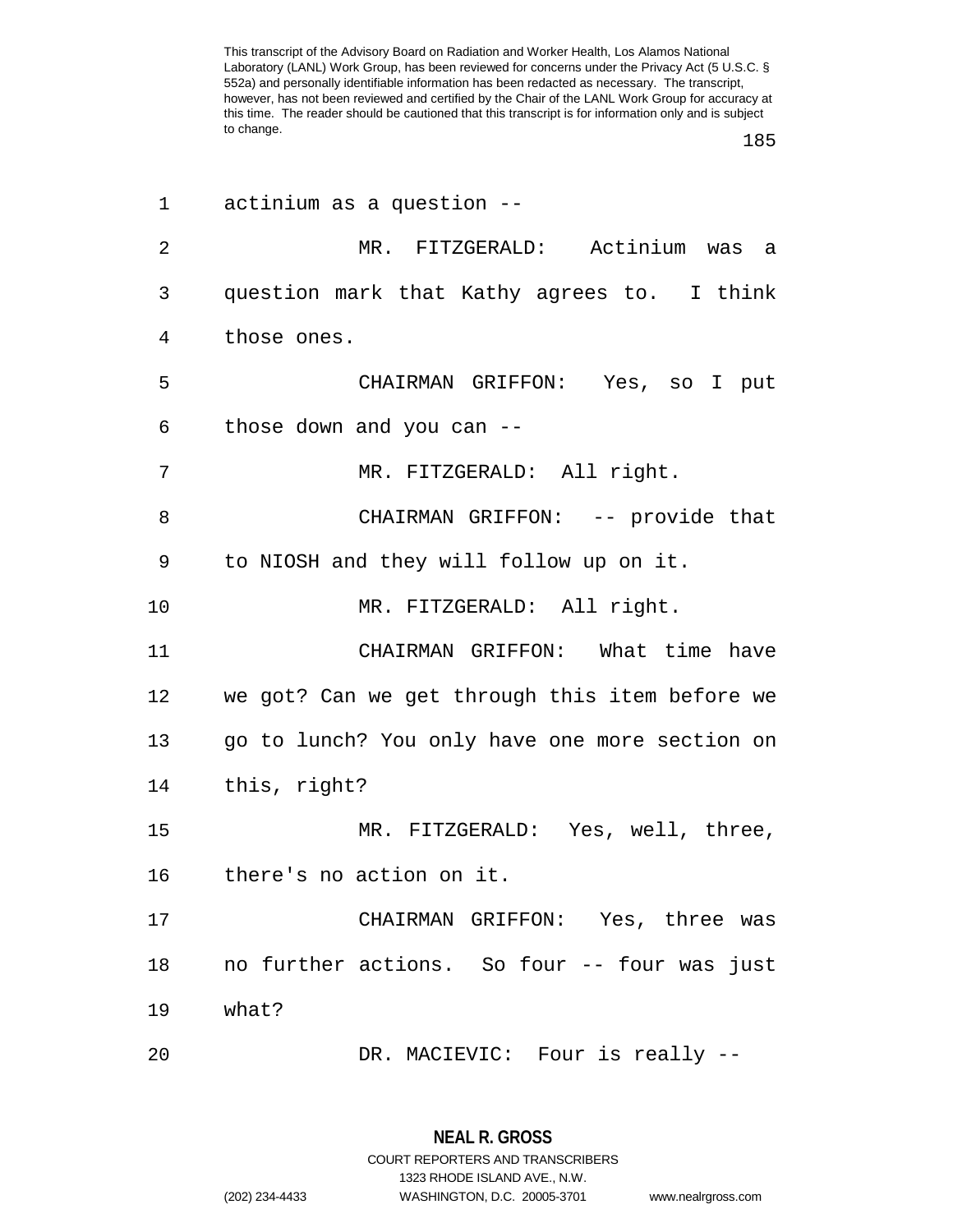186

| $\mathbf 1$ | MEMBER BEACH: Four goes back to                |
|-------------|------------------------------------------------|
| 2           | budget, it looks like.                         |
| 3           | DR. MACIEVIC: Yes this is the one              |
| 4           | where we were going to try to get the actual   |
| 5           | documents on there, but I listed several       |
| 6           | different things about the checklist, about    |
| 7           | the -- and these documents are all on the O:   |
| 8           | drive there -- that talk about the exotics and |
| 9           | basically run though there that example. I     |
| 10          | talk about health physics, back from January   |
| 11          | March 1981, radiation protection, their<br>or  |
| 12          | quarterly report.                              |
| 13          | They talk about the health physics             |
| 14          | checklist indoctrination and a total of 211    |
| 15          | Los Alamos employees received radiation safety |
| 16          | orientations as part of the HP checklist       |
| 17          | procedures when the employee starts a new job  |
| 18          | as a radiation worker.                         |
| 19          | So that is part of their                       |
| 20          | indoctrination that they run through with the  |

**NEAL R. GROSS** COURT REPORTERS AND TRANSCRIBERS 1323 RHODE ISLAND AVE., N.W.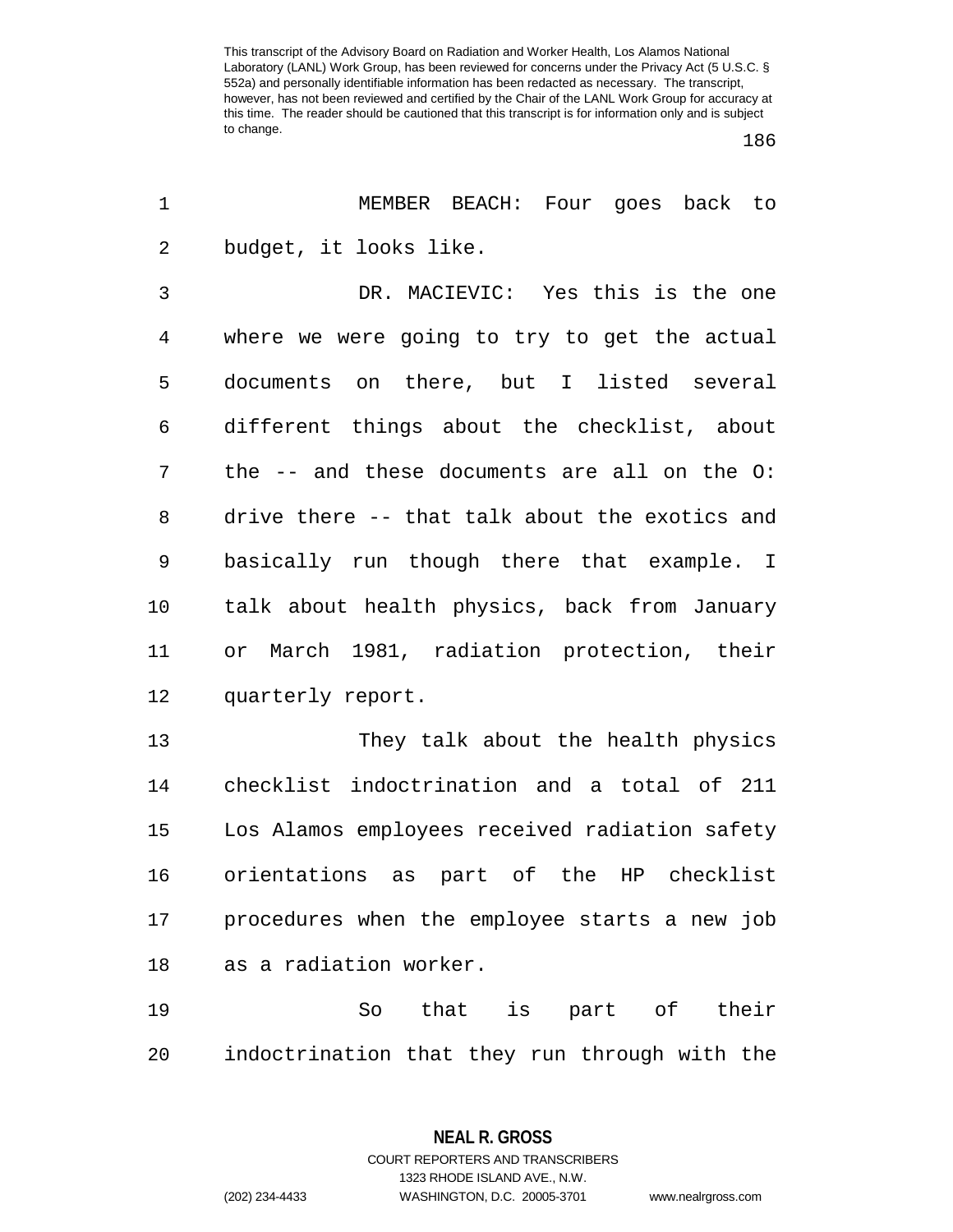187

1 health physics going in, and then everything 2 else in here are just references to what these 3 documents are on the different exotic 4 radionuclides with curium, neptunium, all the 5 actinides and they run through several 6 different years as for the discussion.

7 And the one thing I had mentioned 8 about the 12 monthly reports from '55 and '56 9 for the CMR area, air levels for 10 contamination, are discussed for plutonium, 11 americium, curium, polonium, uranium -- and, 12 well, I had curium.

13 Plutonium and curium had the same 14 air concentration and they had the alpha air 15 data that is shown. So these numbers that they 16 have in these lists are linked to a plutonium 17 action number for their air sampling that they 18 were monitoring. So if you were monitoring 19 the plutonium, you couldn't exceed the 20 plutonium action level for the air, that was

**NEAL R. GROSS**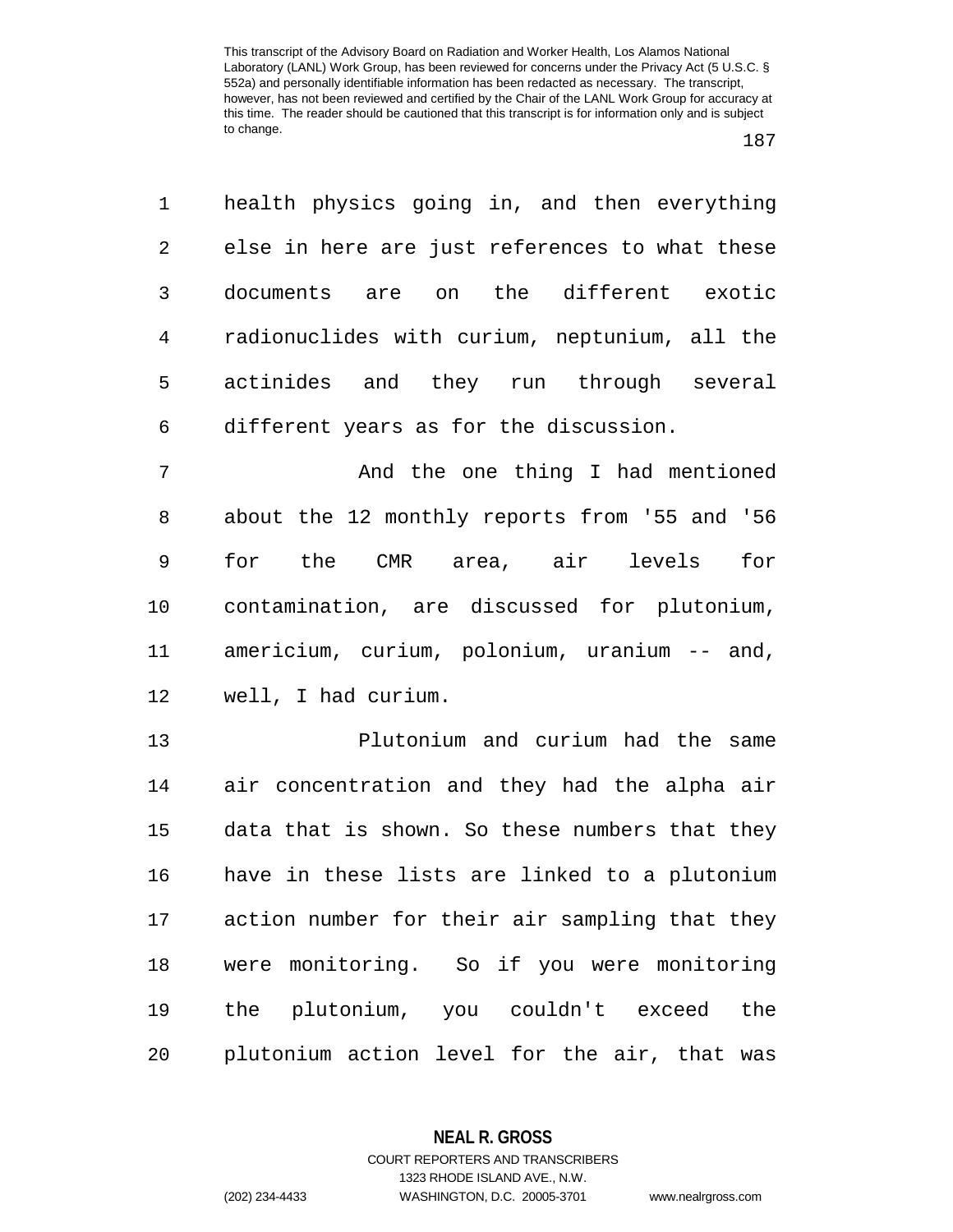188

1 the same one for the curium that they had as 2 well. 3 So, on these actual survey forms, 4 they have the numbers that are written in and 5 filled out for the particular rooms: the 6 reports of what they were. 7 So that is one thing that I found 8 through the SRDB that links that directly, 9 showing how they were controlling to plutonium 10 level 4 the curium in that. 11 And then the rest of these are 12 just example documents that discuss all that. 13 So -- 14 CHAIRMAN GRIFFON: But as far as 15 the fundamental question showing job types and 16 exotics, you still have to -- 17 DR. MACIEVIC: They have to go and 18 get them, yes. Because this is sort of filling 19 that in about that, but there's no -- it's not 20 specific.

> **NEAL R. GROSS** COURT REPORTERS AND TRANSCRIBERS 1323 RHODE ISLAND AVE., N.W. (202) 234-4433 WASHINGTON, D.C. 20005-3701 www.nealrgross.com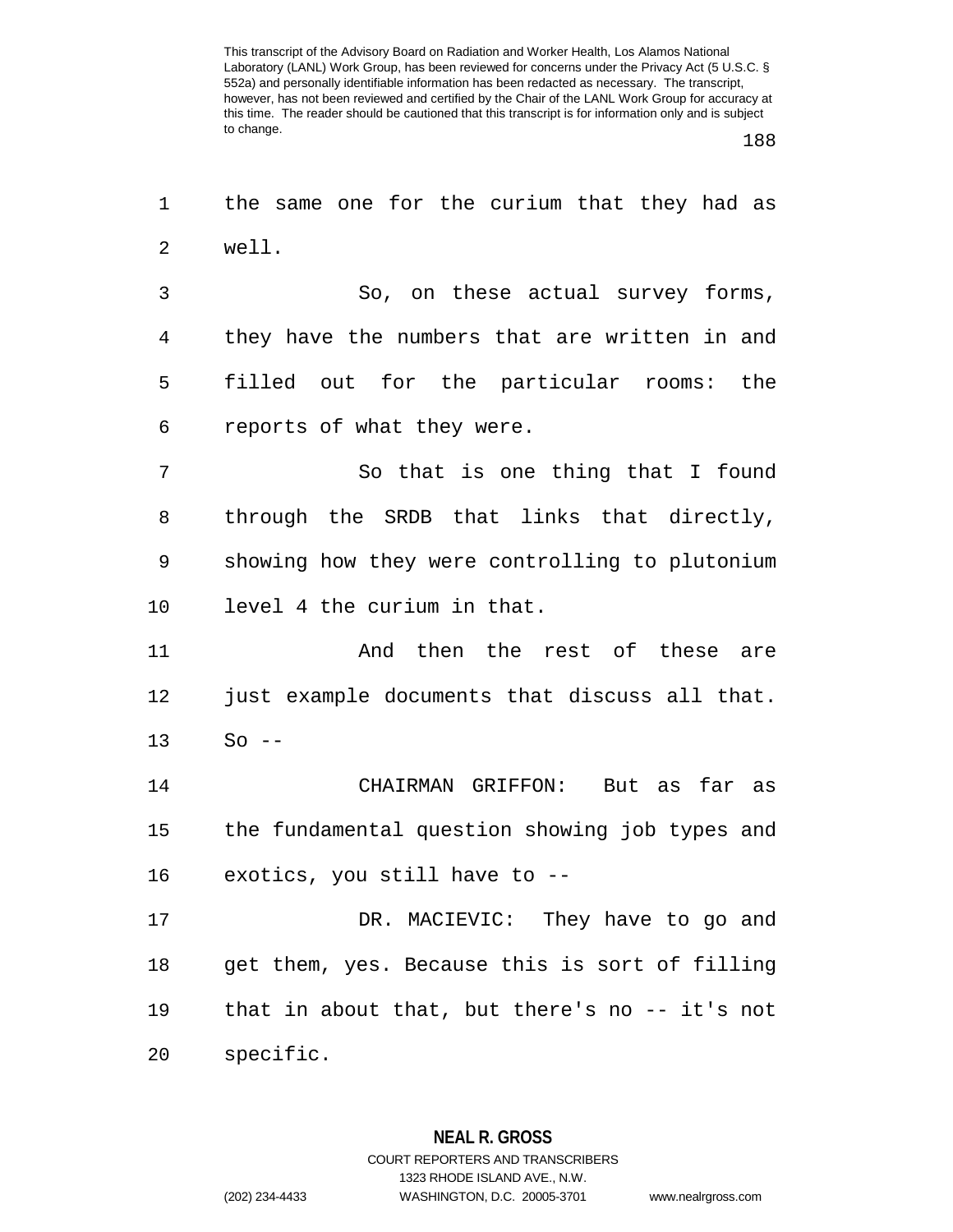189

| 1  | CHAIRMAN GRIFFON: Can I -- so                  |
|----|------------------------------------------------|
| 2  | that'll be a carryover action.                 |
| 3  | DR. MACIEVIC: I would refer that               |
| 4  | back to the other one.                         |
| 5  | CHAIRMAN GRIFFON: Yes, that's                  |
| 6  | fine, yes. But can I ask one question on your  |
| 7  | item 4?                                        |
| 8  | DR. MACIEVIC: Absolutely not.                  |
| 9  | CHAIRMAN GRIFFON:<br>I'll ask                  |
| 10 | anyway. Los Alamos airborne releases by        |
| 11 | facility and isotope. You say that none of the |
| 12 | exotics are listed which supports the idea     |
| 13 | that they were not of much significance, but   |
| 14 | then the last line says the air monitoring     |
| 15 | includes alpha counting in such places as T-   |
| 16 | 48, known for work with curium and neptunium.  |
| 17 | So was it the $-$ - I guess those two          |
| 18 | statements are not contradictory?              |
| 19 | DR. MACIEVIC: Well, in these                   |
| 20 | particular reports, they have only specific    |

1323 RHODE ISLAND AVE., N.W.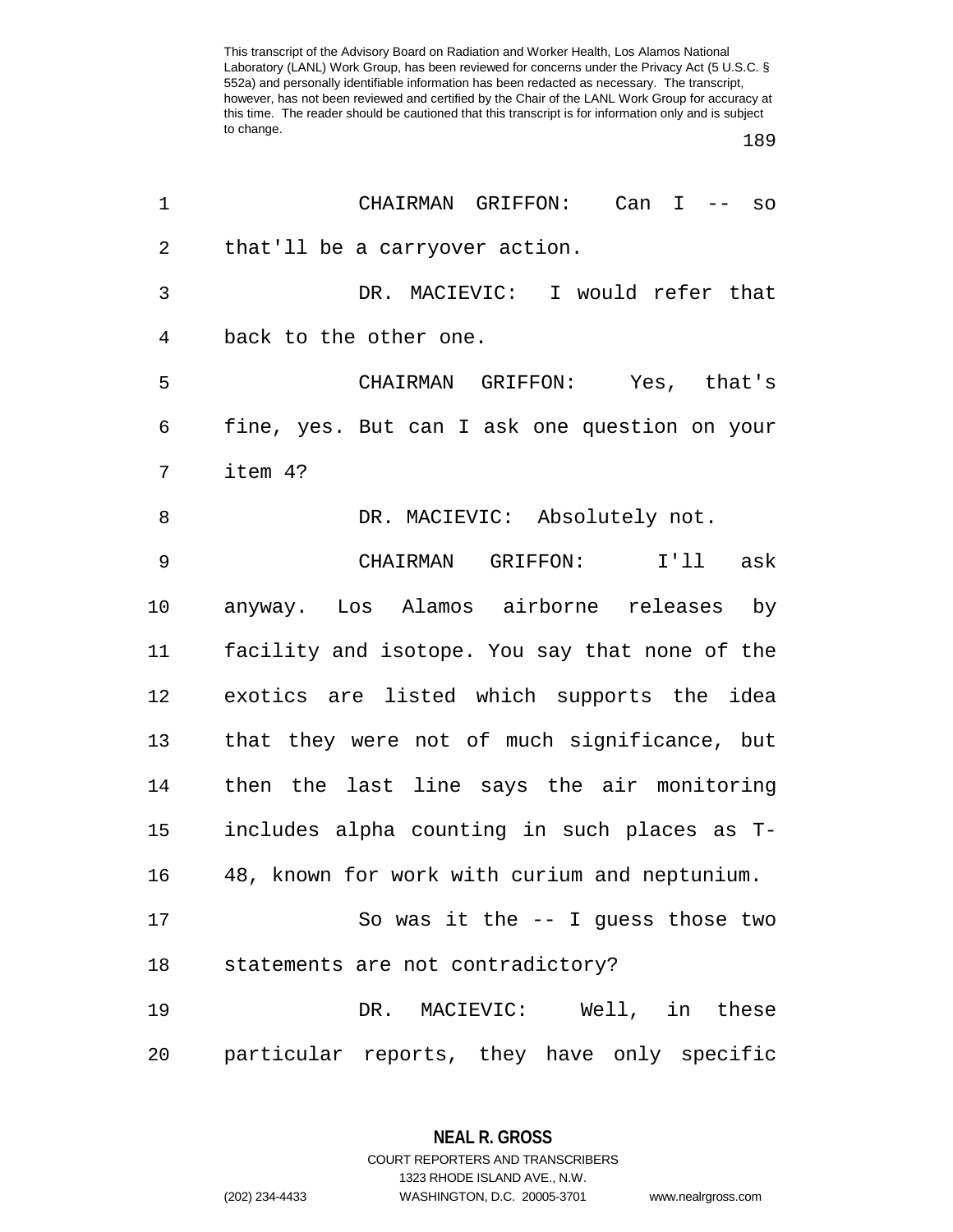| 1              | ones where they picked out that they actually  |
|----------------|------------------------------------------------|
| 2              | talked about the curium and neptunium. All     |
| 3              | the other listings in there do not have them   |
| $\overline{4}$ | in there, so this general, long listing of air |
| 5              | sampling, there's very little --               |
| 6              | CHAIRMAN GRIFFON: So this is like              |
| 7              | the one exception you are saying --            |
| 8              | DR. MACIEVIC: Right, right, that               |
| 9              | it's an exception to it a little bit in there, |
| 10             | but the bulk of it is not referring to the     |
| 11             | actinides.                                     |
| 12             | CHAIRMAN GRIFFON: Okay. Joe, any               |
| 13             | follow-up on that? I'll list that as a         |
| 14             | carryover action really from the last meeting. |
| 15             | MR. FITZGERALD: No, not really.                |
| 16             | MEMBER BEACH: Well, I had a                    |
| 17             | question when I read this if SC&A had anything |
| 18             | -- did you get anything of value or did you    |
| 19             | have time to look at any of those documents    |
| 20             | that they list here?                           |

**NEAL R. GROSS** COURT REPORTERS AND TRANSCRIBERS 1323 RHODE ISLAND AVE., N.W. (202) 234-4433 WASHINGTON, D.C. 20005-3701 www.nealrgross.com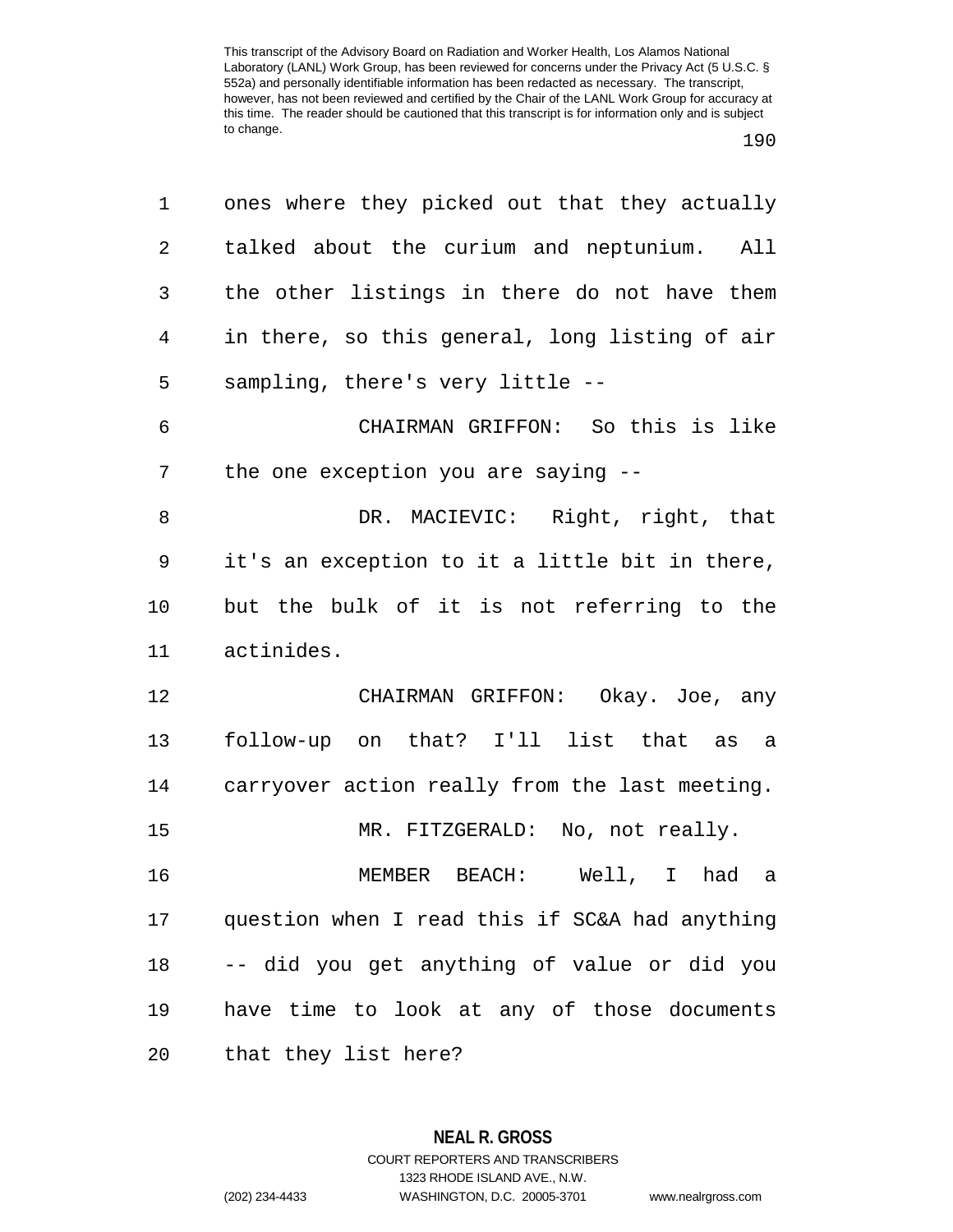191

| $\mathbf 1$ | MR. FITZGERALD: Oh, no.                        |
|-------------|------------------------------------------------|
| 2           | MEMBER BEACH: Or are we just --                |
| 3           | MR. FITZGERALD: No. We have had                |
| 4           | about a week and a half, and it was a lot to   |
| 5           | go through. We have scanned it -- we need to   |
| 6           | look at the documentation, but, again, there's |
| 7           | a lot here.                                    |
| 8           | MEMBER BEACH: So I mean that                   |
| 9           | might be an action while waiting for that --   |
| 10          | CHAIRMAN GRIFFON: Yes, for SC&A                |
| 11          | to review the provided documents, right.       |
| 12          | MEMBER MUNN: And we're putting                 |
| 13          | this together because the original question    |
| 14          | was what? That there was a question as to      |
| 15          | whether or not training was adequate?          |
| 16          | I think the<br>MEMBER BEACH:                   |
| 17          | original question was NIOSH should provide a   |
| 18          | matrix from the checklist data --              |
| 19          | I'm reading that.<br>MEMBER MUNN:              |
| 20          | That doesn't tell me what originated this      |

**NEAL R. GROSS** COURT REPORTERS AND TRANSCRIBERS

1323 RHODE ISLAND AVE., N.W.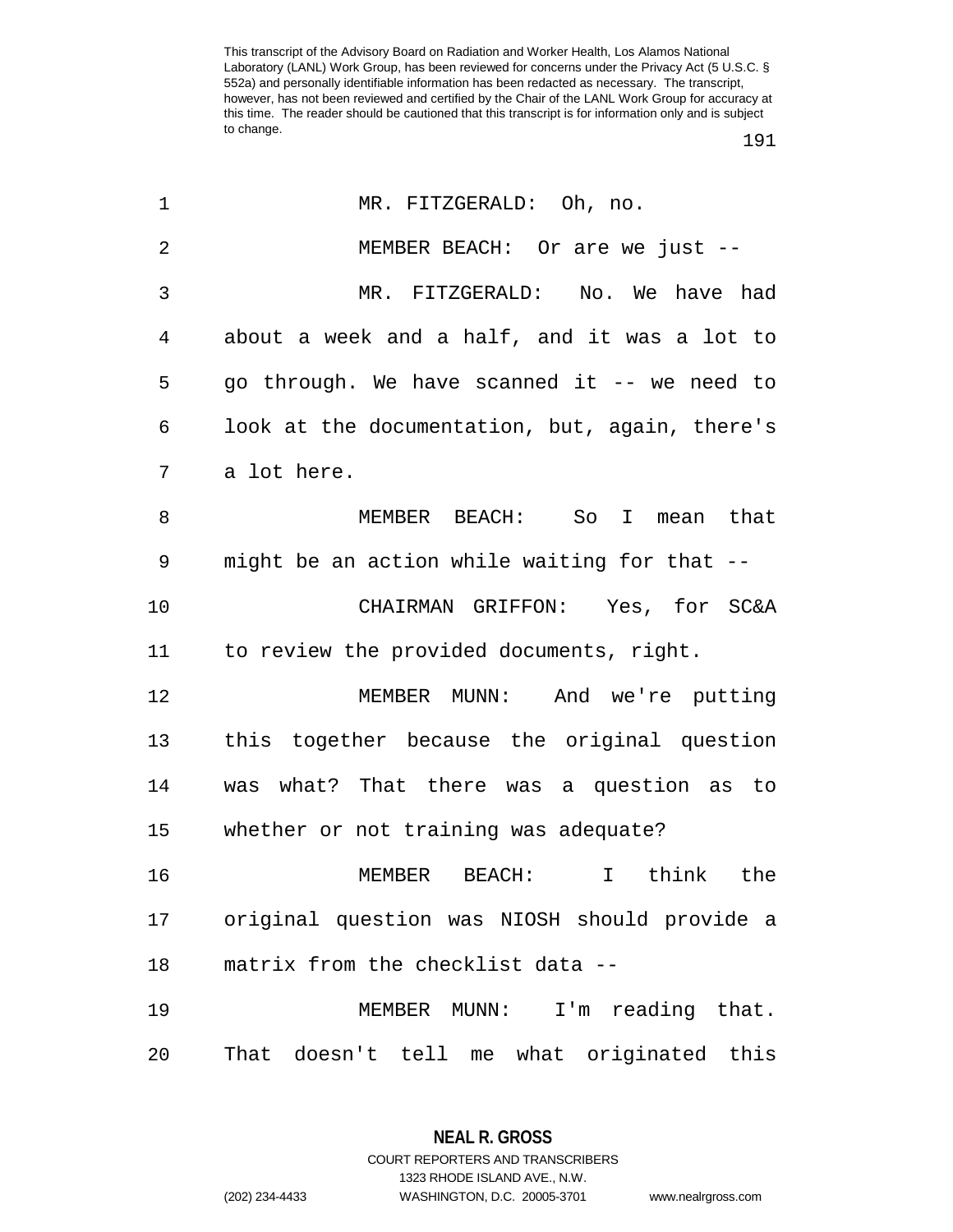1 question.

| $\overline{2}$ | CHAIRMAN GRIFFON: Yes,<br>know<br>$\mathbf{I}$ |
|----------------|------------------------------------------------|
| 3              | what your question is, Wanda.                  |
| $\overline{4}$ | MEMBER BEACH: Isn't that kind of               |
| 5              | trying to put the workers and the job types,   |
| 6              | and what they were monitored for in those      |
| 7              | locations?                                     |
| 8              | DR. MACIEVIC: Right, and because               |
| 9              | we couldn't, that's the thing, we were trying  |
| 10             | to do, that got stopped, they tried to fill in |
| 11             | with some of these things to talk about        |
| 12             | different laboratories and procedures in areas |
| 13             | where this material is discussed, but I was    |
| 14             | not able to go and get a detailed look at new  |
| 15             | information.                                   |
| 16             | So this was like a substitute just             |
| $17\,$         | to say well, since I couldn't get that, here   |
| 18             | are several documents where this is actually   |
| 19             | discussed in different facilities, procedures  |

20 from different activities, procedures from

1323 RHODE ISLAND AVE., N.W.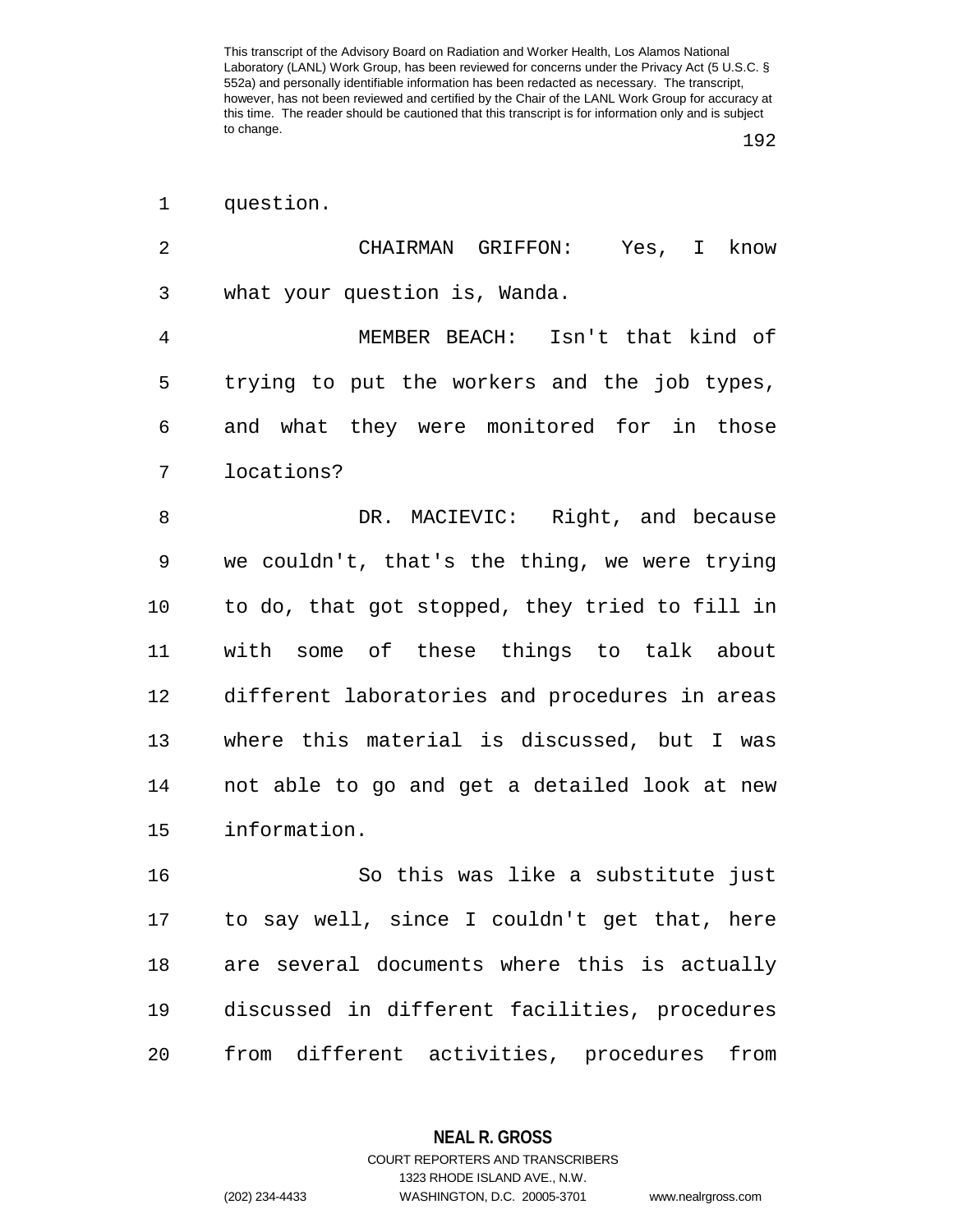| 1              | different facilities, and how the work is       |
|----------------|-------------------------------------------------|
| 2              | done, to give you a feel for it but not the     |
| $\mathfrak{Z}$ | full-blown analysis.                            |
| $\overline{4}$ | MEMBER MUNN: It just seems that                 |
| 5              | we continue to search for perfect data, and     |
| 6              | knowing from the outset that such a thing does  |
| 7              | not exist in nature, it's difficult to see      |
| 8              | how, once we have this matrix put together, we  |
| 9              | can say anything other than well there it is.   |
| 10             | It's -- whether the information is              |
| 11             | going to be meaningful is questionable, it      |
| 12             | seems. It will be interesting information, but  |
| 13             | I guess the real question that should be        |
| 14             | foremost would be and does this in fact         |
| 15             | actually help the dose reconstruction process   |
| 16             | in a way that is concrete, or does it simply    |
|                | 17 add one more item which may or may not be of |
| 18             | any consequence when it comes to calculating    |
| 19             | doses?                                          |
| 20             | CHAIRMAN GRIFFON: Well I think                  |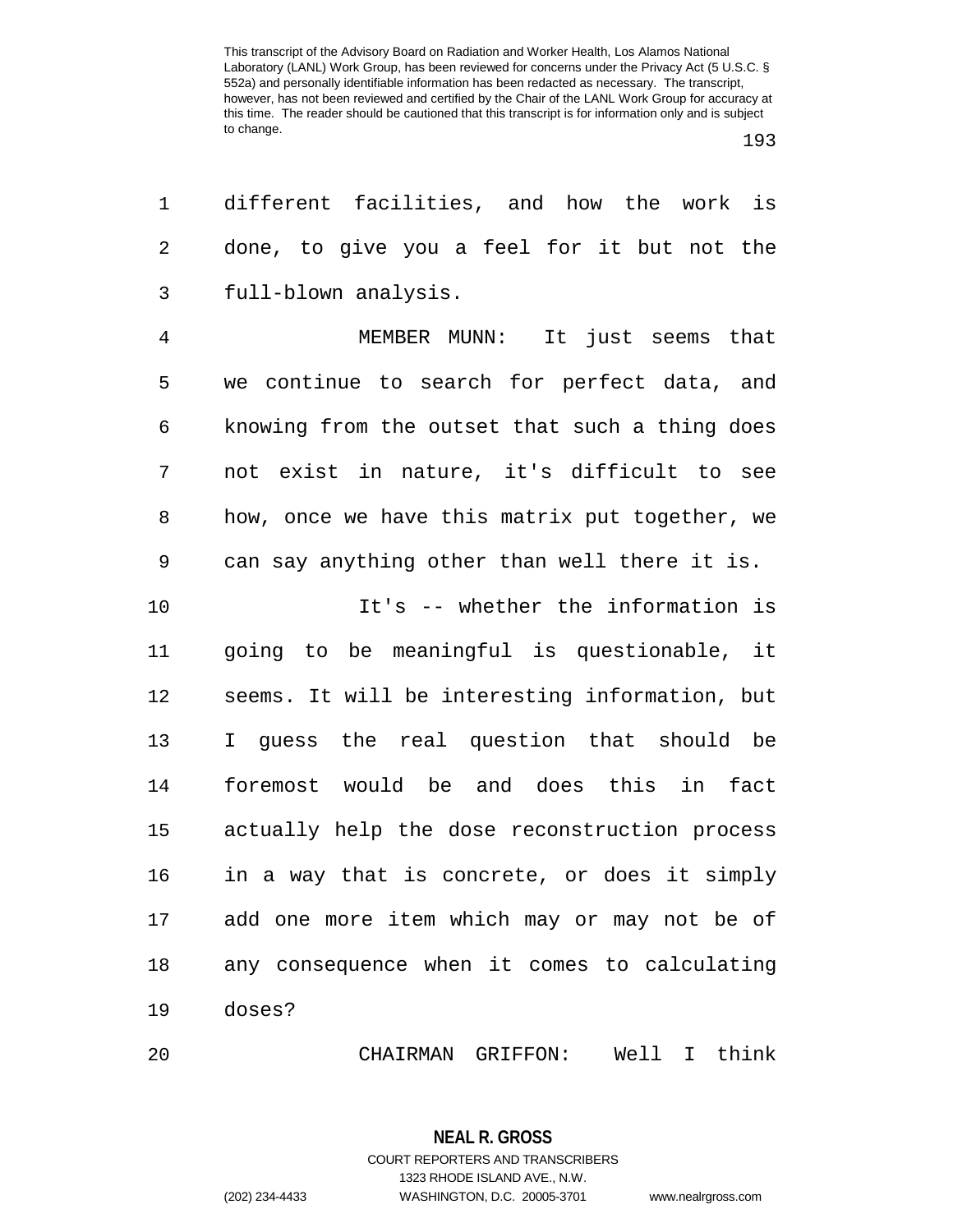1 part of the -- I'm trying to remember why 2 exactly we wanted the job types, but I think 3 part of the rationale was to make a 4 determination whether it was still going to be 5 bounding for all classes of workers, if we had 6 to do coworker approaches.

7 MEMBER MUNN: Yes, I guess I said 8 that badly. What I really and truly was trying 9 to say was, since the argument -- the counter-10 argument is always you can't tell that the job 11 description tells you anything at all about 12 where they were, that's a continual counter-13 argument that we get in every site we 14 approach, then if that is going to be the 15 case, then I guess what I am trying to say is 16 if we are not going to be able to use this 17 information, why are we pressuring the agency 18 to provide it?

19 CHAIRMAN GRIFFON: No, I'm 20 actually trying to remember why exactly we

> **NEAL R. GROSS** COURT REPORTERS AND TRANSCRIBERS

> > 1323 RHODE ISLAND AVE., N.W.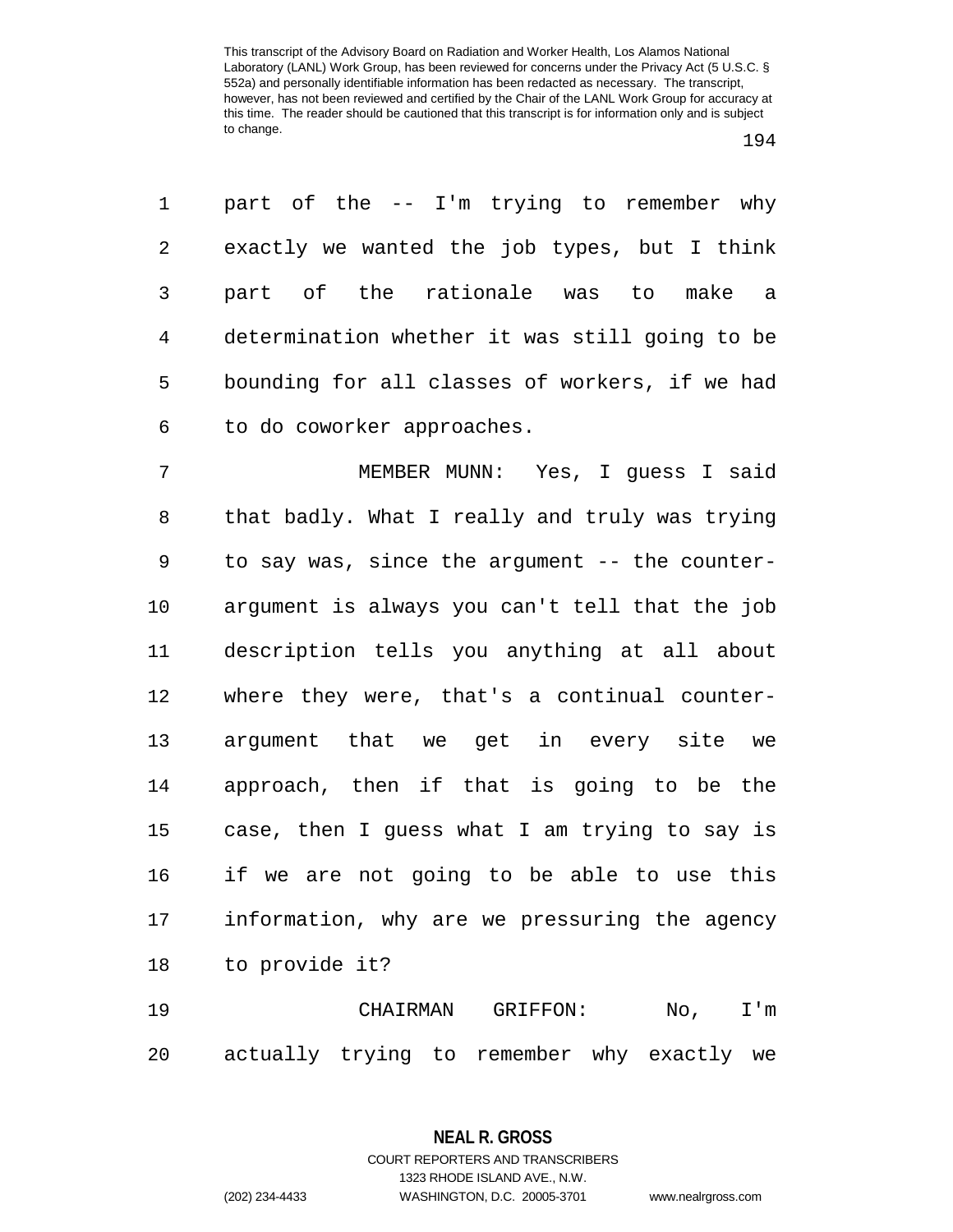195

| 1              | asked for job type on this table. There was    |
|----------------|------------------------------------------------|
| $\overline{a}$ | probably a good reason at the time.            |
| 3              | MEMBER MUNN: Well, there was a                 |
| $\overline{4}$ | time when it was generally assumed that job    |
| 5              | type would have some relationship to the       |
| 6              | ability to do dose reconstructions and to do   |
| 7              | surrogate data information.                    |
| 8              | But since, as I said, in every                 |
| 9              | site that we approach, the counter-argument    |
| 10             | after the data is presented is almost          |
| 11             | inevitably the same, which is, yes, but you    |
| 12             | can't prove otherwise.                         |
| 13             | And if we are not going to use the             |
| 14             | information, then how useful is it really to   |
| 15             | promote further presentation of it, that it    |
| 16             | seems a valid question.                        |
| 17             | CHAIRMAN GRIFFON: I think part of              |
| 18             | it with the exotics, though, I can't really -- |
| 19             | I am trying to track back through the matrix   |
| 20             | responses, and I would hate to have to go back |
|                |                                                |

**NEAL R. GROSS**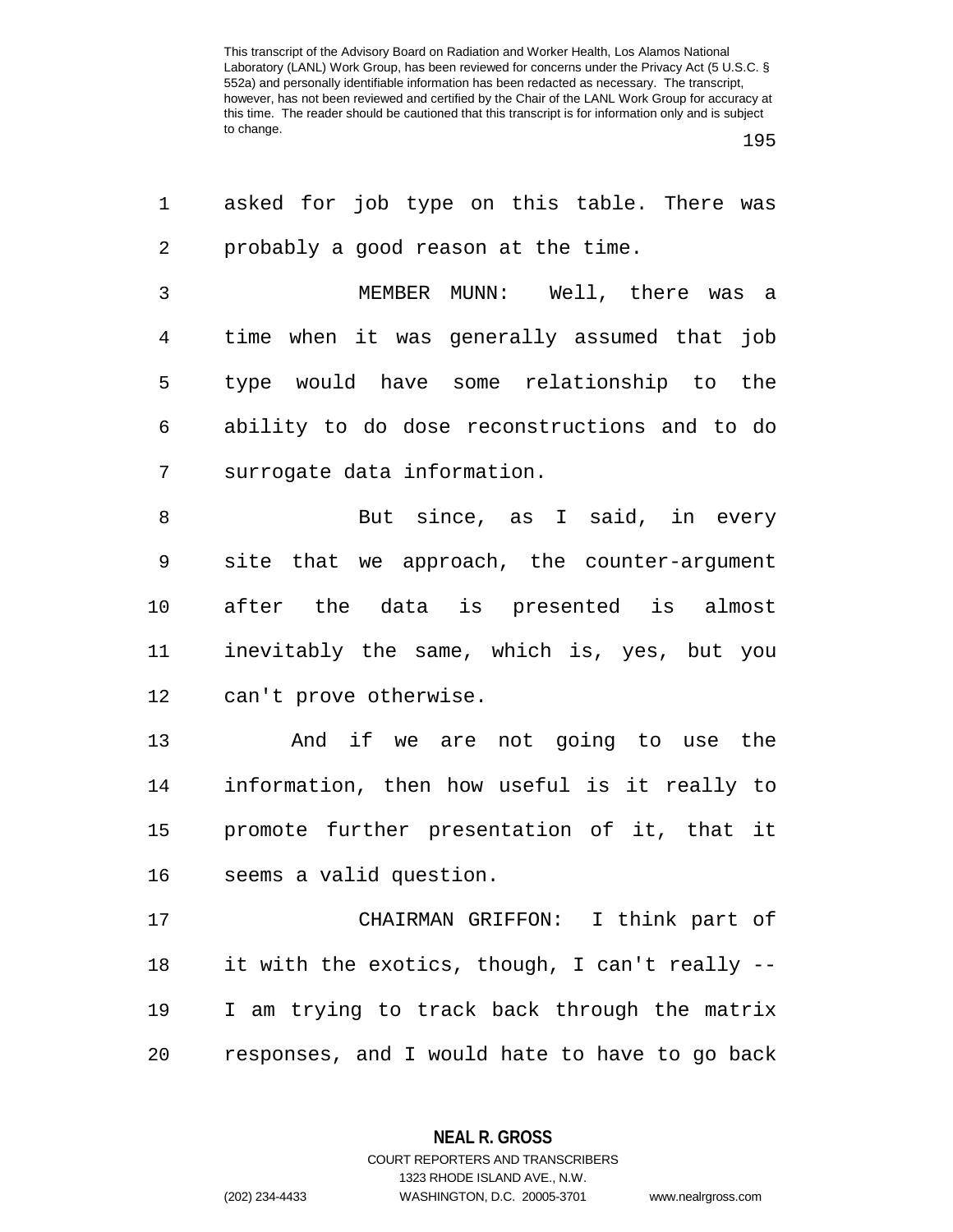196

| 1              | to the transcript, but I think, you know, part |
|----------------|------------------------------------------------|
| 2              | of my thought process here is that if it -- if |
| 3              | these were in fact lab quantities, then if you |
| $\overline{4}$ | track back and you see it's always lab techs   |
| 5              | or scientists that are monitored, then it sort |
| 6              | of supports that argument that it was bench    |
| 7              | top work only, you know, and if you see        |
| 8              | operational, you know, so that's one reason to |
| 9              | look at the job types anyway.                  |
| 10             | I know what you are saying -- well             |
| 11             | I know exactly what you are saying, Wanda, I   |
| 12             | $just --$                                      |
| 13             | MEMBER MUNN: Yes, I think there's              |
| 14             | good reason to look at it, as long as it's     |
| 15             | going to be useful information that is         |
| 16             | permitted to be used. That's my point.         |
| 17             | CHAIRMAN GRIFFON: Yes. Yes. Well,              |
| 18             | we have used that argument in the past. We     |
| 19             | have definitely used the argument of<br>lab    |
| 20             | quantities being sort of exempted from SECs,   |

**NEAL R. GROSS** COURT REPORTERS AND TRANSCRIBERS

1323 RHODE ISLAND AVE., N.W.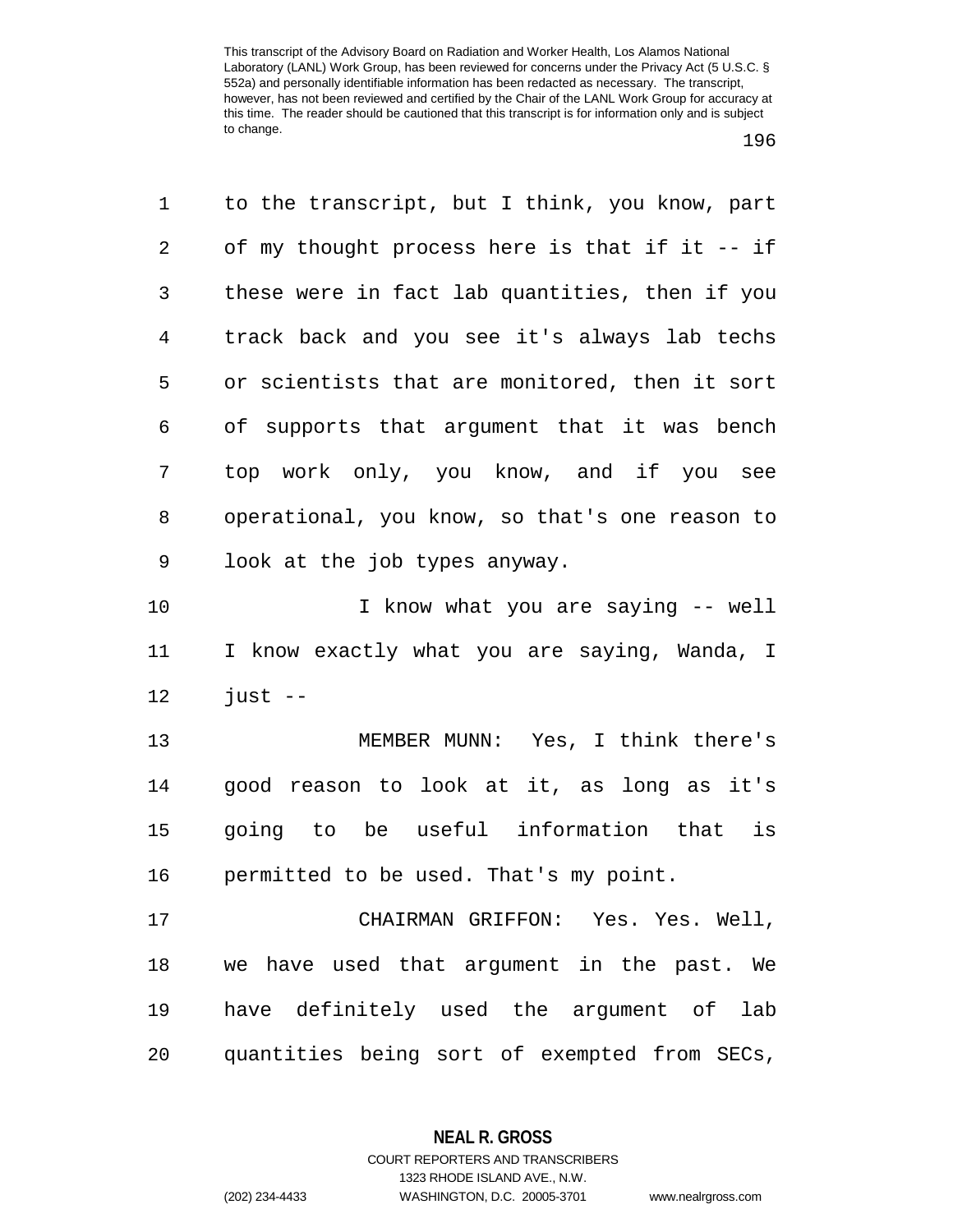197

| 1  | you know, cite the Y-12 SEC.                 |
|----|----------------------------------------------|
| 2  | Anyway, we will leave it there,              |
| 3  | and I think that's where the action will     |
| 4  | stand. And I think we are ready to break for |
| 5  | lunch.                                       |
| 6  | All right, we will break for lunch           |
| 7  | until 10 after 1, I guess.                   |
| 8  | (Whereupon the above-entitled                |
| 9  | matter went off the record at 12:11 p.m. and |
| 10 | resumed at $1:16$ p.m.)                      |
| 11 |                                              |
| 12 |                                              |
| 13 |                                              |

## **NEAL R. GROSS** COURT REPORTERS AND TRANSCRIBERS 1323 RHODE ISLAND AVE., N.W.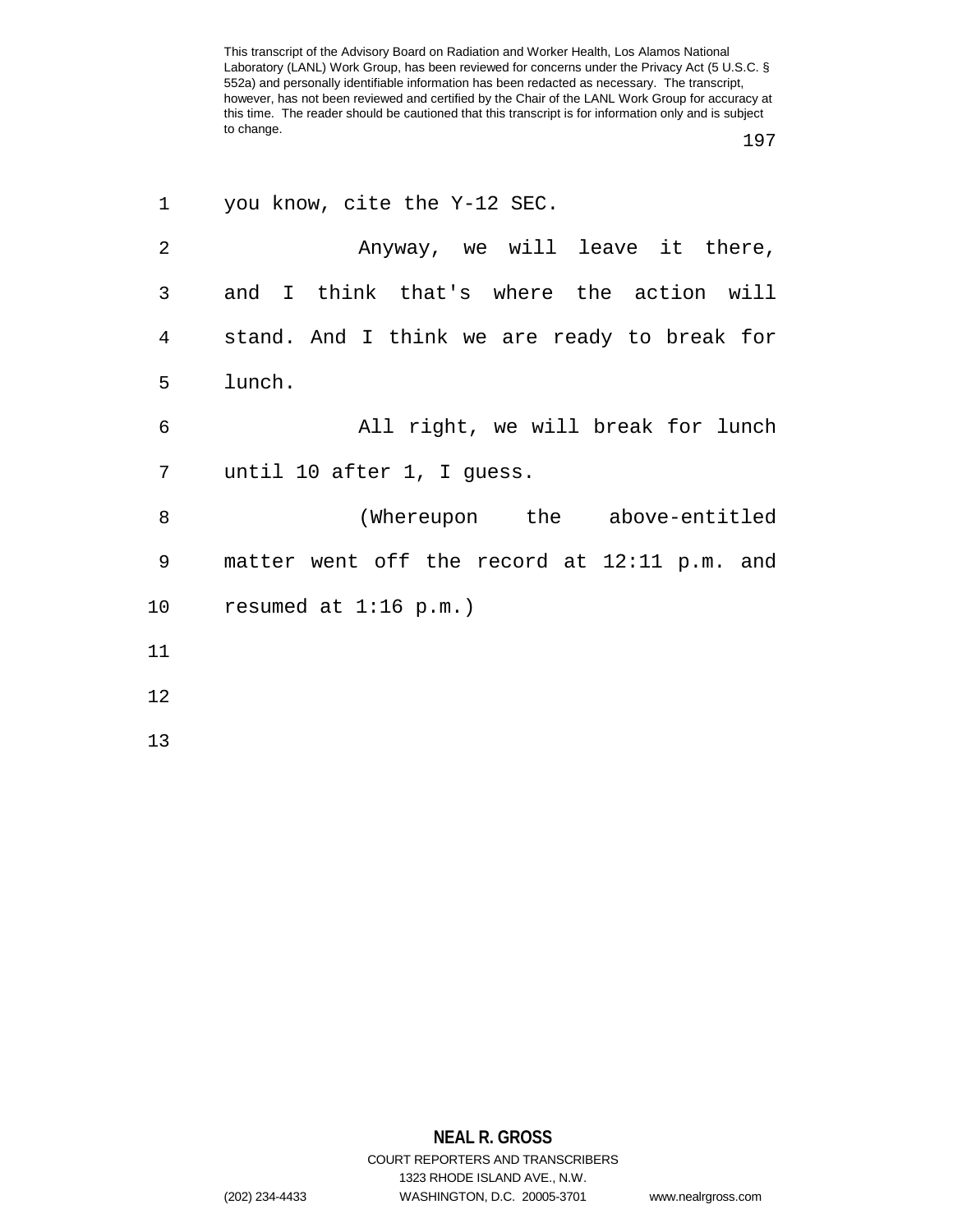198

| 1              | A-F-T-E-R-N-O-O-N S-E-S-S-I-O-N                |
|----------------|------------------------------------------------|
| $\overline{2}$ | $1:16$ p.m.                                    |
| 3              | So good afternoon<br>$MR$ . $KATZ$ :           |
| 4              | everyone. This is the Advisory Board on        |
| 5              | Radiation and Worker Health, LANL Work Group.  |
| 6              | We are just reconvening after lunch. Let me    |
| 7              | check on the line and see if we have Wanda on  |
| 8              | the line?                                      |
| 9              | MEMBER MUNN: Yes, you do.                      |
| 10             | MR. KATZ: Great. And Mark, you                 |
| 11             | can get going.                                 |
| 12             | CHAIRMAN GRIFFON: All right. We                |
| 13             | are up to issue 3 on the matrix. And 3-1.1. My |
| 14             | numbering system switched over the whole       |
| 15             | matrix, so 1 and 3 is at 1.1. Yes, yes.        |
| 16             | And I'll turn that over to NIOSH               |
| 17             | to explain.                                    |
| 18             | DR. MACIEVIC:<br>We<br>increased<br>the        |
| 19             | database from '88 to 2005 and that is<br>out   |
| 20             | there.                                         |

**NEAL R. GROSS** COURT REPORTERS AND TRANSCRIBERS 1323 RHODE ISLAND AVE., N.W. (202) 234-4433 WASHINGTON, D.C. 20005-3701 www.nealrgross.com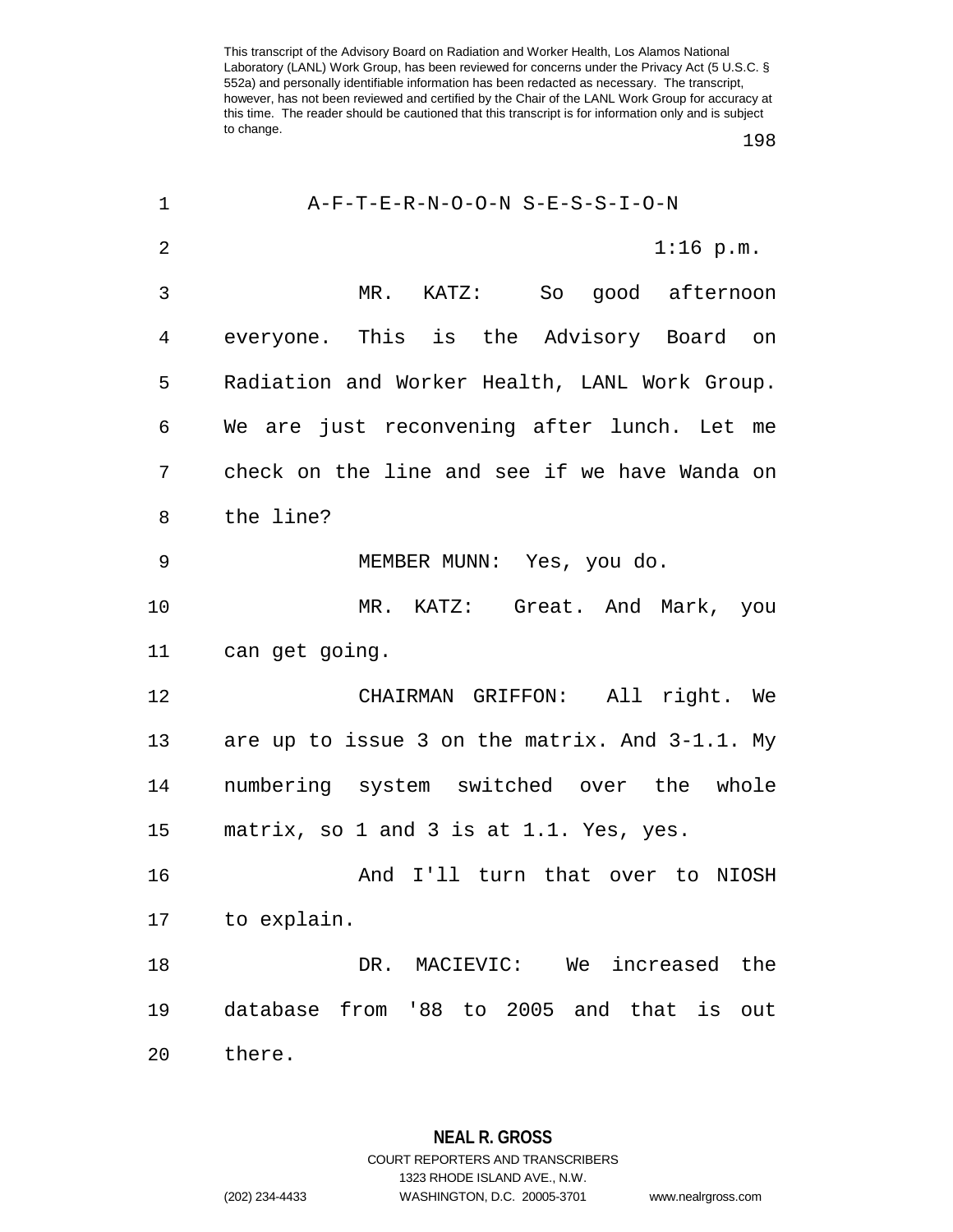| 1  | CHAIRMAN GRIFFON: Okay. That's                 |
|----|------------------------------------------------|
| 2  | probably complete, right?                      |
| 3  | DR. MACIEVIC: Right, right.                    |
| 4  | CHAIRMAN GRIFFON: Right, go ahead              |
| 5  | on to, I'll just update my notes here, but you |
| 6  | can go ahead on to the next item, unless Joe,  |
| 7  | you have any questions on that?                |
| 8  | MR. FITZGERALD: No, no. That                   |
| 9  | takes care of that one.                        |
| 10 | MEMBER BEACH: Are we going to                  |
| 11 | close that one?                                |
| 12 | CHAIRMAN GRIFFON: Yes.                         |
| 13 | DR. MACIEVIC: Okay, issue 2 is                 |
| 14 | 312, it's 1.2, is an issue that is going to    |
| 15 | require us getting to the sites of that being  |
| 16 | left open.                                     |
| 17 | MEMBER LOCKEY: It's three point -              |
| 18 | $-3-2?$                                        |
| 19 | DR. MACIEVIC: Three dash -- yes,               |
| 20 | $3-1.2$ , on page $31.$                        |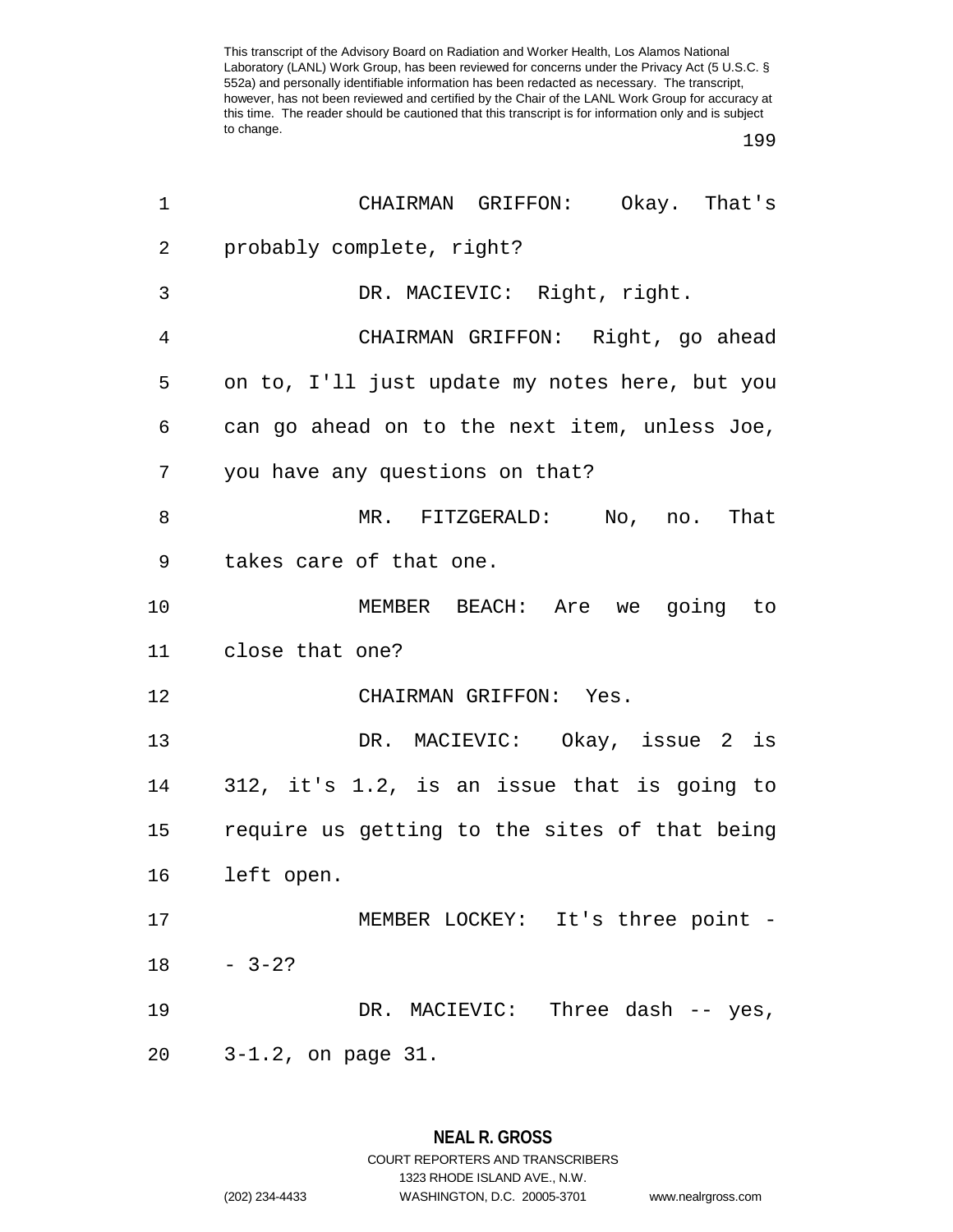| 1              | CHAIRMAN GRIFFON: Okay, 1.3.                   |
|----------------|------------------------------------------------|
| $\overline{2}$ | DR. MACIEVIC: Three and four                   |
| 3              | both, well three, 1.3 refers back to item 2,   |
| 4              | we don't want to go back there. And 1.4 refers |
| 5              | back to item 1 in the matrix. So those         |
| 6              | discussions are there and consider whatever    |
| 7              | the results from that discussion for this,     |
| 8              | these issues.                                  |
| 9              | CHAIRMAN GRIFFON: I<br>just<br>am              |
| 10             | recapping on that. Oh, and I had had that same |
| 11             | note before, right? See item 2 in the matrix,  |
| 12             | see item 1 in the matrix.                      |
| 13             | DR. MACIEVIC: Right, see item 1.               |
| 14             | CHAIRMAN GRIFFON: So those are                 |
| 15             | the same.                                      |
| 16             | DR. MACIEVIC: Right.                           |
| 17             | MR. KATZ: So is it easier just to              |
| 18             | -- cut these out if they are                   |
| 19             | CHAIRMAN GRIFFON: Yes. Yes.                    |
| 20             | MR. KATZ: If they are completely               |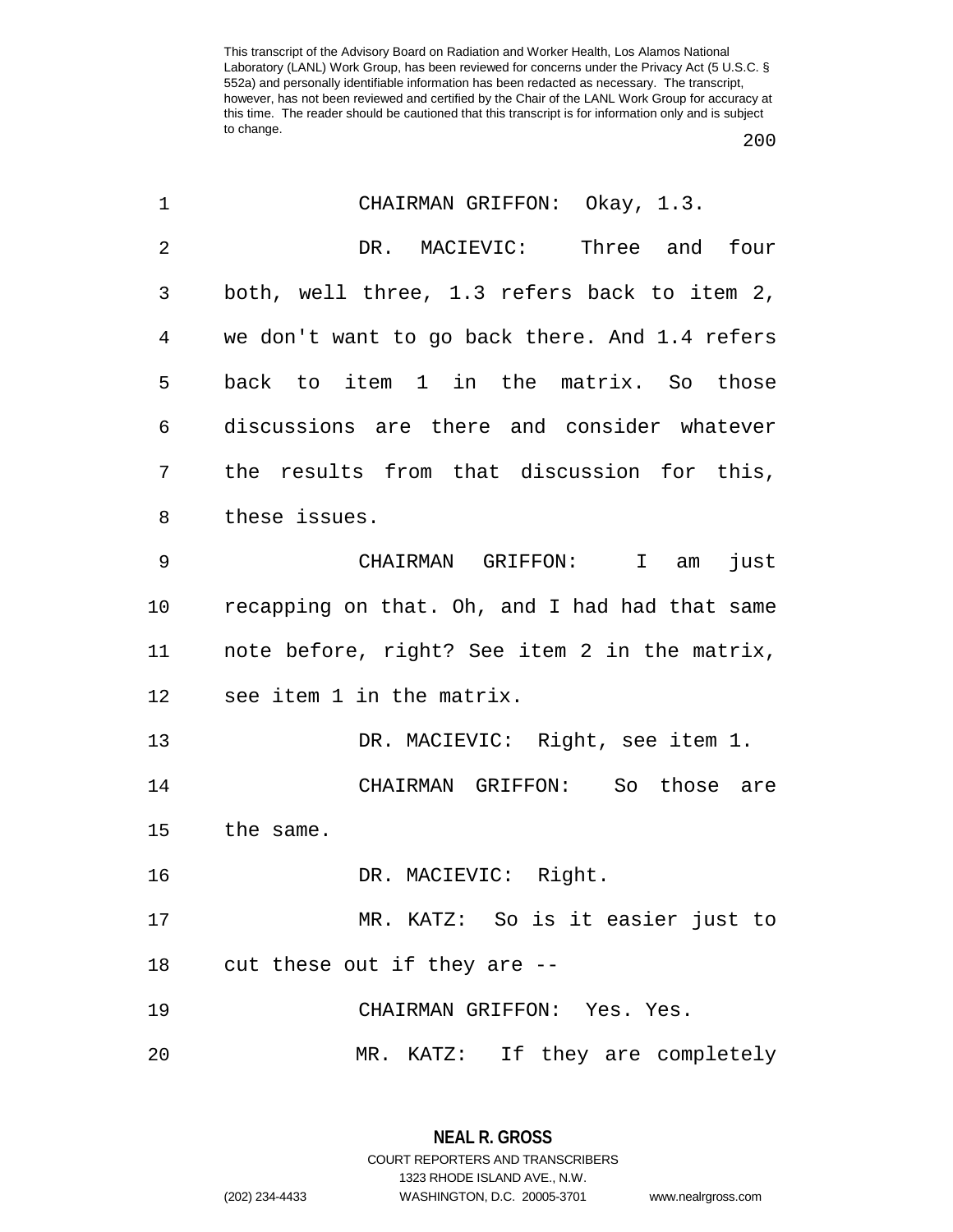| 1  | referential, then why track them?             |
|----|-----------------------------------------------|
| 2  | MEMBER PRESLEY: I would think so.             |
| 3  | It would make it easier on somebody.          |
| 4  | CHAIRMAN GRIFFON: Yes.                        |
| 5  | MEMBER BEACH: So we just need to              |
| 6  | make sure that we don't lose anything.        |
| 7  | CHAIRMAN GRIFFON: I don't think               |
| 8  | we are losing anything, as long as we cover   |
| 9  | the issue, the fundamental issue in there,    |
| 10 | which I think we will, right, it's adequacy,  |
| 11 | reliability, yes.                             |
| 12 | DR. MACIEVIC: Because we had                  |
| 13 | pretty -- issued 1 and 2 pretty hard so these |
| 14 | references were --                            |
| 15 | (Simultaneous speaking.)                      |
| 16 | CHAIRMAN GRIFFON: Okay. Then go               |
| 17 | down to item 2 then.                          |
| 18 | DR. MACIEVIC: Okay, 3-2. Again                |
| 19 | that's a site issue where we will have to get |
| 20 | information.                                  |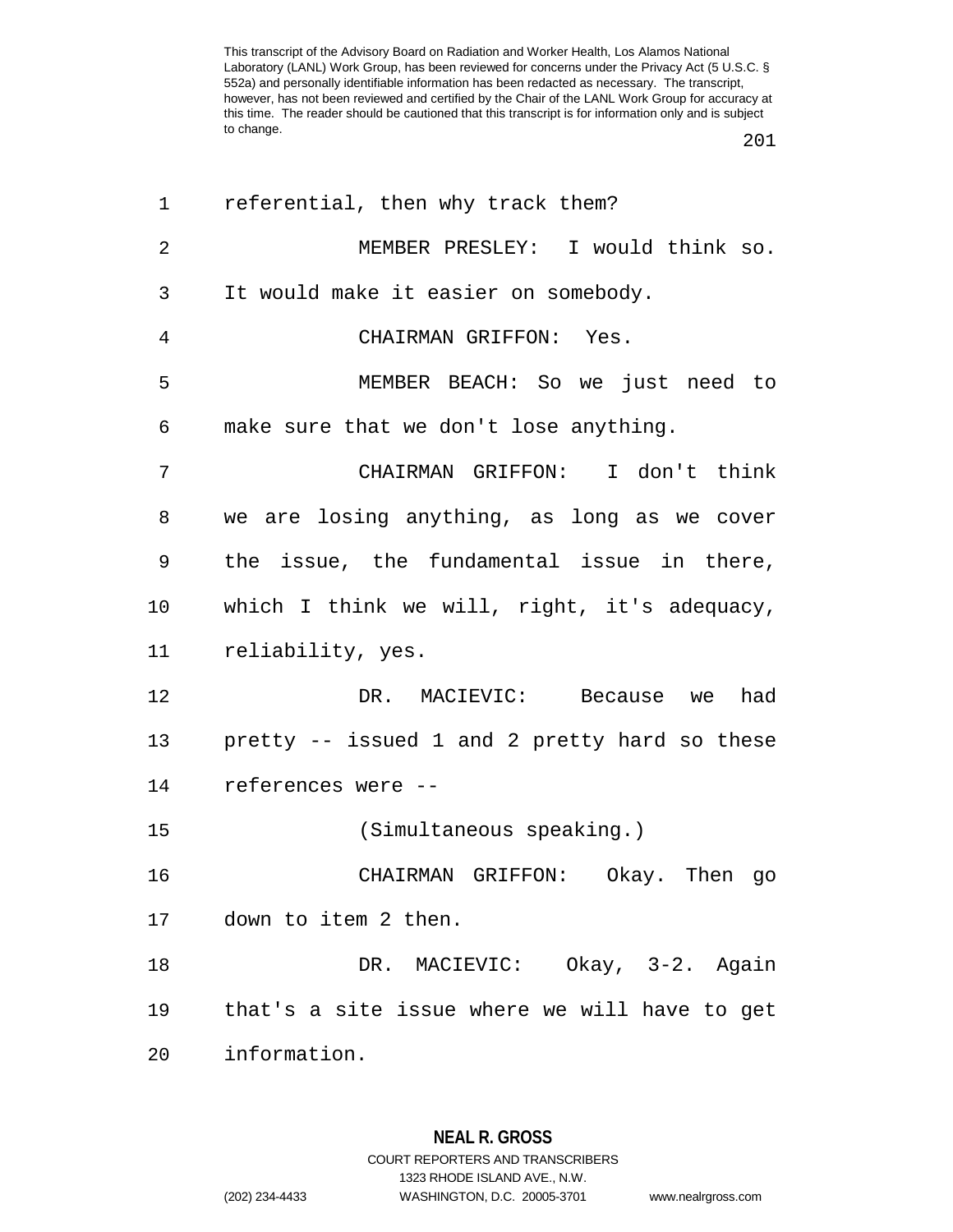| 1              | MEMBER BEACH: Is that something we             |
|----------------|------------------------------------------------|
| $\overline{2}$ | could coordinate, that when you do get on the  |
| 3              | site with SC&A at the same time, to save       |
| 4              | resources and time, is that something we could |
| 5              | work out?                                      |
| 6              | DR. MACIEVIC: As far as --                     |
| 7              | MR. KATZ: Well there always is                 |
| 8              | communications about these, whether SC&A       |
| 9              | actually needs a particular data capture,      |
| 10             | visitor --                                     |
| 11             | MR. FITZGERALD: You know, that's               |
| 12             | a separate question.                           |
| 13             | MR. KATZ: The process is always                |
| 14             | to, when there is going to be a data capture,  |
| 15             | to let the other party know.                   |
| 16             | MR. FITZGERALD: Right.                         |
| 17             | MR. KATZ: It works both ways.                  |
| 18             | SC&A does that too.                            |
| 19             | DR. MACIEVIC: So when it opens up              |
| 20             | we can send out an email that is has opened up |

1323 RHODE ISLAND AVE., N.W.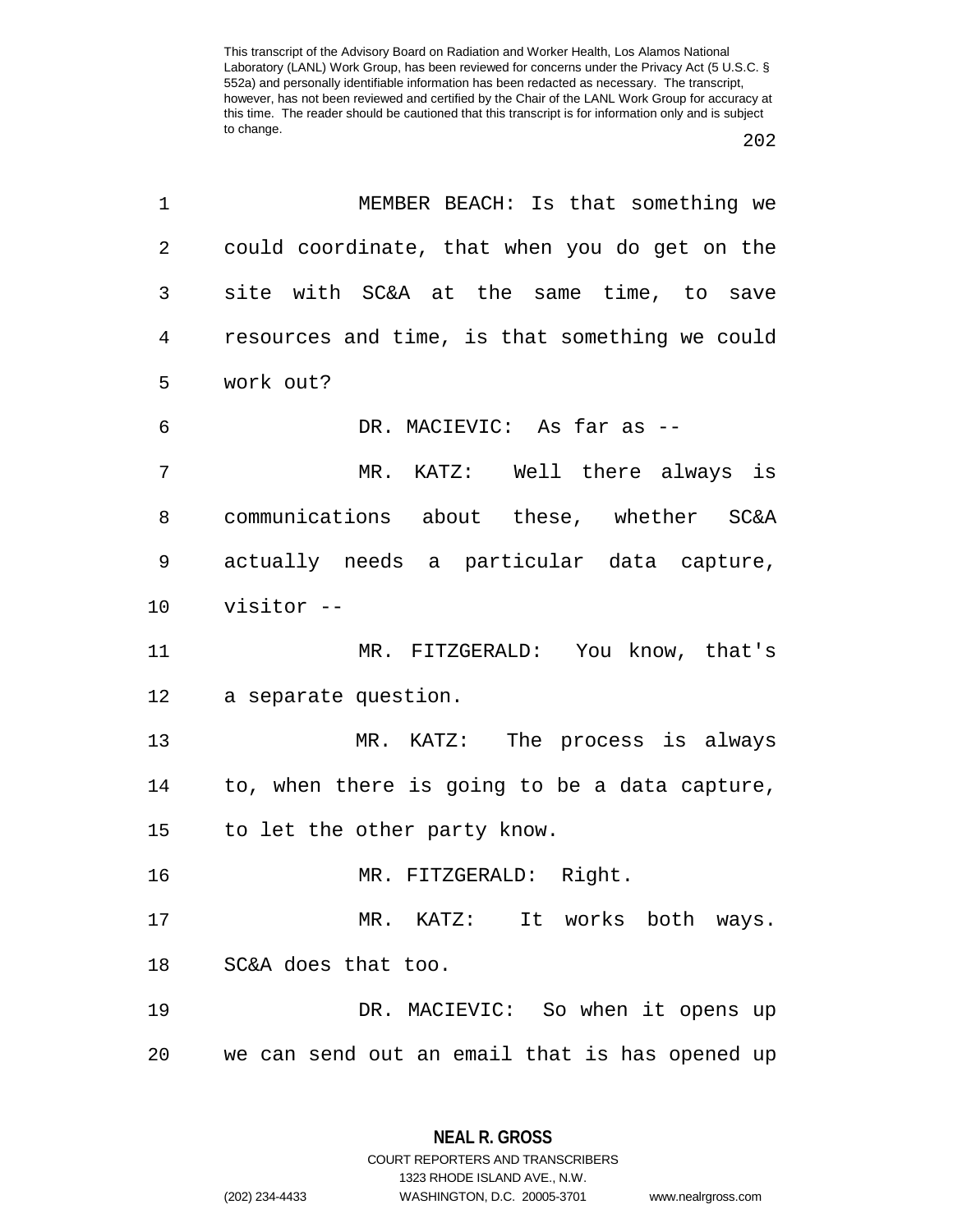203

| 1              | and we are going to start pursuing these       |
|----------------|------------------------------------------------|
| $\overline{a}$ | issues.                                        |
| 3              | MR. KATZ: Do we have a sense as                |
| 4              | to how long we are going to be in this holding |
| 5              | pattern of --                                  |
| 6              | DR. MACIEVIC: Not from what I saw              |
| 7              | the other day on the last week's emails from   |
| 8              | them, it's still in a discussion.              |
| 9              | MR. KATZ: But Stu's communicating              |
| 10             | with --                                        |
| 11             | DR. NETON: Yes, I'll bring it up.              |
| 12             | We have our every other weekly interagency     |
| 13             | call, and I brought up the before to the other |
| 14             | agencies concerning them and --                |
| 15             | This<br>is<br>MS. ROBERTSON-DEMERS:            |
| 16             | Kathy DeMers.                                  |
| 17             | MR. KATZ: Hi Kathy.                            |
| 18             | MS. ROBERTSON-DEMERS: I've been                |
| 19             | in contact with Greg at least over the Pantex  |
| 20             | situation, and he had mentioned the money was  |

**NEAL R. GROSS** COURT REPORTERS AND TRANSCRIBERS

1323 RHODE ISLAND AVE., N.W.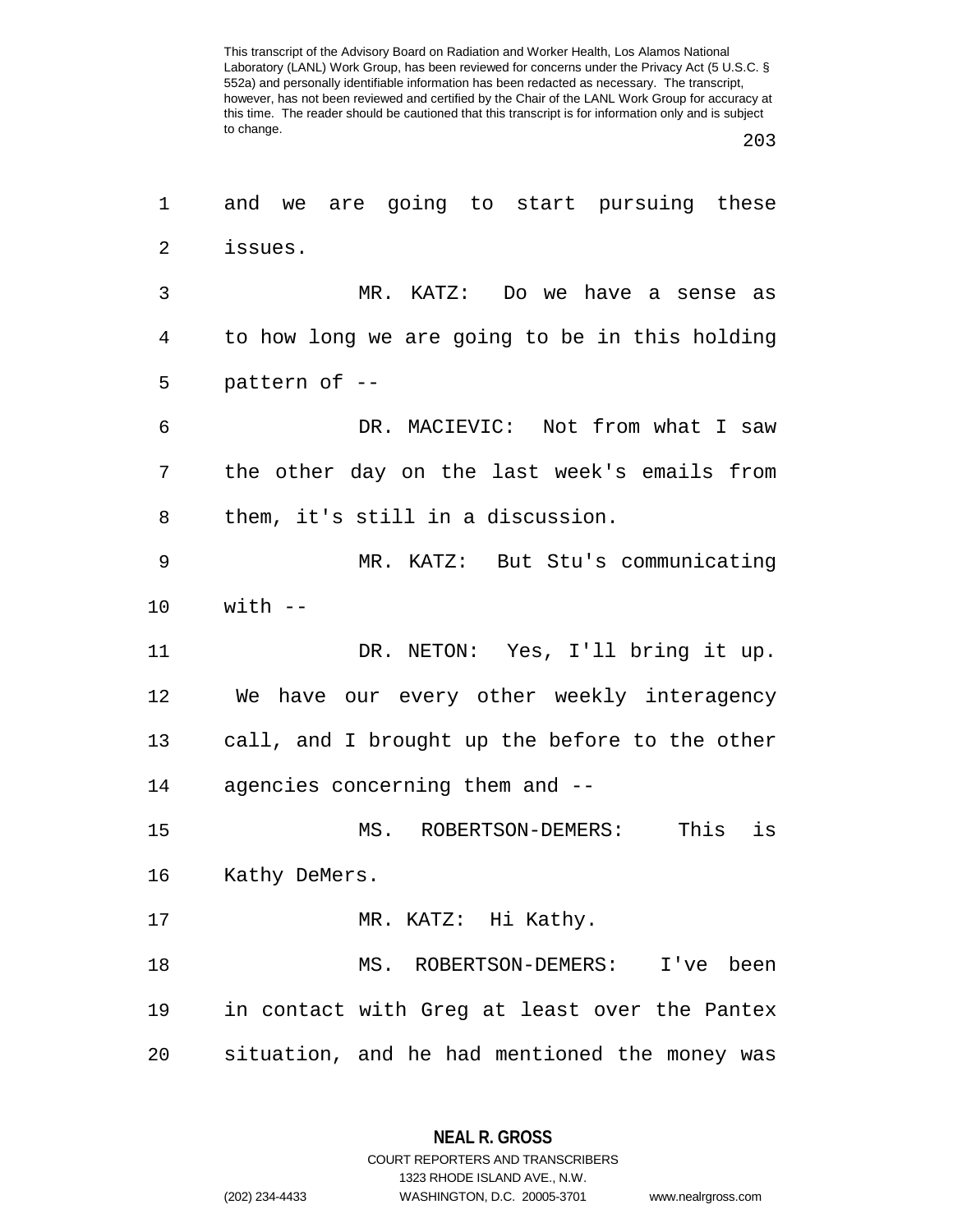204

| 1              | going to start flowing he thought May 18 <sup>th</sup> . |
|----------------|----------------------------------------------------------|
| $\overline{2}$ | MR. KATZ: That's what Pantex says                        |
| 3              | specifically, is that what you are saying?               |
| $\overline{4}$ | MS. ROBERTSON-DEMERS: Well<br>in                         |
| 5              | general, to the EEOICPA program.                         |
| 6              | MR. KATZ: I see. So this maybe                           |
| 7              | was all tied up with the continuing resolution           |
| 8              | problems?                                                |
| 9              | MS. ROBERTSON-DEMERS: Sounds like                        |
| 10             | it.                                                      |
| 11             | MR. KATZ: Yes, okay. Thanks                              |
| 12             | Kathy.                                                   |
| 13             | CHAIRMAN GRIFFON: Can, just for                          |
| 14             | my, just as a reminder can you clarify what              |
| 15             | item 2 was? It was -- explain the drop-off in            |
| 16             | bioassay data. Oh, okay, we -- so there were a           |
| 17             | lot less samples taken over a certain period             |
| 18             | of time.                                                 |
| 19             | DR. MACIEVIC: Right, and then --                         |
| 20             | CHAIRMAN GRIFFON:<br>And it was                          |

**NEAL R. GROSS** COURT REPORTERS AND TRANSCRIBERS 1323 RHODE ISLAND AVE., N.W. (202) 234-4433 WASHINGTON, D.C. 20005-3701 www.nealrgross.com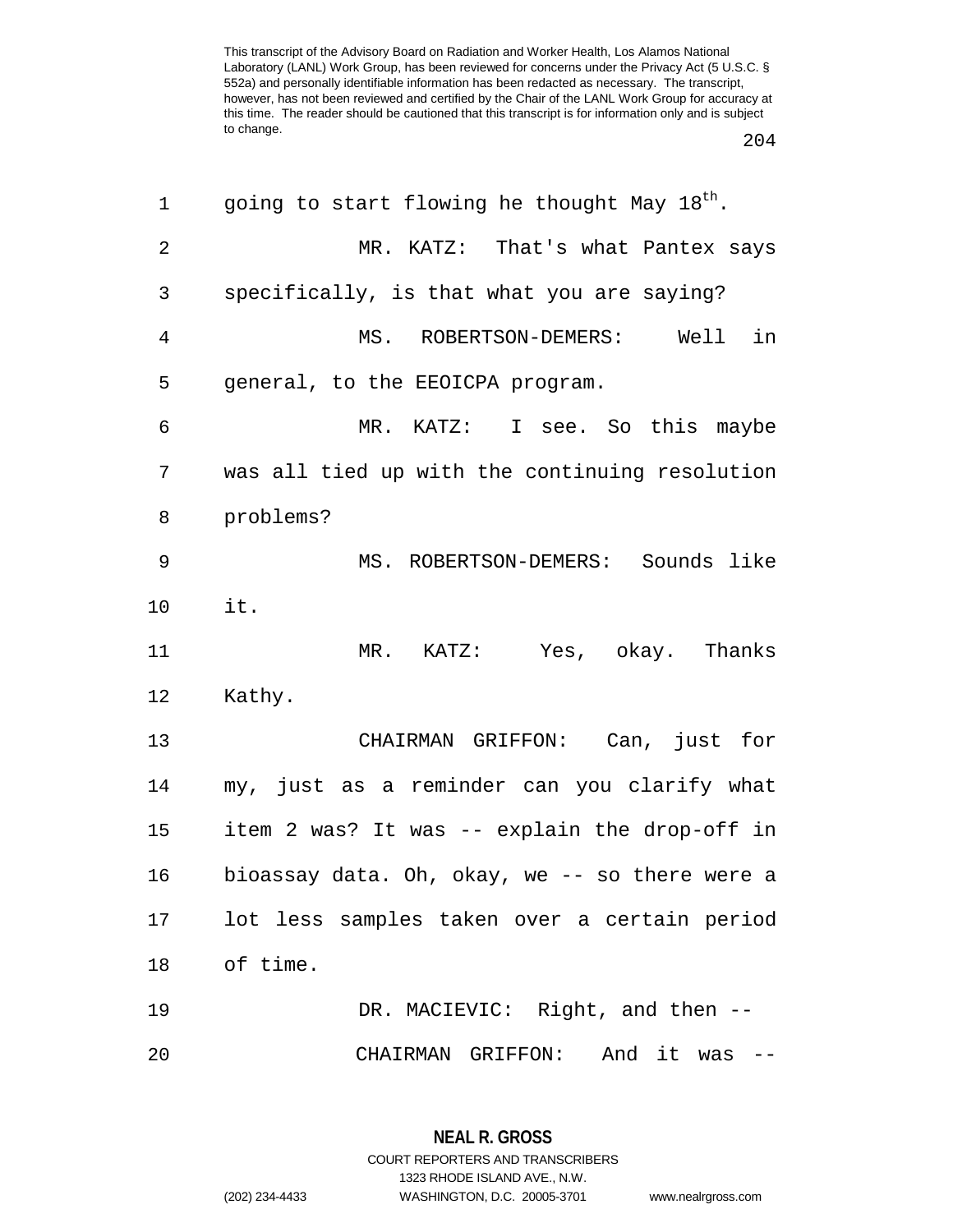205

| 1  | right.                                      |
|----|---------------------------------------------|
| 2  | DR. MACIEVIC: It was to look and            |
| 3  | see if --                                   |
| 4  | CHAIRMAN GRIFFON: Got it.                   |
| 5  | DR. MACIEVIC: There was a process           |
| 6  | change or operations change.                |
| 7  | CHAIRMAN GRIFFON: Okay. Okay. I             |
| 8  | misread that when I first read it. Okay.    |
| 9  | MR. FITZGERALD:<br>That<br>was              |
| 10 | particularly relevant to the guards and the |
| 11 | service workers, because that's a time when |
| 12 | they are backing people out of bioassay.    |
| 13 | CHAIRMAN GRIFFON: Right, which              |
| 14 | happened at a lot of the sites. All right.  |
| 15 | Item 3.                                     |
| 16 | DR. MACIEVIC: Item three. Oh, go            |
| 17 | ahead.                                      |
| 18 | CHAIRMAN GRIFFON: Go ahead. So is           |
| 19 | going back to items 1 and 2 in the --       |
| 20 | DR. MACIEVIC: Yes. Three and four           |

**NEAL R. GROSS** COURT REPORTERS AND TRANSCRIBERS 1323 RHODE ISLAND AVE., N.W.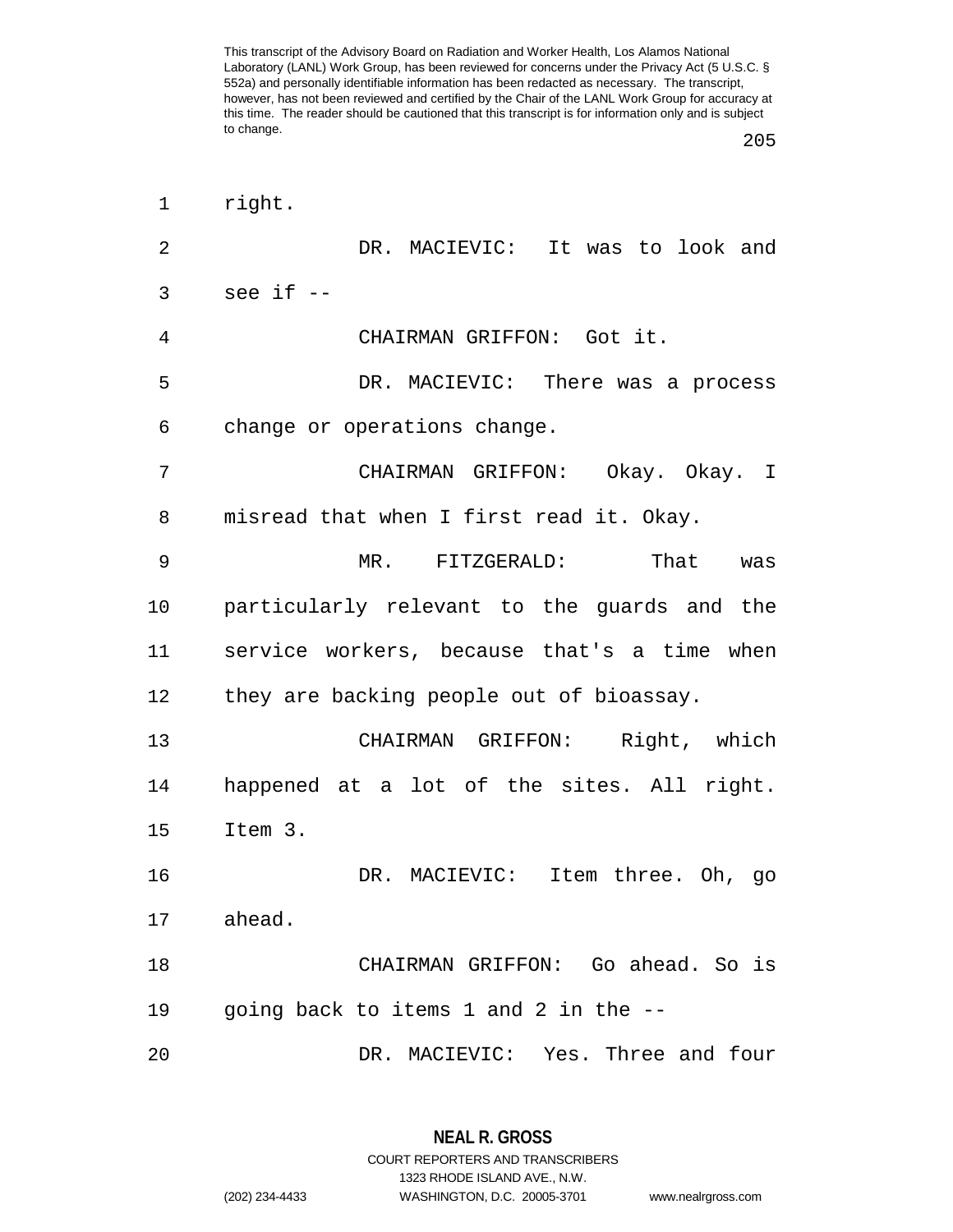206

| 1              | refer back to one and two.                     |
|----------------|------------------------------------------------|
| $\overline{2}$ | CHAIRMAN GRIFFON: Okay, so we                  |
| 3              | will drop them from this part of the matrix as |
| 4              | well I think, yes. Okay. Anything else for     |
| 5              | that item, Joe or $-$                          |
| 6              | MR. FITZGERALD: No, I think was                |
| 7              | just basically --                              |
| 8              | CHAIRMAN GRIFFON: It's all mostly              |
| 9              | covered in the first, yes, first one and two,  |
| 10             | sections one and two. Okay, up to item 4,      |
| 11             | moving right along.                            |
| 12             | DR. MACIEVIC: On item 4, we are                |
| 13             | looking at the issue of applying N/P ratios    |
| 14             | back from -- in for data from '80 to '82 and   |
| 15             | using that to apply it from '76 onward to      |
| 16             | 1979.                                          |
| 17             | And what I did was use the SRDB                |
| 18             | reference 27261, which is the -- all the       |
| 19             | annual beta, gamma, neutron exposure by        |
| 20             | person, by year, for the development of the    |

**NEAL R. GROSS** COURT REPORTERS AND TRANSCRIBERS

1323 RHODE ISLAND AVE., N.W.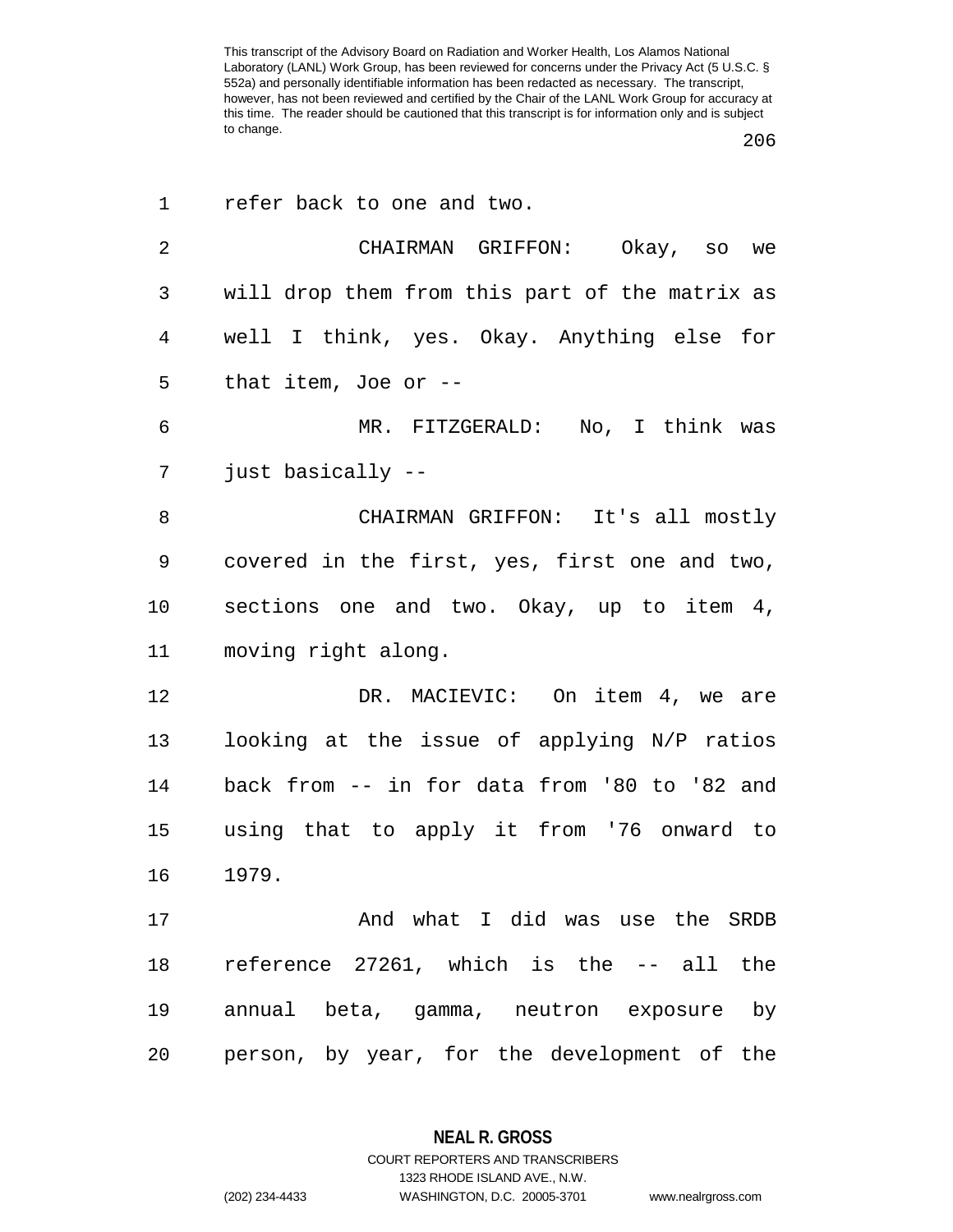1 ratios.

2 And what I did was the assumptions 3 or the reasoning that I can use annual doses 4 because this was not the monthly or the 5 quarterly or whatever their exposure 6 monitoring period was, it was the annual dose, 7 annual summary for each one of these, because 8 that is all we had available in the database 9 also, is the annual.

10 That one is that neutrons, 11 according to our TBD and what was there, is 12 the neutron badges were given to those persons 13 most likely to be exposed to neutrons, one; 14 that the short period from '80 to '82, since 15 we have the worry about moving from job to job 16 and other things if you are using too 17 prolonged an extended period, that the short 18 period from '80 to '82 reduces the possibility 19 that a worker would move to a new job, so that 20 N/P ratio at least would remain consistent for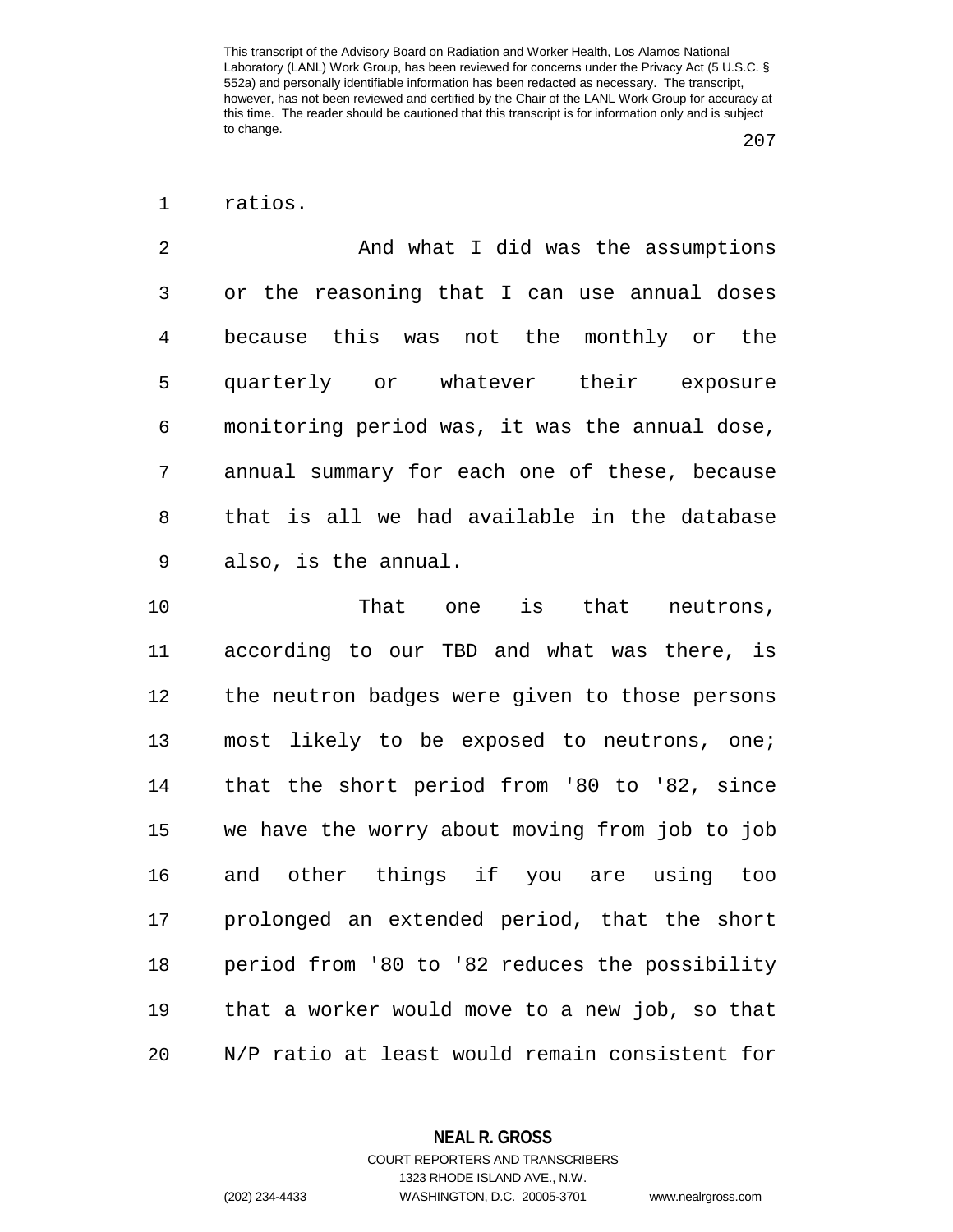208

| 1              | an individual on a yearly basis.                 |
|----------------|--------------------------------------------------|
| $\overline{2}$ | And the question of<br>job<br>the                |
| 3              | location versus N/P ratio will be considered     |
| $\overline{4}$ | below which is where I did a makeshift look at   |
| 5              | job positions for the claimant, from<br>the      |
| 6              | claimant files, to get a little bit of feel      |
| 7              | about operational activities and possible        |
| 8              | changes based on that.                           |
| $\mathsf 9$    | And also, that only positive, and                |
| 10             | in this analysis I used only positive neutron    |
| 11             | and proton doses throughout so that we are not   |
| 12             | bringing up or lowering any averages based on    |
| 13             | zeroes.                                          |
| 14             | So what we have is, on the tables,               |
| 15             | on page 33, you have the LANL N/P ratios for     |
| 16             | the years in question, and you have the          |
| 17             | average and standard deviation for the ratios.   |
| 18             | I also put in the number<br>of                   |
| 19             | employees to get a feel for using that also as   |
| 20             | transition or<br>an idea to point to<br>the<br>a |

**NEAL R. GROSS** COURT REPORTERS AND TRANSCRIBERS

1323 RHODE ISLAND AVE., N.W.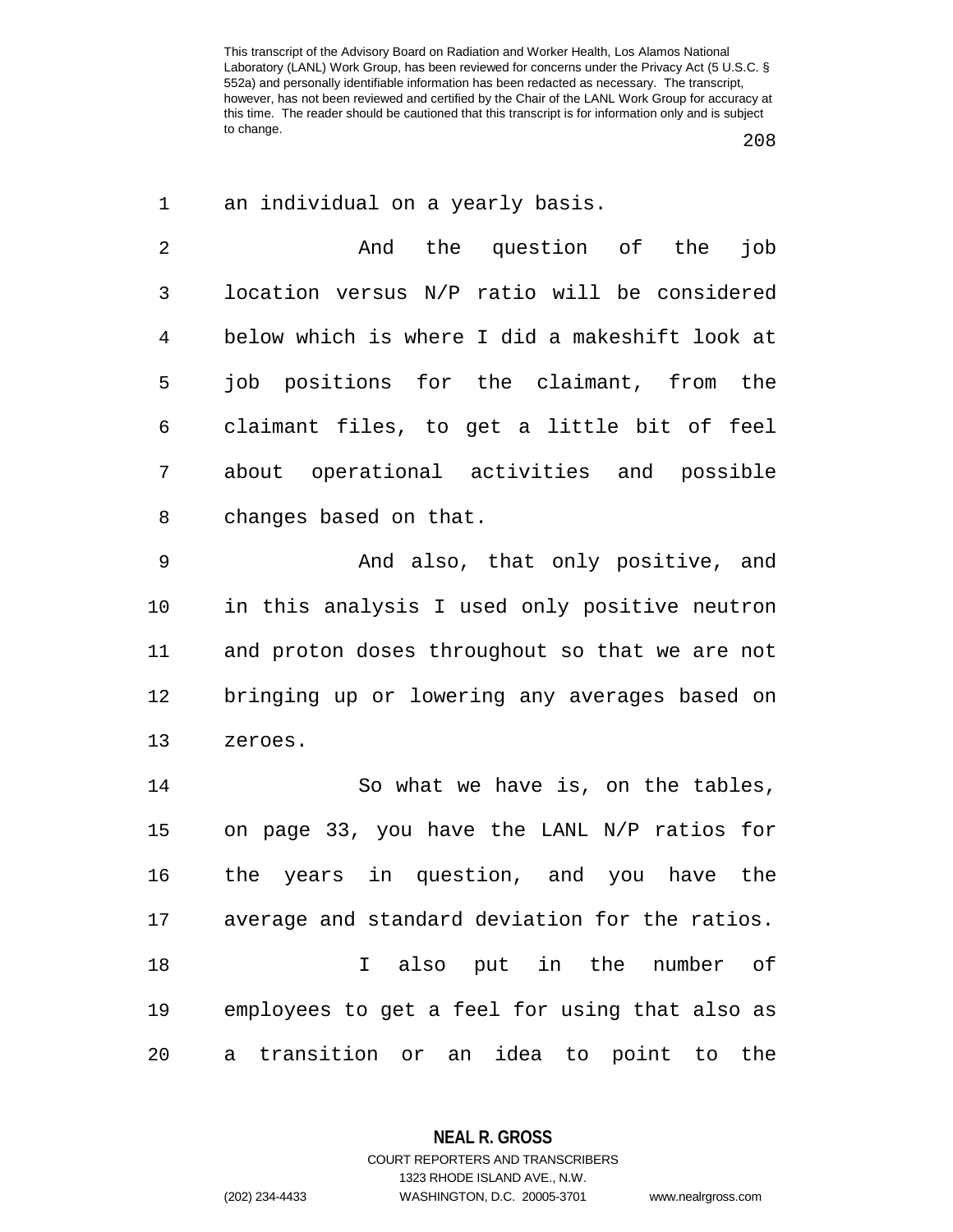209

| $\mathbf 1$    | potential for changes in activities.           |
|----------------|------------------------------------------------|
| $\overline{2}$ | By hiring more and more people it              |
| 3              | means your activities at the site would be     |
| $\overline{4}$ | increasing. If it stays relatively constant,   |
| 5              | my assumption is, is that you are staying      |
| 6              | relatively constant in what you are doing as   |
| 7              | well, and obviously that is not a tremendous   |
| 8              | indicator, but until we can go to the site and |
| $\mathsf 9$    | look at activities, I use that as sort of a    |
| 10             | surrogate down there.                          |
| 11             | From the previous report that I                |
| 12             | gave last time, I also put the table four two, |
| 13             | which is the average dose standard deviation   |
| 14             | and the standard plus -- the average and the   |
| 15             | standard deviation together and the total      |
|                |                                                |
|                | number of positive readings from the claimant, |
| 16<br>17       | just the claimant.                             |
| 18             | And again, to show that when you               |
| 19             | get to the period of '79, 1980, the number of  |

**NEAL R. GROSS**

COURT REPORTERS AND TRANSCRIBERS 1323 RHODE ISLAND AVE., N.W. (202) 234-4433 WASHINGTON, D.C. 20005-3701 www.nealrgross.com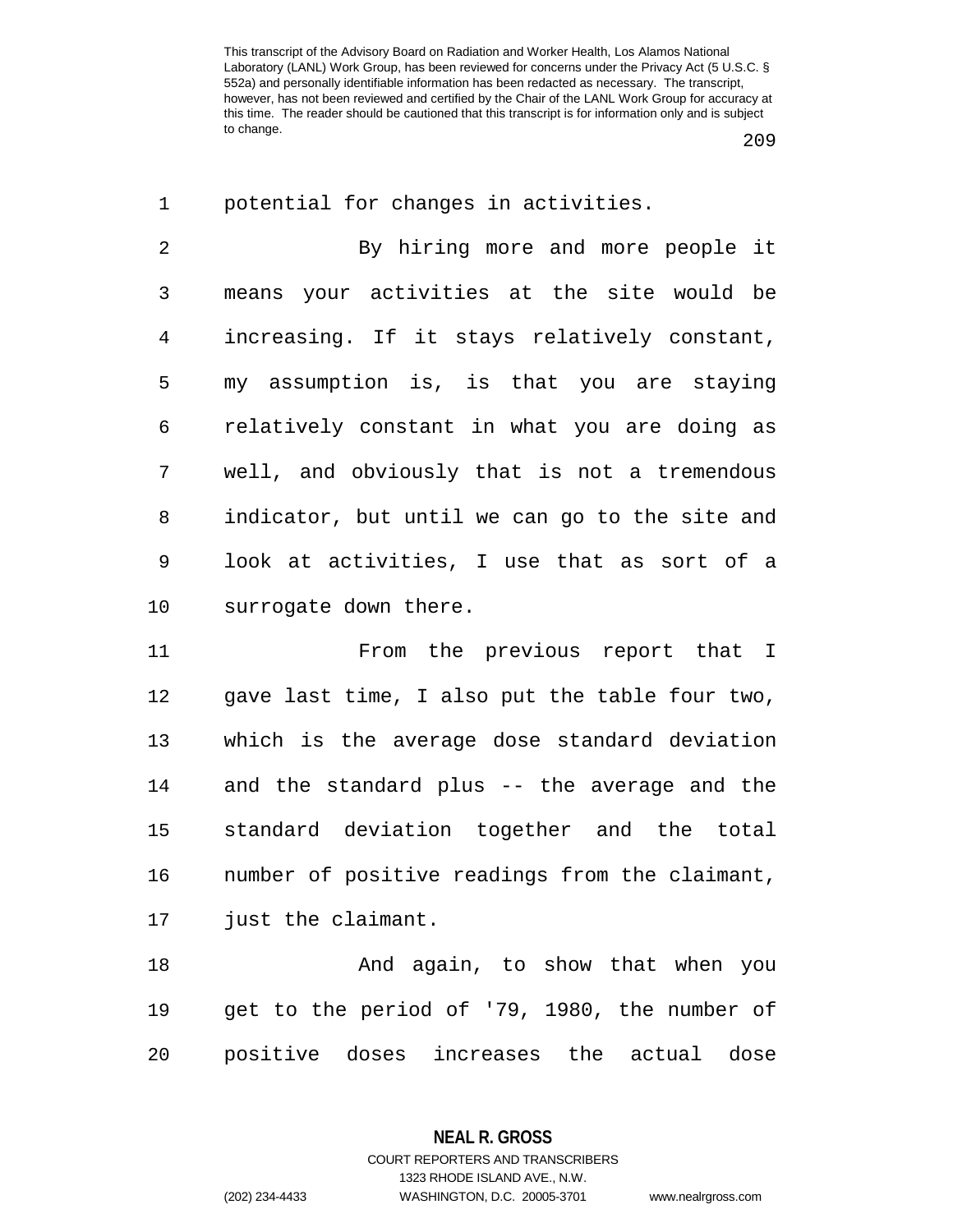210

| 1              | amount itself, the average dose does not        |
|----------------|-------------------------------------------------|
| 2              | increase as much.                               |
| $\mathfrak{Z}$ | There's a period in 1986 which we               |
| $\overline{4}$ | will look at on the next chart, on the next     |
| 5              | page, that will look like there is a            |
| 6              | transition in operations there, but --          |
| $\overline{7}$ | So the whole point of this is that              |
| 8              | these averages in the $N/P$ ratios, from $80$ , |
| $\mathsf 9$    | `81 to `82, where you have got N/P ratios of    |
| 10             | 4.89, or I'm sorry, that's the standard         |
| 11             | deviation, but the average of 2.79, 2.01 and    |
| 12             | 2.49 are the three averages and they have got   |
| 13             | their standard deviations, that that could be   |
| 14             | combined to go back and apply to the values     |
| 15             | from '76 through '79 which you see the N/P      |
| 16             | ratios there are much lower during that period  |
| 17             | of time.                                        |
| 18             | And I should also note that one of              |
| 19             | the things that in looking through the TBD,     |
| 20             | from the external dose portion, there<br>was    |

**NEAL R. GROSS** COURT REPORTERS AND TRANSCRIBERS

1323 RHODE ISLAND AVE., N.W. (202) 234-4433 WASHINGTON, D.C. 20005-3701 www.nealrgross.com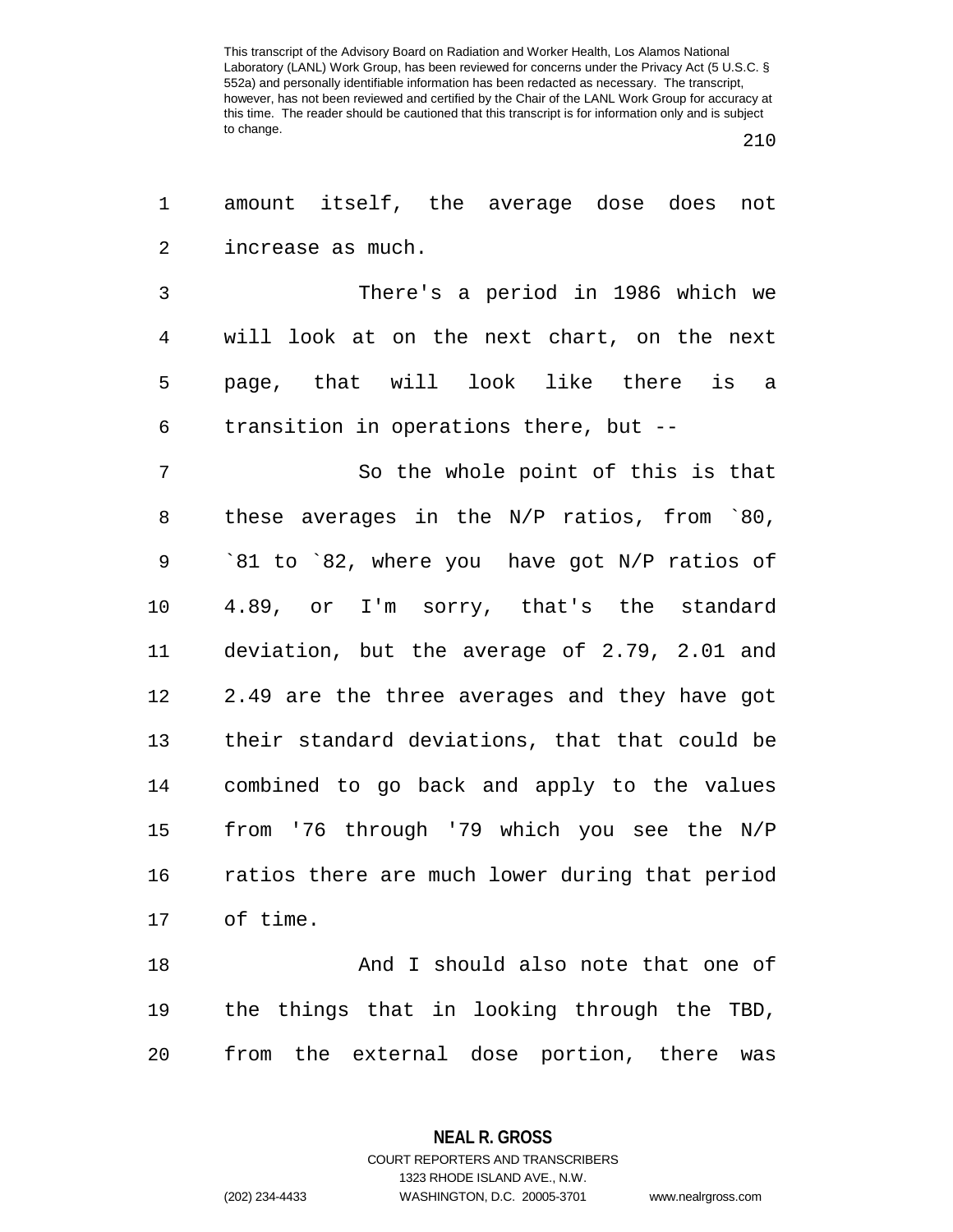211

| 1  | going to be a question that is discussed in      |
|----|--------------------------------------------------|
| 2  | one of the next issues about the use of a dose   |
| 3  | correction factor.                               |
| 4  | The TBD does a very good job of                  |
| 5  | showing for the different facilities the         |
| 6  | breakout of energy and also the N/P ratios for   |
| 7  | facilities as LAMPF, the reactors and other      |
| 8  | sites that have neutron potential.               |
| 9  | feel that is<br>So<br>good<br>we<br>a            |
| 10 | indicator of how the neutron dose is broken      |
| 11 | out by energy to get a feel<br>for any           |
| 12 | corrections that would be based, that TBD        |
| 13 | basically would not have to be corrected for     |
| 14 | that.                                            |
| 15 | But what you can do is use these                 |
| 16 | N/P ratios in the<br>TBD and<br>make a<br>TBDs ' |
| 17 | modification using these values over the ones    |
| 18 | that are there.                                  |
| 19 | In figure four one, I picked, you                |
| 20 | can see that the number of the N/P ratio takes   |

**NEAL R. GROSS** COURT REPORTERS AND TRANSCRIBERS

1323 RHODE ISLAND AVE., N.W.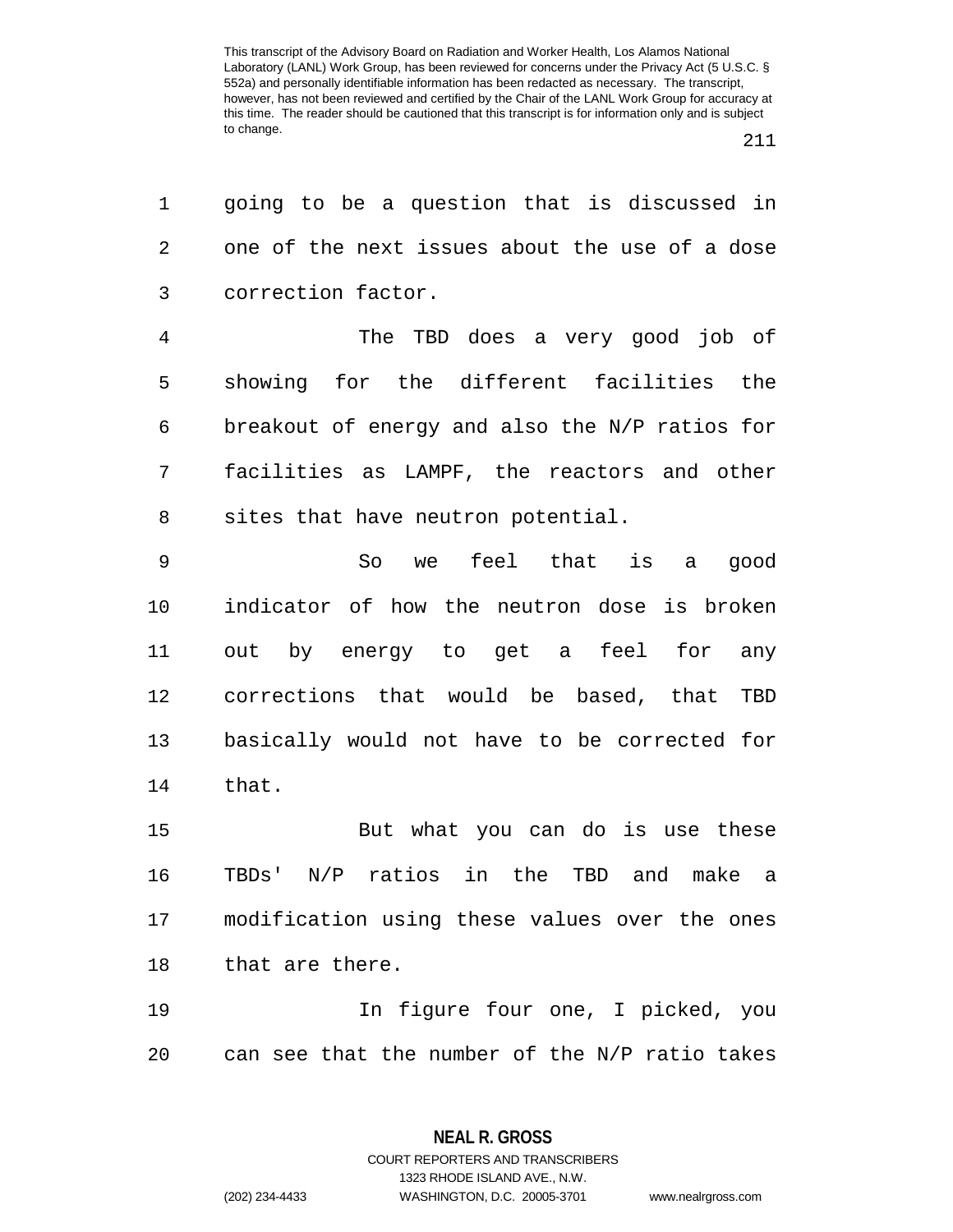| $\mathbf 1$ | a jump from 1985 to 1986 and I believe at that |
|-------------|------------------------------------------------|
| 2           | point is when you do have some form of         |
| 3           | transition occurring in the workplace and      |
| 4           | other activities are coming in, because there  |
| 5           | is a major jump at that period.                |
| 6           | And while if you look from 1980 to             |
| 7           | 1982, it is pretty well constant, and from '76 |
| 8           | through '79, it's also constant, or relatively |
| $\mathsf 9$ | constant with that, and you could apply the    |
| 10          | ratio from '80 to '81 to the '82 and apply     |
| 11          | that to the early years, you would not take    |
| 12          | those years that go past '85, because that is  |
| 13          | too wide a spread and something has occurred   |
| 14          | in that period which you have to find what     |
| 15          | type of activities have occurred.              |

16 So I think that would be valid to 17 use that period in there and using the ratios 18 that you have. And the next -- one of the 19 things that is in the file, the Work Group 20 file for 5211 is a folder that has an Excel

> **NEAL R. GROSS** COURT REPORTERS AND TRANSCRIBERS

> > 1323 RHODE ISLAND AVE., N.W.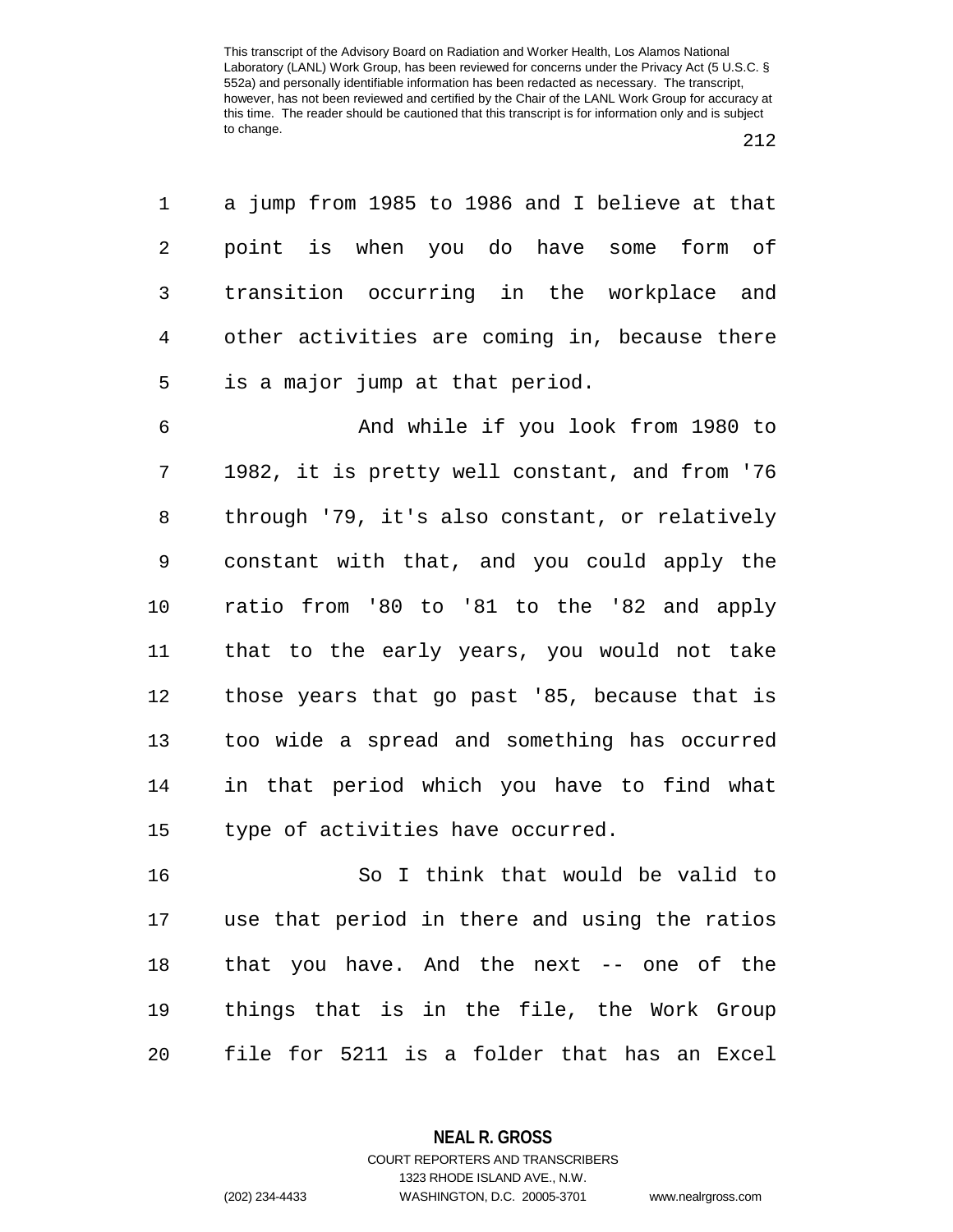213

| 1              | file that looks at job title versus average    |
|----------------|------------------------------------------------|
| 2              | neutron dose and average photon dose, and also |
| 3              | have an N/P ratio develop from that.           |
| $\overline{4}$ | And if you look at all the job                 |
| 5              | titles in there, the highest ratio that you    |
| 6              | would have is 7.67 and by taking a look at the |
| 7              | standard deviation plus the average for the    |
| 8              | '80 to '82, that comes up to 7.68.             |
| $\mathsf 9$    | So if we were going to apply                   |
| 10             | something, if anything you would want to maybe |
| 11             | use some kind of distribution for the N/P      |
| 12             | ratio to apply as opposed to a one value       |
| 13             | during that period of time to apply back for   |
| 14             | the other period between '76 and 1980.         |
| 15             | Also, the values of the neutron                |
| 16             | dose, let's see, okay that's not on here, let  |
|                | 17 me ignore that then, the last part of this  |
| 18             | sentence there is with the number of N/P ratio |
| 19             | values average per year was for 19 -- to use   |
| 20             | for the average $--$ '76 was 248, '77 482 and  |

**NEAL R. GROSS** COURT REPORTERS AND TRANSCRIBERS

1323 RHODE ISLAND AVE., N.W.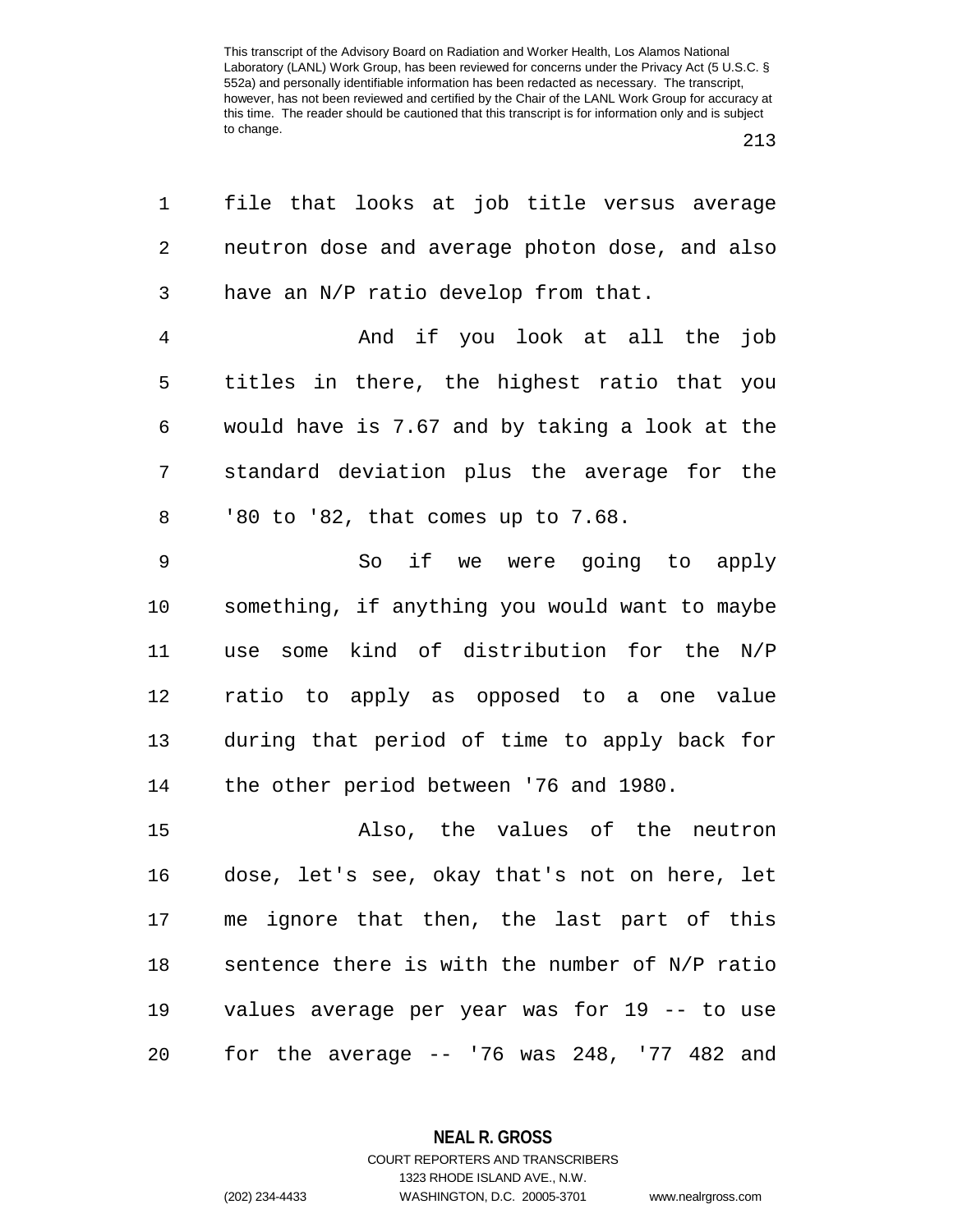1 that shows you the number of values that were 2 used in order to get that average and standard 3 deviation in that other table, so there is a 4 significant number of values that were used to 5 develop these numbers.

6 So, the information presented 7 here, I would think, by incorporating this 8 would then have to be incorporated into the 9 TBD and followed so that you could then 10 upgrade the TBD and produce a modified section 11 in the external for using those ratios.

12 MS. ROBERTSON-DEMERS: This is 13 Kathy DeMers. Can I ask a clarifying question? 14 DR. MACIEVIC: Sure.

15 MS. ROBERTSON-DEMERS: So you 16 have, say, a photon dose in the record of 100 17 millirem, and you are going to try and apply 18 this against correction factor to that dose.

19 Are you saying that you are going 20 to multiply, let me get it right here, for

> **NEAL R. GROSS** COURT REPORTERS AND TRANSCRIBERS

> > 1323 RHODE ISLAND AVE., N.W.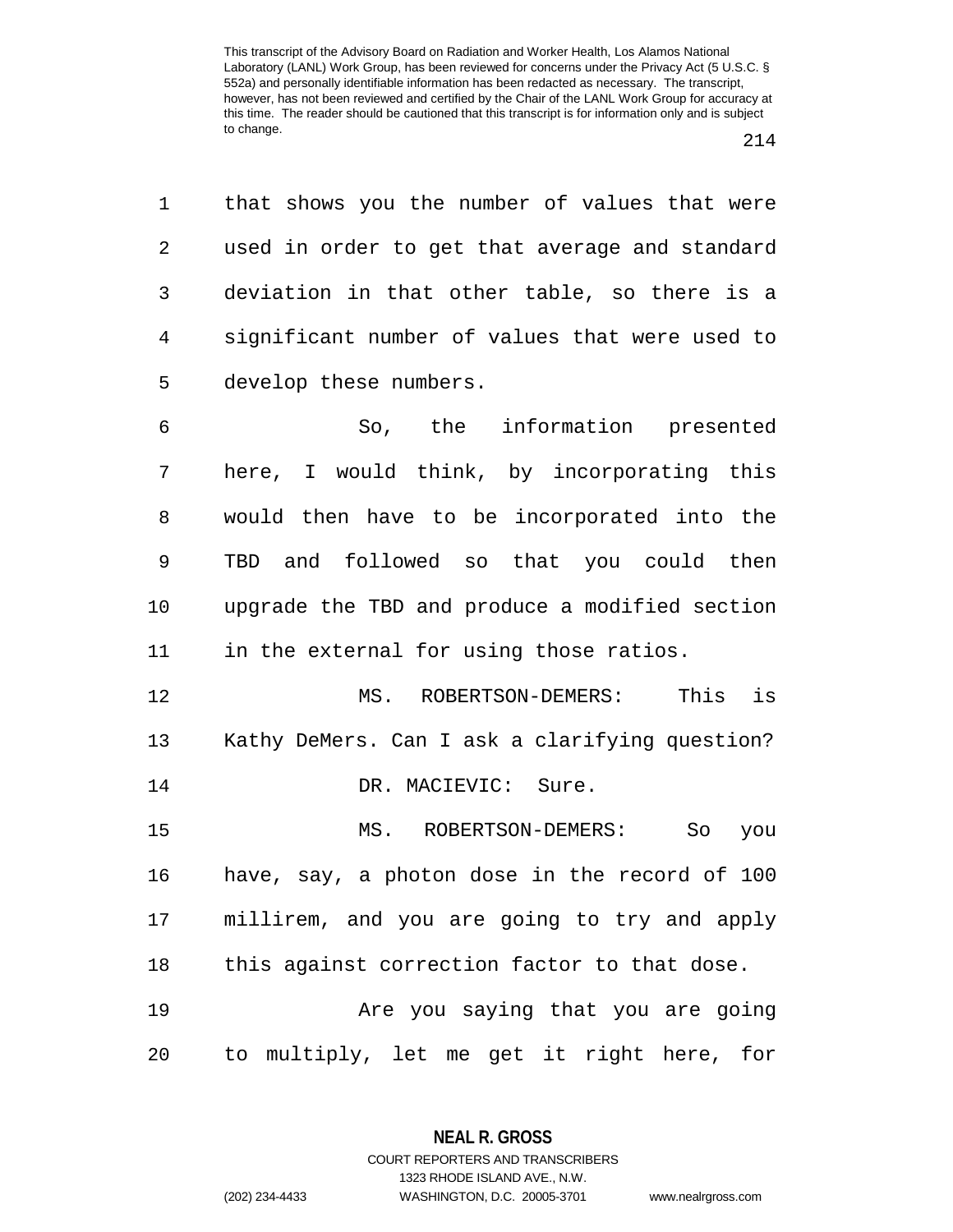215

1 1980 by 2.79 or are you going to multiply by 2 7.68?

3 DR. MACIEVIC: Well, that would be 4 my preference and what I want to do is to have 5 a distribution that you would apply this to, 6 to multiply the number by, because in looking 7 at one of the things that will be noted in the 8 Excel file for the job titles, is that that 9 N/P ratio does vary with the particular job 10 titles that are there.

11 So if you go with a hard number, 12 you are going to have to know the area it's 13 from, which is probably not going to be able 14 to use, so my approach would be for these 15 particular years you would give that spread to 16 cover what the value would be for an 17 application of those N/P ratios.

18 So that way you are covering the 19 potential for the high and the low to run with 20 the average, a number generated based on that

**NEAL R. GROSS**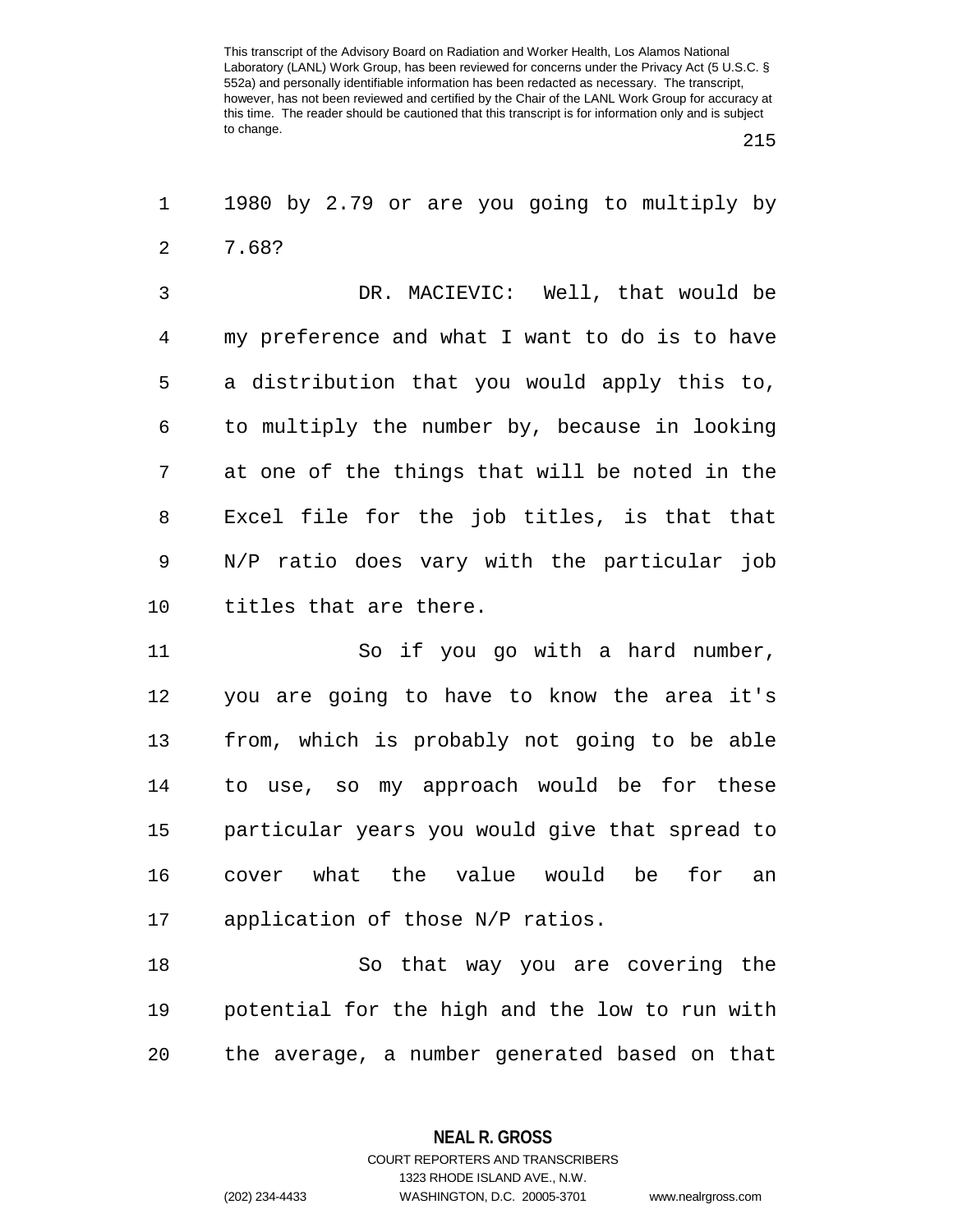| $\mathbf 1$    | distribution.                                 |
|----------------|-----------------------------------------------|
| $\overline{2}$ | MS. ROBERTSON-DEMERS: Okay, so                |
| 3              | what would get put into the IREP model? I am  |
| 4              | confused.                                     |
| 5              | DR. MACIEVIC: For --                          |
| 6              | MS. ROBERTSON-DEMERS: Say you had             |
| 7              | a 100 millirem photon.                        |
| 8              | DR. MACIEVIC: 100 millirem                    |
| 9              | photon? Well you would run this against the   |
| 10             | doses and you would have -- that distribution |
| 11             | would have to be put into the IREP model for  |
| 12             | that dose.                                    |
| 13             | MS. ROBERTSON-DEMERS: So, instead             |
| 14             | of selecting a constant, you would select a   |
| 15             | log normal or?                                |
| 16             | DR. MACIEVIC: Right.                          |
| 17             | MS. ROBERTSON-DEMERS: Okay.                   |
| 18             | DR. MACIEVIC: Because you can                 |
| 19             | develop with this -- yes, right.              |
| 20             | MS. ROBERTSON-DEMERS:<br>Okay.                |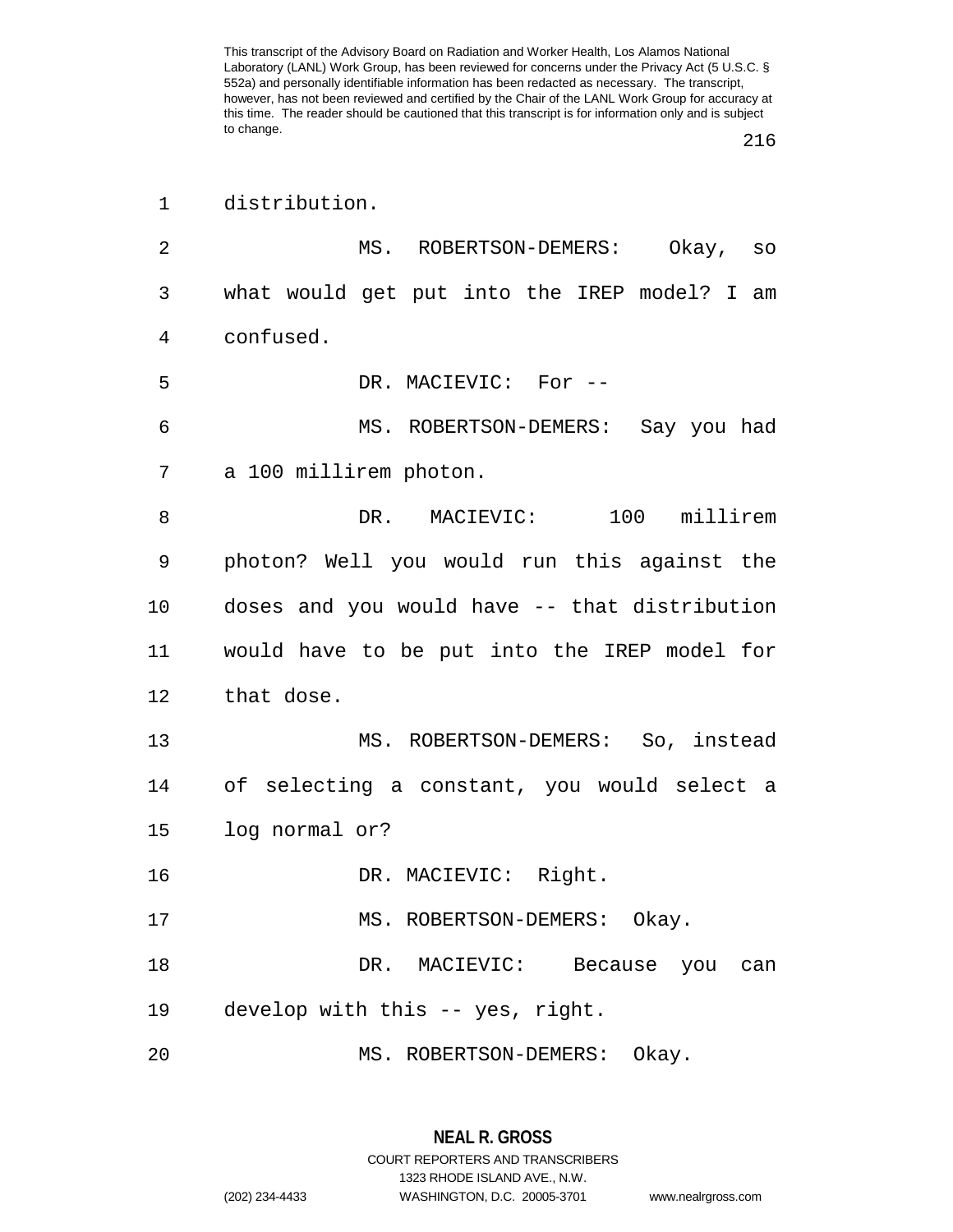217

| 1              | DR. MACIEVIC: Because otherwise                |
|----------------|------------------------------------------------|
| 2              | you run the potential as looking at that chart |
| 3              | of leaving not actually covering the potential |
| $\overline{4}$ | whole group that you are talking about.        |
| 5              | Now, after we do a further study               |
| 6              | of the site by getting more information        |
| 7              | potentially for different job classes, we may  |
| 8              | be able to just fix it to a particular number, |
| 9              | if you can spread the number of job classes    |
| 10             | out enough so that it would cover the majority |
| 11             | of the people on the site, otherwise you would |
| 12             | have to stick with some kind of spread.        |
| 13             | MR. FITZGERALD: Okay.                          |
| 14             | CHAIRMAN GRIFFON: There's a lot                |
| 15             | there but go ahead Joe.                        |
| 16             | MR. FITZGERALD: Yes, my question               |
| 17             | is more for clarification as well, that you    |
| 18             | know, this thing originally came up because of |
| 19             | the proposed use of N/P ratios with 10 years   |
| 20             | going back --                                  |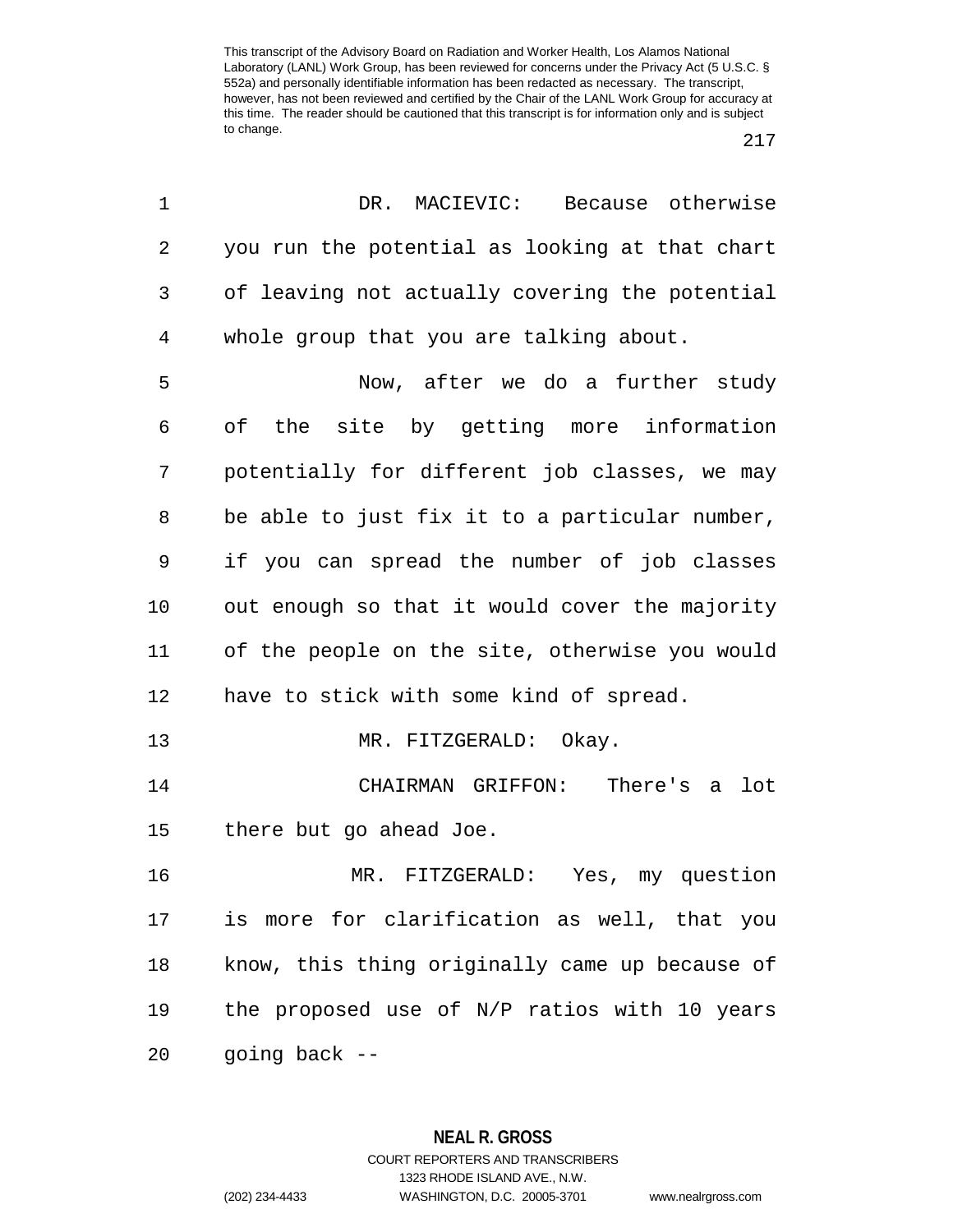218

| 1              | DR. MACIEVIC: Right.                           |
|----------------|------------------------------------------------|
| $\overline{2}$ | MR. FITZGERALD: And so that was                |
| 3              | kind of long and could that be shortened and   |
| 4              | back with the '80 to '82, applying<br>come     |
| 5              | backwards, and then the only postscript to     |
| 6              | that was, it's an assurance that the           |
| 7              | operations hadn't shifted.                     |
| 8              | And I guess looking at this table,             |
| 9              | I think 1978 gave me some pause, but this just |
| 10             | furthers the need, I guess, of what you are    |
| 11             | going to be doing, which is just looking at    |
| 12             | operational changes and just kind of crossing  |
| 13             | the t that nothing was going on that would     |
| 14             | change that assumption between '76 and '79 and |
| 15             | '80 to '82.                                    |
| 16             | The other issue has to do with,                |
| 17             | NTA was in use through '80 or '79 --           |
| 18             | DR. MACIEVIC: Yes. It<br>came                  |
| 19             | well --                                        |
| 20             | MR. FITZGERALD: I thought it was               |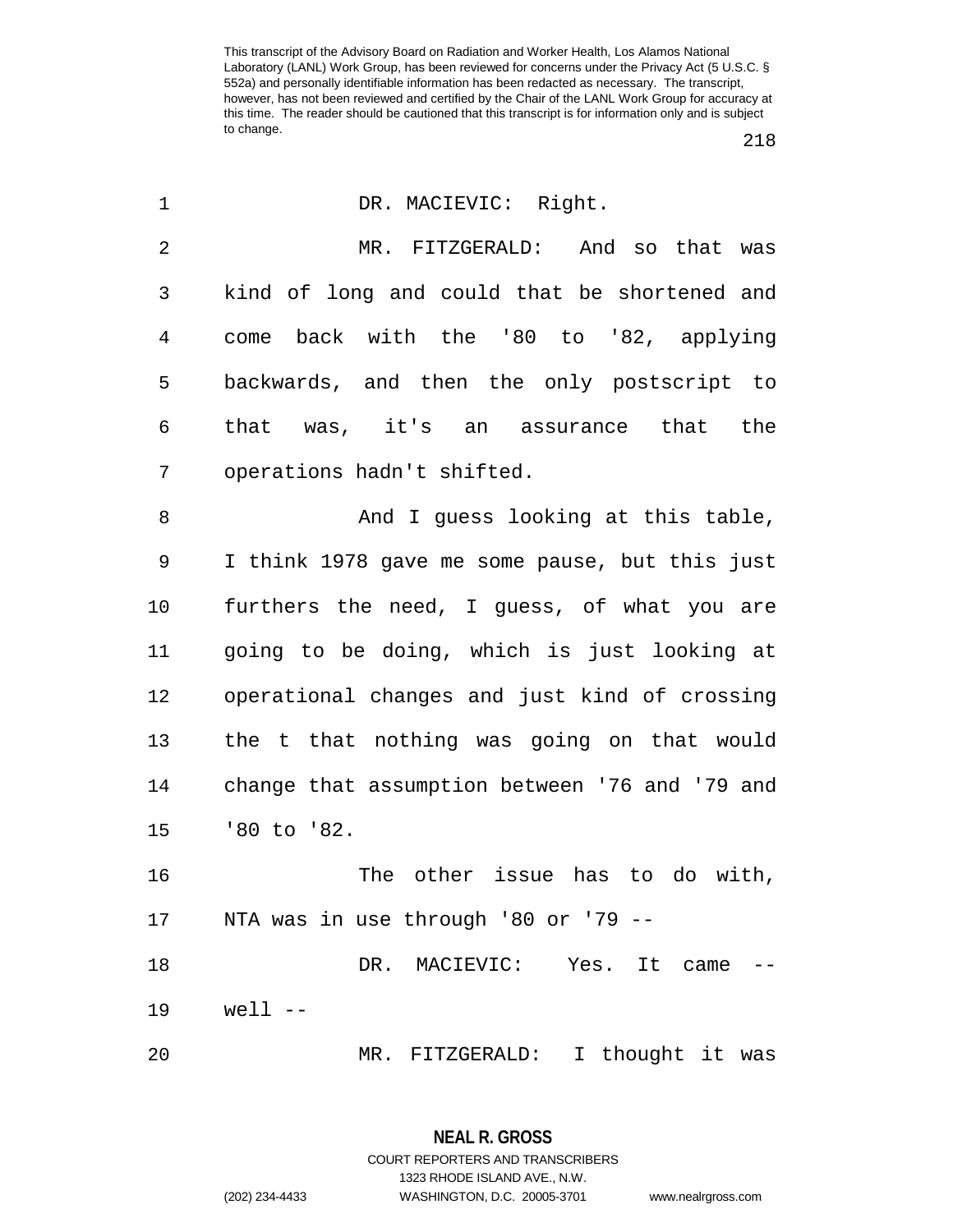219

| 1  | the end of the '70s was NTA.                   |
|----|------------------------------------------------|
| 2  | DR. MACIEVIC: Well, it did, yes.               |
| 3  | They went completely over into --<br>$MR$ .    |
| 4  | FITZGERALD: Right. So the only question I      |
| 5  | would have is when you do N/P ratio            |
| 6  | comparisons, you are comparing --              |
| 7  | DR. MACIEVIC: Well, NTA ran up to              |
| 8  | the late '80s. They used a -- to get that      |
| 9  | spread and they used desiccant and --          |
| 10 | MR. FITZGERALD: Because of TLD,                |
| 11 | energy dependence and the desiccant issue,     |
| 12 | right.                                         |
| 13 | DR. MACIEVIC: Right.                           |
| 14 | MR. FITZGERALD: But I am<br>just               |
| 15 | trying to figure out in terms of apples versus |
| 16 | apples, whether the N/P ratios for '80 to '82  |
| 17 | are based on TLD measurements necessarily, as  |
| 18 |                                                |
|    | compared with the '76 to '79 NTA measurements. |
| 19 | What do you sense, I mean, is that what we are |

**NEAL R. GROSS** COURT REPORTERS AND TRANSCRIBERS

1323 RHODE ISLAND AVE., N.W.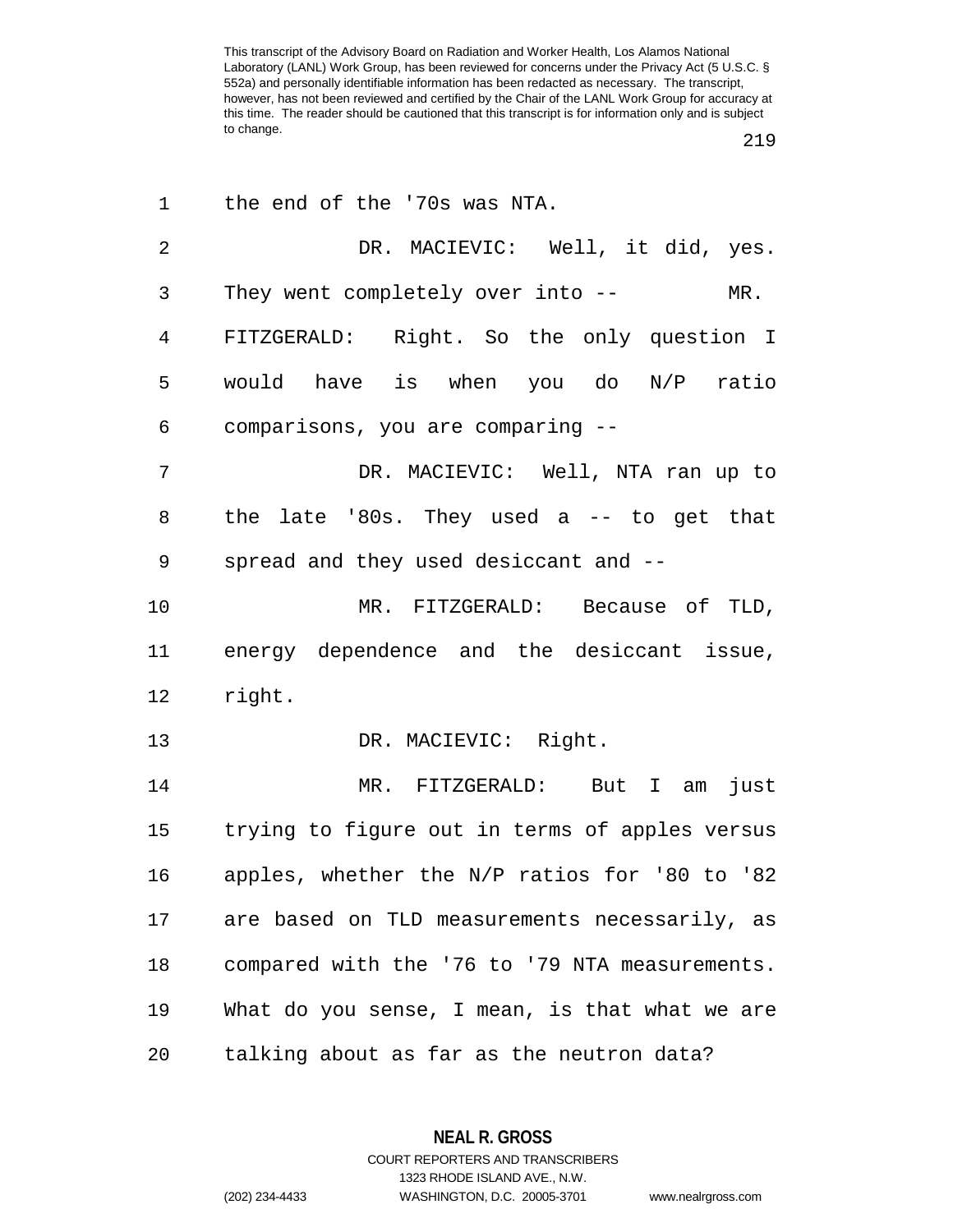220

| 1              | DR. MACIEVIC: Well, you are going              |
|----------------|------------------------------------------------|
| $\overline{2}$ | to be applying it to the gamma dose for the -- |
| 3              | MR. FITZGERALD: You are talking                |
| 4              | about the neutron --                           |
| 5              | DR. MACIEVIC: Right, but you are               |
| 6              | going to be applying the ratio to the gamma    |
| 7              | dose.                                          |
| 8              | MR. FITZGERALD: Right.                         |
| 9              | DR. MACIEVIC: And the assumption               |
| $10 \,$        | is, is that you are pretty much, your gamma    |
| 11             | dose on the film and the TLD are pretty much   |
| 12             | the same, you are not getting any big spread,  |
| 13             | so that where it was acting haywire is the     |
| 14             | neutron portion.                               |
| 15             | So if you are developing a good                |
| 16             | ratio from those numbers, which TLD also       |
| 17             | responds and I will refer that in another      |
| 18             | issue that comes up, because it shows that the |
| 19             | TLDs in a couple workplaces are -- that it     |
| 20             | does over-respond, you, by applying this N/P   |

**NEAL R. GROSS**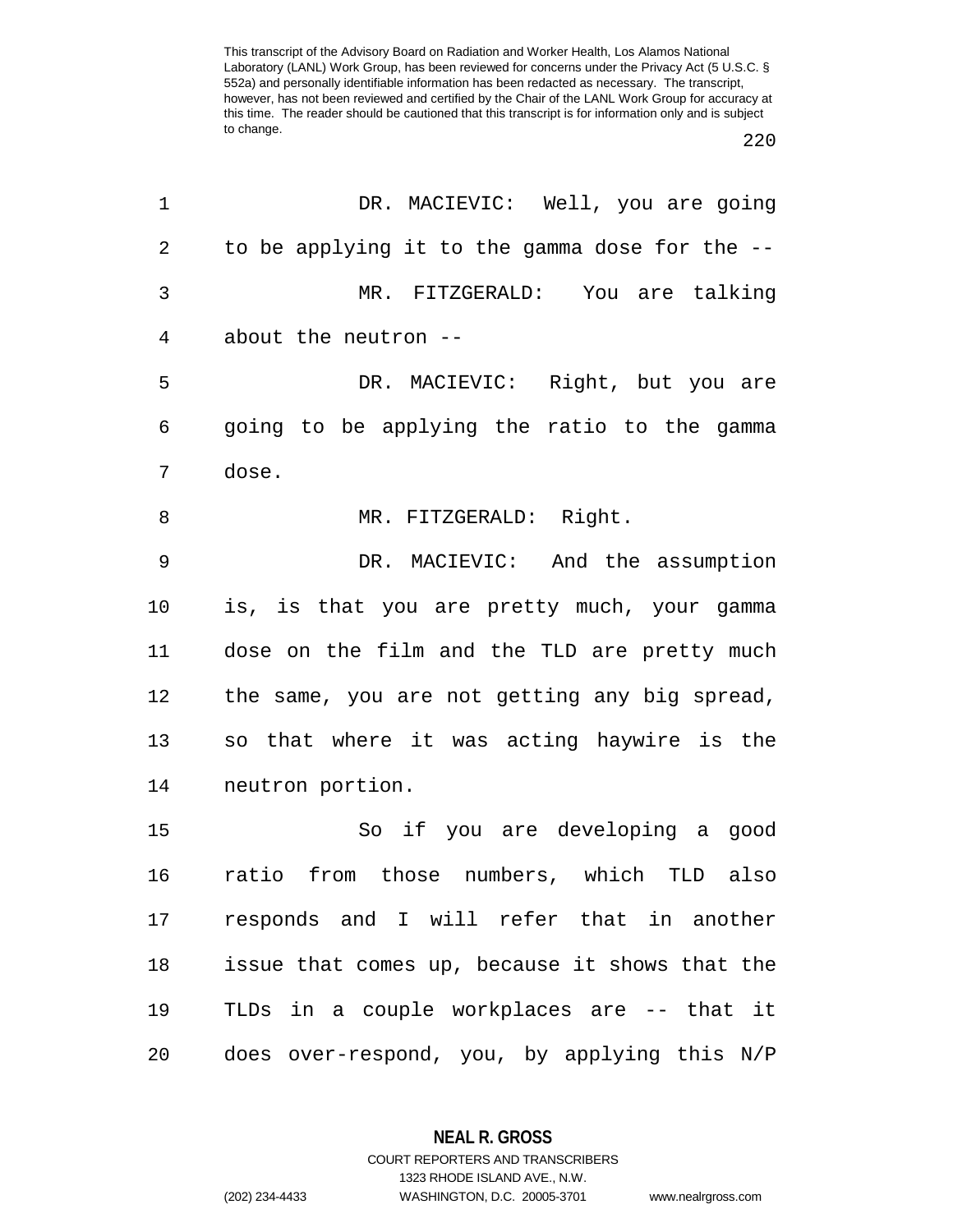1 ratio back onto those years, you are not 2 really, you are taking away the effect of the 3 under-response of the NTA film for those 4 periods of time, because this is based -- only 5 taking the film and the TLD and doing that, 6 that number is staying -- not constant, but 7 with film and TLD for photon being your base, 8 that is going to stay numbers -- there are 9 going to be modifications for -- 10 MR. FITZGERALD: I mean I was

11 trying -- you know I see where this is going 12 but I'm just trying to think if the energy 13 dependence is just a TLD as well, whether 14 that's somehow going to --

15 DR. MACIEVIC: Well, but see, the 16 TBD and I'll ask Don on this one here, because 17 when I looked over before coming to this, the 18 TBD does a decent job of splitting out the 19 energy dependence, because you are getting the 20 dose fractions from the different energies and

## **NEAL R. GROSS** COURT REPORTERS AND TRANSCRIBERS

1323 RHODE ISLAND AVE., N.W. (202) 234-4433 WASHINGTON, D.C. 20005-3701 www.nealrgross.com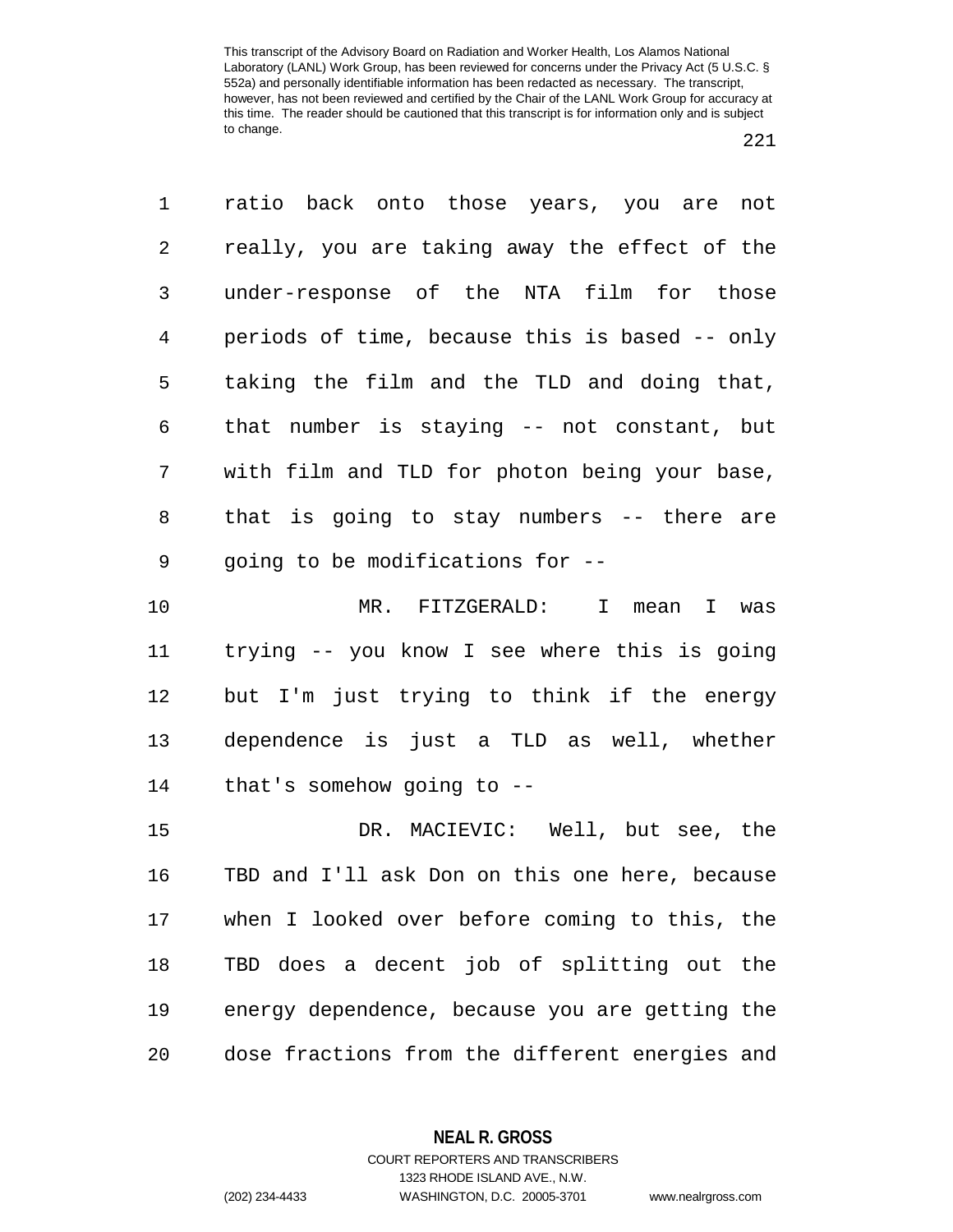222

| 1              | they talk about LAMPF and all that, and so I   |
|----------------|------------------------------------------------|
| $\overline{2}$ | would think that frankly gets applied after    |
| 3              | the effect as to correcting for any kind --    |
| 4              | MR. FITZGERALD: And that already               |
| 5              | is folded into your table?                     |
| 6              | DR. MACIEVIC: Right.                           |
| $\overline{7}$ | MR. FITZGERALD: And your graph.                |
| 8              | DR. MACIEVIC: Right, well, these               |
| 9              | numbers, I mean for what we do, this is --     |
| 10             | that would be folded in using what we do for   |
| 11             | the TBD to correct the neutron and photon dose |
| 12             | $- -$                                          |
| 13             | MR. FITZGERALD: Before you put it              |
| 14             | in the table.                                  |
| 15             | DR. MACIEVIC: Right. These                     |
| 16             | numbers are obviously straight from the site,  |
| 17             | and the ratios are done, and I have not        |
| 18             | applied energy corrections to the numbers in   |
| 19             | the stacks here. That would then come as the   |
| 20             | next step, to say what correction do<br>you    |

**NEAL R. GROSS** COURT REPORTERS AND TRANSCRIBERS

1323 RHODE ISLAND AVE., N.W.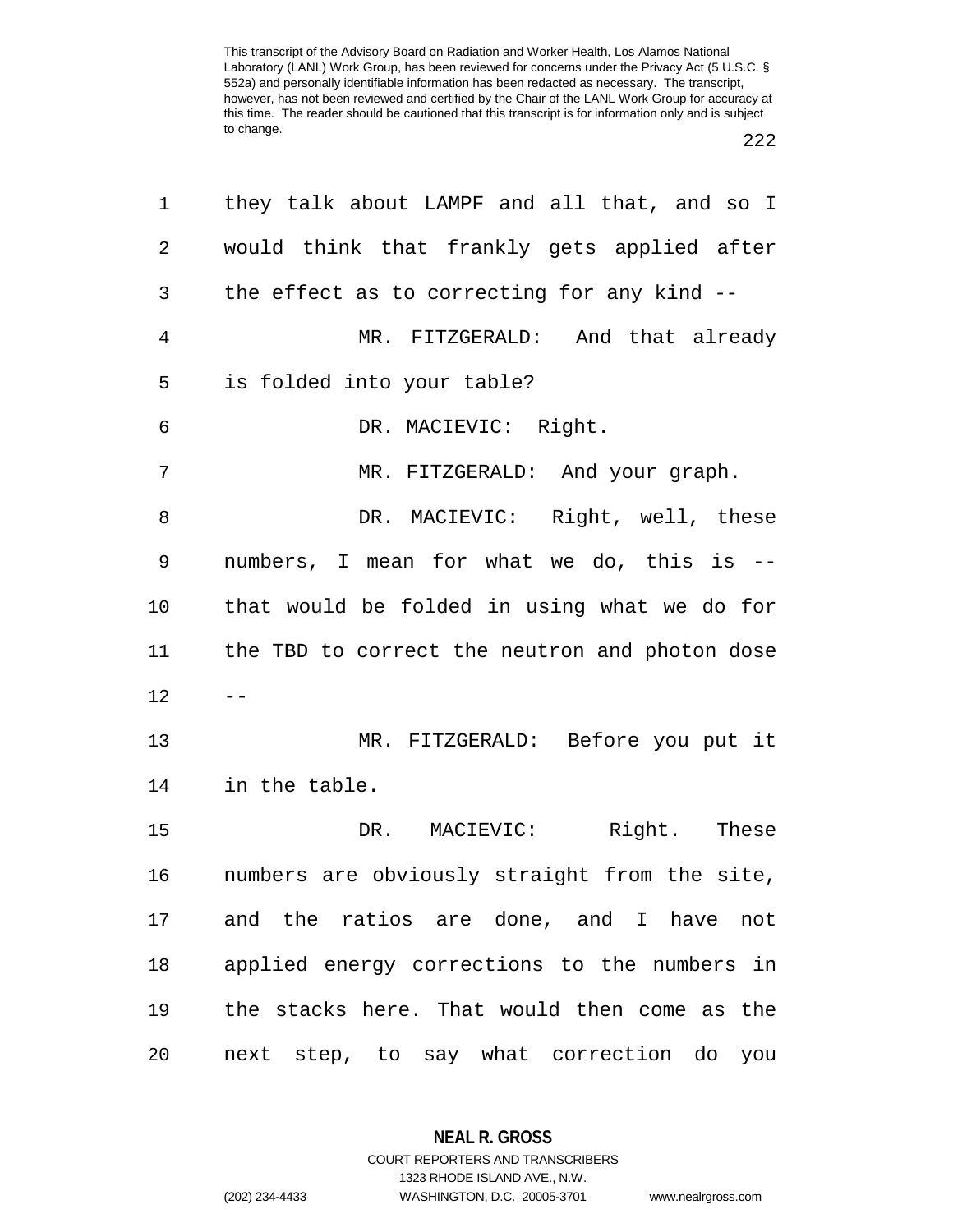223

| 1              | apply to this based on energy.                 |
|----------------|------------------------------------------------|
| $\overline{2}$ | MR. FITZGERALD: And then the only              |
| 3              | question, once you have made those adjustments |
| $\overline{4}$ | and you can feel that you have got a correct   |
| 5              | value, adjusted appropriately, is whether it's |
| 6              | bounding for specific locations and<br>job     |
| 7              | categories.                                    |
| 8              | DR. MACIEVIC: Right.                           |
| 9              | MR. FITZGERALD: It's the part                  |
| 10             | that you can't provide right now.              |
| 11             | DR. MACIEVIC: Right, and that's                |
| 12             | why I'm saying unless we can provide something |
| 13             | that splits it out, that to use a distribution |
| 14             | a list of workers that are in all<br>from      |
| 15             | varieties of work and then use that N/P ratio  |
| 16             | to apply it, that you would cover these        |
| 17             | situations.                                    |
| 18             | Otherwise you<br>MR. FITZGERALD:               |
| 19             | would have to go with the max.                 |
| 20             | Right, which<br>DR.<br>MACIEVIC:<br>is         |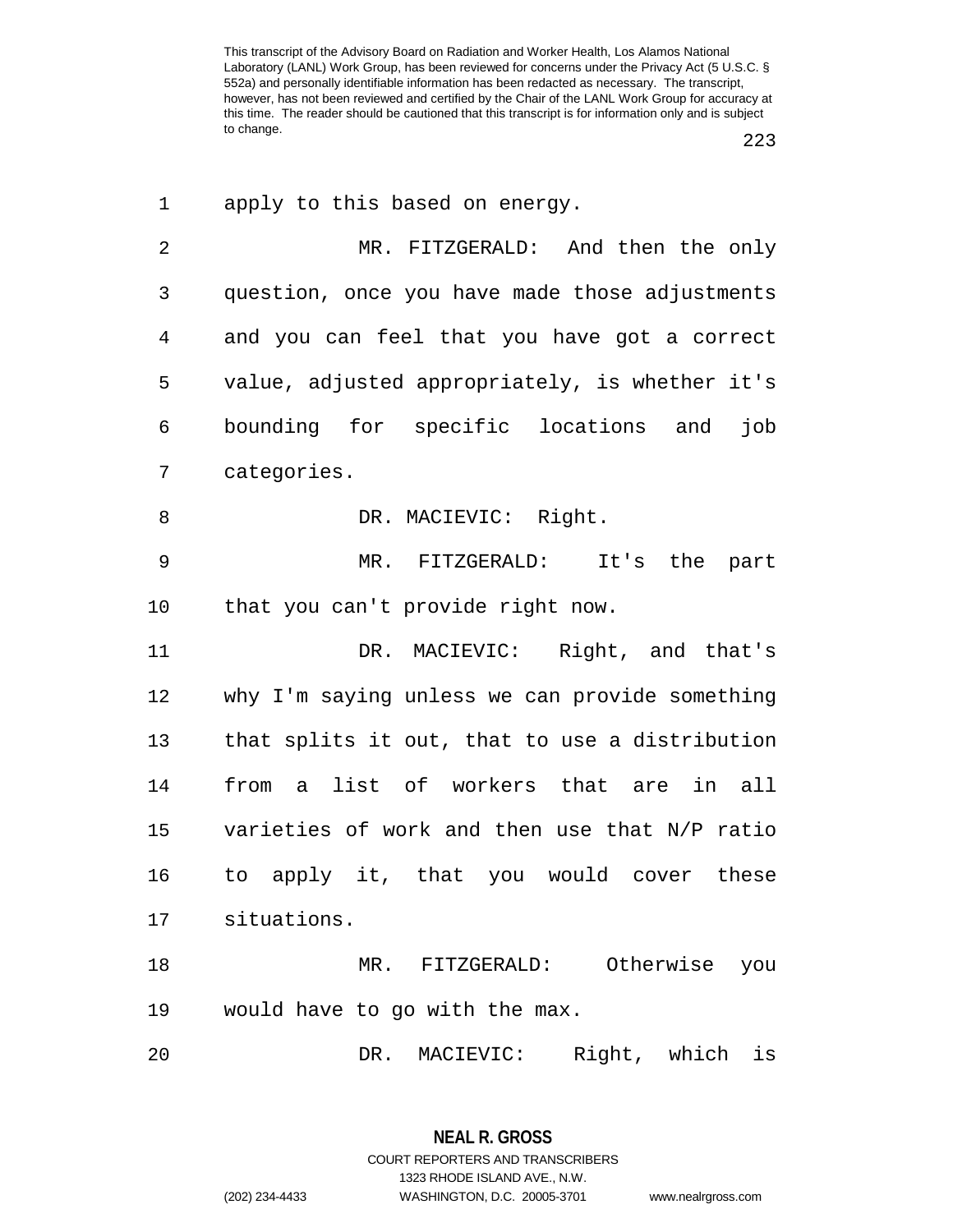224

| 1              | what I was saying.                             |
|----------------|------------------------------------------------|
| $\overline{2}$ | MR. FITZGERALD: So, really the                 |
| 3              | site work is to see if it's feasible to have a |
| 4              | distribution, whether there is enough          |
| 5              | information to support it?                     |
| 6              | DR. MACIEVIC: Right.                           |
| 7              | MR. FITZGERALD: Okay.                          |
| 8              | DR. MACIEVIC: Which is why I                   |
| 9              | didn't start developing a whole big thing here |
| 10             | because until I get further information        |
| 11             | there's no point.                              |
| 12             | MR. FITZGERALD: But the fallback               |
| 13             | is the seven point whatever max.               |
| 14             | CHAIRMAN GRIFFON: And<br>that                  |
| 15             | highest -- all this -- I'm looking at the      |
| 16             | Excel spreadsheet -- all these ratios are      |
| 17             | based on, I may be rehashing some of what Joe  |
| 18             | is already asking, but all these ratios are    |
| 19             | based on TLD measurements or no?               |
| 20             | DR. MACIEVIC: Yes, the --                      |

**NEAL R. GROSS** COURT REPORTERS AND TRANSCRIBERS

1323 RHODE ISLAND AVE., N.W.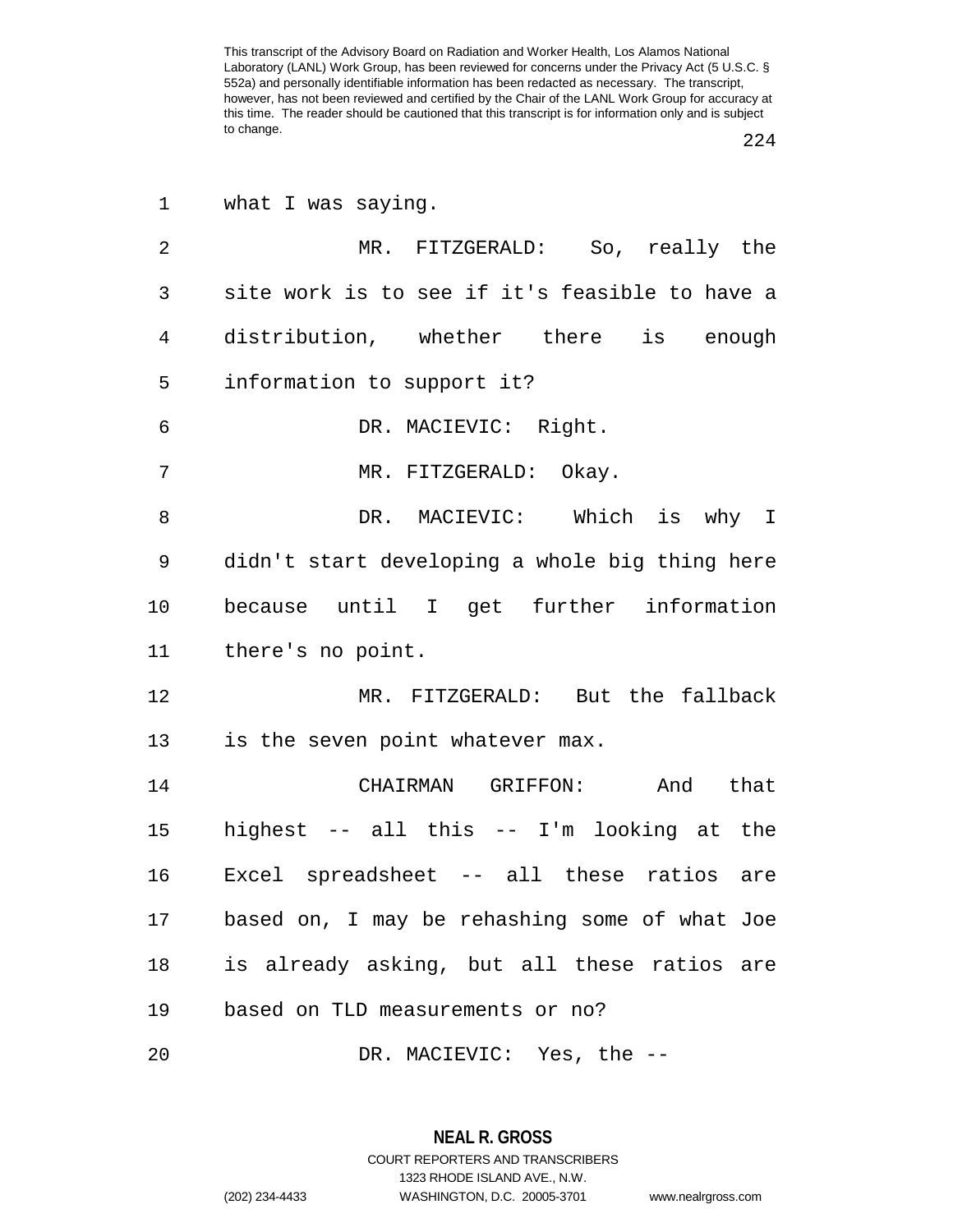225

| 1              | CHAIRMAN GRIFFON: Seventy six --               |
|----------------|------------------------------------------------|
| $\overline{c}$ | it's got the individual job titles with        |
| 3              | ratios?                                        |
| 4              | DR. MACIEVIC: Right.                           |
| 5              | MR. FITZGERALD: So two components              |
| 6              | is what we just talked about plus some         |
| 7              | assurance on the operational side?             |
| 8              | DR. MACIEVIC: Right.                           |
| $\mathsf 9$    | MR. FITZGERALD: Which I am not                 |
| 10             | sure there's a straightforward way to do that, |
| 11             | I guess just to validate the neutron           |
| 12             | generating facilities, that nothing dramatic   |
| 13             | is happening at that time. But you did point   |
| 14             | out something in '86, '78 is a minor blip, but |
| 15             |                                                |
| 16             | DR. MACIEVIC: Yes, I think that                |
| 17             | even is stated in here which I didn't go       |
| 18             | through, but there's --                        |
| 19             | The average<br>MR. FITZGERALD:<br>for          |
| 20             | standard deviation is kind of interesting, 361 |

**NEAL R. GROSS** COURT REPORTERS AND TRANSCRIBERS

1323 RHODE ISLAND AVE., N.W. (202) 234-4433 WASHINGTON, D.C. 20005-3701 www.nealrgross.com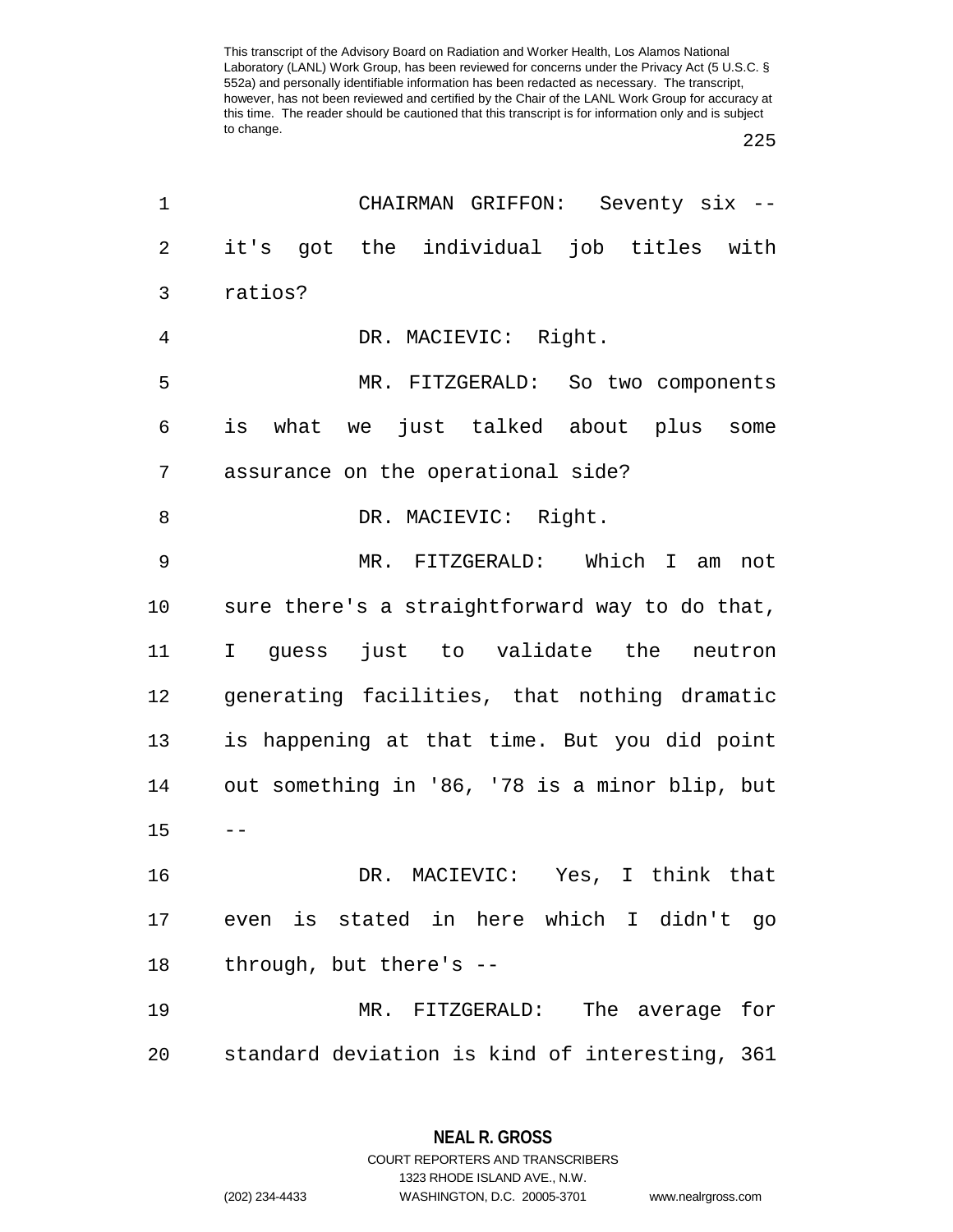|--|--|

| 1              | through 78 though, that sort of stands out.  |
|----------------|----------------------------------------------|
| 2              | It's a 35 percent increase. But anyway, just |
| 3              | maybe bolsters the case for taking a look to |
| $\overline{4}$ | make sure there is not too much going on.    |
| 5              | DR. MACIEVIC: Right, well that's             |
| 6              | the key yes. Because it definitely looks as  |
| 7              | you get to `86, something big --             |
| 8              | MR. FITZGERALD: Eighty six is an             |
| 9              | obvious one. '70, '80 is --                  |
| 10             | DR. MACIEVIC: Well, and one of               |
| 11             | the points I want to make is that the TLD    |
| 12             | changes and seventy -- they go with the      |
| 13             | desiccant --                                 |
| 14             | MR. FITZGERALD: It was ninety                |
| $15\,$         | with the desiccant, but before that they had |
| 16             | two TLDs and they all had their energy-      |
| 17             | dependent --                                 |
| 18             | DR. MACIEVIC: And that it is --              |
| 19             | that this occurs not because of them using   |
| 20             | desiccant, that jump, but that's actually    |
|                |                                              |

**NEAL R. GROSS** COURT REPORTERS AND TRANSCRIBERS

1323 RHODE ISLAND AVE., N.W.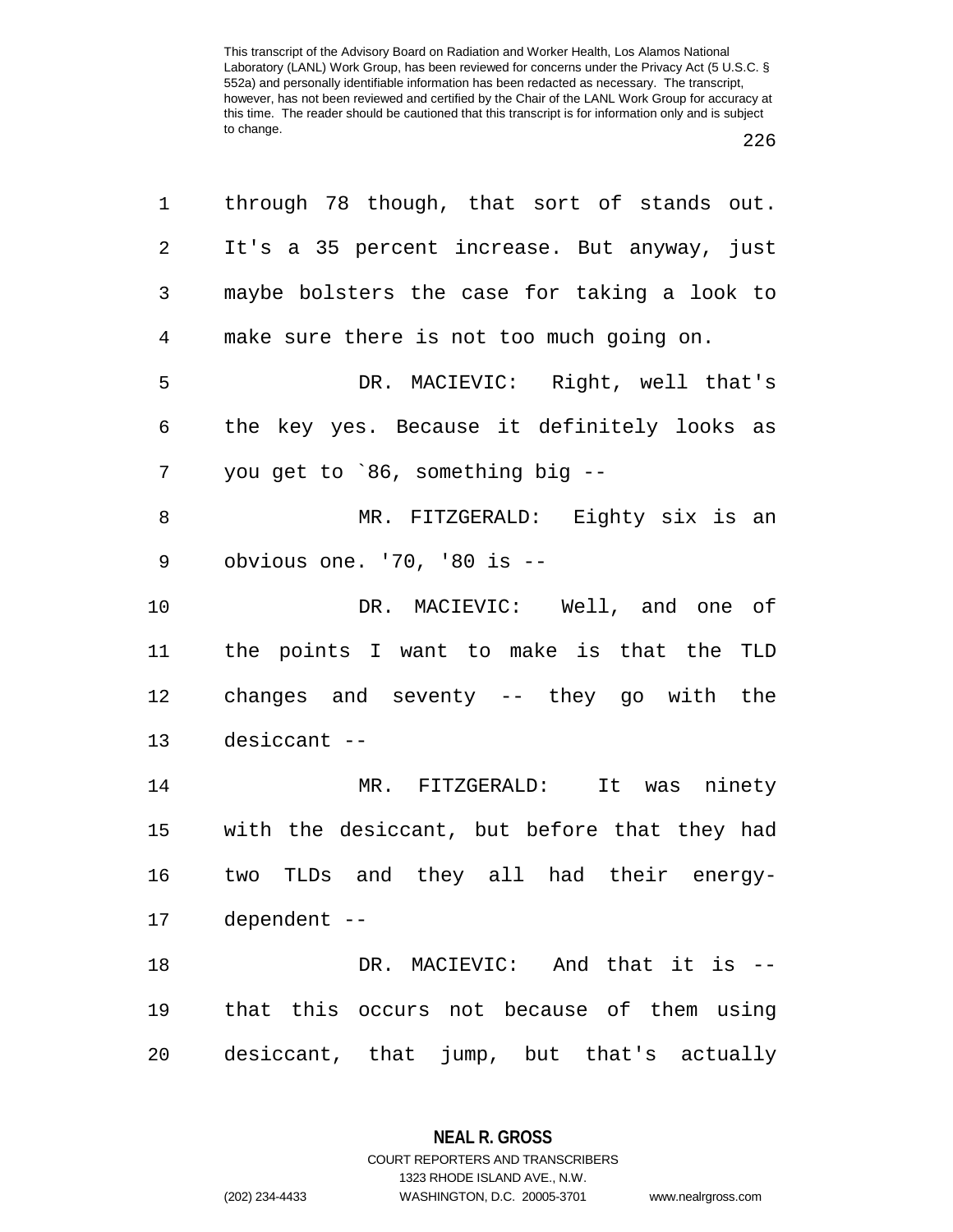227

| 1  | something else occurring.                      |
|----|------------------------------------------------|
| 2  | MR. FITZGERALD:<br>An operational              |
| 3  | issue of some sort, right. So Mark, I think    |
| 4  | the prior action for look see on<br>the        |
| 5  | operational side, some site work for<br>job    |
| 6  | category/operational basis for enveloping it,  |
| 7  | I think that's it. So it's not really anything |
| 8  | new.                                           |
| 9  | MEMBER<br>BEACH: And that's going              |
| 10 | back to the document that is listed in here,   |
| 11 | that is in the file?                           |
| 12 | MR. FITZGERALD: No, I think you                |
| 13 | have to sort of look at some site data just to |
| 14 |                                                |
| 15 | MEMBER BEACH: Okay.                            |
| 16 | DR. MACIEVIC: Because there's got              |
| 17 | to be other -- I mean, most of the stuff       |
| 18 | that's data capture is all referring to health |
| 19 | physics type things, we need to also take a    |
| 20 | look at what kind of operational documents     |

**NEAL R. GROSS** COURT REPORTERS AND TRANSCRIBERS

1323 RHODE ISLAND AVE., N.W.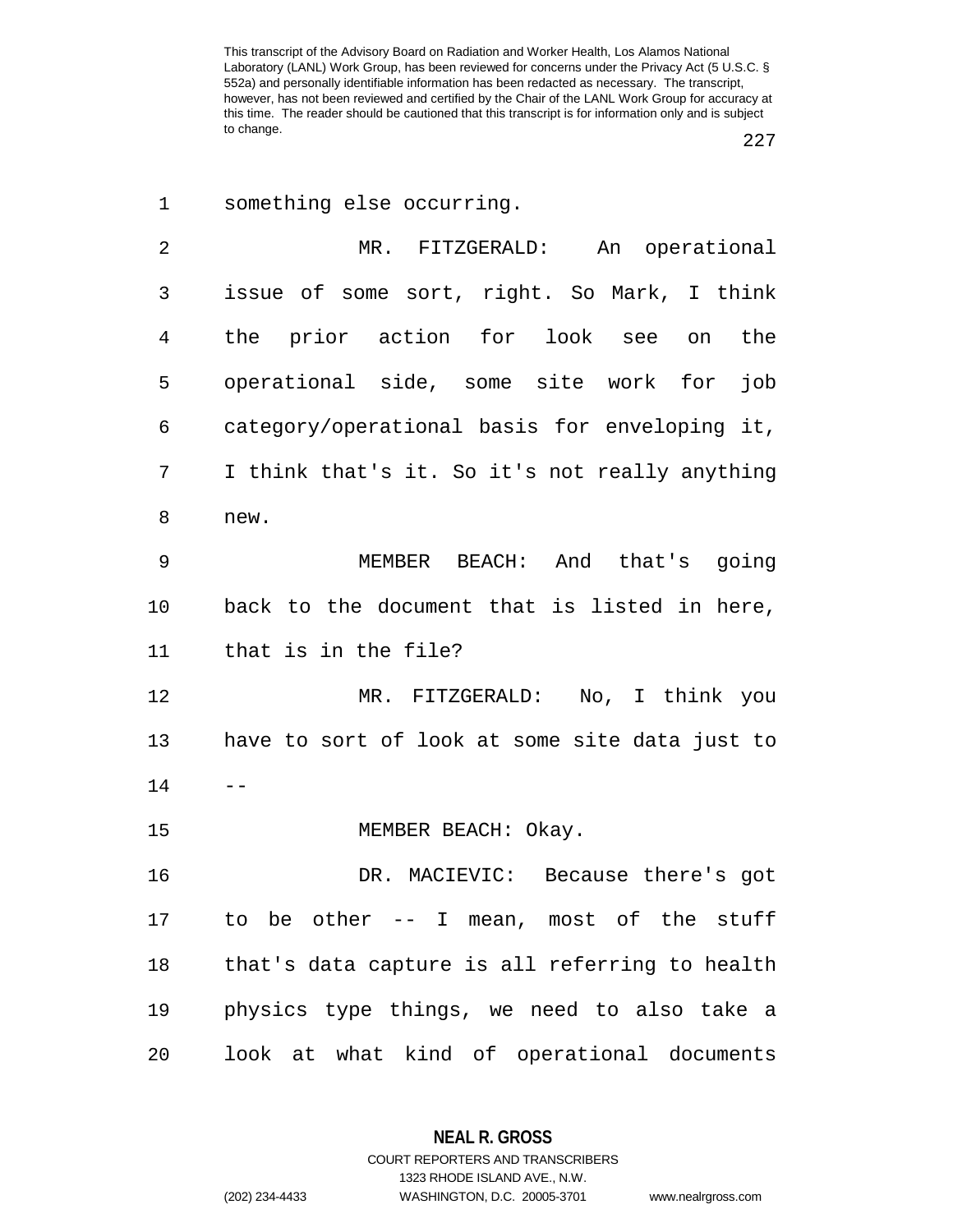| 1              | that there are to say, you know, shipments of  |
|----------------|------------------------------------------------|
| $\overline{2}$ | something increased, activities here increased |
| 3              | and are not related just to the health         |
| 4              | physics, but to go and say they were --        |
| 5              | because you will see, which I don't have, but  |
| 6              | I think on the spreadsheet that's out there,   |
| 7              | there's the number of employees also starts    |
| 8              | going up as you get into the late '80s and     |
| 9              | '90s, it starts going into the eight, nine and |
| 10             | ten thousand employees, so you start having    |
| 11             | much larger numbers of people.                 |
| 12             | MR.<br>FITZGERALD:<br>What's                   |
| 13             | interesting about this table, it's relatively  |
| 14             | constant until you get to the mid-'80s or so.  |
| 15             | DR. MACIEVIC: Right.                           |
| 16             | MR. FITZGERALD: But you look at                |
| 17             | the positive readings, versus the average --   |
| 18             | MEMBER BEACH: I<br>looking at<br>was           |
| 19             | that too $-$                                   |
|                |                                                |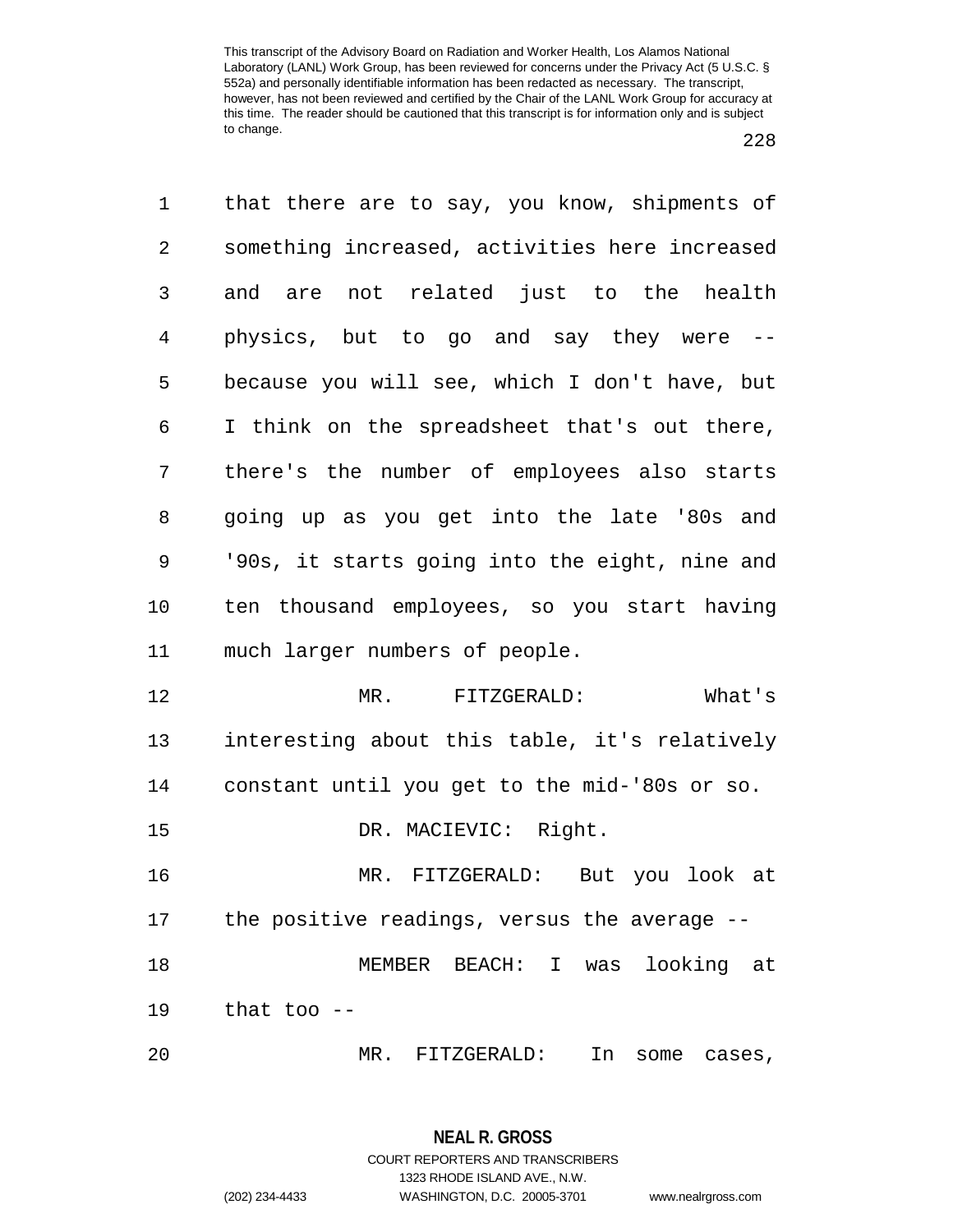1 like I said, '78 catches my eye because the 2 number of positive readings is actually 3 relatively low compared to the other years, 4 but the average plus standard deviation is 5 relatively high, so you start wondering, there 6 might have been something going on. 7 But you would find out pretty 8 quickly where the source of those exposures -- 9 and those type of things are good pointers as 10 to the type of years you want to look to. 11 MEMBER MUNN: Yes, that 1986 12 operational activity, it's got to be easy to 13 identify. 14 DR. MACIEVIC: Oh yes, definitely. 15 CHAIRMAN GRIFFON: And did I hear 16 you say the idea is to use a distribution N/P 17 ratios? 18 DR. MACIEVIC: Right unless we can 19 show -- we can't find something in the 20 documents at the site to be able to say here's

> **NEAL R. GROSS** COURT REPORTERS AND TRANSCRIBERS

1323 RHODE ISLAND AVE., N.W. (202) 234-4433 WASHINGTON, D.C. 20005-3701 www.nealrgross.com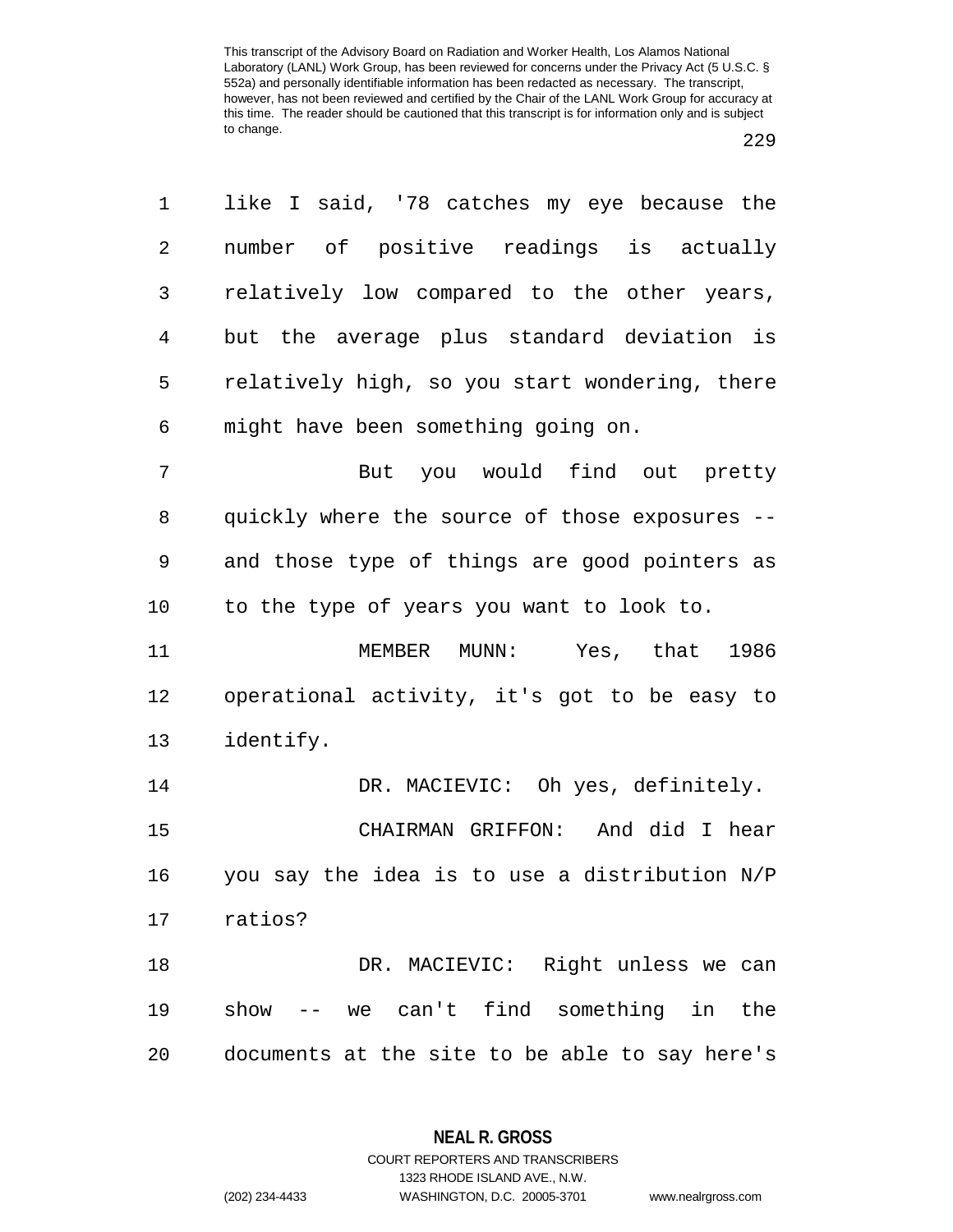230

| 1              | you know, that could fix an N/P ratio with a   |
|----------------|------------------------------------------------|
| $\mathbf{2}$   | constant, I would say that then you can't      |
| 3              | associate it with people and that's going to   |
| $\overline{4}$ | be more difficult, the other option would be   |
| 5              | to have a spread that showed the distribution  |
| 6              | would apply to these doses for these periods.  |
| 7              | CHAIRMAN GRIFFON: Okay. I think                |
| 8              | we can go to item 2, right, or are you --      |
| 9              | MR. FITZGERALD: Yes no, I --                   |
| 10             | CHAIRMAN GRIFFON: I captured that              |
| 11             | -- item 2 talks about adjusting for fading,    |
| 12             | '80 to '90.                                    |
| 13             | DR. MACIEVIC: And this, the                    |
| 14             | response is based out of this memorandum that  |
| 15             | basically they did an analysis unfortunately   |
| 16             | only for the neutron. They didn't also look at |
| 17             | gamma dose in this, so you could get a         |
| 18             | straight N/P ratio.                            |
| 19             | But an analysis of neutron dose                |
| 20             | versus -- the actual neutron dose versus the   |

**NEAL R. GROSS** COURT REPORTERS AND TRANSCRIBERS 1323 RHODE ISLAND AVE., N.W.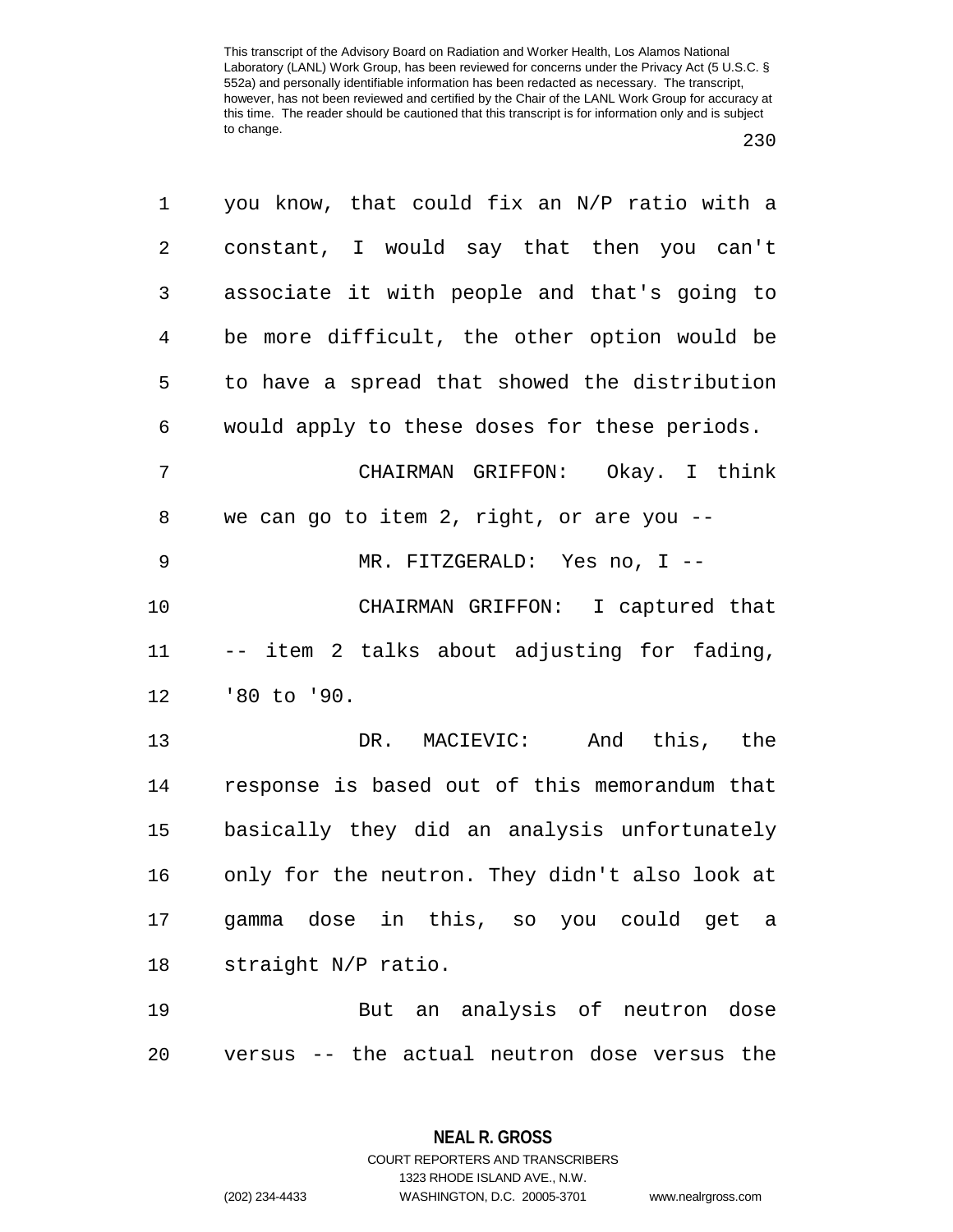| 1              | TLD dose and what they find is in table four     |
|----------------|--------------------------------------------------|
| 2              | three, which is, is that for these different     |
| 3              | areas, the correction factor, you would divide   |
| $\overline{4}$ | by this number.                                  |
| 5              | So there would be a multiplication               |
| 6              | factor of between 1.2 and three -- TLD over-     |
| 7              | response by 1.2 at 3.5 times the value of what   |
| 8              | was actually measured.                           |
| 9              | So to me that already, wound in                  |
| 10             | with other conservative activity approaches      |
| 11             | you have with TBD, that that over-response of    |
| 12             | the TLD to these different neutrons for the      |
| 13             | measure would take, reduce the effect of any     |
| 14             | kind of fading on the TLD, I mean from the NTA   |
| 15             | film.                                            |
| 16             | And act as the correction factor                 |
| 17             | so that we would not have to do a fading         |
| 18             | correction to the TLDs based on the fact that    |
| 19             | these TLD doses are over-responding as they      |
| 20             | are, and then applying that with<br>$\mathsf{a}$ |

**NEAL R. GROSS**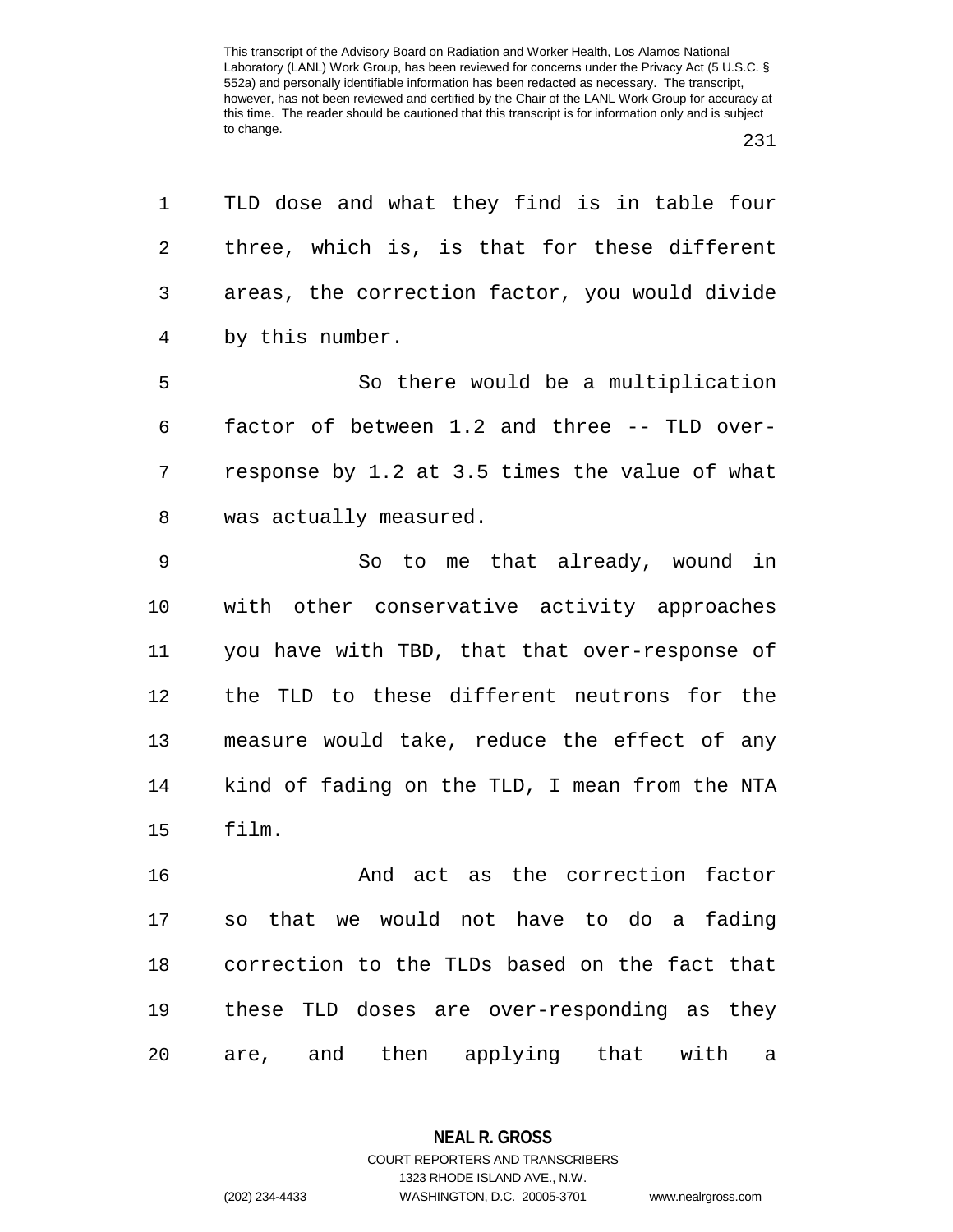232

| 1              | distribution and this, that it's already over- |
|----------------|------------------------------------------------|
| $\overline{2}$ | responding, you will not -- my judgement --    |
| 3              | underestimate the neutron dose.                |
| $\overline{4}$ | MR. FITZGERALD: So again, use the              |
| 5              | ratios in applying it backwards as<br>we       |
| 6              | discussed in the first one that will also      |
| 7              | accommodate that.                              |
| 8              | MEMBER MUNN: Say that again Joe?               |
| $\mathsf 9$    | MR. FITZGERALD: No, I was just                 |
| 10             | saying, this sort of ties to the discussion we |
| 11             | had on the first issue, which is by coming up  |
| 12             | with the N/P ratio distribution and applying   |
| 13             | it for the '76 to '79 era, when you are using  |
| 14             | NTA, you can address the fading by virtue of   |
| 15             | the correction factors that you are using for  |
| 16             | the response.                                  |
| 17             | MEMBER MUNN: Yes, essentially.                 |
| 18             | You don't want to double correction factors    |
| 19             | and get outside the realm of reality.          |
| 20             | This<br>is<br>MS.<br>ROBERTSON-DEMERS:         |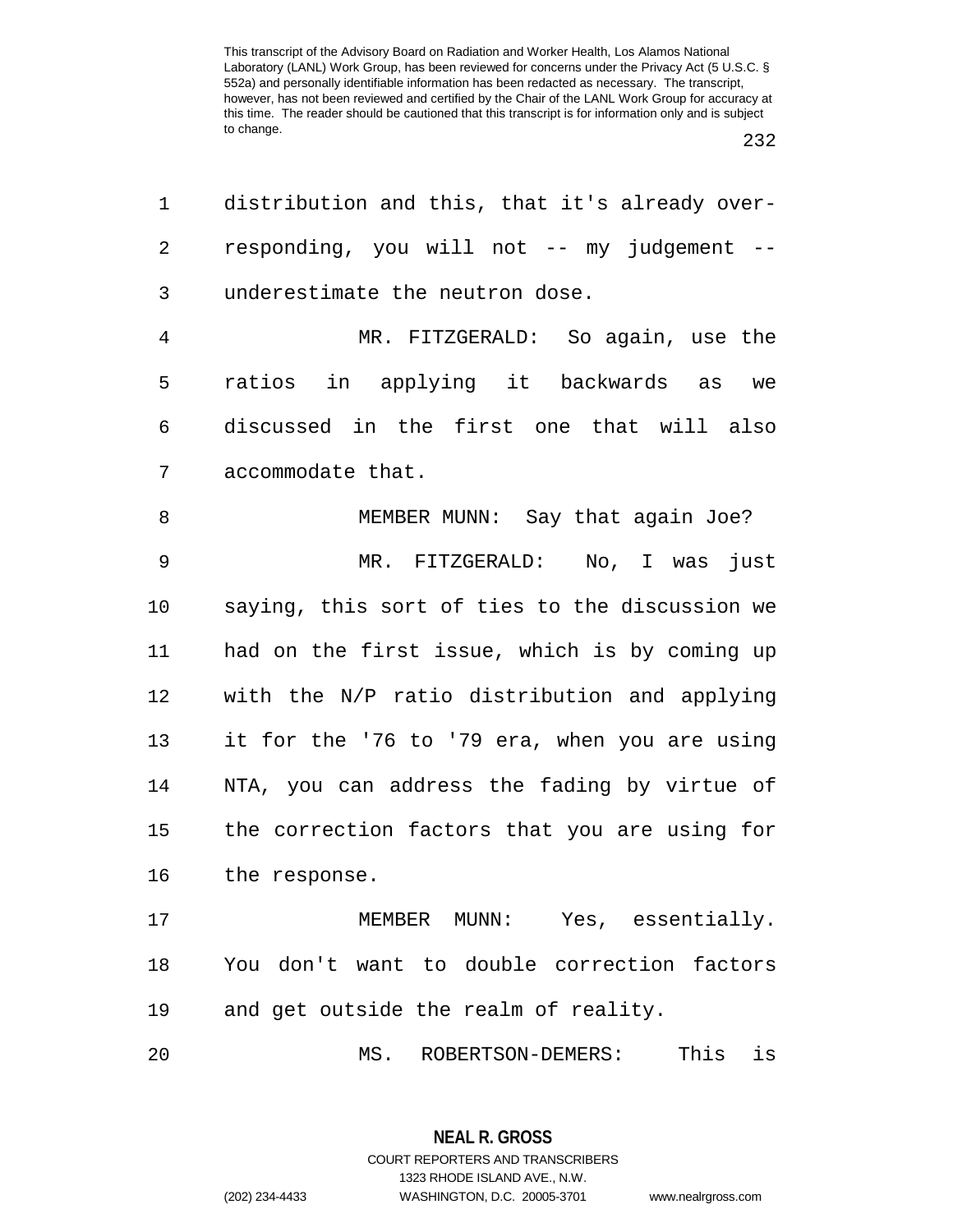233

| 1              | Kathy DeMers. Can I ask a question?            |
|----------------|------------------------------------------------|
| $\overline{2}$ | CHAIRMAN GRIFFON: Sure.                        |
| 3              | MS. ROBERTSON-DEMERS: How did you              |
| 4              | determine the time integrated response of the  |
| 5              | rem meter?                                     |
| 6              | DR. MACIEVIC: That is in the                   |
| 7              | discussion with the paper that is there. I did |
| 8              | not determine a time response, but this is --  |
| 9              | if you go to that document it describes what   |
| 10             | they did with the instrument and how they came |
| 11             | up with doses.                                 |
| 12             | MS. ROBERTSON-DEMERS: Okay.                    |
| 13             | DR. MACIEVIC: Honestly, off the                |
| 14             | top of my head I can't remember the exact      |
| 15             | details.                                       |
| 16             | CHAIRMAN GRIFFON: Well, based on               |
| 17             | that comment, you may want a little more time  |
| 18             | to look at it --                               |
| 19             | MR. FITZGERALD: We might want to               |
| 20             |                                                |

**NEAL R. GROSS** COURT REPORTERS AND TRANSCRIBERS

1323 RHODE ISLAND AVE., N.W.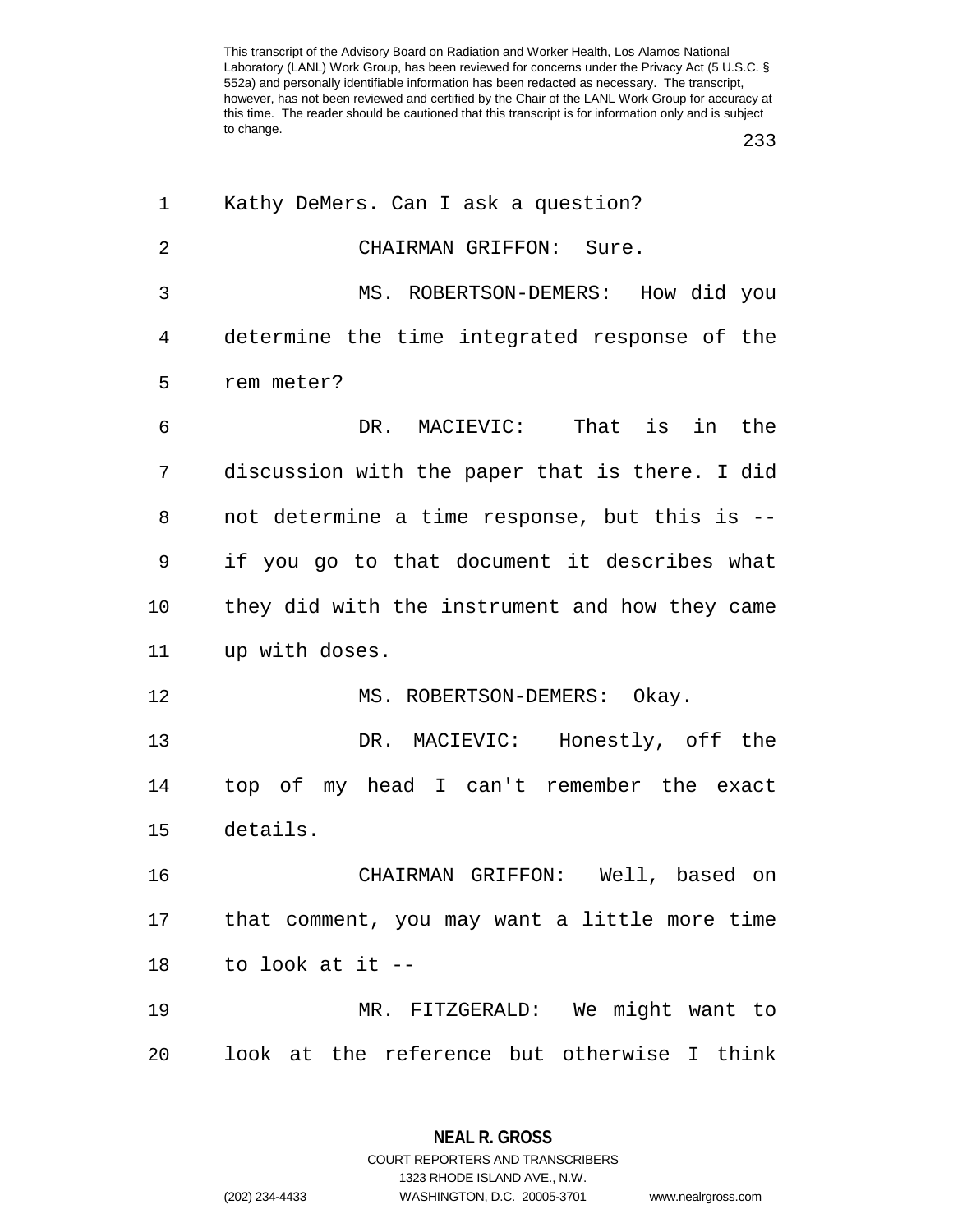234

| 1              | the approach sounds about right and it will be |
|----------------|------------------------------------------------|
| $\overline{2}$ | fine.                                          |
| 3              | CHAIRMAN GRIFFON: Okay, I just                 |
| 4              | have that as an SC&A action to follow.         |
| 5              | MR. FITZGERALD: Well, we need to               |
| 6              | go through the references. There's a number of |
| 7              | references in that response that we haven't    |
| 8              | got caught up to yet.                          |
| 9              | CHAIRMAN GRIFFON: Okay.                        |
| 10             | MR. FITZGERALD: But I think the                |
| 11             | approach sounds --                             |
| 12             | CHAIRMAN GRIFFON: Seems okay.                  |
| 13             | MR. FITZGERALD: Yes.                           |
| 14             | DR. MACIEVIC: Can I ask, when you              |
| 15             | know, instead of $-$ is this maybe to speed up |
| 16             | our process for the next one, is when you read |
| 17             | it, you know, and come up to questions, can we |
| 18             | do it so that you can send me the questions    |
| 19             | right away and we can start a discussion back  |
| 20             | and forth, that way you know, I give you a     |

**NEAL R. GROSS** COURT REPORTERS AND TRANSCRIBERS

1323 RHODE ISLAND AVE., N.W. (202) 234-4433 WASHINGTON, D.C. 20005-3701 www.nealrgross.com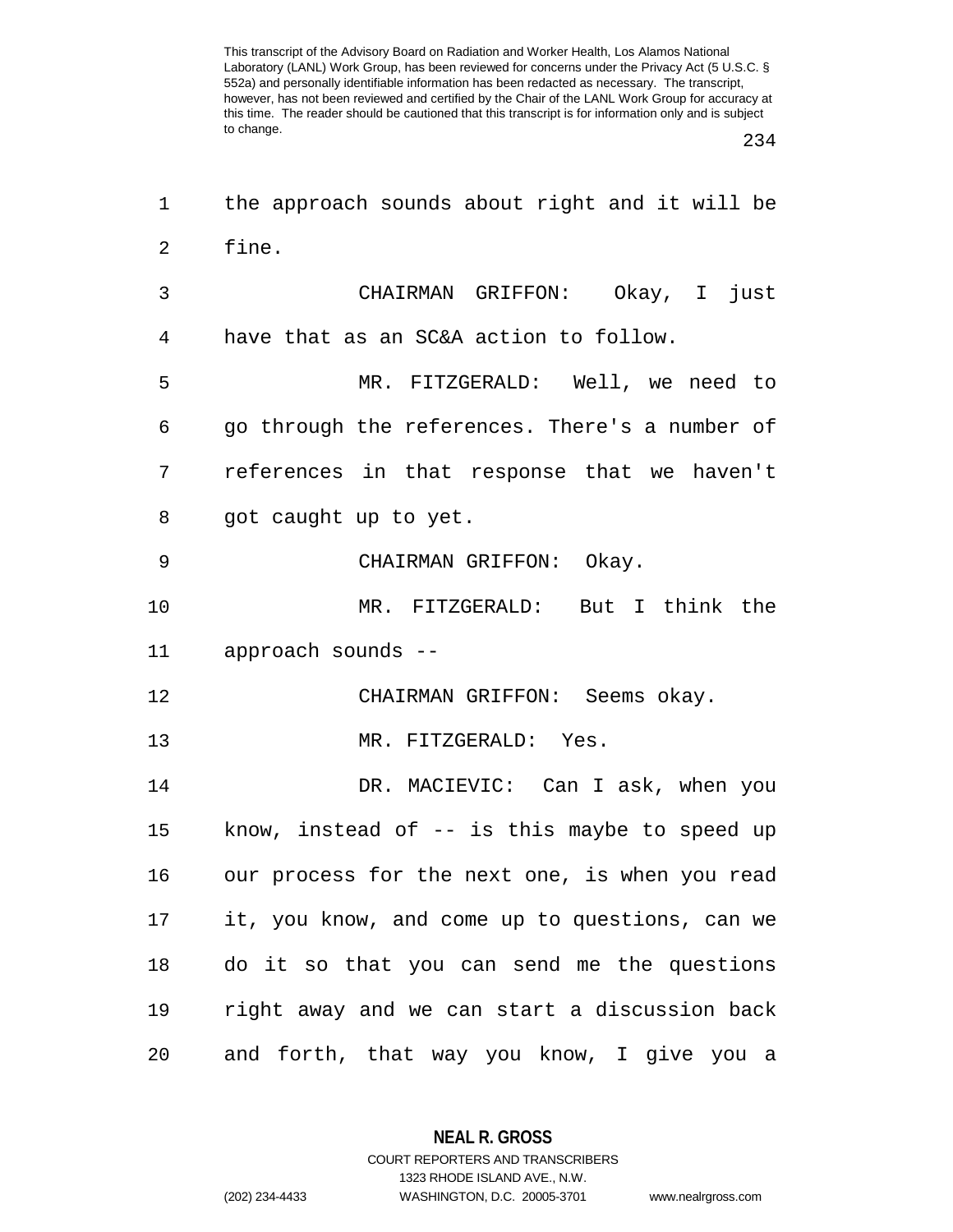235

| 1  | response here and then go back and have to --  |
|----|------------------------------------------------|
| 2  | MR. FITZGERALD: I was going to                 |
| 3  | say this does not mean there's actually a      |
| 4  | problem with the reference.                    |
| 5  | DR. MACIEVIC: No, no.                          |
| 6  | MR. FITZGERALD: Just that given                |
| 7  | the time we have had, we haven't had a chance  |
| 8  | to go through all the references.              |
| 9  | What you go through on presenting              |
| 10 | issues I agree, that would be a good thing to  |
| 11 | have a technical call, or just send you an     |
| 12 | email and just say, you know --                |
| 13 | MR. KATZ: Send a memo and send it              |
| 14 | through the Work Groups so that everybody has  |
| 15 | it.                                            |
| 16 | DR. MACIEVIC:<br>And<br>we<br>can              |
| 17 | because I think again, this isn't a criticism, |
| 18 | I just thought of this now and it's not a      |
| 19 | criticism of reading/not reading documents     |
| 20 | yet, but I think the process could -- I think  |

**NEAL R. GROSS** COURT REPORTERS AND TRANSCRIBERS

1323 RHODE ISLAND AVE., N.W.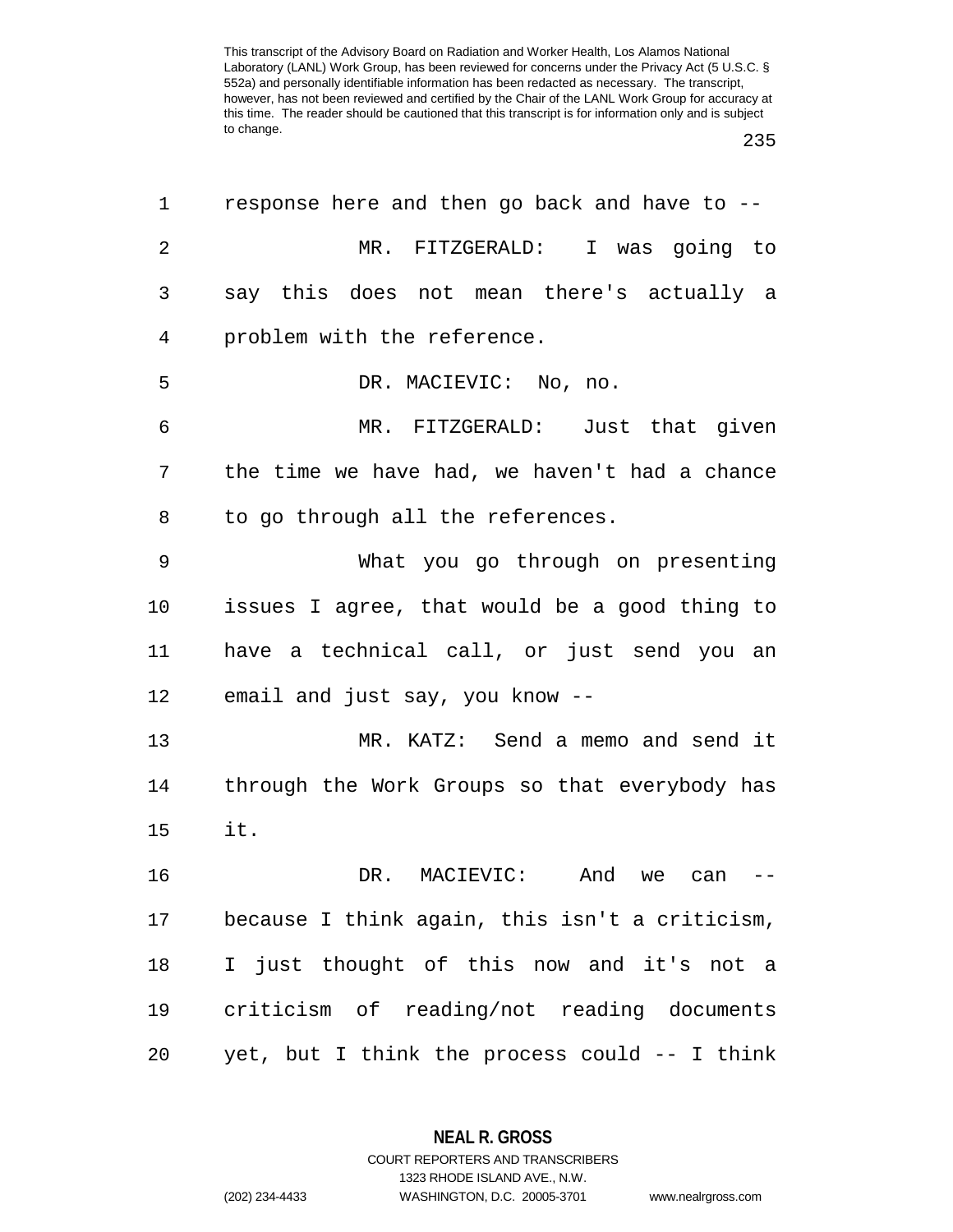| 1              | the reason it is so long in going with some of     |
|----------------|----------------------------------------------------|
| 2              | these things is that if we can hit some of         |
| 3              | these points early on, when you get to this        |
| $\overline{4}$ | meeting, we can we have the -- a pretty much       |
| 5              | worked out end result of how things are going.     |
| 6              | MR. FITZGERALD: Yes, that's what                   |
| 7              | we kind of did with the memo I sent February       |
| 8              | $2^{nd}$ , which was just saying okay, here's what |
| 9              | we came up with and there's $-$ - gives certainly  |
| 10             | some time for you to take a look at that and       |
| 11             | see if there's any way to respond to some of       |
| 12             | the questions we have in there so yes, same        |
| 13             | idea.                                              |
| 14             | CHAIRMAN GRIFFON: And that's not                   |
| 15             | a problem. The only thing we always ask is         |
| 16             | that you don't assume that it is closed just       |
| 17             | because you and Joe --                             |
| 18             | DR. MACIEVIC: Oh no --                             |
| 19             | (Simultaneous speaking.)                           |
| 20             | That's fine.<br>CHAIRMAN GRIFFON:                  |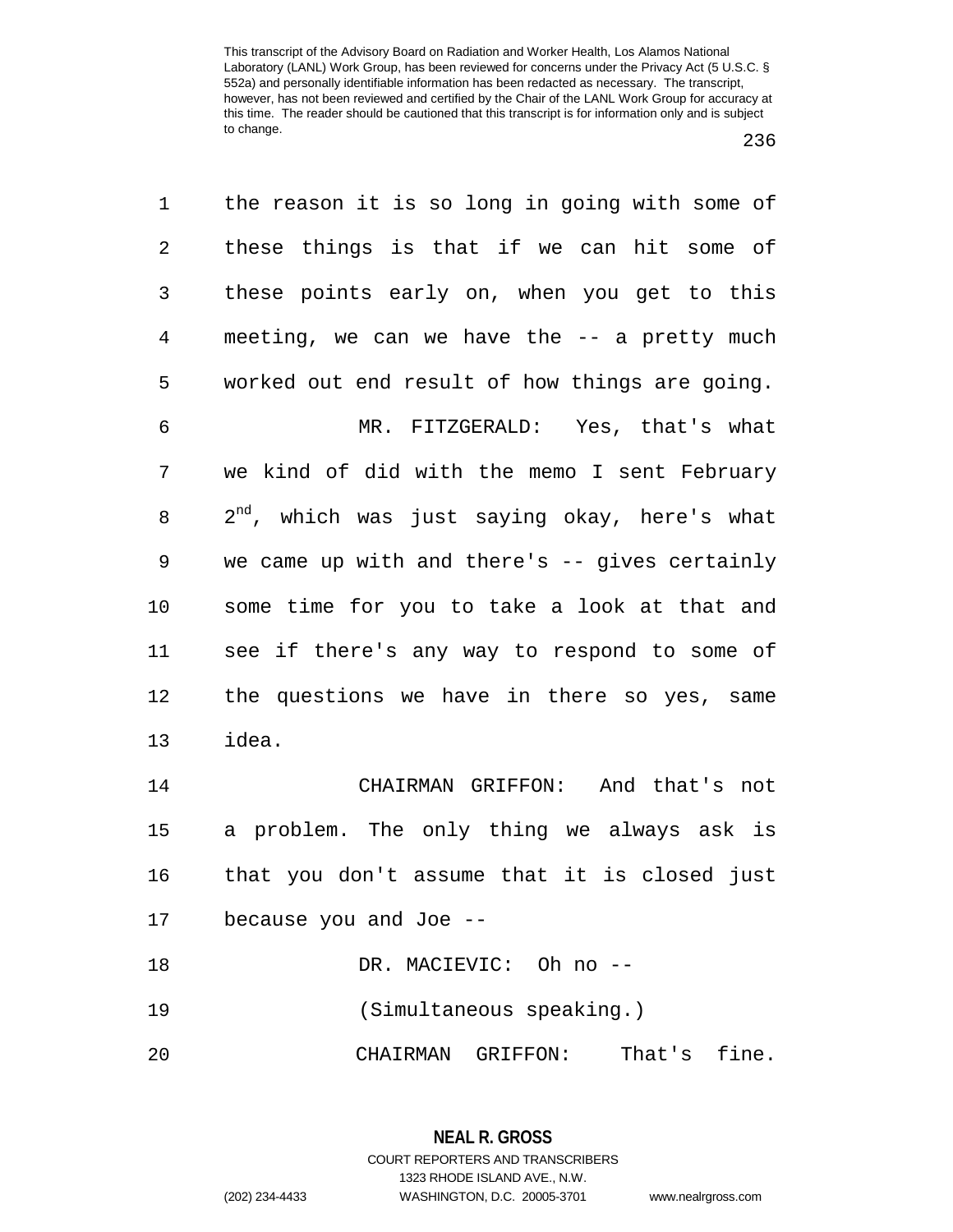237

1 Okay moving on. Item 5.

2 DR. MACIEVIC: Item 5, one through 3 four, are all referring back to item 4. And 4 with the dose correction that's the use of 5 only one neutron correction factor for all the 6 -- for all LAMPF workers in question.

7 In going through the TBD, the 8 correction factor is being based on the 9 energies that are expected and the 10 distribution of the energies, I wouldn't think 11 that you would need several neutron correction 12 factors for the facility, because the facility 13 itself, with the type of radiation that is 14 produced in the neutron, if you know the 15 energy distribution that you are talking 16 about, which we do have in the TBD and there 17 is some other discussion again about the N/P 18 ratios and other things with it, that that 19 would be a relatively solid number to work 20 with by using -- knowing what the neutron

**NEAL R. GROSS**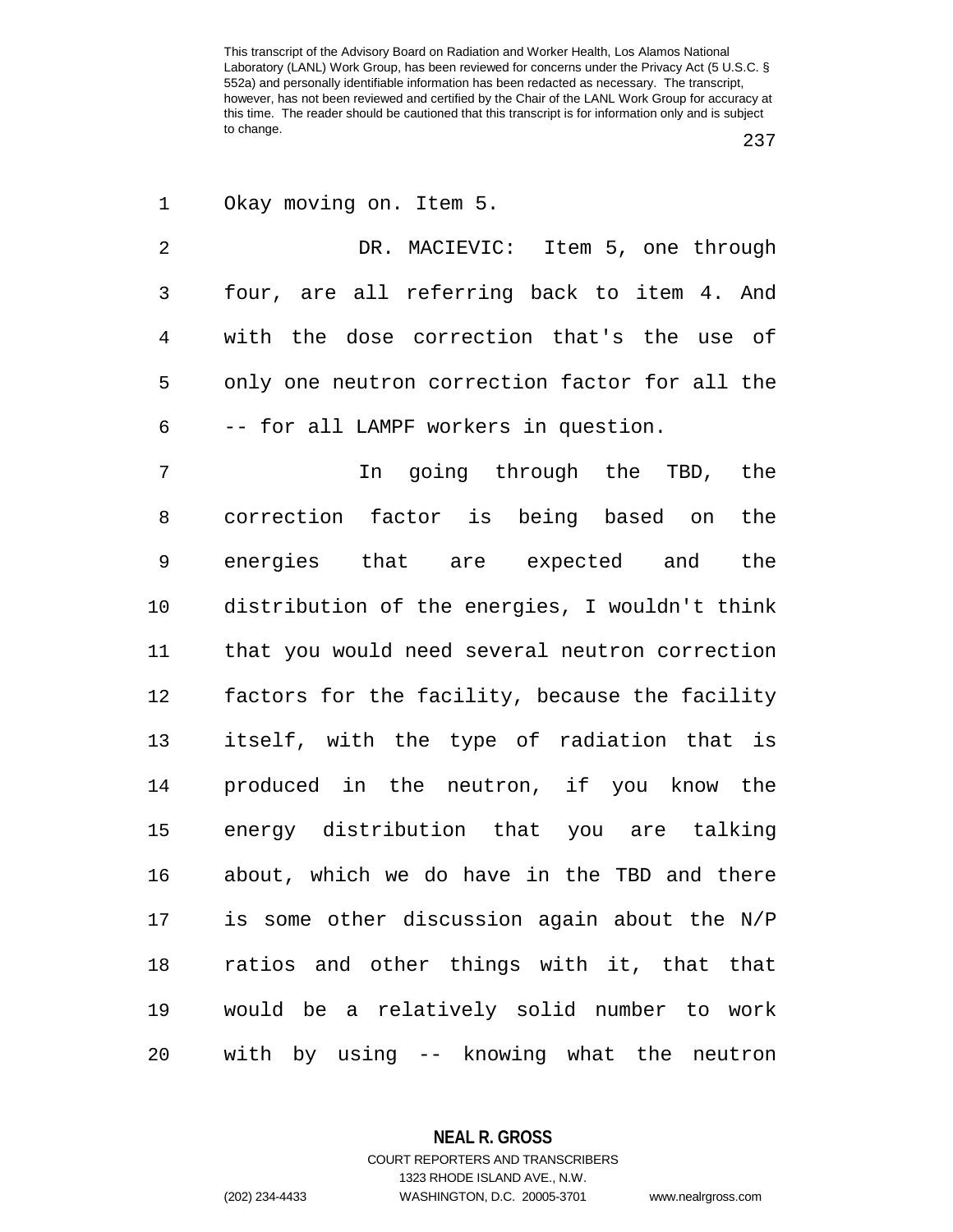238

| 1              | energies are and applying those corrections to |
|----------------|------------------------------------------------|
| 2              | the fraction that you are giving to each of    |
| 3              | those energy bands.                            |
| $\overline{4}$ | So what other kind of things do                |
| 5              | you want to see as far as neutron correction   |
| 6              | factors beyond what is already in the external |
| 7              | doses of TBD?                                  |
| 8              | MR. FITZGERALD: Well, I think you              |
| 9              | hit it right. I think by location I mean I     |
| 10             | think LANSCE was one where they have sort of a |
| 11             | distinct, you know, dose conversion factor and |
| 12             | have other neutron sources I mean the whole    |
| 13             | thing about Los Alamos was they literally had  |
| 14             | different DCS because they had so much energy  |
| 15             | differences, energy spectrum differences.      |
| 16             | So maybe a sampling of that two or             |
| 17             | three divergent operations that had distinctly |
| 18             | different neutron, photon ratios. I think that |
| 19             | would help and I think that would -- you know, |
| 20             | it wouldn't have to be exhaustive but it would |
|                |                                                |

**NEAL R. GROSS** COURT REPORTERS AND TRANSCRIBERS

1323 RHODE ISLAND AVE., N.W. (202) 234-4433 WASHINGTON, D.C. 20005-3701 www.nealrgross.com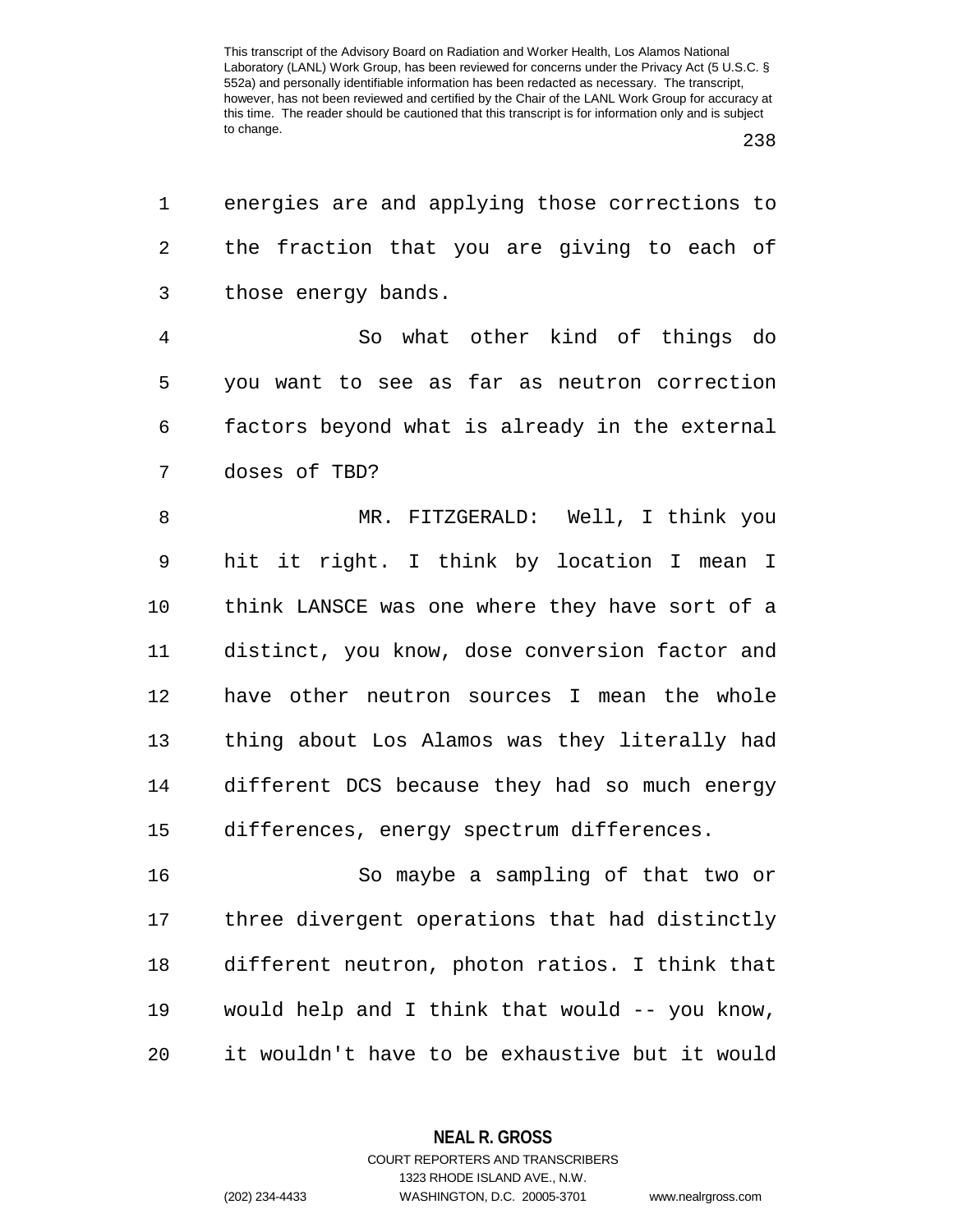239

| $\mathbf 1$    | be representative of the spread you<br>are     |
|----------------|------------------------------------------------|
| 2              | dealing with at Los Alamos.                    |
| 3              | DR. MACIEVIC: Right.                           |
| $\overline{4}$ | MR. FITZGERALD: LANSCE is clearly              |
| 5              | one. I don't know the other two off hand.      |
| 6              | Maybe something to do with Pu operation or     |
| 7              | something, but something that would give you   |
| 8              | some indication of how this would work for all |
| 9              |                                                |
| 10             | DR. MACIEVIC: Well, I am going to              |
| 11             | go back over the TBD and see how the           |
| 12             | information is there that I can bring out and  |
| 13             | that would be useful to show, just as a        |
| 14             | summary of what we do have --                  |
| 15             | MR. FITZGERALD: Right.                         |
| 16             | DR. MACIEVIC: Without -- because               |
| 17             | I don't think this is going to require any     |
| 18             | kind of digging through anything to --         |
| 19             | MR. FITZGERALD: Well, LANSCE                   |
| 20             | would be on the high end --                    |

## **NEAL R. GROSS**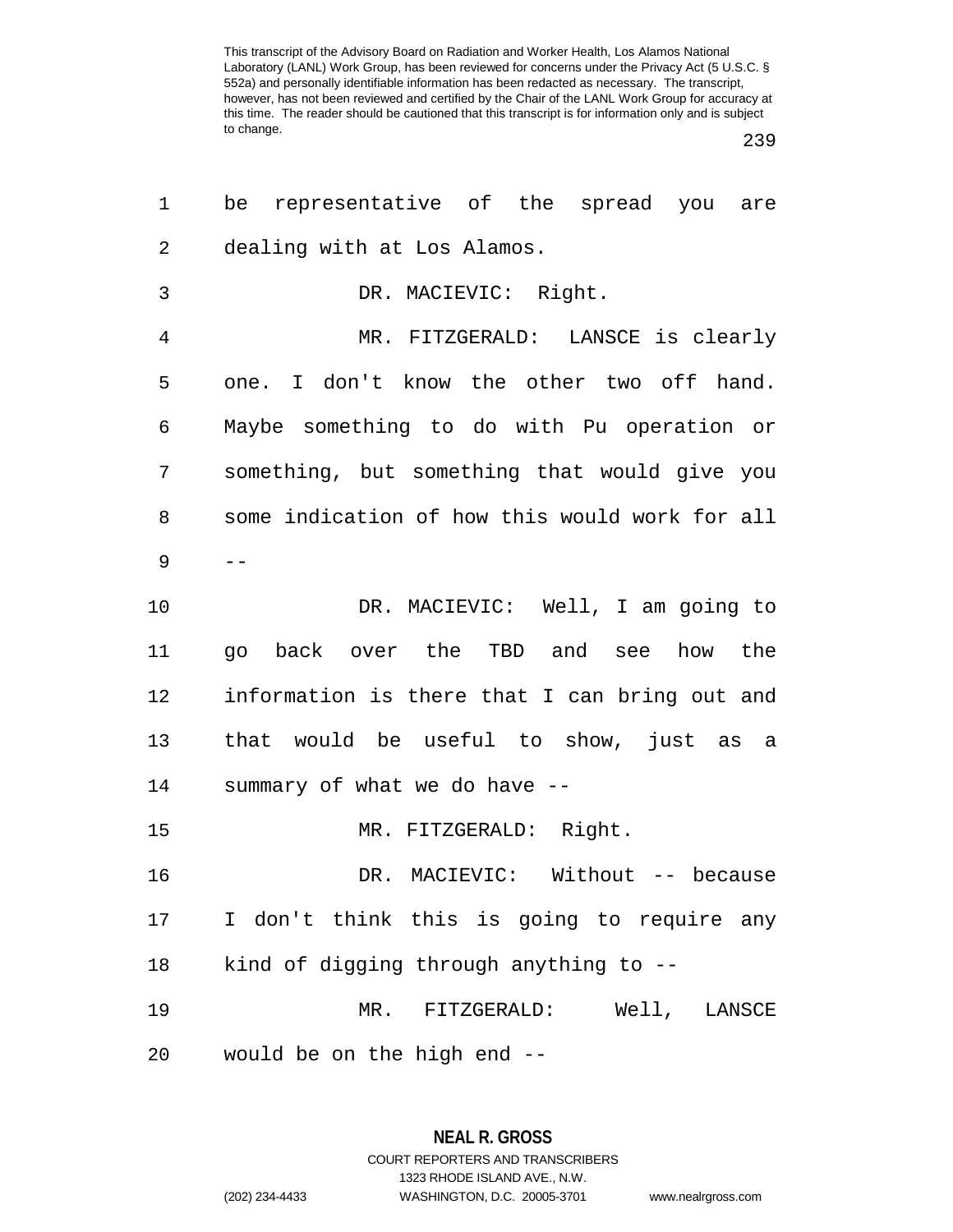240

| $\mathbf 1$    | DR. MACIEVIC: Right.                         |
|----------------|----------------------------------------------|
| $\overline{2}$ | MR. FITZGERALD: And I think it               |
| 3              | would be several that would be lower down in |
| 4              | terms of the levels.                         |
| 5              | DR. MACIEVIC: Oh yes. Right.                 |
| 6              | CHAIRMAN GRIFFON: So the idea --             |
| 7              | I just moved all these to item -- issue 4.   |
| 8              | Were you just going to have that example as  |
| 9              | part of your response to issue 4, right?     |
| 10             | MR. FITZGERALD: Yes, LANSCE was a            |
| 11             | peculiar, a particular situation with the    |
| 12             | higher energy neutrons but you have several  |
| 13             | other lower energy examples that, you know,  |
| 14             | you want to apply the ratio to and see what  |
| 15             | you got.                                     |
| 16             | DR. MACIEVIC: But you are going              |
| 17             | to do that anyway, if you are going to do a  |
| 18             | distribution, you are going to have to do    |
| 19             | that.                                        |
| 20             | MR. FITZGERALD: Right, exactly.              |

**NEAL R. GROSS** COURT REPORTERS AND TRANSCRIBERS 1323 RHODE ISLAND AVE., N.W.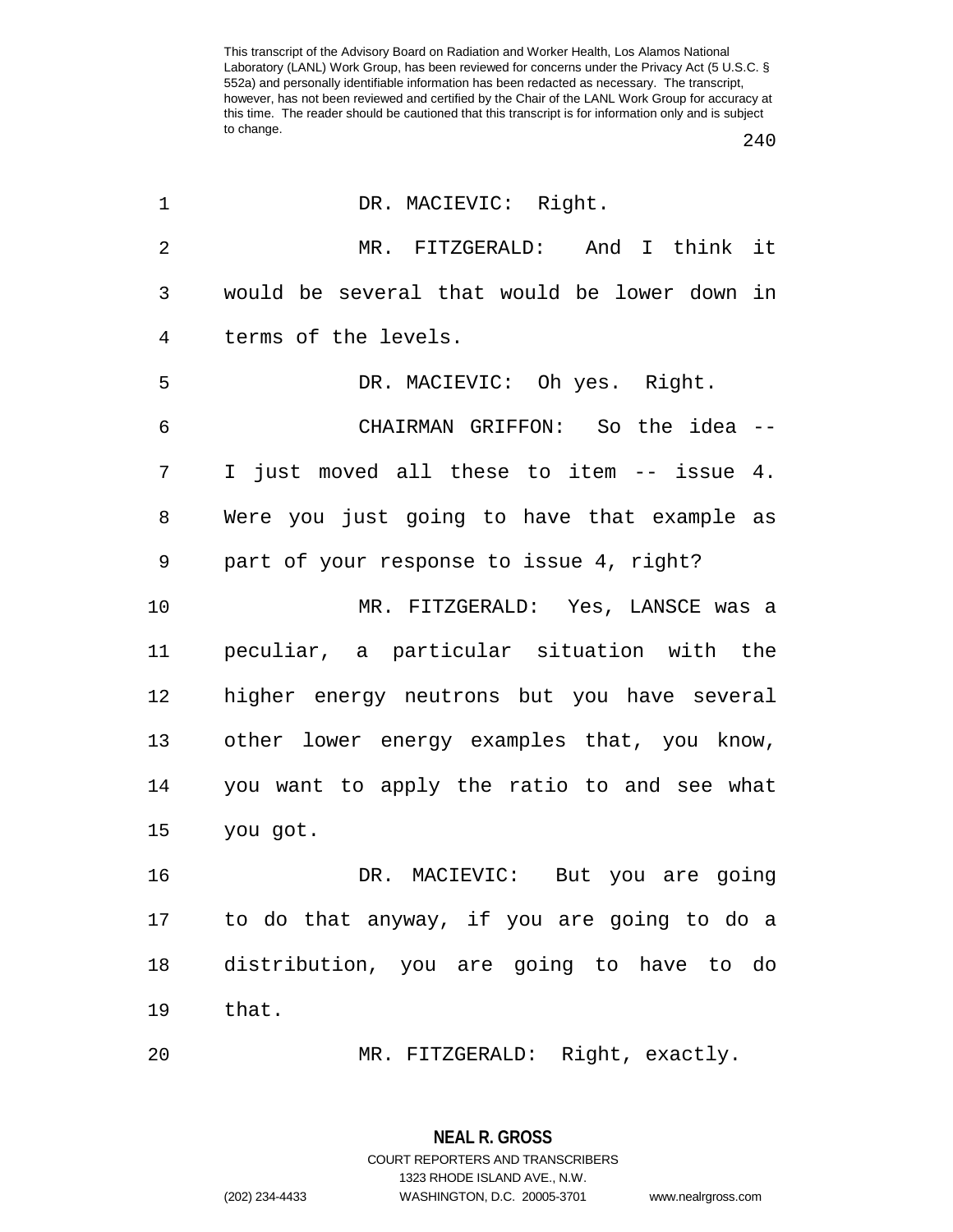241

| 1              | CHAIRMAN GRIFFON:<br>Okay. Now                 |
|----------------|------------------------------------------------|
| $\overline{2}$ | number 2 on this.                              |
| 3              | DR. MACIEVIC: Yes, that was                    |
| 4              | another issue that we used a contact from SC&A |
| 5              | that -- about the lagoon question and data for |
| 6              | the lagoon and that got stopped cold.          |
| 7              | CHAIRMAN GRIFFON: Okay.                        |
| 8              | MR. FITZGERALD: And you had no                 |
| 9              | problems with his allowing access -- we        |
| 10             | interviewed him at the time and it didn't seem |
| 11             | like it was any issue and then all of a sudden |
| 12             | we couldn't get it.                            |
| 13             | DR. MACIEVIC: Well, I know Scott               |
| 14             | Walker from a long time before so I threatened |
| 15             | him with physical violence and he -- but he -- |
| 16             | (Laughter.)                                    |
| 17             | -- it worked until his boss told               |
| 18             | him he couldn't talk to me anymore.            |
| 19             | But no, we had actually he was                 |
| 20             | going to -- he got a group of people together  |

**NEAL R. GROSS** COURT REPORTERS AND TRANSCRIBERS

1323 RHODE ISLAND AVE., N.W.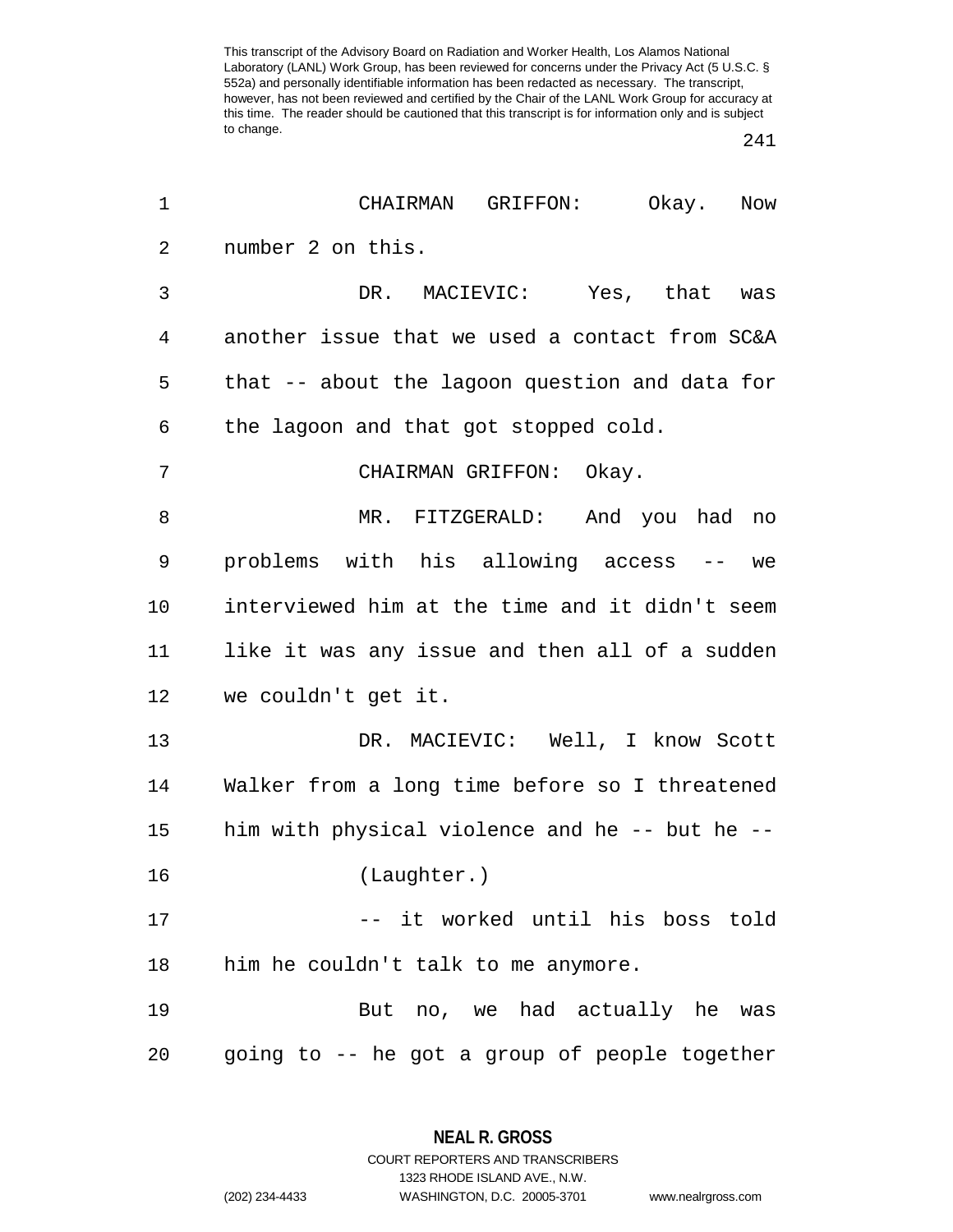| 1  | for me. We were going to go and discuss what  |
|----|-----------------------------------------------|
| 2  | years we wanted to look at, pull data out, he |
| 3  | was pretty sure where all this data was, and  |
| 4  | go through it.                                |
| 5  | But then it, right at that point,             |
| 6  | got stopped. So it's -- he really didn't, he  |
| 7  | was being quite helpful.                      |
| 8  | MR. FITZGERALD: Yes, he sounded               |
| 9  | like he had the right information, which was  |
| 10 | you know, if you can have<br>some             |
| 11 | characterization information regarding the    |
| 12 | concentrations of tritium in the pond you can |
| 13 | go from there to come up with some kind of    |
| 14 | immersion dose, which is the answer to        |
| 15 | whatever the -- whatever you can come up with |
| 16 | on that.                                      |
| 17 | MEMBER BEACH: And that just went              |
| 18 | back to budget as well?                       |
| 19 | DR. MACIEVIC: Yes. All they want              |
| 20 | was to $--$                                   |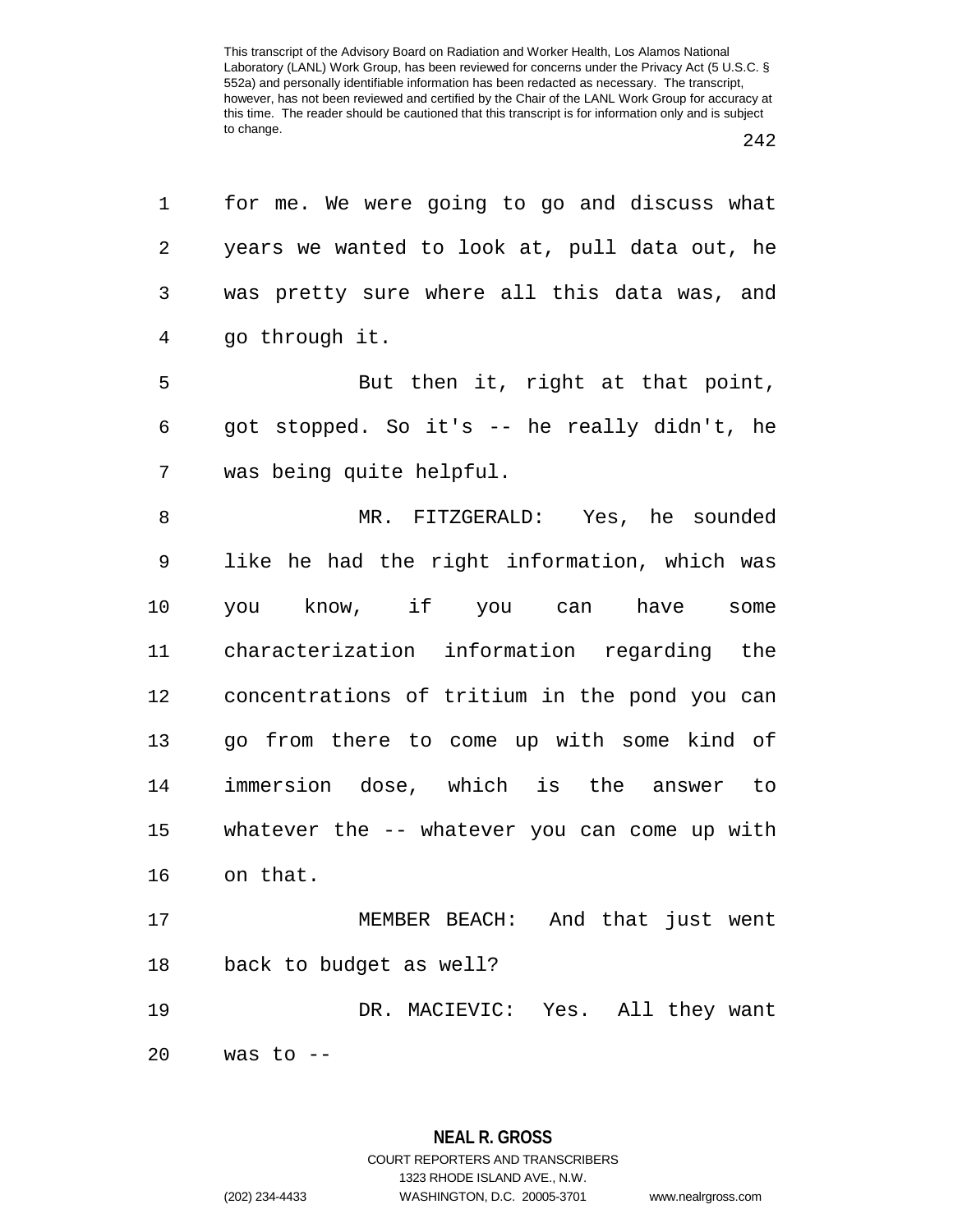243

| 1  | MEMBER BEACH: Making sure it was               |
|----|------------------------------------------------|
| 2  | budget and not something else.                 |
| 3  | DR. MACIEVIC: No, not the death                |
| 4  | threats.                                       |
| 5  | (Laughter)                                     |
| 6  | No, it was a day after he agreed               |
| 7  | to that, I got an email in the morning saying  |
| 8  | "I don't know what happened but they told me   |
| 9  | cease and desist on all activities." So it     |
| 10 | went right back to the budget and then we      |
| 11 | started talking and found out what the problem |
| 12 | was.                                           |
| 13 | CHAIRMAN GRIFFON: Okay, so moving              |
| 14 | on to item 6.                                  |
| 15 | DR. MACIEVIC: Okay, this one is -              |
| 16 |                                                |
| 17 | Special tritium<br>CHAIRMAN GRIFFON:           |
| 18 | compounds.                                     |
| 19 | Special tritium<br>MACIEVIC:<br>DR.            |
| 20 | compounds. What I would like to do is, Bob     |

**NEAL R. GROSS** COURT REPORTERS AND TRANSCRIBERS

1323 RHODE ISLAND AVE., N.W.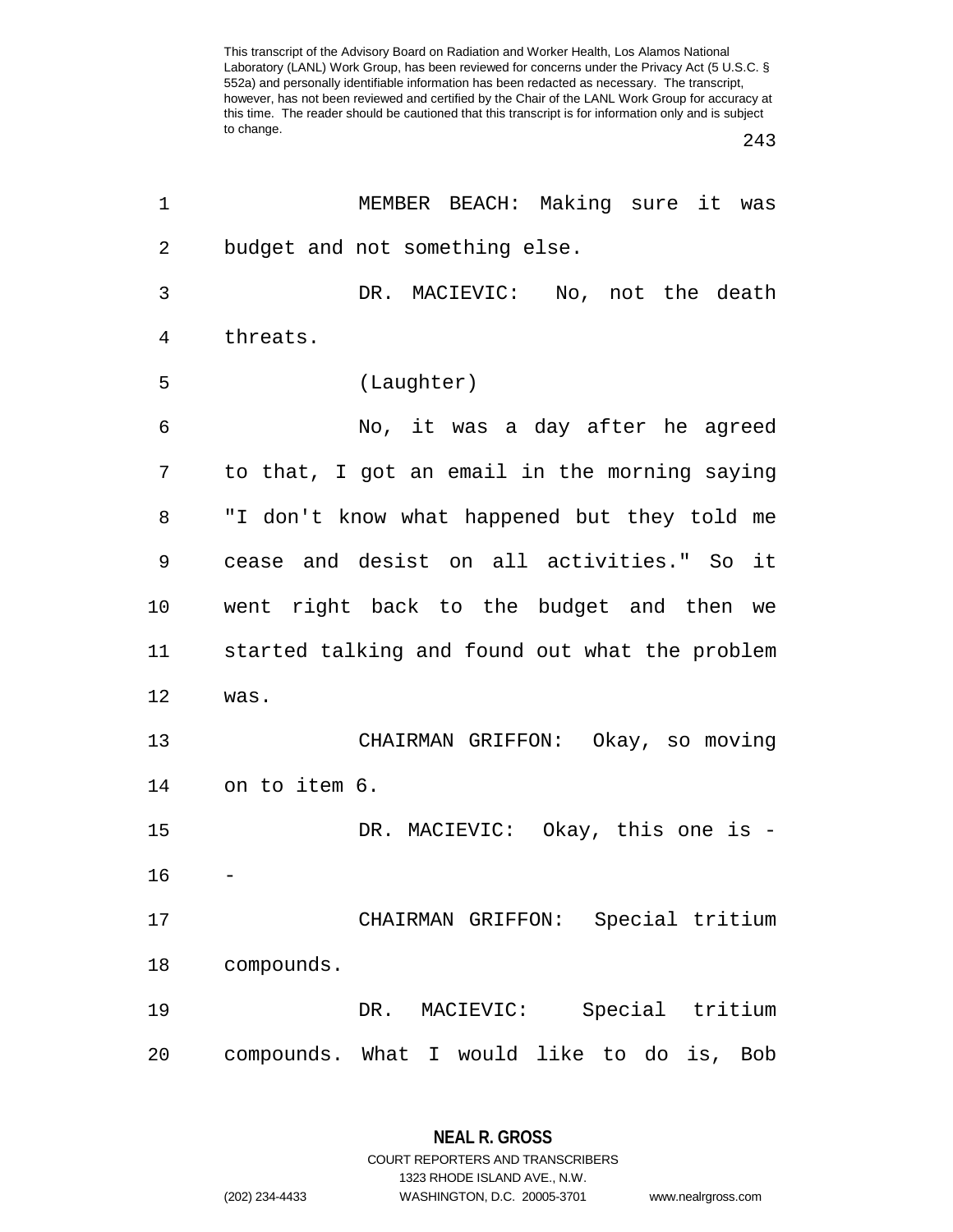244

| 1              | Burns are you out there? Bob?                       |
|----------------|-----------------------------------------------------|
| $\overline{2}$ | MR. BURNS: Yes.                                     |
| 3              | DR. MACIEVIC: Since this is a 27-                   |
| $\overline{4}$ | page one, could you -- if you read this it          |
| 5              | does start on page 37 and ends up on page 44,       |
| 6              | and instead of reading through this, could you      |
| 7              | give just a summary of the type of things that      |
| 8              | show that basically that these tritium              |
| 9              | questions would not be a -- would not have          |
| 10             | been a problem from a radiological control          |
| 11             | standpoint due to these activities.                 |
| 12             | So could you just give a little                     |
| 13             | run through there, Bob?                             |
| 14             | MR. BURNS: Okay, well what I                        |
| 15             | attempted to do was to summarize, since it's        |
| 16             | hard to -- we haven't had, as we<br>have            |
| 17             | discussed numerous times, we haven't had the        |
| 18             | opportunity to go back to LANL and really run       |
| 19             | these things to ground.                             |
| 20             | had<br>So<br>to approach it<br>$\mathbf{I}$<br>more |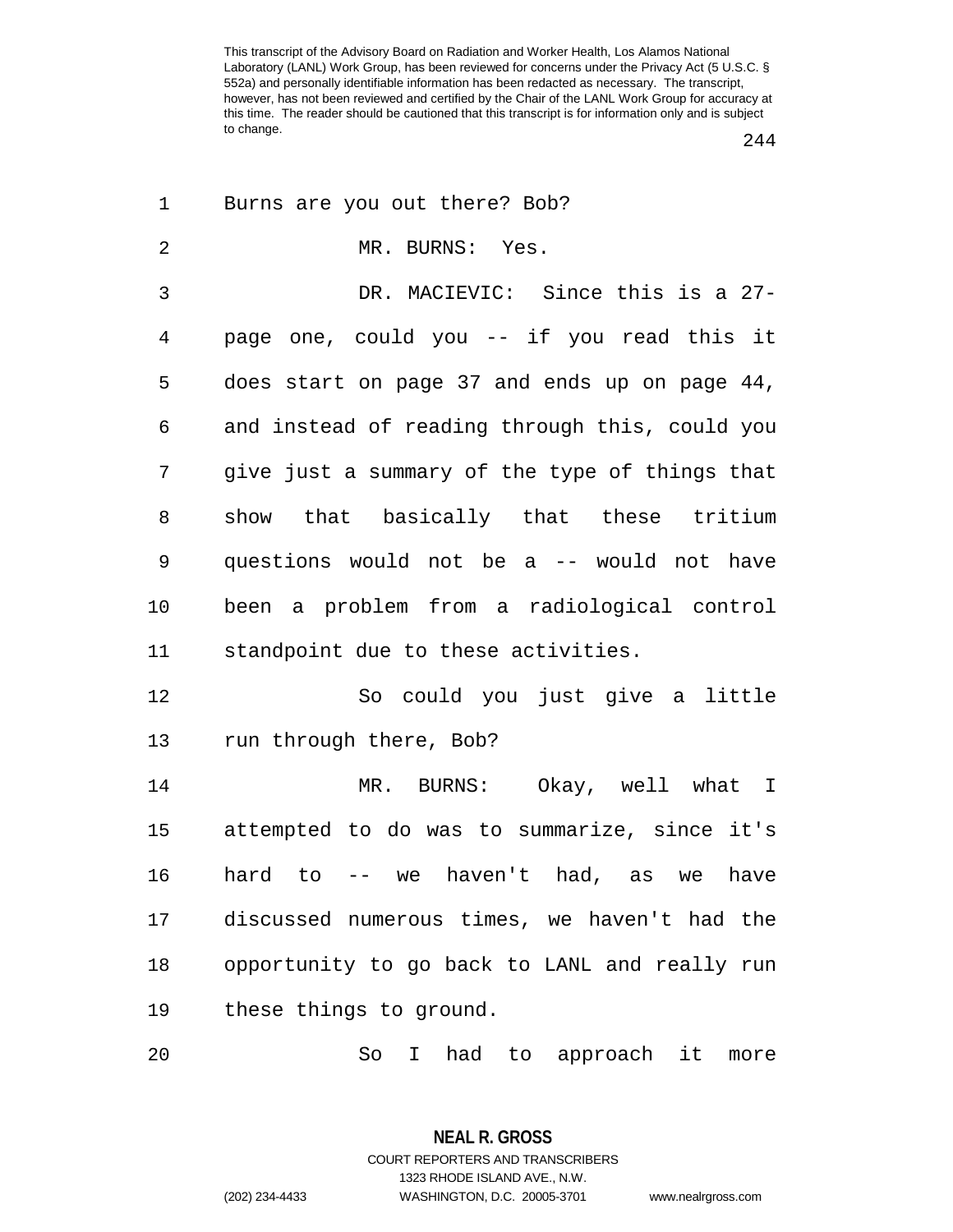1 generically with the information we had and 2 just applying references. But at LANL you have 3 both operations with tritide salts and special 4 tritium compounds and you also had tritium gas 5 facilities.

6 So I just tried to give a general 7 overview of the types of materials you would 8 expect at those kinds of facilities. Then in 9 addition I looked at how the -- like at Mound 10 for instance, where they had -- how they 11 handled the issue of potential special tritium 12 compounds being a component of their general 13 contamination if you will, general tritium 14 contamination. That's basically the summary of 15 all this.

16 MR. FITZGERALD: Okay, Kathy do 17 you want to weigh in on this?

18 DR. MACIEVIC: Do you want to go 19 through the whole seven pages?

20 MR. FITZGERALD: Kathy, do you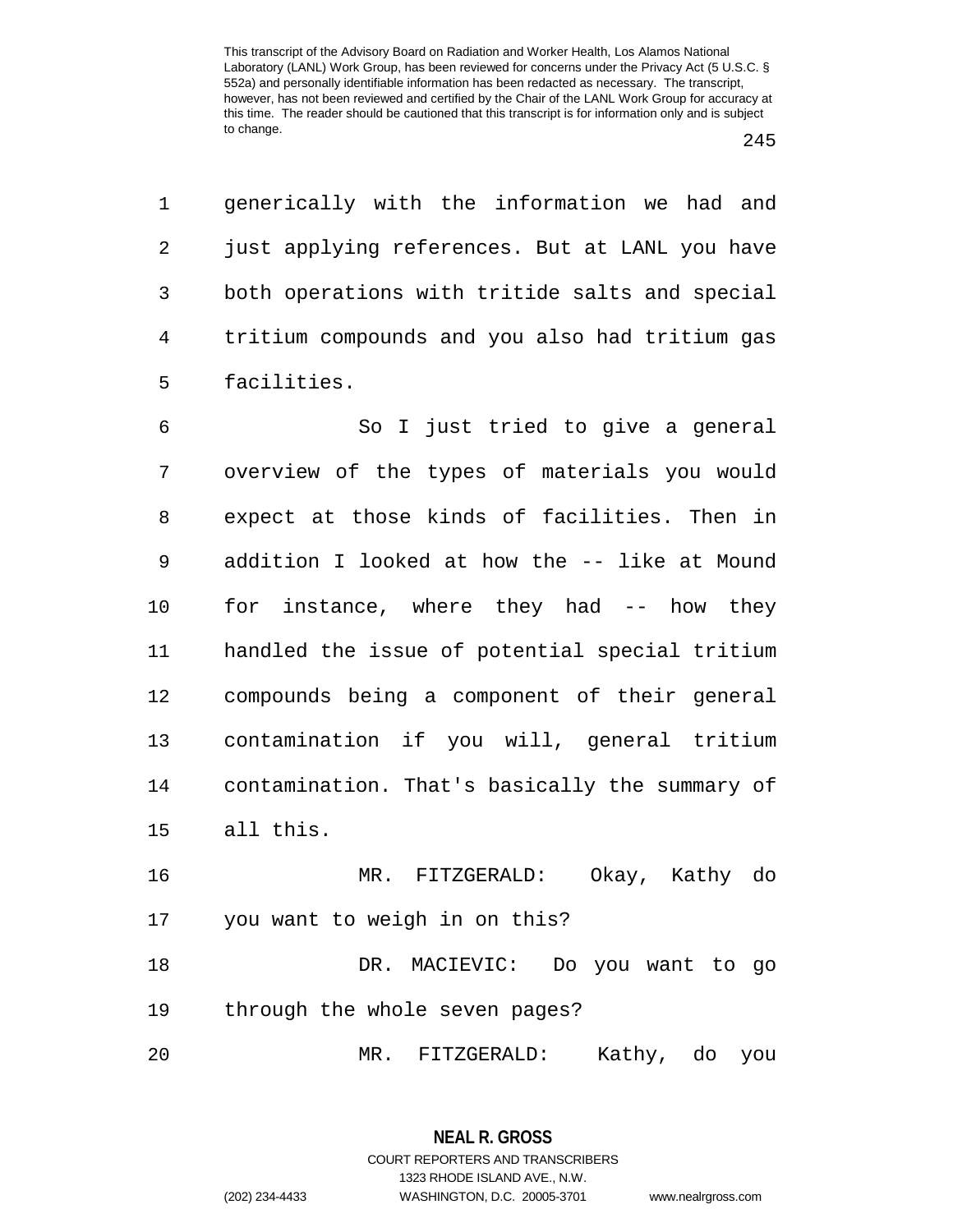246

1 want to weigh in on this or are you on the 2 line?

3 She may not be on the line. Okay, 4 basically our concern is that the less soluble 5 STCs, tritides were handled in specific parts 6 of the weapons complex, and we know Mound 7 figured prominently, on the fabrication side 8 and so did Los Alamos as well, and there is 9 information in Germantown, but because it is 10 secure information, as far as source terms, 11 and the identity of some of the compounds that 12 would be of concern.

13 And it's not so much tritium 14 operations writ large that's the issue, as 15 much as just being aware of the operations 16 that handled the specific compounds and like 17 with Mound, being able to identify the -- 18 MS. ROBERTSON-DEMERS: Hi, Joe I 19 got cut off.

20 MR. FITZGERALD: Oh. Well I will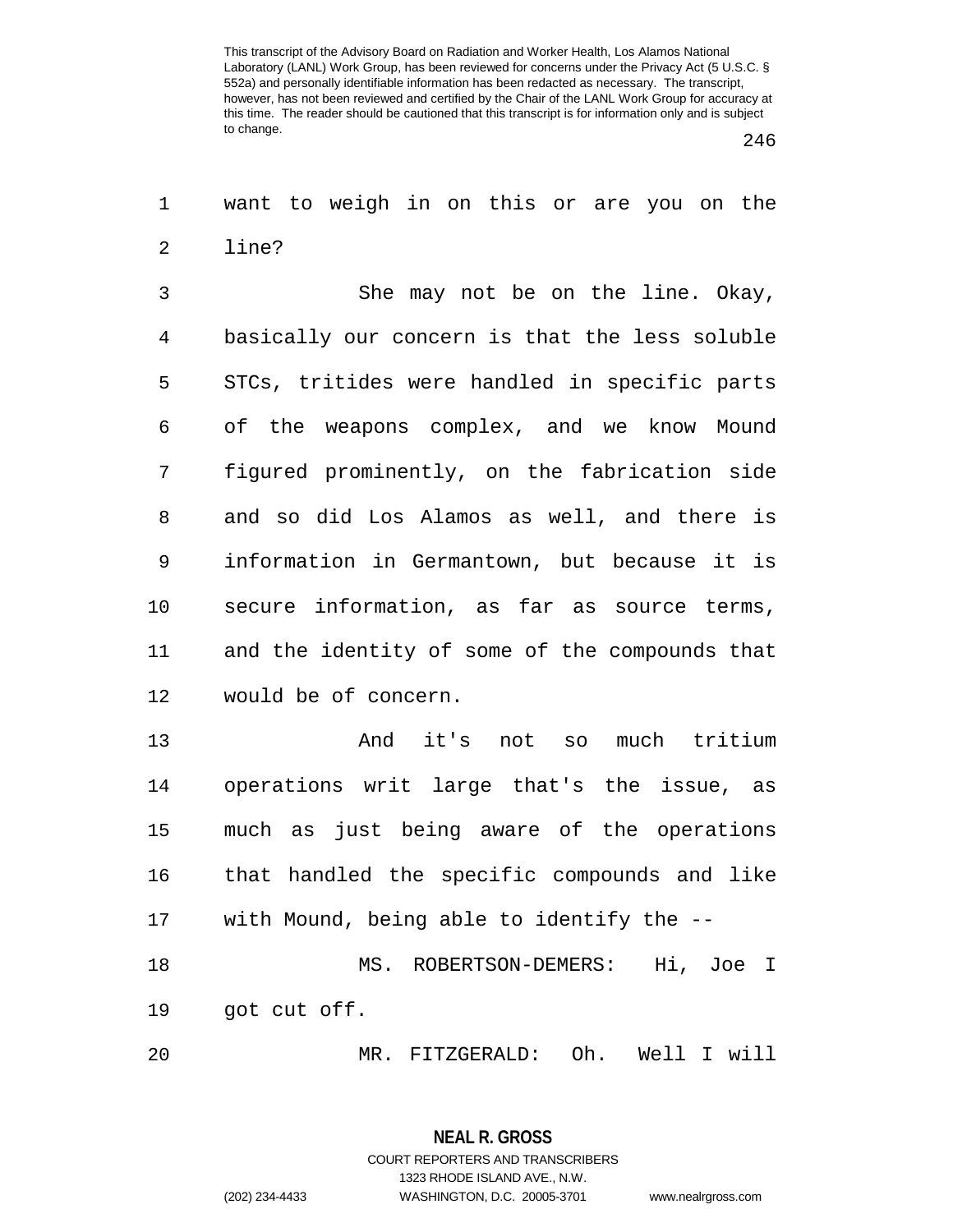| 1           | give you first right to refusal since you have |
|-------------|------------------------------------------------|
| 2           | probably looked into this a bit more than I    |
| 3           | have, if you want to sort of outline the       |
| 4           | tritide issue.                                 |
| 5           | MS. ROBERTSON-DEMERS: Well, the                |
| 6           | way that I broke it down was that there's      |
| 7           | really two processes that result in, let's     |
| 8           | say, special tritium compounds.                |
| $\mathsf 9$ | The first is actual work like Bob              |
| 10          | says, actual operations with special tritium   |
| 11          | compounds including stable metal tritides at   |
| 12          | LANL.                                          |
| 13          | The second part of this is<br>in               |
| 14          | facilities that handle a great throughput of   |
| 15          | tritium, diffusion and reactivity can produce  |
| 16          | special tritium compounds, and I guess I have  |
| 17          | a question as far as the write-up that was     |
| 18          | produced by NIOSH, and that question is that   |
| 19          | you are saying that the relative production    |
| 20          | associated with diffusion and reactivity is    |

**NEAL R. GROSS**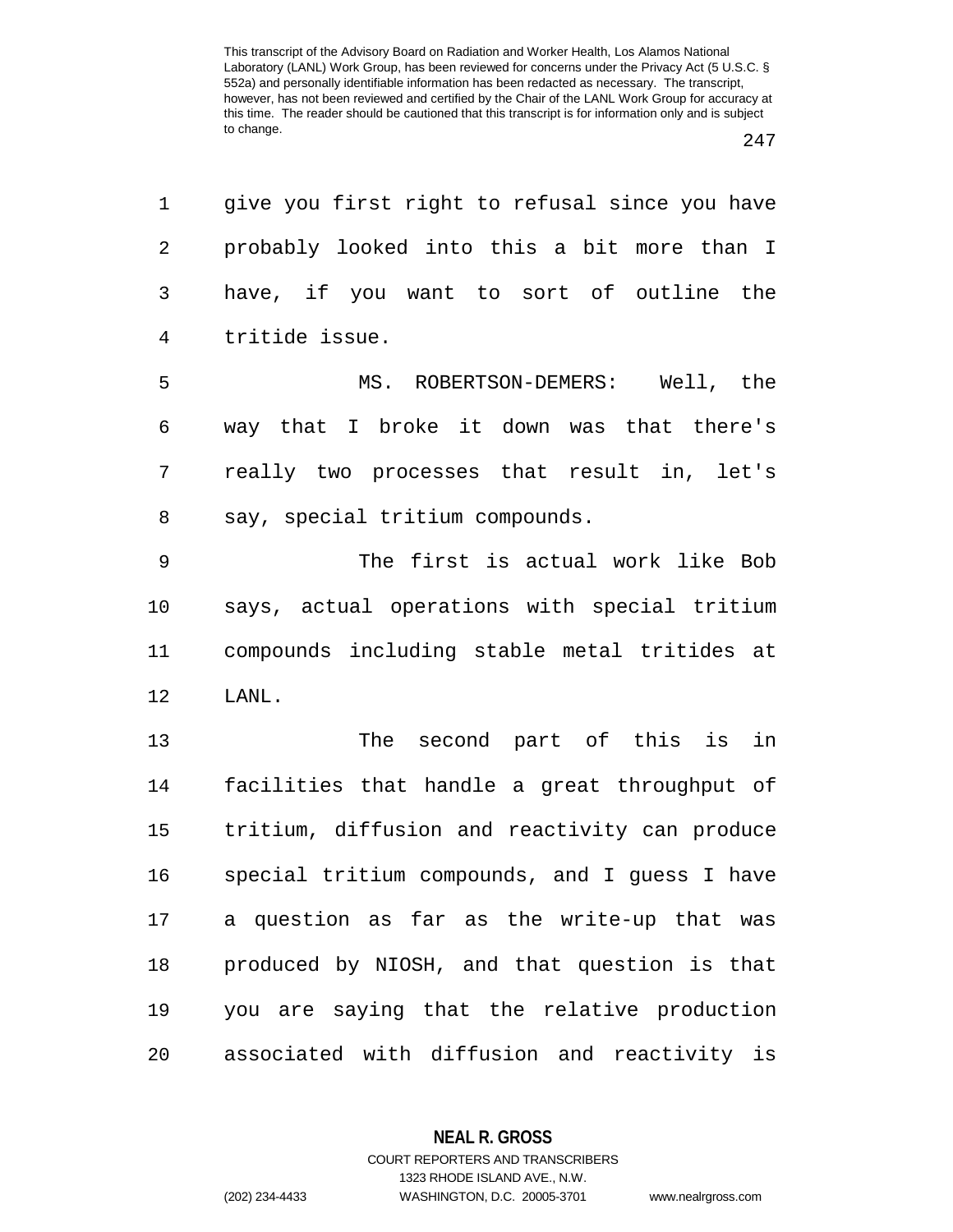248

|  | very small. |
|--|-------------|
|  |             |

2 My question to you is does that 3 mean you are not going to calculate the dose 4 for that? 5 MR. BURNS: Well I can answer the 6 -- well I can't answer whether or not we are 7 going to calculate dose. That's not my call. 8 But if we want to discuss -- I have some ideas 9 or suggestions on how we would do that if 10 anyone cares. 11 But as far as assigning that dose 12 or not is not my call. 13 MEMBER MUNN: We always care. 14 MS. ROBERTSON-DEMERS: Well, Greg 15 do you have any feeling for that because you 16 know, a lot of this write-up is that it's less 17 than one percent, which we really haven't had 18 an opportunity to dig it all the literature 19 available on diffusion and reactivity. 20 So we have been told by Savannah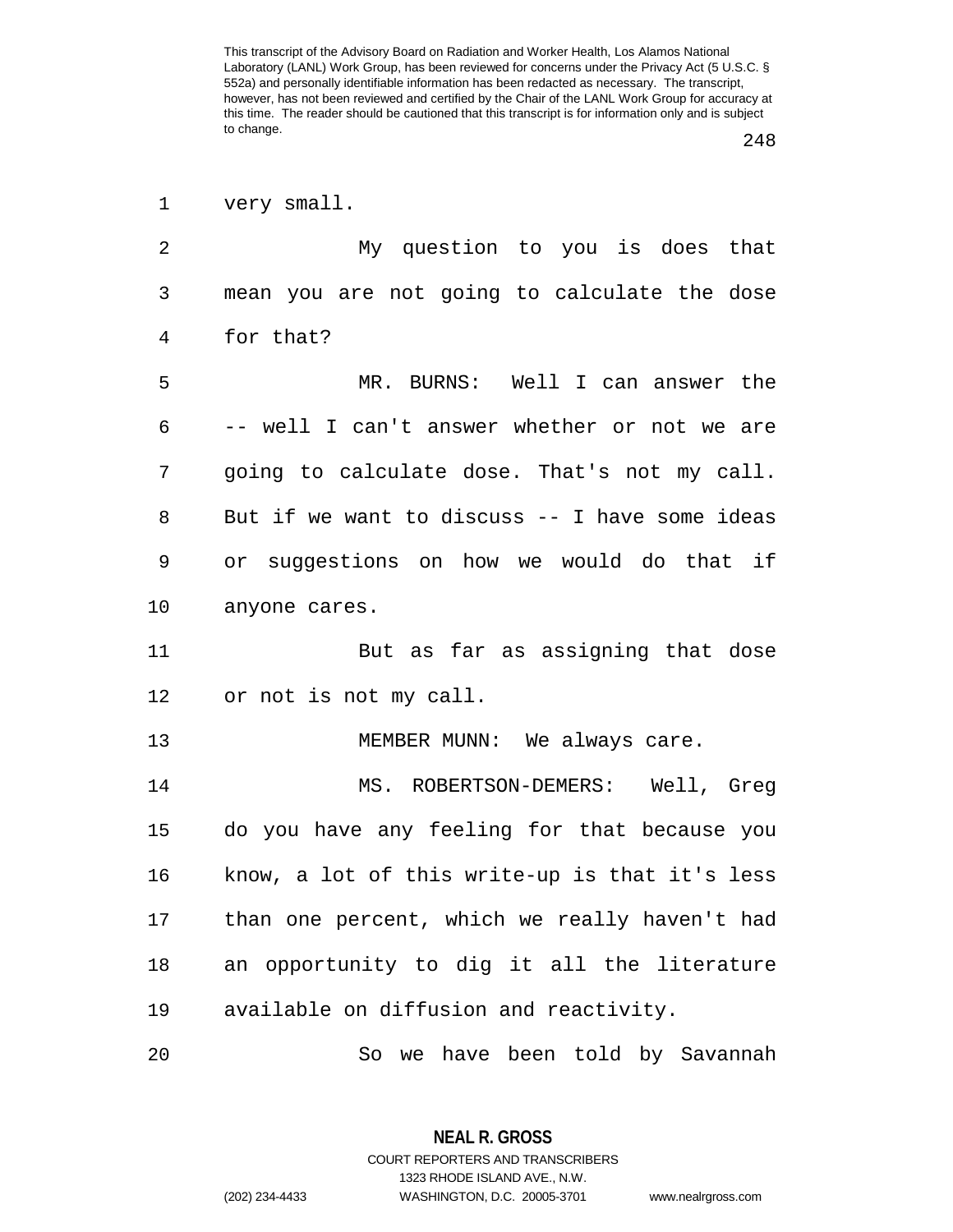1 River folks that this is a big issue, and we 2 have an interview summary that is going to 3 come out from our LANL interviews shortly, and 4 they also discuss the problems with handling a 5 lot of tritium and production of tritium 6 particulate as a result of corrosion of metal 7 products, and they talk about the fact that 8 really, up until the '90s, they weren't paying 9 attention to this. They didn't understand it. 10 They didn't have it well characterized and 11 they are still developing the capacity to deal 12 with this. 13 So do you have any feel for 14 whether it is -- 15 DR. MACIEVIC: Well, there's two 16 things, one is that because the issue also, 17 some of the things are going to be classified 18 in this work, that we would have to go and 19 look at classified documents to also get a 20 better handle on that question.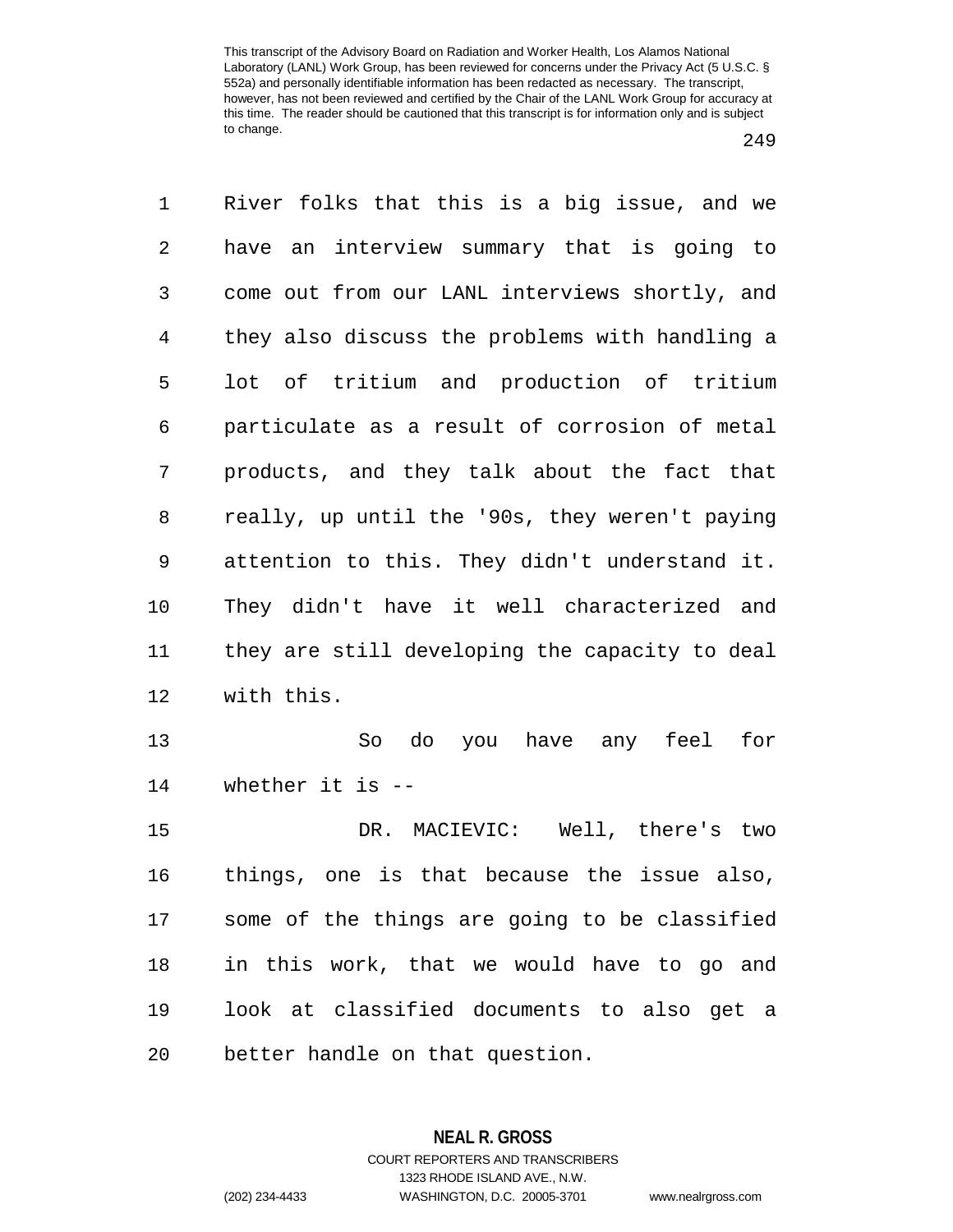| $\mathbf 1$ | But the second thing is, again,                |
|-------------|------------------------------------------------|
| $\sqrt{2}$  | because this SEC is involved with the group of |
| 3           | people that it is involved with, what is the   |
| 4           | potential dose in looking at these standards   |
| 5           | and how things were controlled that you were   |
| 6           | going to have the tritide be a major component |
| 7           | to -- exposure to the Class of workers that we |
| 8           | are talking about in this SEC, because again,  |
| $\mathsf 9$ | that would be a tritium worker who we do need  |
| 10          | to go and take a look at the classified stuff. |
| 11          | But as far as the other group of               |
| 12          | unmonitored workers who would be a person      |
| 13          | passing through or someone spending a short    |
| 14          | time in there compared to the full-time worker |
| 15          | in that area, is this -- is the issue large    |
| 16          | for that person?                               |
| 17          | That's -- that to me is where I                |
| 18          | think the controls apply much more to this     |
| 19          | Class of workers at the SEC, the SEC.          |
| 20          | DR. NETON: Well, let me just say,              |

**NEAL R. GROSS** COURT REPORTERS AND TRANSCRIBERS 1323 RHODE ISLAND AVE., N.W.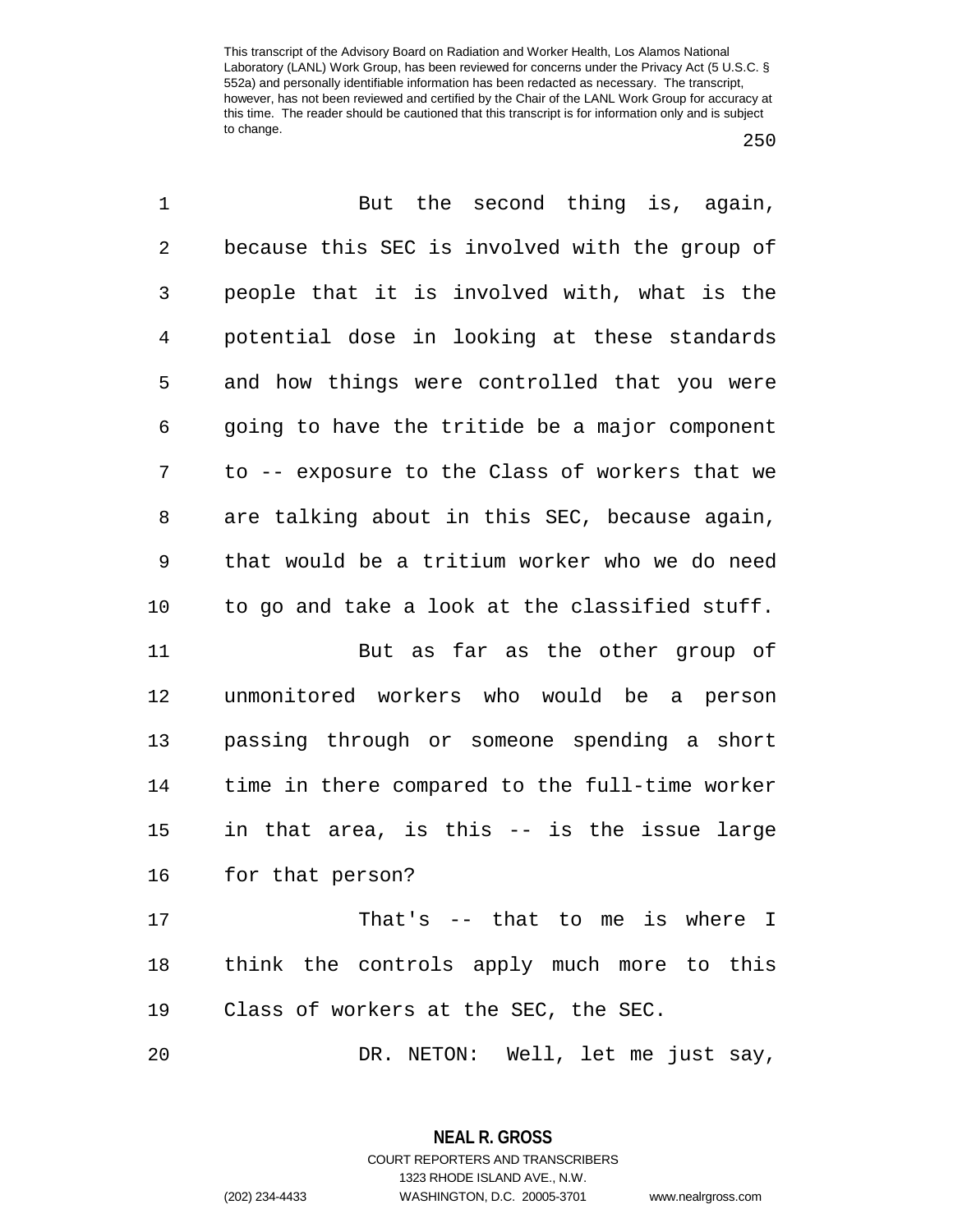| 1  | if there is a dose there, to be estimated, it  |
|----|------------------------------------------------|
| 2  | needs to be included whether it's large or     |
| 3  | not. That's the way we operate in the end. We  |
| 4  | can't ignore doses even if it's one percent of |
| 5  | the dose. We need to account for it in some    |
| 6  | fashion.                                       |
| 7  | DR. MACIEVIC: Well I do believe                |
| 8  | in the TBD we do compute tritium doses, so it  |
| 9  | would be what, how much are you extending the  |
| 10 |                                                |
| 11 | It would be<br>DR.<br>NETON:<br>an             |
| 12 | estimate of what $-$ yes.                      |
| 13 | DR. MACIEVIC: -- because of that.              |
| 14 | DR. NETON:<br>I think Kathy's                  |
| 15 | original question was were we going to add it  |
| 16 | or not, and the question is we will, at some   |
| 17 | amount of dose.                                |
| 18 | DR. MACIEVIC: Right, right.                    |
| 19 | MR. FITZGERALD: It sort of sure                |
| 20 | sounds like this is sort of, again, a classic  |

**NEAL R. GROSS** COURT REPORTERS AND TRANSCRIBERS

1323 RHODE ISLAND AVE., N.W.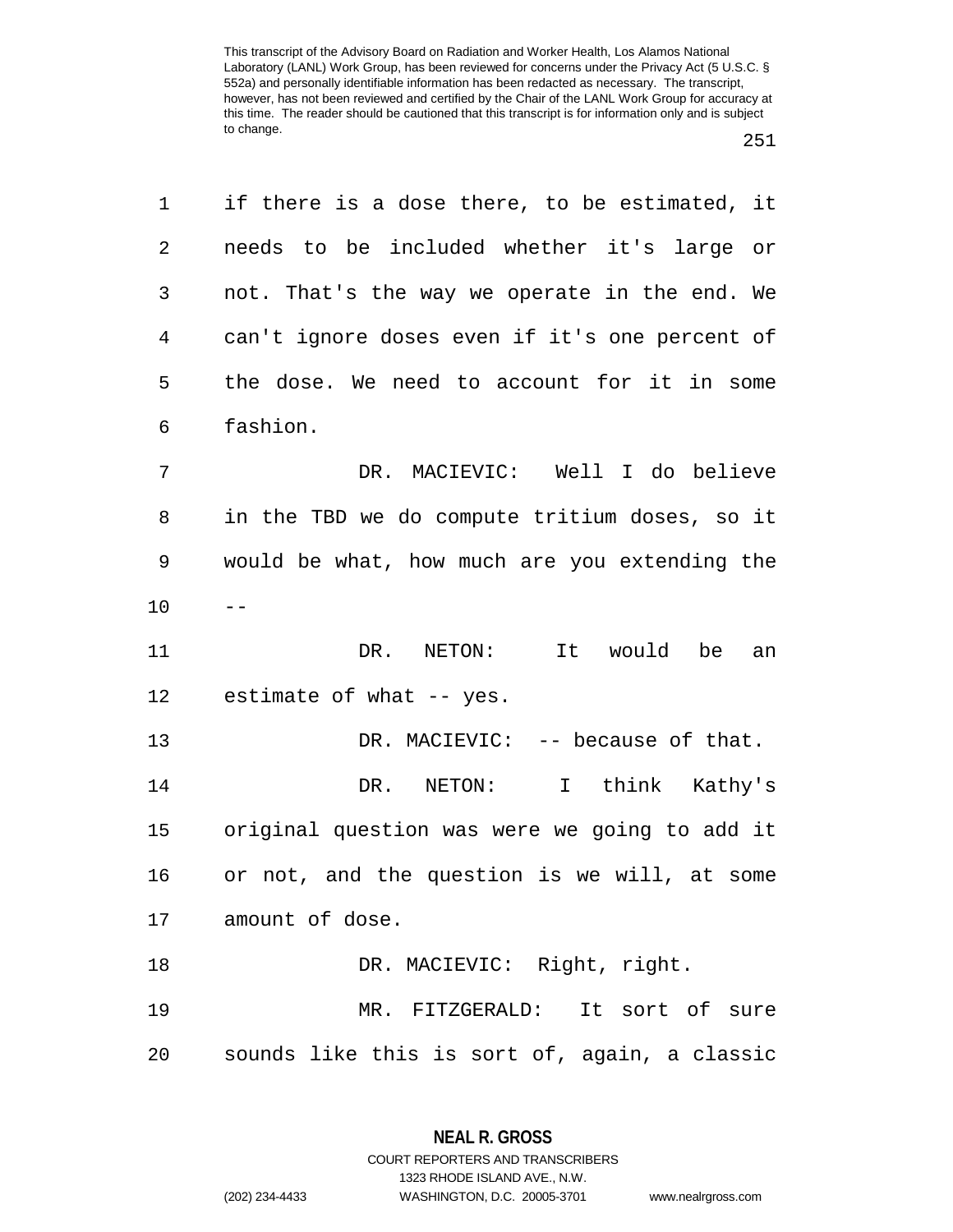| $\mathbf 1$    | exposure potential inquiry, meaning that you   |
|----------------|------------------------------------------------|
| $\overline{2}$ | are just trying to characterize the source     |
| $\mathfrak{Z}$ | term in terms of what was there, what could    |
| $\overline{4}$ | have been the source of exposure, was it       |
| 5              | meaningful and who might have been exposed?    |
| $\epsilon$     | I mean just answering that basic               |
| 7              | question at least would get you to the point   |
| 8              | where you are going to know what you are going |
| 9              | to need for that, or what you can do about it. |
| 10             | I think we are still at the early              |
| 11             | process and not quite --                       |
| 12             | DR. MACIEVIC: Well, yes exactly,               |
| 13             | I mean as far as characterizing the dose for   |
| 14             | this, for a full-time worker in a tritium      |
| 15             | facility for these tritides, we don't have a   |
| 16             | handle on it yet, that we would have to go     |
| 17             | back to the site and dig up more information   |
| 18             | on that.                                       |
| 19             | The trick to me is going to be,                |
| 20             | then, going from that and saying okay, this    |

**NEAL R. GROSS** COURT REPORTERS AND TRANSCRIBERS

1323 RHODE ISLAND AVE., N.W.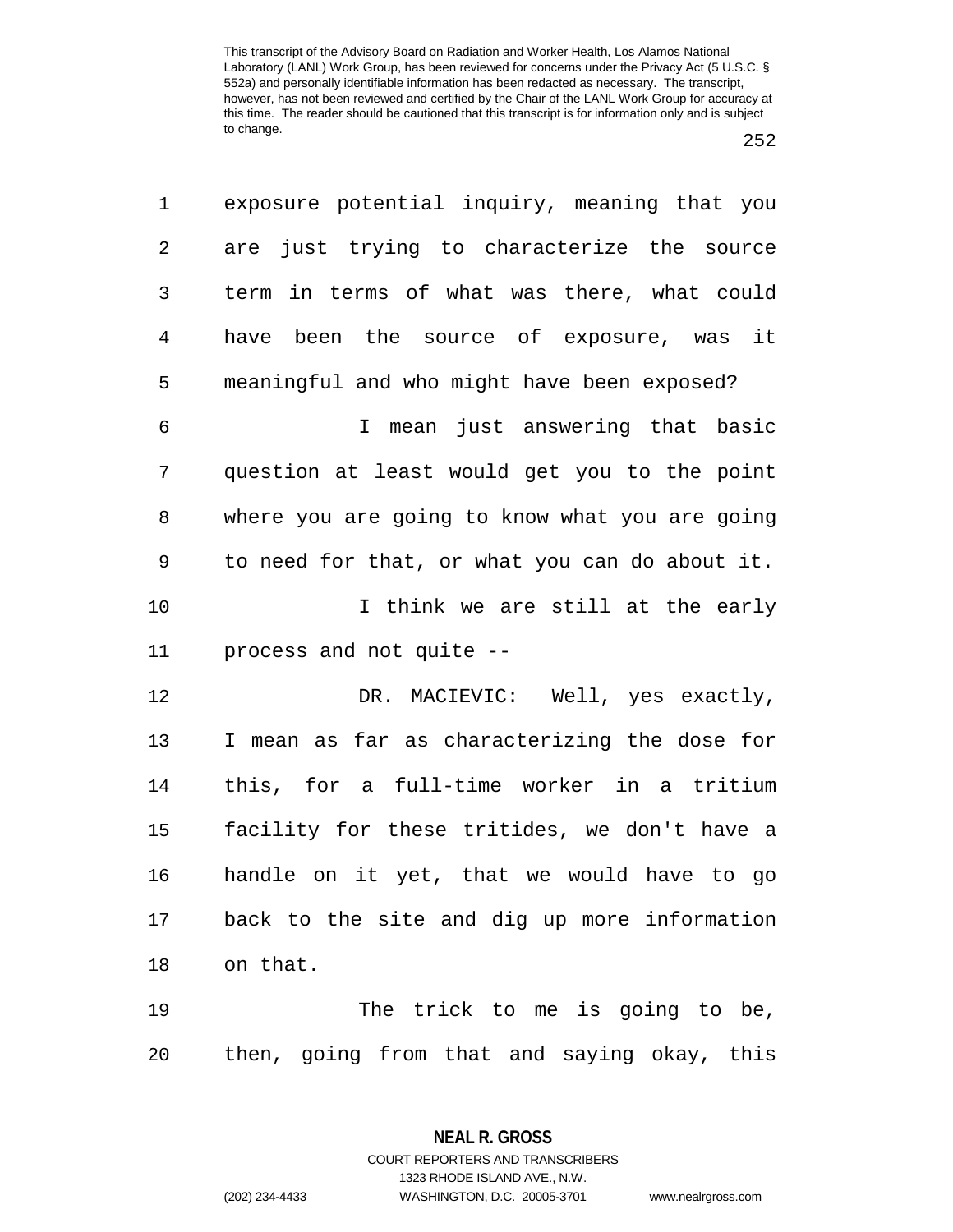253

| 1              | guy who was working here all the time and gets |
|----------------|------------------------------------------------|
| 2              | x, how are you applying it to these people     |
| 3              | passing through?                               |
| $\overline{4}$ | MR. FITZGERALD: Well, at Mound we              |
| 5              | started there and then established a -- who    |
| 6              | the relevant workers are, and<br>not           |
| 7              | surprisingly, the operators were one part of   |
| 8              | it, but the maintenance and support personnel  |
| 9              | were another part of it.                       |
| 10             | So actually I would argue that                 |
| 11             | they could be a more relevant part of it, so   |
| 12             | it's -- without going through<br>and           |
| 13             | characterizing it is hard to know what the     |
| 14             | significance is to what worker population.     |
| 15             | DR. MACIEVIC: Well, and yes, you               |
| 16             | would have to go in and we would have to take  |
| 17             | a look at these classified documents at the    |
| $18\,$         | site on specific things that they were doing   |
| 19             | to find out what -- the extent of the problem. |
| 20             | MR. FITZGERALD: Right, and this                |

**NEAL R. GROSS** COURT REPORTERS AND TRANSCRIBERS

1323 RHODE ISLAND AVE., N.W.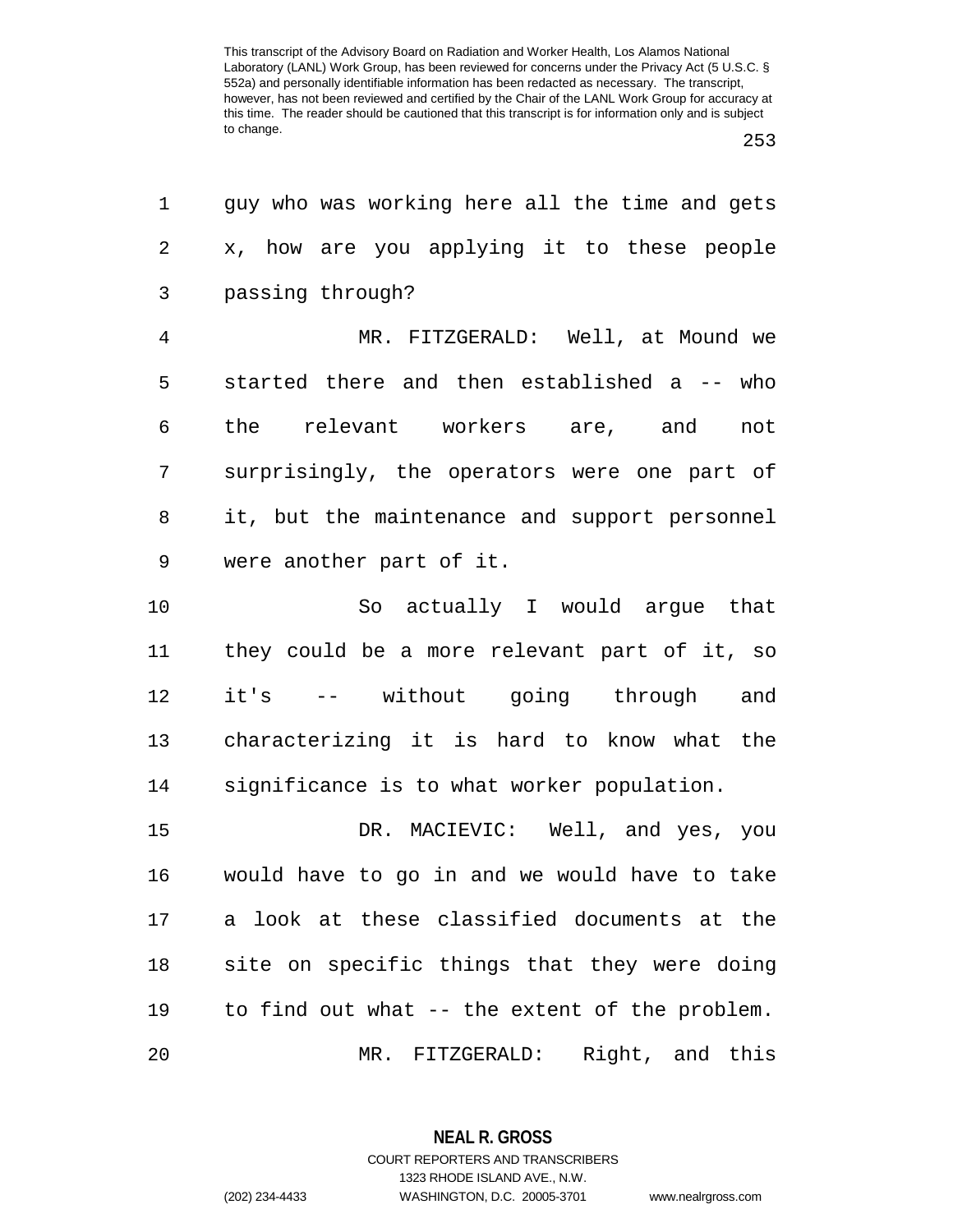| 1              | was flagged throughout the DOE complex as a    |
|----------------|------------------------------------------------|
| $\overline{2}$ | big deal, because of the dosimetry             |
| 3              | implications, and it's arguably a big deal     |
| $\overline{4}$ | when you don't have sealed components, which   |
| 5              | we wouldn't have in a laboratory environment   |
| 6              | either on the front end or the back end of     |
| 7              | this, either in the fabrication or in the      |
| 8              | research and dismantlement or whatever.        |
| $\mathsf 9$    | So, I think Mound and Los Alamos               |
| 10             | represent the two poles of this question that  |
| 11             | needs to be addressed and --                   |
| 12             | MS. ROBERTSON-DEMERS: And I think              |
| 13             | with diffusion and reactivity, the biggest     |
| 14             | concern there is actually when you get into    |
| 15             | maintenance and D&D, because now you start     |
| 16             | tearing things apart that were once contained. |
| 17             | MR. FITZGERALD: And that's part                |
| 18             | of the characterization and exposure math.     |
| 19             | MS. ROBERTSON-DEMERS: With -- now              |
| 20             | the other, I guess, question I had, was I got  |

**NEAL R. GROSS** COURT REPORTERS AND TRANSCRIBERS

1323 RHODE ISLAND AVE., N.W. (202) 234-4433 WASHINGTON, D.C. 20005-3701 www.nealrgross.com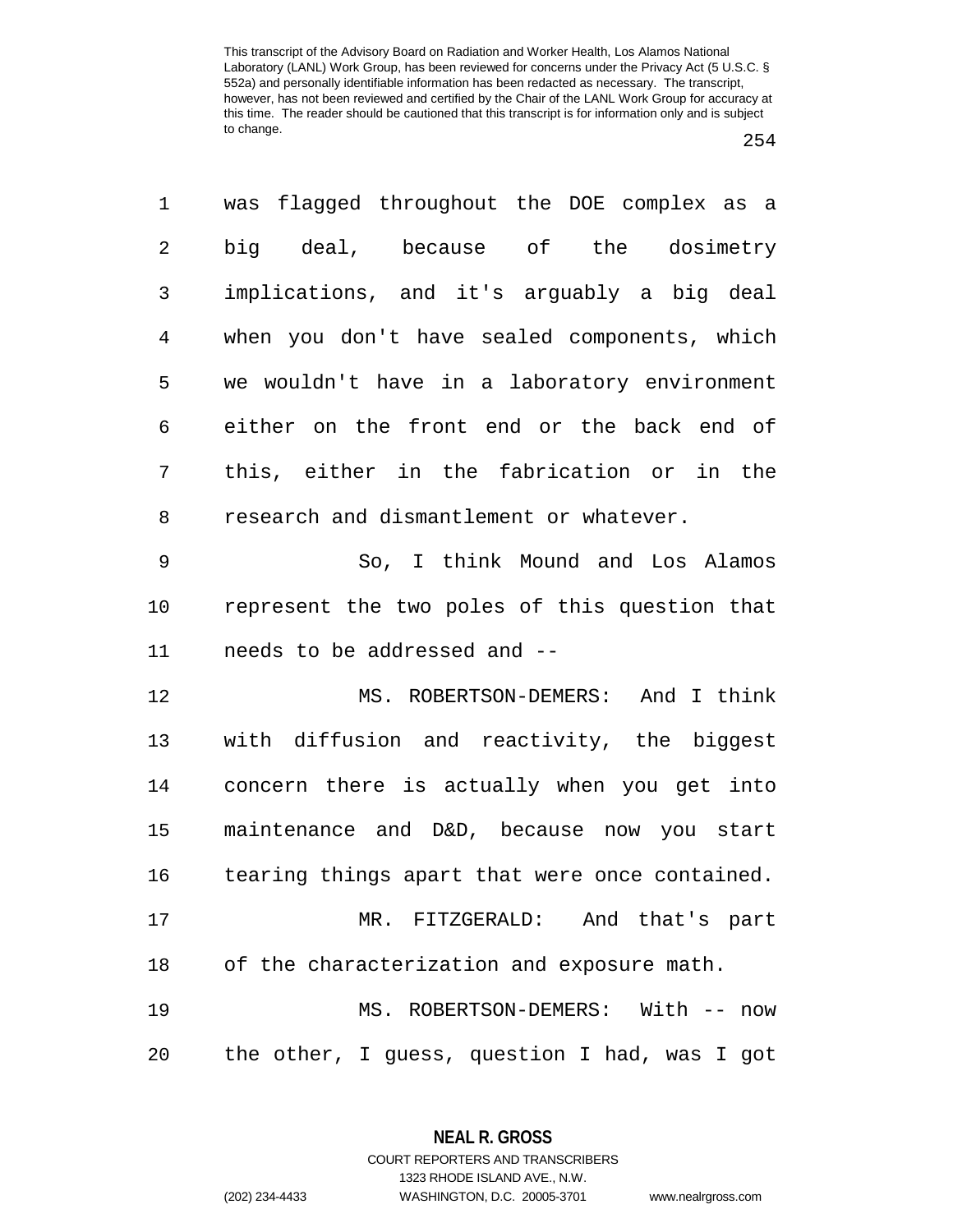255

| 1  | done reading your input and I wasn't sure how  |
|----|------------------------------------------------|
| 2  | you were going to assign dose from STCs.       |
| 3  | MACIEVIC:<br>That is not<br>DR.                |
| 4  | discussed in this section, the actual          |
| 5  | application of dose, because we don't have all |
| 6  | the information yet on that particular issue,  |
| 7  | far as what contribution you would have<br>as  |
| 8  | through those other documents.                 |
| 9  | CHAIRMAN GRIFFON: That's actually              |
| 10 | item 2 on this, but I don't think you get to - |
| 11 | - right.                                       |
| 12 | MR. FITZGERALD: Right.                         |
| 13 | CHAIRMAN GRIFFON: We haven't had               |
| 14 | issue 2 yet.                                   |
| 15 | Dosimetric<br>MR. FITZGERALD:                  |
| 16 | approach yes.                                  |
| 17 | MS. ROBERTSON-DEMERS: So we don't              |
| 18 | have a dose reconstruction process for this    |
| 19 | yet?                                           |
| 20 | MR. FITZGERALD:<br>Yes, what<br>Mark           |

**NEAL R. GROSS** COURT REPORTERS AND TRANSCRIBERS 1323 RHODE ISLAND AVE., N.W. (202) 234-4433 WASHINGTON, D.C. 20005-3701 www.nealrgross.com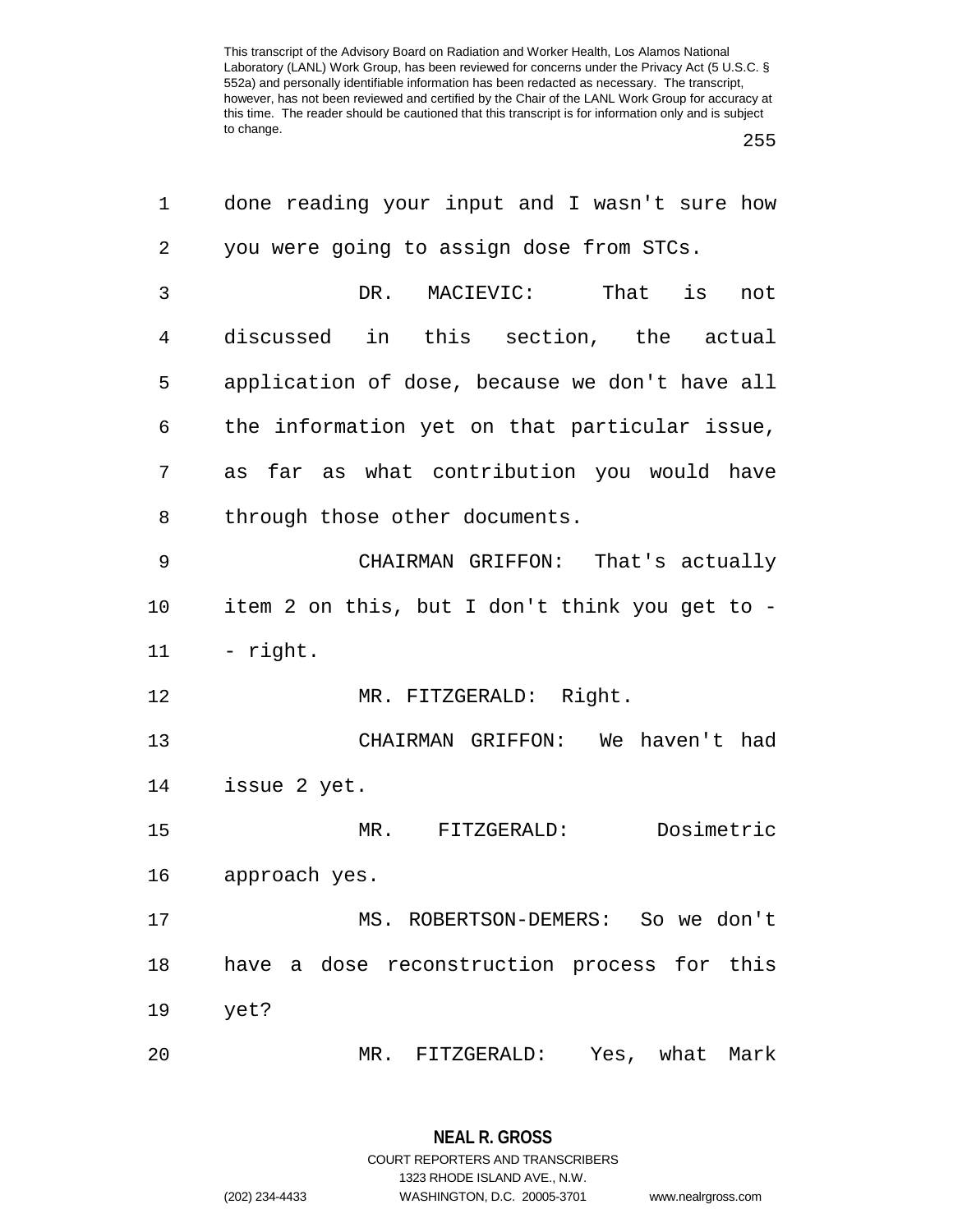| 1              | was saying, that was the second part of the                |
|----------------|------------------------------------------------------------|
| 2              | set of actions from November 3 <sup>rd</sup> but the first |
| 3              | part is the actual treatment of exposure and               |
| $\overline{4}$ | normal operations so that part has to happen               |
| 5              | first.                                                     |
| 6              | MEMBER BEACH: Except for this says                         |
| 7              | see six one five four. On page 45 of NIOSH's               |
| 8              | write-up. It just referred to that for the                 |
| 9              | first time.                                                |
| 10             | DR. MACIEVIC: Well, obviously                              |
| 11             | this has to be linked to actual going to the               |
| 12             | site and doing more work with this, is part of             |
| 13             | getting a perspective on this dose.                        |
| 14             | MR. FITZGERALD: Yes.                                       |
| 15             | MR. BURNS: I think what they did                           |
| 16             | at Mound, as I understand it, was essentially              |
| 17             | they would assign two intakes. They would use              |
| 18             | their surface contamination data and relate                |
| 19             | that to air concentration through resuspension             |
| $20$           | factors or whatever, but they would treat that             |

**NEAL R. GROSS** COURT REPORTERS AND TRANSCRIBERS

1323 RHODE ISLAND AVE., N.W.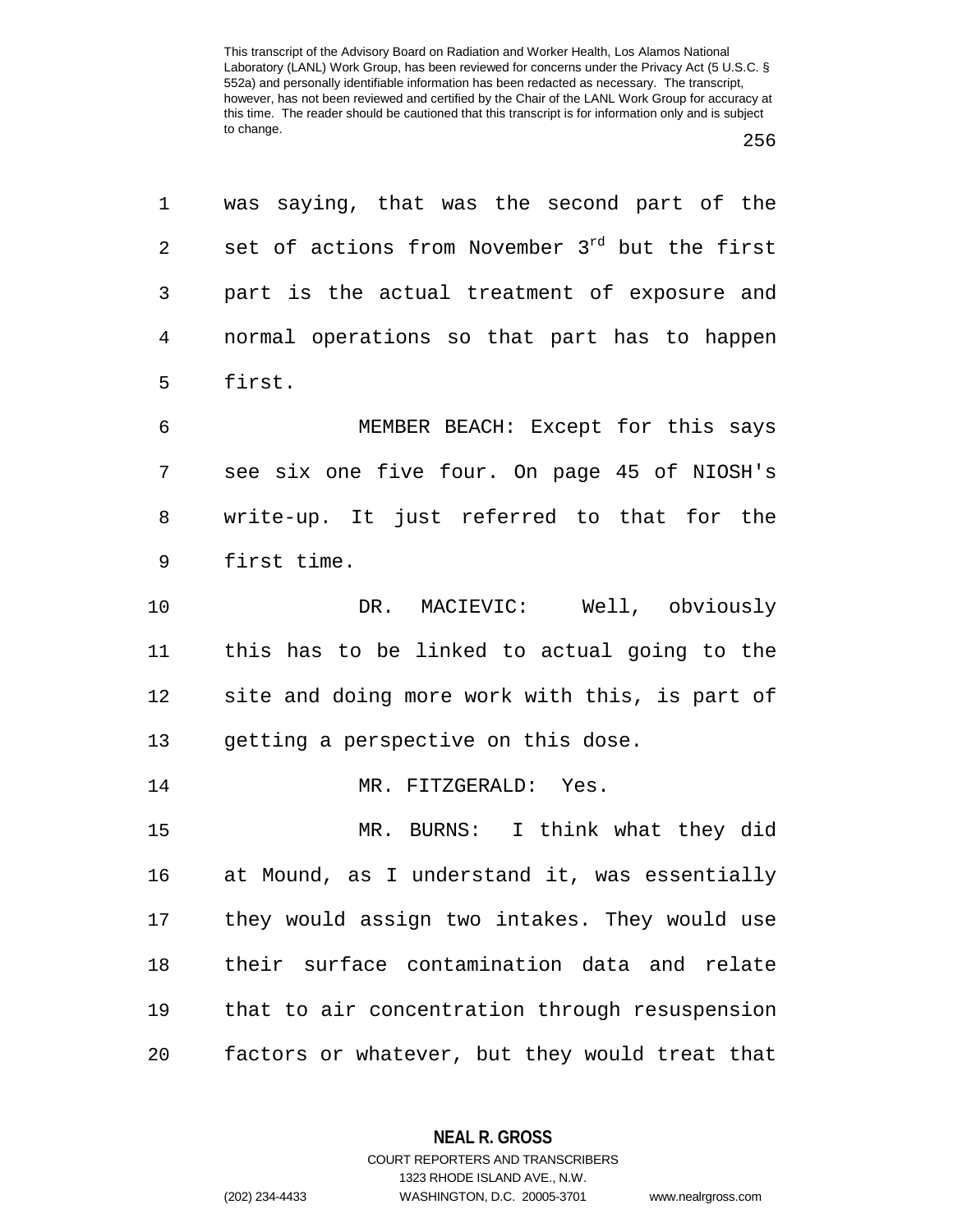257

| 1  | as the tritide component of the intake and    |
|----|-----------------------------------------------|
| 2  | then they would use the urinalysis results as |
| 3  | is, if you will, and then assign them --      |
| 4  | assign that intake as the soluble component.  |
| 5  | MS. ROBERTSON-DEMERS: I don't                 |
| 6  | think that message has been agreed upon.      |
| 7  | DR. NETON: No, that's --                      |
| 8  | MR. FITZGERALD: That's in draft.              |
| 9  | DR. NETON: -- draft form.                     |
| 10 | MR. FITZGERALD: That's the first              |
| 11 | time we have heard it.                        |
| 12 | CHAIRMAN GRIFFON: Yes, it sounds              |
| 13 | very interesting though.                      |
| 14 | MEMBER BEACH: I was just going to             |
| 15 | say, that doesn't sound --                    |
| 16 | DR. NETON: I don't think that's               |
| 17 | going to be --                                |
| 18 | (Simultaneous speaking.)                      |
| 19 | MR. FITZGERALD: That method has               |
| 20 | been proposed though in Pantex.               |

1323 RHODE ISLAND AVE., N.W.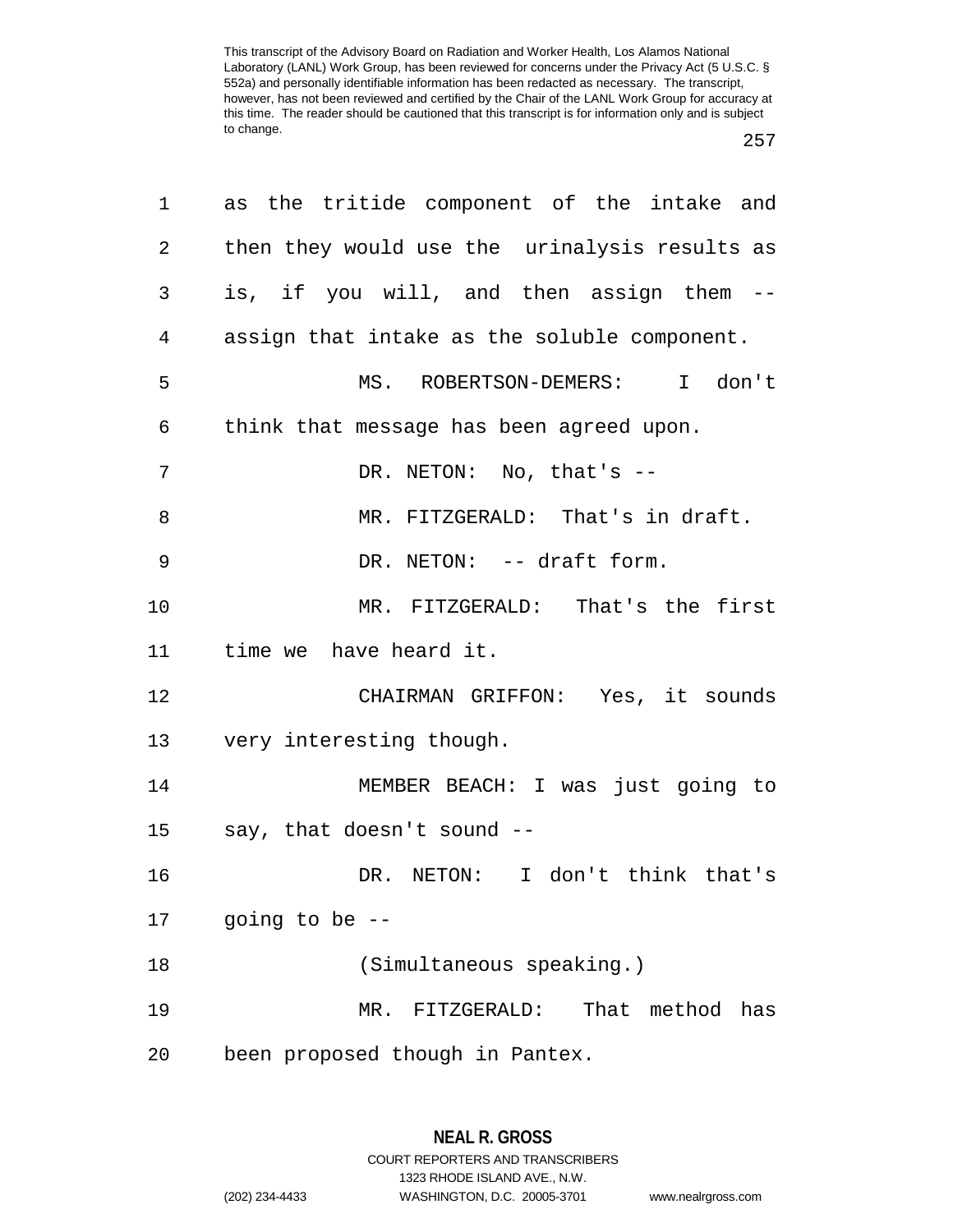258

| $\mathbf 1$ | CHAIRMAN GRIFFON: Yes.                          |
|-------------|-------------------------------------------------|
| 2           | (Simultaneous speaking.)                        |
| 3           | MEMBER MUNN: Well, it's a lot of                |
| 4           | tritium.                                        |
| 5           | MR. FITZGERALD: Well, that might                |
| 6           | be something to talk about.                     |
| 7           | MEMBER MUNN: Yes.                               |
| 8           | DR. MACIEVIC: You've got six two                |
| 9           | also involved because that talks about six one  |
| 10          | referring back there.                           |
| 11          | MEMBER BEACH: So back to Kathy's                |
| 12          | question, the dose reconstruction, you are      |
| 13          | going to defer back to Kathy and have a site    |
| 14          | visit and $-$                                   |
| 15          | DR. MACIEVIC: Yes.                              |
| 16          | MEMBER BEACH: -- it's actually                  |
| 17          | part of one instead of two?                     |
| 18          | MS. ROBERTSON-DEMERS: Can I make                |
| 19          | one other comment, and that is that there's a   |
| 20          | couple of documents at DOE headquarters<br>from |

**NEAL R. GROSS** COURT REPORTERS AND TRANSCRIBERS

1323 RHODE ISLAND AVE., N.W. (202) 234-4433 WASHINGTON, D.C. 20005-3701 www.nealrgross.com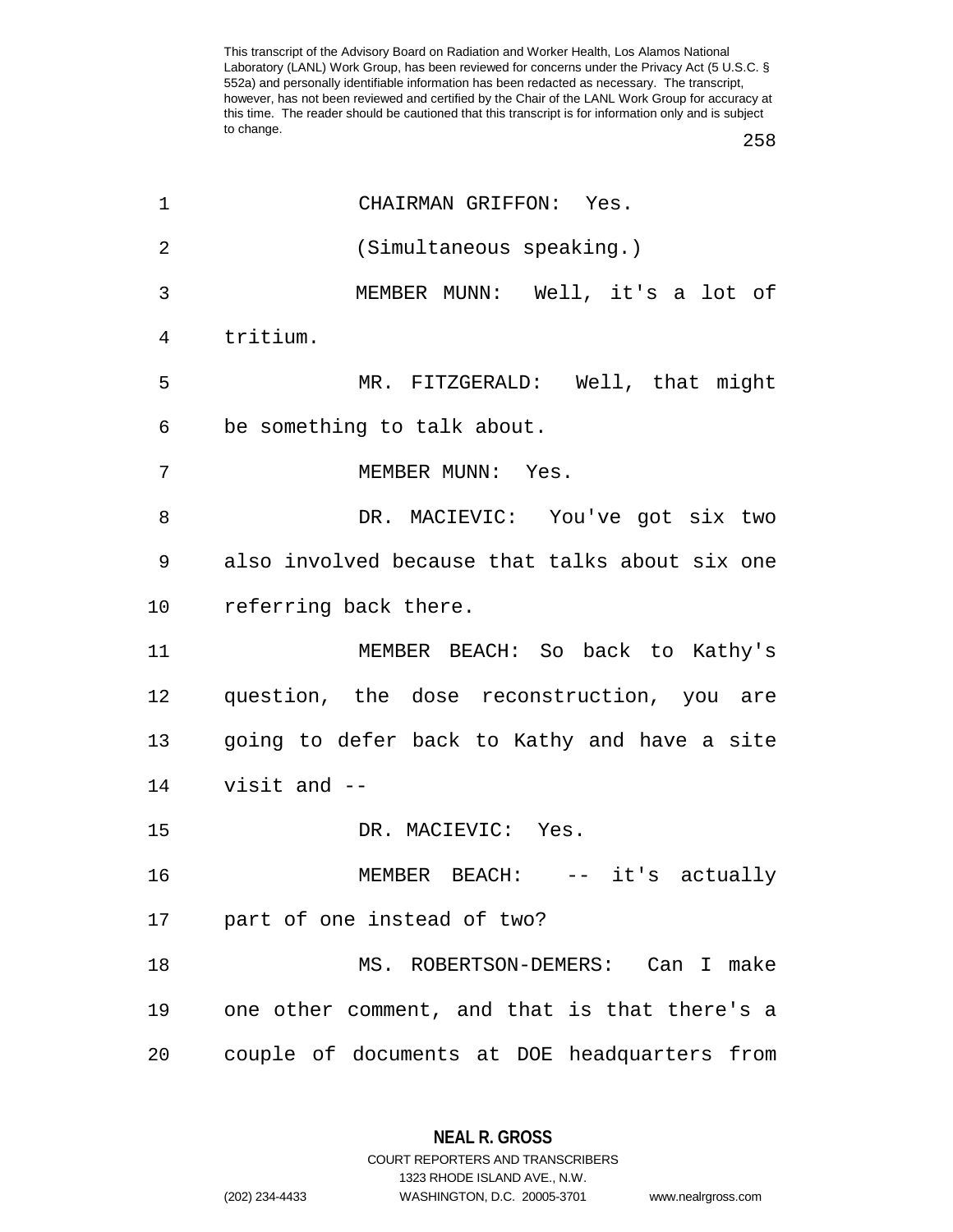259

| 1                   | LANL that should be reviewed and I am just    |
|---------------------|-----------------------------------------------|
| 2                   | letting you know that they are there.         |
| 3                   | CHAIRMAN GRIFFON: Do you have a               |
| 4                   | document, or descriptions of -- where are you |
| 5                   | saying these are at?                          |
| 6                   | MS. ROBERTSON-DEMERS: They are                |
| 7                   | related to tritium.                           |
| 8                   | MEMBER BEACH: In Germantown?                  |
| 9                   | MS. ROBERTSON-DEMERS: And they                |
| 10                  | are in Germantown.                            |
| 11                  | DR. MACIEVIC: Should I just ask               |
| 12                  | for those documents that Kathy says?          |
| 13                  | MS. ROBERTSON-DEMERS: Isn't there             |
| 14<br>an inventory? |                                               |
| 15                  | MR. FITZGERALD: Yes, there is an              |
| 16                  | inventory but what I can do is I am close to  |
| 17                  | Germantown, is just get it into a folder for  |
| 18                  | Greg so he doesn't have to ask a bunch of     |
| 19                  | questions about where it is. We will just put |
| 20                  | it in a folder and have your name on it       |

**NEAL R. GROSS** COURT REPORTERS AND TRANSCRIBERS

1323 RHODE ISLAND AVE., N.W.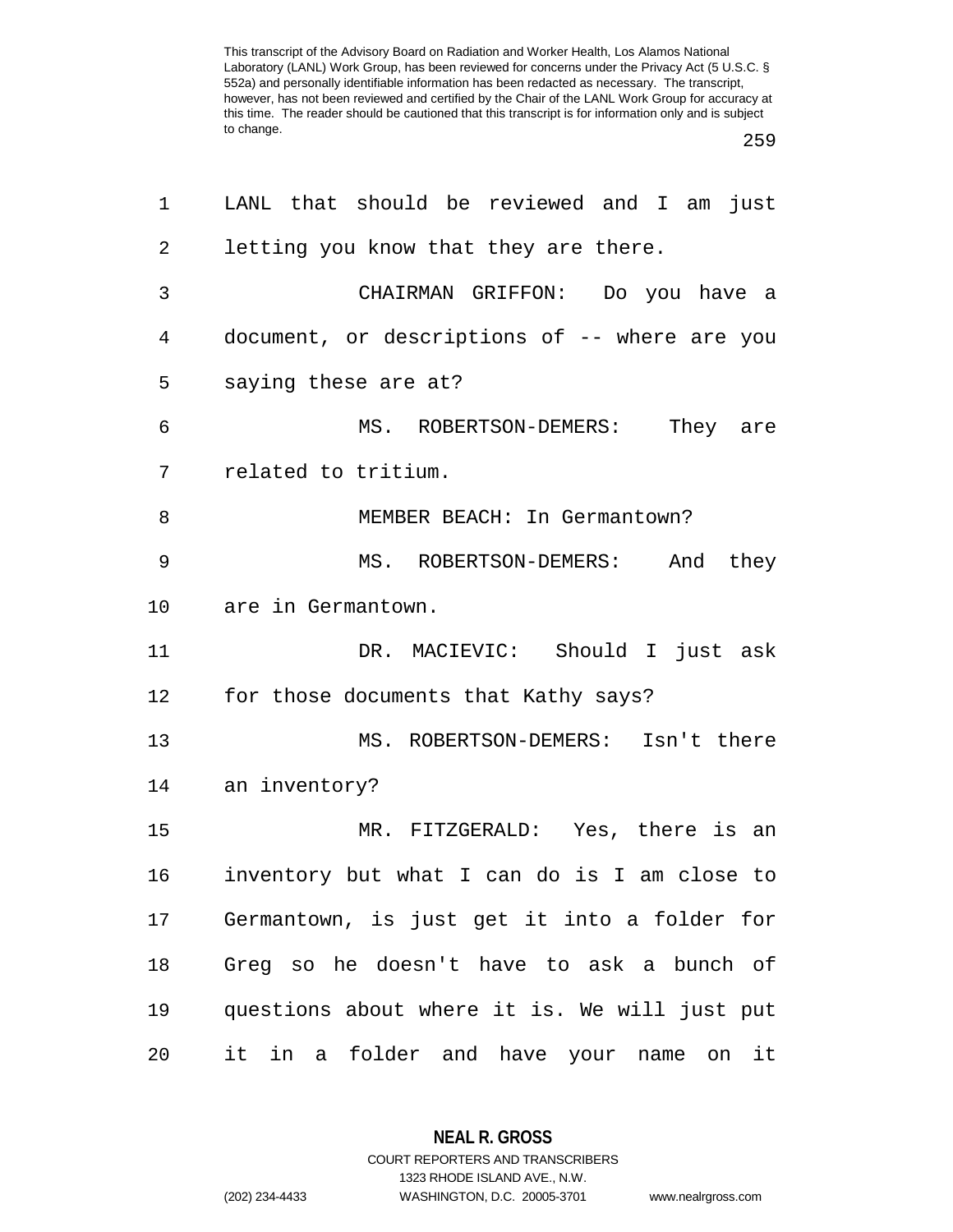260

| 1  | something.                                     |
|----|------------------------------------------------|
| 2  | I will work with you Kathy, to                 |
| 3  | make sure I am not missing anything.           |
| 4  | MS. ROBERTSON-DEMERS: The easiest              |
| 5  | thing to do is to search for the<br>LANL       |
| 6  | documents.                                     |
| 7  | MR. KATZ: And there's a data                   |
| 8  | capture visit in June already, so I don't know |
| 9  | if that works for you but that might be --     |
| 10 | MEMBER BEACH: I was going to                   |
| 11 | suggest that I -- this group might want to     |
| 12 | look at that since most of us will already be  |
| 13 | there.                                         |
| 14 | CHAIRMAN GRIFFON: Yes, I think                 |
| 15 | there's a lot of overlap.                      |
| 16 | MR. KATZ: I was just saying that               |
| 17 | for Greg's benefit because he is not involved  |
| 18 | in Pantex.                                     |
| 19 | CHAIRMAN GRIFFON: All right.                   |
| 20 | DR. NETON: Just for the record, I              |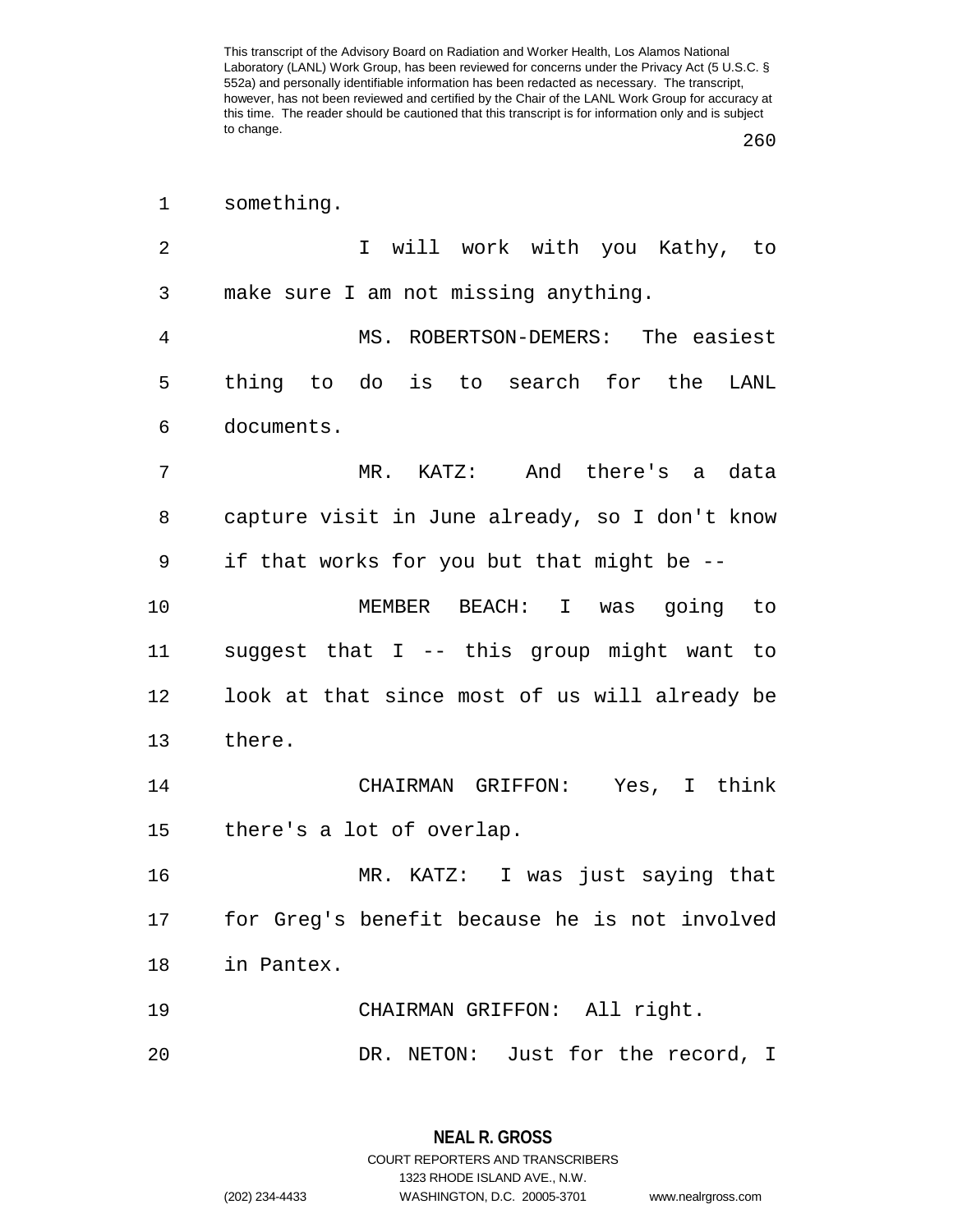261

| 1              | just remembered, that surface contamination    |
|----------------|------------------------------------------------|
| $\overline{2}$ | issue was proposed at Pinellas, not Pantex.    |
| 3              | MR. FITZGERALD: Where?                         |
| 4              | DR. NETON: Pinellas.                           |
| 5              | CHAIRMAN GRIFFON: Okay, we can                 |
| 6              | move on to item 7.                             |
| 7              | DR. MACIEVIC: Referring back to                |
| 8              | item 3, action item 2. So the issue, yes       |
| 9              | issue 3, action item 2, that is referring back |
| 10             | to -- unmonitored exposures for service        |
| 11             | personnel.                                     |
| 12             | CHAIRMAN GRIFFON: And we -- I                  |
| 13             | just don't want to lose this one. Is it --     |
| 14             | covered in issue three and two? Drop off in    |
| 15             | bioassay? Is that the right issue?             |
| 16             | MR. FITZGERALD: Yes.                           |
| 17             | DR. MACIEVIC: Yes, drop off in                 |
| 18             | bioassay and that refers back to the site      |
| 19             | again.                                         |
| 20             | CHAIRMAN GRIFFON: And this is the              |

**NEAL R. GROSS** COURT REPORTERS AND TRANSCRIBERS 1323 RHODE ISLAND AVE., N.W. (202) 234-4433 WASHINGTON, D.C. 20005-3701 www.nealrgross.com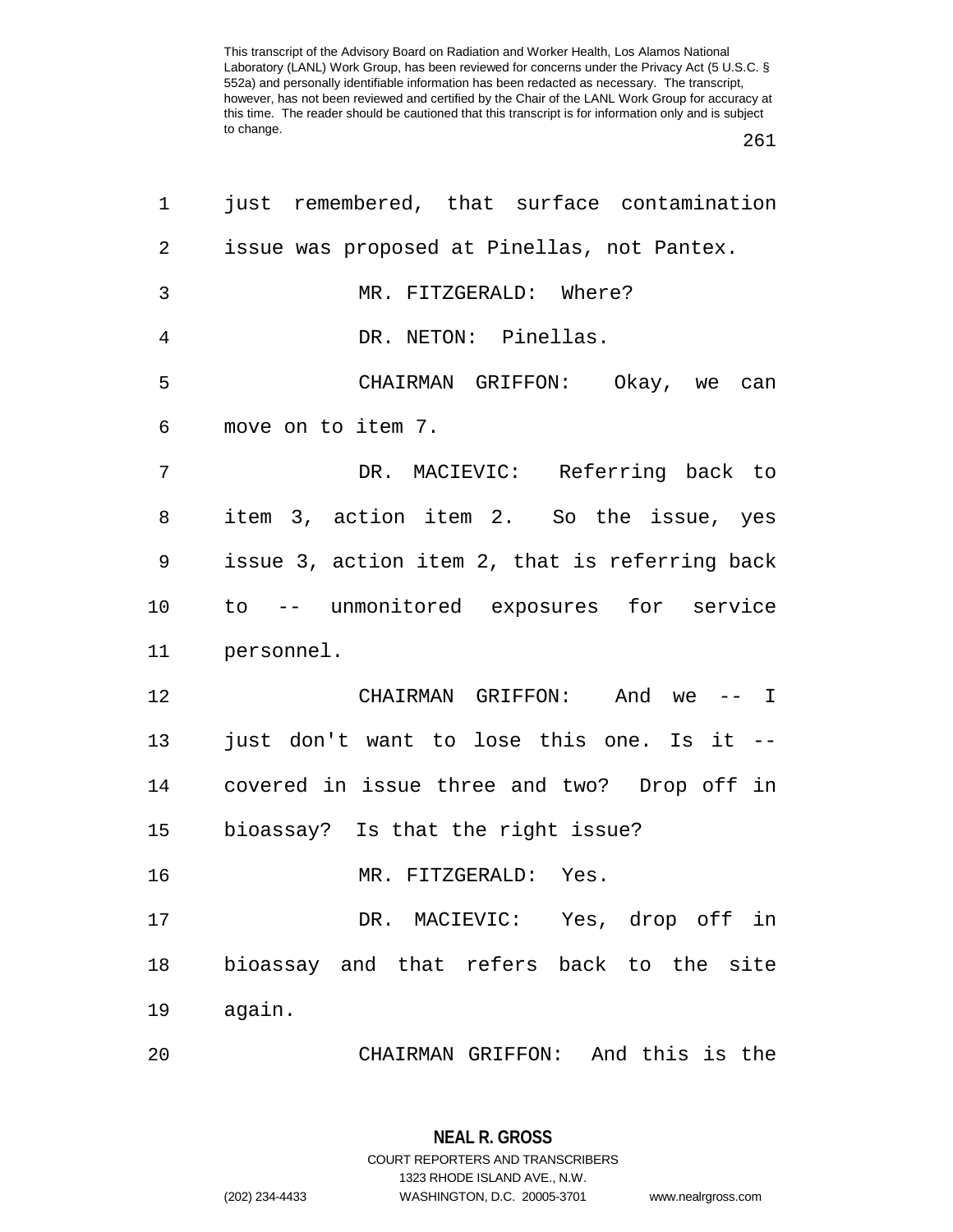262

| 1  | same issue or at least a subset of that issue, |
|----|------------------------------------------------|
| 2  | right, I guess?                                |
| 3  | MR. FITZGERALD: Right, it's a                  |
| 4  | subset of the issue. You know, we did a        |
| 5  | sampling and we found the bioassays but the    |
| 6  | number of bioassays decreased markedly with    |
| 7  | the backing off of the support workers and the |
| 8  | guards from routine bioassays, so --           |
| 9  | MEMBER BEACH: '76 to 2005.                     |
| 10 | CHAIRMAN GRIFFON: All right as                 |
| 11 | long as everybody is agreed, I'll assume it's  |
| 12 | part of the other item.                        |
| 13 | MEMBER MUNN: And so all we are                 |
| 14 | trying to do is identify why? I wondered about |
| 15 | that when we were talking about three. The     |
| 16 | only question is, why was there a reduction in |
|    | 17 the number of assay reports, correct?       |
| 18 | MR. FITZGERALD: It may be as                   |
| 19 | basic as looking at whether it's an 835, you   |
| 20 | know, you're going to be assumed less than 100 |

**NEAL R. GROSS** COURT REPORTERS AND TRANSCRIBERS

1323 RHODE ISLAND AVE., N.W. (202) 234-4433 WASHINGTON, D.C. 20005-3701 www.nealrgross.com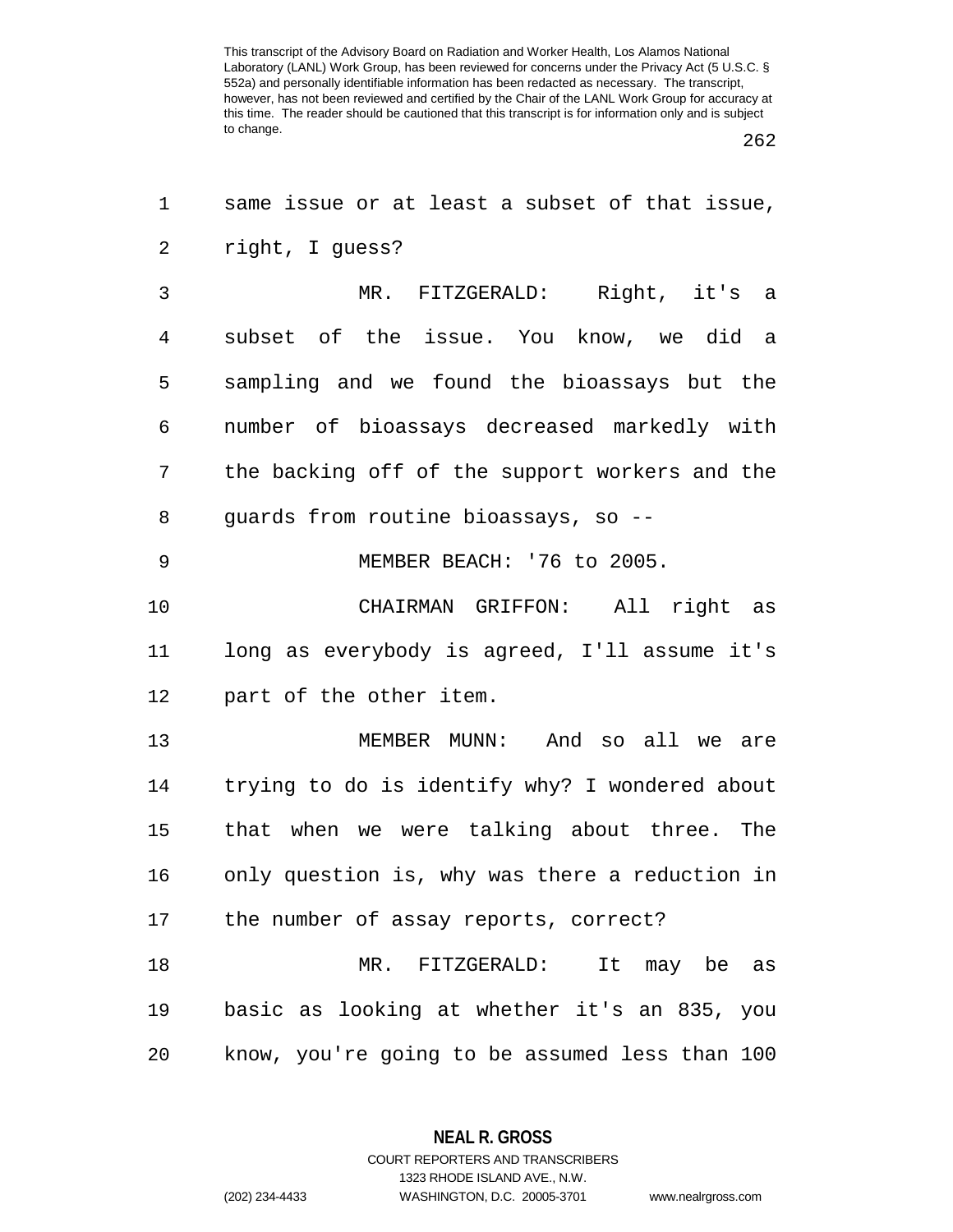263

1 millirem per year type of threshold and 2 therefore you are not going to be monitored or 3 something, I don't know. It's just certainly 4 when LANL made the decision as did a lot of 5 other DOE sites, they had a basis for deciding 6 who wasn't the bioassay, and I think that's 7 just a review to see what the rationale was 8 and on what basis data did they use to say 9 somebody was -- a group of workers was going 10 to be below 100 millirem. 11 MEMBER MUNN: That was pretty 12 common, wasn't that in -- 13 MR. FITZGERALD: Yes it was, and I 14 think this is just a check on that since it 15 was a pretty big drop off -- I think the 16 guards went back on, didn't they bioassay? A 17 couple of years ago, so they are maybe 18 revisiting some of these decisions. 19 MEMBER MUNN: I'm just surprised 20 that's not easily identifiable information.

1323 RHODE ISLAND AVE., N.W.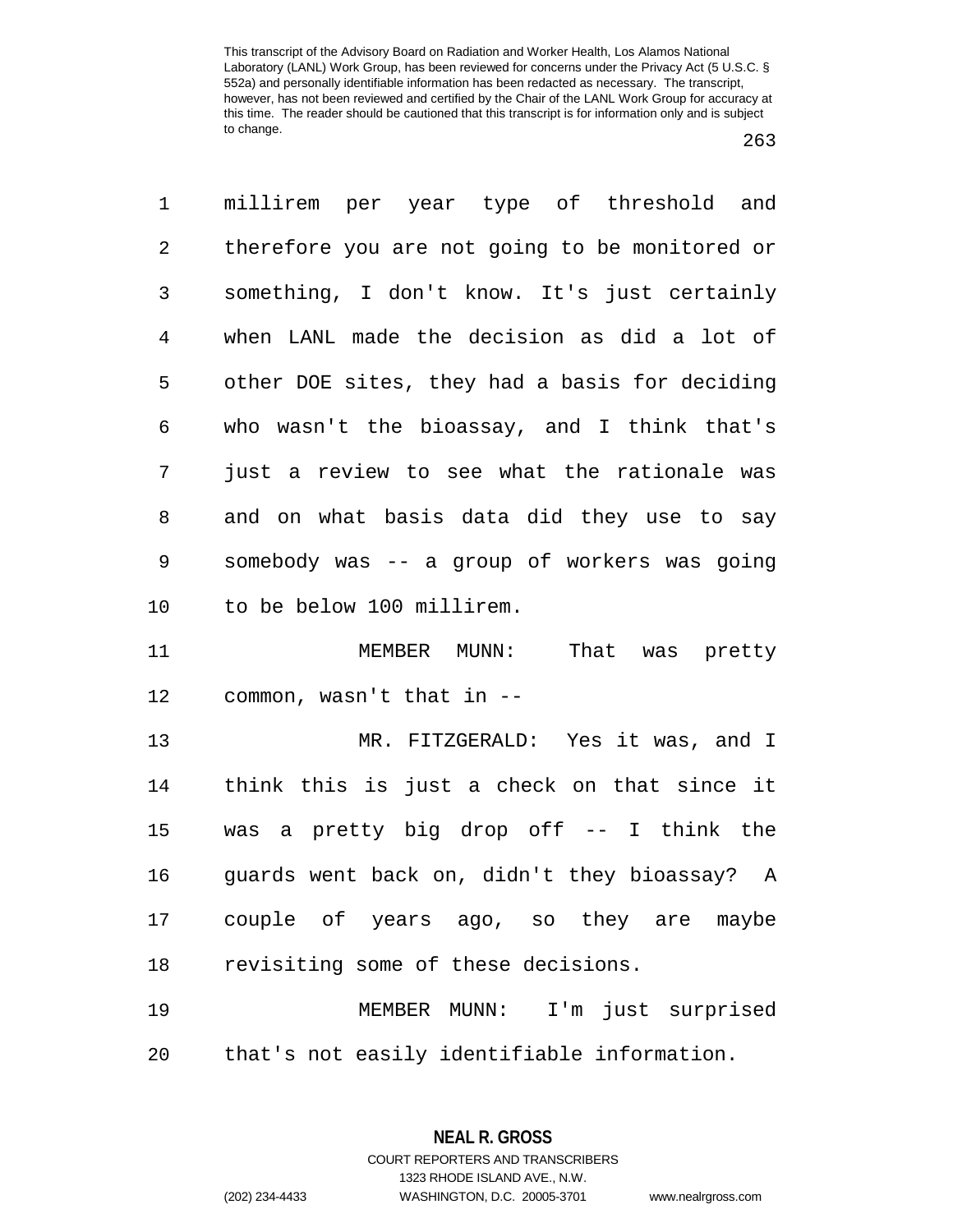264

| 1              | MR.<br>FITZGERALD: Yes, I thought               |
|----------------|-------------------------------------------------|
| $\overline{2}$ | just additional -- it says here<br>this was     |
| 3              | additional follow up on the basis for the       |
| 4              | bioassay program with that as a backdrop, so I  |
| 5              | don't think it was anything more significant.   |
| 6              | MEMBER MUNN: It's not really a                  |
| 7              | technical issue. I think<br>it's<br>an          |
| 8              | administrative one.                             |
| $\mathsf 9$    | MR. FITZGERALD: Yes, just -- I                  |
| 10             | think it was a question that was raised in the  |
| 11             | last Work Group meeting and it wasn't a ready   |
| 12             | answer and so I think it was just one just to   |
| 13             | cross that t.                                   |
| 14             | CHAIRMAN GRIFFON: Okay, and we                  |
| 15             | are into the last section of the matrix<br>now, |
| 16             | which is the petitioner raised questions, and   |
| 17             | I think this is where we tried to summarize     |
| 18             | some of Andrew's and the ones that were in the  |
| 19             | petition itself and ones that you have raised   |
| 20             | since then. I think we tried to capture them    |

**NEAL R. GROSS**

COURT REPORTERS AND TRANSCRIBERS 1323 RHODE ISLAND AVE., N.W. (202) 234-4433 WASHINGTON, D.C. 20005-3701 www.nealrgross.com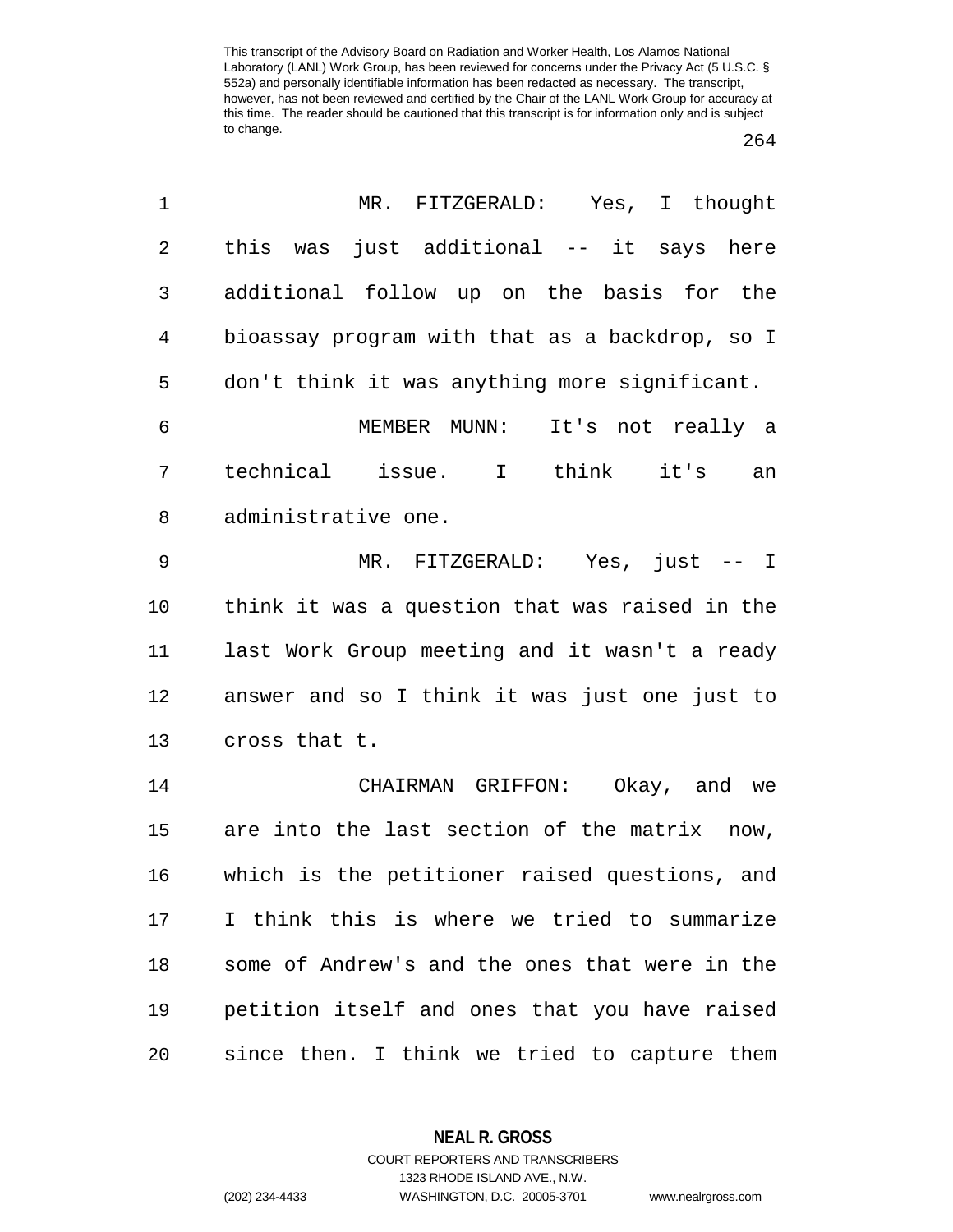1 in the matrix.

2 Do you have those in your 3 response, Greg? Yes, you have at least some of 4 them, yes. So item 1 is -- this is about a 5 discrepancy in an SEC report.

6 DR. MACIEVIC: Well, we had -- per 7 that eleven three statement that no further 8 action was -- the issue was clarified.

9 MR. EVASKOVICH: Yes, we resolved 10 that the last time. Basically I think it was 11 one report said it was dealing with TuPo data, 12 but one report said 1980 and one said 1990, 13 but since all the data is there, and it's 14 available, that's why we it was resolved that 15 way.

16 CHAIRMAN GRIFFON: All right then 17 the second item which I list here now as 1.2 18 in the matrix.

19 DR. MACIEVIC: We say see NIOSH 20 issued a response to -- response to issue 2,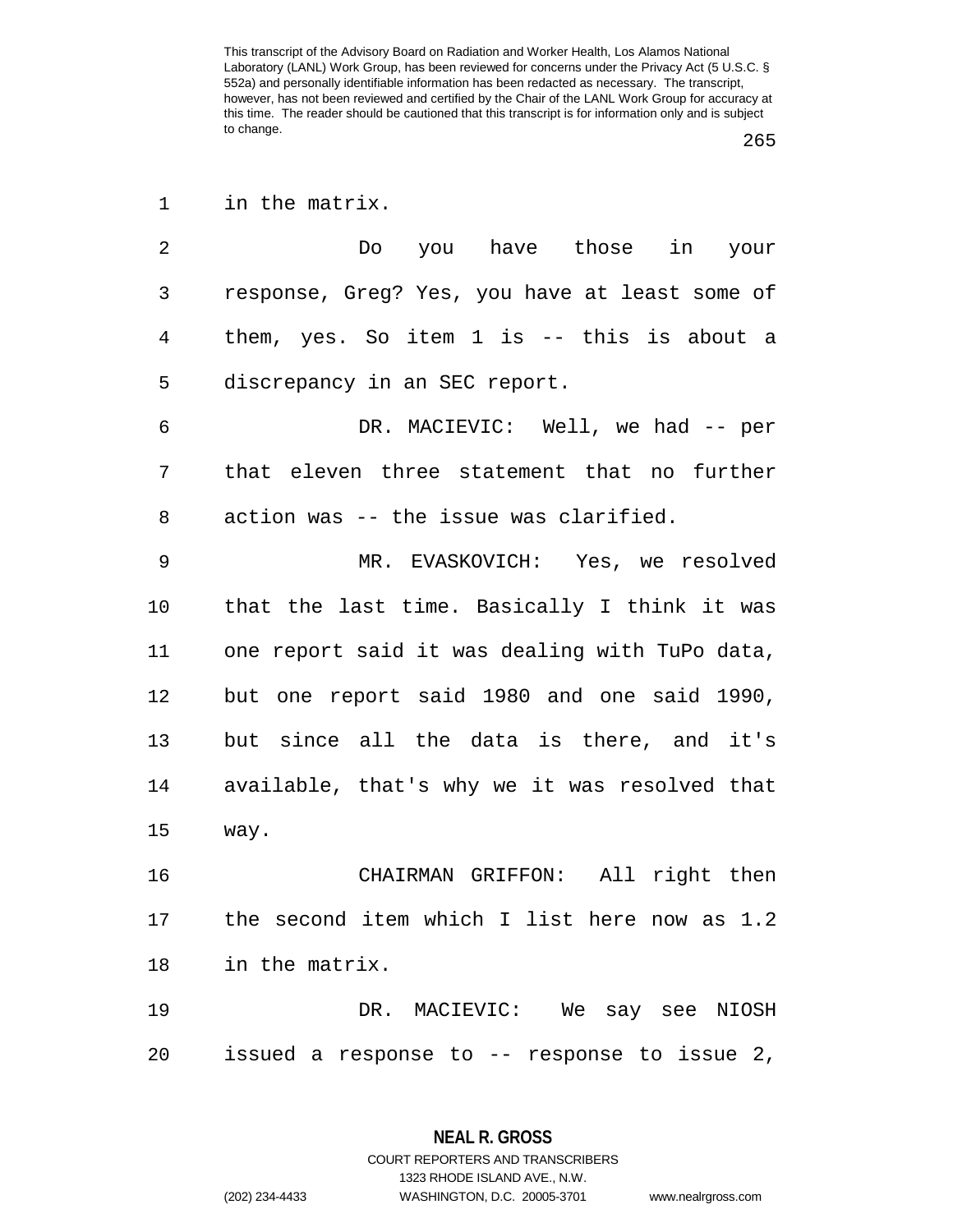1 item 1, which is that issue about the exotics 2 and the descriptions of the exotics. But I 3 don't believe, in looking through here, the 4 firing site is mentioned in the listing of 5 buildings that is on here, my quick look back 6 over this.

7 So I think we need to revise what 8 we are talking about in issue 2.1, but also 9 throw the firing sites into that issue and 10 specifically say it because I thought we had 11 addressed it here but it's not in there, 12 through all the different sites or buildings. 13

14 CHAIRMAN GRIFFON: Okay so that is 15 a follow up action, and I will go back to that 16 exotic discussion, right?

17 DR. MACIEVIC: Right.

18 CHAIRMAN GRIFFON: 1.3 now.

19 DR. MACIEVIC: Let's see, 1.3. Our 20 response was that the SRDB was reviewed to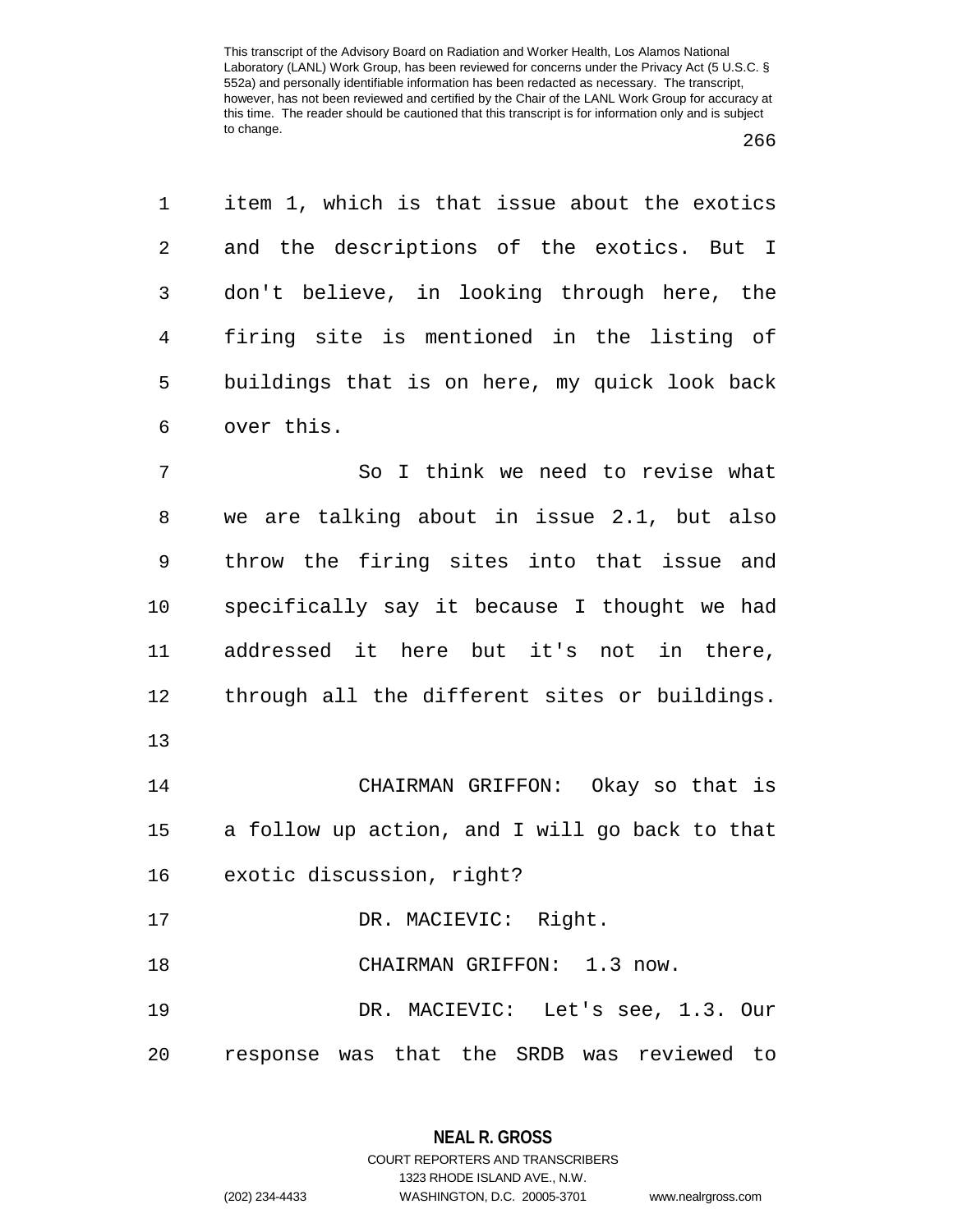267

1 determine whether there is information showing 2 that access to specific areas of Los Alamos 3 site was controlled by the electronic badges. 4 There's no documents describing such 5 practices as a general program at Los Alamos. 6 So there wasn't any there. So I'm trying to 7 remember exactly what the badge access to it - 8 - and whether we were saying -- do you 9 remember how you questioned on the badge 10 access because we -- basically you don't find 11 -- that some areas were and that there's 12 nothing describing such practices throughout 13 in the SRDB. 14 MR. EVASKOVICH: Well I think, 15 especially with LAMPF that's an issue because 16 there's the employee assistance program is 17 located in TA-53 so -- and basically it's just 18 a badge check for people who get in as opposed

19 to some areas that are more restrictive, so I 20 think the concerns, or at least the one I am

**NEAL R. GROSS**

COURT REPORTERS AND TRANSCRIBERS 1323 RHODE ISLAND AVE., N.W. (202) 234-4433 WASHINGTON, D.C. 20005-3701 www.nealrgross.com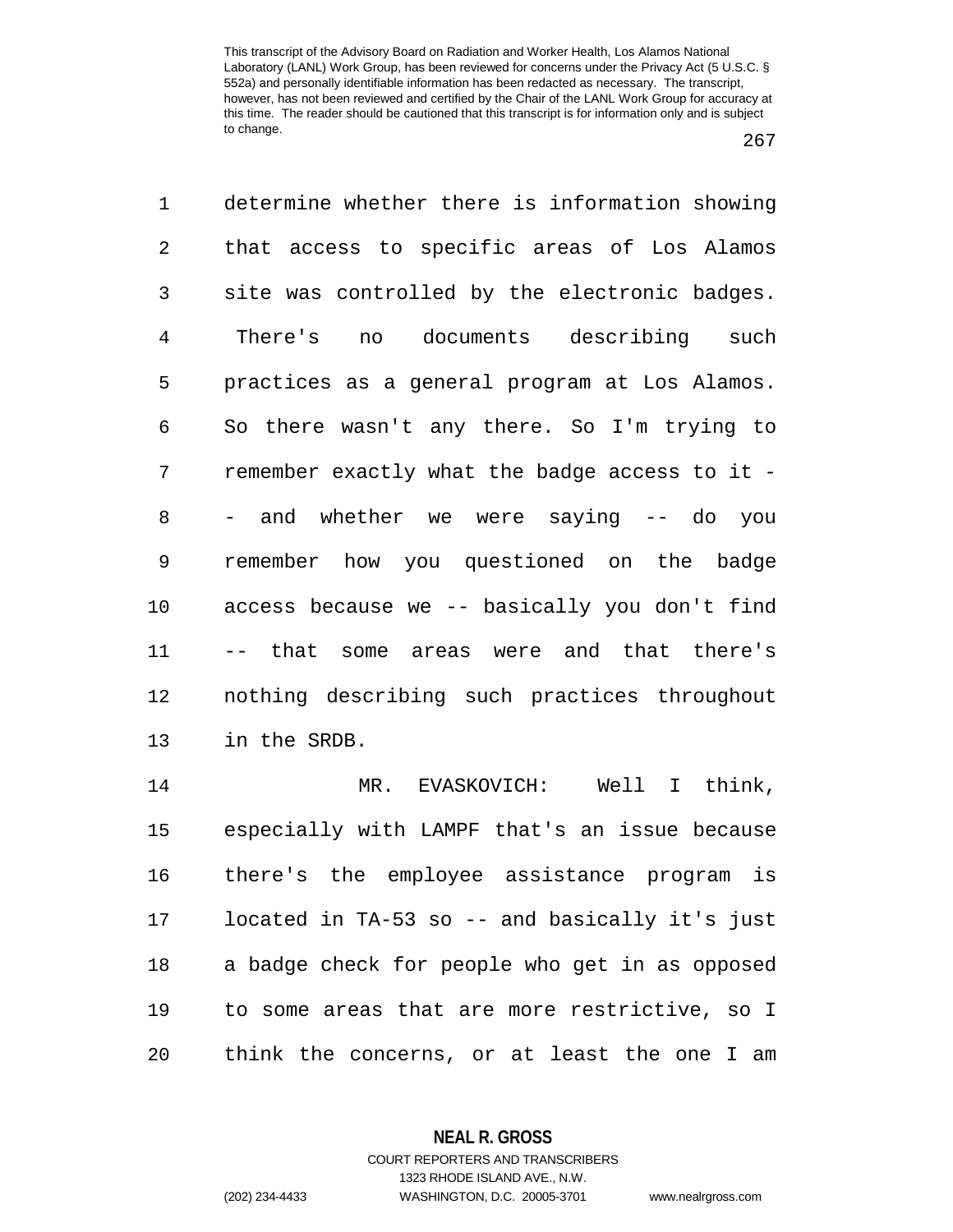| 1  | expressing, is $-$ and I'm using this as an    |
|----|------------------------------------------------|
| 2  | example -- is that, you know, a lot of workers |
| 3  | can't have access to the area based on that,   |
| 4  | and they can either have a visitor's badge or  |
| 5  | you know, visitors go in there or an uncleared |
| 6  | badge.                                         |
| 7  | So you know, there is that                     |
| 8  | potential, especially when we are dealing with |
| 9  | releases to the air from the effluent. I think |
| 10 | that's what I am trying to explain or at least |
| 11 |                                                |
| 12 | that Andrew<br>MEMBER<br>$MUNN$ :<br>Is        |
| 13 | speaking?                                      |
| 14 | Yes, it is.<br>EVASKOVICH:<br>$MR$ .           |

15 Sorry, my voice is not very --

16 MEMBER MUNN: Andrew, this is 17 Wanda, I can hardly hear you, you are far away 18 from the mic.

19 MR. EVASKOVICH: Well, my voice 20 isn't too good either.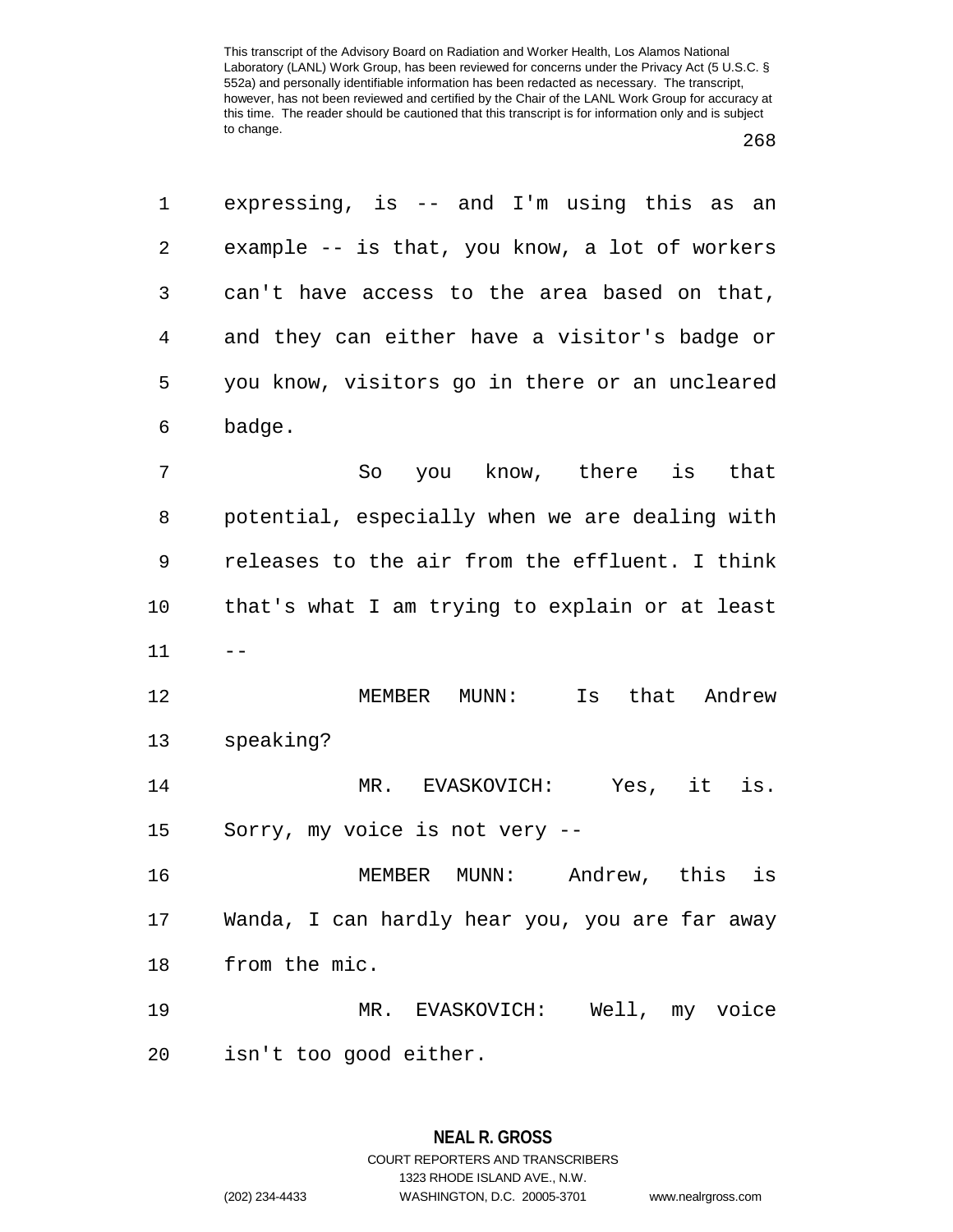269

| 1              | MEMBER MUNN: Oh, that's all                          |
|----------------|------------------------------------------------------|
| 2              | right, I think I got it, I just wanted you to        |
| 3              | know, you can hardly be heard --                     |
| $\overline{4}$ | MR. EVASKOVICH: Okay, I'll try.                      |
| 5              | MEMBER MUNN: -- out here in the                      |
| 6              | brush.                                               |
| 7              | MEMBER BEACH: But you're hearing                     |
| 8              | it's just a badge check so anybody can go in         |
| 9              | and out of there?                                    |
| 10             | MR. EVASKOVICH: Yes, the controls                    |
| 11             | are different there than say at TA-55 because        |
| 12             | there's electronic badge readers at TA-55 and,       |
| 13             | you know, and then so the concern is, you            |
| 14             | know, for and it kind of goes back to my             |
| 15             | trying to understand how you are going to            |
| 16             | apply dose to people if you don't know they          |
| 17             | are in the area or have the potential to be          |
| 18             | exposed.                                             |
| 19             | DR. MACIEVIC: Well, that would go                    |
| 20             | environmental<br>back<br>response<br>for<br>to<br>an |

**NEAL R. GROSS** COURT REPORTERS AND TRANSCRIBERS

1323 RHODE ISLAND AVE., N.W.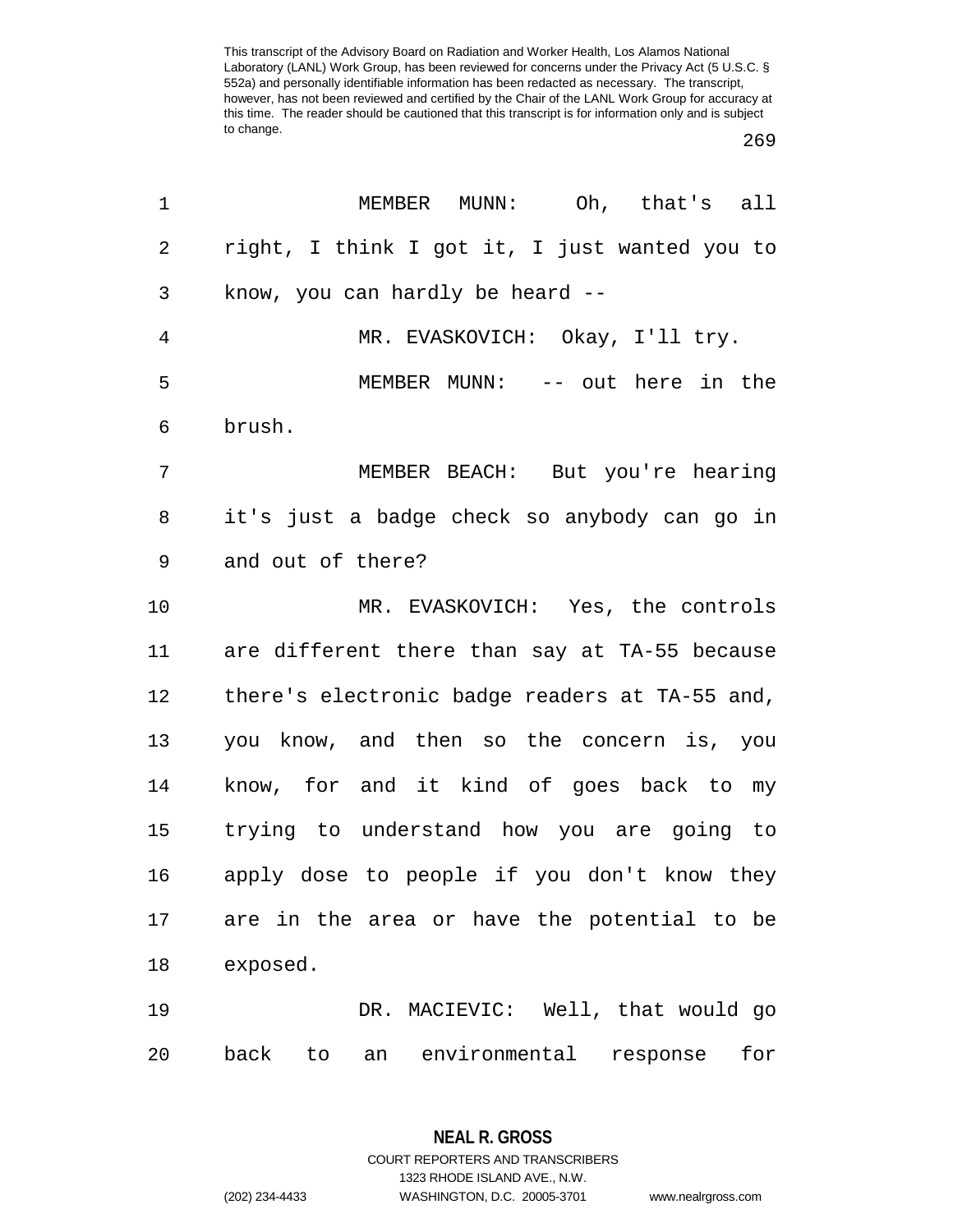270

1 unmonitored workers for people, anybody who we 2 are going to have to supply a dose to, who has 3 no dosimetry, and we are looking into the 4 things that Joe had sent. We had that with 5 the writers of the environmental TBD and are 6 looking at those comments, and looking to do 7 an application through the environmental TBD. 8 So that is something that will 9 have to be addressed in that issue because 10 that will be -- because most of these people 11 are not going to be monitored for anything or 12 -- because this facility -- and in other 13 facilities where they may enter or not, or 14 pass through, but that will have to be an 15 environmental issue for -- 16 DR. NETON: I'm trying to wonder, 17 does this, is there something in one of our 18 documents that says that we will use access

20 what dose because I don't -- we don't do that,

19 control to differentiate who is going to get

**NEAL R. GROSS** COURT REPORTERS AND TRANSCRIBERS

1323 RHODE ISLAND AVE., N.W. (202) 234-4433 WASHINGTON, D.C. 20005-3701 www.nealrgross.com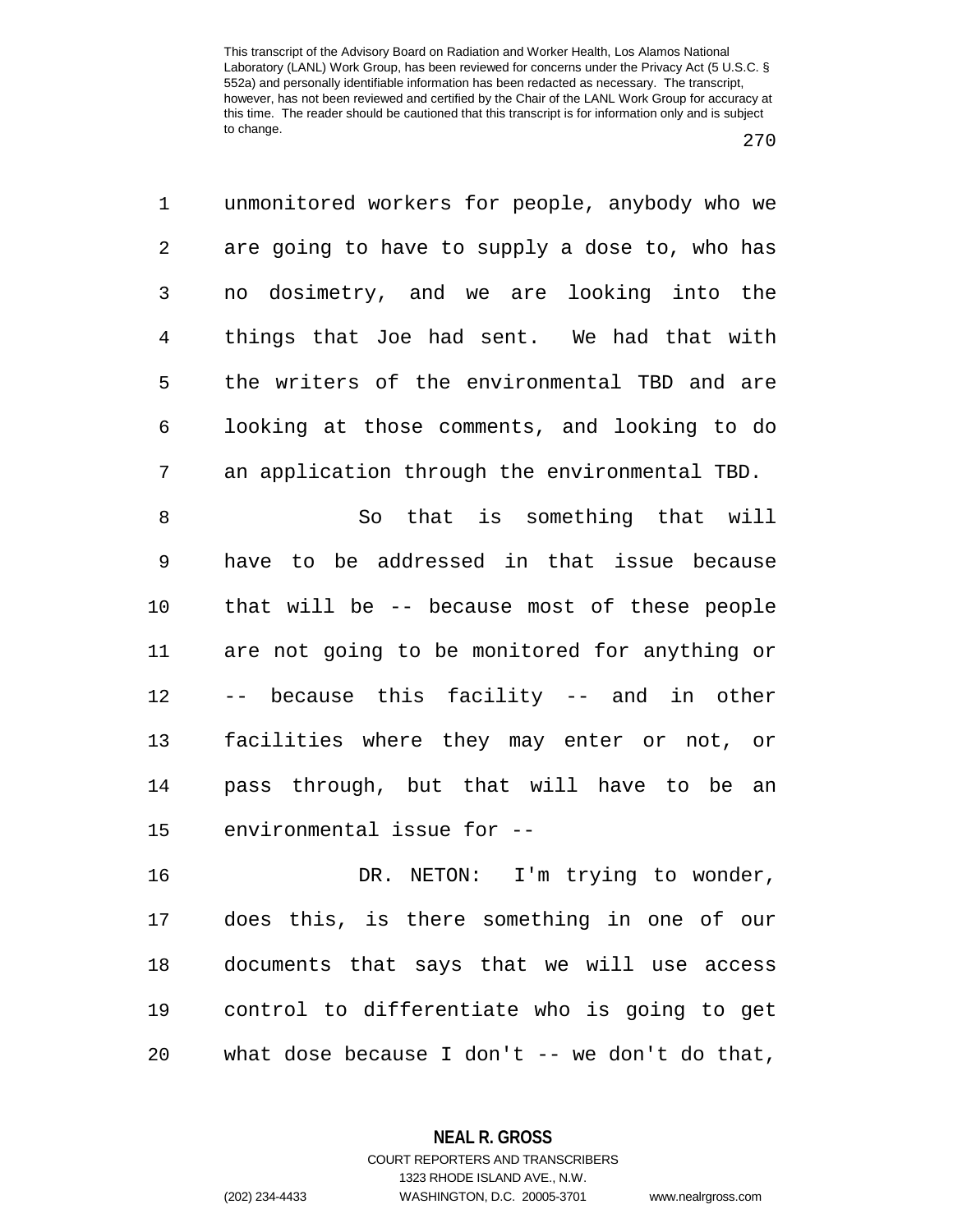271

| $\mathbf 1$ | not to my knowledge                            |
|-------------|------------------------------------------------|
| 2           | MR. EVASKOVICH: Well, I think,                 |
| 3           | well, just from the discussion at the last     |
| 4           | meeting, I think that's why I wasn't clear on  |
| 5           | something at the last meeting that made me ask |
| 6           | the question $-$ -                             |
| 7           | DR. MACIEVIC: Well I think we may              |
| 8           | have been talking about -- I mean restrictions |
| 9           | in going into and out of buildings, but as far |
| 10          | as a non-monitored person, we would not be     |
| 11          | using, I mean, that would not be used as a key |
| 12          | for saying whether or not a person would get   |
| 13          | an exposure that by saying, well, because this |
| 14          | was an electronic monitoring -- or electronic  |
| 15          | badge entry, therefore if you weren't on that  |
| 16          | system, you are not going to get any dose      |
| 17          | applied to you for environmental ambient dose, |
| 18          | if you got a cancer. So you will get that      |
| 19          | dose, whether or not there's badge access or   |
| 20          | not, if you are not monitored for radiation.   |

**NEAL R. GROSS** COURT REPORTERS AND TRANSCRIBERS

1323 RHODE ISLAND AVE., N.W. (202) 234-4433 WASHINGTON, D.C. 20005-3701 www.nealrgross.com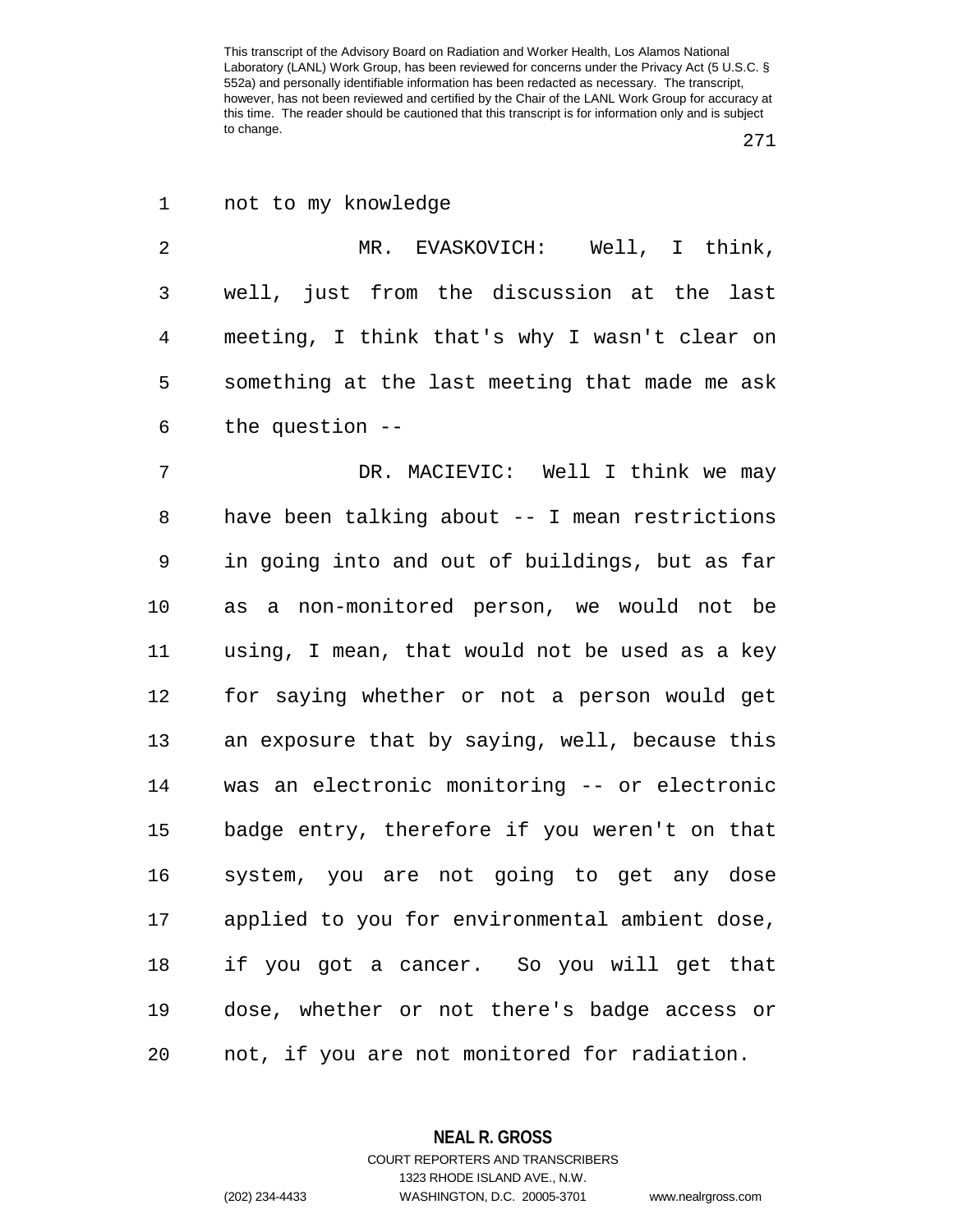272

| 1  | MR. EVASKOVICH: I<br>think<br>just             |
|----|------------------------------------------------|
| 2  | determining access to -- or as<br>a means of   |
| 3  | placing people in the areas.                   |
| 4  | DR. MACIEVIC: Oh, yes, again,                  |
| 5  | that would not be -- like we were talking      |
| 6  | about with the guards and firemen and people   |
| 7  | going in and out of areas to try to place      |
| 8  | people over a 20 to 30 year period, say where  |
| 9  | they were at different times, it would have to |
| 10 | be an overall exposure based on a model like   |
| 11 | TIB-18 which is another one of these things we |
| 12 | were looking at a modification for, as a       |
| 13 | possibility to look at all the radionuclide    |
| 14 | potential that you could also have a subset    |
| 15 | for LANL in that TBD and then -- or that TIB - |
| 16 | - and apply it in the cases like this because  |
| 17 | there was a couple of ways of approaching this |
| 18 | for -- since we are now reviewing the          |
| 19 | environmental model, how we will apply the     |
| 20 | environmental ambient dose to non-monitored    |

**NEAL R. GROSS**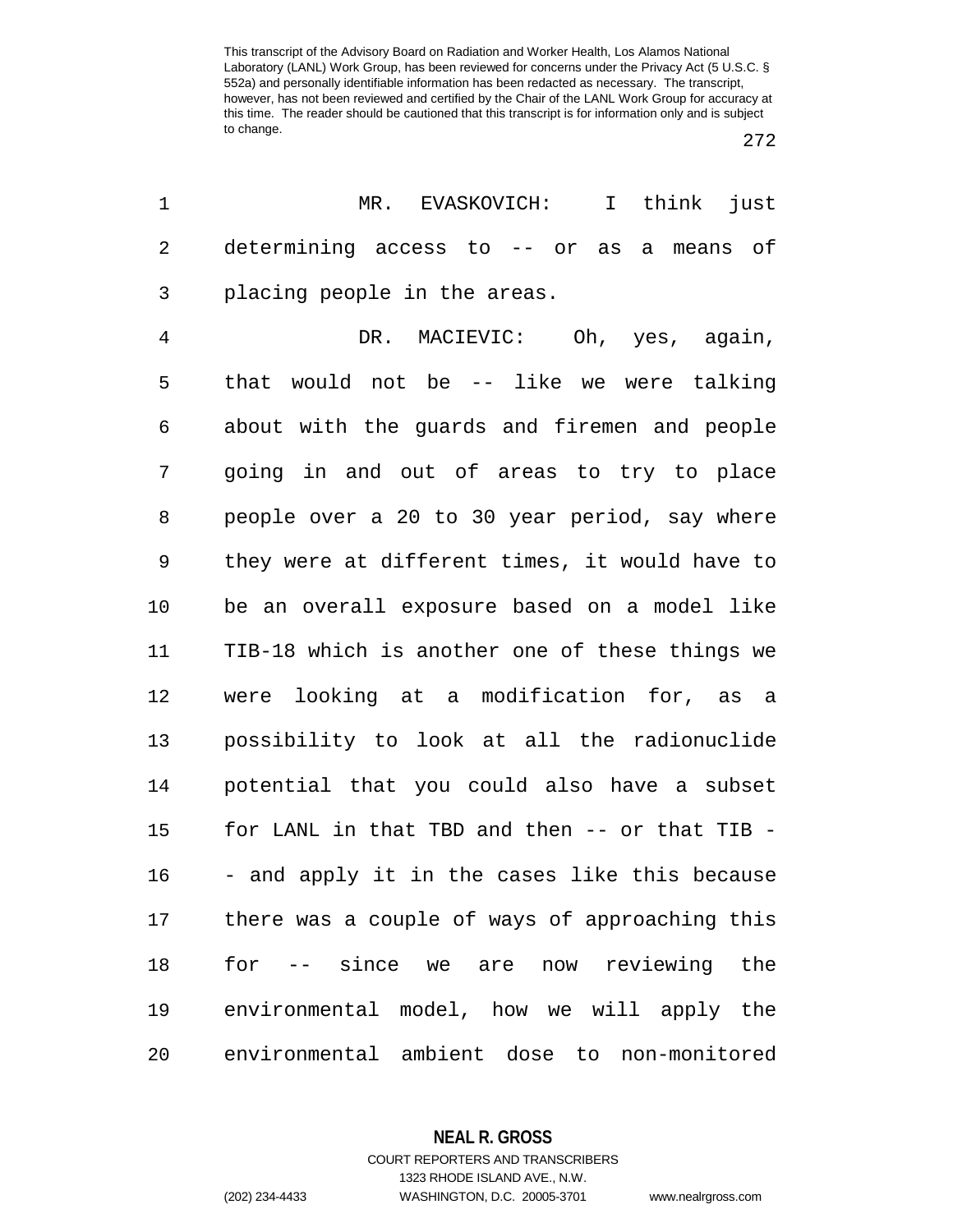273

| people. |
|---------|
|         |

| 2  | CHAIRMAN GRIFFON:<br>So you keep               |
|----|------------------------------------------------|
| 3  | saying environmental or ambient dose applied   |
| 4  | $but --$                                       |
| 5  | DR. MACIEVIC: Well I'm assuming -              |
| 6  |                                                |
| 7  | CHAIRMAN GRIFFON: -- a coworker,               |
| 8  | you're not --                                  |
| 9  | DR. MACIEVIC: Well, the coworker               |
| 10 | dose, there's going to be -- well we'd have to |
| 11 | use the coworker dose as a potential subset    |
| 12 | within something like TIB-18 where you have -- |
| 13 | covers all radionuclides to give you an        |
| 14 | internal dose for overestimating purposes for  |
| 15 | a person.                                      |
| 16 | This would be, in this case, you               |
| 17 | would use a subset or a separate section       |
| 18 | within -- this is of course all discussion     |
| 19 | points that we are looking at now, have a      |
| 20 | subset inside of that document where you would |

**NEAL R. GROSS**

COURT REPORTERS AND TRANSCRIBERS 1323 RHODE ISLAND AVE., N.W. (202) 234-4433 WASHINGTON, D.C. 20005-3701 www.nealrgross.com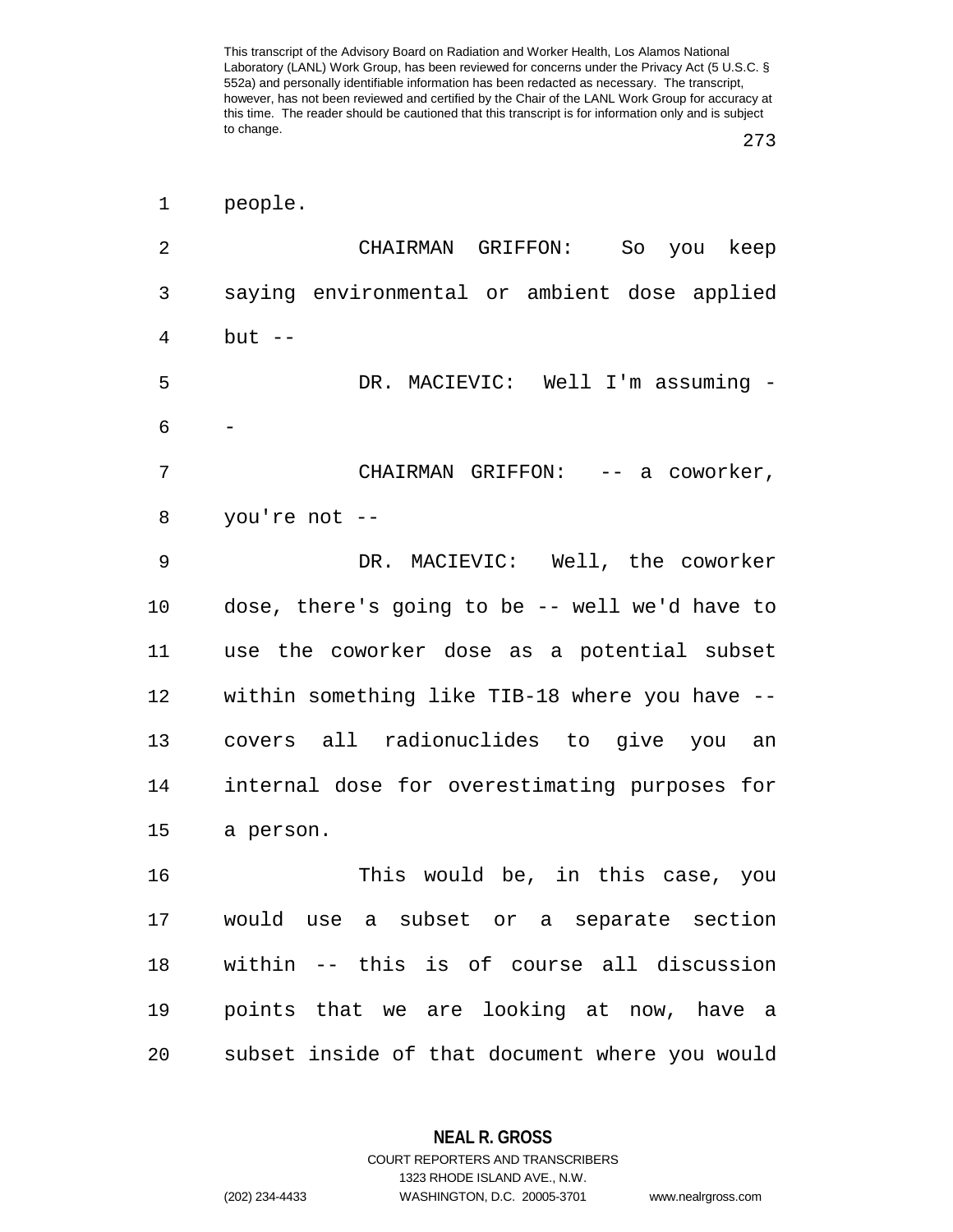274

| 1              | use that as a best estimate for particular     |
|----------------|------------------------------------------------|
| 2              | people going through the area and assign a     |
| 3              | dose based on the coworker dose models.        |
| $\overline{4}$ | Because, see, one of the $-$ -                 |
| 5              | CHAIRMAN GRIFFON:<br>So<br>the                 |
| 6              | assumption, I think, where the control thing   |
| 7              | came up is the assumption is that this access  |
| 8              | control was tight enough that if you were in   |
| 9              | that area you --                               |
| 10             | DR. NETON: See, we have abandoned              |
| 11             | that. Remember that the original SEC that we   |
| 12             | had it was based on the -- that we thought we  |
| 13             | knew where people worked in different areas,   |
| 14             | and it became very clear to us that we         |
| 15             | couldn't partition that in any reasonable way, |
| 16             | so we made that all workers at Los Alamos for  |
| 17             | the early class because of that.               |
| 18             | And so I don't think there's any               |
| 19             | way that we are going to be able to segregate  |
| 20             | workers at different areas of the site. If it  |

**NEAL R. GROSS** COURT REPORTERS AND TRANSCRIBERS

1323 RHODE ISLAND AVE., N.W. (202) 234-4433 WASHINGTON, D.C. 20005-3701 www.nealrgross.com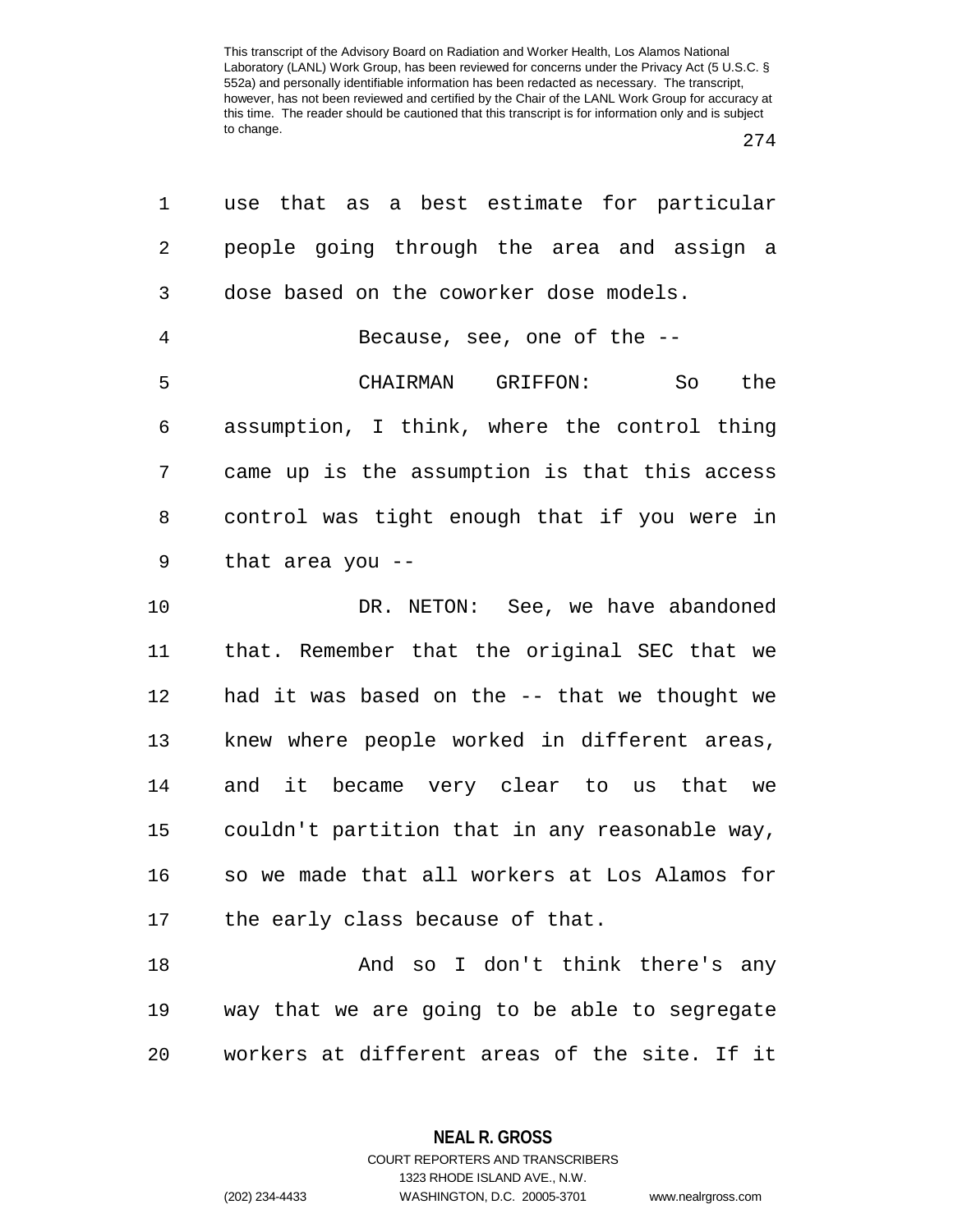| 1  | was -- if they -- looks like they were not     |
|----|------------------------------------------------|
| 2  | monitored and they didn't need to<br>be        |
| 3  | monitored, they would get environmental dose,  |
| 4  | and it would be based on some environmental    |
| 5  | dose, probably the largest receptor site at    |
| 6  | the site.                                      |
| 7  | CHAIRMAN GRIFFON: But how do                   |
| 8  | determine didn't need to be monitored? That's  |
| 9  | the judgment part, right?                      |
| 10 | DR. NETON: That's that TIB that I              |
| 11 | brought up at the last meeting, you know, it's |
| 12 | professional judgement combined with -- the    |
| 13 | profile of the worker.                         |
| 14 | DR. MACIEVIC: Well, can I ask                  |
| 15 | Don, Don Stewart are you out there?            |
| 16 | MR. STEWART: Yes I am, Greg.                   |
| 17 | DR. MACIEVIC: Could you<br>just                |
| 18 | chime in? Do you remember that in the last     |
| 19 | meeting, we were talking about the badge       |
| 20 | access and all that, and doing dose            |

**NEAL R. GROSS** COURT REPORTERS AND TRANSCRIBERS 1323 RHODE ISLAND AVE., N.W. (202) 234-4433 WASHINGTON, D.C. 20005-3701 www.nealrgross.com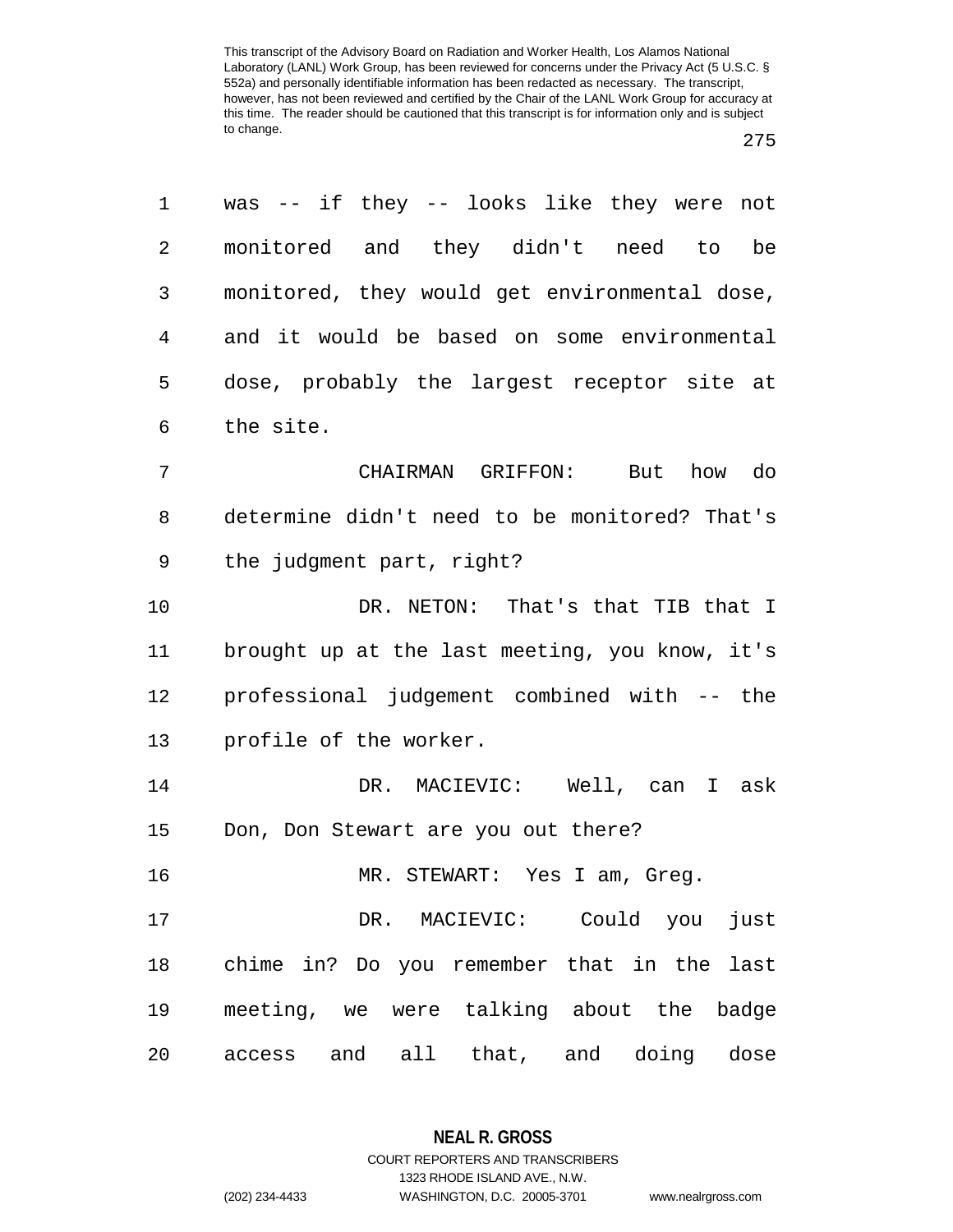1 applications?

2 MR. STEWART: The subject came up 3 at, I believe it was in relation to how do we 4 demonstrate that somebody was not exposed to 5 something, say at the accelerators? Could we 6 go back and look at their badge access, what 7 they had?

8 11 If they weren't allowed in that 9 area then we wouldn't have to consider that 10 dose, but as Jim said, we really don't do that 11 typically for sites, we don't look at badge 12 access that a particular person would have.

13 CHAIRMAN GRIFFON: Well this could 14 be quickly answered if we could just say NIOSH 15 is not going to apply a policy of using the 16 badge access --

17 DR. MACIEVIC: And we're not.

18 CHAIRMAN GRIFFON: -- for dose 19 reconstruction determination.

20 DR. MACIEVIC: No, we won't use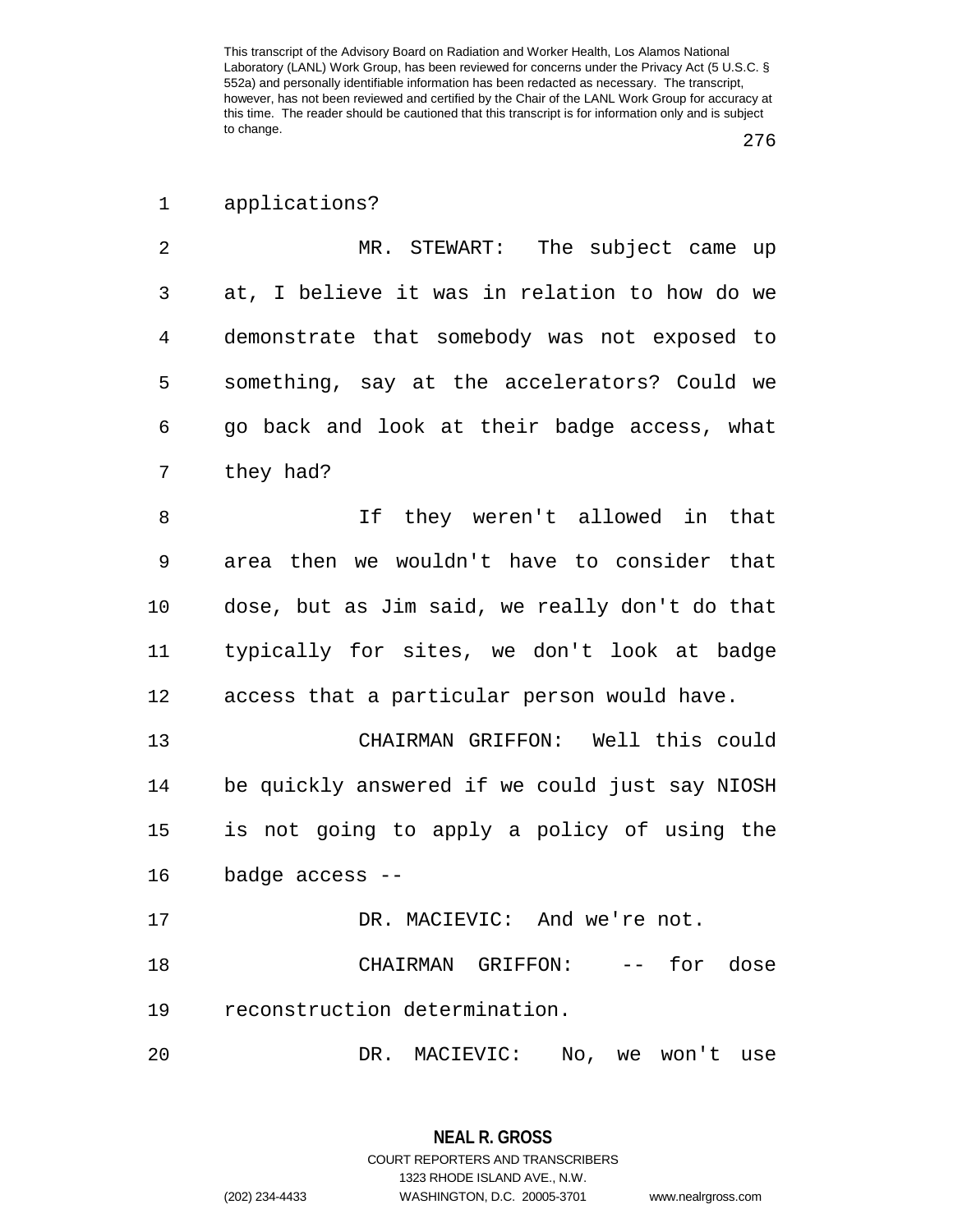277

| 1  | badge access because it would be -- you would  |
|----|------------------------------------------------|
| 2  | also have to show that that badge access was   |
| 3  | working from 1976.                             |
| 4  | CHAIRMAN GRIFFON: But I think the              |
| 5  | further discussion is the question of this     |
| 6  | judgement, and we will have to look back at    |
| 7  | your document I remember, but --               |
| 8  | DR. NETON: Well there's                        |
| 9  | unmonitored, but there is also the matter of   |
| 10 | who is going to get what coworker dose, and    |
| 11 | that is all tied up in what we talked about    |
| 12 | all this morning, I mean that's all about you  |
| 13 | know, who got these exotics and when, and that |
| 14 | kind of thing. That's still under<br>some      |
| 15 | significant debate here.                       |
| 16 | But I think<br>CHAIRMAN GRIFFON:               |
| 17 | there might be a debate on any of that where   |
| 18 | you are assigning environmental or are you     |
| 19 | assigning a coworker --                        |
| 20 | DR.<br>NETON:<br>That's a complex-wide         |

**NEAL R. GROSS** COURT REPORTERS AND TRANSCRIBERS 1323 RHODE ISLAND AVE., N.W. (202) 234-4433 WASHINGTON, D.C. 20005-3701 www.nealrgross.com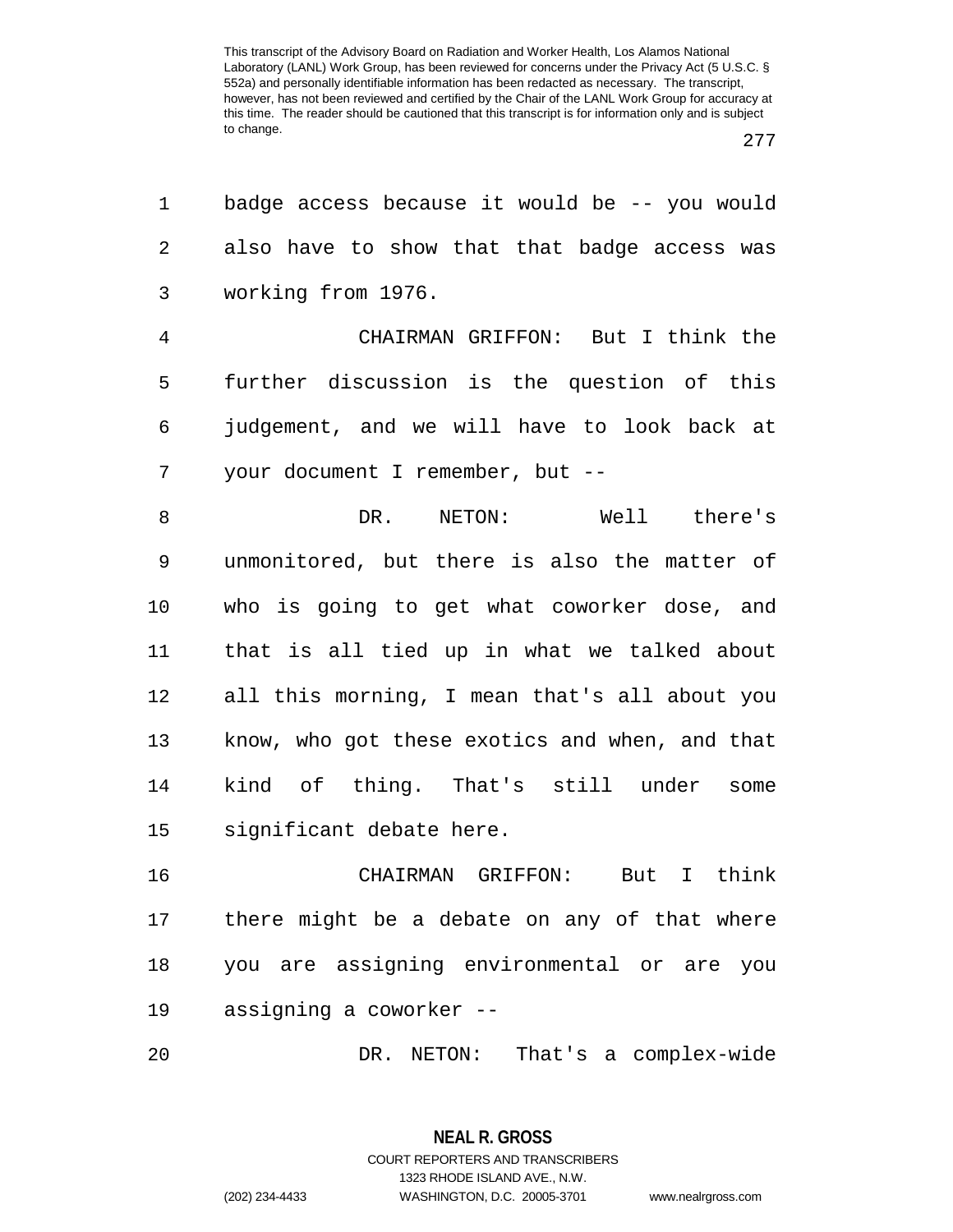278

| 1  | issue, I mean if you have a --<br>an           |
|----|------------------------------------------------|
| 2  | administrative support personnel such as       |
| 3  | secretaries and that sort of thing that never  |
| 4  | really entered areas where material was        |
| 5  | processed --                                   |
| 6  | CHAIRMAN GRIFFON: But then you're              |
| 7  | going to get into some grey areas.             |
| 8  | DR. NETON: You do.                             |
| 9  | CHAIRMAN GRIFFON: And that's all               |
| 10 | I'm saying. We can end the badge access issue  |
| 11 | by saying that you are not planning on using   |
| 12 | that as a determination for dose.              |
| 13 | Okay. Then the fourth item.                    |
| 14 | DR. MACIEVIC: Let's see.<br>$\mathbb{I}$       |
| 15 | thought that was -- yes, no further action was |
| 16 | required based on that question.               |
| 17 | DR. NETON: This is the difference              |
| 18 | between a checklist and occupational health    |
| 19 | reports.                                       |
| 20 | Okay so<br>then<br>CHAIRMAN<br>GRIFFON:        |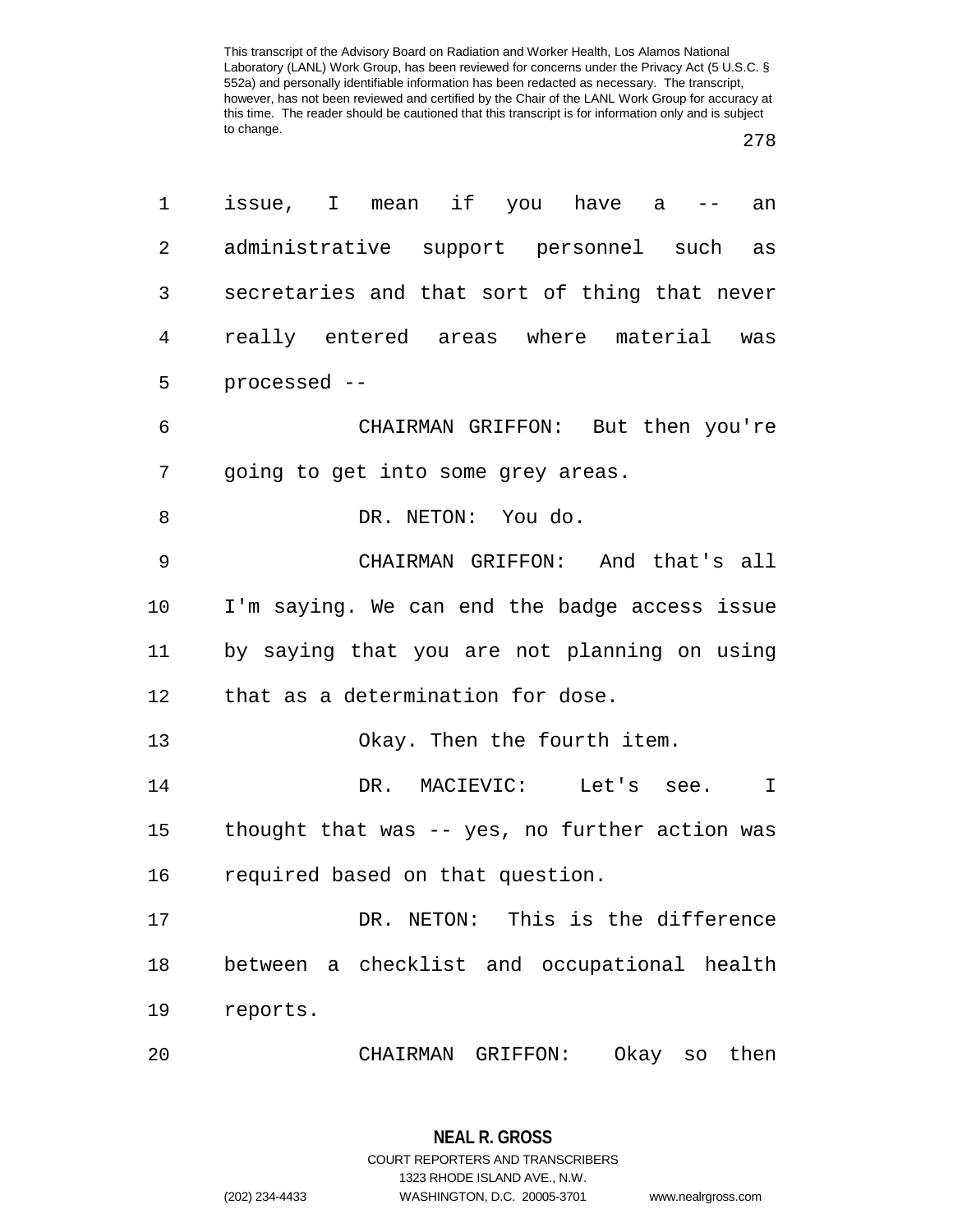279

1 the fifth item.

2 DR. MACIEVIC: The fifth item is 3 Joe did send us the responses or the 4 discussion or questions about the 5 environmental TBD, and as I said a little 6 earlier, that we are now -- we have got it 7 with the environmental TBD writers and we are 8 now -- the responses to that and also looking 9 at ways of incorporating what we talked about 10 into the about unmonitored individuals into 11 that TBD.

12 CHAIRMAN GRIFFON: Joe, maybe you 13 can just give us an overview of what you -- 14 your response.

15 MR. FITZGERALD: Yes, this is the 16 -- you should have a copy of the February 2nd 17 memo, and the last two pages are the 18 comparison of the 2004 version of the 19 environmental TBD with the 2010 version.

20 And let me see, we have a couple

**NEAL R. GROSS** COURT REPORTERS AND TRANSCRIBERS 1323 RHODE ISLAND AVE., N.W. (202) 234-4433 WASHINGTON, D.C. 20005-3701 www.nealrgross.com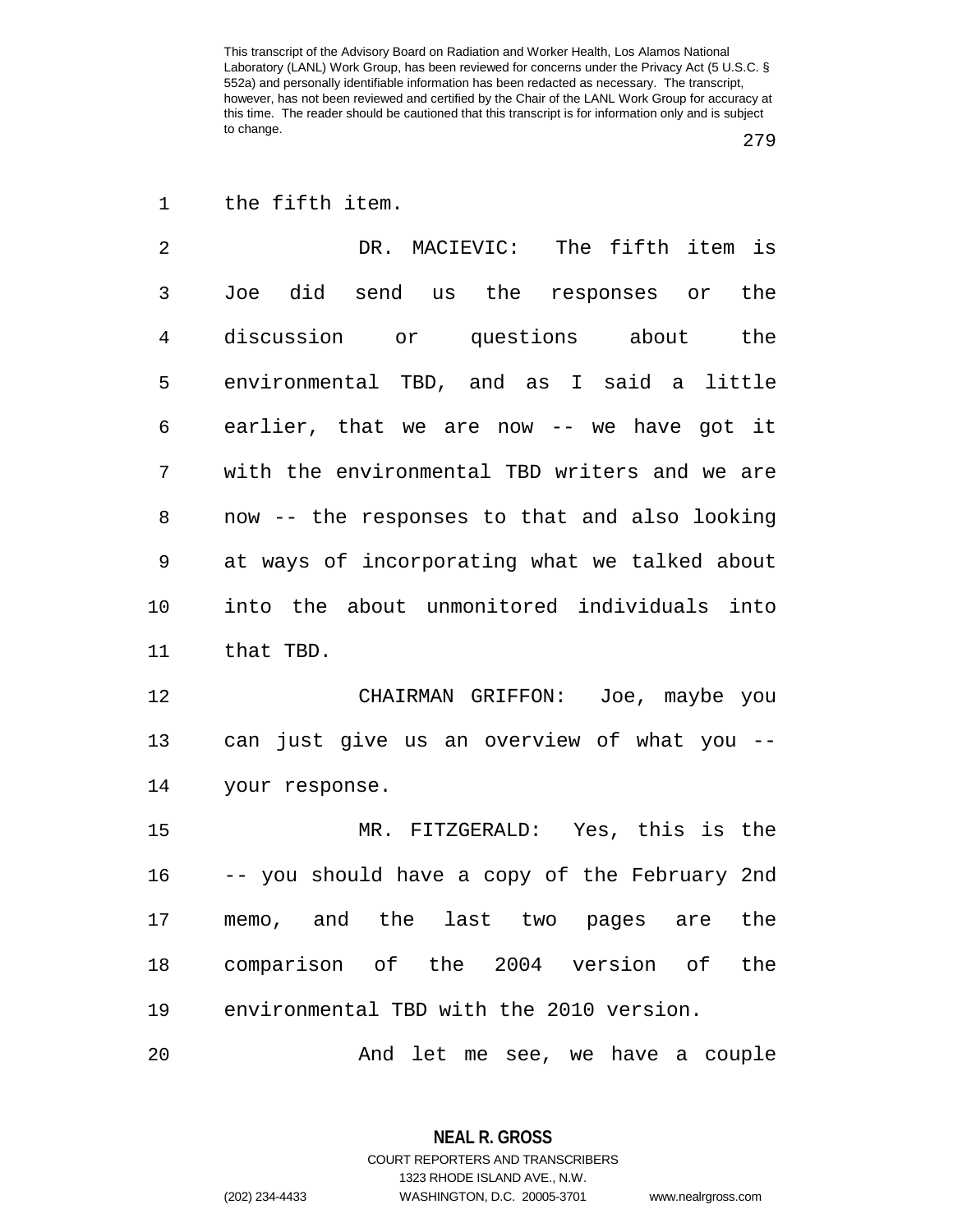1 of places where we believe that additional 2 clarification would be useful, and one of 3 those is -- I guess this notion of selecting 4 radionuclides of significance that have 5 contributed at least one millirem of committed 6 dose and using that, from the standpoint of a 7 CEDE and reading the TBD we -- that didn't 8 jump out as to how you are going to do that, 9 and I think that was the point of 10 clarification on that.

11 And the questions we had, would 12 there be instance, for example, where 13 contributions from MAPs, mixed activation 14 products, or volatile particulates would be 15 masked or neglected because of the 16 individual's large existing CEDE for plutonium 17 and uranium, is the 50 year committed 18 effective dose equivalent cited as a criterion 19 to be limited to environmental issues or 20 effluents? We presume that, but that is not

**NEAL R. GROSS**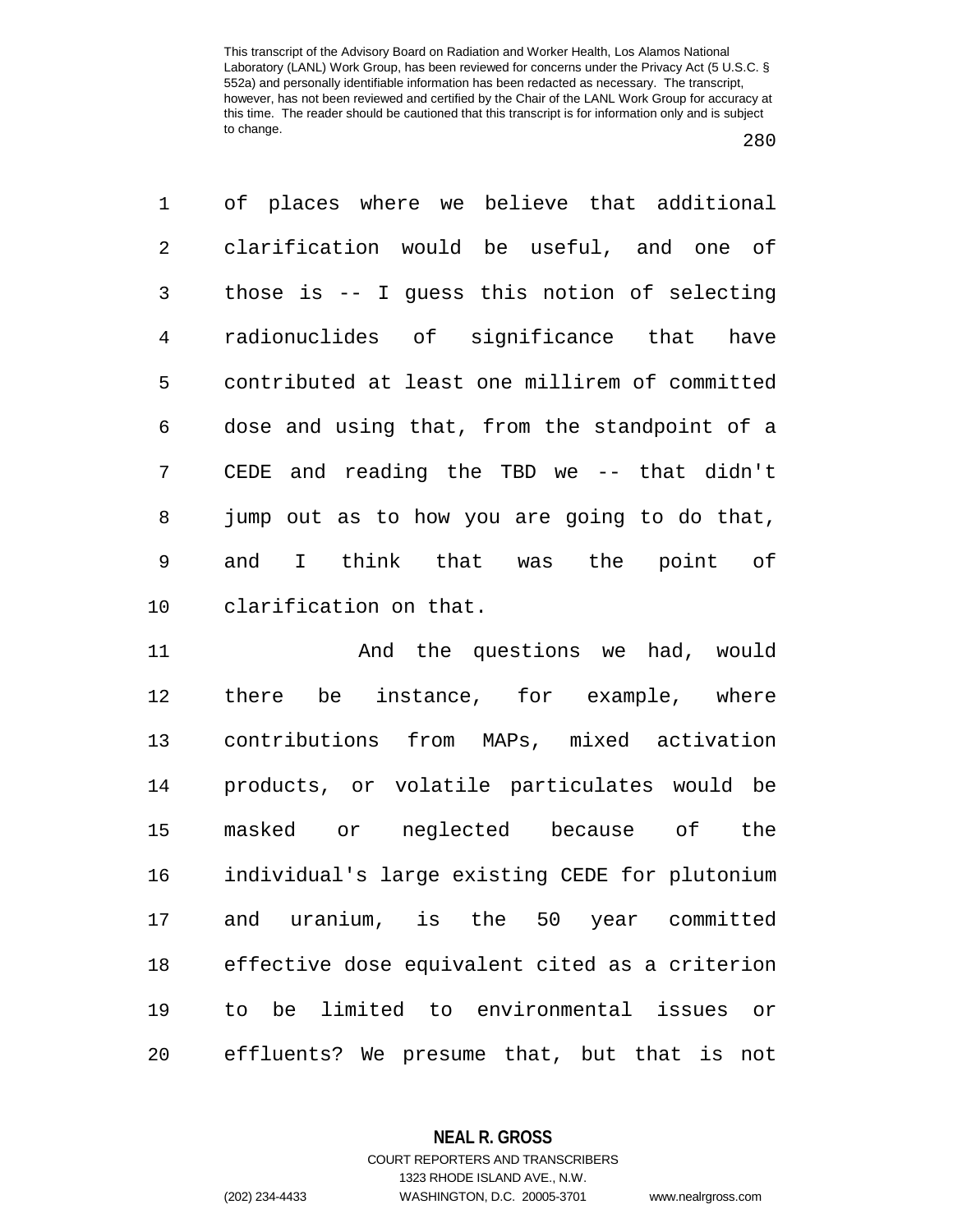281

1 clearly stated.

2 And I guess in general, what's the 3 difference between the two approaches in terms 4 of, you know, what kind of results you are 5 going to get from the 2004 to 2010, using that 6 approach.

7 So some clarifications really on 8 that. It's not clear from the 2010 or 2004 9 whether the occupational environmental source 10 of exposure from LAMPF or LANSCE were fully 11 considered and whether the tabular source data 12 in the appendices addressed that.

13 So these are a lot of clarifying 14 questions. I think the biggest issues, though, 15 let's see, this question of adequacy of the 16 stack monitoring release points, given that 17 there was an EPA NESHAPs compliance issue, I 18 guess in the '90s, in terms of whether or not 19 all of the stacks were monitored and whether 20 that has any implications for whether those

**NEAL R. GROSS**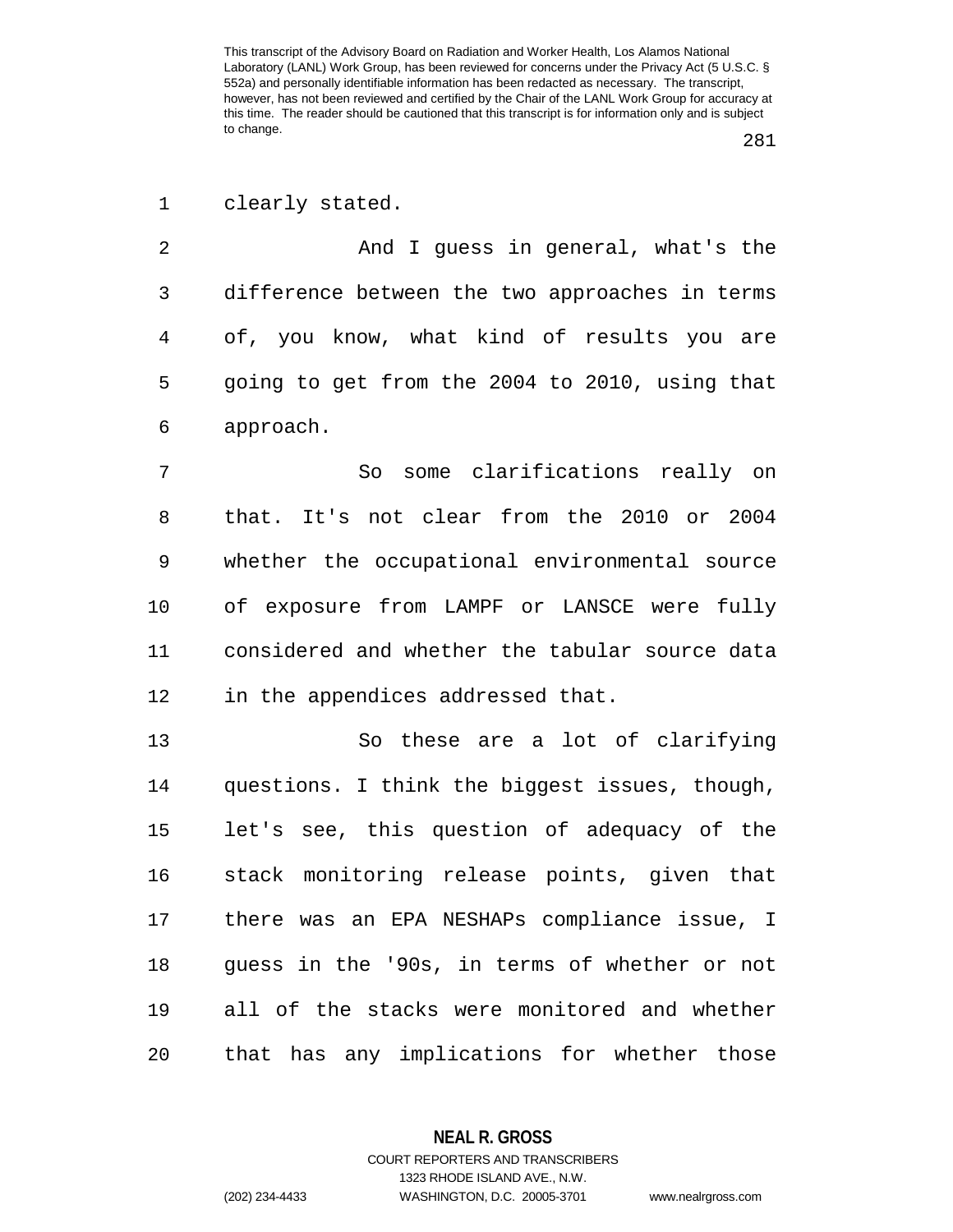282

| $\mathbf 1$ | release points are adequate. Let's see.       |
|-------------|-----------------------------------------------|
| 2           | And sort of a big one for me was              |
| 3           | the 2004 TBD I think pointed to resuspension  |
| 4           | as a source term worth further investigation. |
| 5           | It sort of was a spaceholder in the 2004 TBD. |
| 6           | This is the question of resuspension from     |
| 7           | contaminated or residual contamination on the |
| 8           | ground.                                       |
| 9           | And what puts this<br>in<br>some              |
| 10          | contrast is we had some workers that we       |
| 11          | interviewed talk about the fact -- and these  |
| 12          | are support service workers where they were   |
| 13          | doing maintenance under buildings, through    |
| 14          | crawl spaces, places like that.               |
| 15          | They would come<br>back<br>and                |
| 16          | apparently be pretty contaminated, you know,  |
| 17          | so the question of where in fact do you have  |
| 18          | contamination on the site and<br>is<br>the    |
| 19          | resuspension of that contamination an issue   |
| 20          | that ought to be addressed in the TBD?        |

**NEAL R. GROSS** COURT REPORTERS AND TRANSCRIBERS 1323 RHODE ISLAND AVE., N.W.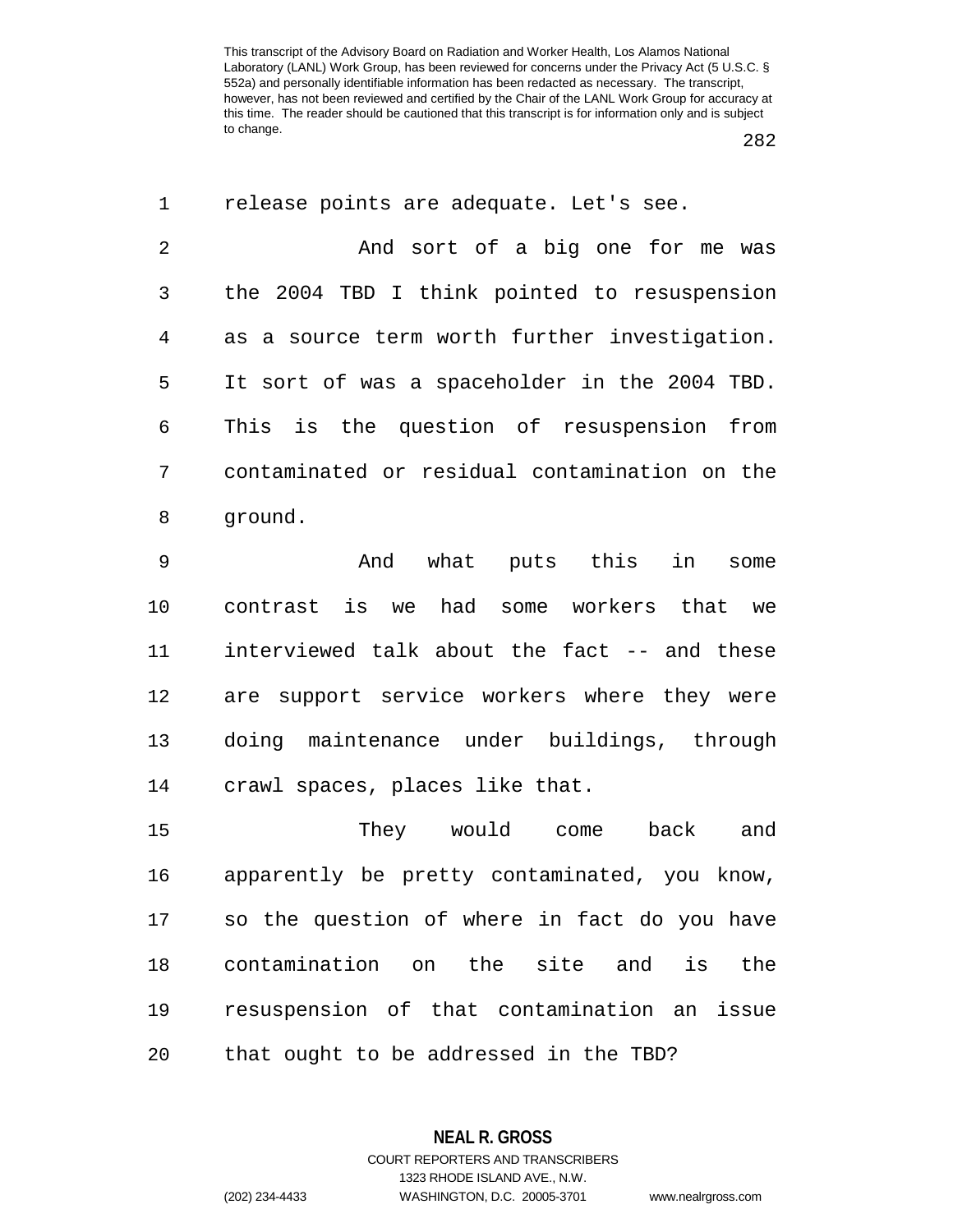283

| And<br>it.<br>looked like<br>it<br>was        |
|-----------------------------------------------|
| acknowledged in 2004, but there wasn't enough |
| investigation to support a conclusion at that |
| point. So there was a reference there.        |
| In 2010 it disappears, but there's            |
| nothing new addressing that, so that was an   |
| open question of how is the resuspension      |
| question, the notion that outside of stack    |
| releases, the other -- another source of      |
| exposure for workers, particularly support    |
| service workers within just plain residual    |
| contamination at the site, and workers being  |
| exposed directly to that contamination.       |
| that was certainly another<br>So              |
| issue and then, Cerro Grande you<br>have      |
| addressed in the White Paper. That's not      |
| addressed in the TBD. I'm not sure whether    |
| that was waiting for this type of assessment. |
| I don't recall that being addressed anyway.   |
| DR. MACIEVIC: No, not in the TBD.             |
|                                               |

**NEAL R. GROSS** COURT REPORTERS AND TRANSCRIBERS 1323 RHODE ISLAND AVE., N.W.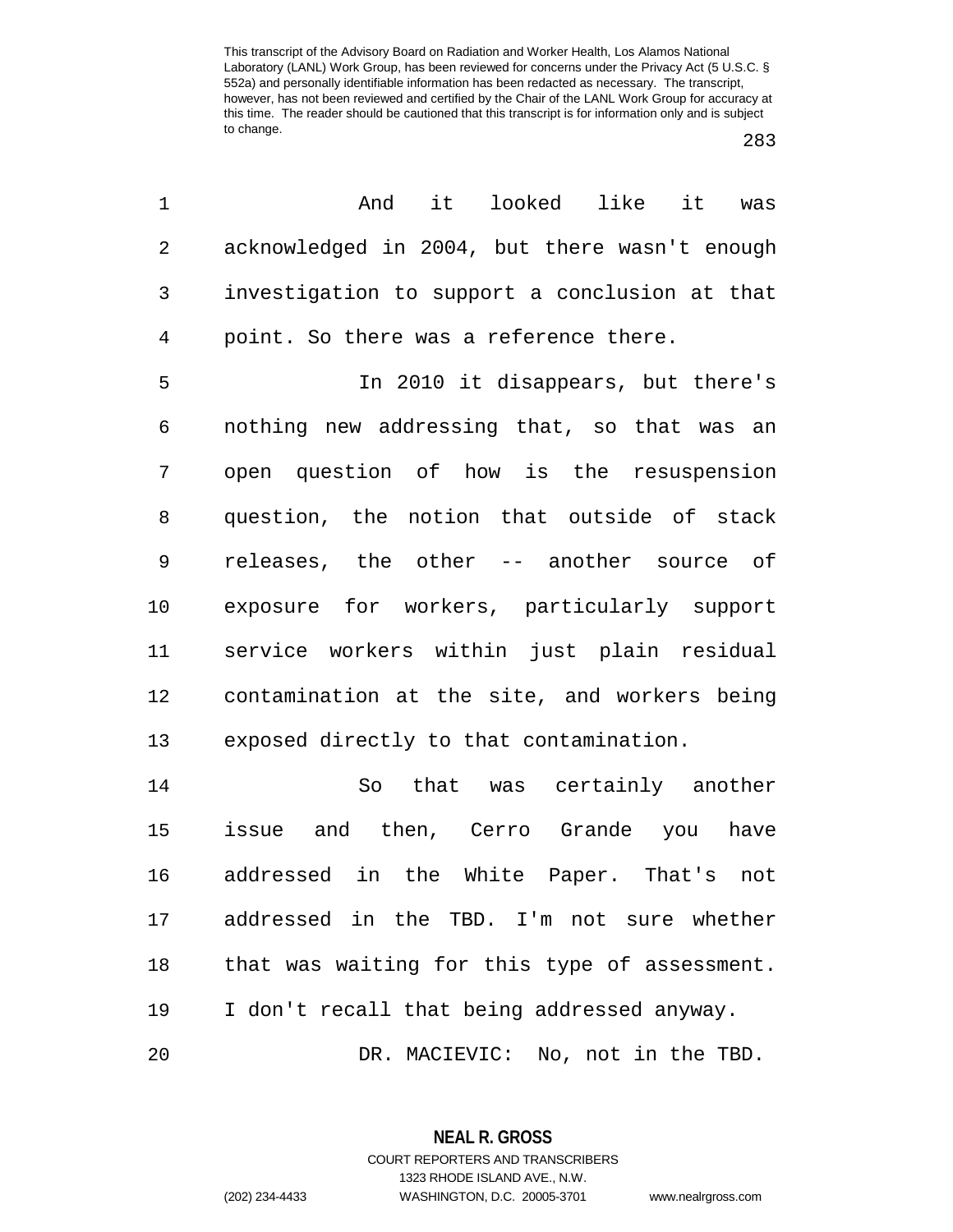284

| $\mathbf 1$    | MR. FITZGERALD: Right. So that's             |
|----------------|----------------------------------------------|
| $\overline{2}$ | kind of a thumbnail. Like I said, it's a     |
| 3              | number of specific questions. I think the    |
| 4              | resuspension issue is the biggest one for me |
| 5              | because I think in terms of exposure, that   |
| 6              | probably would be, for support service       |
| 7              | workers, that would be as important as stack |
| 8              | releases depending on what kind of work you  |
| 9              | do.                                          |
| 10             | MR. FITZGERALD: That is pending              |
| 11             | our review of those questions to incorporate |
| 12             | $SO = -$                                     |
| 13             | CHAIRMAN GRIFFON: Item 1.6.                  |
| 14             | DR. MACIEVIC: And, again, we                 |
| 15             | refer back to issue 2.1 in this document, so |
| 16             | it's back to that same question of the       |
|                | 17 actinides and all that. And we will be    |
| 18             | addressing more of those source term issues  |
| 19             | with the exotics in our response to that     |
| 20             | question.                                    |

**NEAL R. GROSS** COURT REPORTERS AND TRANSCRIBERS 1323 RHODE ISLAND AVE., N.W. (202) 234-4433 WASHINGTON, D.C. 20005-3701 www.nealrgross.com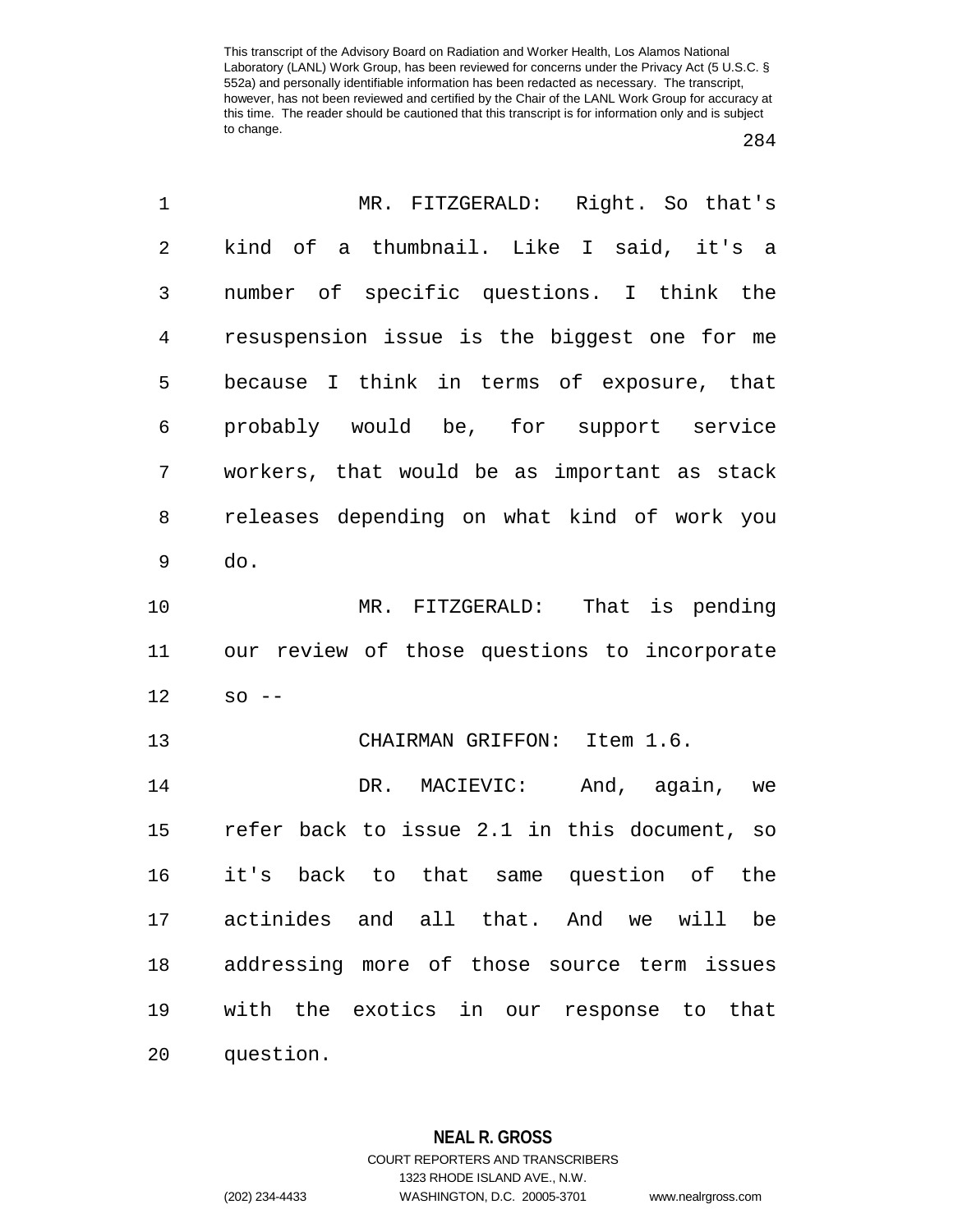285

| $\mathbf 1$ | CHAIRMAN GRIFFON: So it's going                         |
|-------------|---------------------------------------------------------|
| $\sqrt{2}$  | back to the exotics, is that it?                        |
| 3           | DR. MACIEVIC: Yes, that question                        |
| 4           | where, you know, the descriptions with the              |
| 5           | polonium and curium and americium activity.             |
| 6           | And also adding about the firing sites.                 |
| 7           | CHAIRMAN GRIFFON: And this covers                       |
| 8           | -- not being familiar with the SEC petition,            |
| 9           | pages 46 through 60, I mean are there other             |
| 10          | areas where there are specific areas outlined           |
| 11          | in there, I'm sure there were, where there was          |
| 12          | concern about characterization?                         |
| 13          | DR. MACIEVIC: Well, we were                             |
| 14          | covering, I mean the response in 2.1 was to             |
| 15          | say these are the areas where we are talking            |
| 16          | about the actinides had the biggest presence            |
|             | 17 and those type of source terms.                      |
| 18          | There were no other source terms.                       |
| 19          | know we talked about waste disposal and<br>$\mathbf{I}$ |
| 20          | things like that as a potential source term,            |

**NEAL R. GROSS** COURT REPORTERS AND TRANSCRIBERS

1323 RHODE ISLAND AVE., N.W. (202) 234-4433 WASHINGTON, D.C. 20005-3701 www.nealrgross.com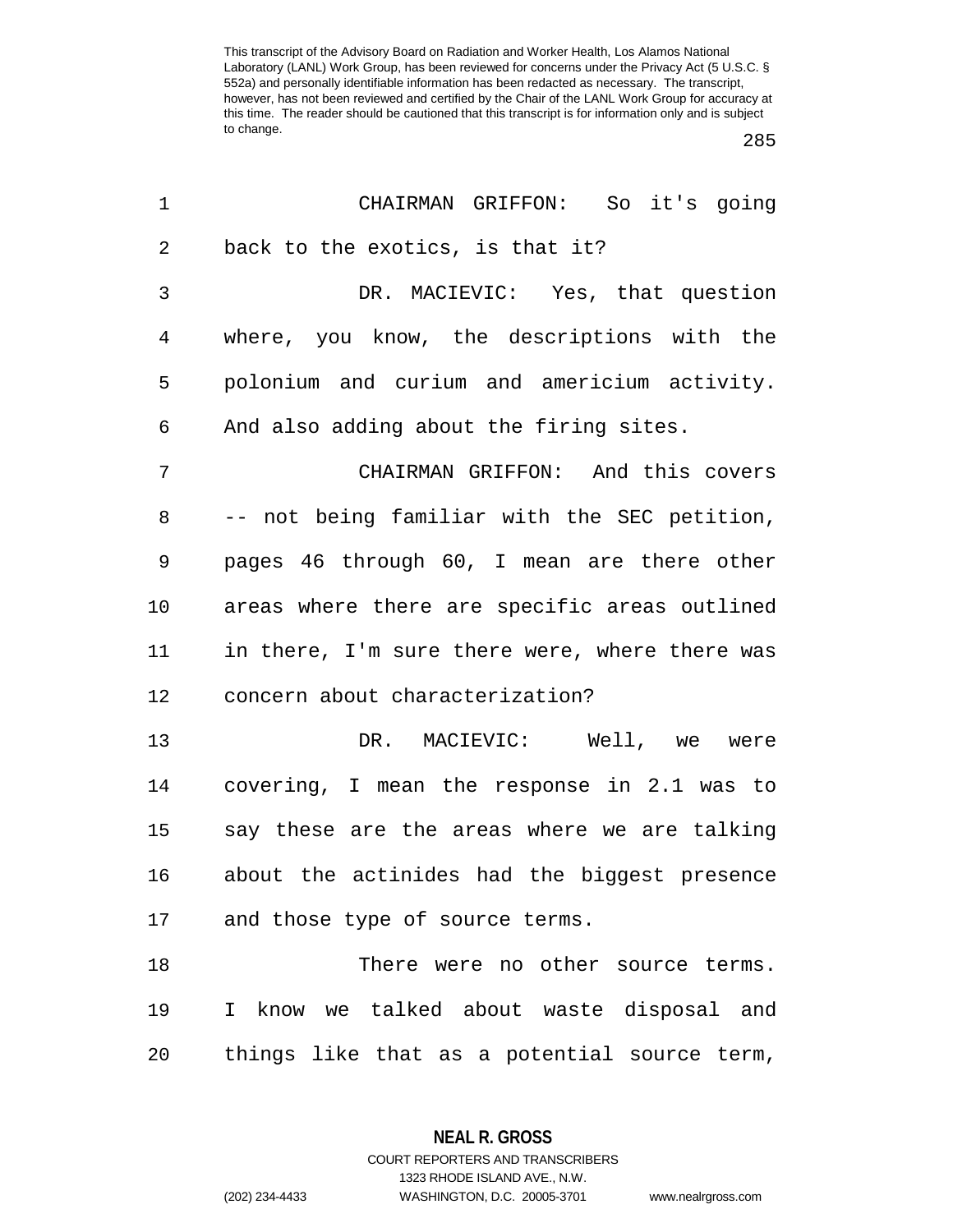1 but that would have to be addressed in the

286

| 2              | environmental response.                        |
|----------------|------------------------------------------------|
| 3              | CHAIRMAN GRIFFON:<br>Okay. Well                |
| $\overline{4}$ | that's what I was getting at, is this just     |
| 5              | exotics or is it just other areas that are not |
| 6              | characterized. And you are saying the other    |
| 7              | areas that aren't characterized have been      |
| 8              | covered from -- under environmental?           |
| $\mathsf 9$    | DR. MACIEVIC: Because we                       |
| 10             | addressed it in terms of -- from what the      |
| 11             | discussion more with these -- and locations of |
| 12             | those sources but then I remember we also      |
| 13             | talked about the sources of buried waste and   |
| 14             | things like that, which there is a listing of. |
| 15             | MR. EVASKOVICH: Yes, there is. I               |
| 16             | some examples here that I pulled up.<br>have   |
| 17             | Dealing with a record from it -- this is       |
| 18             | Andrew Evaskovich.                             |
| 19             | The report says usually, there's a             |
| 20             | section that says these sites required further |

**NEAL R. GROSS**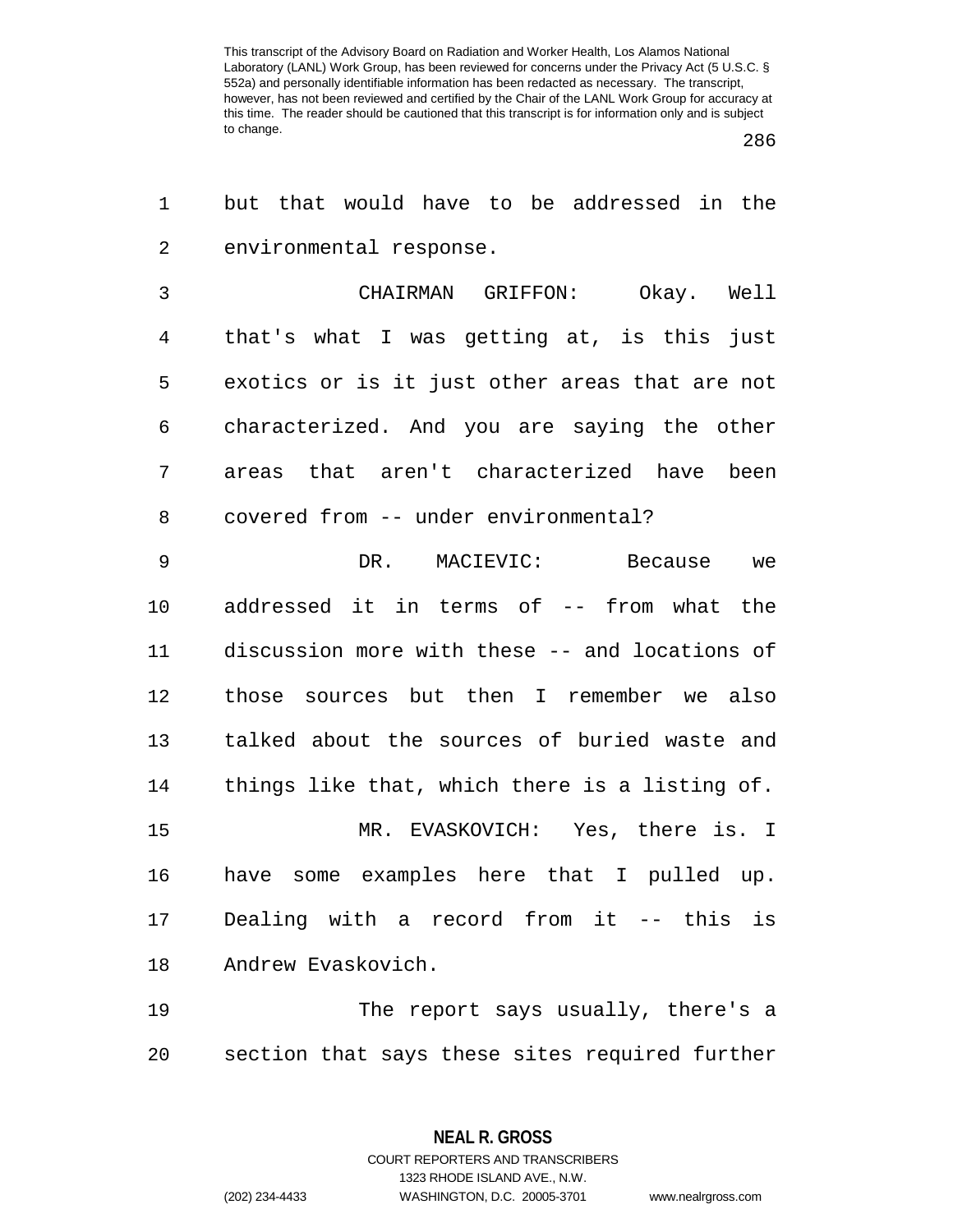287

| 1              | investigation to determine if they pose a      |
|----------------|------------------------------------------------|
| $\overline{2}$ | threat to human health and the environment.    |
| 3              | And some of the examples I've got              |
| $\overline{4}$ | here are TA-3-030D septic system, and this is  |
| 5              | just a section that I pulled out of the fact   |
| 6              | sheet for the releases.                        |
| 7              | And type of release, antimony;                 |
| 8              | calcium; copper; iron; lead; mercury;          |
| 9              | selenium; silver; zinc; neptunium-237;         |
| 10             | plutonium-239, 240; uranium-235; and organics. |
| 11             | In TA-2-011A, storm drain and                  |
| 12             | outfall, type of release, cesium-137,          |
| 13             | strontium-90, technetium-99, cobalt-60,        |
| 14             | tritium, uranium, isotopic plutonium,          |
| 15             | mercury, and chromium.                         |
| 16             | TA-3-007 firing site, type of                  |
| 17             | release copper; bismuth-211, 212, 214; cesium- |
| 18             | 137; lead-212, 214; radium-224; thallium-228;  |
| 19             | organics; thorium; and HE.                     |
| 20             | TA-4-004. Soil contamination.<br>Type          |

**NEAL R. GROSS** COURT REPORTERS AND TRANSCRIBERS 1323 RHODE ISLAND AVE., N.W. (202) 234-4433 WASHINGTON, D.C. 20005-3701 www.nealrgross.com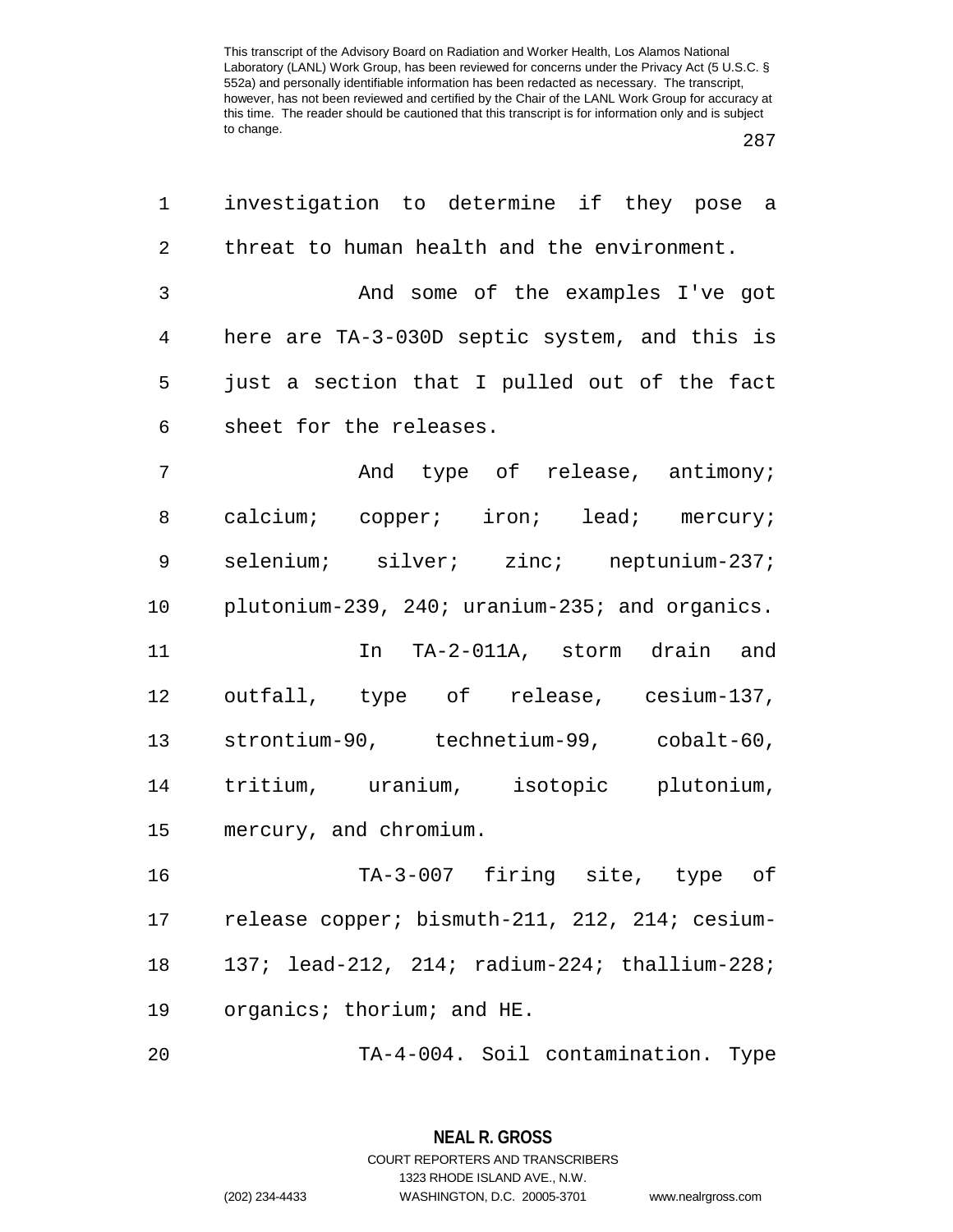288

| оf<br>release<br>photographic chemicals,       |
|------------------------------------------------|
| radionuclides, beryllium, lead, aluminum, HE,  |
| terbium, terbium oxide, and unspecified        |
| laboratory chemicals.                          |
| TA-9-012, disposal pit. Type of                |
| release unknown. I include that one because at |
| the Board meeting we had in Sante Fe in        |
| November, one of the guards mentioned doing a  |
| training exercise and they found out later it  |
| was a hot dump, and I think this might be the  |
| location that he was talking about. And it's   |
| been uncharacterized, but it's referred to as  |
| a hot dump.                                    |
| TA-15-001, surface disposal, this              |
| is called the bone yard. Type of release, HE,  |
| lead, uranium, beryllium, radionuclides, and   |
| other unknowns.                                |
| TA-16-005M, chemical<br>pit                    |
| decommissioned, type of release, undetonated   |
| HE, HE degradation, HE burn products, uranium, |
|                                                |

**NEAL R. GROSS** COURT REPORTERS AND TRANSCRIBERS

1323 RHODE ISLAND AVE., N.W.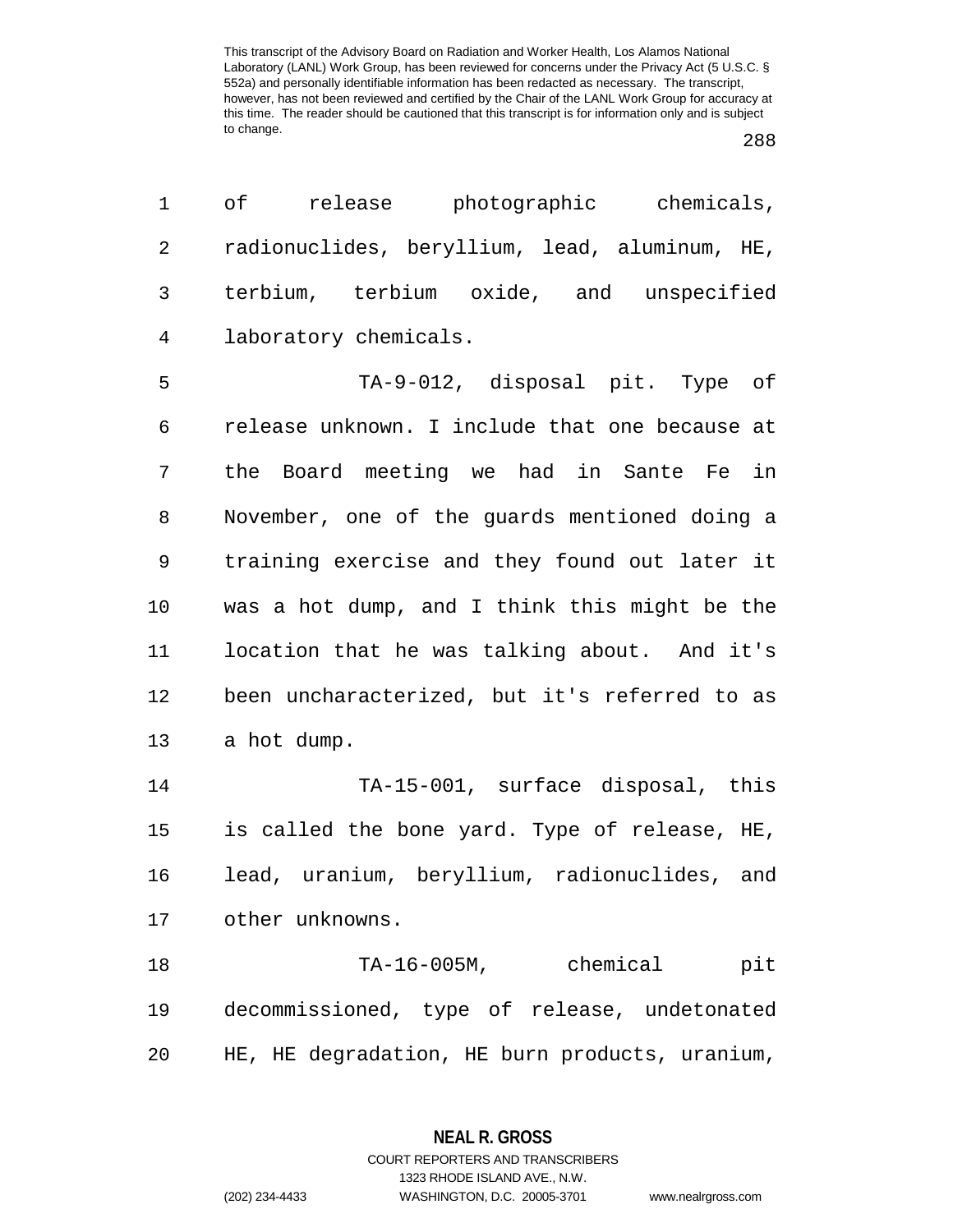289

| 1              | depleted and enriched radium, cobalt,              |
|----------------|----------------------------------------------------|
| $\mathbf{2}$   | strontium-90 and barium.                           |
| 3              | TA-20-003B, firing site, type of                   |
| 4              | release, strontium-90, radionuclides, metals,      |
| 5              | uranium-235, and lead.                             |
| 6              | TA-35-003R, effluent receiving                     |
| 7              | canyon. Type of release, inorganic chemicals,      |
| 8              | organic chemicals, PCBs, and radionuclides.        |
| $\overline{9}$ | TA-39-002A, storage area. Type of                  |
| 10             | release, systematic release of solid waste         |
| 11             | including RCRA regulated constituents. There       |
| 12             | is potential for radioactive contamination         |
| 13             | from stored debris at the site. Solvents were      |
| 14             | also stored at the site.                           |
| 15             | TA-42-002A, former structures, and                 |
| 16             | this is currently in TA-55 now, near building      |
| 17             | 66.<br>decommissioned<br>That's<br>site.<br>a      |
| 18             | Radionuclides;<br>$americium-241;$ cesium-137;     |
| 19             | lanthanum-140;<br>plutonium-238, 239; tritium;     |
| 20             | $uranium-235;$<br>unspecified fission<br>products; |

**NEAL R. GROSS** COURT REPORTERS AND TRANSCRIBERS

1323 RHODE ISLAND AVE., N.W. (202) 234-4433 WASHINGTON, D.C. 20005-3701 www.nealrgross.com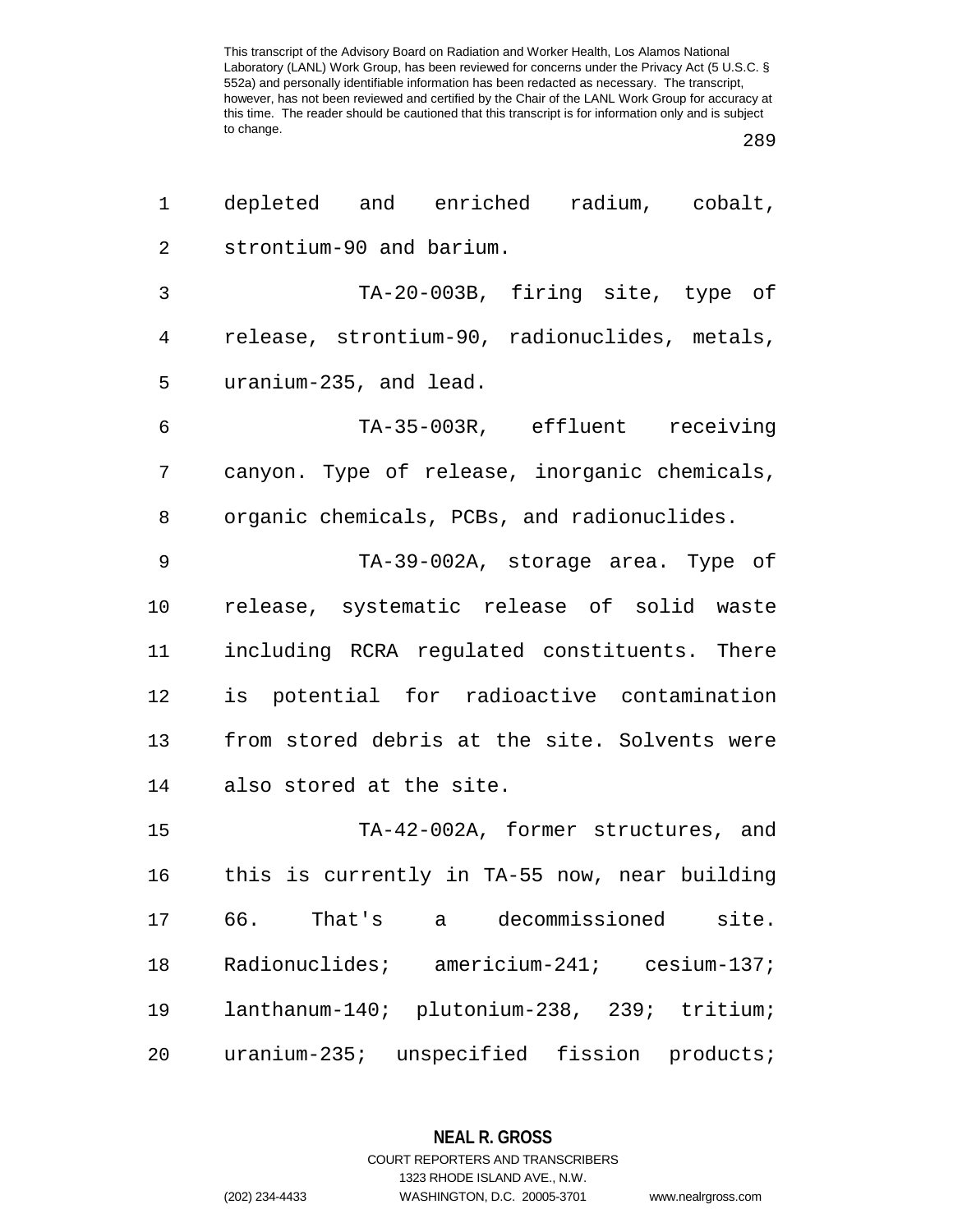290

| 1              | acids; and organic compounds.                  |
|----------------|------------------------------------------------|
| $\overline{2}$ | TA-43-001B2, outfall. Type of                  |
| 3              | release, radionuclides, sanitary waste,        |
| 4              | cooling water.                                 |
| 5              | TA-46-004, outfall B. Type of                  |
| 6              | release, barium, cadmium, copper, lead,        |
| 7              | mercury, nickel, silver, zinc, and uranium     |
| 8              | isotopes. Mercury and uranium isotopes were    |
| 9              | found above screening action levels and        |
| 10             | uranium-234, uranium-235 and uranium-238 were  |
| 11             | above background.                              |
| 12             | And I included those basically                 |
| 13             | because -- and these are just some of them     |
| 14             | now, not all the sites listed in the fact      |
| 15             | sheet contain radionuclides. A lot of them are |
| 16             | chemical releases.                             |
| 17             | But there are radionuclide                     |
| 18             | releases but a lot of them are commons but     |
| 19             | there are some that it just says radionuclides |
| 20             | and that's I think the concern, because they   |

**NEAL R. GROSS** COURT REPORTERS AND TRANSCRIBERS

1323 RHODE ISLAND AVE., N.W.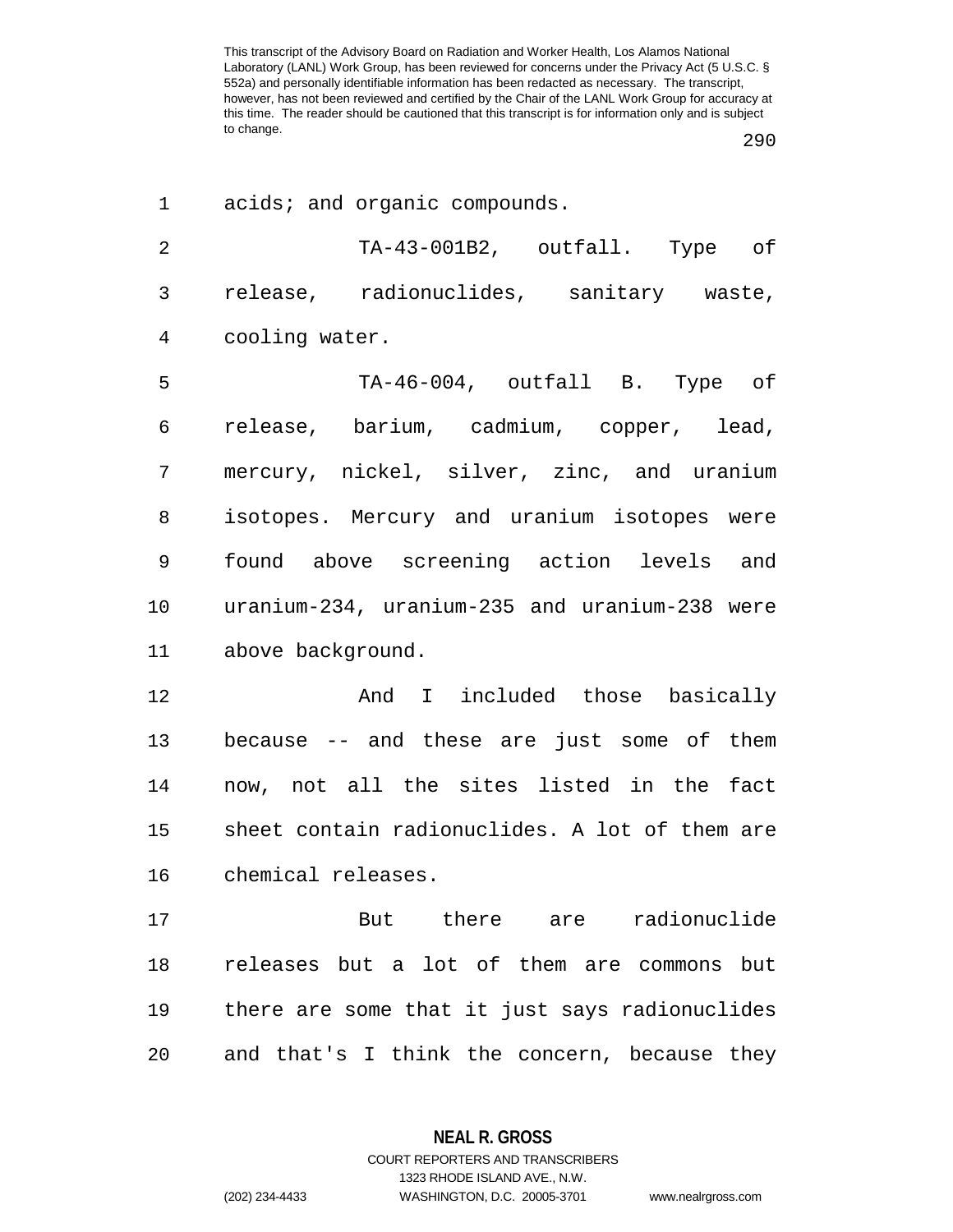1 are saying that these need to be evaluated to 2 see if they are still a threat -- or to the 3 environment or human health, but it only says 4 radionuclides.

5 I think you have to look at that, 6 and that's the point that I have been trying 7 to make as far as dealing with these. And the 8 ones I picked were outfalls, and there are 9 some others, or you know, I think these show 10 more potential for exposure than some of the 11 others as well because some of them are like 12 septic systems or drainage lines.

13 But my concern is if you have a 14 release to the environment in like the guards, 15 fire fighters are running around in the 16 canyons, either guards were doing training 17 exercises or fire fighters were fighting 18 fires, some of these are near older buildings, 19 and you have the craftsperson out working near 20 them, my concern is what is the potential for

> **NEAL R. GROSS** COURT REPORTERS AND TRANSCRIBERS

1323 RHODE ISLAND AVE., N.W. (202) 234-4433 WASHINGTON, D.C. 20005-3701 www.nealrgross.com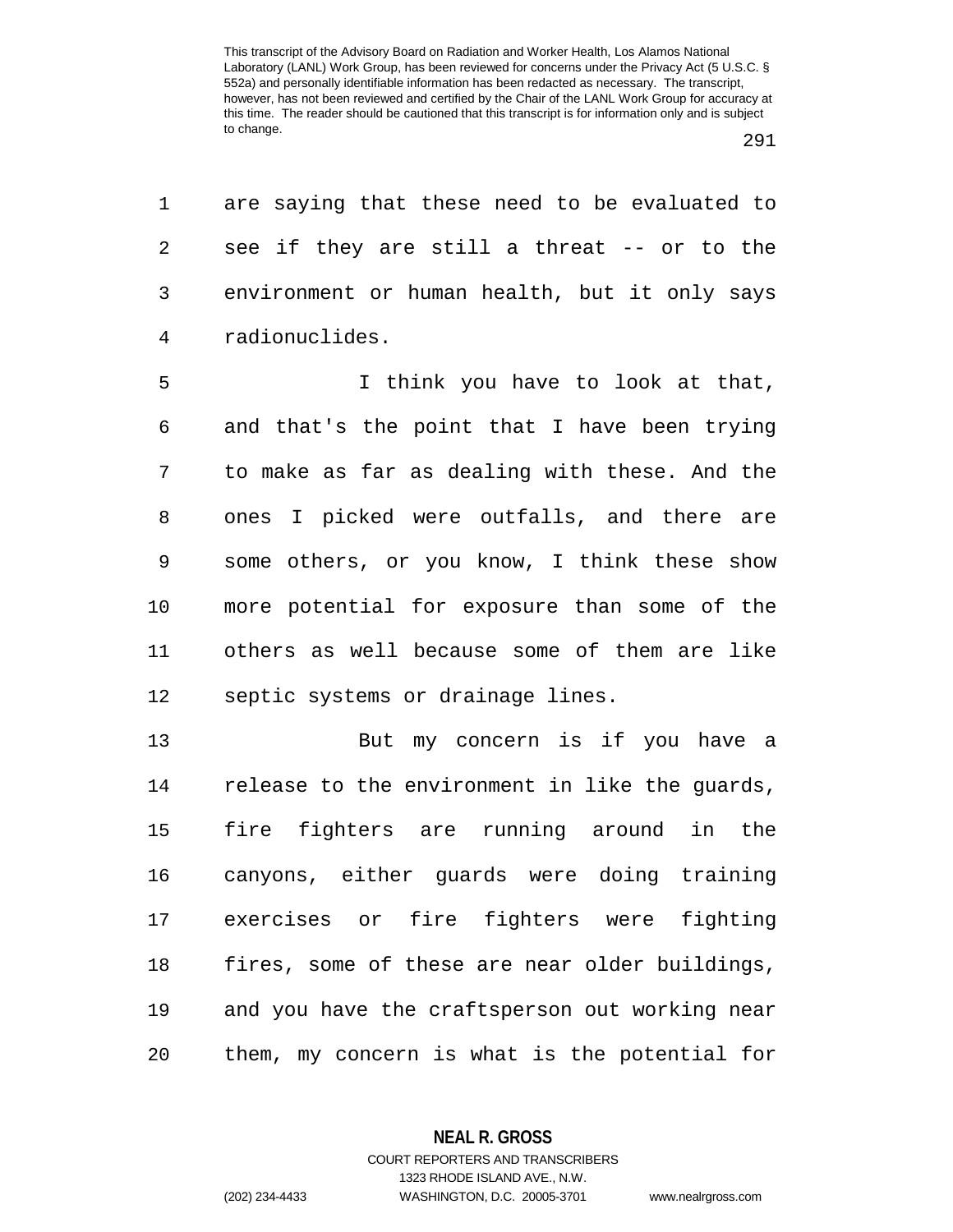|--|--|

| $\mathbf{1}$    | exposure, you know, can you guys determine    |
|-----------------|-----------------------------------------------|
| 2               | that and the -- exposure pathway, and then    |
| $\mathsf{3}$    | what is the risk incurred from that. I think  |
| $4\overline{ }$ | that's the point that I have been trying to   |
| 5               | make as far as identifying these source terms |
| 6               | and the exposure pathways.                    |
|                 |                                               |

7 As far as dealing with the fire, a 8 lot of -- there's a lot of sites that I listed 9 starting on page 46, like I said, those are 10 chemical releases and not necessarily all of 11 them were radionuclide releases.

12 Because what I did is, in the maps 13 that I included with the petition, showed all 14 these sites as either potential release sites 15 or areas of concern. So I just picked the 16 ones that were inside the fire lines, I didn't 17 go down and break it down to the ones that 18 actually contained radionuclides.

19 You know, it would probably 20 shorten the list, but you know that's the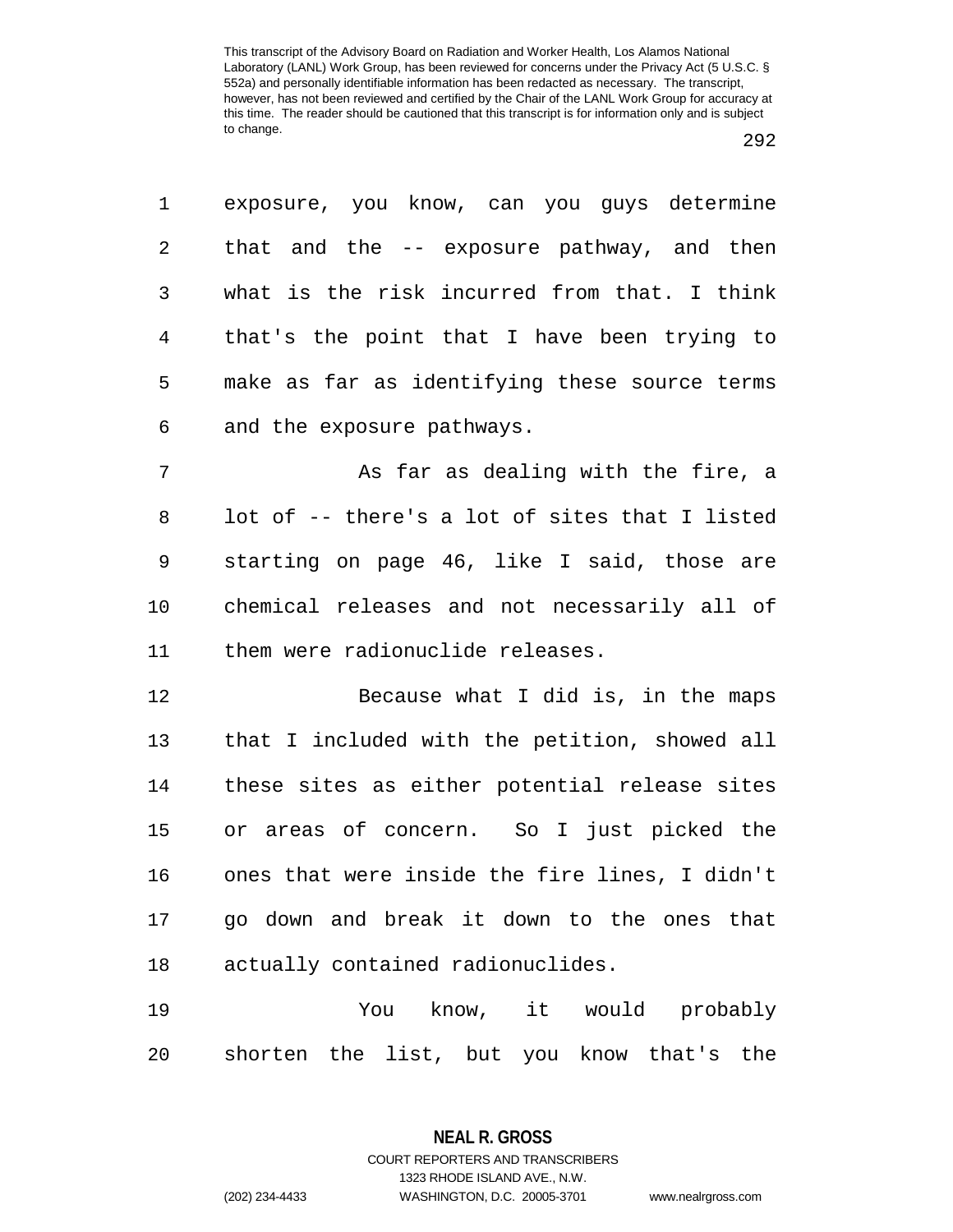293

1 concern there.

2 CHAIRMAN GRIFFON: So I think we 3 are probably right in dividing it into exotics 4 versus these other environmental exposures 5 where people are working around the site and 6 the issue gets back to what Joe was saying is 7 the -- if -- are the source terms 8 characterized well enough, and can you figure 9 out resuspension potential and exposure that 10 way.

11 So I would kind of roll part of 12 that into the last answer, 1.5 covers the 13 environmental exposures and the adequacy to 14 make sure we can -- the environmental model 15 covers all these potentials.

16 MR. EVASKOVICH: And then if I can 17 about the environmental model. As a result of 18 the Clean Air Act lawsuit, the NESHAP that Joe 19 was referring to, they had an audit team that 20 went and conducted an audit as part of the

> **NEAL R. GROSS** COURT REPORTERS AND TRANSCRIBERS

1323 RHODE ISLAND AVE., N.W. (202) 234-4433 WASHINGTON, D.C. 20005-3701 www.nealrgross.com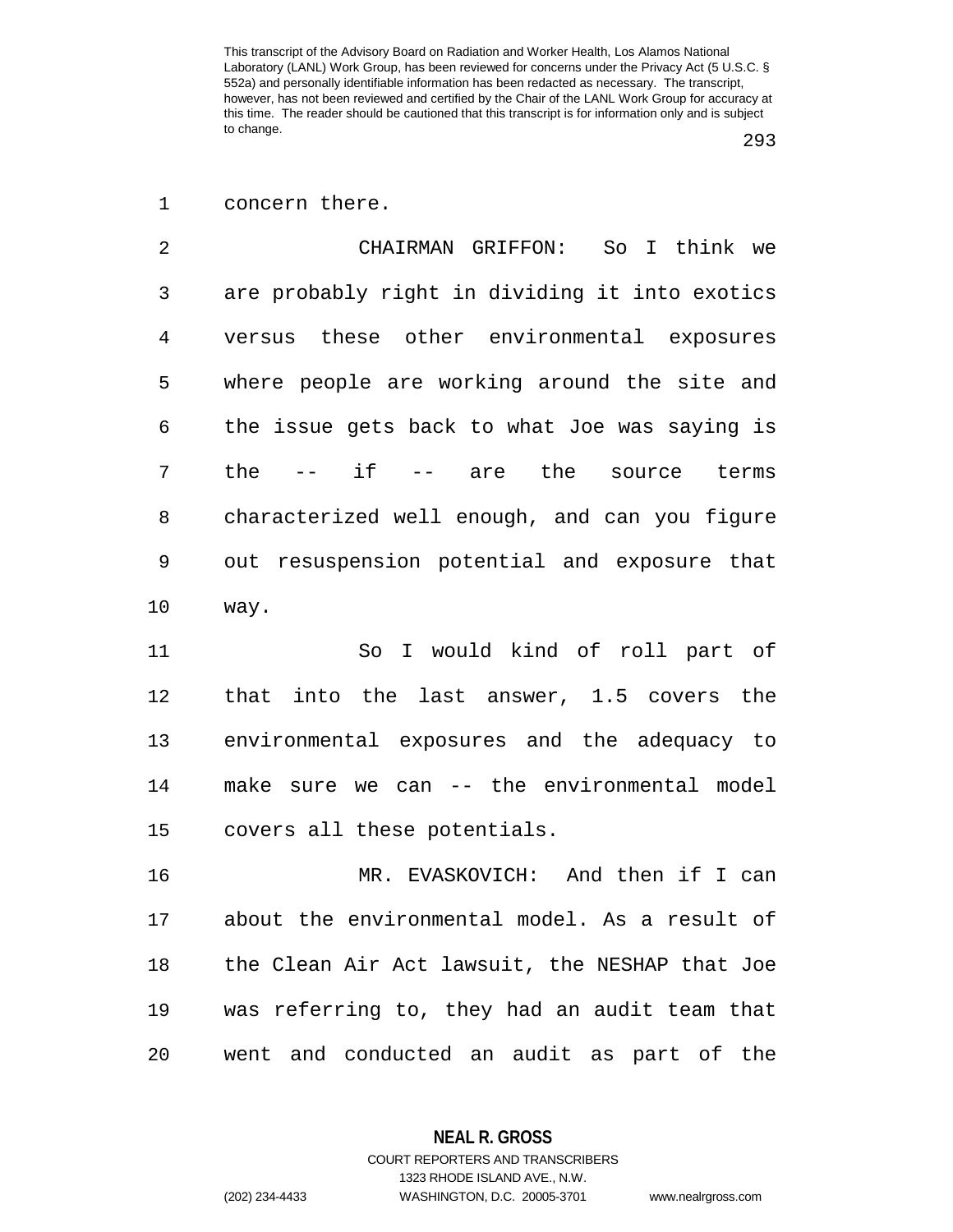294

| $\mathbf 1$ | resolution of the case.                        |
|-------------|------------------------------------------------|
| 2           | And they questioned the historical             |
| 3           | data of releases, stack monitoring, because it |
| 4           | did not meet the requirements, and I cite that |
| 5           | in the petition.                               |
| 6           | The point from the report is the               |
| 7           | audit team determined that a lack of           |
| 8           | documentation regarding facility inventories   |
| 9           | severely precluded a thorough evaluation       |
| 10          | regarding the quality and completeness of the  |
| 11          | reported 1996 inventory.                       |
| 12          | Because of the lack of facility                |
| 13          | documentation, neither the audit team or even  |
| 14          | LANL could discern whether the reported        |
| 15          | inventory value is truly represented. So that  |
| 16          | kind of goes back to what I am saying as far   |
| 17          | as the inventories and the accuracy and the    |
| 18          | quality of the data.                           |
| 19          | Second the audit team reported                 |

20 LANL did not necessitate prompt recognition of

**NEAL R. GROSS** COURT REPORTERS AND TRANSCRIBERS

1323 RHODE ISLAND AVE., N.W. (202) 234-4433 WASHINGTON, D.C. 20005-3701 www.nealrgross.com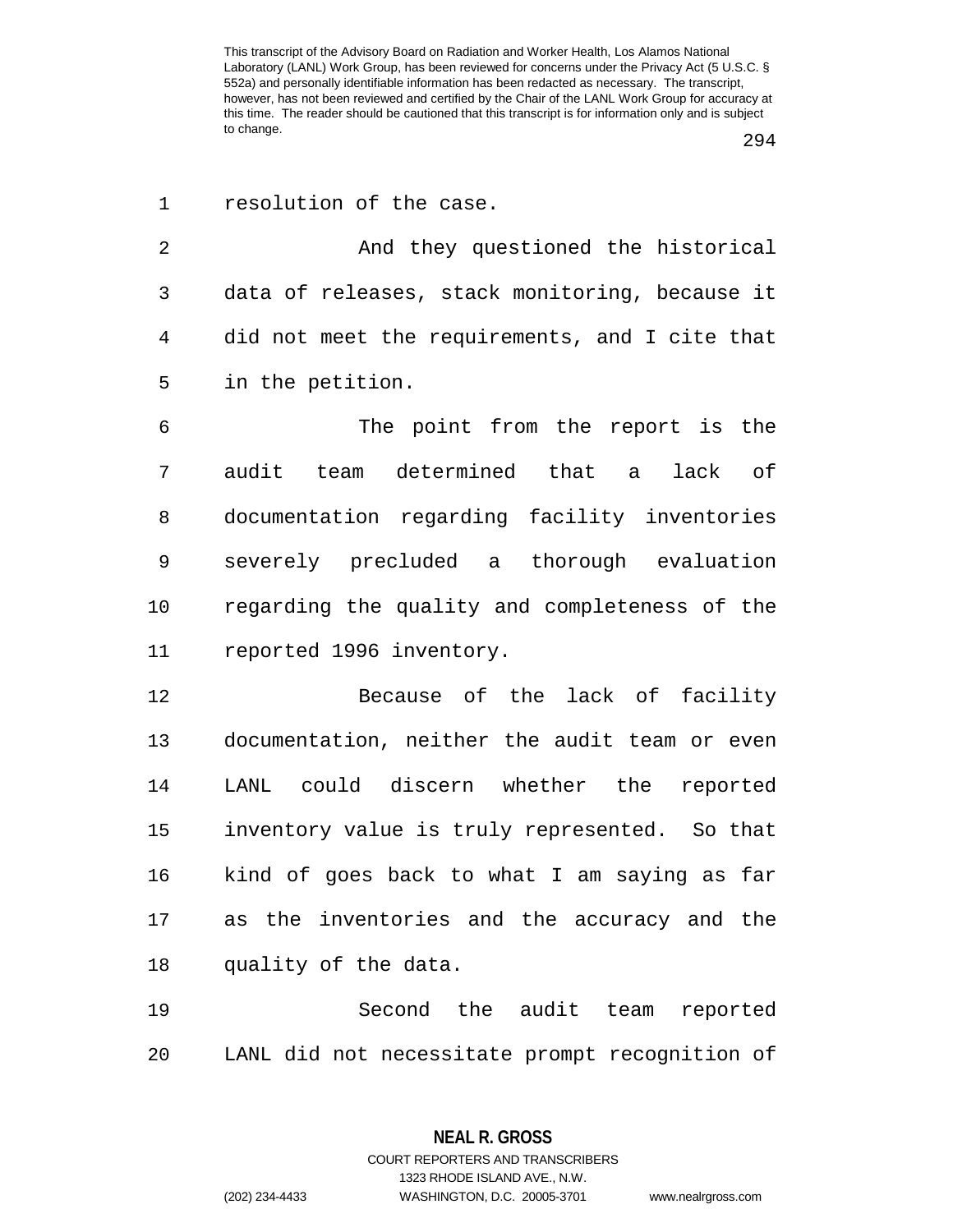295

1 operational changes that could affect stack 2 monitoring requirements. Groups identified 3 changes only for new projects that needed 4 additional funding. Laboratory personnel did 5 not understand that they must evaluate all 6 radionuclide usage despite of the amount 7 regarding its potential to impact monitoring 8 requirements.

9 Basically that's just saying that 10 they didn't update their monitoring 11 requirements according to changes in operation 12 unless they thought new funding would be 13 required for this new operation that they were 14 picking up.

15 The filters that LANL uses to 16 collect radionuclide samples, there were some 17 issues that this report brought up. And they 18 said that the LANL filters may not be thin 19 enough to prevent self-absorption. As a 20 result, gross alpha counting accuracy is

1323 RHODE ISLAND AVE., N.W.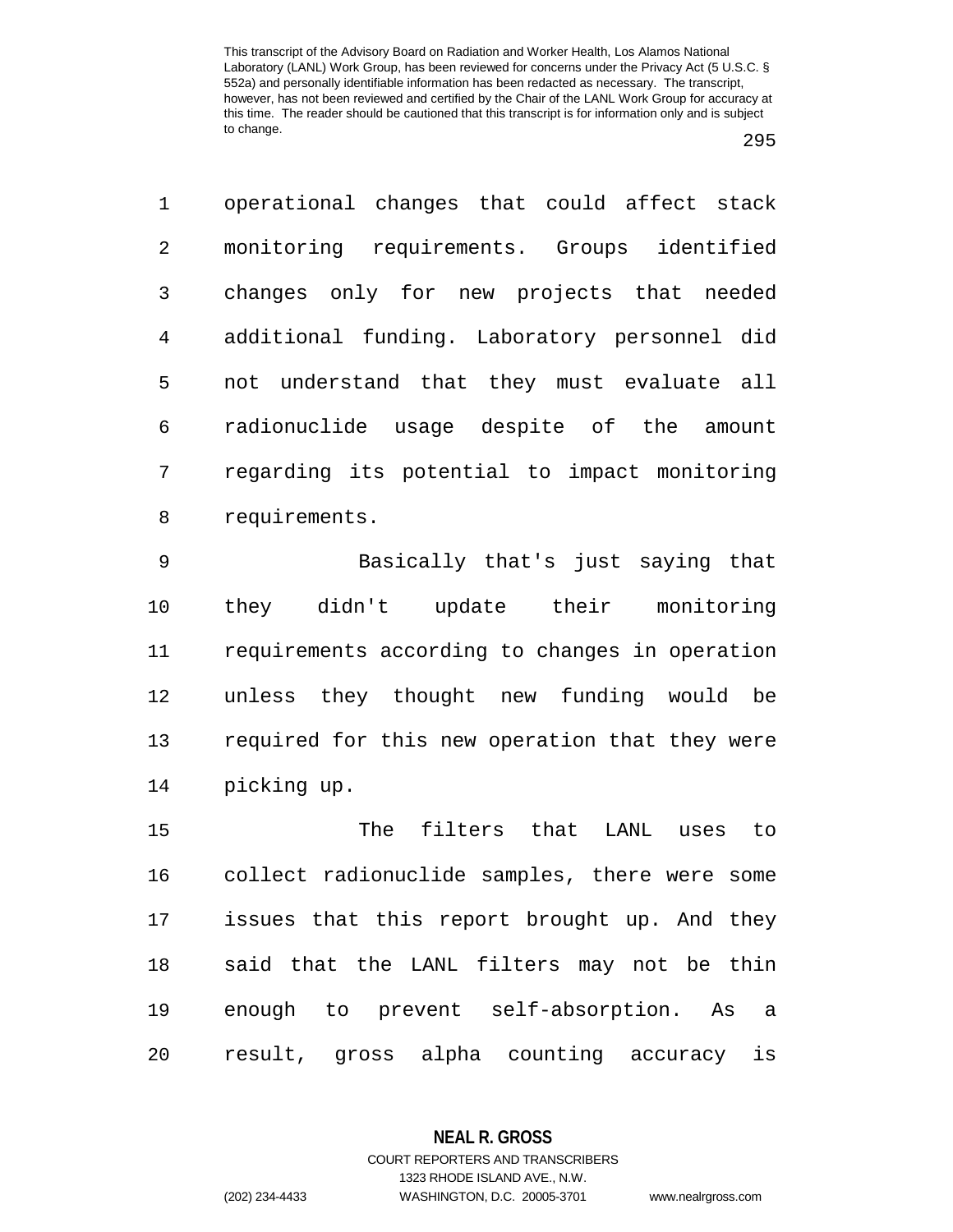## 296

## 1 uncertain.

2 Then there's also a discussion 3 concerning beryllium-7 sampling. During the 4 discussion it states that for beryllium-7, 5 filter collection efficiency is quite poor. 6 And I think that's interesting because you are 7 referring to the air monitoring beryllium-7 to 8 develop your ratio. So if the data isn't any 9 good, then I think your ratio -- I think you 10 need to look at this information as well.

11 And it wasn't, there's some 12 additional -- there was a statement in there 13 concerning holding of the activation products, 14 I believe, and I think there was some 15 discussion of that as well in that report, and 16 they felt that LANL wasn't holding it long 17 enough in order to allow for decay of the 18 activation products coming from LAMPF.

19 So and I included this report as 20 well, just the first report, and it was sent

> **NEAL R. GROSS** COURT REPORTERS AND TRANSCRIBERS

> > 1323 RHODE ISLAND AVE., N.W.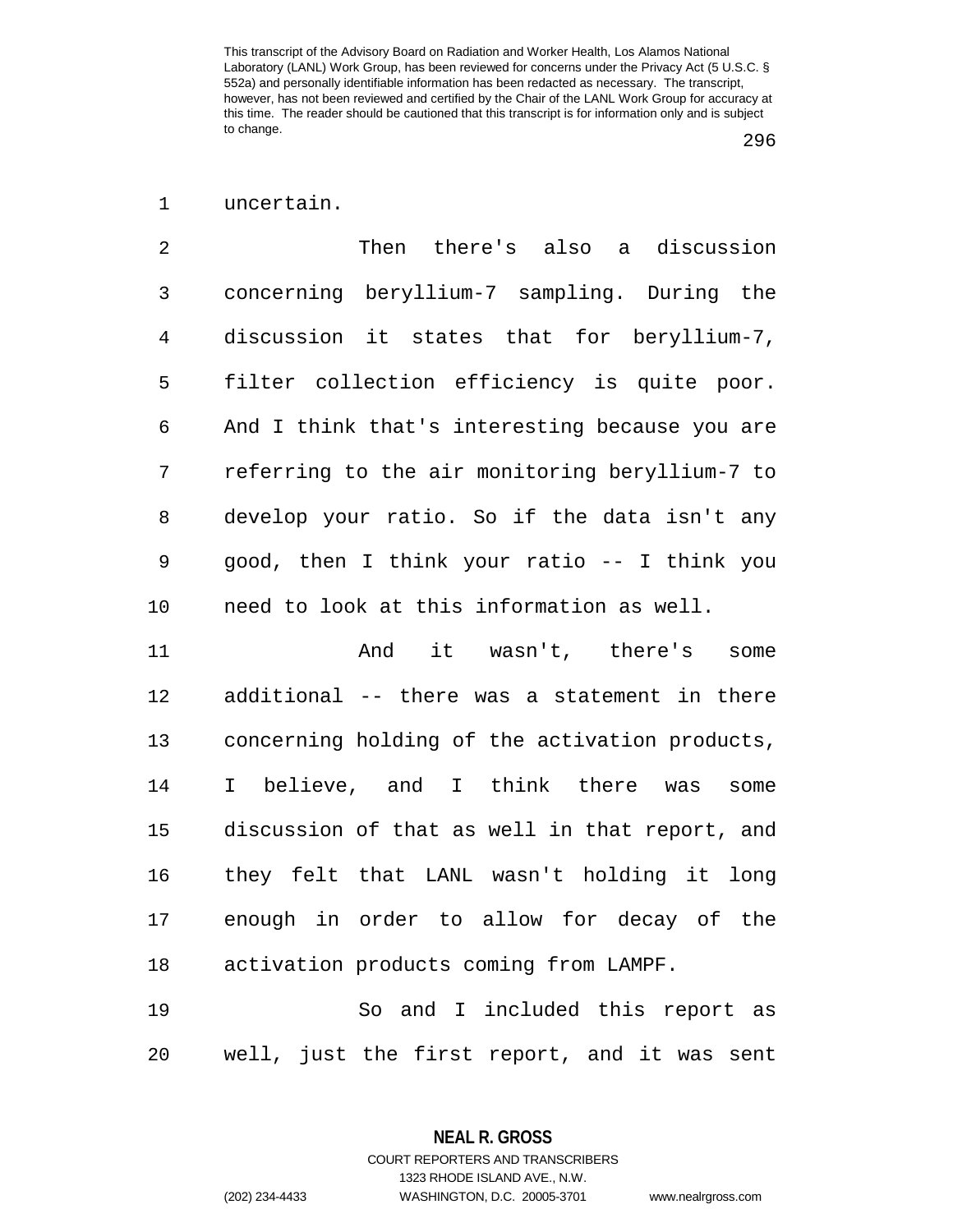| 1  | in not in electronic format, but in paper            |
|----|------------------------------------------------------|
| 2  | format, because the copy I had was on paper.         |
| 3  | So you know, this -- I think that makes the          |
| 4  | point that I have been trying to make as far         |
| 5  | as the environmental monitoring.                     |
| 6  | CHAIRMAN GRIFFON: Okay.                              |
| 7  | MEMBER MUNN: Question.                               |
| 8  | CHAIRMAN GRIFFON: Yes, go ahead,                     |
| 9  | Wanda.                                               |
| 10 | MEMBER MUNN: Perhaps I missed the                    |
| 11 | first introductory comments with respect to          |
| 12 | the initial list of potential sources that was       |
| 13 | being read. What was the documentation or what       |
| 14 | was the source of that list of potential             |
| 15 | contaminants?                                        |
| 16 | MR. EVASKOVICH:<br>Hold on just a                    |
| 17 | minute.                                              |
| 18 | Where did<br>that<br>MEMBER<br>$MUNN$ :              |
| 19 | come from that was<br>incorporated<br>into<br>source |
| 20 | the SEC?                                             |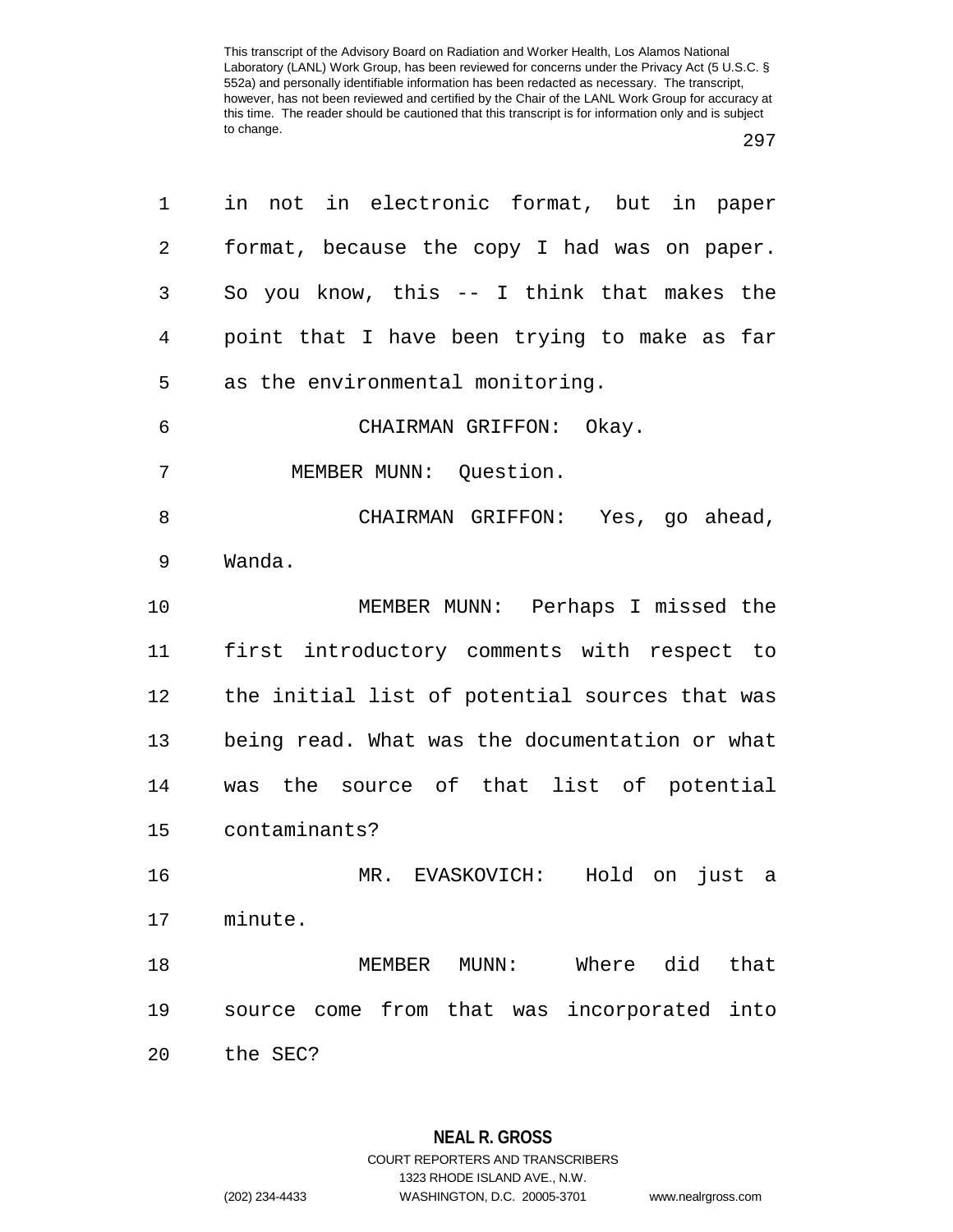298

| CHAIRMAN<br>GRIFFON:<br>Andrew<br>is           |
|------------------------------------------------|
| getting that reference.                        |
| MR. EVASKOVICH: It's called Fact               |
| Sheet Appendix SMWUs and AOCs, and that comes  |
| from the RCRA permit that LANL submits to the  |
| New Mexico Environment Department, and it's    |
| like 500 some pages long, and it lists a       |
| variety of sites and issues that the NMED has  |
| with them and what they expect LANL to do with |
| the sites.                                     |
| MEMBER BEACH: You sent<br>that                 |
| around to us, didn't you, at some point?       |
| I know<br>it's<br>MR.<br>EVASKOVICH:           |
| included -- it was included in the petition    |
| because I refer to it.                         |
| CHAIRMAN GRIFFON: Right.                       |
| MEMBER MUNN: And I have also seen              |
| it in the SEC petition itself. I just -- it's  |
| been so long since I have glanced at it that I |
| couldn't remember where it had come from.      |
|                                                |

**NEAL R. GROSS** COURT REPORTERS AND TRANSCRIBERS

1323 RHODE ISLAND AVE., N.W.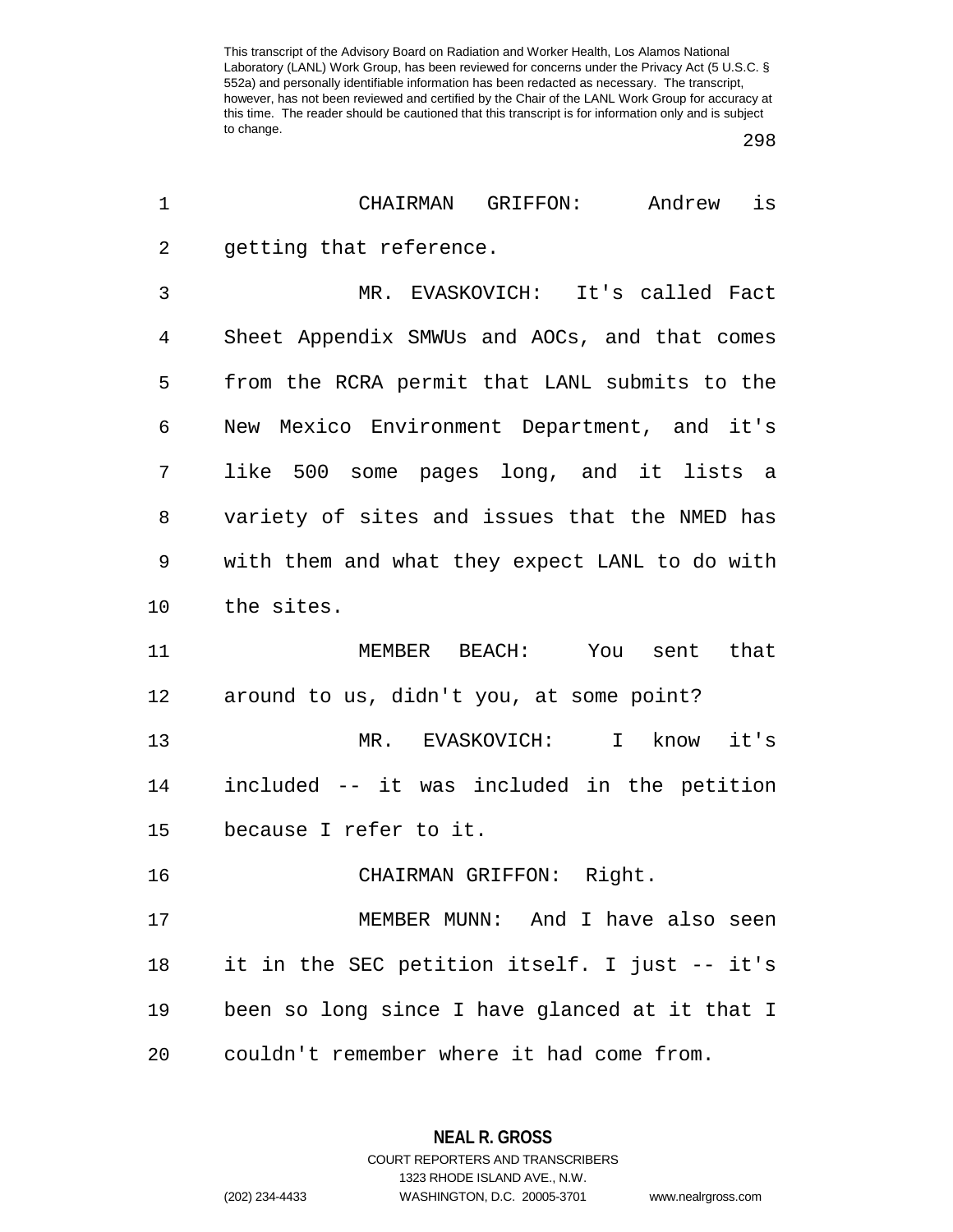299

| 1  | So I can check that. Which of the            |
|----|----------------------------------------------|
| 2  | SECs was that, Andrew, which --              |
| 3  | MR. EVASKOVICH: 109. 00109.                  |
| 4  | MEMBER MUNN: All right. Got it,              |
| 5  | thank you.                                   |
| 6  | MR. EVASKOVICH: And I believe                |
| 7  | it's, well, I don't know, I am assuming you  |
| 8  | guys put everything on the hard drive. Is it |
| 9  | on the O: drive?                             |
| 10 | CHAIRMAN GRIFFON: Yes, it's                  |
| 11 | somewhere on the O: drive.                   |
| 12 | MR. EVASKOVICH: Look for a fact -            |
| 13 |                                              |
| 14 | MEMBER MUNN: I didn't know what              |
| 15 | its reference was. I will find it.           |
| 16 | MR. EVASKOVICH: Yes, look for                |
| 17 | fact sheet appendix.                         |
| 18 | MEMBER MUNN: Okay.                           |
| 19 | MR. EVASKOVICH: SMWUs and AOCs.              |
| 20 | MEMBER MUNN: Got it.                         |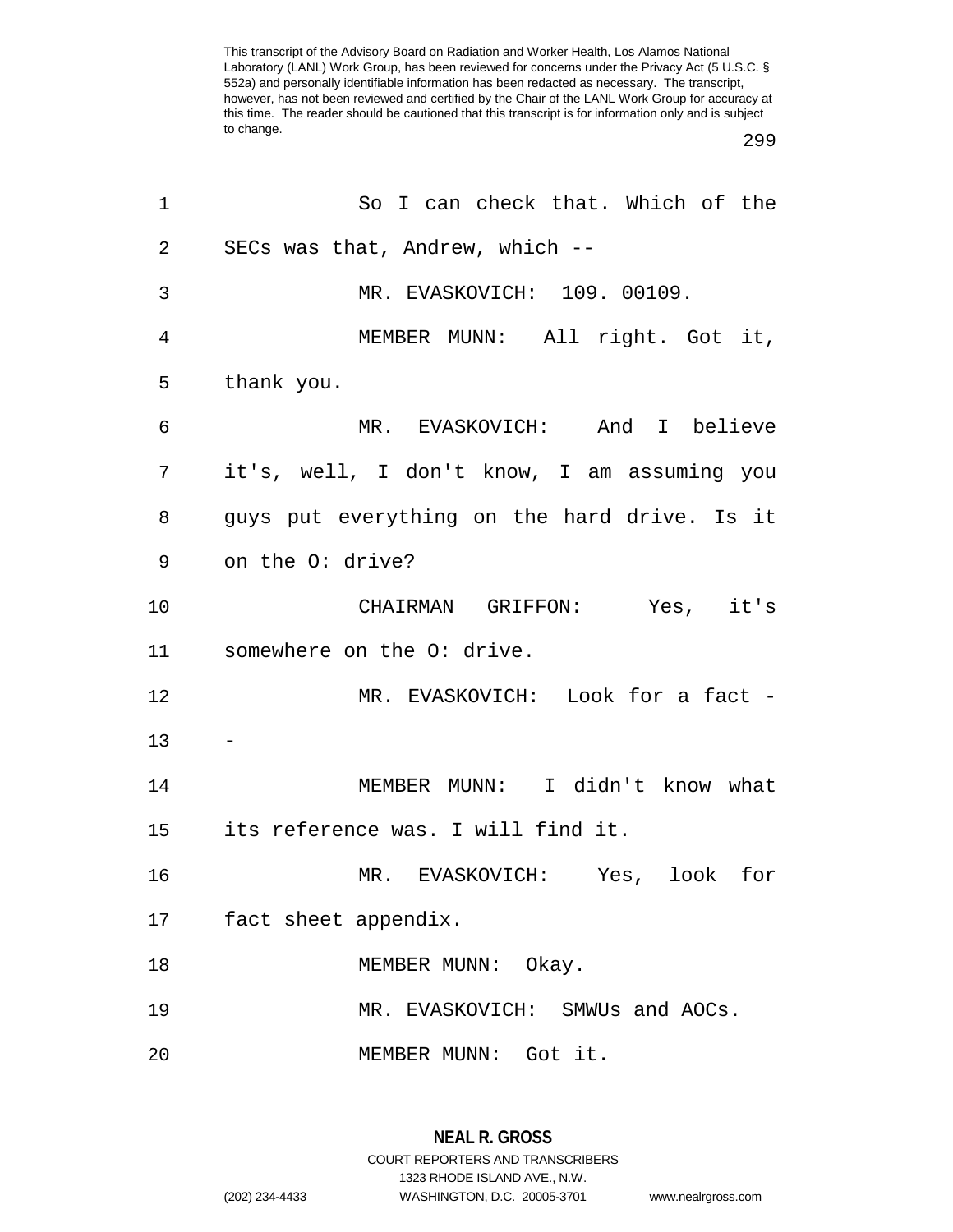300

| $\mathbf 1$    | MR. EVASKOVICH: And if need be, I              |
|----------------|------------------------------------------------|
| $\overline{2}$ | can resubmit that.                             |
| 3              | CHAIRMAN GRIFFON: No, I think we               |
| $\overline{4}$ | are fine. All right, I am going to divide      |
| 5              | that 1.6 up into two, you know, the other      |
| 6              | areas to expand on your exotics table, and     |
| 7              | then the other section environmental source    |
| 8              | terms, right, potential environmental source   |
| 9              | terms.                                         |
| 10             | And 1.7 I think we can roll into               |
| 11             | that now, and this is the fire. I think you    |
| 12             | issued a White Paper on this, correct?         |
| 13             | DR. MACIEVIC: Yes, we did.                     |
| 14             | CHAIRMAN GRIFFON: Maybe you can                |
| 15             | give us an overview and then Joe can --        |
| 16             | DR. MACIEVIC: Well I can give a                |
| 17             | brief summary of what -- I can ask Don after I |
| 18             | am done just to give anything to add if he     |
| 19             | wants. Basically we have a document by         |
| 20             | Everhart, a report that was generated in 2010, |

**NEAL R. GROSS** COURT REPORTERS AND TRANSCRIBERS

1323 RHODE ISLAND AVE., N.W.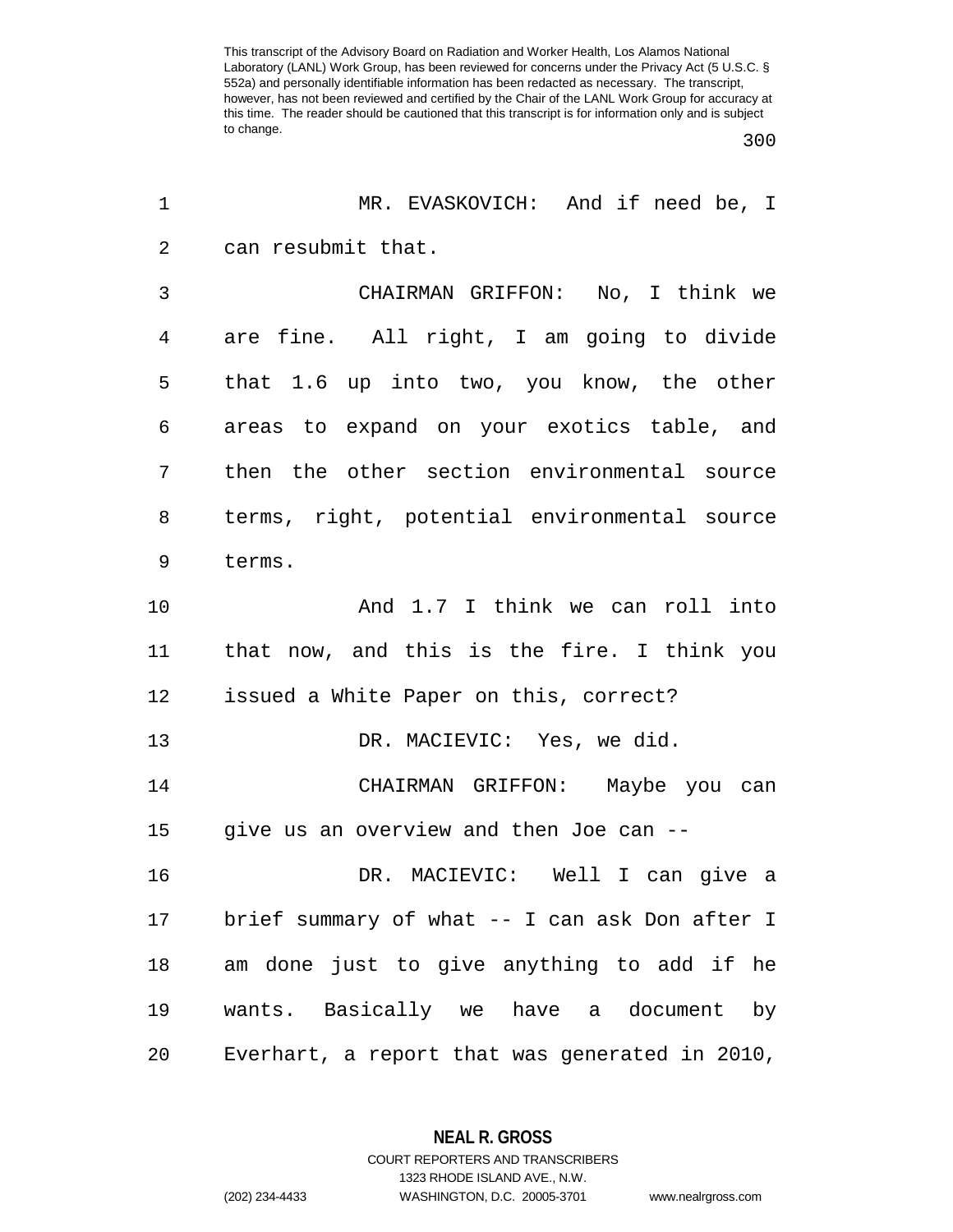301

1 which has new numbers on the fire and an 2 analysis and several indications of what 3 calculations of the effects of the fire and 4 the dose and all that, and these numbers were 5 used in the White Paper using highly 6 conservative breathing rates and models of 7 time spent in fighting the fire to come up 8 with a dose model, and the only dose model 9 using these new numbers that has any 10 significance is a dose rate, or a dose, total 11 dose, of essentially 0.1 millirem for an 12 assumed plutonium-238 absorption type S to the 13 thoracic lymph nodes. 14 And so it's a very small number 15 that they have come up with and using the 16 numbers from that paper, so it basically has a

17 very small contribution of all to the overall 18 dose from the fire.

19 Don, would you like to add 20 anything to that?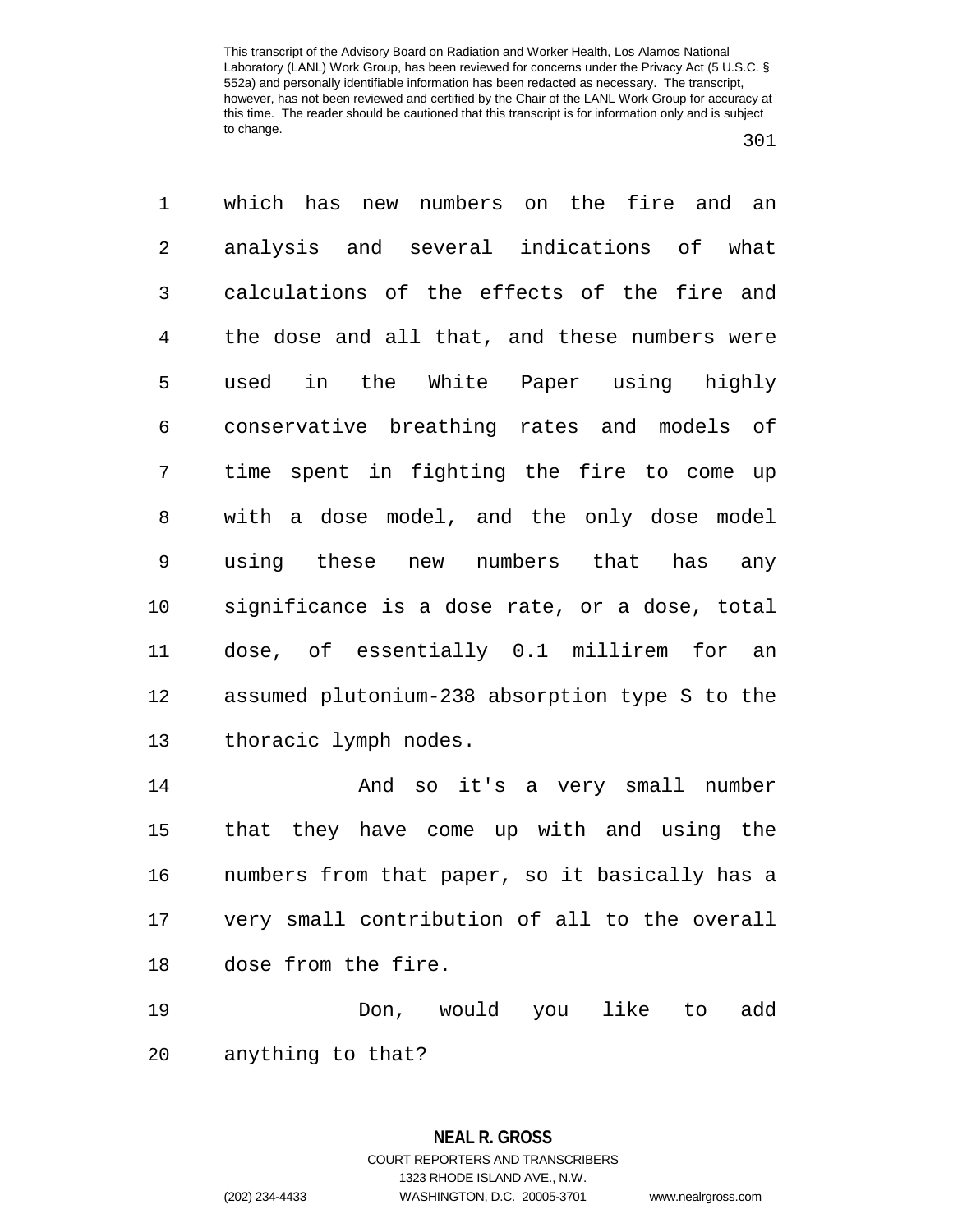302

| 1              | MR. STEWART: Well that's really                |
|----------------|------------------------------------------------|
| $\overline{2}$ | essentially it. They did some<br>fairly        |
| 3              | exhaustive sampling based on the sampling data |
| $\overline{4}$ | that we do have. It is actually quite a wide   |
| 5              | range of concentrations that they measured,    |
| 6              | and some sites were clearly above other sites, |
| 7              | and it's pretty interesting to see that list   |
| 8              | of sites if you want to go back and look at    |
| 9              | that restaurant -- reference. I don't remember |
| 10             | exactly all of them now, but one of them was   |
| 11             | the McDonald's.                                |
| 12             | So, and that was a fairly high                 |
| 13             | site. What the overwhelming exposure was in    |
| 14             | this case were naturally occurring radon       |
| 15             | progeny that had deposited on vegetation, and  |

15 progeny that had deposited on vegetation, and 16 the fire, as fires always do by the way, 17 resuspended that very effectively such that 18 any man-made radionuclide contributions were 19 very much smaller. But what we did was we took 20 the maximum measured air concentrations and we

**NEAL R. GROSS**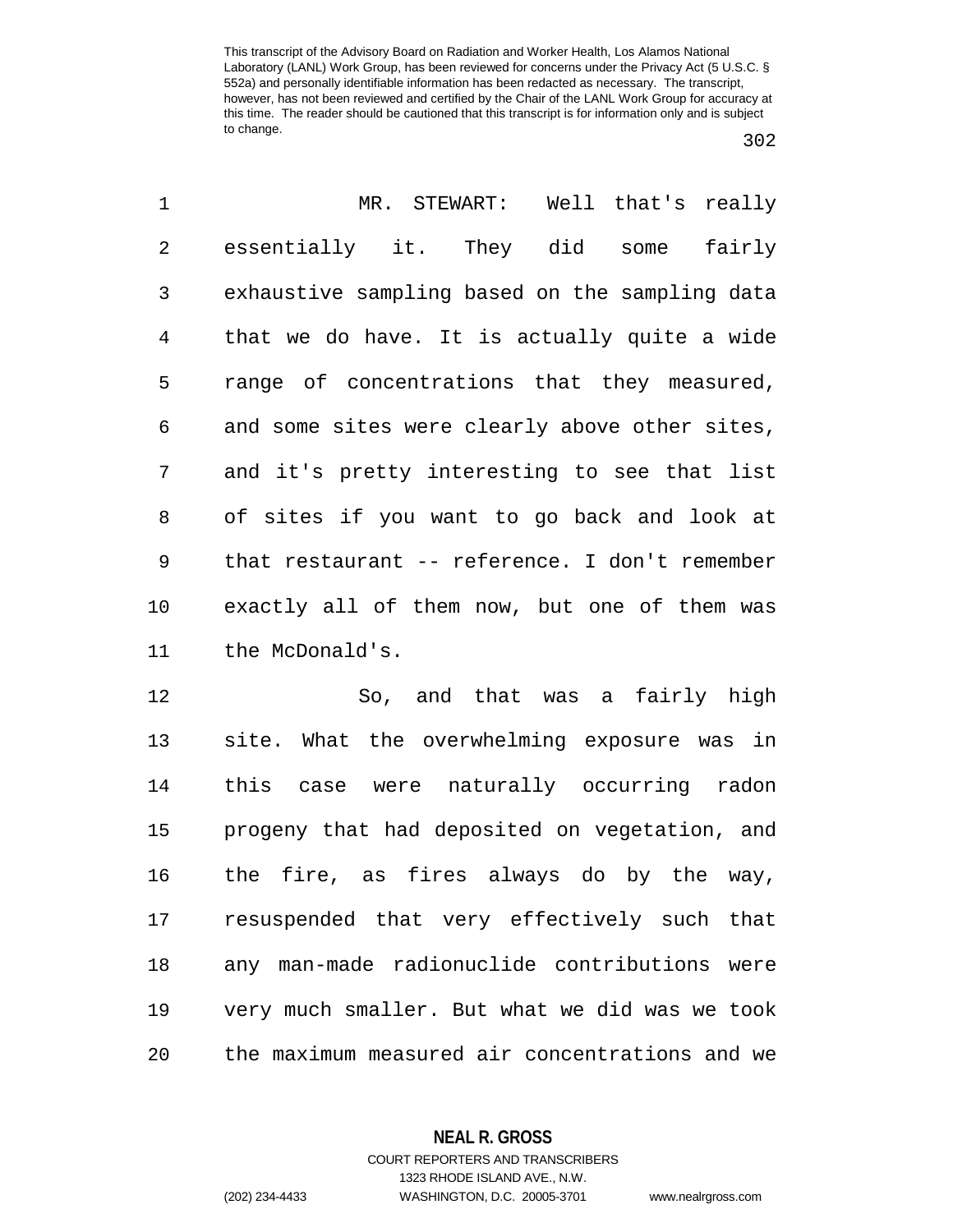303

| 1              | used them to come up with an intake based on a |
|----------------|------------------------------------------------|
| $\overline{2}$ | conservative breathing rate, and the doses     |
| 3              | were small.                                    |
| 4              | CHAIRMAN GRIFFON: Joe, did you                 |
| 5              | guys have a chance to look at this?            |
| 6              | MR. FITZGERALD: Yes, we did, and               |
| 7              | I guess sort of following up on, I guess,      |
| 8              | comments that Andrew had raised at the last    |
| 9              | meeting, the averaging is based on a           |
| 10             | monitoring station that was deemed to be       |
| 11             | perhaps most representative of -- or a upper   |
| 12             | bound representative, maybe that's the way to  |
| 13             | say it, of the -- what was emitted during the  |
| 14             | fire -- one of the monitoring stations. That's |
| 15             | the LANL document.                             |
| 16             | And I think there was<br>some                  |
| 17             | question as to how representative would that   |
| 18             | have been of the -- what the individual        |
| 19             | firefighters would have been exposed to doing  |

20 the procedures they were active in doing, one

**NEAL R. GROSS** COURT REPORTERS AND TRANSCRIBERS

1323 RHODE ISLAND AVE., N.W.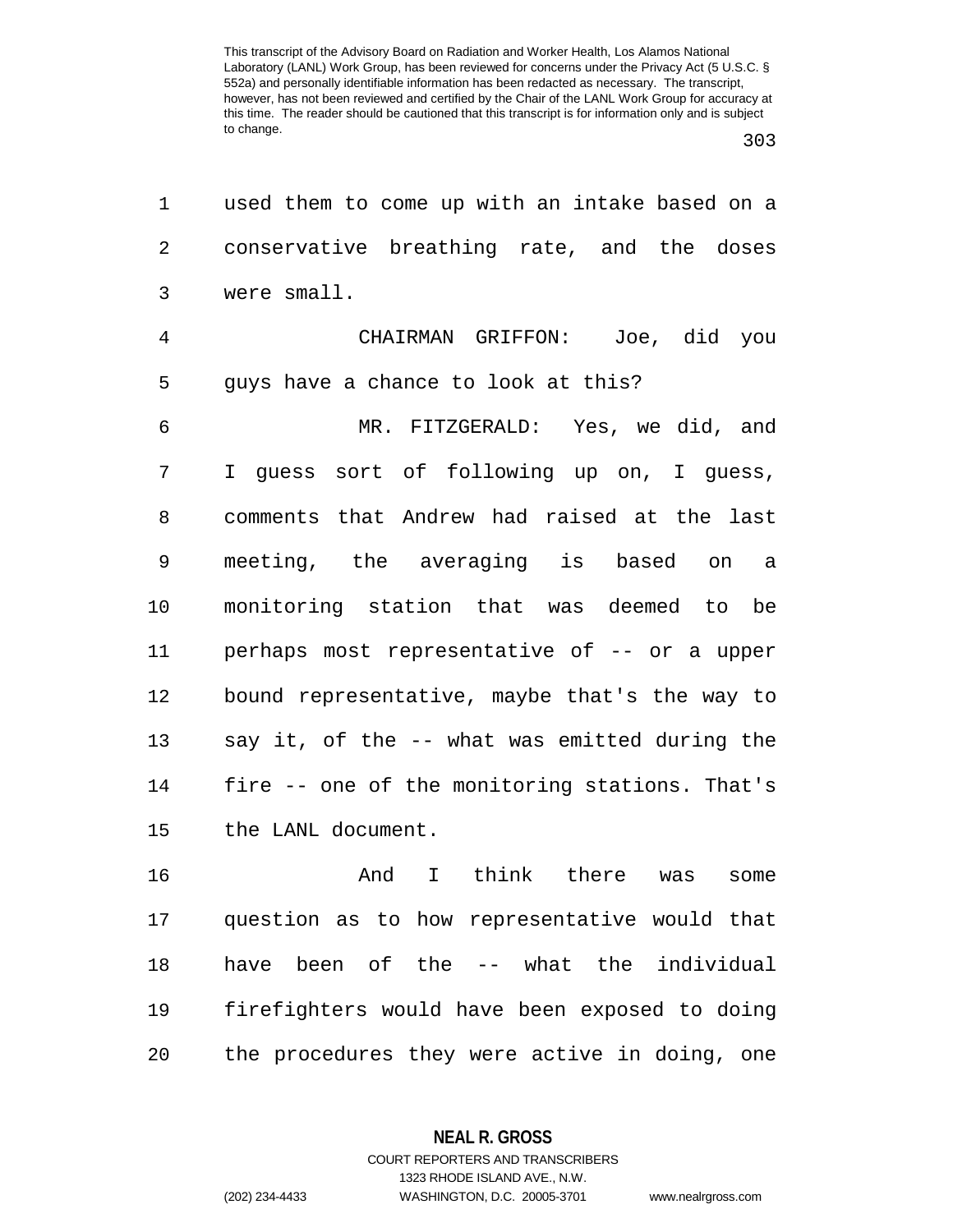| ۰,<br>۰.<br>× |  |
|---------------|--|
|---------------|--|

1 of which was after the fire, sifting through 2 ashes for some weeks and whether that would 3 have been representative of the -- this gets 4 into almost resuspension again, which has been 5 talked about before that you know, on one had 6 you have a fixed air monitoring station which 7 is the basis for the averaging -- 8 DR. MACIEVIC: Well let me ask 9 Don. Don, was it, in the new report, is it one 10 monitoring station that they are using these 11 numbers from or is there new info? 12 MR. STEWART: Oh, in the Everhart 13 report? 14 DR. MACIEVIC: Yes, in the 15 Everhart report. 16 MR. FITZGERALD: The 2001, yes. 17 DR. MACIEVIC: No, in fact --18 MR. STEWART: 2010. 19 DR. MACIEVIC: -- this was all the 20 stations that they had. I simply took the

## **NEAL R. GROSS** COURT REPORTERS AND TRANSCRIBERS

1323 RHODE ISLAND AVE., N.W. (202) 234-4433 WASHINGTON, D.C. 20005-3701 www.nealrgross.com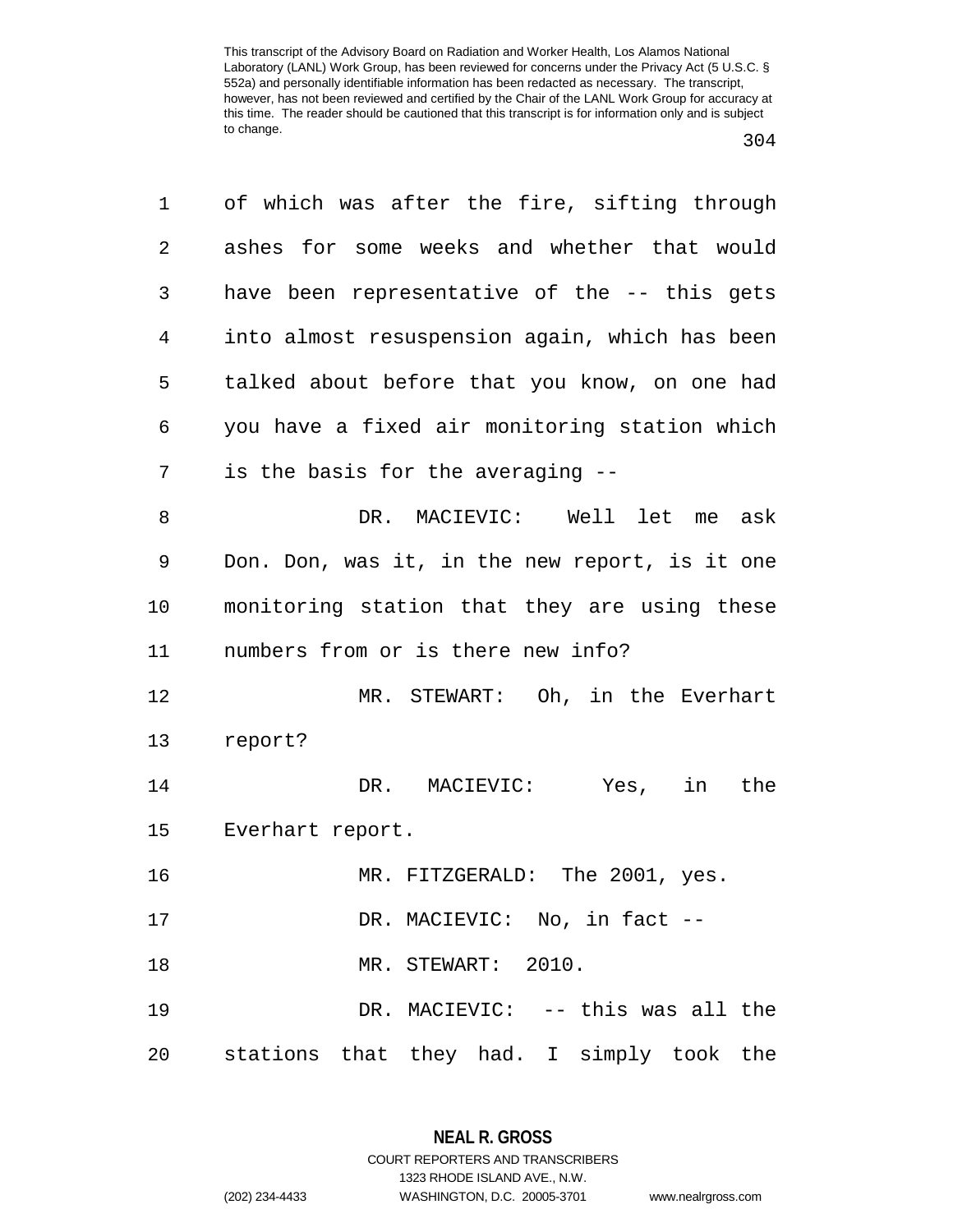305

| 1              | largest number.                                |
|----------------|------------------------------------------------|
| $\overline{2}$ | DR. MACIEVIC: Pardon me, I didn't              |
| 3              | hear the last part, what was that?             |
| $\overline{4}$ | MR. STEWART: I simply took the                 |
| 5              | largest number of any sampling station.        |
| 6              | DR. MACIEVIC:<br>From all the                  |
| 7              | $sampling - -$                                 |
| 8              | MR. FITZGERALD: Of all the                     |
| 9              | sampling stations.                             |
| 10             | DR. MACIEVIC: So, but it wasn't                |
| 11             | just one sampling situation?                   |
| 12             | MR. STEWART: No, sir, it was not.              |
| 13             | It was all the data that had been in the       |
| 14             | previous report, and they went through and     |
| 15             | they looked at them again, and yes, I look at  |
| 16             | all sampling stations, and it was interesting  |
| 17             | that some of the offsite stations were higher. |
| 18             | MR. FITZGERALD: Now how would you              |
| 19             | reconcile that with the actual work that -- I  |
| 20             | am going to use the fire fighters because I    |

**NEAL R. GROSS**

COURT REPORTERS AND TRANSCRIBERS 1323 RHODE ISLAND AVE., N.W. (202) 234-4433 WASHINGTON, D.C. 20005-3701 www.nealrgross.com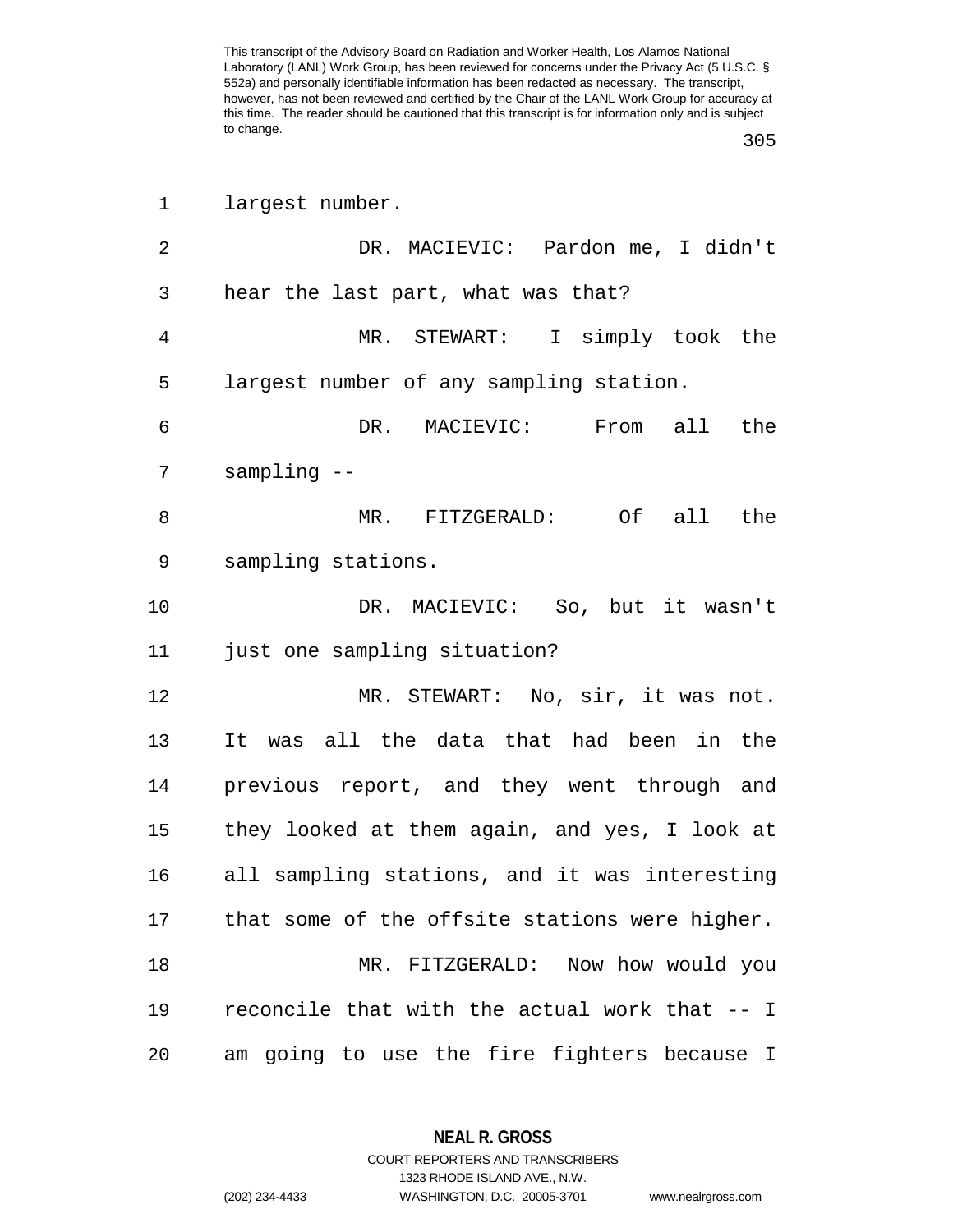| 1              | agree with your assumption that they are       |
|----------------|------------------------------------------------|
| 2              | probably the bounding worker in this whole     |
| 3              | thing -- in terms of their actual up close and |
| $\overline{4}$ | personal activity on the site, again it was    |
| 5              | raised, an example of going in to different    |
| 6              | TAs, sifting through ashes, making sure        |
| 7              | there's no hotspots, that whole thing, which   |
| 8              | would be a little different than I would think |
| $\mathsf 9$    | a area monitoring reading, but would be -- you |
| 10             | know, you would be exposed to particulates,    |
| 11             | you would be exposed pretty much in the        |
| 12             | breathing zone.                                |
| 13             | I am just trying to figure out, I              |
| 14             | think that was raised by Andrew and others at  |
| 15             | the last session, and I think that was the     |
| 16             | question I still had.                          |
| 17             | MR. STEWART: Right, well, you                  |
| 18             | know I tend to go back with my field           |
| 19             |                                                |
|                | experience and with our excavation controls,   |

**NEAL R. GROSS** COURT REPORTERS AND TRANSCRIBERS

1323 RHODE ISLAND AVE., N.W.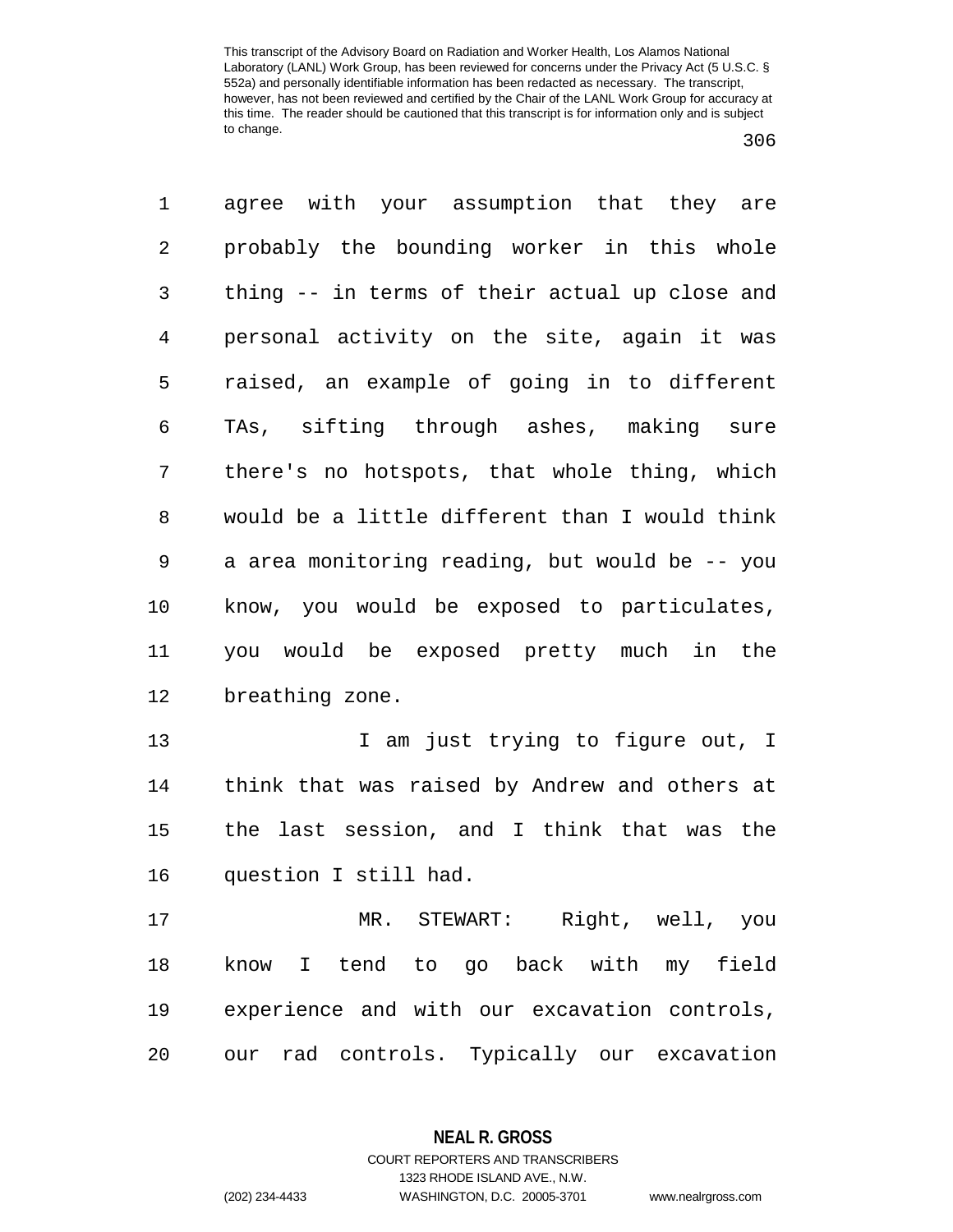307

1 limits are very much higher than regular 2 inside the facility limits, air monitoring 3 limits.

4 And the reason is that the dust 5 becomes a limiting factor. The area, the 6 amount of time that a person can work due to 7 dust control, all these particles are -- 8 matrix to soil and other debris, if we control 9 the dust, it seems to keep the concentrations 10 down.

11 I don't know if I am saying that 12 very well, but certainly a concern, an 13 additional concern when you are doing work of 14 that nature, is to control the dust that you 15 are breathing in, and I guess I would 16 summarize it, what we found at Hanford was 17 that that was a good way to index how much 18 exposure you were getting, the amount oh 19 golly, I am not saying this well -- you are 20 talking about material that is spread all over

**NEAL R. GROSS**

COURT REPORTERS AND TRANSCRIBERS 1323 RHODE ISLAND AVE., N.W. (202) 234-4433 WASHINGTON, D.C. 20005-3701 www.nealrgross.com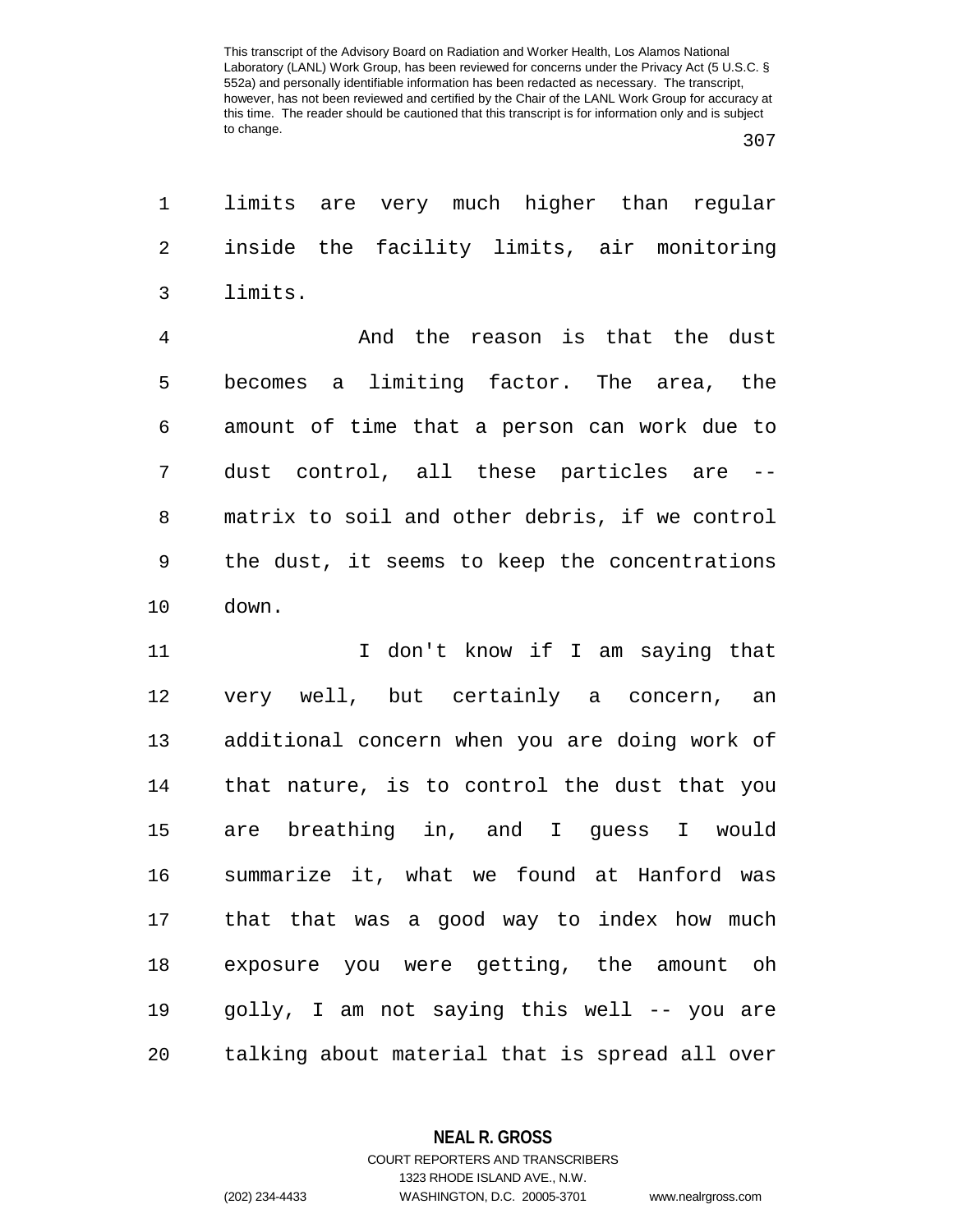308

| 1              | the place, and it's in dirt and dust and soot  |
|----------------|------------------------------------------------|
| $\overline{2}$ | particles, it's in all these other things.     |
| 3              |                                                |
| $\overline{4}$ | So, well, I couldn't really tell               |
| 5              | you. If you frame the question for me, in      |
| 6              | terms I could go and look at some references.  |
| 7              | MR. FITZGERALD: Well, I'm just                 |
| 8              | going -- actually this is more the questioning |
| 9              | I got from the firefighters we interviewed, I  |
| 10             | think even Andrew mentioned it, is that they-- |
| 11             | MR. STEWART: Yes, questions like               |
| 12             | that can really --                             |
| 13             | MR. FITZGERALD: They have a                    |
| 14             | problem with these --                          |
| 15             | MR. STEWART: I'd be more than                  |
| 16             | willing to take a look at your question.       |
| 17             | MR. FITZGERALD: Okay. Just in                  |
| 18             | general, they have a problem with these air    |
| 19             | monitoring sitting at McDonald's or whatever   |
| 20             | it is that's being a -- as a representative    |

**NEAL R. GROSS** COURT REPORTERS AND TRANSCRIBERS

1323 RHODE ISLAND AVE., N.W.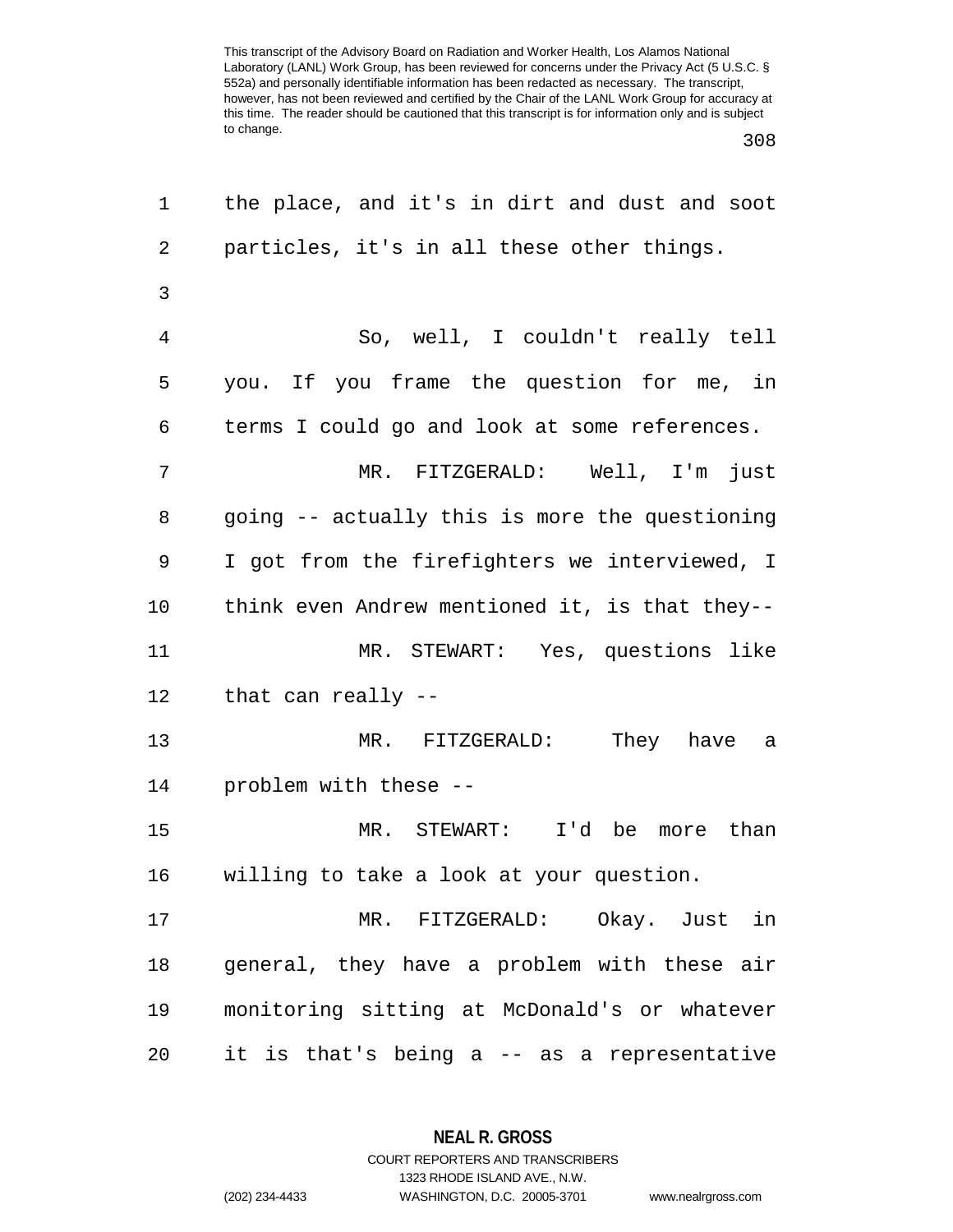1 sample, given the type of activities they are 2 engaged in which may be, you know, in terms of 3 firefighter, actually sifting the ashes by 4 hand.

5 So I think trying to reconcile 6 what they know they were doing versus what 7 they read as these air samples that were being 8 taken at these different locations that may or 9 may not have been right on top of what they 10 were doing, I think there's a -- that may be 11 over-simplifying it, but I think that's sort 12 of the basis for why there is this disconnect 13 because their point is well no, that clearly - 14 - you know, I wasn't -- you know, in terms of 15 ashes, in terms of resuspension, I was in the 16 middle of it raking ashes for two or three 17 weeks, and that's not going to be the same as 18 an air monitor sitting on a pole over at 19 McDonald's, or whatever, even the highest one, 20 it wouldn't be the same.

> **NEAL R. GROSS** COURT REPORTERS AND TRANSCRIBERS 1323 RHODE ISLAND AVE., N.W. (202) 234-4433 WASHINGTON, D.C. 20005-3701 www.nealrgross.com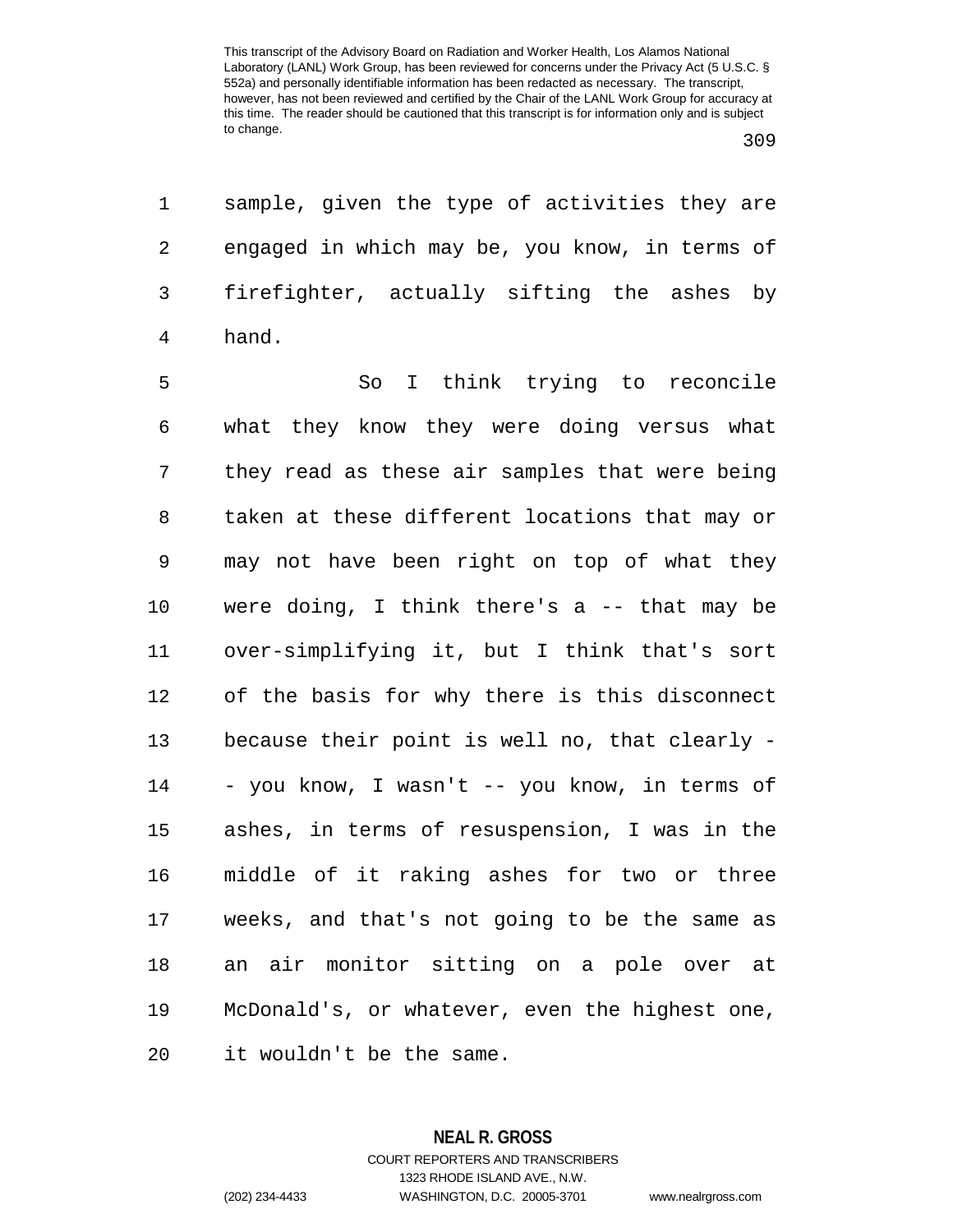310

| $\mathbf 1$ | I think that's where the<br>And                |
|-------------|------------------------------------------------|
| $\sqrt{2}$  | disconnect may be. And I don't know how the    |
| 3           | Everhart analysis addresses that particular    |
| 4           | issue, but that's kind of what I get from      |
| 5           | talking to the firefighters that they had a    |
| 6           | real problem accepting that as representative. |
| 7           | MR. STEWART: Well, just a comment              |
| 8           | on the term representative. We often don't try |
| 9           | to argue representativeness of our samples. In |
| 10          | this case we simply took the highest number    |
| 11          | that was available, and we do that a lot in    |
| 12          | dose reconstruction as well.                   |
| 13          | CHAIRMAN GRIFFON: Were there any               |
| 14          | bioassay samples or individual samples?        |
| 15          | It seems like these<br>DR. NETON:              |
| 16          | people would have had enough bioassay samples  |
| 17          | if they were sifting through --                |
| 18          | No, the<br>MR. EVASKOVICH:                     |
| 19          | firefighters that we talked to, they said      |
| 20          | there was no bioassay for them after the fire, |

**NEAL R. GROSS** COURT REPORTERS AND TRANSCRIBERS

1323 RHODE ISLAND AVE., N.W. (202) 234-4433 WASHINGTON, D.C. 20005-3701 www.nealrgross.com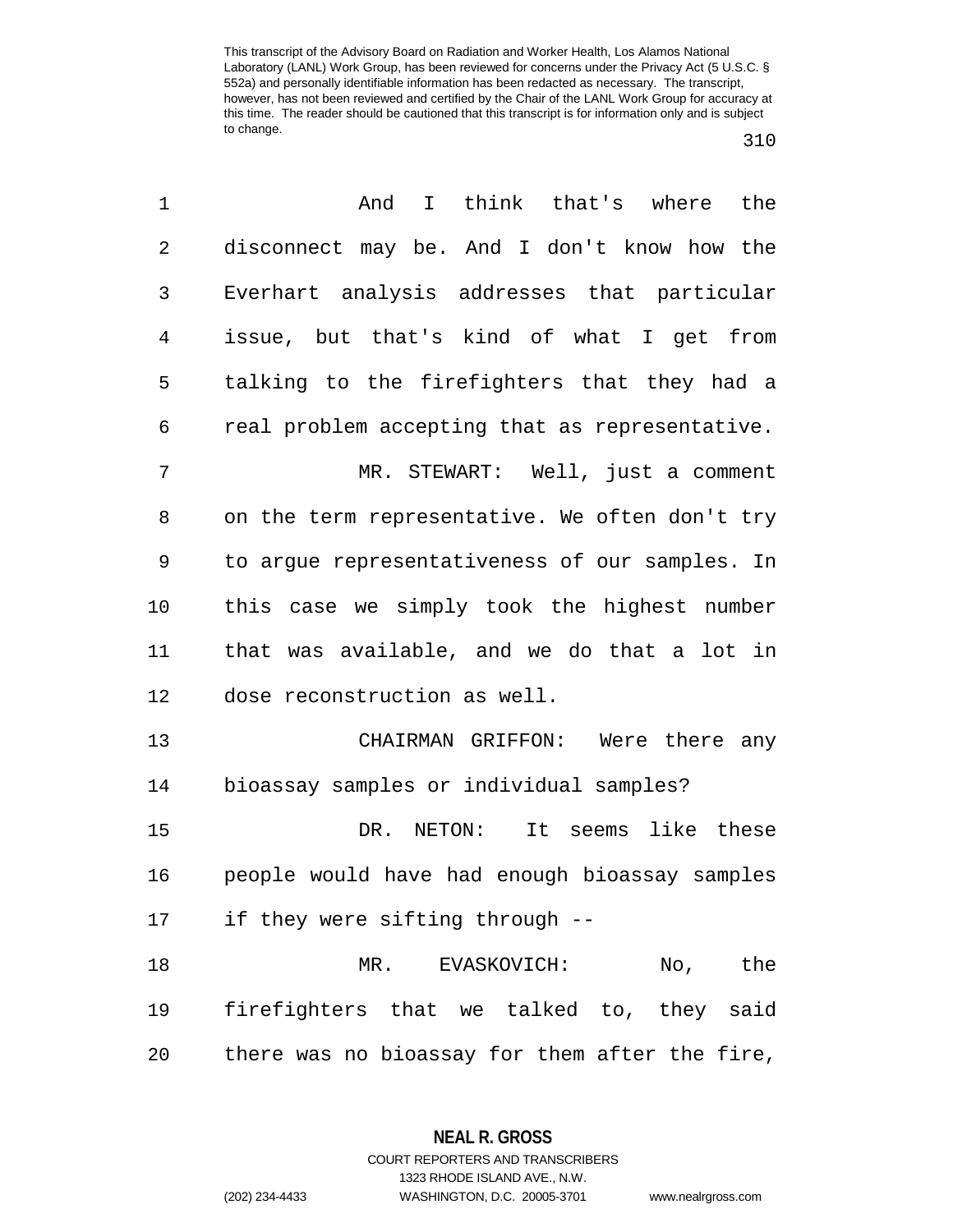311

| 1              | and that was one of their concerns.            |
|----------------|------------------------------------------------|
| $\overline{2}$ | DR. NETON: And these<br>Los<br>are             |
| 3              | Alamos firefighters?                           |
| 4              | MR. EVASKOVICH: Well, the way the              |
| 5              | fire department is structured, they used to be |
| 6              | DOE firefighters, but they went county back in |
| 7              | the '90s and then they have a contract with    |
| 8              | the laboratory to provide fire protection      |
| 9              | services.                                      |
| 10             | DR. NETON: I wonder if they are                |
| 11             | covered employees.                             |
| 12             | MR. EVASKOVICH: They are.                      |
| 13             | DR. NETON: Off site, off site                  |
| 14             | based firefighters. I guess something around-- |
| 15             | They are<br>MR. EVASKOVICH:                    |
| 16             | contracted to provide fire services, and they  |
| 17             | actually go though the buildings, not only do  |
| 18             | they fight fires, but they -- well they        |
| 19             | respond to fire alarms on LANL property, but   |
| 20             | they are also conducting fire protection       |

**NEAL R. GROSS**

COURT REPORTERS AND TRANSCRIBERS 1323 RHODE ISLAND AVE., N.W. (202) 234-4433 WASHINGTON, D.C. 20005-3701 www.nealrgross.com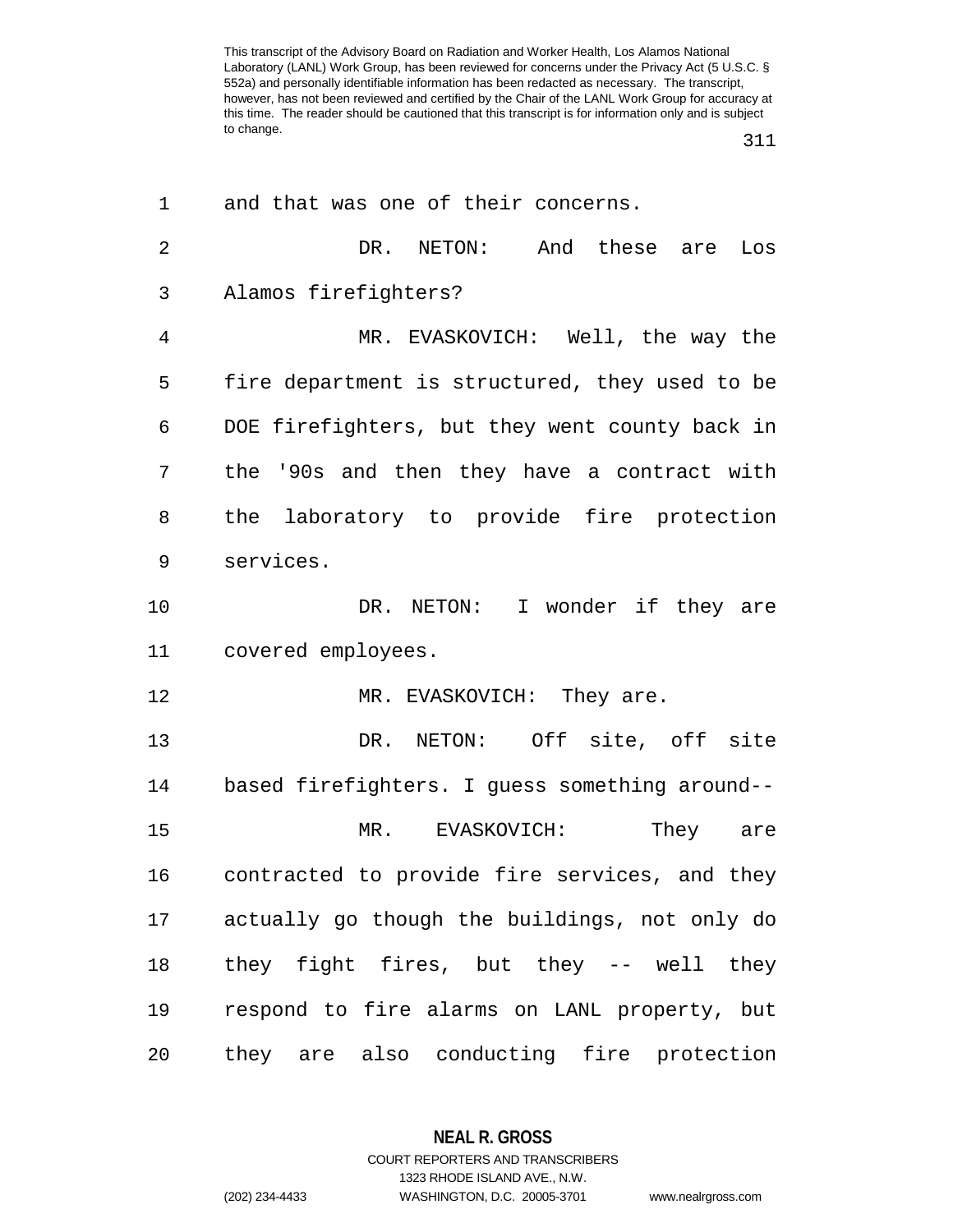312

| $\mathbf 1$ | services as well.                              |
|-------------|------------------------------------------------|
| 2           | MEMBER BEACH: Fire maintenance.                |
| 3           | MR. EVASKOVICH: Yes, and they                  |
| 4           | have to go through, and they have to check the |
| 5           | fire alarm systems, and I think they are also  |
| 6           | -- I am not too sure if they review the fire   |
| 7           | suppression systems as well,                   |
| 8           | MEMBER BEACH: Yes, they would.                 |
| 9           | They do on our site anyway.                    |
| 10          | DR. NETON: I would still be                    |
| 11          | surprised if they didn't leave some samples.   |
| 12          | CHAIRMAN GRIFFON: Yes.                         |
| 13          | DR. NETON: We could check into                 |
| 14          | that, I suppose.                               |
| 15          | CHAIRMAN GRIFFON: I think there                |
| 16          | is the question, the remaining question I      |
| 17          | think is that.                                 |
| 18          | MR. FITZGERALD: I think it's the               |
| 19          | biggest issue, and having interviewed these    |
| 20          | people personally, I think clearly they see    |

1323 RHODE ISLAND AVE., N.W.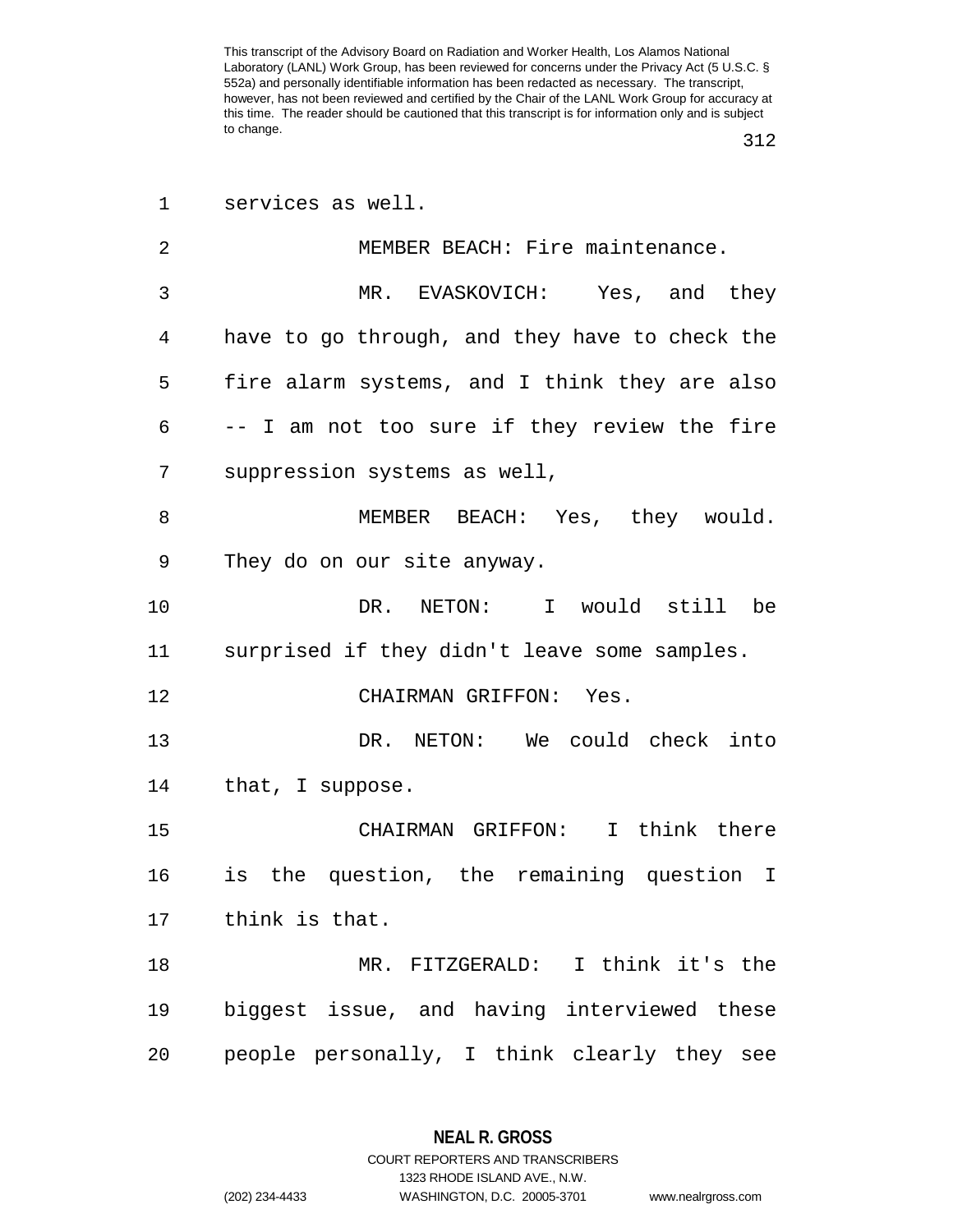313

| 1              | the report, they see analysis and they say     |
|----------------|------------------------------------------------|
| 2              | well, that doesn't strike a chord for them.    |
| $\mathfrak{Z}$ | CHAIRMAN GRIFFON: Well, it makes               |
| $\overline{4}$ | me wonder as well, yes.                        |
| 5              | MR. EVASKOVICH: Well the point                 |
| 6              | that coincides with this is the fire wasn't    |
| 7              | declared out until July 20th, but you are      |
| 8              | referring to the 17 days of the actual, you    |
| 9              | know, when it's burning and material being     |
| 10             | burned, smoke in the air.                      |
| 11             | And the issue that I raised and I              |
| 12             | still haven't heard really addressed that well |
| 13             | is the filters, the sampling filters were      |
| 14             | getting clogged because of all the particulate |
| 15             | in the air, and one of the reports referenced  |
| 16             | the uncertainty in the data capture increased  |
| 17             | by an order of magnitude because of this.      |
| 18             | And additionally when the fire was             |
| 19             | burning on LANL property, the air monitors     |
| 20             | were not working due to a loss of power. So    |

**NEAL R. GROSS**

COURT REPORTERS AND TRANSCRIBERS 1323 RHODE ISLAND AVE., N.W. (202) 234-4433 WASHINGTON, D.C. 20005-3701 www.nealrgross.com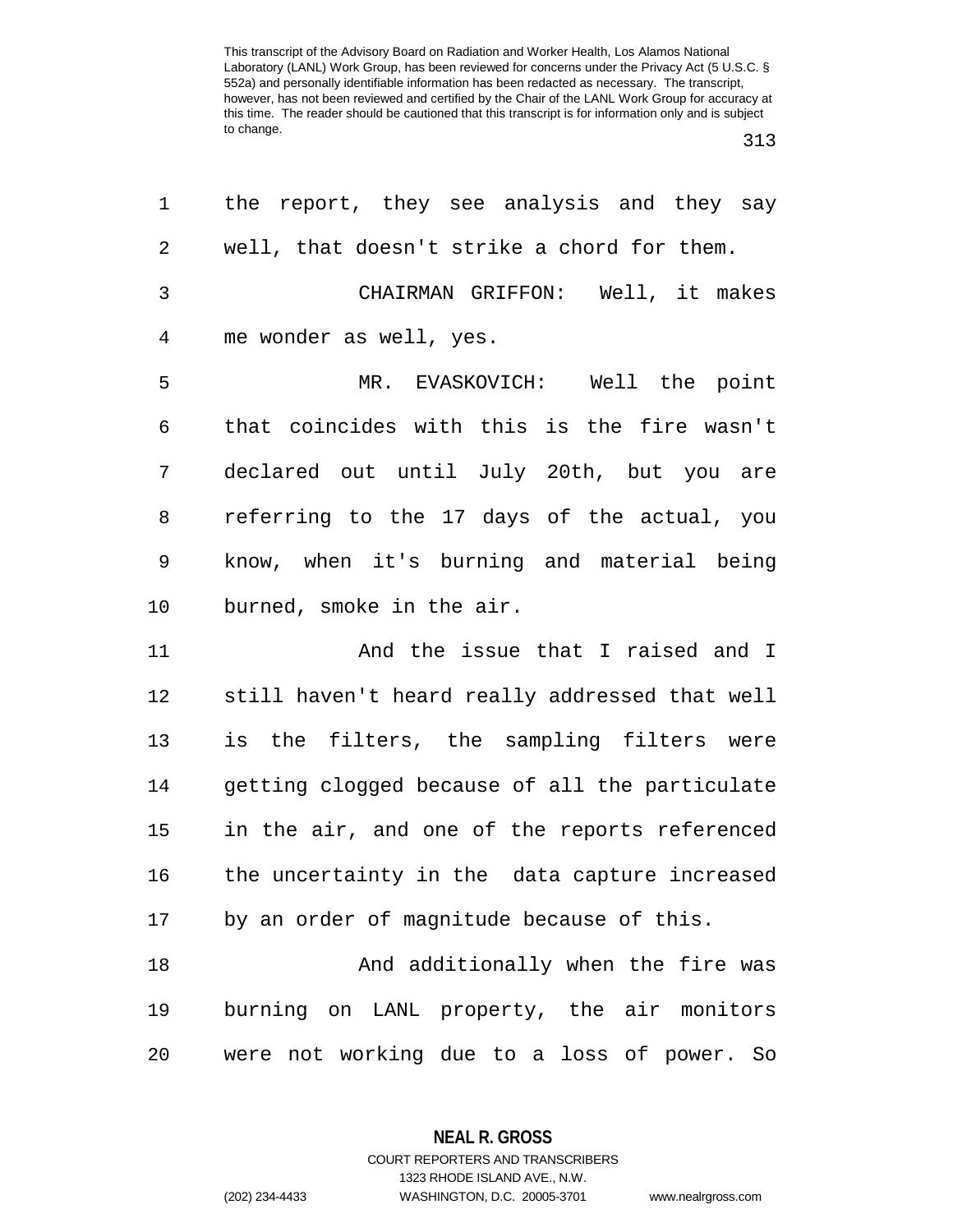314

| 1              | you are not capturing data for the actual fire  |
|----------------|-------------------------------------------------|
| $\overline{2}$ | itself, when it's on the laboratory property.   |
| 3              | MR. STEWART: The report -- I'd                  |
| $\overline{4}$ | have to make -- again -- the report does        |
| 5              | mention that some samples were not available    |
| 6              | because there was power losses. Overall         |
| 7              | coverage was pretty good, but there was a       |
| 8              | number given in the report, I can't remember    |
| 9              | what the exact value of it was, but it was      |
| $10 \,$        | actually fairly high, though there were         |
| 11             | samplers that lost power. For the most part,    |
| 12             | sampling was conducted during the fire.         |
| 13             | MR. EVASKOVICH: I think -- I'm                  |
| 14             | not sure. I know the EPA and the state were     |
| 15             | also sampling as well as LANL, but there was    |
| 16             | some question as far as crossover of the data   |
| 17             | because I think they were looking for           |
| 18             | different things.                               |
| 19             | I think that was also in the fire               |
| 20             | Risk<br>well, the<br>report<br>Assessment<br>as |

**NEAL R. GROSS** COURT REPORTERS AND TRANSCRIBERS 1323 RHODE ISLAND AVE., N.W.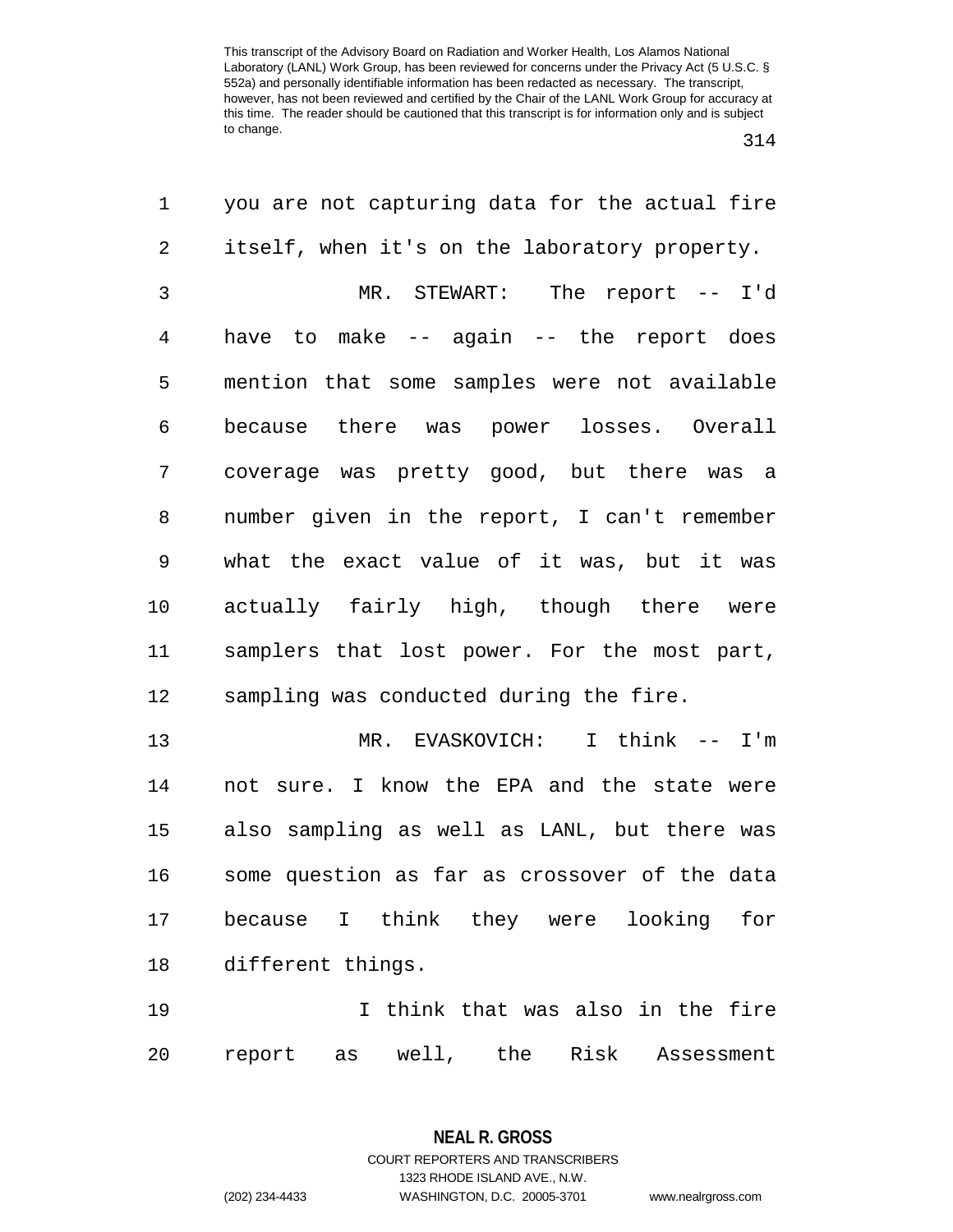1 Corporation report that I referred to, and I

2 think there were some questions as far as 3 dosing because of the conflicts between the 4 data sets, and that was raised in that Risk 5 Assessment Corporation report. 6 So yes, you have data, but I think 7 it's a question of usability and quality of 8 the data. 9 CHAIRMAN GRIFFON: Yes, and I 10 think we hit on the main question of does it - 11 - and you know either representative or 12 overestimating of the workers' exposure. I 13 think we are not so honed in on 14 representative, as long as it's, you know, can 15 be demonstrated that it's an overestimate to 16 use the approach you are describing. So all 17 right, let's hit I think the last one, number 18 8, was a Work Group issue, and I am going to 19 do what we have often done which is to put it

20 down as remains a Work Group issue because I

1323 RHODE ISLAND AVE., N.W.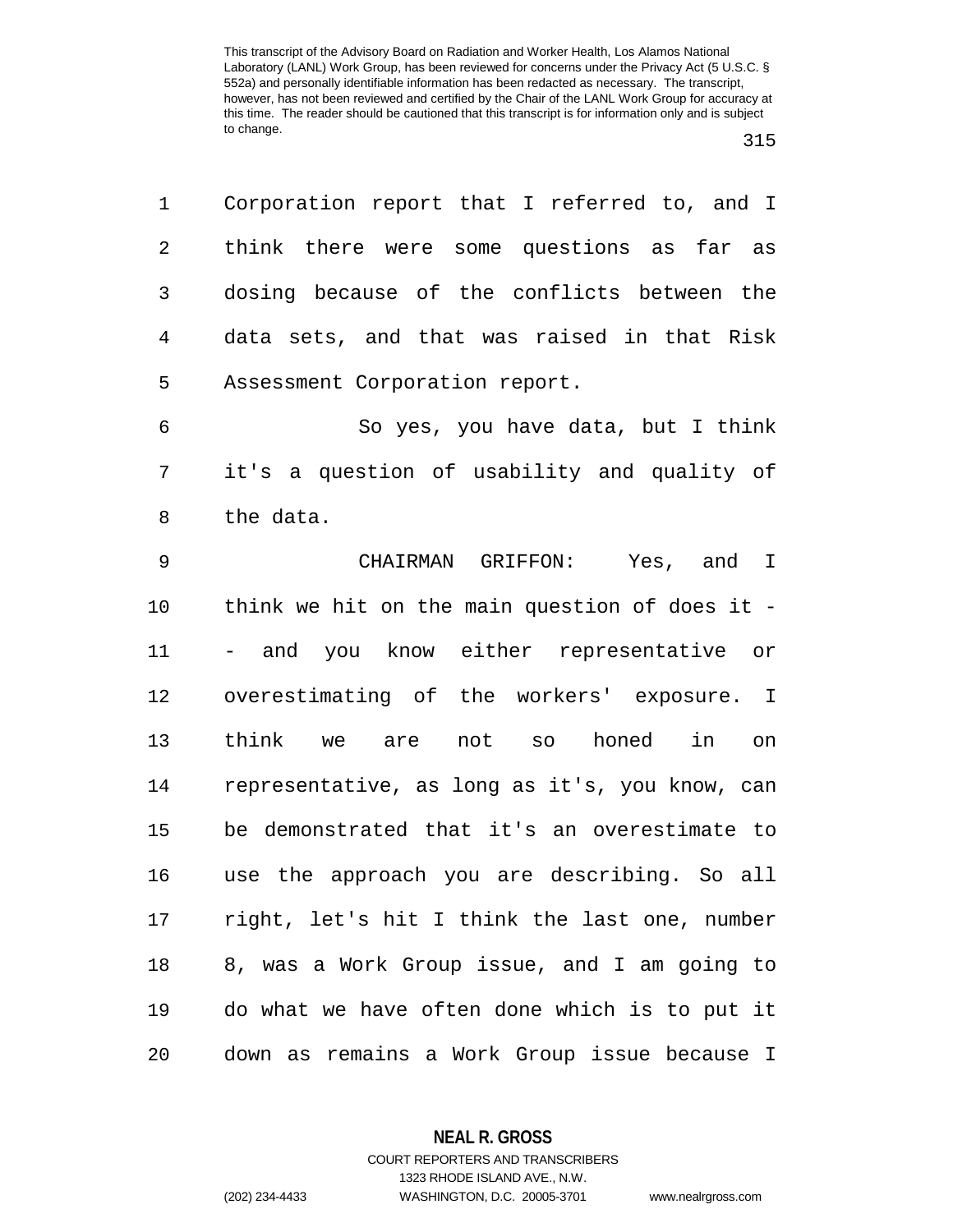| 1           | didn't think about it and I am not sure if my  |
|-------------|------------------------------------------------|
| 2           | colleagues in the Work Group -- I mean this is |
| 3           | the question of did something -- Nevada Test   |
| 4           | Site, right, so we certainly should look at    |
| 5           | that and reflect on consistency of our         |
| 6           | determinations, but I haven't --               |
| 7           | MEMBER BEACH: Well do we need more             |
| 8           | details on what's similar or not similar? It's |
| $\mathsf 9$ | a pretty broad --                              |
| 10          | CHAIRMAN GRIFFON: Yes, that was                |
| 11          | pretty broad --                                |
| 12          | MR. FITZGERALD: Well, I think,                 |
| 13          | trying to remember back, the notion with       |
| 14          | exotics was these were, I guess --             |
|             |                                                |
| 15          | CHAIRMAN GRIFFON: Campaign-                    |
| 16          | driven.                                        |
| 17          | MR. FITZGERALD:<br>-- campaign-                |
| 18          | based, they weren't, you know, lengthy         |
| 19          | operations, and the approach to the testing at |

**NEAL R. GROSS** COURT REPORTERS AND TRANSCRIBERS

1323 RHODE ISLAND AVE., N.W.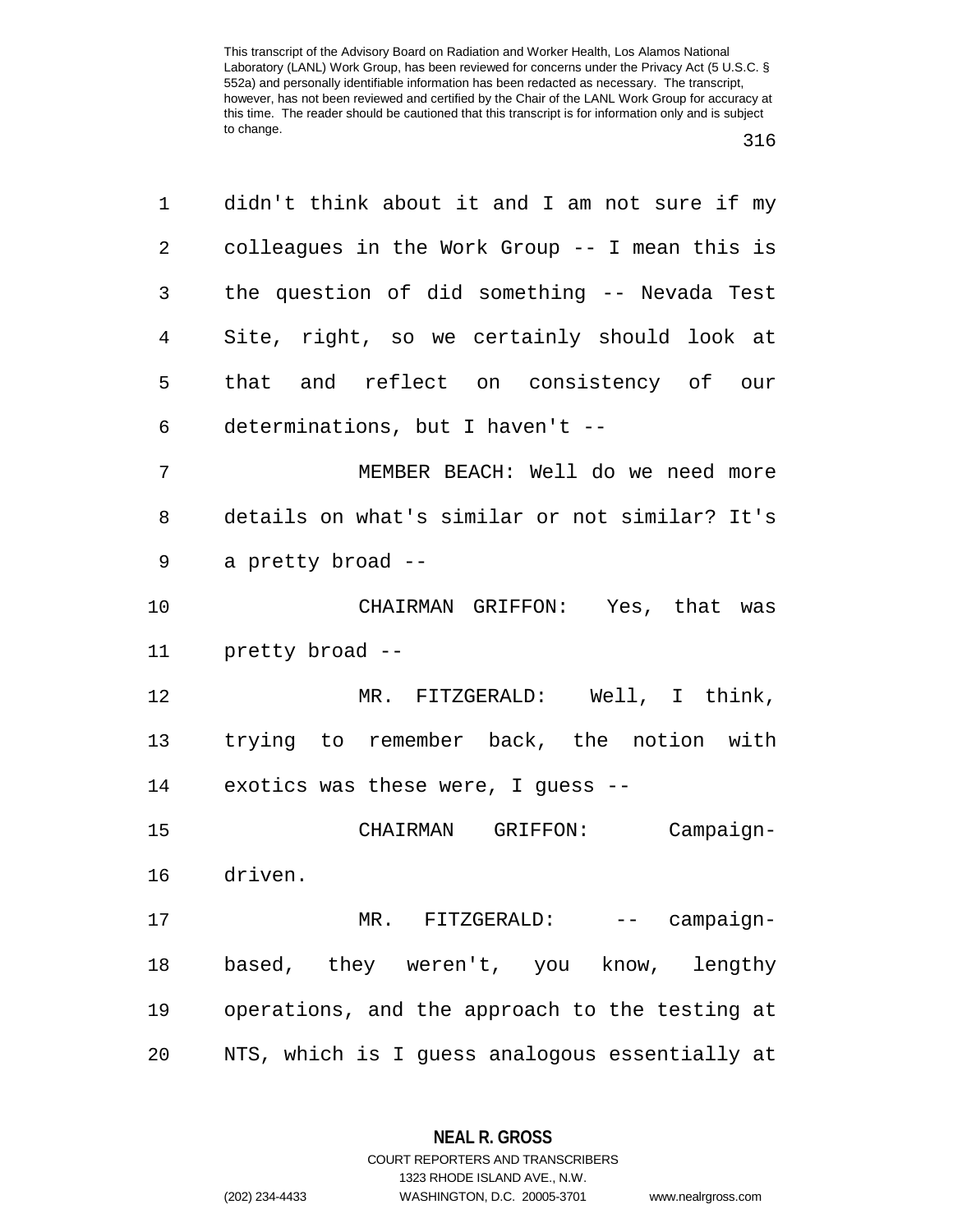| 1              | least, you know, set periods of time when you |
|----------------|-----------------------------------------------|
| $\overline{2}$ | actually ran the test you know, but that was  |
| 3              | episodic as well, so whether or not -- and I  |
| 4              | am not -- I am not fully familiar with NTS -- |
| 5              | DR. NETON: NTS is based on much               |
| 6              | more than just the --                         |
| 7              | CHAIRMAN GRIFFON: Campaign.                   |
| $\,8\,$        | DR. NETON: -- campaign-based                  |
| 9              | nature, I mean there was a very large gap in  |
| 10             | our knowledge of how they ran their rad       |
| 11             | protection program, and we searched high and  |
| 12             | low and couldn't find a good document that    |
| 13             | sort of led us to how they determined who was |
| 14             | going to be monitored and such, or as I think |
| 15             | we talked about this morning, there's pages   |
| 16             | and pages of health physics procedures        |
| 17             | available, with RWP systems in place, and the |
| $18\,$         | whole nine yards, that I think give us, at    |
| 19             | least me, a fairly good comfort level that    |
| 20             | something was<br>in place to make<br>those    |

**NEAL R. GROSS**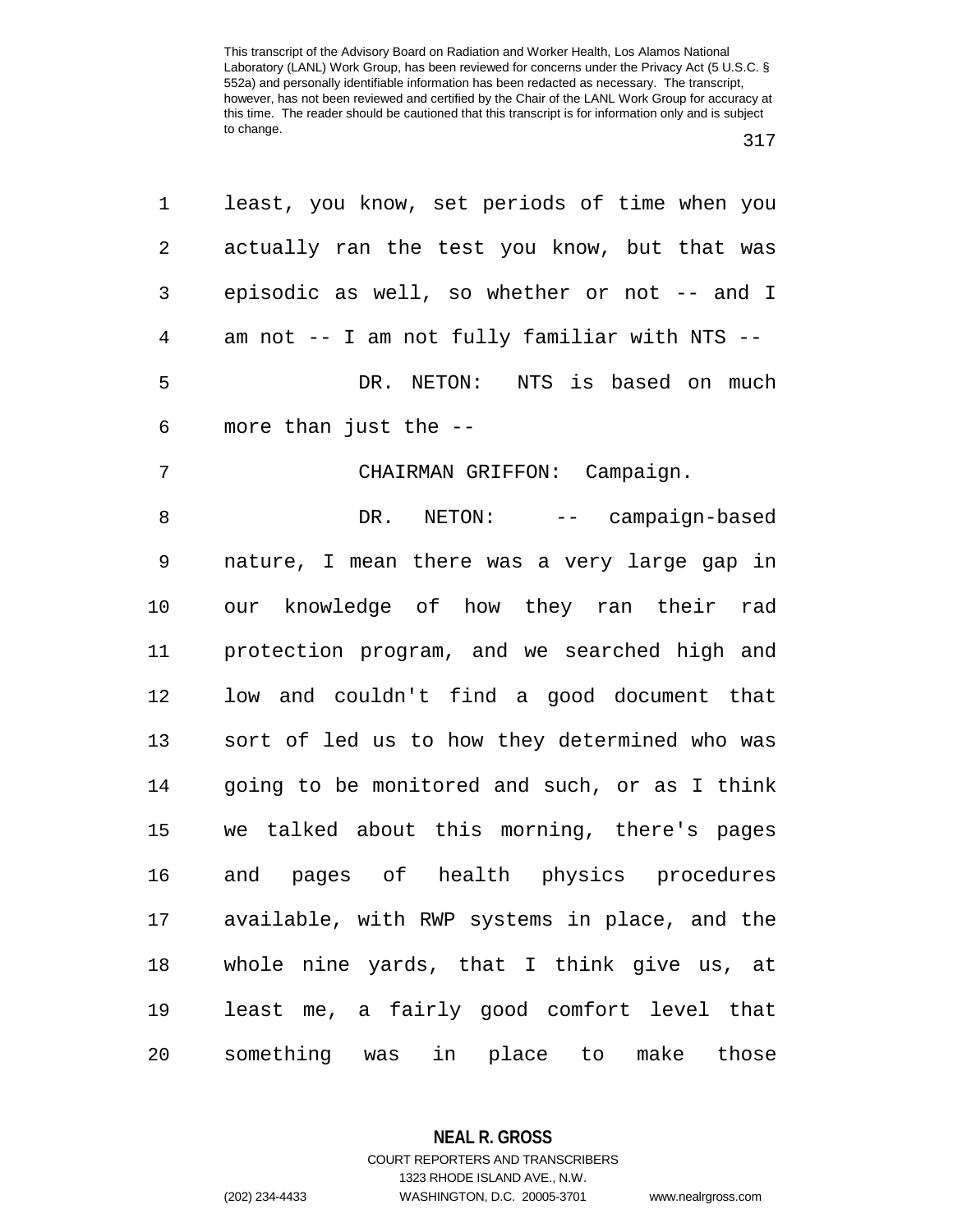1 decisions. I'm not prejudging here, I'm just 2 saying, that is a difference that I see 3 between NTS --

4 MR. EVASKOVICH: Well, if I can 5 comment, I think one of the issues I tried to 6 make was the size of the data sets and if you 7 look at the in vivo data sets for LANL, you 8 have a large amount for plutonium and uranium 9 and americium but not for the exotics, and 10 that was one of the points I think was in that 11 report that came out in November of '09, was 12 the size of the data sets available for NTS, 13 and I think that was my concern when I raised 14 that question, was you know, how small is too 15 small or how much is enough in order to 16 actually do a dose reconstruction.

17 DR. NETON: Well, there's a reason 18 they are called exotics. I mean, they are 19 infrequently used radionuclides, so you would 20 expect the data set to be much smaller. The

**NEAL R. GROSS**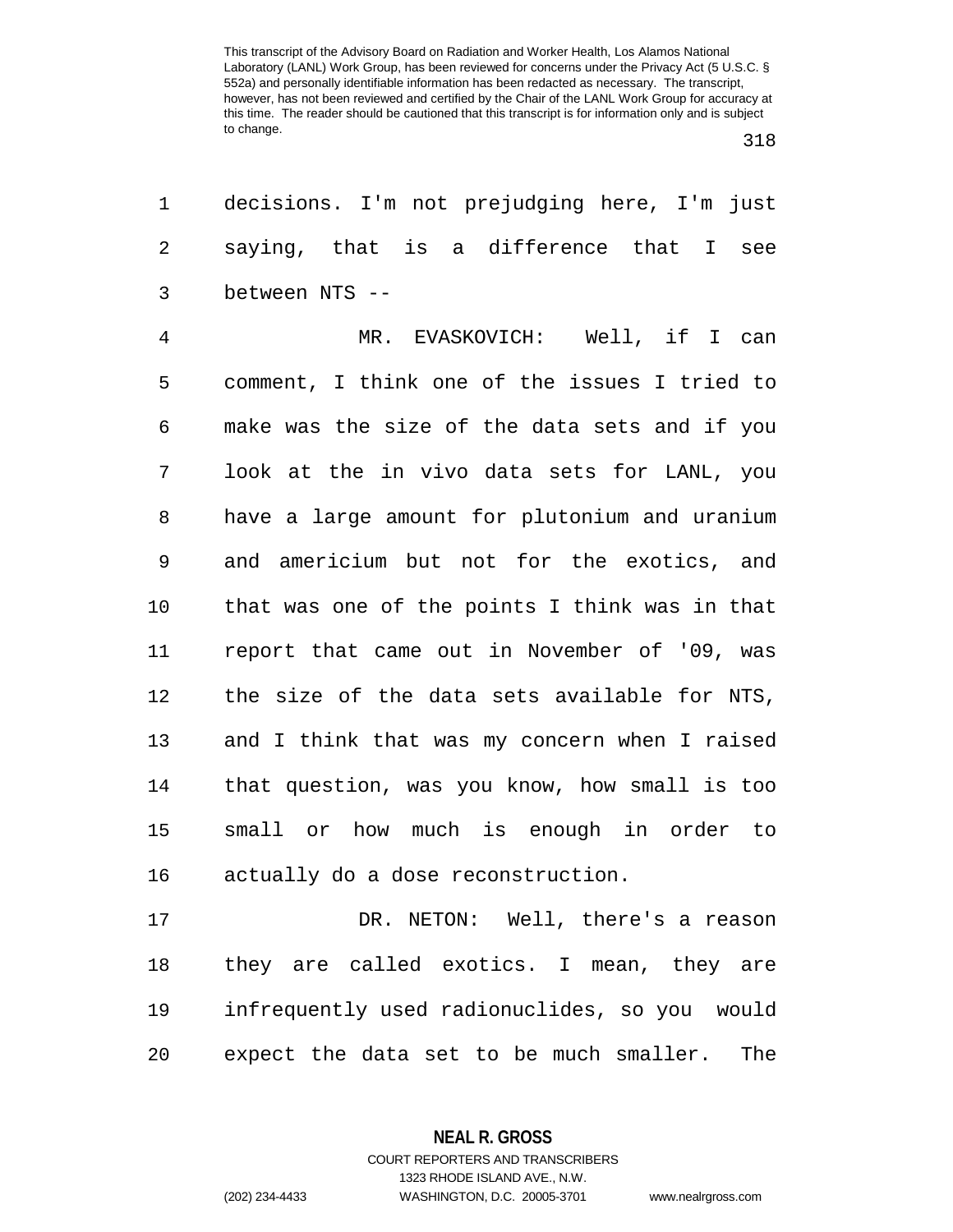319

| 1  | question is the data set large enough to be    |
|----|------------------------------------------------|
| 2  | representative of what --                      |
| 3  | MR. EVASKOVICH: And that's the                 |
| 4  | point that I was trying to make, the issue     |
| 5  | that I was trying to incorporate as far as --  |
| 6  | because looking at the data sets for the in    |
| 7  | vivo that were included the last time, you see |
| 8  | a lot of zeroes and ones and twos and 10s and  |
| 9  | 20s, and I am like, is that representative     |
| 10 | enough in order to do a dose reconstruction?   |
| 11 | DR. MACIEVIC: The one thing we                 |
| 12 | should look at is that because a data set has  |
| 13 | a lot of low numbers with zeroes and all that, |
| 14 | a zero, 10, 20 doesn't imply the site has      |
| 15 | missed everything and everything is wrong.     |
| 16 | mean you may actually have<br>I.               |
| 17 | zeroes, 10s, and 20s and that 50, 100 and      |
| 18 | 1,000 millirem is the freak number --          |
| 19 | (Simultaneous speaking.)                       |
| 20 | Well number of<br>DR.<br>MACIEVIC:             |

**NEAL R. GROSS** COURT REPORTERS AND TRANSCRIBERS 1323 RHODE ISLAND AVE., N.W. (202) 234-4433 WASHINGTON, D.C. 20005-3701 www.nealrgross.com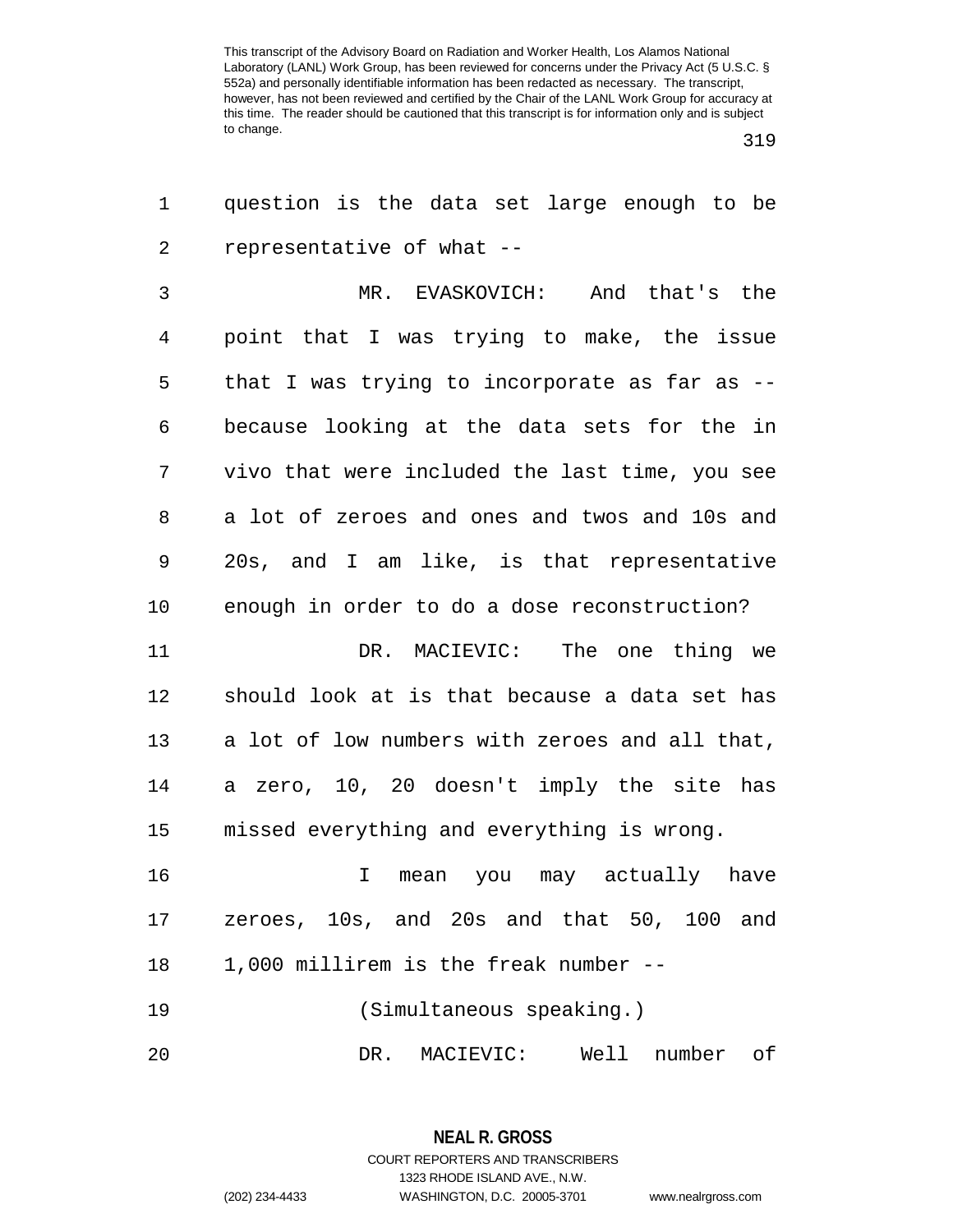| 1              | samples, too, but I think as well as we tend   |
|----------------|------------------------------------------------|
| 2              | to look at these data sets and say oh look,    |
| 3              | there's a lot of zeroes, that means there's    |
| $\overline{4}$ | something wrong, whereas --                    |
| 5              | MR. EVASKOVICH: No, that's not --              |
| 6              | I am saying is it representative? That's my    |
| 7              | question. Can you take that number, say you    |
| 8              | have got a data set of 10 for germanium, cam   |
| $\mathsf 9$    | you take that 10 samples and apply it to       |
| 10             | workers in order to reconstruct dose of those  |
| 11             | who were potentially exposed. That's my        |
| 12             | question.                                      |
| 13             | DR. MACIEVIC: Depends on whether               |
| 14             | what you are applying it to is a particular    |
| 15             | task. If you got 10 readings of a task that    |
| 16             | lasted over a short period of time that didn't |
| 17             | continue, you can say yes.                     |
| 18             | But if you are taking that 10                  |
| 19             | samples and applying it to five years worth of |
| 20             | effort, then yes, I would say that's --        |

**NEAL R. GROSS** COURT REPORTERS AND TRANSCRIBERS

1323 RHODE ISLAND AVE., N.W.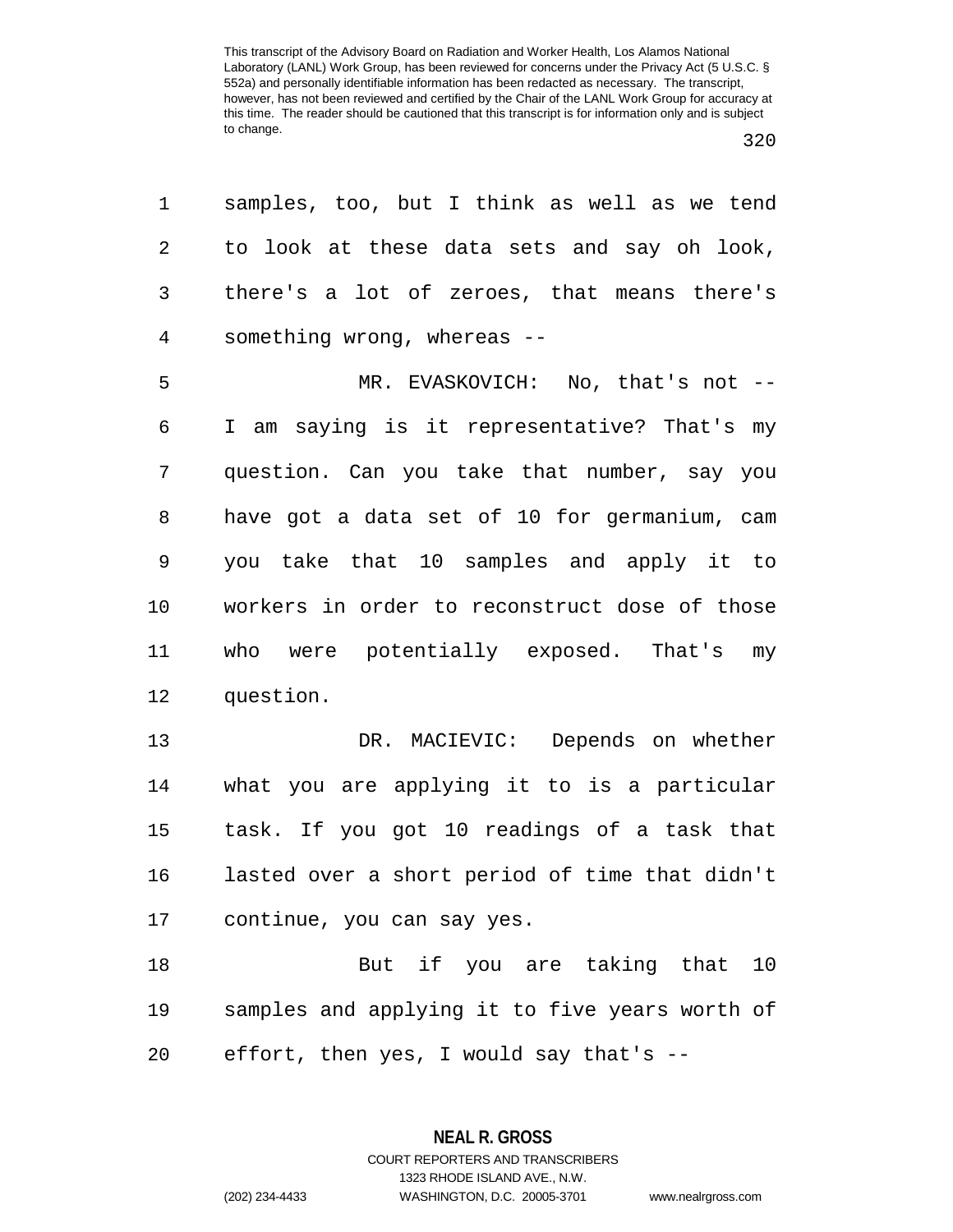321

| 1  | MR. EVASKOVICH: Well, that's the               |
|----|------------------------------------------------|
| 2  | point I am trying to make is because that      |
| 3  | covers '76 to 2005. And I think maybe if you   |
| 4  | are going to reconstruct dose and just say     |
| 5  | yes, this is adequate, at least include an     |
| 6  | explanation of why you think it is adequate.   |
| 7  | And all it comes back to like,                 |
| 8  | what I have said in the past, is explanations, |
| 9  | I think, PR, you know, public relations, and I |
| 10 | think that's part of the issue is, you know,   |
| 11 | the understanding of the public concerning how |
| 12 | the program works and you guys have made an    |
| 13 | effort with the workshops and the Board        |
| 14 | meetings help. But just explain to people how  |
| 15 | things work and I think that's part of the     |
| 16 | difficulties that we face as the claimants and |
| 17 | petitioners is understanding process.          |
| 18 | So, you know, I am saying if it's              |
| 19 | not there, you know, add the Class, if it is   |
| 20 | there then explain how it works if you can. I  |

**NEAL R. GROSS** COURT REPORTERS AND TRANSCRIBERS

1323 RHODE ISLAND AVE., N.W. (202) 234-4433 WASHINGTON, D.C. 20005-3701 www.nealrgross.com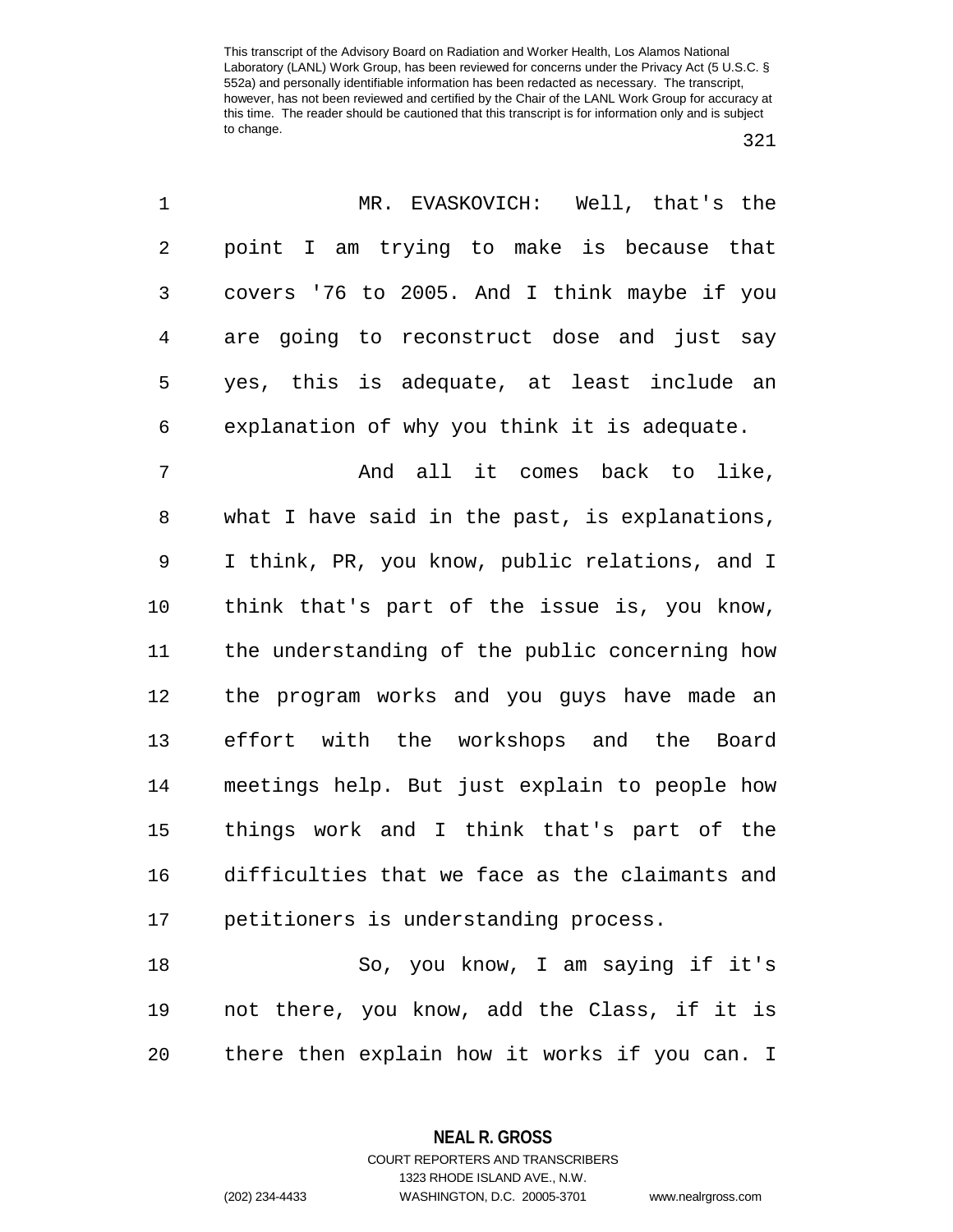322

| 1  | mean I understand the difficulties there too,  |
|----|------------------------------------------------|
| 2  | so that people understand it.                  |
| 3  | DR. MACIEVIC: Well, but since we               |
| 4  | are on this type of thing, as far as if I have |
| 5  | 100 activities that I can explain and I can't  |
| 6  | explain one, does that mean it's an SEC?       |
| 7  | I mean, you know, how far do we                |
| 8  | dig into the -- do we have to have a handle on |
| 9  | every activity that ever went on at a site and |
| 10 | cannot do it? I mean, that I think is --       |
| 11 | MR. EVASKOVICH: I understand                   |
| 12 | that. I concede that point.                    |
| 13 | This is<br>MS. ROBERTSON-DEMERS:               |
| 14 | Kathy DeMers, since we are on the topic of     |
| 15 | NTS, a clarifying question. If you have a LANL |
| 16 | worker who was involved in testing beyond '75  |
| 17 | and meets the 250 day criteria, they were at   |
| 18 | the test site right next to the REECO workers, |
| 19 | working on various tasks, how do you treat     |
| 20 | that individual with respect to the NTS SEC?   |

**NEAL R. GROSS** COURT REPORTERS AND TRANSCRIBERS

1323 RHODE ISLAND AVE., N.W.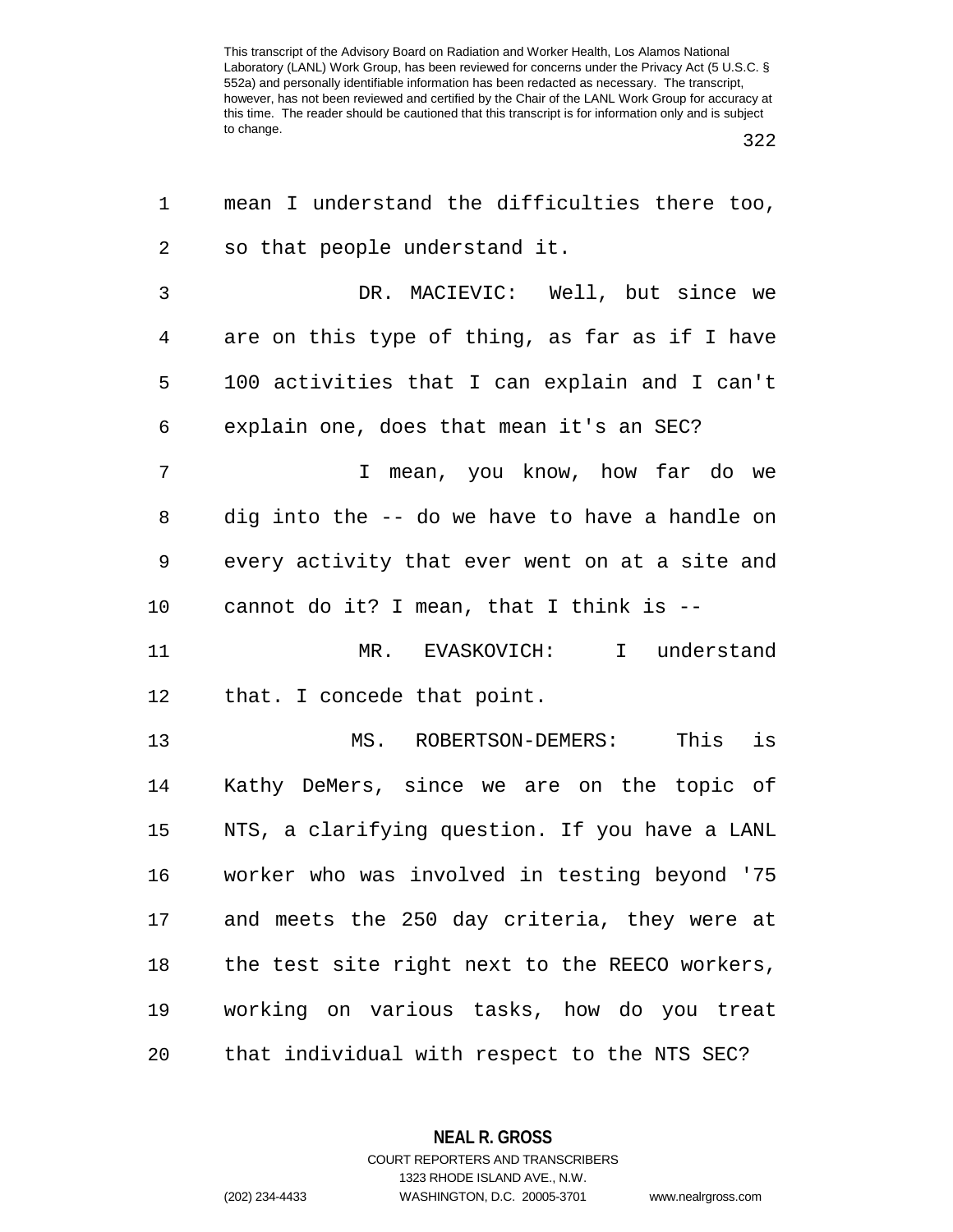323

| 1  | DR. NETON: Did you say the REECO               |
|----|------------------------------------------------|
| 2  | worker?                                        |
| 3  | MS. ROBERTSON-DEMERS: No, no, an               |
| 4  | individual from LANL that's sent up to the     |
| 5  | test site and is working side by side with a   |
| 6  | REECO person --                                |
| 7  | DR. NETON: Oh, REECO.                          |
| 8  | MS. ROBERTSON-DEMERS: --<br>who                |
| 9  | falls under an SEC at Nevada. How do you treat |
| 10 | the LANL worker who meets the 250 day          |
| 11 | requirement, say they visited 250 days at NTS? |
| 12 | DR. NETON: It would seem if he                 |
| 13 | was exposed at the NTS site, he would be       |
| 14 | covered under NTS SEC. It's work at that site. |
| 15 | It's not where you worked. I guess I would     |
| 16 | have to think about it, but my gut reaction is |
| 17 | it would be covered, but I -- maybe there's a  |
| 18 |                                                |
| 19 | CHAIRMAN GRIFFON: Sort of --                   |
| 20 | MS. ROBERTSON-DEMERS: Well that's              |

**NEAL R. GROSS** COURT REPORTERS AND TRANSCRIBERS 1323 RHODE ISLAND AVE., N.W. (202) 234-4433 WASHINGTON, D.C. 20005-3701 www.nealrgross.com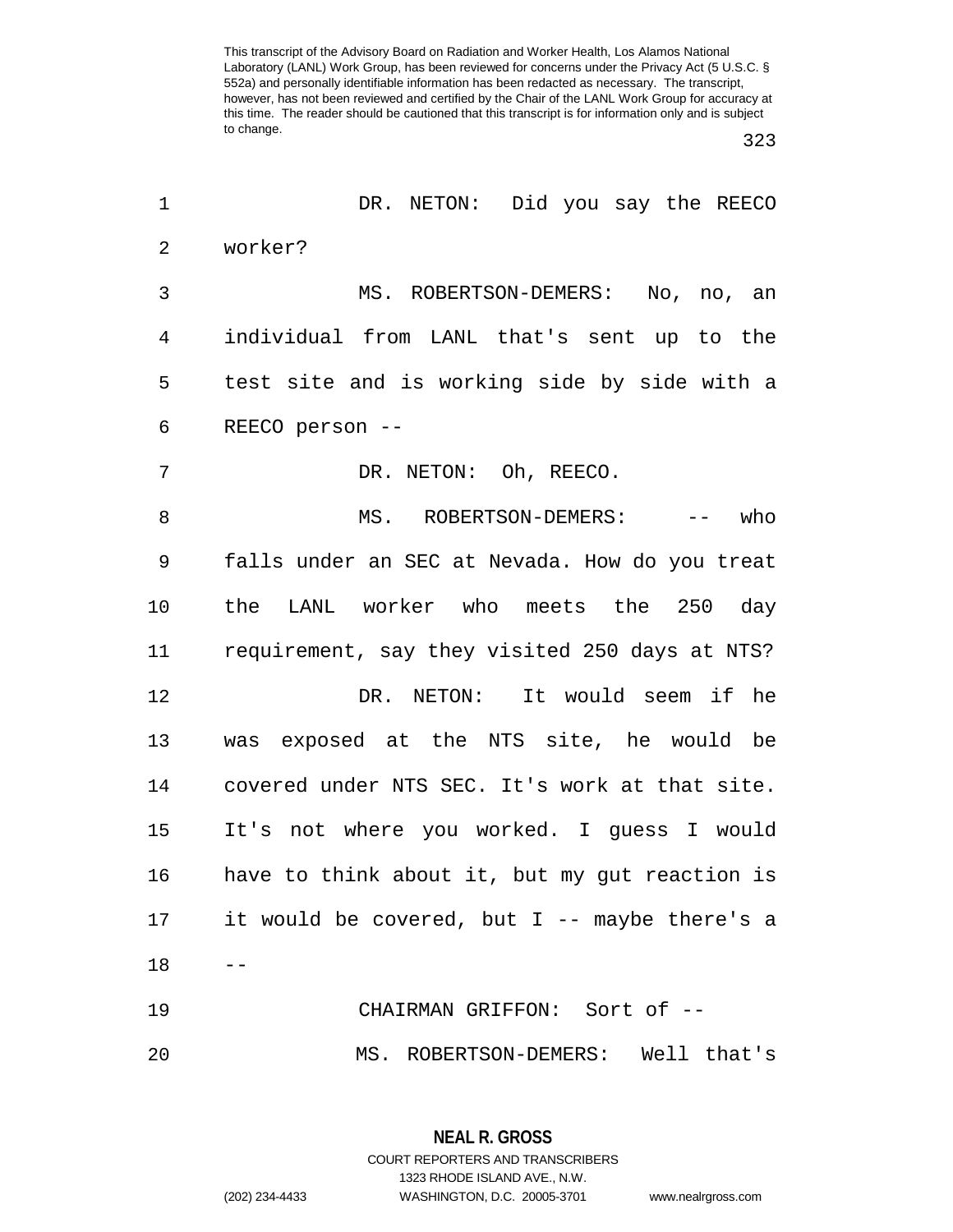| 1              | what I have been wondering because you have   |
|----------------|-----------------------------------------------|
| $\overline{2}$ | these weapons laboratories, and they send     |
| 3              | people to NTS, and they are right next to the |
| $\overline{4}$ | REECO people. Are they covered under the NTS  |
| 5              | SEC petition?                                 |
| 6              | DR. NETON: Well, this exposure                |
| 7              | has to be covered somewhere, and it wouldn't  |
| 8              | be covered at NTS because he didn't incur the |
| 9              | -- your exposure has to be where you incurred |
| 10             | it.                                           |
| 11             | MS. ROBERTSON-DEMERS: Well, he                |
| 12             | received the exposure at NTS.                 |
| 13             | DR. NETON: Right, so I would                  |
| 14             | think that it would be covered exposure at    |
| 15             | NTS. Essentially he was working at the Nevada |
| 16             | Test Site even though his employer was --     |
| 17             | CHAIRMAN GRIFFON: But he would                |
| 18             | have to meet the 250 day, right?              |
| 19             |                                               |
|                | DR. NETON: Yes, they have to meet             |

**NEAL R. GROSS** COURT REPORTERS AND TRANSCRIBERS 1323 RHODE ISLAND AVE., N.W.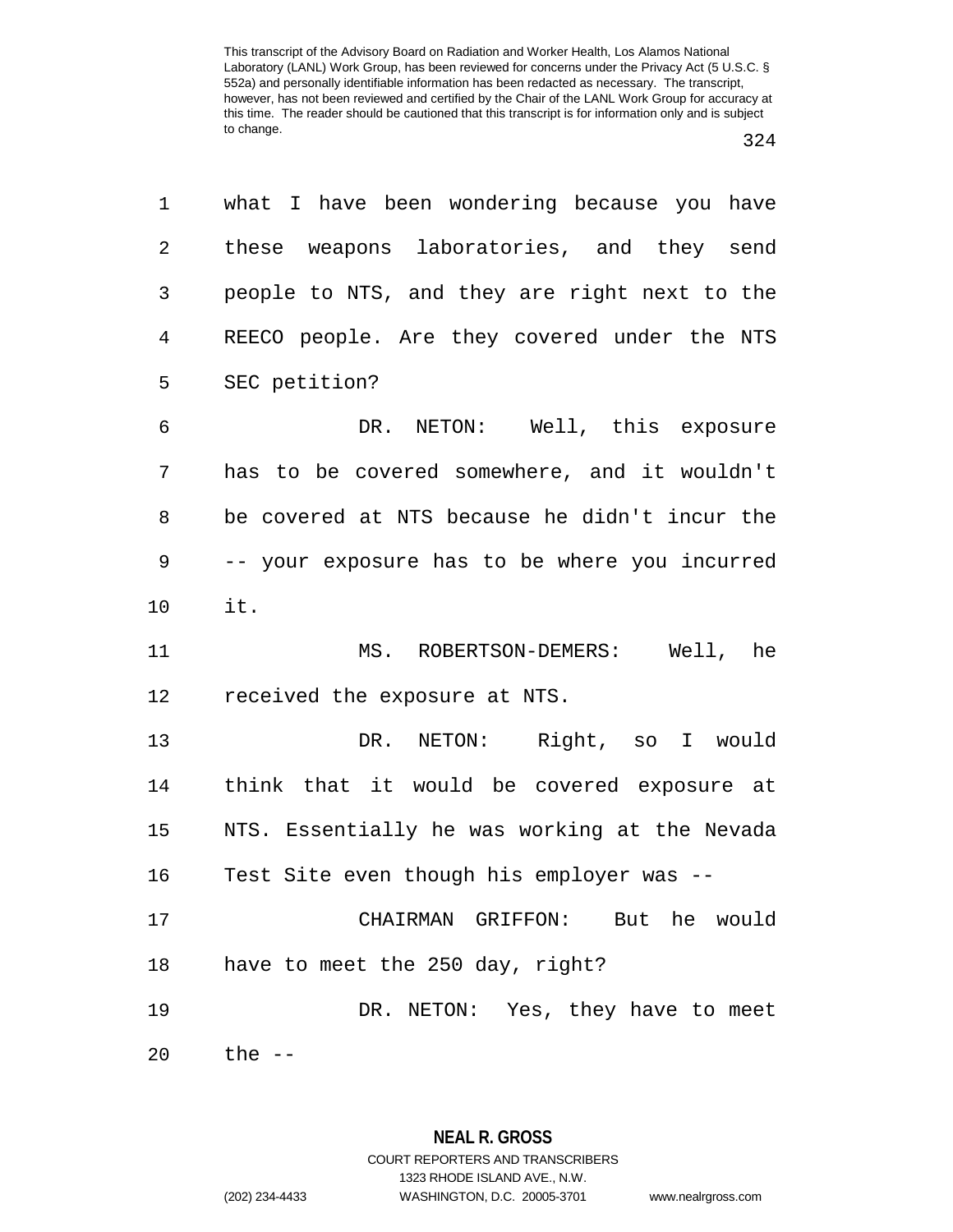| 1  | MS. ROBERTSON-DEMERS: Yes. Well                |  |  |  |  |
|----|------------------------------------------------|--|--|--|--|
| 2  | this is a question that I have had because you |  |  |  |  |
| 3  | have Livermore people, you have LANL people,   |  |  |  |  |
| 4  | you have Sandia people, and I would like to    |  |  |  |  |
| 5  | get a clarification on this.                   |  |  |  |  |
| 6  | DR. NETON: We could do that for                |  |  |  |  |
| 7  | you.                                           |  |  |  |  |
| 8  | CHAIRMAN GRIFFON: Sometimes that               |  |  |  |  |
| 9  | might be the 250 day issue, too.               |  |  |  |  |
| 10 | MR. KATZ: Don't you<br>have                    |  |  |  |  |
| 11 | experience with this with<br>dose              |  |  |  |  |
| 12 | reconstructions? Are you reconstructing doses  |  |  |  |  |
| 13 | at other sites for an individual while they    |  |  |  |  |
| 14 | are employed as a lab employee?                |  |  |  |  |
| 15 | DR. NETON: I'm pretty sure that                |  |  |  |  |
| 16 | the exposure that you receive at the site, as  |  |  |  |  |
|    | 17 a visitor at that site, is covered at site, |  |  |  |  |
| 18 | not at your home base employer.                |  |  |  |  |
| 19 | MR. KATZ: Right, well then that's              |  |  |  |  |
| 20 | the answer then.                               |  |  |  |  |

**NEAL R. GROSS** COURT REPORTERS AND TRANSCRIBERS 1323 RHODE ISLAND AVE., N.W. (202) 234-4433 WASHINGTON, D.C. 20005-3701 www.nealrgross.com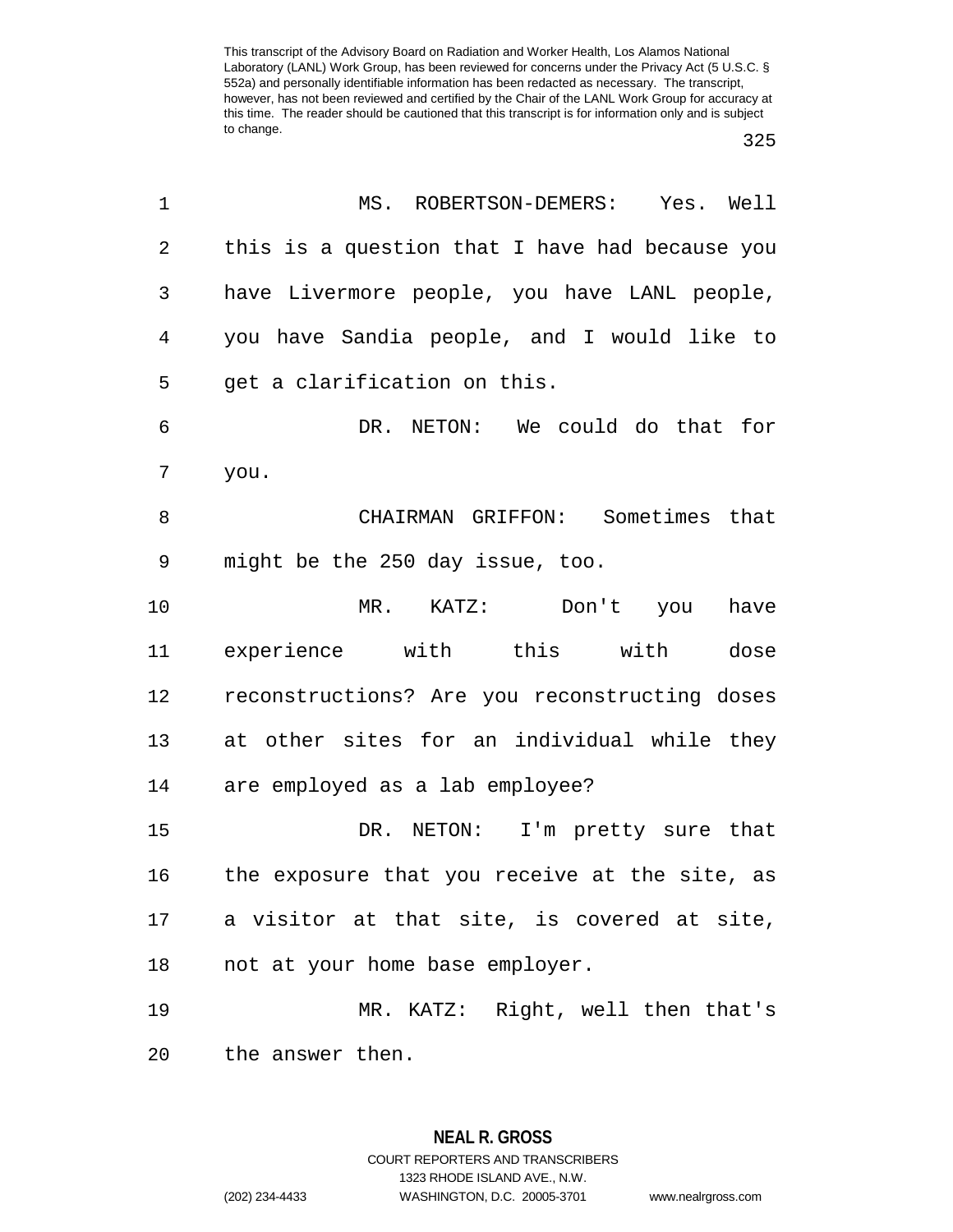326

| $\mathbf 1$    | DR. NETON: I think that answers                |  |  |  |  |
|----------------|------------------------------------------------|--|--|--|--|
| $\overline{2}$ | it, but sometimes I say things and go back and |  |  |  |  |
| 3              | check if there's some quirk that I'm missing.  |  |  |  |  |
| $\overline{4}$ | MS. ROBERTSON-DEMERS: Well can                 |  |  |  |  |
| 5              | you confirm your answer?                       |  |  |  |  |
| 6              | DR. NETON: Yes, I can definitely               |  |  |  |  |
| 7              | do that.                                       |  |  |  |  |
| 8              | CHAIRMAN GRIFFON: We can do this               |  |  |  |  |
| 9              | off line.                                      |  |  |  |  |
| 10             | MR. FITZGERALD: It seems like                  |  |  |  |  |
| 11             | what would confuse it is if your monitoring    |  |  |  |  |
| 12             | was done back at your home site and you are    |  |  |  |  |
| 13             | listed as a LANL employee. I don't know how    |  |  |  |  |
| 14             | that would $--$                                |  |  |  |  |
| 15             | DR. NETON: Well, but I would                   |  |  |  |  |
| 16             | think that you would have a badge at the test  |  |  |  |  |
| 17             | site.                                          |  |  |  |  |
| 18             | MR. FITZGERALD: You would have                 |  |  |  |  |
| 19             | the external badge, but I am wondering where   |  |  |  |  |
| 20             | your bioassays would go. You know, maybe it    |  |  |  |  |

**NEAL R. GROSS** COURT REPORTERS AND TRANSCRIBERS

1323 RHODE ISLAND AVE., N.W.

(202) 234-4433 WASHINGTON, D.C. 20005-3701 www.nealrgross.com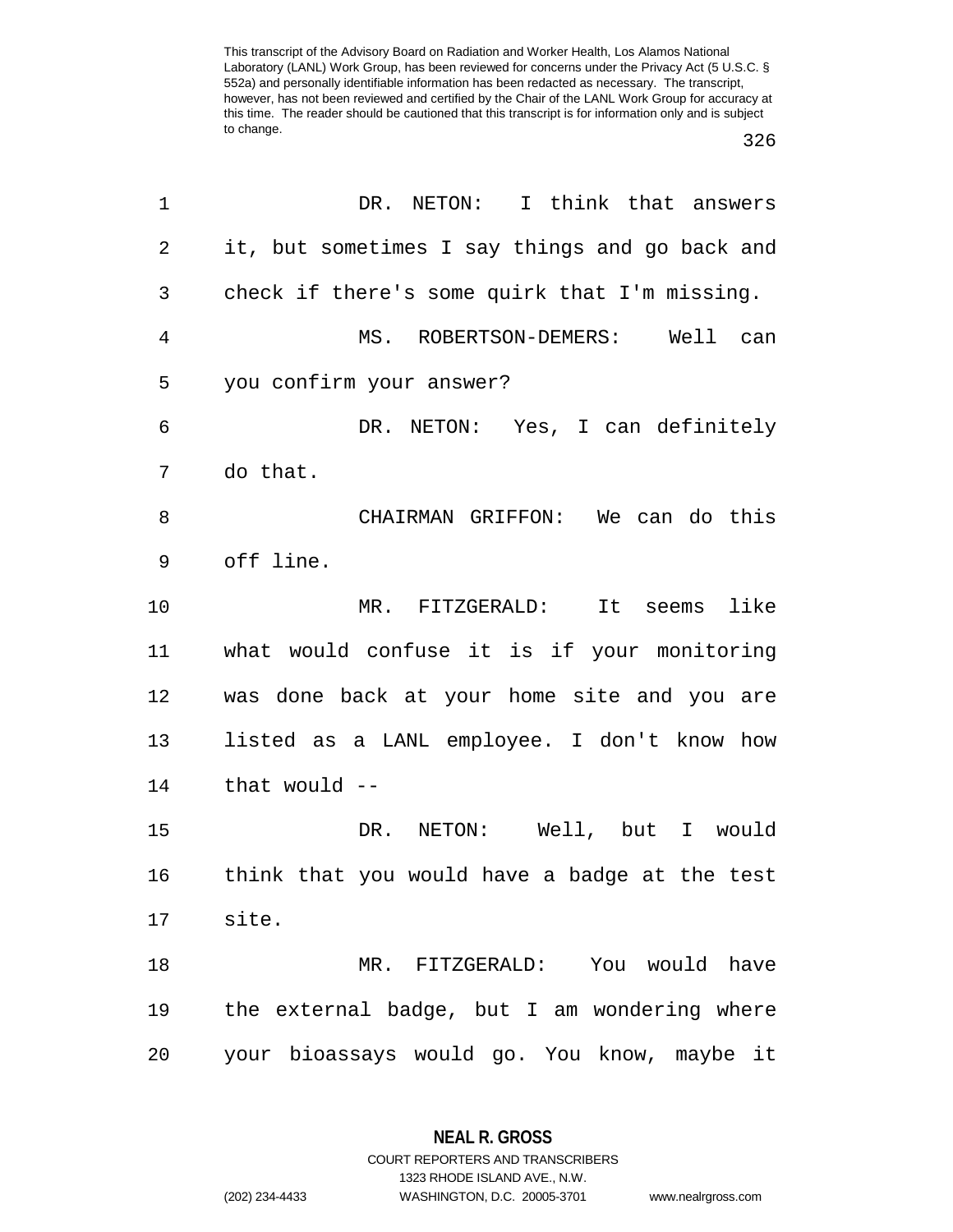327

| 1              | doesn't matter if you are there 250 days --       |  |  |  |  |  |
|----------------|---------------------------------------------------|--|--|--|--|--|
| $\overline{2}$ | DR. NETON: You are in, yes.                       |  |  |  |  |  |
| 3              | MR. FITZGERALD: -- you are in,                    |  |  |  |  |  |
| 4              | but if you are an employee of the lab, you        |  |  |  |  |  |
| 5              | know, I could see whether that could be --        |  |  |  |  |  |
| 6              | that could screw you up a little bit if it        |  |  |  |  |  |
| 7              | came in --                                        |  |  |  |  |  |
| 8              | DR. NETON: I hear you, Kathy.                     |  |  |  |  |  |
| 9              | I'm pretty sure the answer's right, but I will    |  |  |  |  |  |
| 10             | verify that and make sure --                      |  |  |  |  |  |
| 11             | MR. STEWART: Let me chime in just                 |  |  |  |  |  |
| 12             | a little bit. If I am a Los Alamos worker who     |  |  |  |  |  |
| 13             | works at NTS, I get dose records back from        |  |  |  |  |  |
| 14             | both sites.                                       |  |  |  |  |  |
| 15             | MEMBER MUNN: Yes.                                 |  |  |  |  |  |
| 16             | MR. STEWART:<br>And if I<br>had a                 |  |  |  |  |  |
| 17             | bioassay sample and for some reason that's not    |  |  |  |  |  |
| 18             | very typical, because they didn't do a lot of     |  |  |  |  |  |
| 19             | bioassays at NTS, I will use<br>the<br><b>NTS</b> |  |  |  |  |  |
| 20             | assumptions to figure the dose from that          |  |  |  |  |  |
|                |                                                   |  |  |  |  |  |

## **NEAL R. GROSS**

COURT REPORTERS AND TRANSCRIBERS 1323 RHODE ISLAND AVE., N.W. (202) 234-4433 WASHINGTON, D.C. 20005-3701 www.nealrgross.com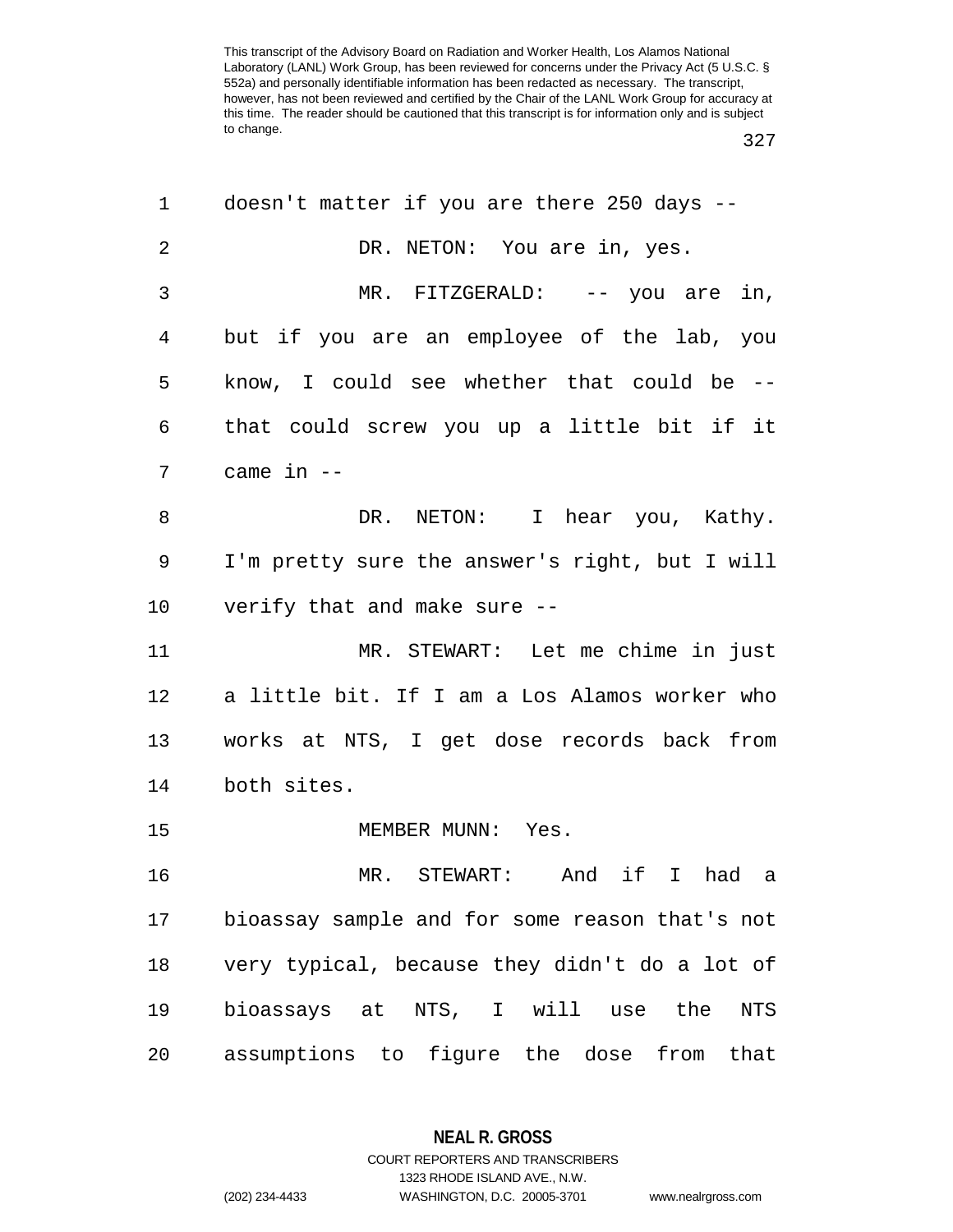328

| 1              | bioassay, not the Los Alamos one.             |  |  |  |  |
|----------------|-----------------------------------------------|--|--|--|--|
| $\overline{2}$ | DR. NETON: You would give him the             |  |  |  |  |
| 3              | dose at NTS, though, right?                   |  |  |  |  |
| $\overline{4}$ | MR. STEWART: Yes, it would be                 |  |  |  |  |
| 5              | based on NTS's external dose.                 |  |  |  |  |
| 6              | DR. NETON: There's no way you                 |  |  |  |  |
| 7              | could assign NTS dose to exposure at Los      |  |  |  |  |
| 8              | Alamos. It just doesn't work that way.        |  |  |  |  |
| $\mathsf 9$    | MR. STEWART: Yes, I mean, and I               |  |  |  |  |
| 10             | have done that before, I have made that       |  |  |  |  |
| 11             | mistake. A peer reviewer has commented, he    |  |  |  |  |
| 12             | said okay well you assigned 12 zeroes, but    |  |  |  |  |
| 13             | four of them were zeroes from NTS and there   |  |  |  |  |
| 14             | was a different LOD at NTS and so you have to |  |  |  |  |
| 15             | put the right level of detection to use the   |  |  |  |  |
| 16             | right level of detection to determine the     |  |  |  |  |
| 17             | missed dose, oh, I missed that one.           |  |  |  |  |
| 18             | So yes, the dose parameters                   |  |  |  |  |
| 19             | specific to the site are applied to the doses |  |  |  |  |
| 20             | from that site.                               |  |  |  |  |

**NEAL R. GROSS** COURT REPORTERS AND TRANSCRIBERS 1323 RHODE ISLAND AVE., N.W. (202) 234-4433 WASHINGTON, D.C. 20005-3701 www.nealrgross.com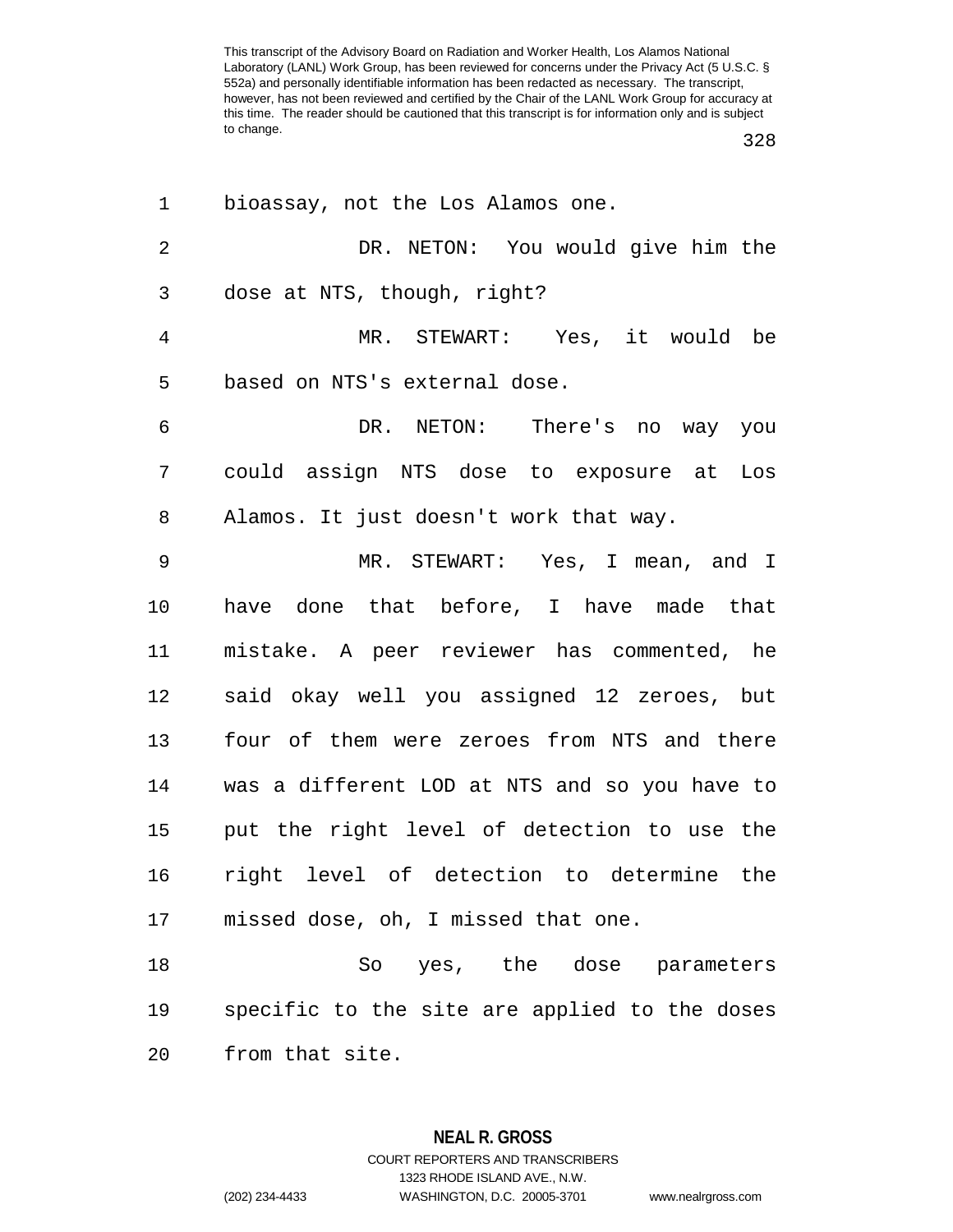329

| 1              | ROBERTSON-DEMERS:<br>MS.<br>$\mathbf I$        |
|----------------|------------------------------------------------|
| $\overline{2}$ | understand that, but my concern is if the LANL |
| 3              | worker meets the 250 day rule, he is exposed   |
| 4              | to the same source term as the REECO person    |
| 5              | who worked at NTS. Is he not eligible for the  |
| 6              | Nevada Test Site --                            |
| 7              | MR. STEWART: If he was at NTS for              |
| 8              | 250 days he is eligible under the NTS SEC.     |
| $\mathsf 9$    | DR. NETON: If you look at the                  |
| 10             | definition, the Class definition, Kathy, I     |
| 11             | think it says all DOE workers, contractors,    |
| 12             | subcontractors, whatever, who worked at the    |
| 13             | Nevada Test Site for 250 days. If you meet     |
| 14             | that definition you are in, no matter who your |
| 15             | employer was, if you were working there.       |
| 16             | CHAIRMAN GRIFFON: Okay, well, we               |
| 17             | will follow up on this and they will get back  |
| 18             | to you, Kathy, I'm sure.                       |
| 19             | DR. NETON: I'll verify that, but               |
| 20             | I think that's the answer.                     |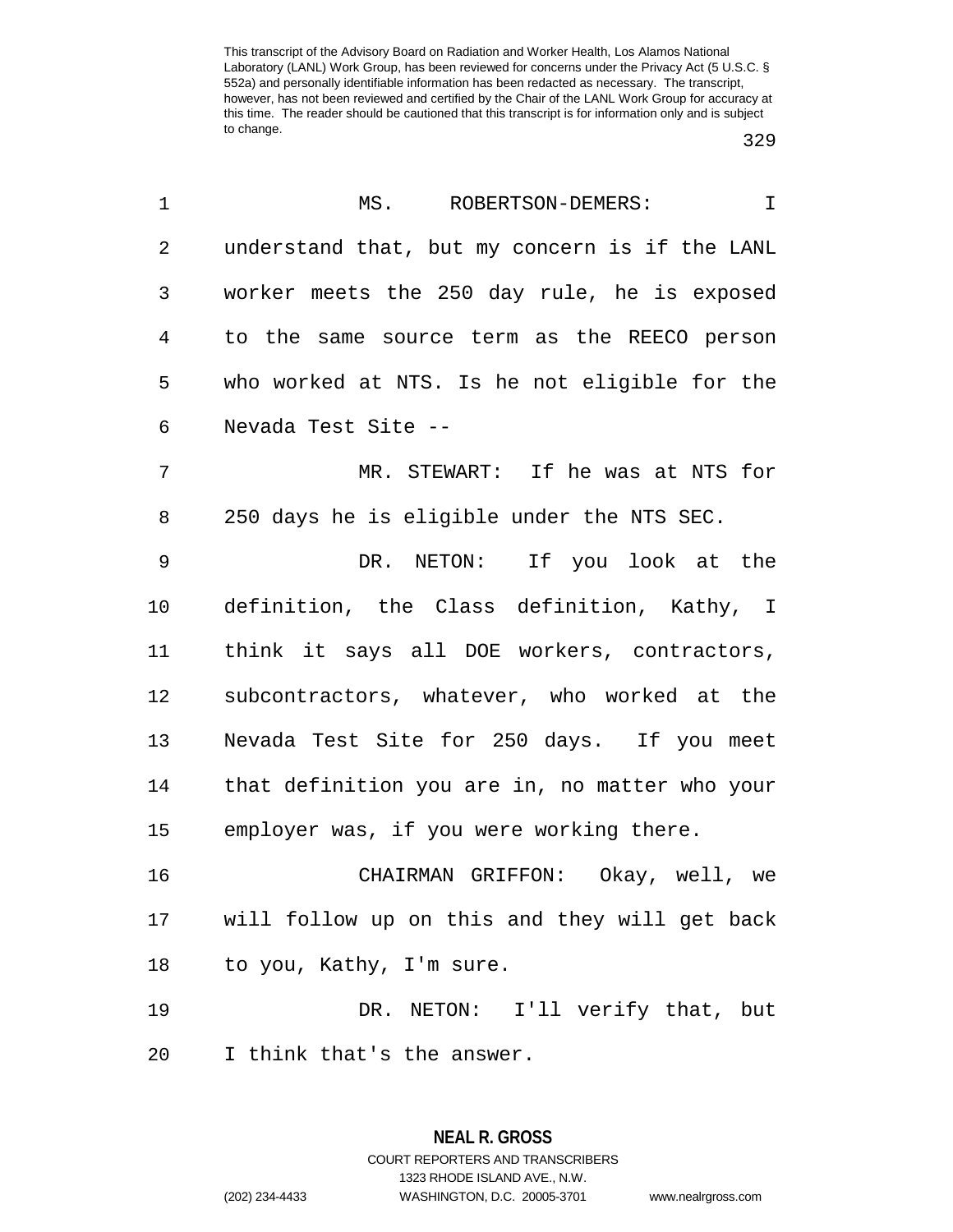330

| 1  | CHAIRMAN GRIFFON: All right.                   |
|----|------------------------------------------------|
| 2  | MS. ROBERTSON-DEMERS: And the                  |
| 3  | other question is I hear what you are saying,  |
| 4  | but is it being applied?                       |
| 5  | MR. KATZ: Well you know this, I                |
| 6  | mean, first of all this is a DOL process if    |
| 7  | they are in the SEC or not, but we will get an |
| 8  | answer as to what is supposed to be done and   |
| 9  | if you want to follow up on a particular       |
| 10 | individual with DOL, if DOL did it, they       |
| 11 | wouldn't even come to us. They would be put in |
| 12 | the SEC; we wouldn't see their case.           |
| 13 | MS. ROBERTSON-DEMERS: Okay.                    |
| 14 | CHAIRMAN GRIFFON: All right, is                |
| 15 | there anything else for today?                 |
| 16 | I think we got it -- did you have              |
|    | 17 anything else, Andrew, to add? You got your |
| 18 | comments in at the end there.                  |
| 19 | MR. EVASKOVICH: No, I --                       |
| 20 | CHAIRMAN GRIFFON: All right I                  |

**NEAL R. GROSS** COURT REPORTERS AND TRANSCRIBERS 1323 RHODE ISLAND AVE., N.W. (202) 234-4433 WASHINGTON, D.C. 20005-3701 www.nealrgross.com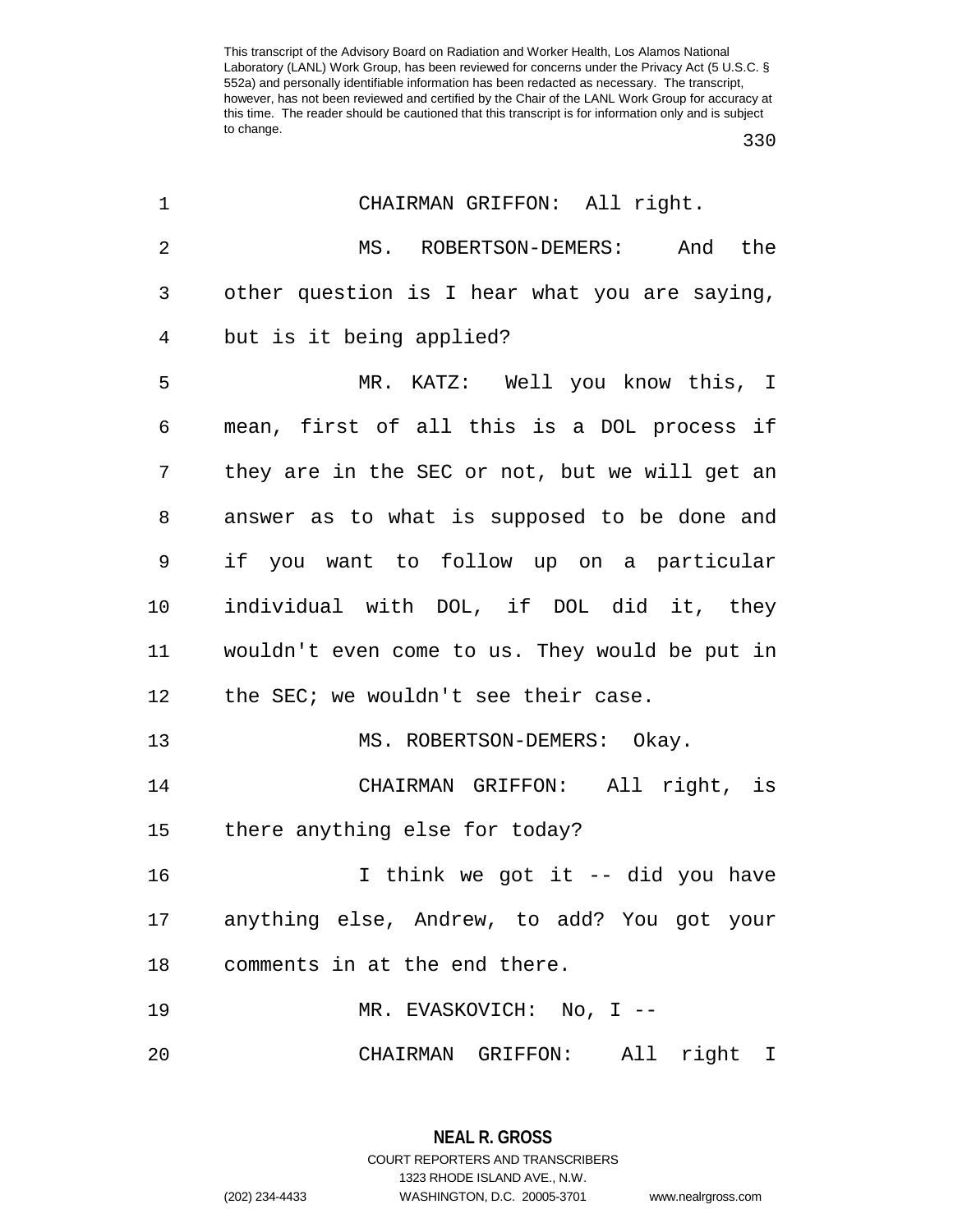331

| 1              | think if there is nothing else that should do  |
|----------------|------------------------------------------------|
| $\overline{a}$ | it for the Work Group. Wanda?                  |
| 3              | MEMBER MUNN: Yes.                              |
| 4              | CHAIRMAN GRIFFON: We didn't                    |
| 5              | assign anything to Procedures. You need        |
| 6              | something to do to keep you busy?              |
| 7              | MEMBER MUNN: Well, if there's                  |
| 8              | something that comes to mind after you are all |
| 9              | done and finished, do let me know, I always    |
| 10             | have space for you guys on Procedures, you     |
| 11             | bet.                                           |
| 12             | CHAIRMAN GRIFFON: Just one                     |
| 13             | question. What time is dinner, and what are    |
| 14             | you serving?                                   |
| 15             | MEMBER MUNN: Well, dinner is                   |
| 16             | going to be late for you, very, very late. So  |
| 17             | you will just have time to get here, and it    |
| 18             | will probably be leftover Easter ham.          |
| 19             | MEMBER PRESLEY: Wanda.                         |
| 20             | MEMBER MUNN: Yes.                              |